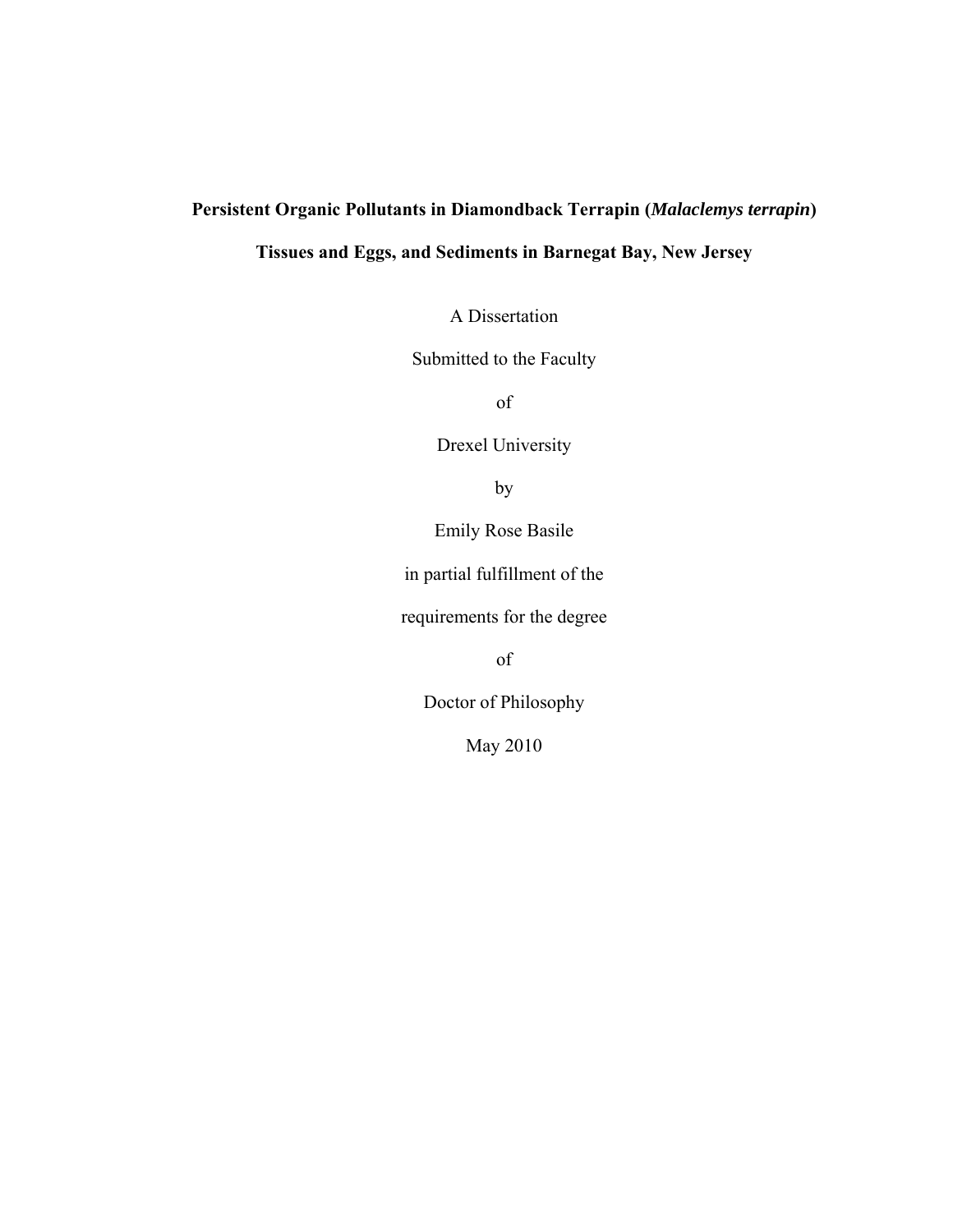© Copyright 2010 Emily R. Basile. All Rights Reserved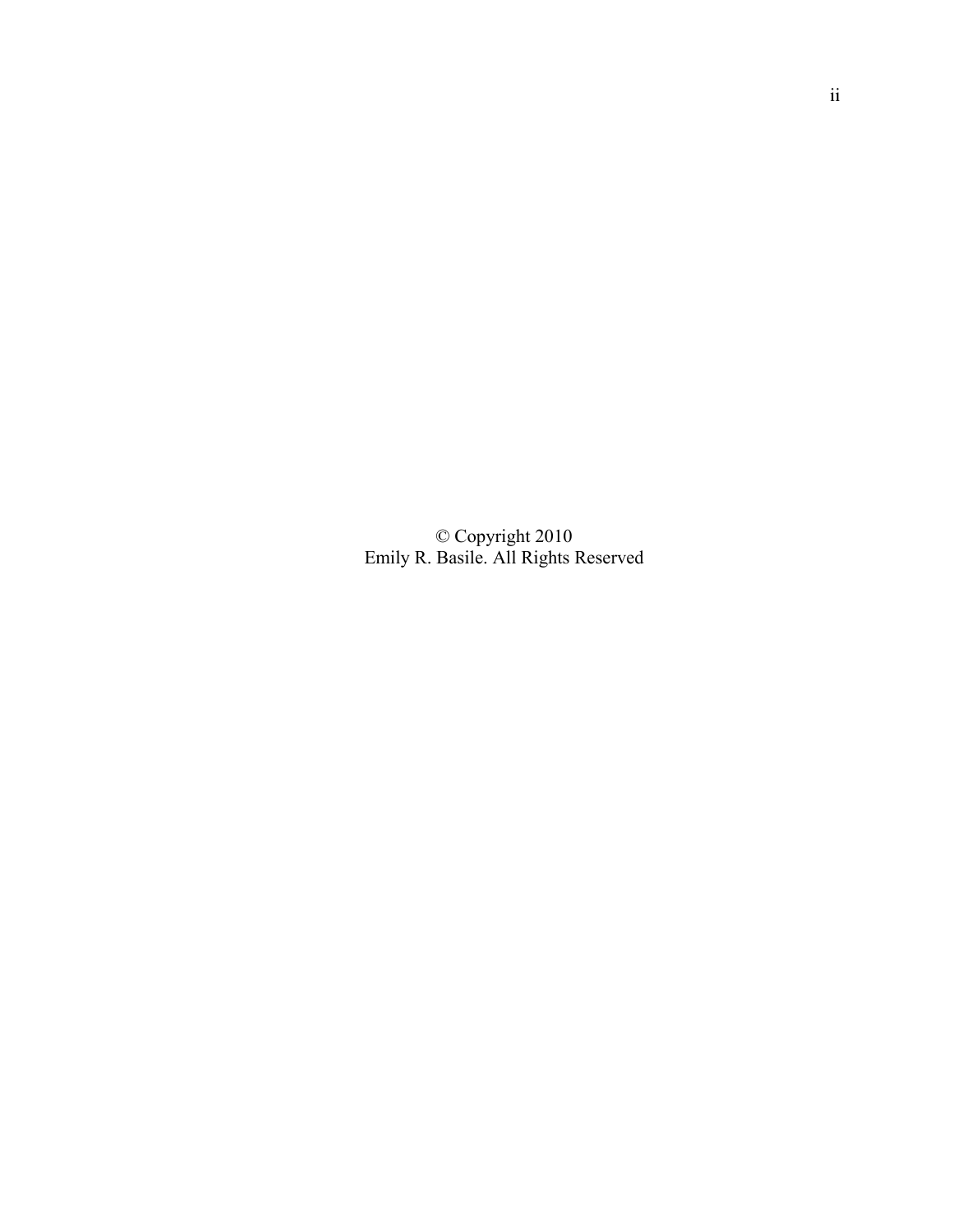#### **ACKNOWLEDGMENTS**

 First, I must start by thanking my parents. They are the foundation of support that has been built through my life and education. I don't know how I could have made it to where I am today without them. There are no words that can express how thankful and appreciative I am to you for all the love and support over the years, so thank you Mom and Dad, love you.

While obtaining this degree I have also had the joy of starting my own family. I cannot thank my husband enough for his patience and un-wavering support and encouragement. Not only did he manage his own full time job but also often played the role of Mr. Mom and housekeeper all at the same time. Paul thank you so much, love you! Next, to my inspiration, my daughter, Liliana Rose. There are more than a handful of times when I was ready to just give it up but then I looked at you with your never ending smiles and knew that I wanted to make you proud. I am so grateful to have you in my life and that I was able to share this moment with you and hope that one day you will achieve even more! I will never tire of hearing you say Doctor Mommy! I love you so much.

 I also want to thank all of my family and friends who have always been there to cheer me on as well as to lend a helping hand whenever possible. Special thanks to my sister in-law and brother in-law, Melissa and Vince as well as my brother and sister inlaw, AJ and Danielle. Without your help and support this process would have been much more challenging. Thanks for everything! Another special thanks to my in-laws Candy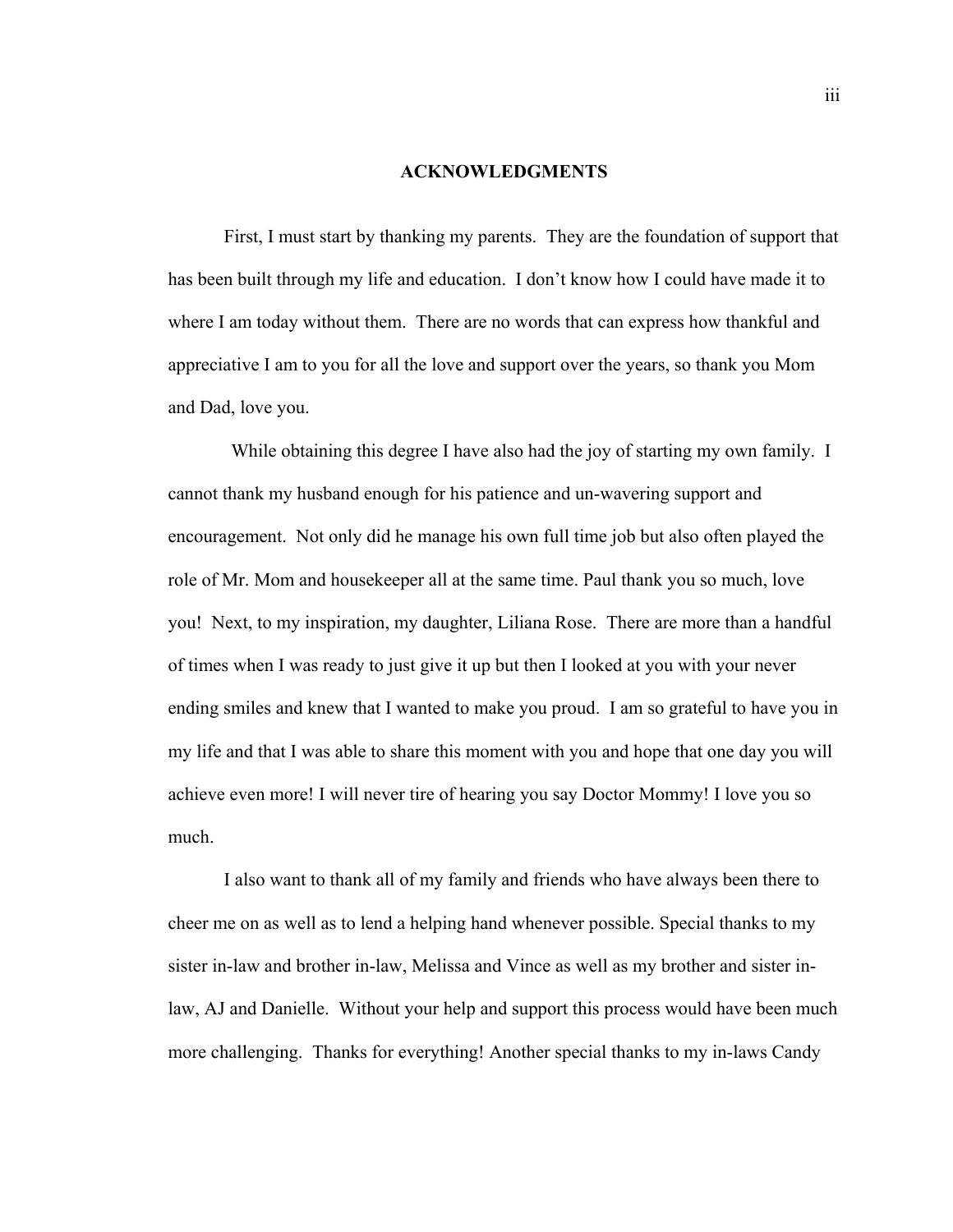and Dave who have given 110% over this last year especially so I could accomplish this goal.

 Through my educational career I have met many friends, mentors and now colleagues who have all helped me along the way to obtaining this degree. I thank all the members of the Avery lab and the rest of the Eco Labs at Drexel for the help in the field and friendship and encouragement throughout our time at Drexel. A special thanks to Clare Sheridan for collecting data and all her help in the field. Thanks to all the Earthwatch Volunteers for assistance in collecting samples as well as providing me with the experience of teaching in the field which I enjoyed immensely! I also need to thank colleagues and collaborators from other labs. Thanks to Margie Peden-Adams from the Harry Reid Center for Environmental Studies at the University of Nevada, Las Vegas for running lysozyme samples and then helping me through the data. Thanks to Duncan MacKenzie, Associate Professor, Biology Department, Texas A&M and Dr. Scott Jaques, Director, Endocrine Analysis Laboratory, Texas Veterinary Medical Diagnostic Laboratory, for providing the radio immune-assay kits and running the thyroid hormone analysis. Thanks to Mike O'Connor, Jack Suss and Shaya Honarvar for statistical assistance. Also a special thanks to the "NISTer's", the team of scientists, at the Hollings Marine Lab in Charleston, SC who not only provided me with much professional assistance with my sample analysis but for making me feel at home while I was away from my own family.

 Of course I cannot forget my committee. First, thanks go to my advisor, Dr, Hal Avery. Our serendipitous meeting on a plane while traveling to the International Sea

iv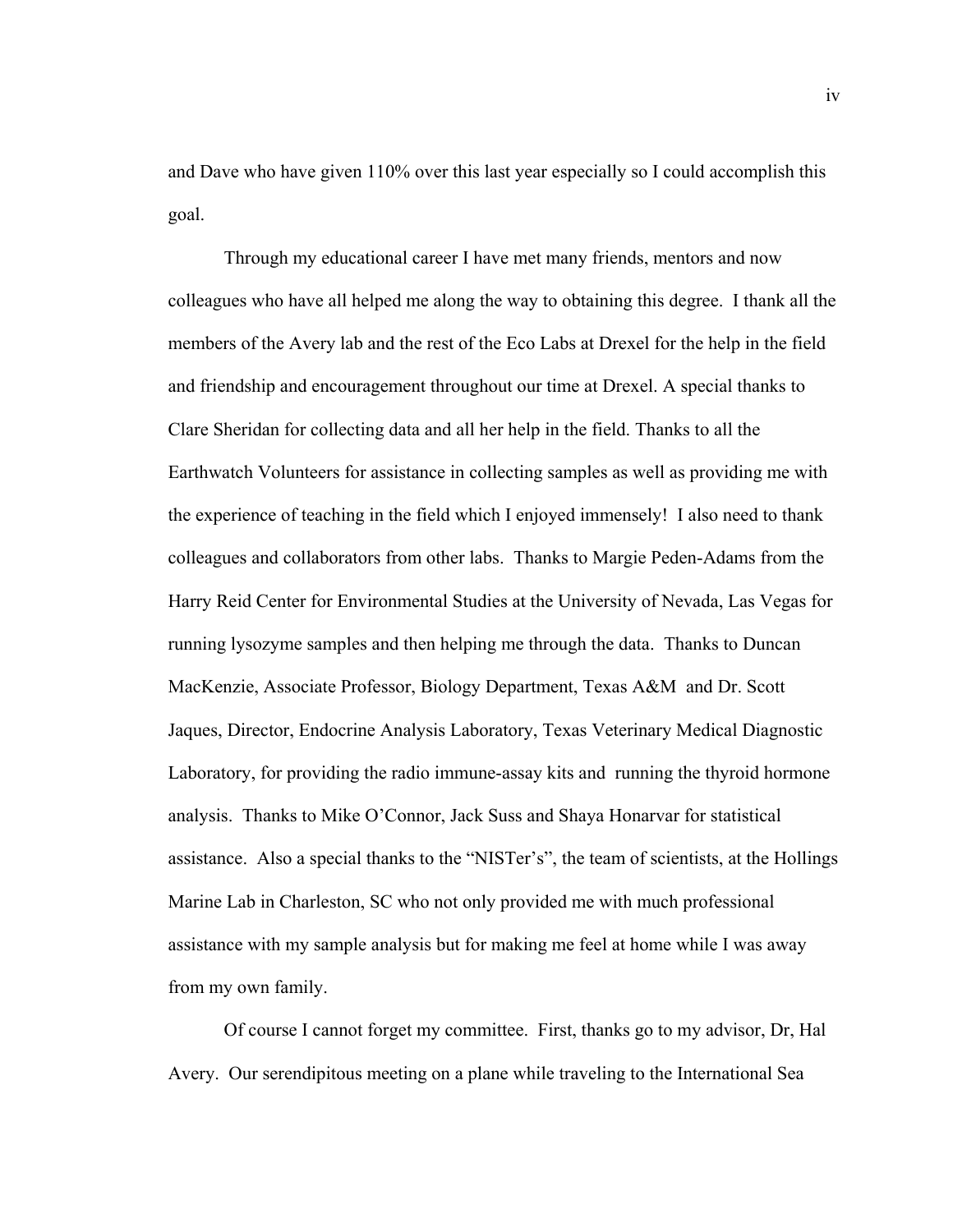Turtle meeting in 2005 turned into a four and a half year journey to me obtaining my doctorate. Thanks Hal for inviting me to apply to Drexel and into your lab, it has been a great experience! Thanks to Dr. Jennifer Keller, my outside committee member, to whom I cannot put words together to thank her enough. I would not have been able to conduct my research without the collaboration with the National Institute of Standards and Technology (NIST) and her generosity of taking on me as her student. You have been an advisor, mentor, colleague and friend through this process and I have enjoyed every minute of it. Thanks for all your hard work, I couldn't have done it without you! Thanks to Dr. Susan Kilham, an amazing woman of science, who has showed much enthusiasm towards my research and served as a great source of encouragement. Thanks to Dr. James Spotila who has provided me with multitudes of excellent advice and support. The last thanks goes to Dr. Walt Bien. Thanks for the never ending encouragement and support throughout my degree, your kind words were always the greatest ego-booster!

 I have had the fortune to be surrounded by so many people who have been constant sources of support and encouragement. For those who have not been specifically listed in this section please know that I am appreciative for all you have done and you are a large part of who I am and what I have achieved. Thank you!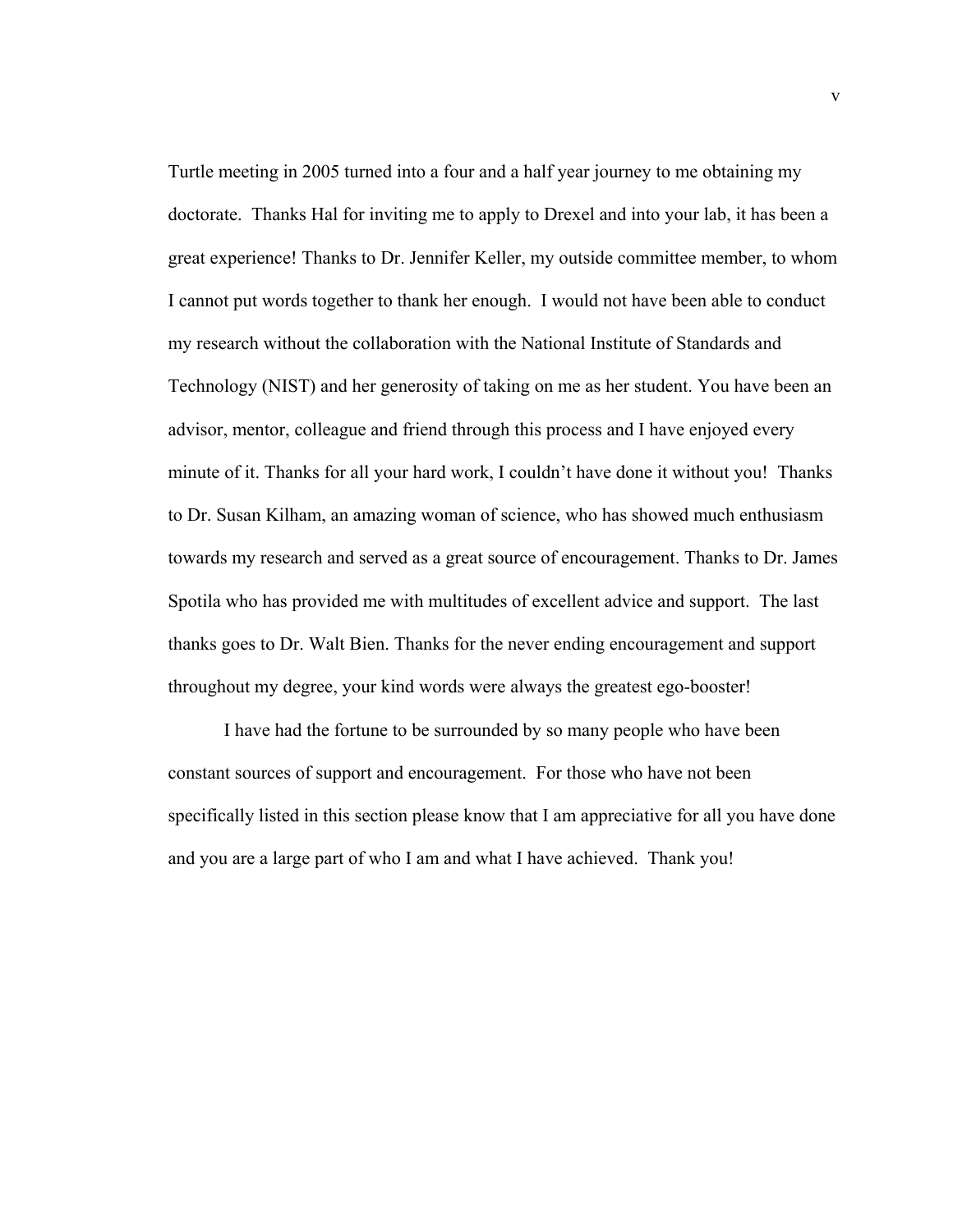# **TABLE OF CONTENTS**

| CHAPTER 2: DIAMONDBACK TERRAPINS AS INDICATOR SPECIES OF<br>PERSISTENT ORGANIC POLLUTANTS: USING BARNEGAT BAY, NEW |     |
|--------------------------------------------------------------------------------------------------------------------|-----|
|                                                                                                                    |     |
|                                                                                                                    |     |
|                                                                                                                    |     |
|                                                                                                                    |     |
|                                                                                                                    |     |
|                                                                                                                    |     |
|                                                                                                                    |     |
|                                                                                                                    | .25 |
|                                                                                                                    |     |
|                                                                                                                    |     |
|                                                                                                                    |     |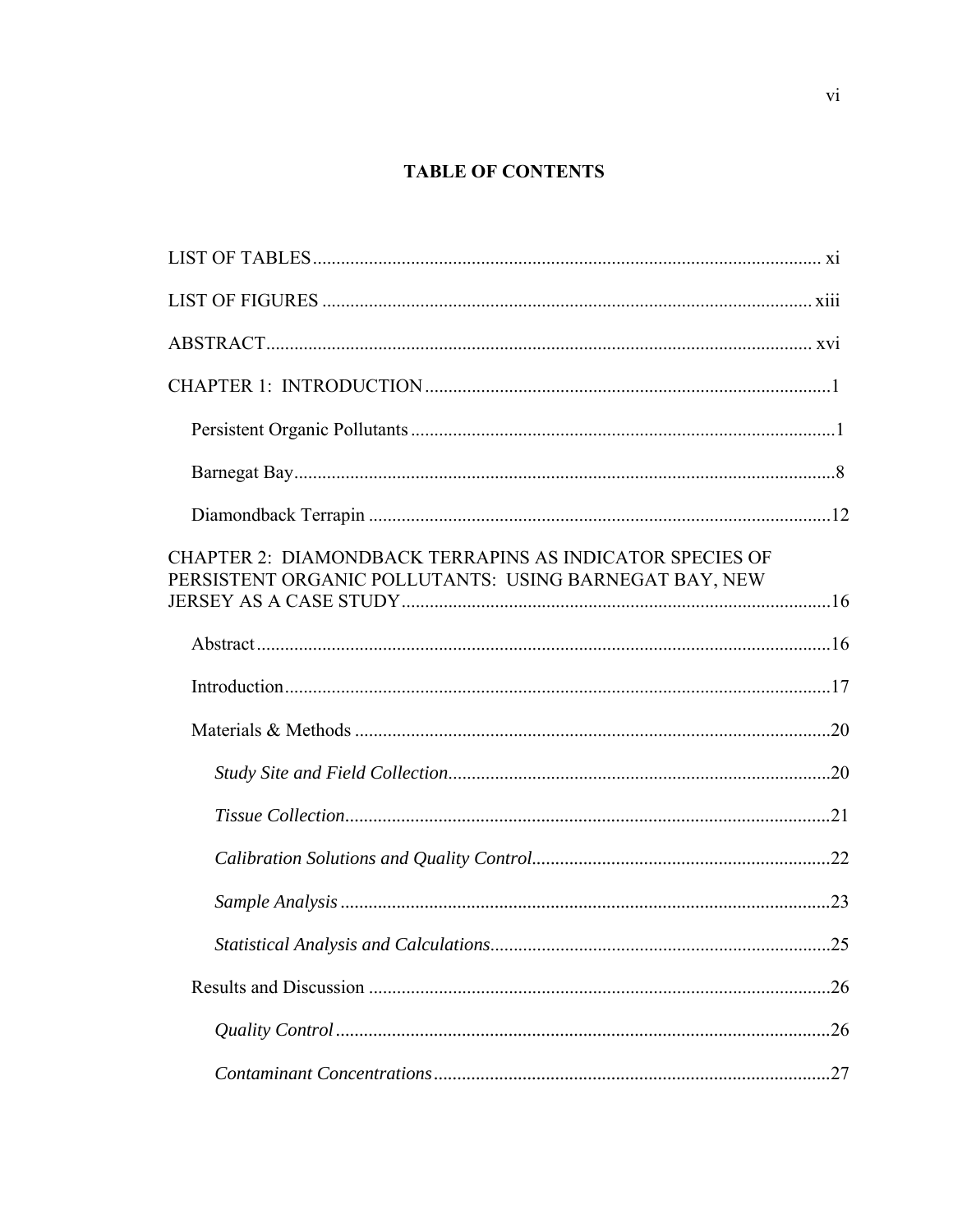| <b>CHAPTER 3: PERSISTENT ORGANIC POLLUTANTS IN GRAVID</b><br>DIAMONDBACK TERRAPIN PLASMA, EGGS AND NESTING SEDIMENTS |  |
|----------------------------------------------------------------------------------------------------------------------|--|
|                                                                                                                      |  |
|                                                                                                                      |  |
|                                                                                                                      |  |
|                                                                                                                      |  |
|                                                                                                                      |  |
|                                                                                                                      |  |
|                                                                                                                      |  |
|                                                                                                                      |  |
|                                                                                                                      |  |
|                                                                                                                      |  |
|                                                                                                                      |  |
|                                                                                                                      |  |
|                                                                                                                      |  |
|                                                                                                                      |  |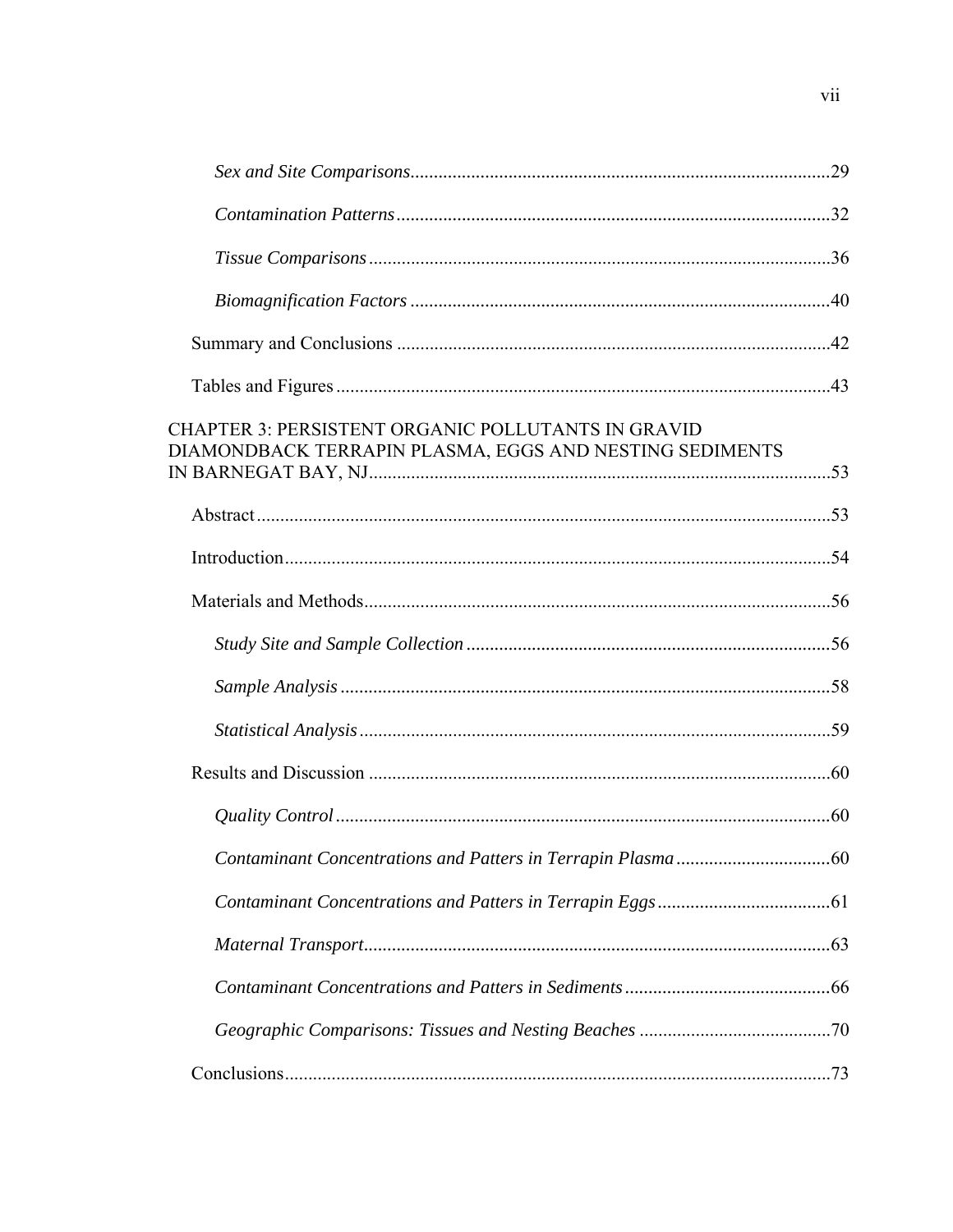| <b>CHAPTER 4: TRANSFER OF POLYBROMINATED DIPHENYL ETHERS</b><br>(PBDEs) AND OTHER PERSISTENT ORGANIC POLLUTANTS (POPs)<br>FROM NESTING SEDIMENTS TO DEVELOPING DIAMONDBACK |  |
|----------------------------------------------------------------------------------------------------------------------------------------------------------------------------|--|
|                                                                                                                                                                            |  |
|                                                                                                                                                                            |  |
|                                                                                                                                                                            |  |
|                                                                                                                                                                            |  |
|                                                                                                                                                                            |  |
|                                                                                                                                                                            |  |
|                                                                                                                                                                            |  |
|                                                                                                                                                                            |  |
|                                                                                                                                                                            |  |
|                                                                                                                                                                            |  |
|                                                                                                                                                                            |  |
|                                                                                                                                                                            |  |
|                                                                                                                                                                            |  |
|                                                                                                                                                                            |  |
| Consequences of Contaminant Transfer to Developing Terrapins102                                                                                                            |  |
|                                                                                                                                                                            |  |
|                                                                                                                                                                            |  |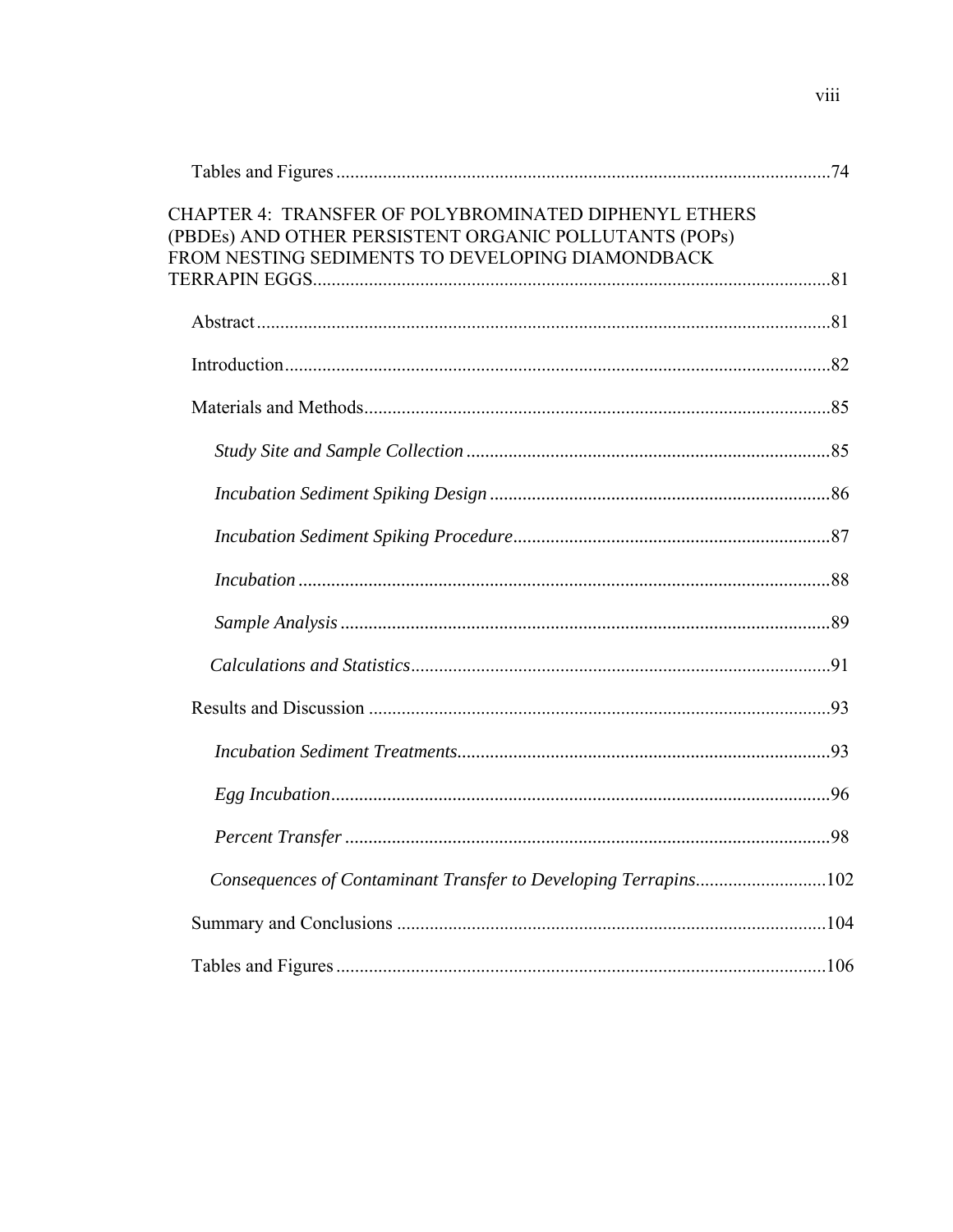| <b>CHAPTER 5: EXAMINATION OF ENDOCRINE DISRUPTION.</b><br>IMMUNOTOXICITY AND NEUROTOXICITY BY PERSISTENT<br>ORGANIC POLLUTANTS AT ENVIRONMENTAL CONCENTRATIONS |  |
|----------------------------------------------------------------------------------------------------------------------------------------------------------------|--|
|                                                                                                                                                                |  |
|                                                                                                                                                                |  |
|                                                                                                                                                                |  |
|                                                                                                                                                                |  |
|                                                                                                                                                                |  |
|                                                                                                                                                                |  |
|                                                                                                                                                                |  |
|                                                                                                                                                                |  |
|                                                                                                                                                                |  |
|                                                                                                                                                                |  |
|                                                                                                                                                                |  |
|                                                                                                                                                                |  |
|                                                                                                                                                                |  |
|                                                                                                                                                                |  |
|                                                                                                                                                                |  |
|                                                                                                                                                                |  |
|                                                                                                                                                                |  |
|                                                                                                                                                                |  |
|                                                                                                                                                                |  |
|                                                                                                                                                                |  |
|                                                                                                                                                                |  |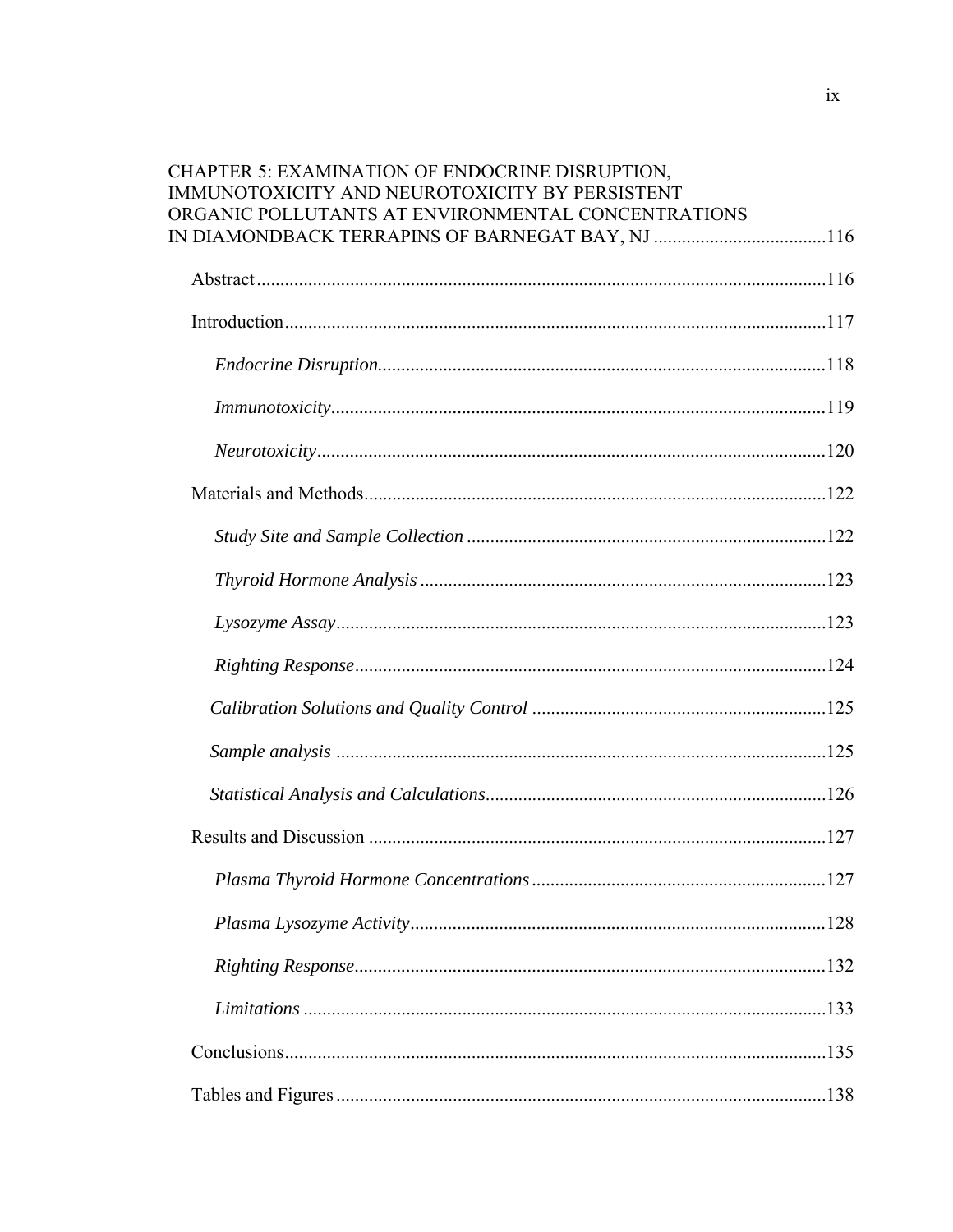| CHAPTER 6: CONCLUSIONS, FUTURE CONSIDERATIONS, AND             |  |
|----------------------------------------------------------------|--|
|                                                                |  |
|                                                                |  |
|                                                                |  |
|                                                                |  |
|                                                                |  |
|                                                                |  |
| Biomagnification and Metabolism/Biotransformation of PBDEs 148 |  |
|                                                                |  |
|                                                                |  |
|                                                                |  |
|                                                                |  |
|                                                                |  |
|                                                                |  |
|                                                                |  |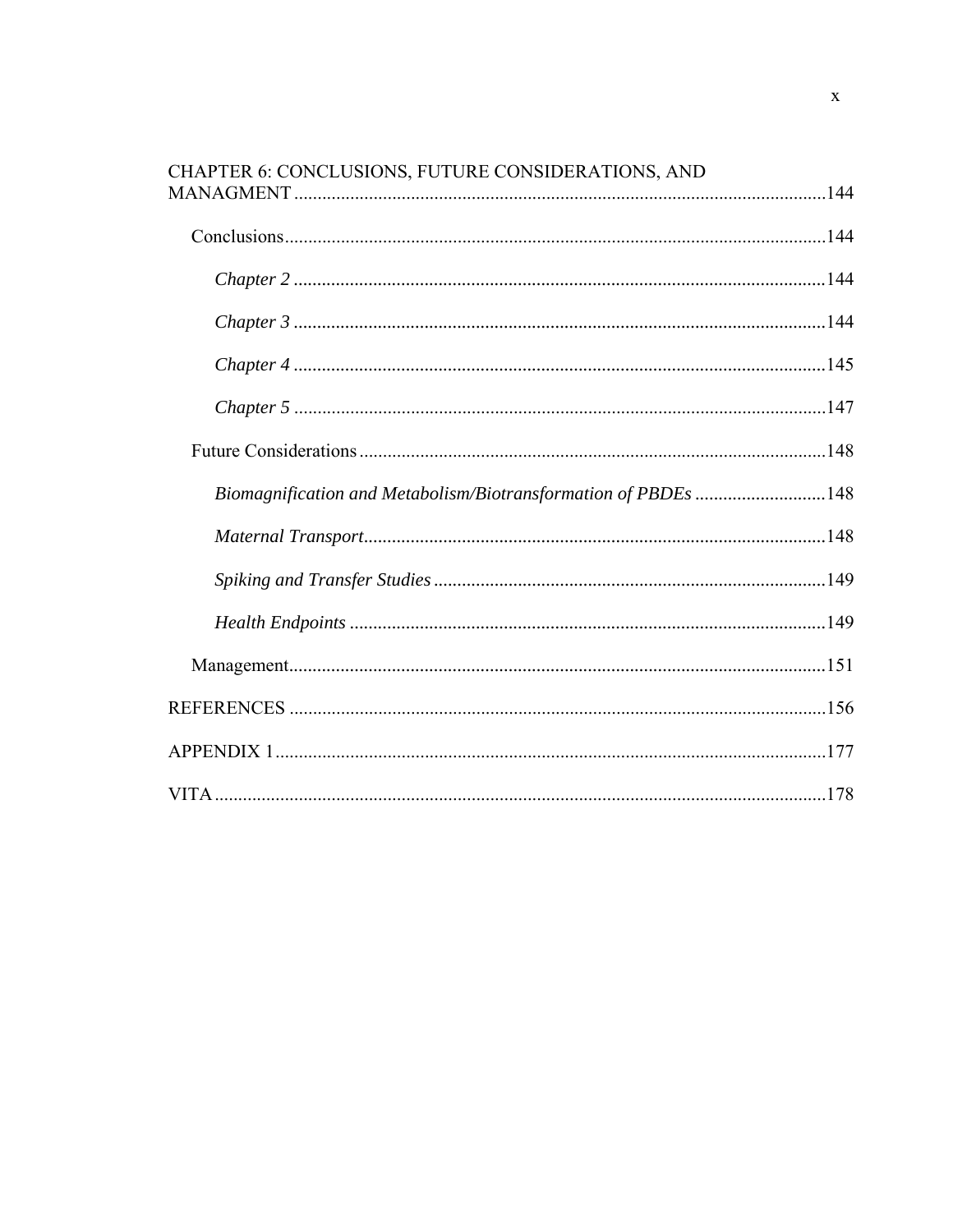# **LIST OF TABLES**

| 2.1 Summary of POP concentrations (ng/g wet mass) in fat biopsies from diamondback<br>terrapins from Barnegat Bay, New Jersey. Only predominant PCB and PBDE<br>.43           |
|-------------------------------------------------------------------------------------------------------------------------------------------------------------------------------|
| 2.2 Summary of POP concentrations (ng/g wet mass) in plasma from diamondback<br>terrapins from Barnegat Bay, New Jersey. Only predominant PCB and PBDE                        |
| 2.3 Comparison of means of persistent organic pollutants in ng/g wet mass, unless<br>otherwise indicated, reported in blood and fat samples of reptiles45                     |
| 2.4 Persistent organic pollutants (ng/g wet mass) in tissue samples from a necropsied<br>gravid female diamondback terrapin and a composite of blue mussels (Mytilus<br>.46   |
| 2.5 Persistent organic pollutants (ng/g wet mass) in tissue samples from a necropsied<br>gravid female diamondback terrapin and a composite of blue mussels<br>.47            |
| 2.6 Biomagnification factors (BMF) for organohalogen contaminants in diamondback<br>terrapin fat tissue and blue mussel ( <i>M. edulis</i> ) prey from Forsythe,              |
| 3.1 Summary of persistent organic pollutant concentrations (ng/g wet mass) in plasma of<br>15 gravid female terrapins and 10 terrapin eggs from Great Bay Blvd, Barnegat Bay, |
| 3.2 Summary of persistent organic pollutant concentrations in sediment from 10 nesting<br>beaches. Only predominant contaminants and congeners are listed and                 |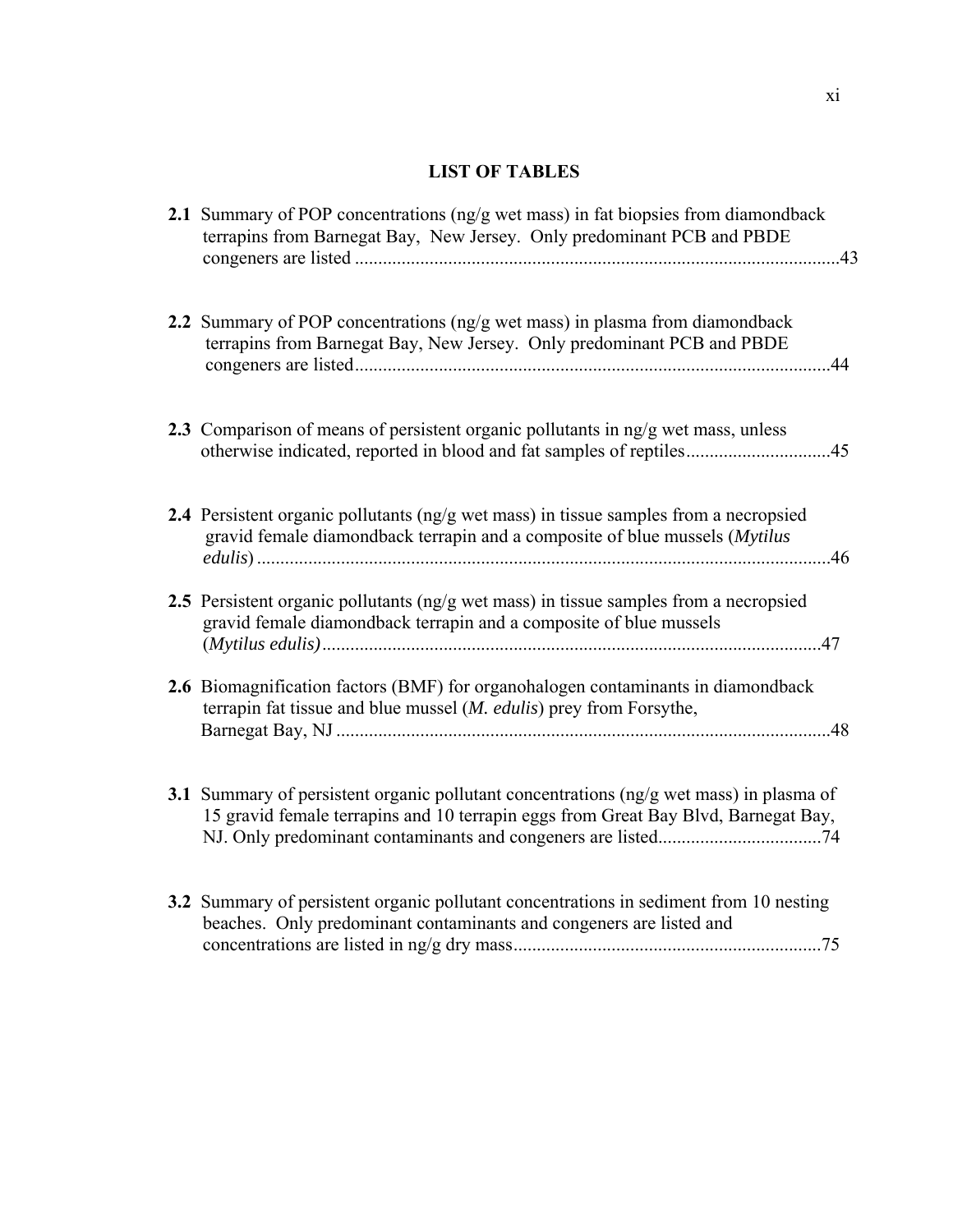| 4.1 | Summary of PBDE concentrations in incubation sediments both before and after<br>incubation as well as the estimated concentration of the spiked sediments based on<br>the composition spiking solution prepared for incubation sediments and the actual<br>mass of spiking solution that was added to sediments. For congeners that have no<br>samples detected above the limit of detection the descriptive statistics represent the<br>mean, standard deviation and range of half the limit of detection for that compound.<br>Concentrations for pre-baking sediments are also included as well as the calculated<br>% difference between the pre-incubation sediments to post-incubation |
|-----|----------------------------------------------------------------------------------------------------------------------------------------------------------------------------------------------------------------------------------------------------------------------------------------------------------------------------------------------------------------------------------------------------------------------------------------------------------------------------------------------------------------------------------------------------------------------------------------------------------------------------------------------------------------------------------------------|
|     | 4.2 Summary of PBDE concentrations in the egg contents from all four incubation<br>treatments as well as the frozen control egg (representing background<br>contamination). The letters in bold next to the $\Sigma$ PBDE values are showing the                                                                                                                                                                                                                                                                                                                                                                                                                                             |
|     | 4.3 Summary of egg content/embryo descriptions in all four incubation treatments                                                                                                                                                                                                                                                                                                                                                                                                                                                                                                                                                                                                             |
|     | 4.4 Mean percent transfer of total PBDEs from incubating sediments into eggs. The<br>sample sizes listed in the table are the number of samples analyzed in each treatment.<br>Spiked sand and sand percent transfer represent transfer into egg with developing<br>embryos. Compounds with no reported value are those that were not detected in both                                                                                                                                                                                                                                                                                                                                       |
|     | 5.1 Summary of persistent organic pollutant concentrations in terrapin plasma and their<br>associated Pearson Correlation Coefficients for two different health parameters.<br>Asterisks denote significant coefficients at $p < 0.05$ . Coefficients in bold are                                                                                                                                                                                                                                                                                                                                                                                                                            |
|     | 5.2 Summary of persistent organic pollutant concentrations in terrapin eggs and their<br>associated Pearson Correlation Coefficients for righting response. Asterisks denote                                                                                                                                                                                                                                                                                                                                                                                                                                                                                                                 |
|     | 5.3 Summary of plasma thyroid hormone levels and plasma lysozyme activity in female                                                                                                                                                                                                                                                                                                                                                                                                                                                                                                                                                                                                          |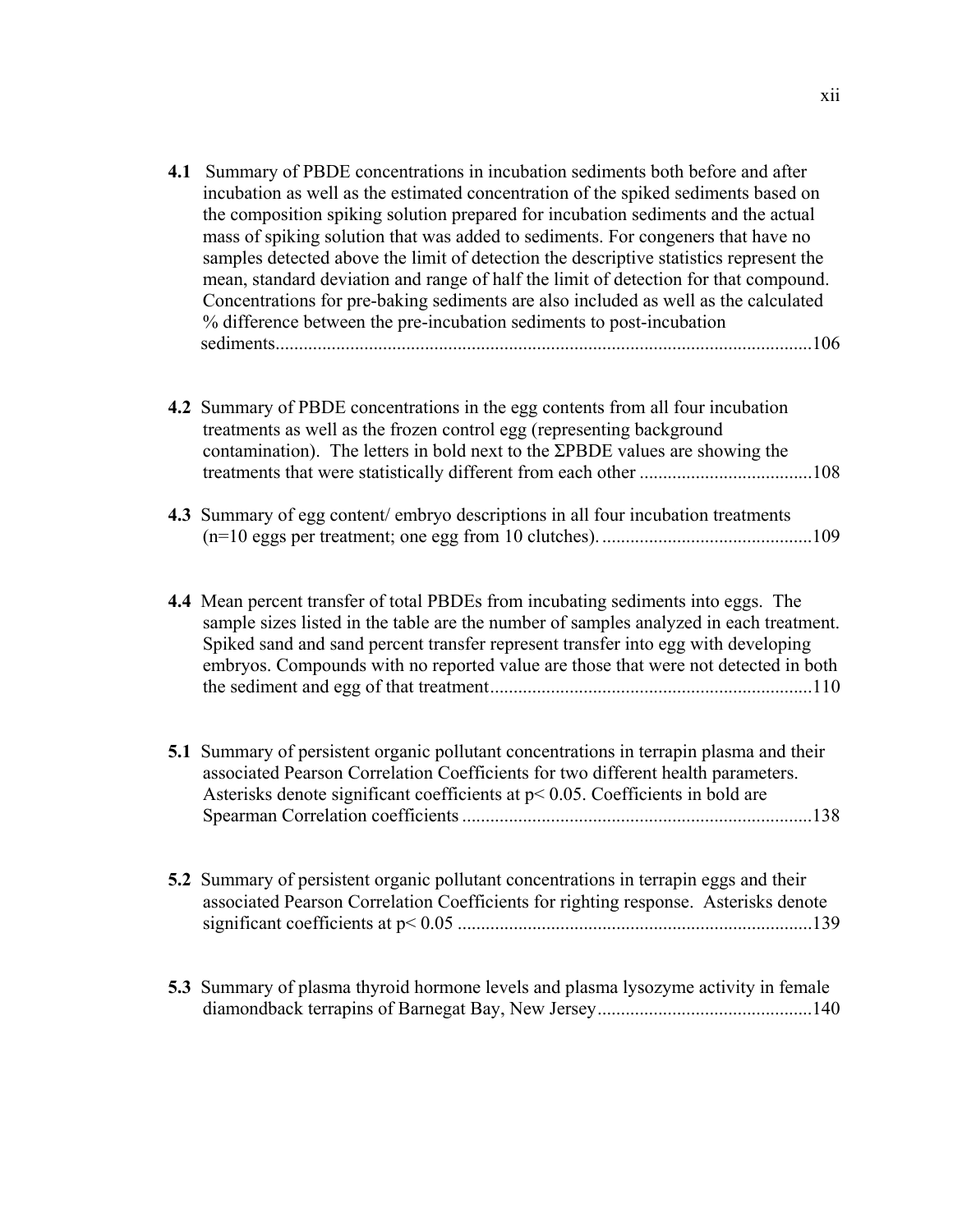# **LIST OF FIGURES**

- **2.1** Principal component scores of organohalogen contaminant patterns in fat biopsies from diamondback terrapins from Barnegat Bay, New Jersey. Loadings of principal component 1 (PC1) are large for PBDEs 47, 100, 155, 154 and higher chlorinated PCBs. PC4 loadings are large for lower chlorinated PCBs ...................49
- **2.2** Diamondback terrapin PCB congener patterns in fat and plasma. Congeners listed are those above 1% of total PCBs and are present in all four categories (Forsythe, Spizzle, Female, Male). Error bars represent one standard deviation .....................50
- **2.3** Diamondback terrapin PBDE congener patterns in fat and plasma. Congeners listed are those above 1% of total PBDEs and are present in all four categories (Forsythe, Spizzle, Female, Male). Error bars represent one standard deviation .....................51
- **2.4** Relationships between fat biopsy and plasma concentrations of organohalogen contaminants in diamondback terrapins. Concentrations are lipid normalized. Linear regression statistics are given below, followed by either Pearson (4,4'-DDE, ΣPCBs and ΣPBDEs) or Spearman rank correlation (oxychlordane) statistics. For Oxychlordane and 4,4'-DDE equations the statistics were run using log-transformed values, however the figure depicts the non-transformed values to show the concentration values.

(A) Oxychlordane  $y = 0.573 x + 0.371$ ,  $r^2 = 0.563$ , p=0.0013, r<sub>s</sub> = 0.52143, p=0.0462.

(B) 4,4'-DDE  $y = 0.116 x + 0.504$ ,  $r^2 = 0.2126$ ,  $p = 0.0722$ ,  $r_p = 0.4611$ ,  $p = 0.0722$ . (C)  $\Sigma PCBs$  y = 2.29 x - 3.70, r<sup>2</sup>=0.8743, p<0.0001, r<sub>p</sub>=0.93504, p<0.0001. (D)  $\Sigma$ PBDEs y = 1.14 x + 0.078, r<sup>2</sup>=0.8926, p<0.0001, r<sub>p</sub>=0.94479, p<0.0001.......52

- **3.1** Map of ten nesting beach sediment persistent organic pollutant concentrations and three female plasma terrapin sampling sites in Barnegat Bay, NJ. POP concentration in ng/g dry mass. Terrapin sampling sites are labeled white, places of interest are labeled yellow .....................................................................................................76
- **3.2** PCB congener patterns in gravid female terrapin plasma and eggs. Congeners listed are those above 1% of total PCBs. Error bars represent standard deviation ...............77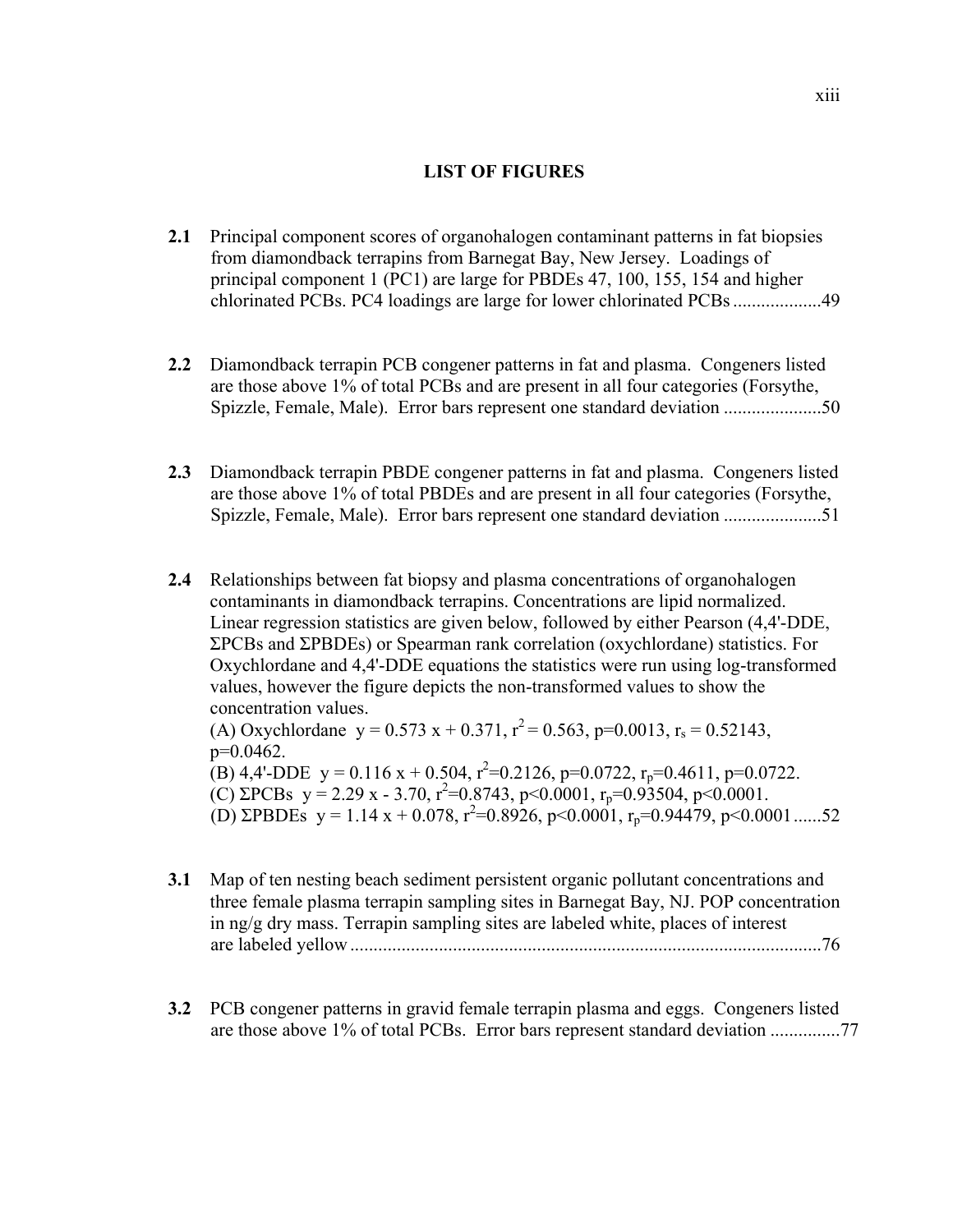| 3.3 | PBDE congener patterns in gravid female terrapin plasma and eggs. Congeners<br>listed are those above 1% of total PBDEs. Error bars represent standard                                                                                                                                                                                                                                                                               |
|-----|--------------------------------------------------------------------------------------------------------------------------------------------------------------------------------------------------------------------------------------------------------------------------------------------------------------------------------------------------------------------------------------------------------------------------------------|
| 3.4 | A and B. A) PCB and B) PBDE congener patterns in Barnegat Bay Nesting<br>Sediments. Congeners listed are those above 1% of total and in at least 30% of the                                                                                                                                                                                                                                                                          |
|     | 3.5 Persistent organic pollutant concentrations (ng/g wet mass) in female diamondback                                                                                                                                                                                                                                                                                                                                                |
| 4.1 | Mean PBDE congener composition in treatment sediments compared to natural un-<br>manipulated sediments and the spiking solutions used to spike the sediments.<br>Percents represent portion of the sum of all PBDE congeners detectable. Other                                                                                                                                                                                       |
| 4.2 | Concentrations of the $\Sigma$ PBDEs in the natural un-manipulated sediments (black bars)<br>and the treatment sediments (gray bars). Error bars represent standard                                                                                                                                                                                                                                                                  |
| 4.3 | Pictures of egg contents from incubation study. A.) Fully formed embryo/ hatchling<br>incubated in sand and normal nuchal scute. B.) Fully formed embryo incubated in<br>spiked sand with vertebral scute anomalies and split nuchal. C.) Deformed embryo,<br>incubated in spiked sand. D.) Egg with signs of initial development, incubated in<br>spiked sand. E.) Desiccated egg and its contents, incubated in dredge material114 |
|     | 4.4 Summary of egg and live embryo morphometrics incubated in the two sand<br>treatments. Error bars represent standard deviation from the mean 115                                                                                                                                                                                                                                                                                  |
|     | <b>5.1</b> Representation of the statistically significant correlations between female terrapin<br>plasma POP concentrations and T4 plasma concentrations in terrapins in Barnegat<br>Bay, NJ. Pearson correlation coefficients $(r_p)$ with associated p-value are given141                                                                                                                                                         |
|     | 5.2 Representation of the statistically significant correlations between female terrapin<br>plasma POP concentrations and lysozyme activity in terrapins in Barnegat Bay, NJ.<br>Pearson correlation coefficients $(r_p)$ with associated p-value are given142                                                                                                                                                                       |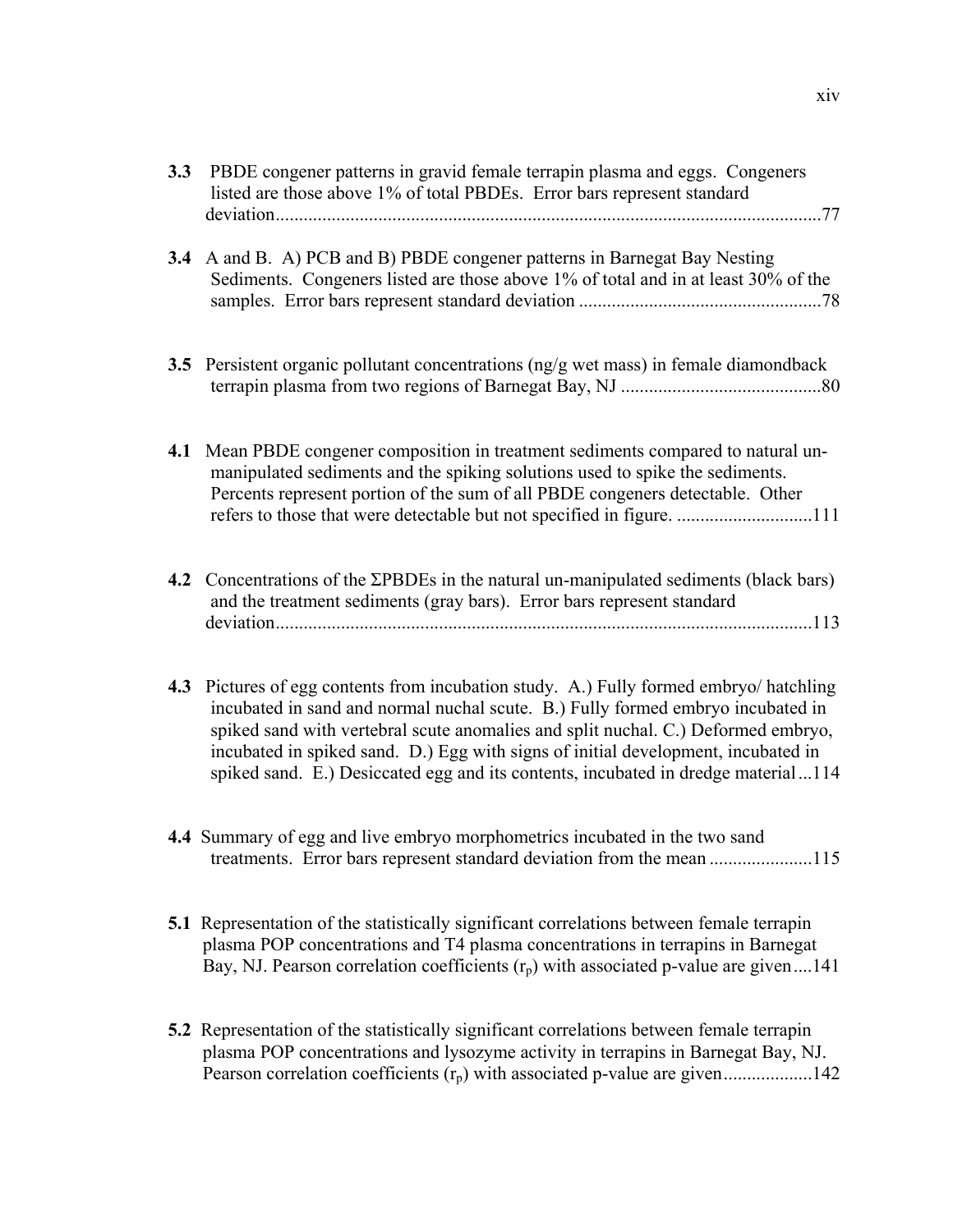| <b>5.3</b> Representation of the statistically significant correlations between terrapin egg PBDE |  |
|---------------------------------------------------------------------------------------------------|--|
| 47 concentrations and righting response in Barnegat Bay, NJ. Pearson correlation                  |  |
|                                                                                                   |  |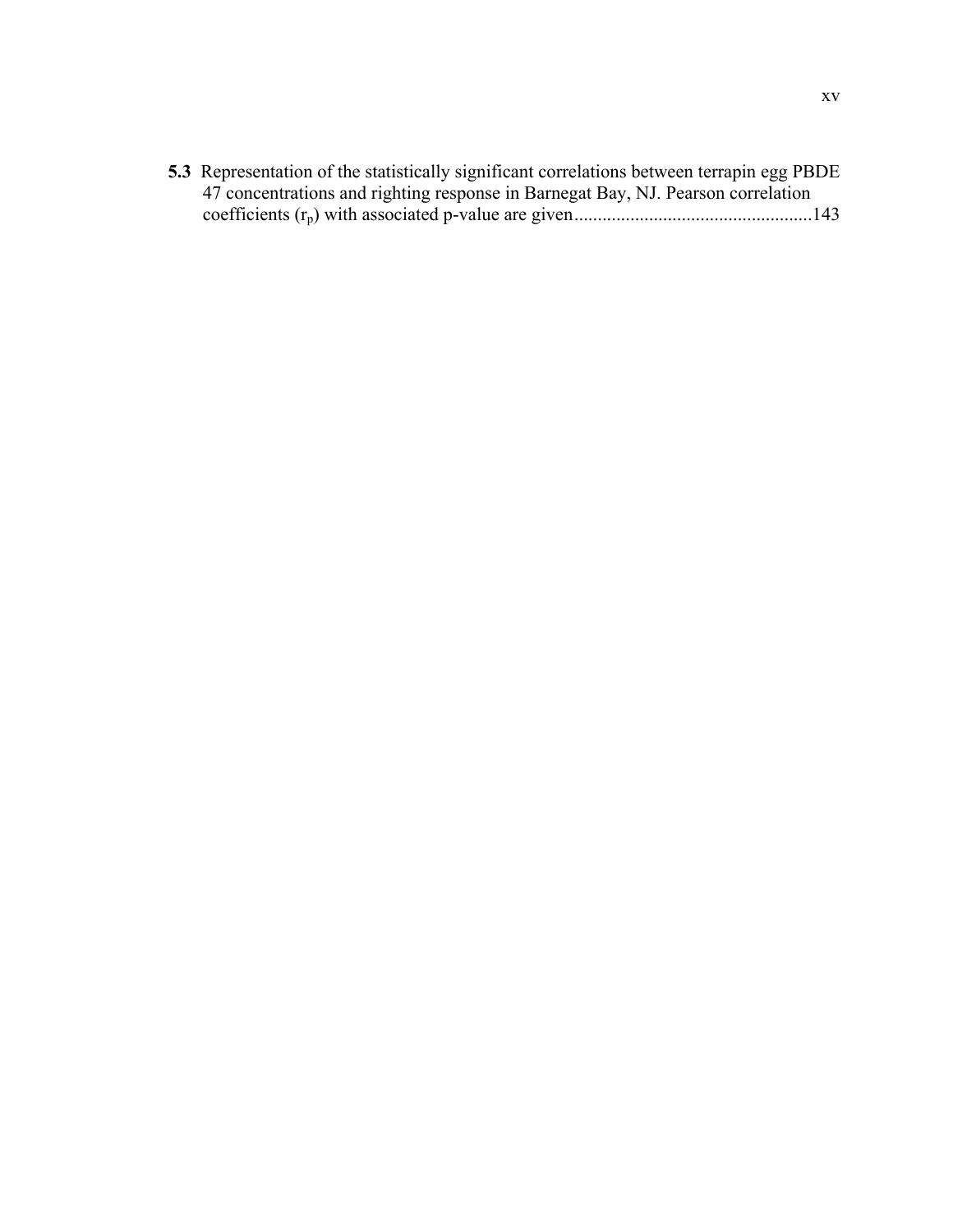# **ABSTRACT** Persistent Organic Pollutants in Diamondback Terrapin (*Malaclemys terrapin*) Tissues and Eggs, and Sediments in Barnegat Bay, New Jersey Emily R. Basile

Persistent organic pollutants (POPs) are ubiquitous in the environment and have the potential to become a health risk to wildlife by eliciting toxic effects and altering survival and reproduction. The group of studies included in this dissertation characterizes POP contamination levels and patterns in an estuary located on the central coast of New Jersey by utilizing a model estuarine vertebrate, the diamondback terrapin (*Malaclemys terrapin*). I determined that the terrapin is a suitable bioindicator of organic contamination in an estuarine environment and can be used as indicators of local contamination by collecting a non-lethal plasma sample which represents the stored contaminant burden. The POP concentrations and patterns in the terrapin tissues collected suggest that Barnegat Bay, New Jersey has relevant levels of organic contaminants relative to other wildlife species, with the exception of a contaminant class of emerging concern, polybrominated diphenyl ethers (PBDEs). Terrapin tissues and Barnegat Bay nesting beach sediment revealed an atypical PBDE pattern with a higher prevalence of hexa-brominated PBDEs (154, 153 and 100) instead of the normal predominance of lower tetra and penta-brominated PBDEs (47 and 99). The data in these studies indicate maternal transfer of all POPs reported and that it is the major source of POPs to developing terrapin embryos. In an experiment where terrapin eggs were incubated in sediments spiked with PBDEs, transfer of PBDEs and other POPs from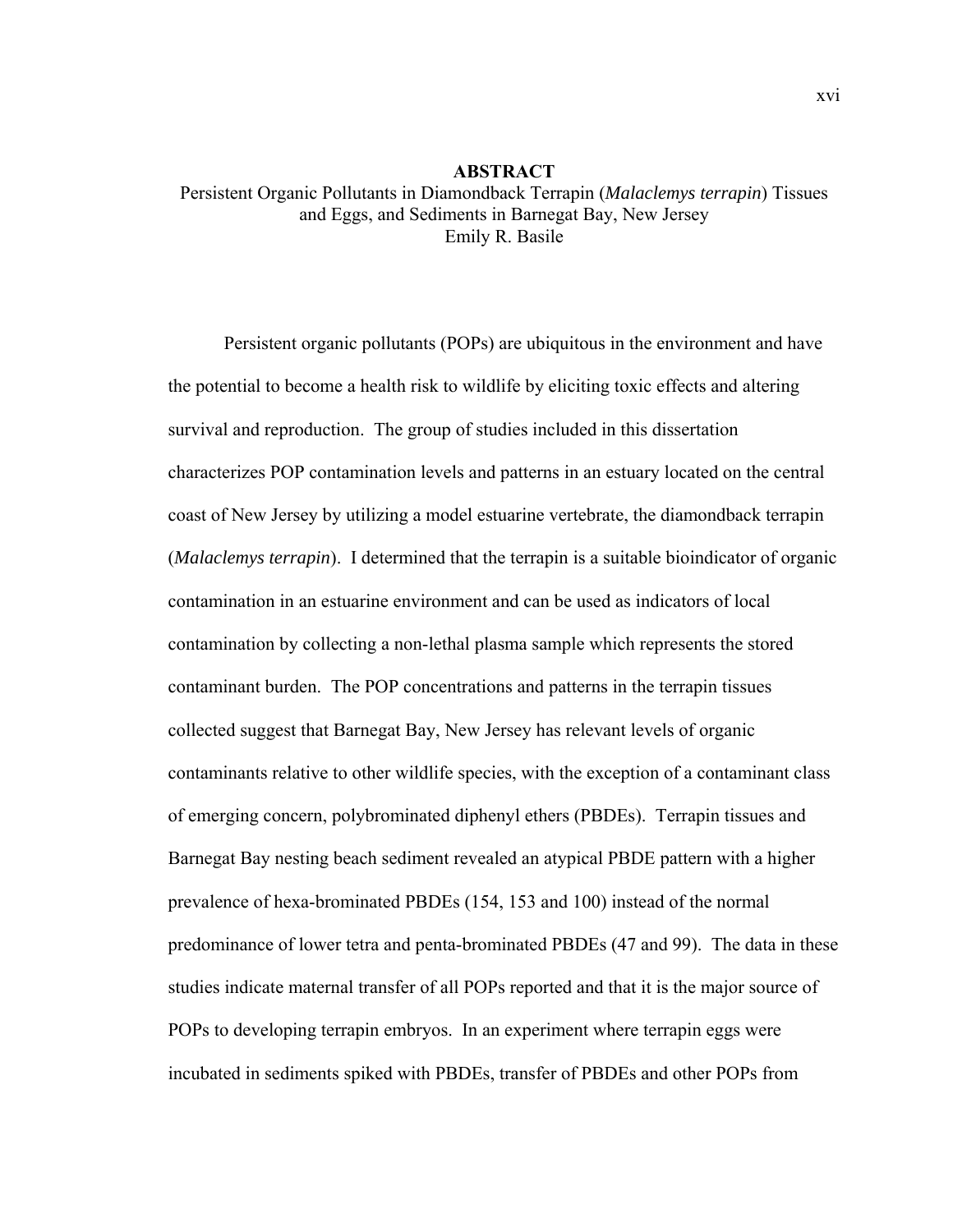nesting sediment into developing eggs was found to be negligible. Therefore transfer of POPs from natural nesting sediments into eggs is unsubstantial unless that natural sediment is highly contaminated. Examination of three health endpoints in terrapins suggest that environmentally relevant concentrations of mirex, PCBs and PBDEs may be associated with immune and endocrine disruption and that PBDE 47 may be associated with a disruption in neurobehavioral development. These data suggest that terrapins may also be useful as bioindicators of endocrine disruption and immunotoxicity within the estuarine environment in respect to other species and humans.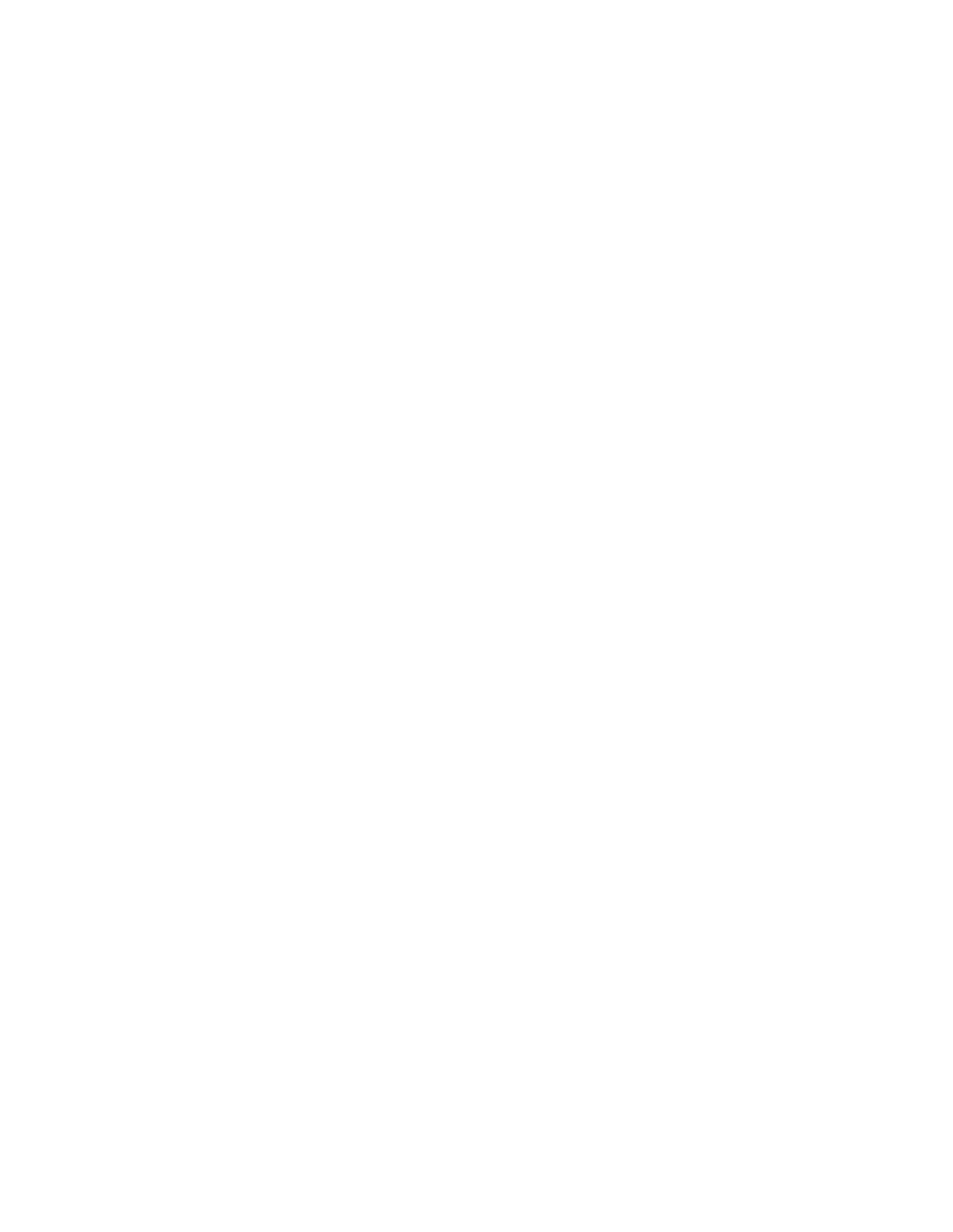### **CHAPTER 1: INTRODUCTION**

#### **Persistent Organic Pollutants**

 Persistent organic pollutants, commonly referred to as POPs, are a group of chemicals that share four specific characteristics. They are persistent in the environment, lipophilic, bioaccumulative and are capable of long range environmental transport (Jones and de Voogt, 1999). Their presence in the environment is persistent because these chemicals typically have long half lives and are resistant to degradation by environmental processes. POPs are lipophilic, meaning fat-loving/ water-hating chemicals. They will partition into animal tissues very easily. Because POPs partition into animal tissues, they biomagnify as they pass through the trophic levels and can accumulate in top predator tissues to levels that can cause toxic effects (Jones and de Voogt, 1999). In the environment they partition into soils and sediments, generally to the organic matter associated with the substrate. Due to the relatively low vapor pressures associated with these classes of chemicals, POPs volatilize into the air in warmer temperatures. The POPs can either become associated with particulate matter in the air or exist in a gaseous phase (Bidleman, 1988). Their existence in either phase, gas or particulate, depends on certain factors such as vapor pressure of the POP, the ambient temperature and the concentration and size of particulate matter in the air (Bidleman, 1988). Once POPs are associated with the air they can then be deposited back into the environment through wet or dry deposition which is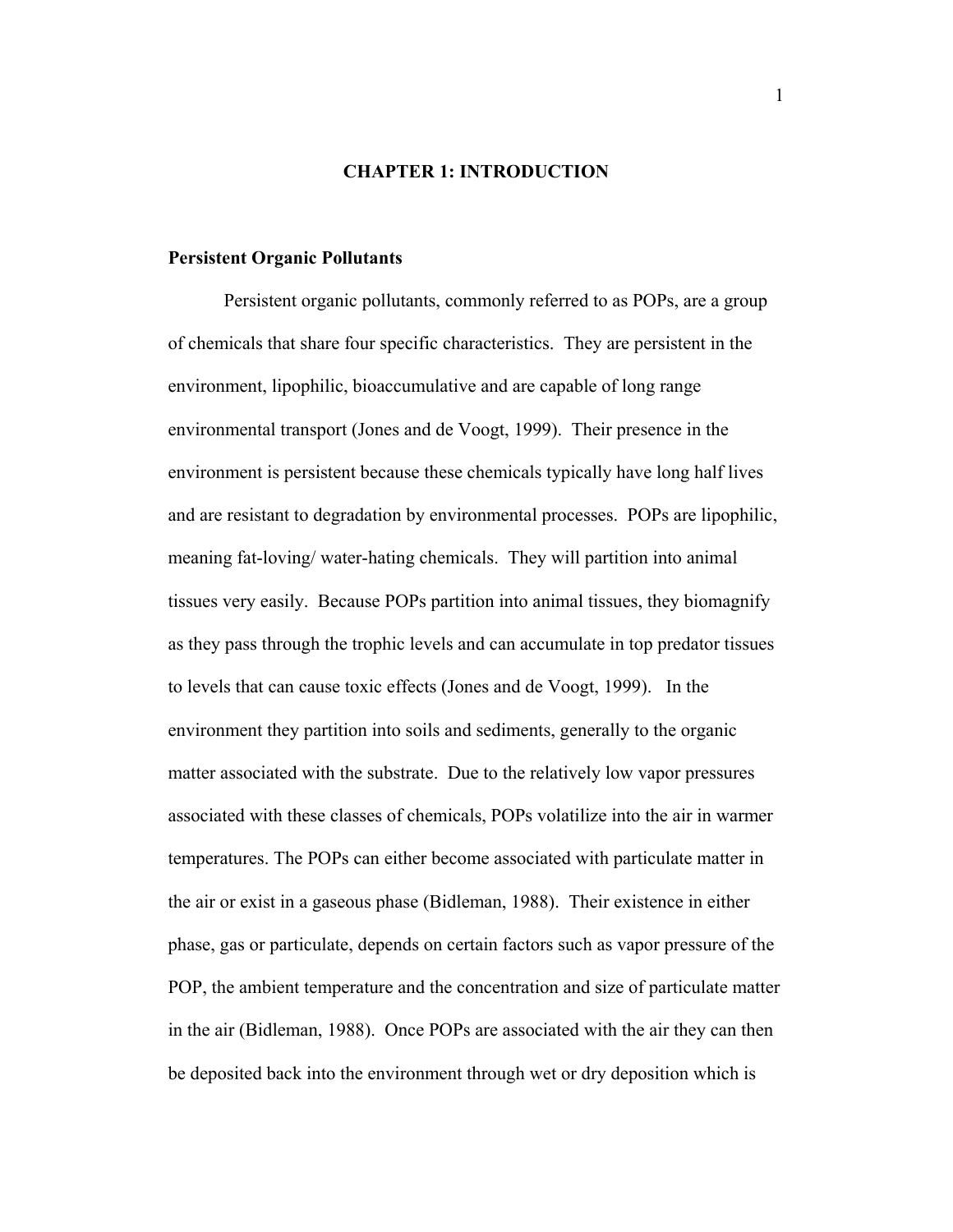often associated with cooler temperatures and air particle sizes. Global distillation is the process where POPs volatilize from tropic and temperate areas and travel in the air over land and/ or oceans to polar regions (Bidleman, 1988). This process can move POPs to places in the world such as the Arctic and put indigenous people and wildlife who had no part in the manufacturing or use of these chemicals at risk for toxic effects (Jones and de Voogt, 1999).

 In May of 2001, the Governing Council of the United Nations Environment Programme (UNEP) presented the Stockholm Convention for Persistent Organic Pollutants (Stockholm Convention). This international treaty was constructed over five years of planning and negotiating. To date, over 160 countries have signed and ratified the Stockholm Convention, the United State not being one of them (Programme, 2009). The document was created with the intention to protect human health and the environment from the toxic effects of POPs. The convention's goals include obligations to those countries that have signed and ratified it to eliminate and/or restrict the production and use of the designated POPs in the convention. Another was to prevent and control the release of POPs that are created as a by-product of combustion and other processes as well as the safe and proper disposal and/or destruction of POPs when they become waste (Lallas, 2001). When the Stockholm Convention was opened in 2001 there were 12 POPs included: aldrin, chlordane, dieldrin, heptachlor, mirex, toxaphene, DDT, hexachlorobenzene (HCB), polychlorinated biphenyls (PCBs), dioxins and furans (Programme, 2009). In 2009 the convention was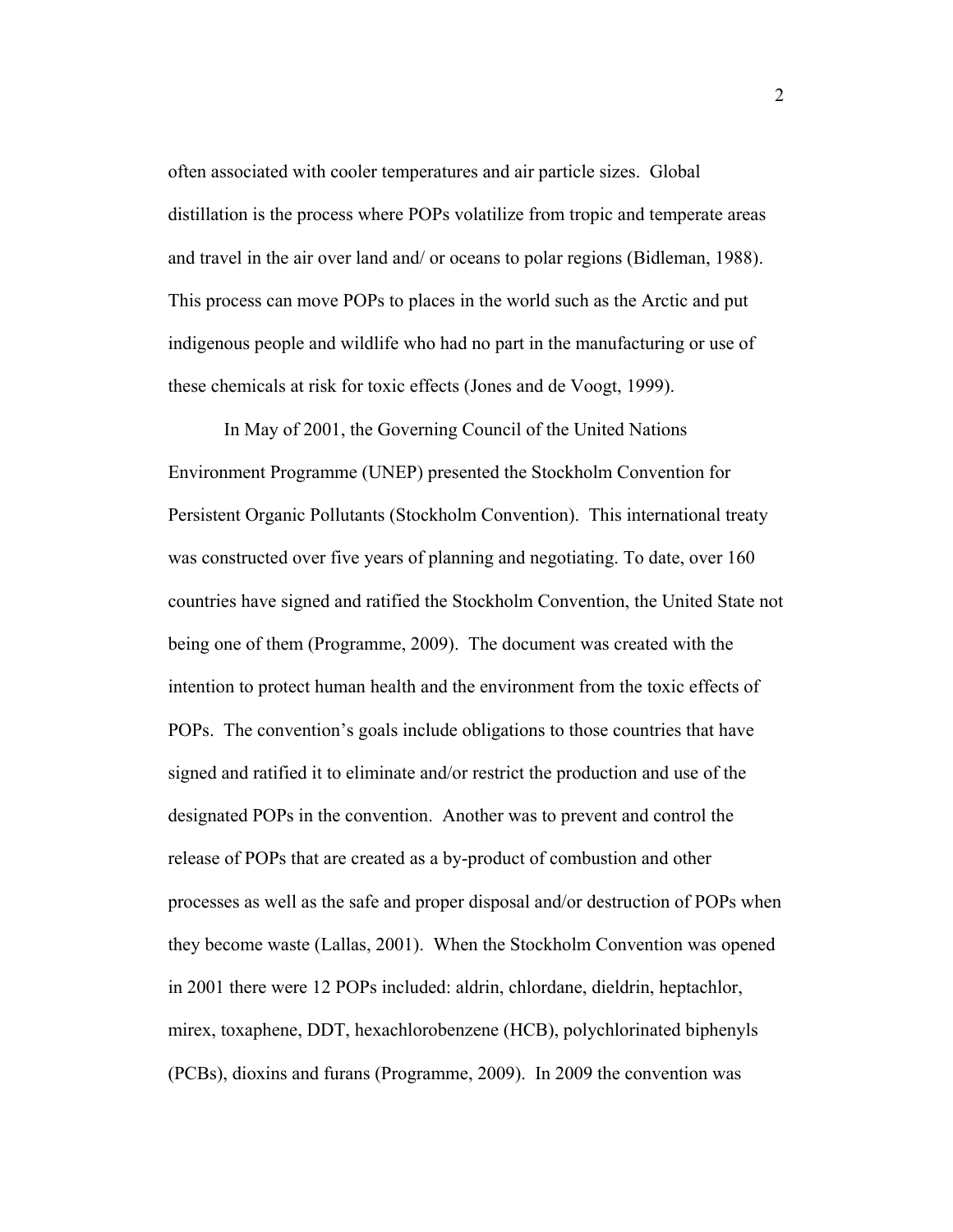amended and nine new POPs were added: chlordecone, hexabromobiphenyl, lindane, alpha hexachlorocyclohexane, beta hexachlorocyclohexane, tetra thru heptabromodiphenyl ethers (PBDEs), perflorooctane sulfonic acid (PFOS) and pentachlorobenzene (Programme, 2009). For the purpose of the following studies in this dissertation I will only elaborate on the POPs that were measured and analyzed in the samples collected.

## *Polychlorinated biphenyls (PCBs)*

 Polychlorinated biphenyls (PCBs) are a class of compounds that began commercial production in 1929 and were used in hydraulic fluids, heat transfer fluids and high pressure lubricants, as additives to paint, ink dies, plasticizers, protective coatings for wood, dedusting agents, adhesives, pesticide extenders, ink and dye carrier, and microencapsulation for dyes for carbonless duplicating paper (George et al., 1988). Production of PCBs was ceased in 1977 but the effects are still present in the environment. There are theoretically 209 possible congeners of PCBs based on the amount of chlorination on the biphenyl rings (Brown et al., 2004). Some congeners are more environmentally relevant and have been thoroughly investigated for possible toxic effects. The toxic effects include endocrine disruption, immunotoxicity, developmental toxicity, reproductive toxicity and carcinogenicity (ATSDR, 2000). Specifically, congeners PCB 126, 118, 52 and 153 have shown dioxin like toxicity, and have even been reported to be more potent then TCDD itself (Ahlborg et al., 1994).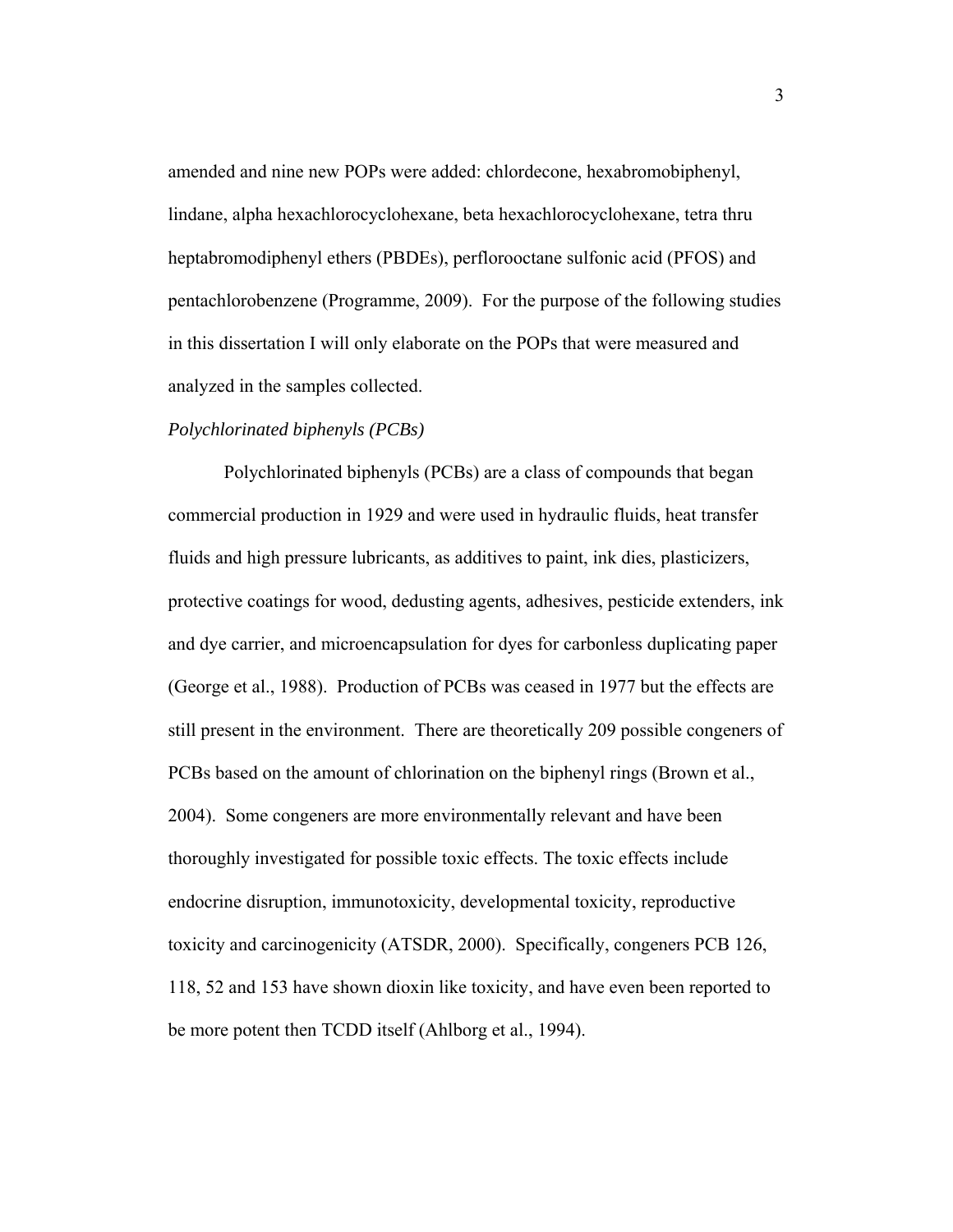Organochlorine pesticides (OCPs) are a group of chemical whose primary use is for pest control and all have chlorine in their chemical structures. Many of these compounds are legacy compounds, those that are no longer in use today, but because of their persistence in the environment are still measured in biotic and abiotic samples.

### *Mirex*

 Mirex, which is no longer used in the United Sates, was a compound used to both control fire ants and as a flame retardant in plastic, rubber, paint and electrical goods (Brown et al., 2004). It was manufactured and used in the 1960's and 1970's and contaminated water and soil where they were being manufactured and used (ATSDR, 1995).

# *Dichlorodiphenyltrichloroethane (DDT)*

 DDT was used as an insecticide to control pests on agricultural crops as well as to control typhus and malaria vectors. It is no longer used in the United States but is still used in some countries for malaria control. The use of DDT was ceased in the United States in 1972 and the production for export was ceased after 1985. The parent compound DDT entered air, water and soil during its production and use. Its metabolites include isomers of DDE and DDD. In most biological samples as well as in the current studies the most common metabolite measured in terrapins tissues was p,p'dichlorodiphenyltrichloroethane (4,4'-DDE) and is the compound generally associated with toxological effects in organisms (ATSDR, 2002b). This is because this metabolite is the most stable in the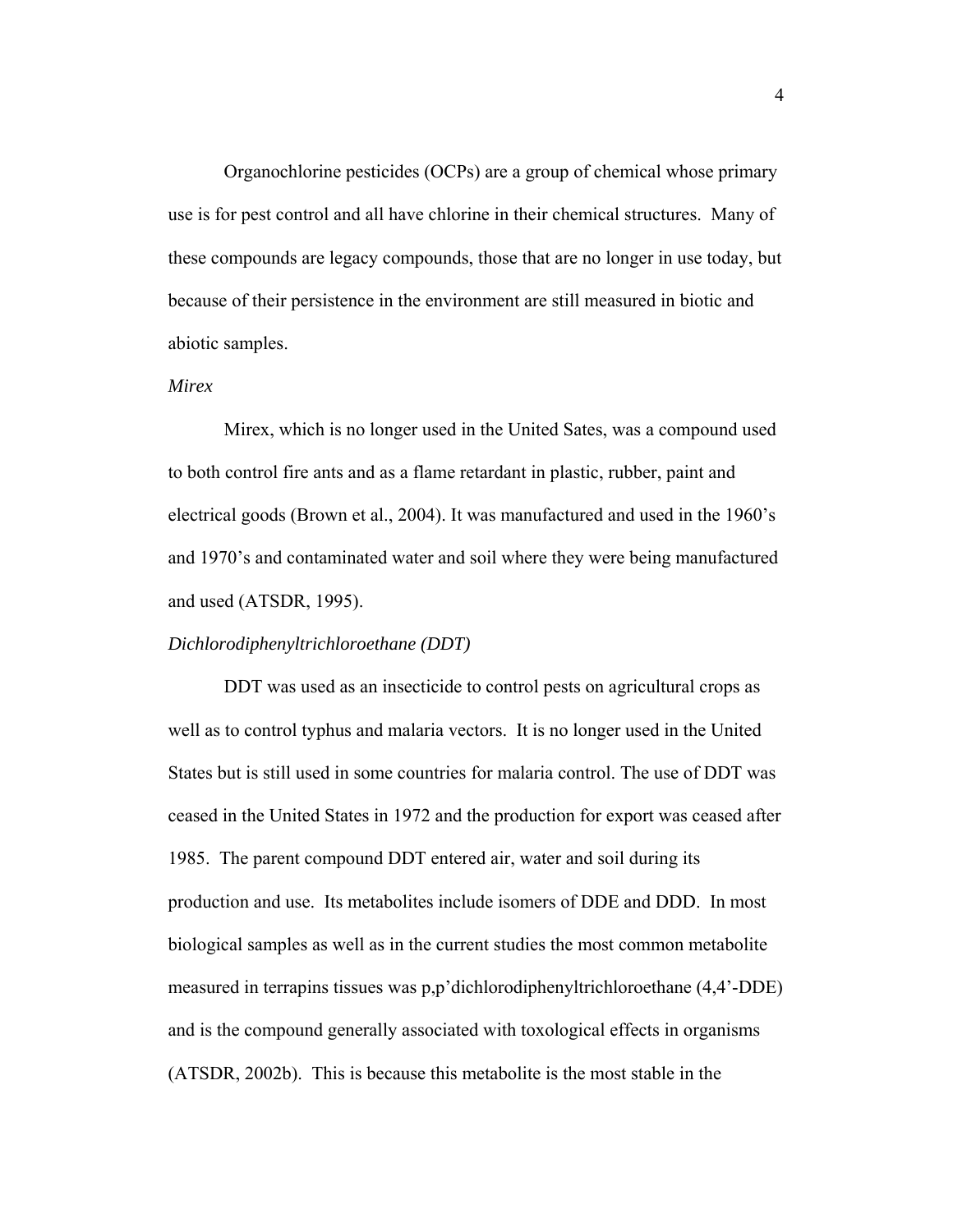environment. When the parent compound is measured in samples it is a sign of recent use and exposure to the chemical where as DDE represents persistence and historical contamination.

#### *Dieldrin*

 Dieldrin was an insecticide used to control pests on crops such as corn and cotton as well as to kill termites in homes. It was used from the 1950's to 1970's until the Department of Agriculture cancelled its use, but in 1972 the EPA allowed the use of dieldrin for termite control in homes until the manufacturer cancelled the registration voluntarily in 1987. This compound can be found in air, surface water, groundwater, soil and sediment (ATSDR, 2002a).

### *Hexachlorobenzene (HCB)*

 Hexachlorobenzene (HCB) was used as a fungicide on the seeds of onions, sorghum, wheat, and other grains until 1984. It was also used in the production of pyrotechnic and ordinance materials for the military, the production of synthetic rubber, as a porosity controller in the manufacture of electrodes, a chemical intermediate in dye manufacturing, and a wood preservative. HCB is also produced as a by-product during the production of many other chlorinated chemicals therefore it is still produced. HCB can enter the environment through air emissions as well as waste water from facilities that produce it as a by-product. It is also introduced in the environment because it in an impurity associated with several widely used pesticides (ATSDR, 2002c).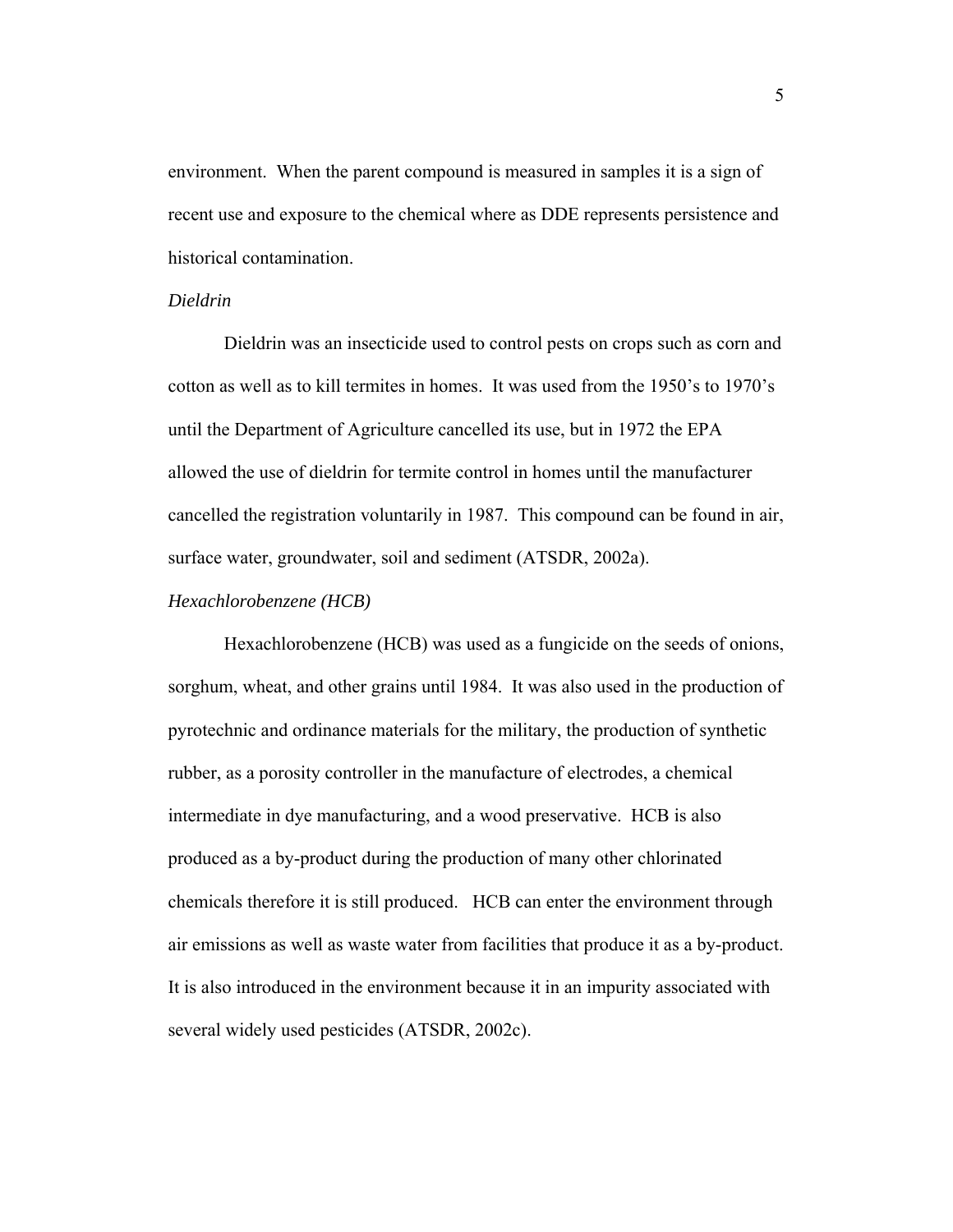# *Oxychlordane*

Oxychlordane is a residue created through metabolism of chlordane which was a pesticide used to control termites in homes in the United States from 1948 to 1988. Its application was often underground around the foundation of homes and soil around homes to kill termites. Before 1978 it was also used as a pesticide for crops, lawn and gardens. All use in the United States was ceased in 1988 but manufacture for export still exists. Chlordane can enter the environment through the air and sorb to sediments (ATSDR, 1994).

 All of the OCPs discussed are man-made and do not occur naturally in the environment therefore any existence of POPs in abiotic and biotic samples is anthropogenic in nature. They strongly associate with sediments and soils and are capable of volatilization into the air and long range atmospheric transport to locations where they are not used or produced. Toxic effects associated with these OCPs include carcinogenicity, developmental and reproductive toxicity, endocrine disruption and immunotoxicity (ATSDR, 1994, 1995; Jones and de Voogt, 1999; ATSDR, 2002a, c, b).

## *Polybrominated diphenyl ethers (PBDEs)*

 Polybrominated diphenyl ethers (PBDEs) are a family of chemicals used as additive flame retardants. Production of PBDEs for commercial use began in the 1970's (ATSDR, 2004). Deca-BDE is still manufactured and used in the United States today but the penta and octa mixtures have been banned (Klosterhaus et al., 2008). PBDEs are used and found in plastics, building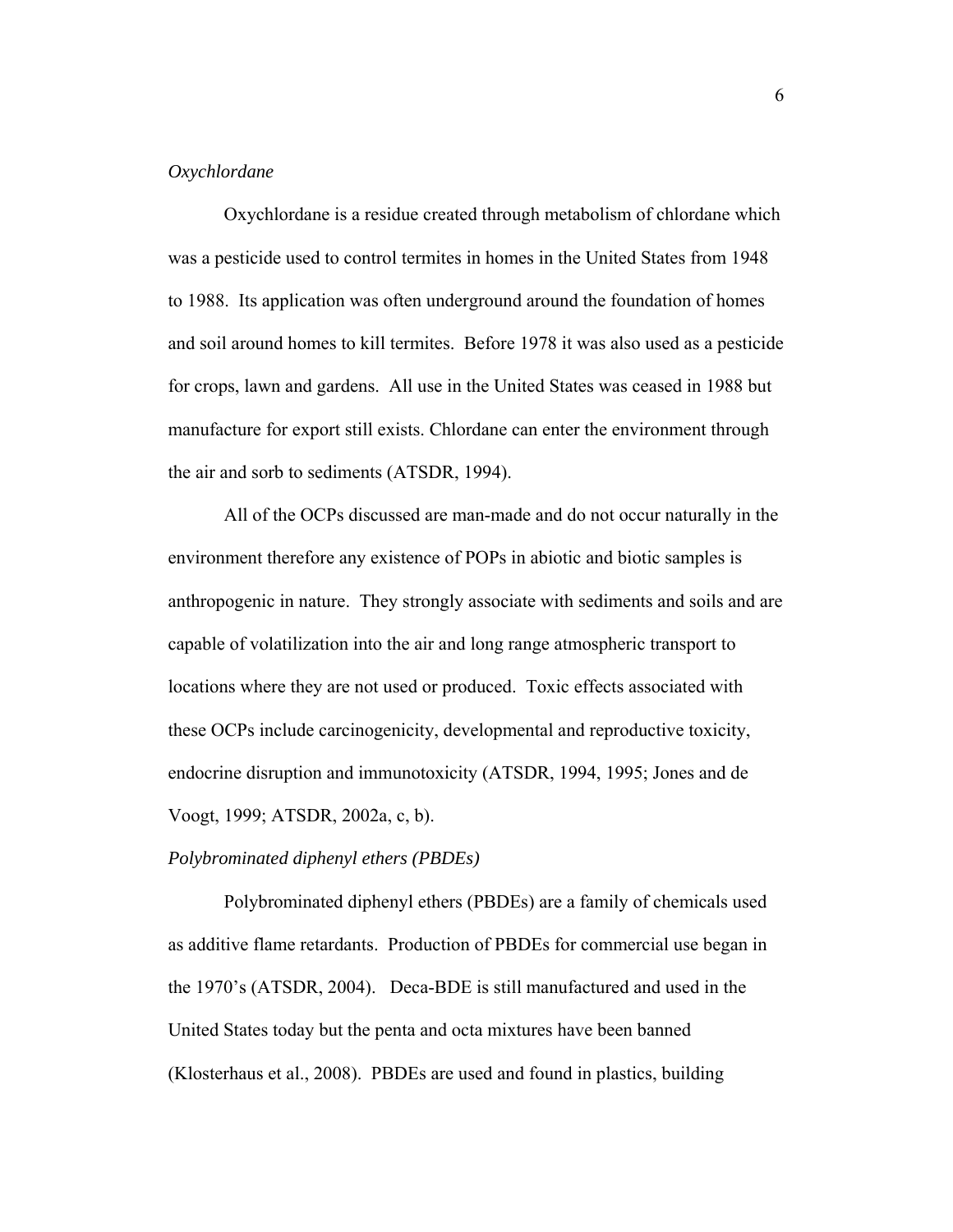materials, and textile coatings (including clothing) such as ready-made plastic products, acrylonitrile butadiene styrene and high impact polystyrene as well as electronic devices, such as cabinets and circuit boards in personal computers, television sets, electrical cables switches and capacitors (Darnerud et al., 2001). Although PBDEs are man-made for commercial use, hydroxylated and methoxylated PBDEs as well as polybrominated dibenzo-p-dioxins have been discovered as natural compounds in marine species (Malmvarn et al., 2008). Hydroxylated PBDEs and polybrominated dibenzo-p-dioxins also occur in environmental samples by anthropogenic inputs (Malmvarn et al., 2008). Theoretically there are 209 possible congeners of PBDEs similar to PCBs. The lower brominated compounds (tetra and penta-BDEs) are the most bioavailable and therefore are the most accumulative in animal tissue (Hites, 2004). The higher brominated compounds like deca-BDE (PBDE 209), which are the only ones still in production, have been documented to debrominate by anaerobic, photolytic and microbial reductive pathways to the lower brominated and more toxic compounds (Soderstrom et al., 2004; Gerecke et al., 2005; He et al., 2006). Higher and lower brominated compounds have also been reported to debrominate through biotransformation in the common carp (*Cyprinus carpio*) (Stapleton et al., 2004a,b). Toxic effects reported for PBDEs include endocrine disruption, developmental neurotoxicity, and possible reduced reproductive success and carcinogenicity (Fowles et al., 1994; Eriksson et al., 1999; Darnerud et al., 2001; Fernie et al., 2005; Fernie et al., 2008). Sources of PBDEs into the environment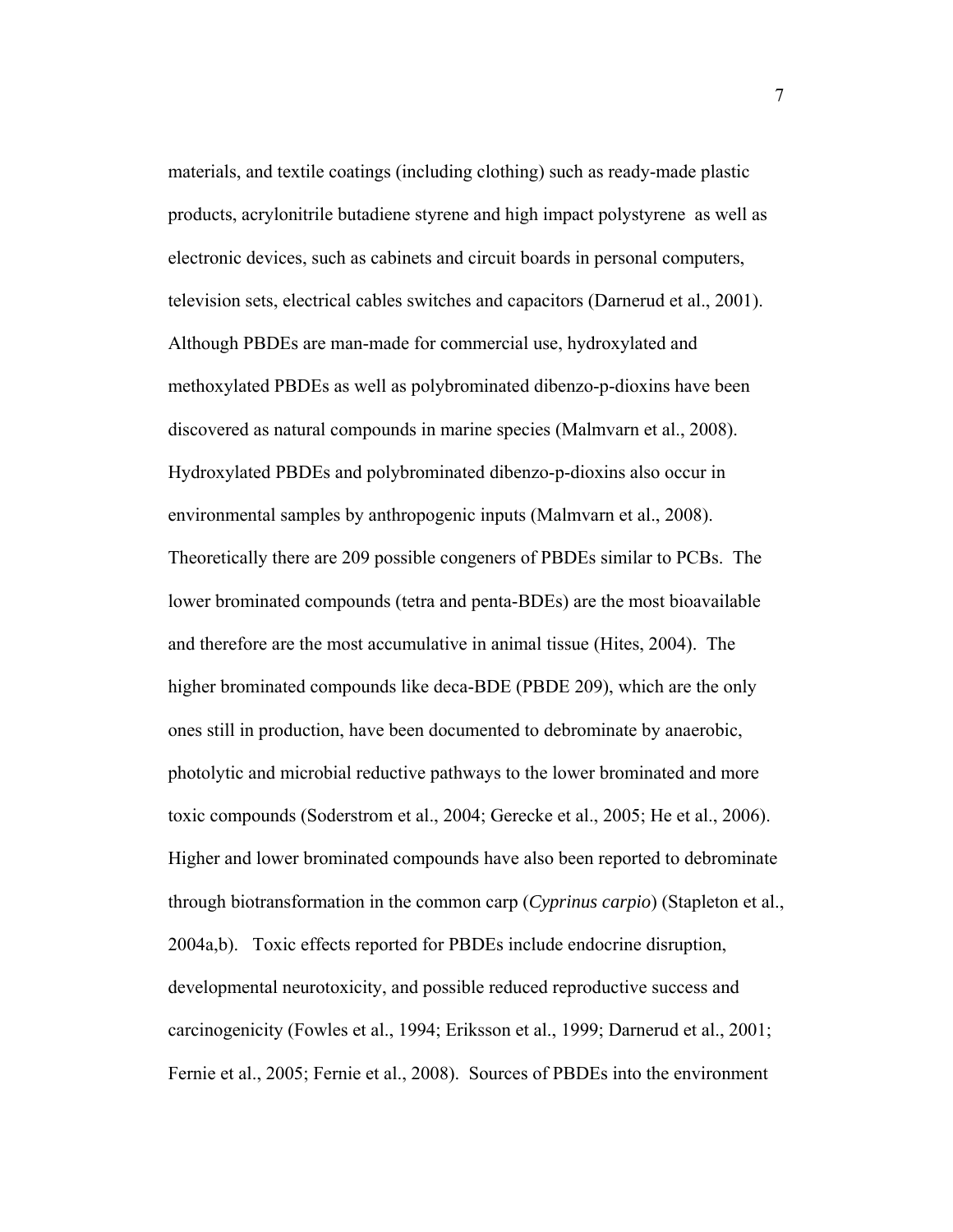include release during the initial synthesis of the chemicals, the incorporation into the product, the use of the product and then the disposal of the product (Hale et al., 2003).

 Although these contaminants are persistent in the environment they will decline over time if production and use of products with POPs decrease. There are many studies on the temporal trends of POPs in many different media, both abiotic and biotic. Both sediment samples which are representative of the atmospheric deposition of POPs and breast milk samples which are representative of the accumulation in higher trophic level organisms are showing decreasing trends for PCBs and OCPs. PBDEs however, are still increasing (Hites, 2004; Covaci et al., 2005; Lignell et al., 2009).

#### **Barnegat Bay, New Jersey**

 Barnegat Bay is a shallow lagoon type estuary stretching about 70 km along the coastline of central New Jersey. The barrier islands sheltering the bay provide an almost continuous border. To the north is the barrier island called Island Beach which is a state park. South of Barnegat Inlet is Long Beach Island. The watershed houses a population of around 500,000 but that number more than doubles during summer months. The watershed covers about 1732  $\text{km}^2$  of land and is almost completely contained in one county, Ocean County, although it extends into parts of Monmouth and Burlington counties (BBNEP, 2001). Human land use dominates about 28% of that land. The largest tributaries that empty into the bay are north of Barnegat Inlet and are responsible for draining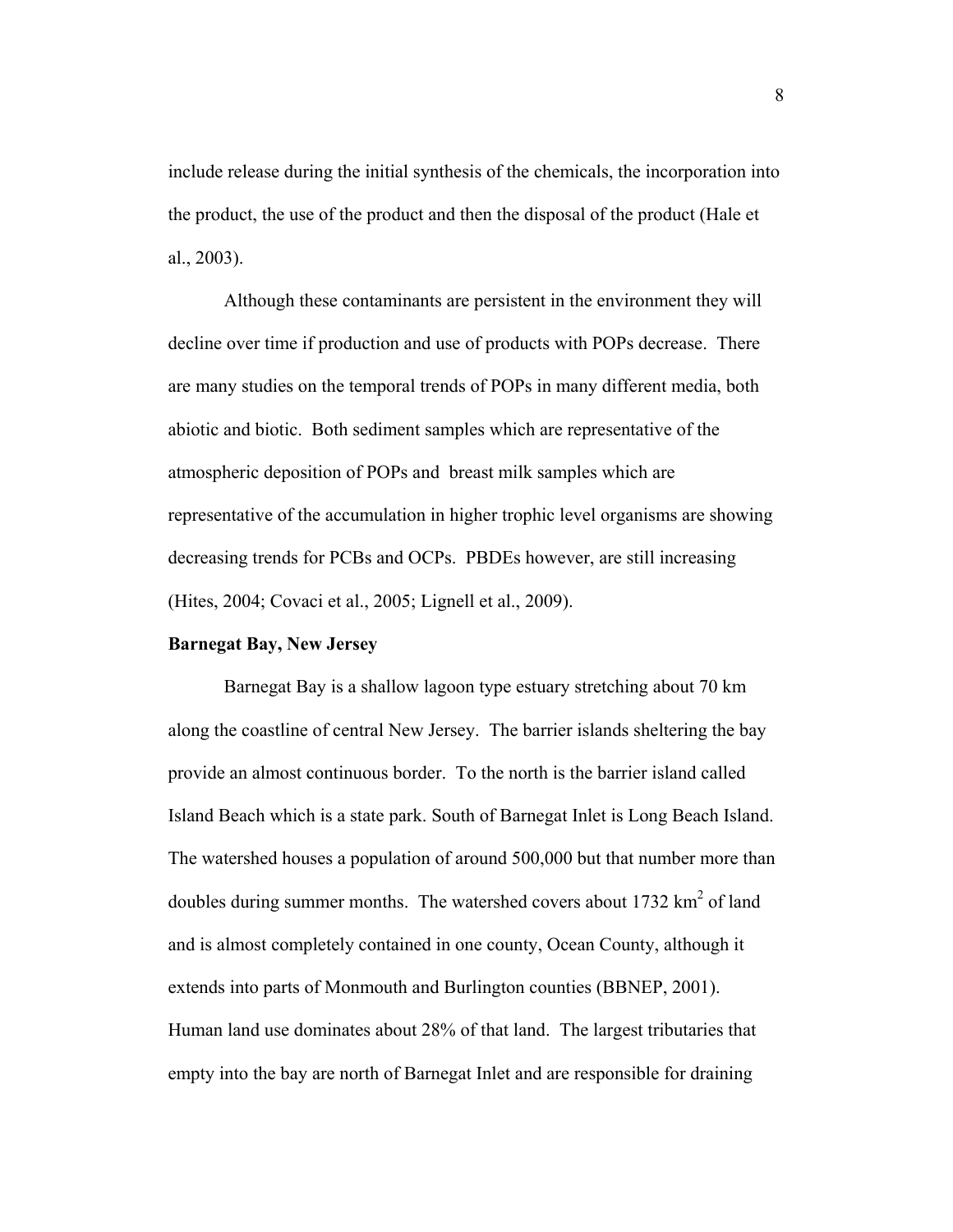70% of the watershed. Toms River is one of the most important influent systems in the northern region of the bay and is responsible for 31% of the surface water that enters the bay. Barnegat bay is not only shallow, only about 1-7 meters deep, but it is also relatively slow moving, with a turnover rate of about 27-71 days. The Bay's circulation is driven mostly by coastal pumping and remains fairly consistent (BBNEP, 2001).

 Estuaries are essential environments because they are critical habitats for diverse wildlife and are one of the most productive ecosystems on the planet. Not only are they critical habitats for wildlife, they are also an important habitat for humans and their associated impacts. In 1995, under an amendment to the Clean Water Act, the Environmental Protection Agency (EPA) enlisted Barnegat Bay into the National Estuary Program where grant money is provided to manage estuaries threatened by pollution, land development and overuse. There are currently 28 estuaries in the United States receiving funding through this program. The primary management issues in Barnegat Bay include nutrients, conventional pollutants (basically those which are treated or found in waste water), pathogens, human population growth, habitat loss/ alteration, species loss/ decline, fisheries loss/decline, introduced/pest species, freshwater inflow and drinking water problems (USEPA, 2010).

 Although there are many management issues listed above, the EPA describes non-point source pollution as being the most important issue when addressing the issues surrounding water quality and the health of the living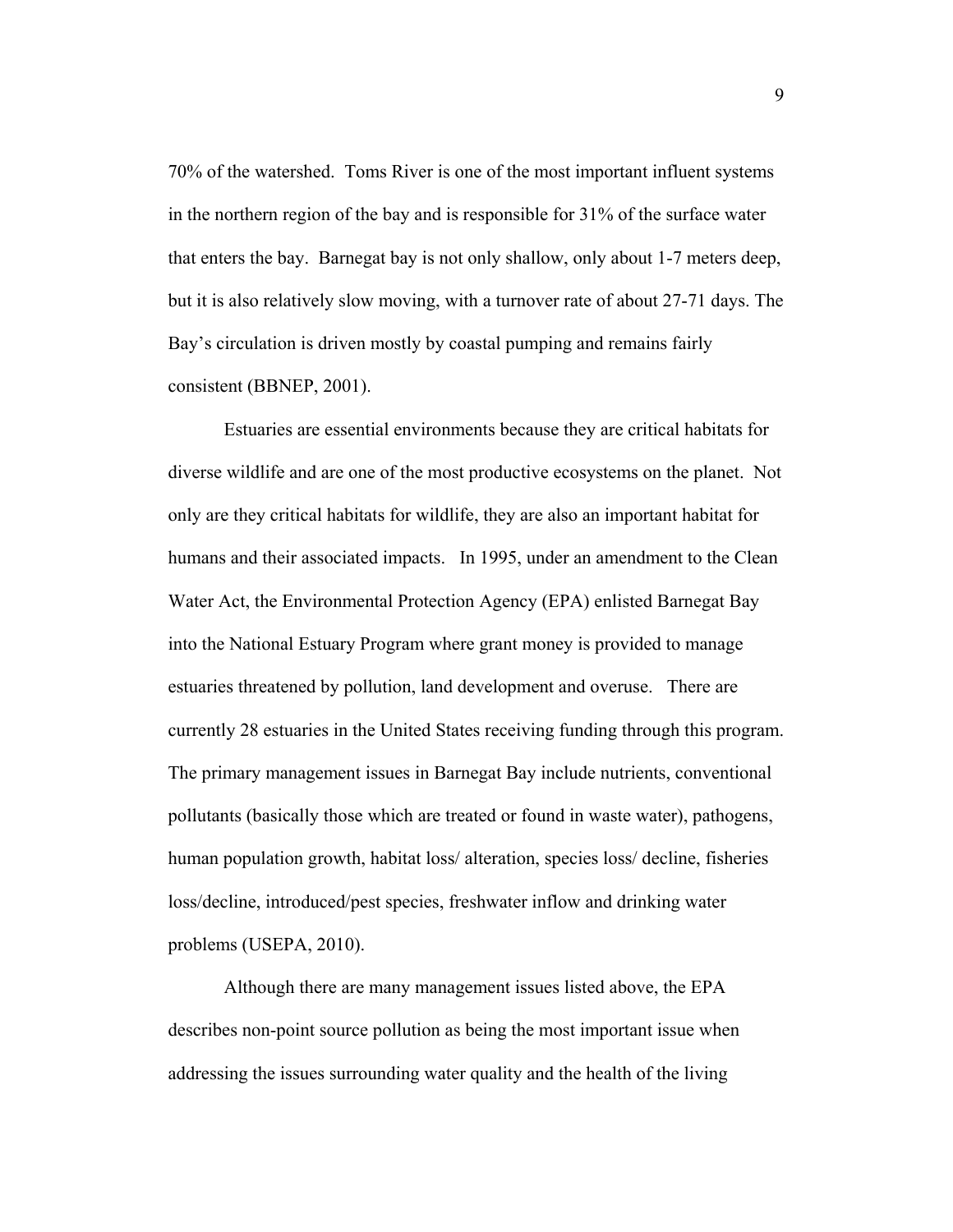resources of the Bay (USEPA, 2010). There are many anthropogenic inputs that can affect water quality. However, for the purpose of these studies the focus will be on the non-point source pollution of Barnegat Bay by persistent organic pollutants. In Barnegat Bay's management plan there are few programs proposed and even fewer that actually have been implemented, that include the monitoring of organic pollutants. One is the Ambient Water Monitoring Network which has five stations within the Barnegat Bay watershed that are sampled four times a year. Organic pesticides, volatile organic contaminants and bed sediment contaminants are part of those analyses but unfortunately those three parameters are on a reduced sampling frequency. Another is the Environmental Monitoring and Assessment Program (EMAP) which is a national program funded and organized by the EPA. This program samples several locations within the Barnegat Bay region, however locations are not fixed (BBEP et al., 2002). Estuarine sediment is a major sink for organic contaminants in the aquatic environment. The slow movement of water and the occurrence of fine grained sediment allow an adsorptive capability of these contaminants to the sediments (Voorspoels et al., 2004). Because these contaminants are strongly associated with the sediment, they are available for interaction and can become a source of POPs to the benthic community. The benthic organisms are often the base of many food chains in an estuary. POPs can be monitored through abiotic sampling of estuarine sediments, but a better representation of POP contamination and its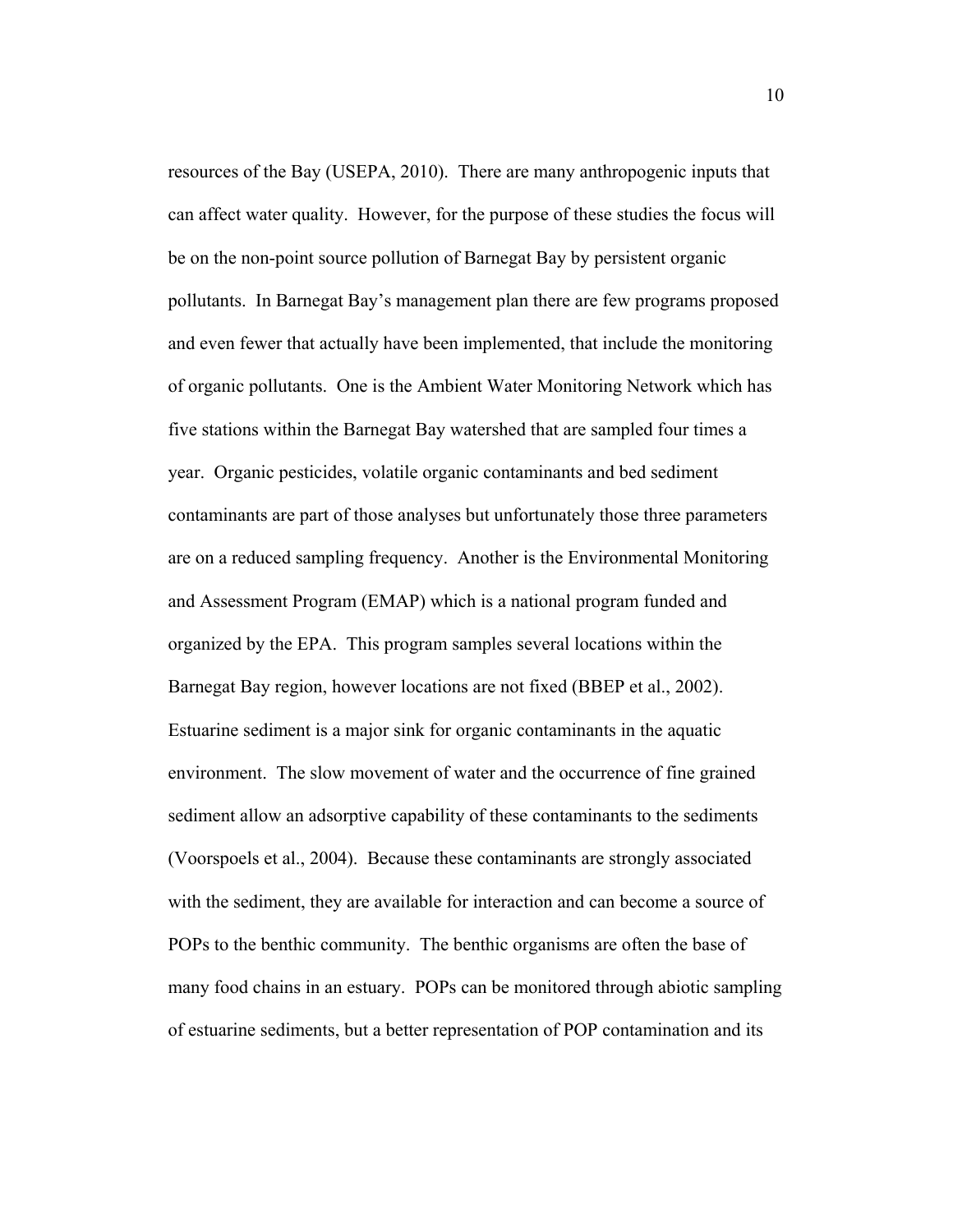possible effects to estuarine health and function is better examined through higher tropic level organisms.

 The most probable non-point sources of organic pollutants in Barnegat Bay are atmospheric deposition, waste water treatment, landfills and underground storage and septic systems. Atmospheric deposition of POPs is most likely the greatest non-point source contributing to the contamination of Barnegat Bay sediments and water. As discussed previously POPs can volatilize and become associated with the air, then travel and deposit back into sediments, soils and water (Bidleman, 1988). Prior to 1980, waste water from treatment facilities was discharged to streams, rivers, the estuary or fields in the watershed (BBNEP, 2001). POPs are not intentionally removed during any of the treatment levels in WWTP. They will sorb to the sludge and solids that are eventually applied back into the environment through disposal or land application for agriculture. They can also be associated with any suspended solid in effluents therefore they enter the aquatic ecosystem directly (Katsoyiannis and Samara, 2005). In 1970 the Ocean County Utilities Authority (OCUA) was created to control and regulate the treatment of waste waters. Prior to the organization of OCUA, there were 46 small to medium treatment facilities run by municipalities, developers and private sewer companies. Now there are only three OCUA Regional Wastewater Treatment Facilities, and the effluents are transported by outfall lines to the ocean that eventually mix the effluent with ambient ocean water (BBNEP, 2001). Septic systems, underground storage tanks and landfills are all possible sources of non-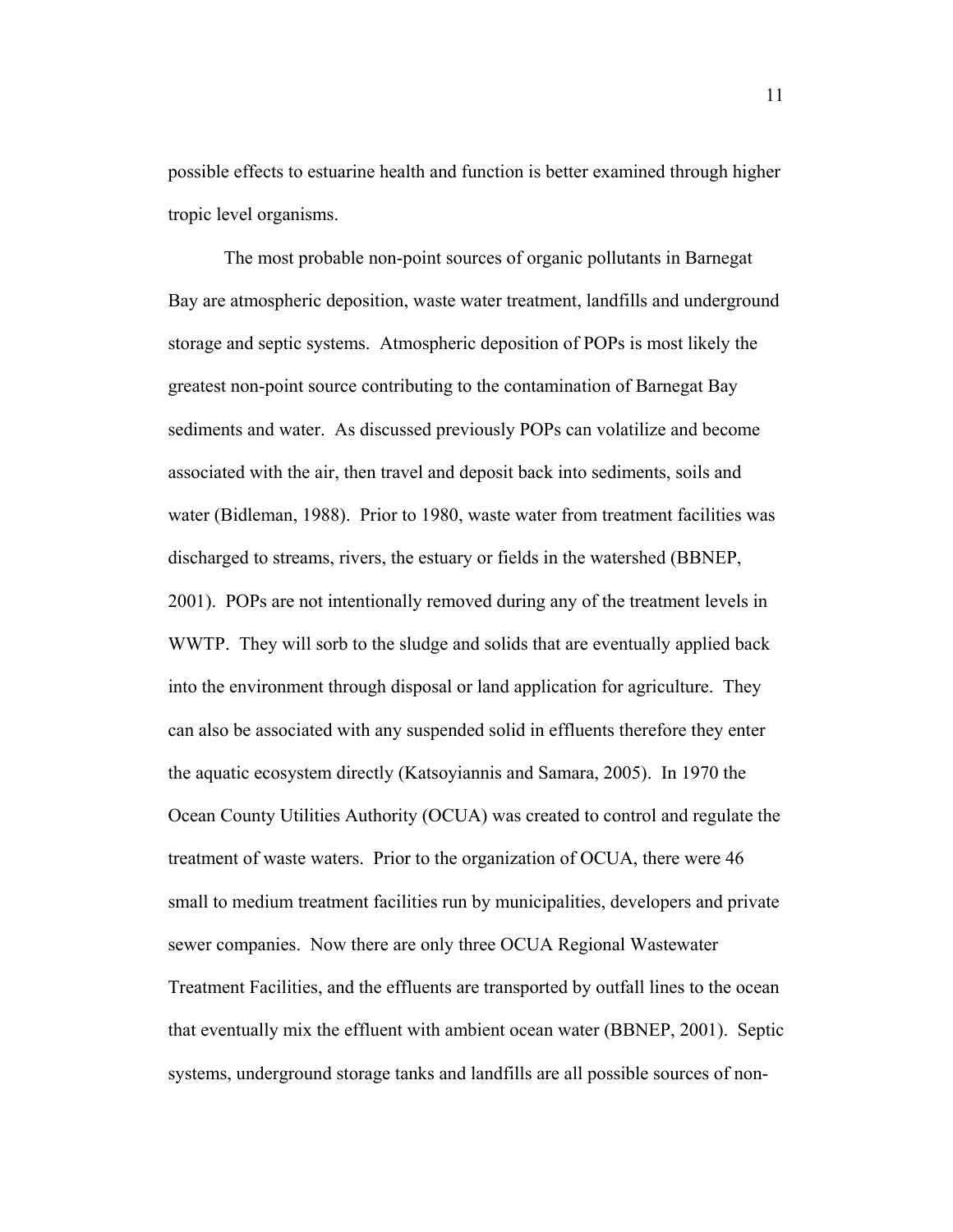point source POP pollution. The POPs associated with these systems are able to enter the groundwater very easily and quickly because most of the Barnegat Bay watershed is composed of Cohansey sands which do not absorb or breakdown contaminants (BBNEP, 2001). Underground storage tanks that house gas and oil have the potential to leak. Tanks under 2000 gallons are not required by law to be checked for leaks and often are not checked. Landfills in the past were constructed without liners or caps so rainwater percolates through the garbage, and the lechate is able to contaminate groundwater (BBNEP, 2001).

# **Diamondback Terrapins**

 The diamondback terrapin (*Malaclemys terrapin*) is a mid-sized strictly estuarine emydid turtle. There are seven sub species of the terrapin that stretch from New England into the Gulf of Mexico (Brennessel, 2006). The species inhabiting Barnegat Bay New Jersey is called the Northern Diamondback Terrapin (*Malaclemys terrapin terrapin*) and is listed as a species of special concern (Mohrman, 2009). Terrapins are a relatively long-lived species, with a life span of 30 years or more (Roosenburg and Kelley, 1990). Adult terrapins exhibit sexual dimorphism in respect to their size where females are often more than twice the size of an adult male. Diets of terrapins consist of fish, crabs, mussels, clams, shrimp and snails. On occasion they feed on carrion and ingest barnacles, algae, grass and mud as a consequence of consuming their prey (Brennessel, 2006). They utilize a variety of estuarine habitats, including the saltmarshes, beaches and open bay. Terrapins show site fidelity to specific creeks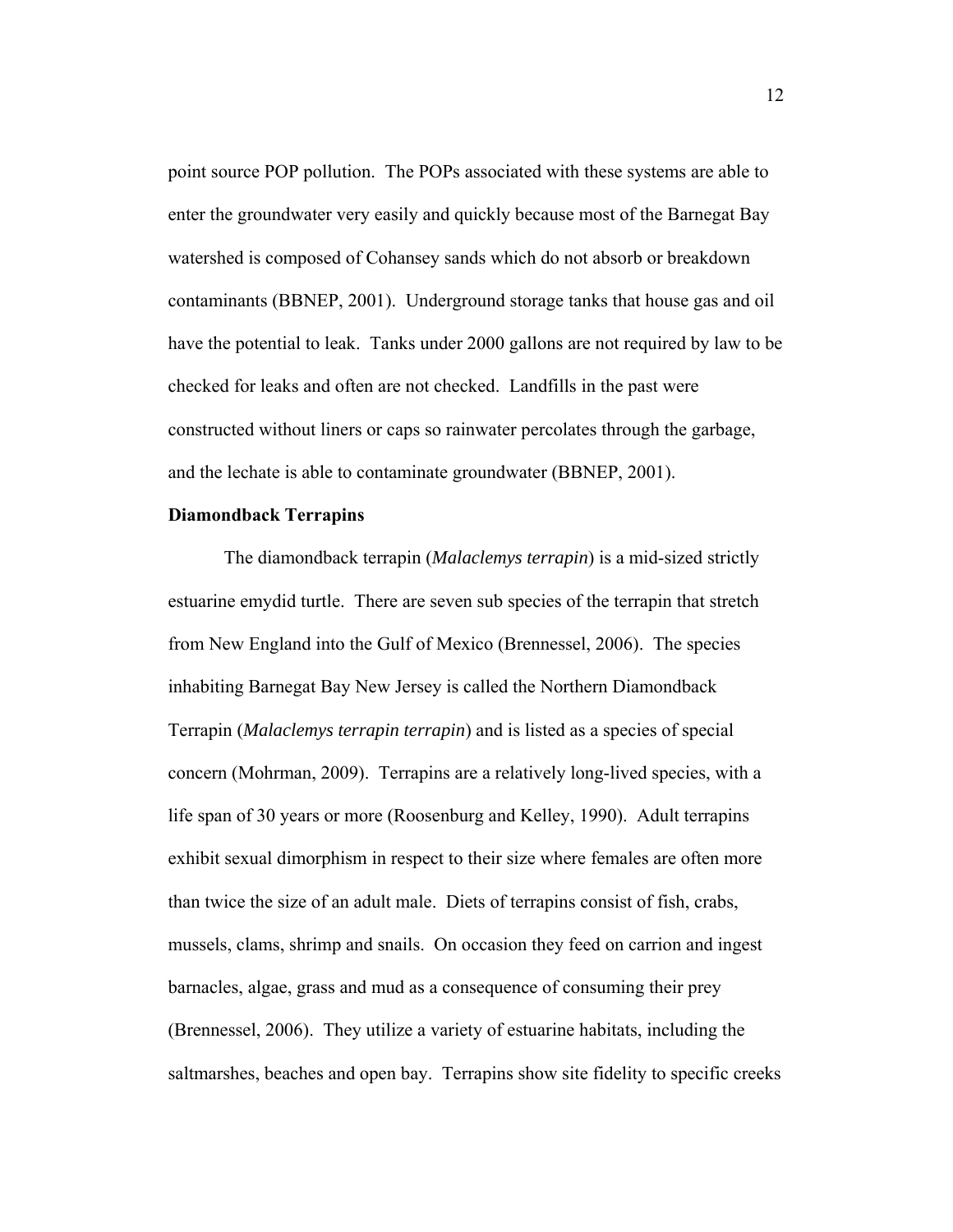and rivers, and females have nest site fidelity through many nesting seasons (Burger, 1977; Roosenburg, 1996; Gibbons JW, 2001; Mitro, 2003). Terrapins are active in the warmer months, from about April to October-November. In Barnegat Bay they nest during the months of June and July and can lay multiple clutches in one season. Their clutches range from 6-18 eggs and are incubated in sandy substrates. Once the weather becomes cooler terrapins will brumate in the benthic sediments and respire through cloacal respiration (Brennessel, 2006). Species that are habitat generalists with a long life span, a wide geographic distribution, that exist in a variety of habitats, have a high trophic position and exhibit site fidelity are excellent species to use as bioindicators (Blanvillain et al., 2007). Many reptiles fit this list of characteristics including turtles (Meyers-Schone, 1994). For example, the snapping turtle (*Chelydra serpentina*) is commonly used to monitor the organic contamination in the Great Lakes (Bishop et al., 1996; Bishop et al., 1998; De Solla et al., 2007). Turtles can also be used as indicators of toxic effects (Meyers-Schone, 1994). Because of the terrapins long life span, wide geographic distribution, occurrence in a variety of habitats within the saltmarsh ecosystem, predatory foraging behavior, and high site fidelity it is an excellent indicator species for contaminant monitoring in the estuarine ecosystem. The terrapin has already been reported as a suitable indicator of contamination in an estuarine ecosystem (Kannan et al., 1998; Blanvillain et al., 2007).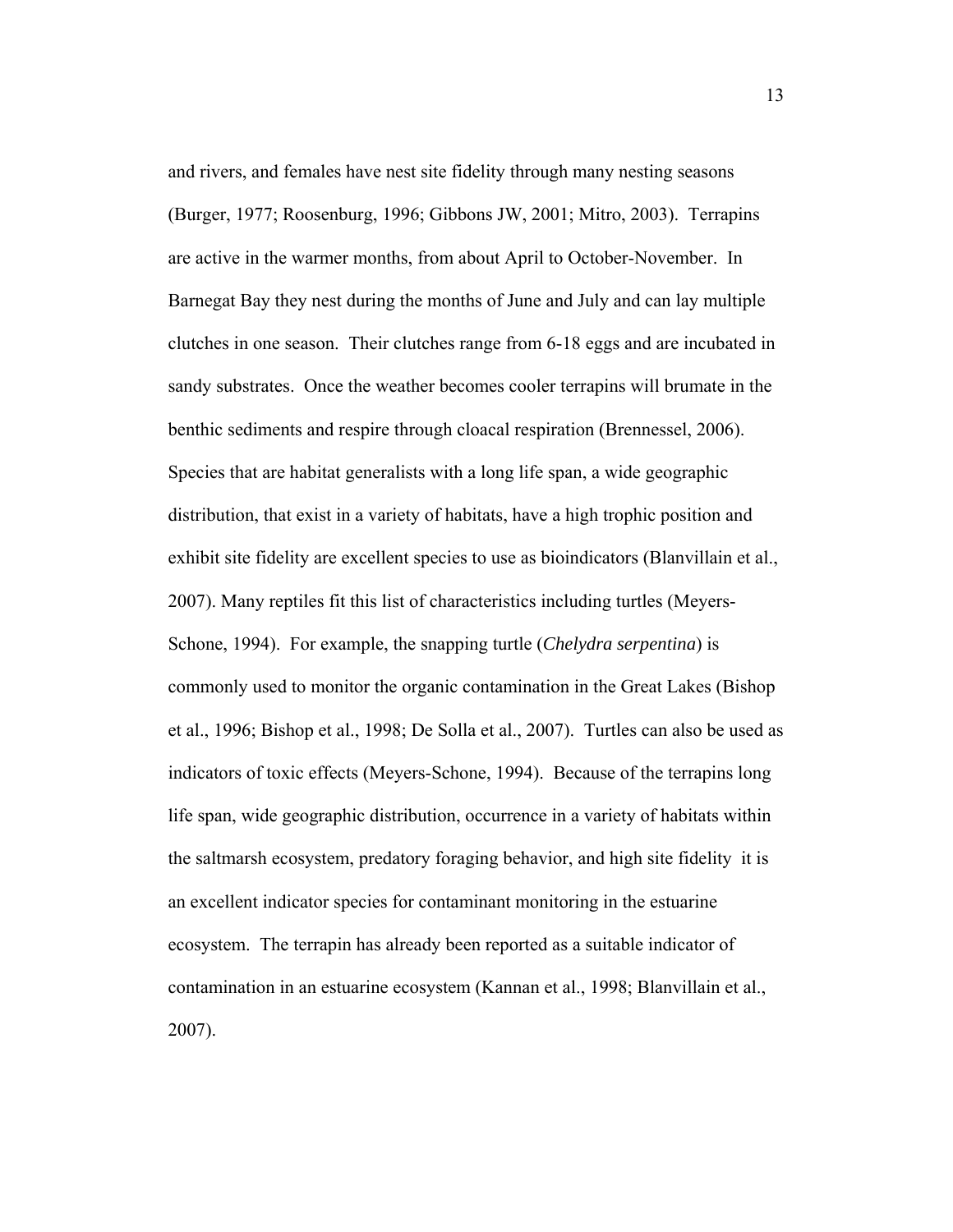There are many possible route of exposure of POPs to a terrapin through all stages of life. Typical routes of exposure include dermal exposure, inhilation and ingestion of the compounds. Dermal exposure of POPs to terrapins may occur through their skin when in contact with contaminated water, sediments and possibly air when basking on land. Hatchling, juvenille and adult terrapins would be more likely exposed to contamiants through contact with water but terrapin eggs may be exposed through contact by incubating in contamined nesting sediments. Inhilation of POPs may occur because terrapins are air breathing species who respire at the air:sea surface where POPs are known to accumulate by atmosphereic deposition (BrorstromLunden, 1996). Any contamiants associated with the air could potentilay provide a source to terrapins at all stages of life. Both dermal exposure and inhilation of POPs most likely contribute a negligable amount of contaminats to terrapins. Ingestion of POPs is assumed to be the major route of exposure to juvenile and adult terrapins from which they most likely accumulate the majority of their adult contaminant burden. Because they inhabit a relatively high trophic level, they are subject to the biomagnification of POPs through the food chain. They may also ingest contaminated water and sediments that may contribute to the accumulation of POPs in adults over time. There are two other unique route of exposure of POPs to terrapins. The first is maternal transfer of POPs from the female to her offspring. Portions of the maternal contaminant burdens have been reported to be incorporated with the yolk in an egg making it available to the developing embryo (Russell et al., 1999). This is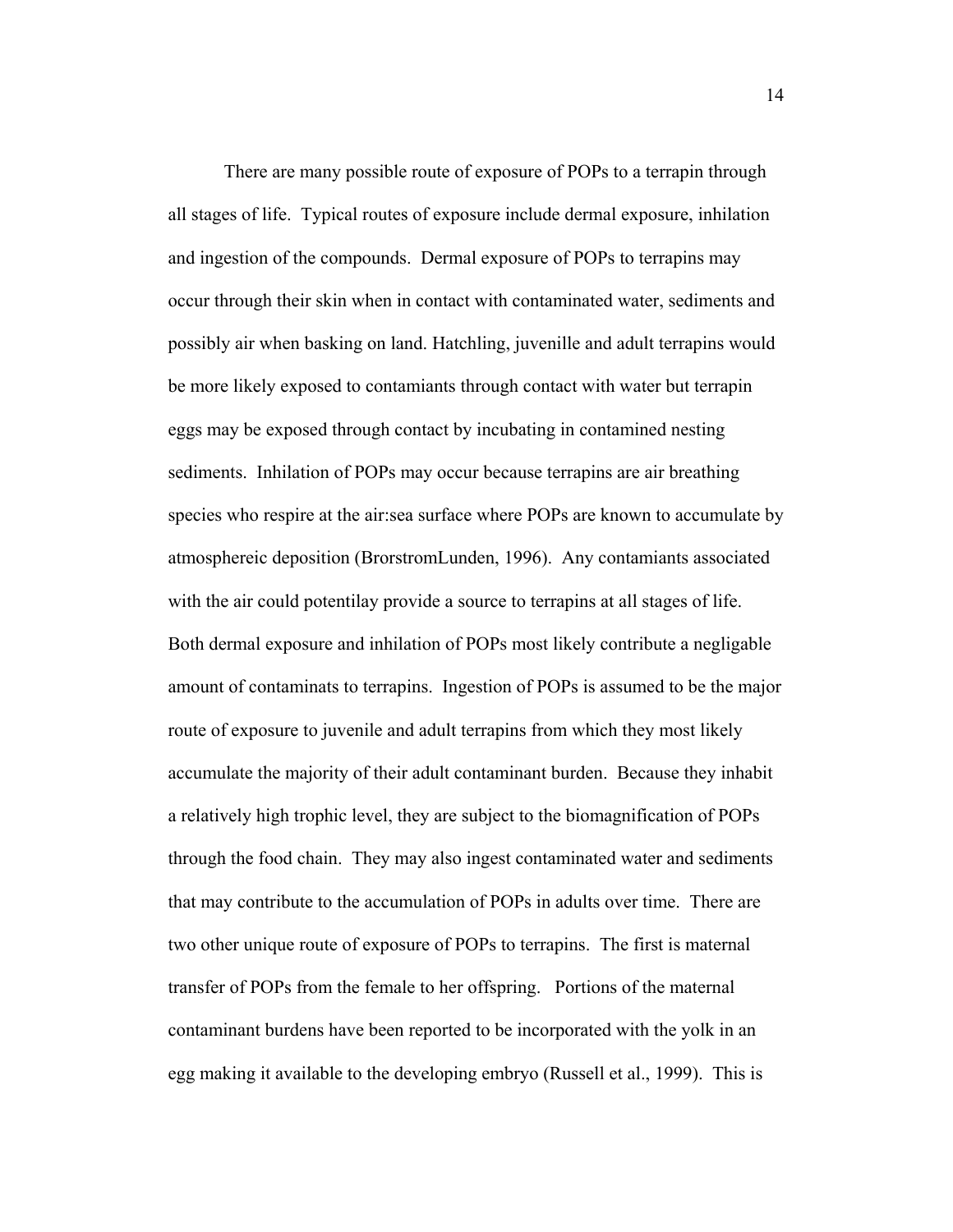most likely the major source of POPs to developing terrapin embryos and hatchling s. The second is through uptake from substrate during brumation. Because turtles take up oxygen from the water through cloacal respiration, contaminants associated with the water or particles in the water may pass into terrapin tissues (Bell 2006).

 The main goals from this group of studies discussed in this dissertation were to describe the contamination of Barnegat Bay, New Jersey by persistent organic pollutants using a model estuarine vertebrate and to provide possible health threats associated with the environmental levels measured. The main objectives of chapters two and three were to report the contamination profiles of POPs in terrapin tissues, eggs and nesting beach sediments. The fourth chapter introduces data on the ability of POPs, specifically PBDEs, to transfer from nesting sediments into developing terrapin eggs. The fifth chapter reports possible health endpoints associated with environmentally relevant concentrations of POPs found in terrapin plasma and eggs. The final chapter will conclude the findings from the studies conducted and discuss future implications and actions that should be taken in light of the data collected and conclusions drawn.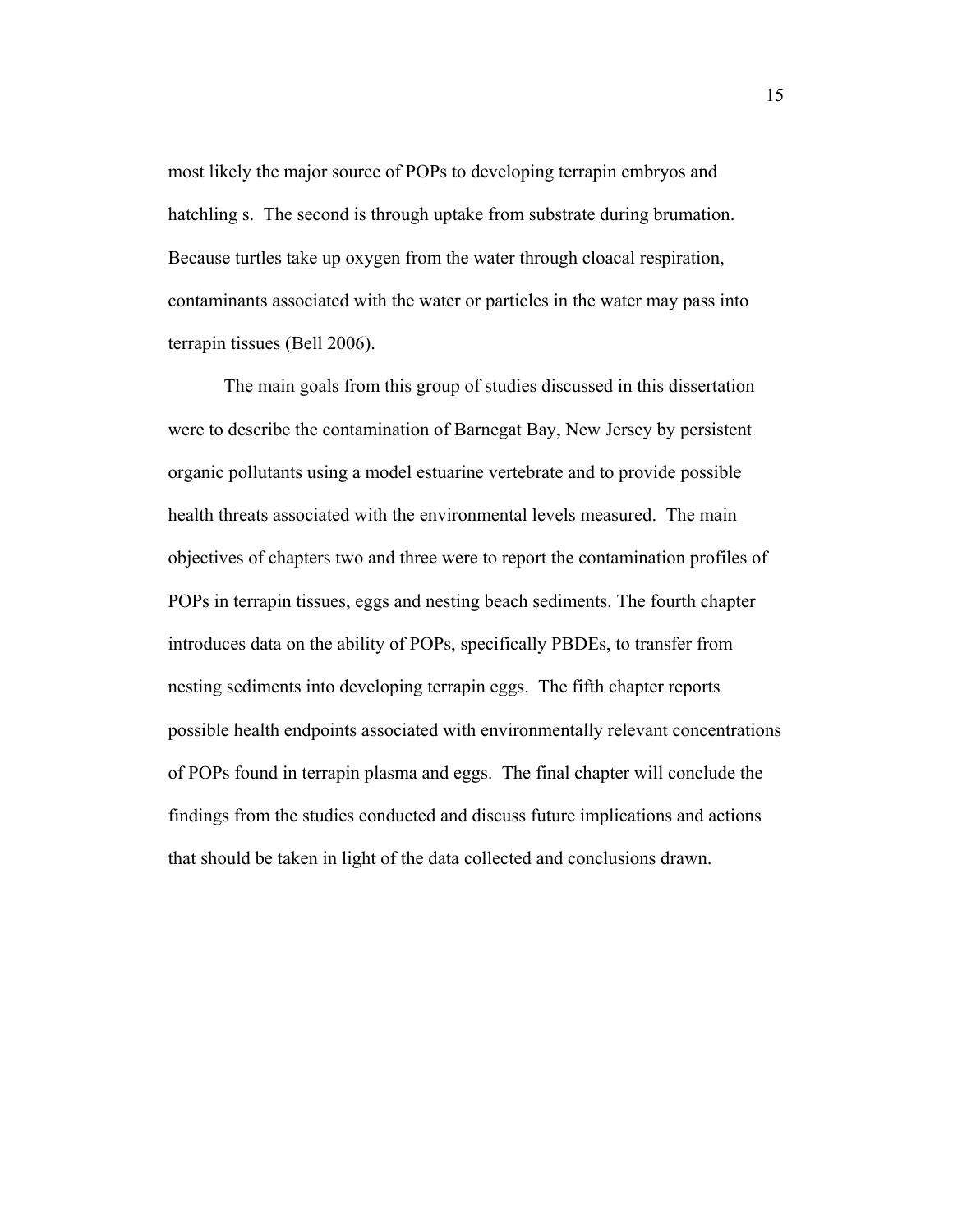# **CHAPTER 2: DIAMONDBACK TERRAPINS AS INDICATOR SPECIES OF PERSISTENT ORGANIC POLLUTANTS: USING BARNEGAT BAY, NEW JERSEY AS A CASE STUDY**

## **Abstract**

The diamondback terrapin's (*Malaclemys terrapin*) wide geographic distribution, long life span, occurrence in a variety of habitats within the saltmarsh ecosystem, predatory foraging behavior, and high site fidelity make it a useful indicator species for contaminant monitoring in estuarine ecosystems. In this study fat biopsies and plasma samples were collected from males and females from two sites within Barnegat Bay, New Jersey, as well as tissues from a gravid female and blue mussels (*Mytilus edulis)*, which are terrapin prey. Samples were analyzed for persistent organic pollutants (POPs), including polychlorinated biphenyls (PCBs), polybrominated diphenyl ethers (PBDEs), chlorinated pesticides, and methyl-triclosan. Terrapins from the northern site, Spizzle Creek, closest to influences from industrial areas, had higher POP concentrations for both tissues than terrapins from the less impacted Forsythe National Wildlife Refuge. Sex differences were observed with males having higher contaminant concentrations in fat and females in plasma. PCB patterns in terrapin fat and plasma were comparable to other wildlife. An atypical PBDE pattern was observed, dominated by PBDEs 153 and 100 instead of PBDEs 47 and 99, which has been documented in only a few other turtle species. The typical PBDE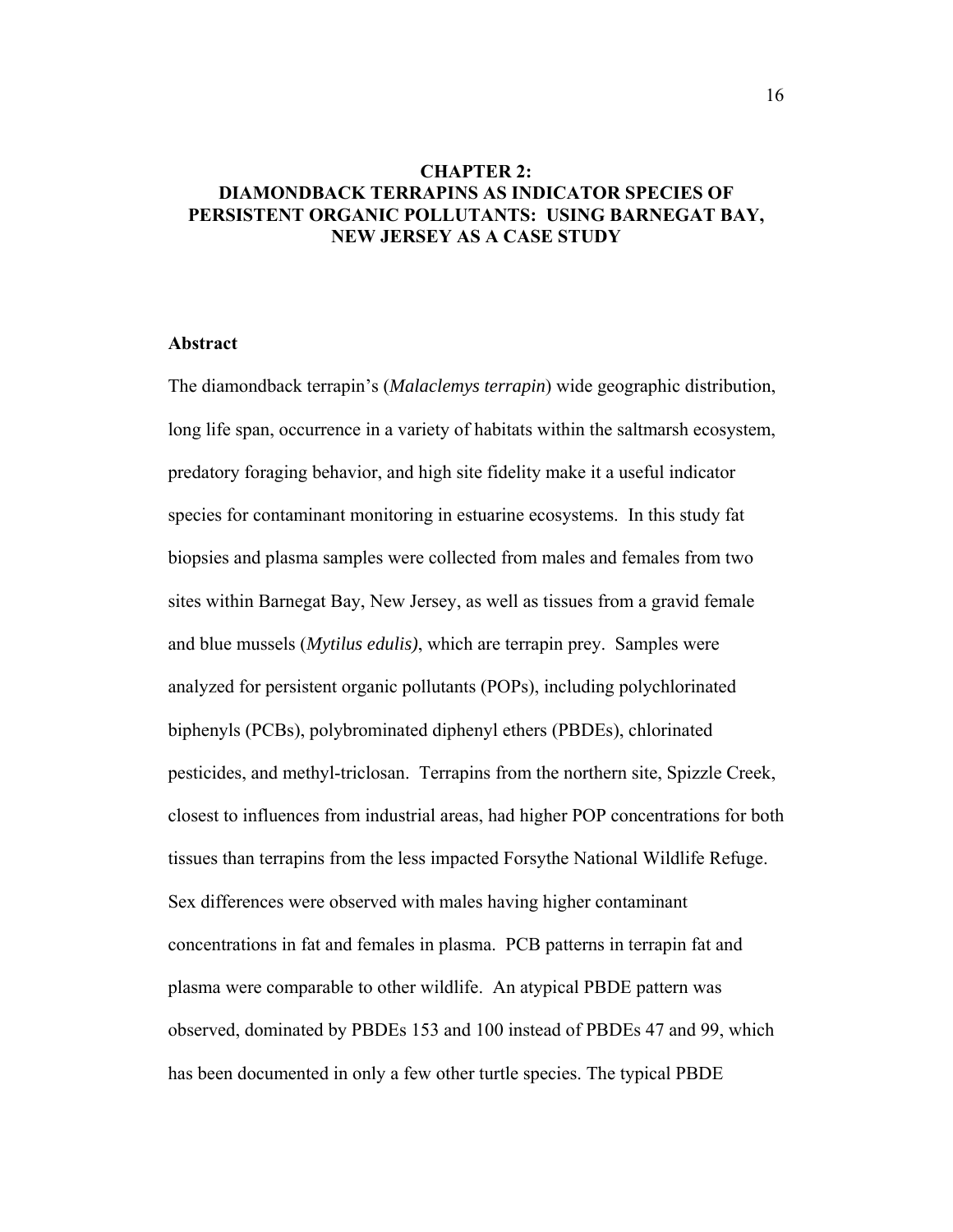patterns measured in mussels, terrapin prey, suggests that the terrapin may efficiently biotransform or eliminate PBDE 47 and possibly PBDE 99. Plasma contaminant concentrations significantly and positively correlated with those in fat. This study addresses several aspects of using the terrapin as an indicator species for POP monitoring: site and sex differences, tissue sampling choices, maternal transfer, and biomagnification.

# **Introduction**

Polychlorinated biphenyls (PCBs), polybrominated diphenyl ethers (PBDEs), and organochlorine pesticides (OCPs) are persistent organic pollutants (POPs). Their lipophilicity results in biomagnification, which can increase the possibility of toxic effects at higher trophic levels. PCBs used in electrical components, plastics and adhesives, and OCPs, such as oxychlordane, dieldrin, mirex and DDT, including their associated metabolites, are often referred to as legacy compounds because their use in several countries has been banned or restricted for decades, but they still persist in the environment (Eisler, 1986). PBDEs are additive flame retardants commonly found in many current-use products, such as televisions and furniture foams. Their use is becoming restricted because they have been detected in wildlife and humans globally and have toxic properties (Darnerud et al., 2001; Hites, 2004). Toxic effects of PCBs, PBDEs and OCPs include disrupted neurobehavioral development, reduced reproductive success, carcinogenicity and endocrine effects (De Solla et al., 1998; Darnerud et al., 2001; Kulkarni, 2005). These toxic effects may impact wildlife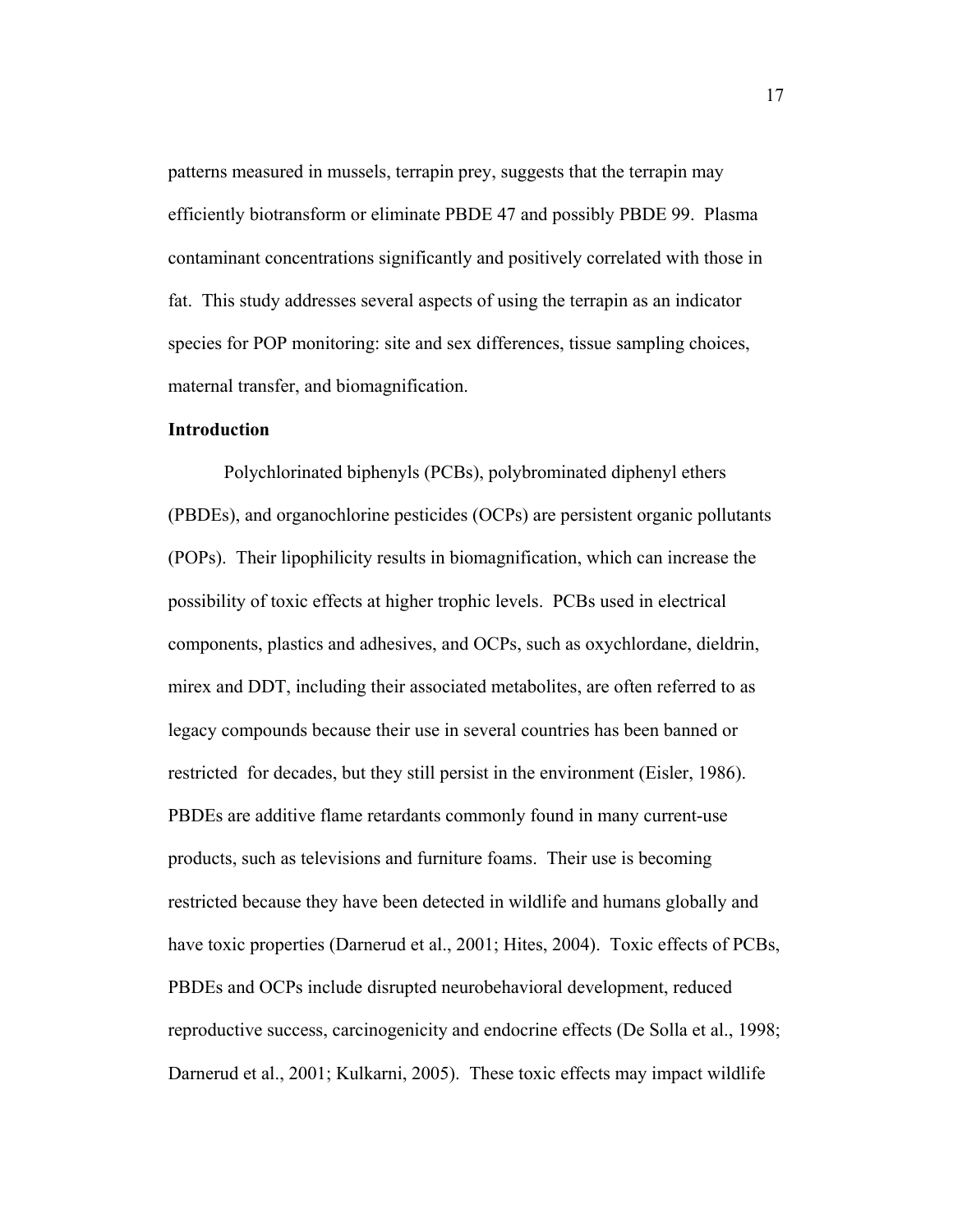populations and be especially detrimental to already threatened and/or endangered species.

POP concentrations are often monitored in the environment using indicator species. Many reptiles possess characteristics that make them useful indicators, such as a long life span, wide geographic range, use of a variety of habitats, high trophic position, and site fidelity (Blanvillain et al., 2007). Turtles have been used extensively to monitor POPs, especially in the Great Lakes region. For example, the snapping turtle (*Chelydra serpentina*) is commonly used to monitor the organic contamination in the Great Lakes (Bishop et al., 1996; Bishop et al., 1998; De Solla et al., 2007). Concentrations of PCBs measured in snapping turtle eggs correlated with the industrial use of specific technical mixtures in the region (De Solla et al., 2007). Diamondback terrapins have been implied as suitable indicators of PCB and mercury contamination in estuarine ecosystems (Kannan et al., 1998; Blanvillain et al., 2007). Turtles can also be used as indicators of toxic effects. For example, temperature-dependent sex determination in the red-eared slider (*Trachemys scripta*) is disturbed by estrogenic PCB exposure (Bergeron et al., 1994). This type of endocrine disruption has the potential to alter sex ratios and affect future reproduction of individuals.

The diamondback terrapin (*Malaclemys terrapin)* has characteristics that make it a good indicator species for estuarine POP contamination (Blanvillain et al., 2007). The terrapin geographic distribution spans estuaries along most of the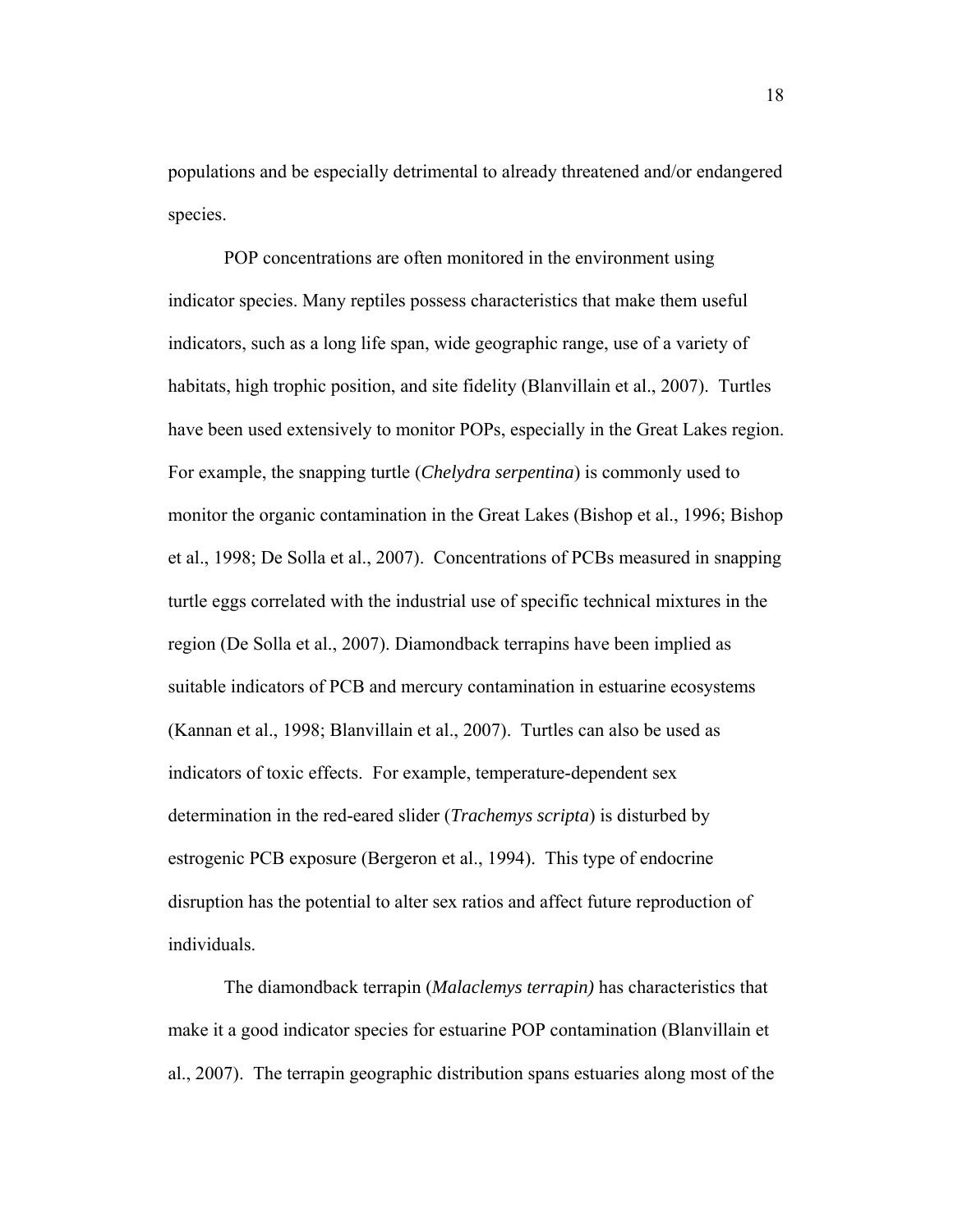eastern coast of the U.S. and throughout the Gulf of Mexico. Terrapins are relatively long-lived, with a life span of 30 years or more (Brennessel, 2006). They utilize a variety of estuarine habitats, including saltmarshes, beaches and open bays. Terrapins show site fidelity to specific creeks and rivers, and females have nest site fidelity through many nesting seasons (Roosenburg, 1994; Gibbons et al., 2001). Their diet consists mainly of fish, crabs, mussels, clams, shrimp and snails. On occasion they feed on carrion and ingest barnacles, algae, grass and mud as a consequence of consuming their prey (Brennessel, 2006). Of the seven sub-species of diamondback terrapins, the northern diamondback terrapin is listed as a species of special concern (NJDEP, 2008). They are subjected to many anthropogenic impacts because their habitat is of great economic and recreational importance to humans. Habitat fragmentation and degradation, drowning in crab pots and injuries by boats and cars are the most documented and tangible threats (Gibbons et al., 2001). Exposure to anthropogenic toxic chemicals is also a possible threat to terrapin populations, but one that is far less noticeable or studied.

The objective of this study was to determine the occurrence of POPs in terrapins in Barnegat Bay, New Jersey thereby assessing the utility of the terrapin as an indicator species of POP contamination in an estuary with varied human uses. Two sites were chosen to represent different levels of human influence, and POP concentrations were measured in both blood and fat biopsies of live terrapins. In this way, site differences could infer the usefulness of the terrapin as

19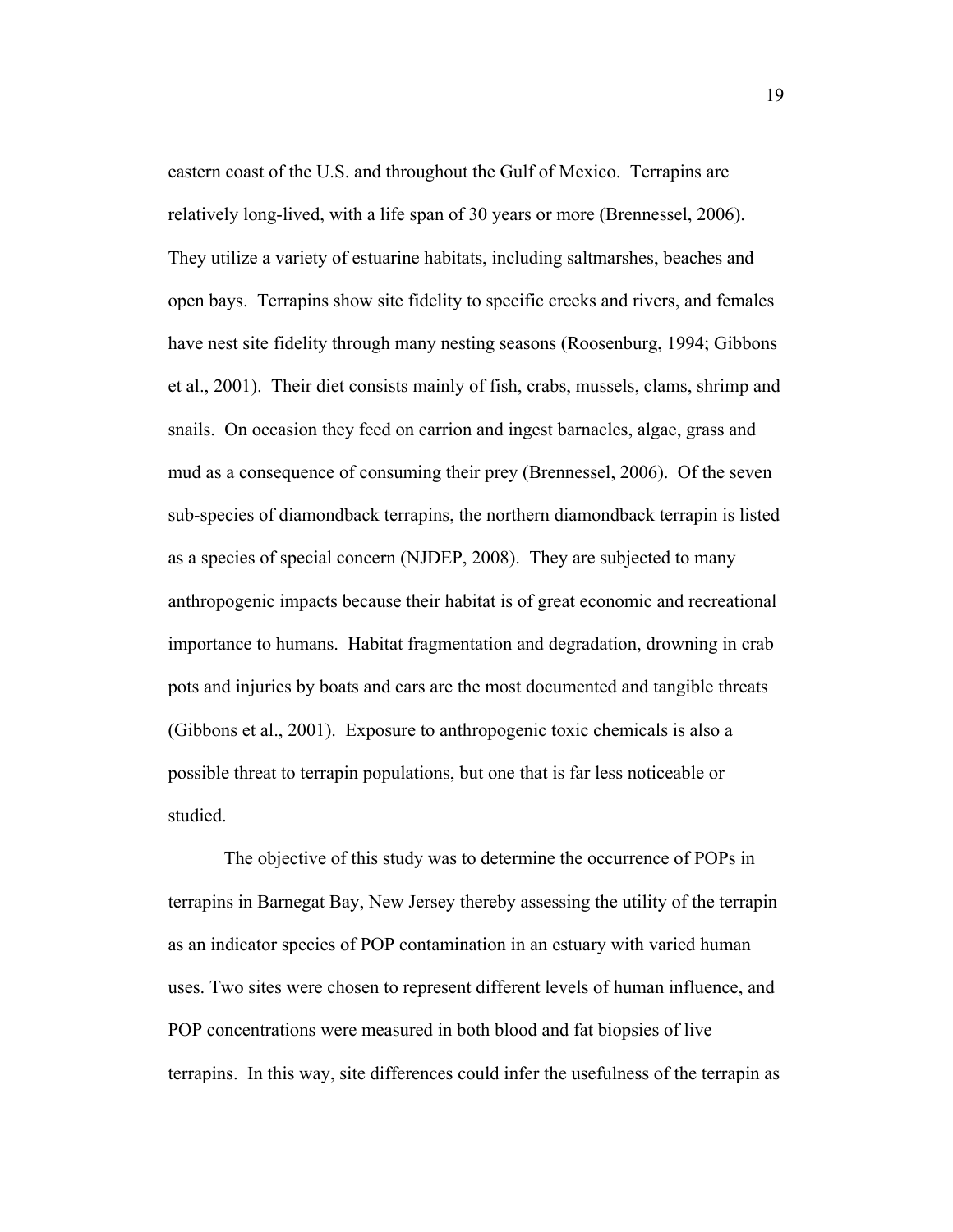an indicator species and a comparison of paired blood and fat samples could provide information about the most efficient and least invasive sampling method for measuring POPs in terrapins. Secondary objectives, most of which are presented in supplementary materials, included assessing POP distributions among several terrapin tissues and eggs, comparing POP concentrations between sexes to investigate maternal transfer and calculating preliminary biomagnifications factors using terrapin prey, the blue mussel (*Mytilus edulis)*.

#### **Materials and Methods**

#### *Study Site and Field Collection*

In September 2006, 16 diamondback terrapins were captured in Barnegat Bay, New Jersey. Trapping was concentrated at two sites of the Bay. The southern site is located in the Edwin B. Forsythe National Wildlife Refuge, Barnegat Division, on the mainland side of the bay (Forsythe). The northern site at Spizzle Creek in Island Beach State Park is located on the barrier island side of the bay (Spizzle). Spizzle is north of Forsythe by about a 10 km straight-line distance, across the width of the bay. The northern portion of Barnegat Bay is the most industrialized and densely populated and also collects 70% of the inflow of water from the watershed to the bay. Thus the Spizzle site is more likely affected by industrial contaminants in the watershed.

Terrapins were trapped using hoop traps and fyke nets set in marsh creeks. Ten individuals, five females (884-1659 g) and five males (364-422 g) were captured from Forsythe. Six individuals, three females (649-1191 g) and three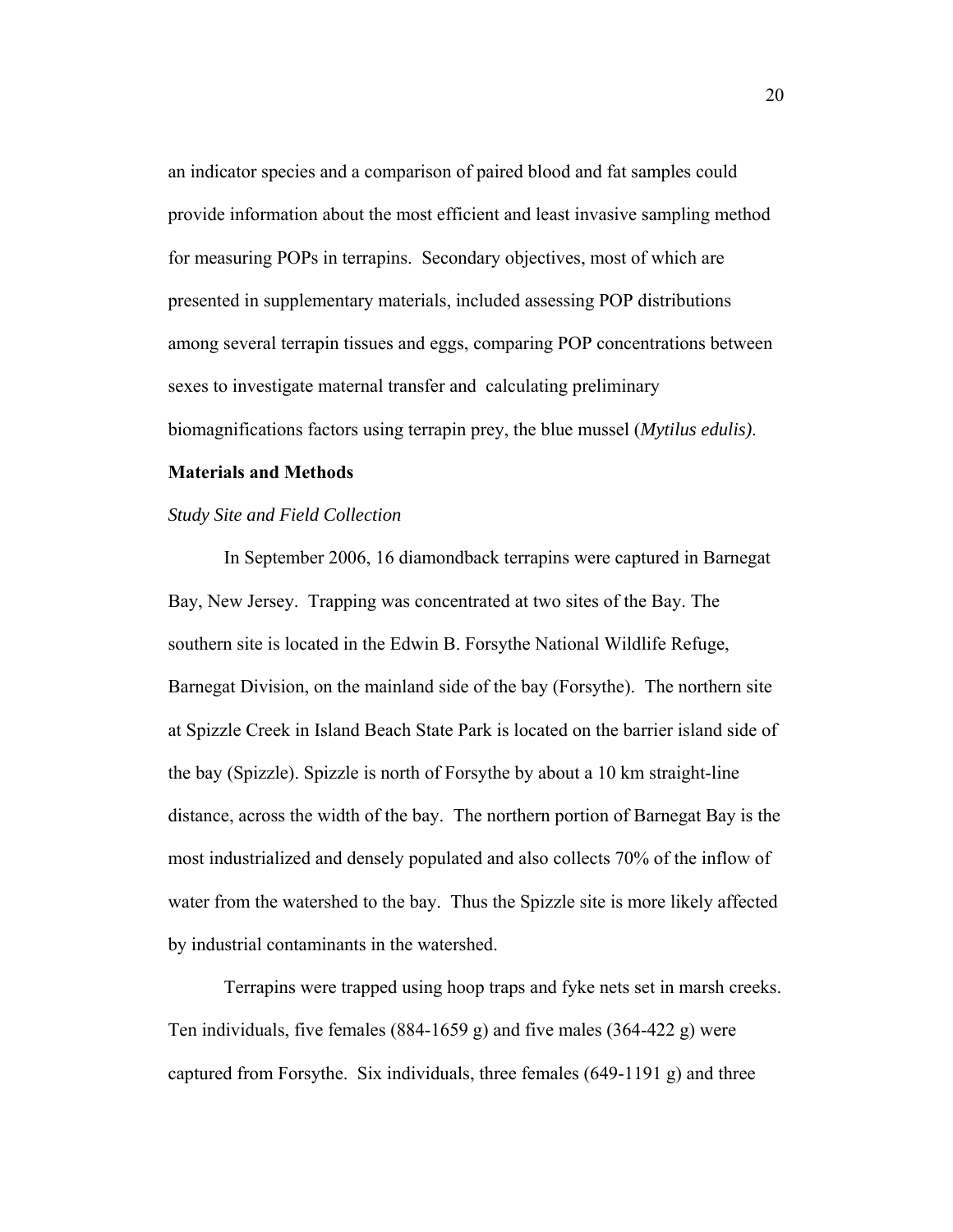males (313 -454 g) were captured from Spizzle. All terrapins were weighed, measured, and an identification code was notched into the scutes. Most females and larger males were also given passive integrated transponder (PIT) tags for identification. Terrapins were transported to laboratories and tissue collection occurred within 12-24 h. Terrapin handling and sampling was performed in accordance with an approved animal care and use protocol from Drexel University.

## *Tissue Collection*

Blood was drawn using 21 gauge double-ended needles into 2 mL glass Vacutainer tubes coated with sodium heparin (Becton, Dickinson and Company, Franklin Lakes, NJ). The subcarapacial venipuncture method was used for blood collection as described by Hernandez-Divers et al. (Hernandez-Divers, 2002) and adapted by other terrapin researchers (D.W. Owens, College of Charleston, Charleston, SC, USA, personal communication). Generally, 4-6 mL of blood was drawn from females and 3-4 mL from males. Blood was kept cool until centrifuged the same day and the plasma was transferred into solvent-rinsed glass culture tubes with glass pasteur pipettes and frozen at -20  $^{\circ}$ C. Fat biopsies were obtained from the same, blood-sampled terrapins. Fat biopsies of 0.2-1.2 g were taken through an incision in the lower left inguinal area and frozen in hexanerinsed aluminum foil at -20 °C. Lidocaine was used to anesthetize the area and the incision was stitched with absorbable stitches. Terrapins were monitored for at least 48 hours before being released back to their capture site.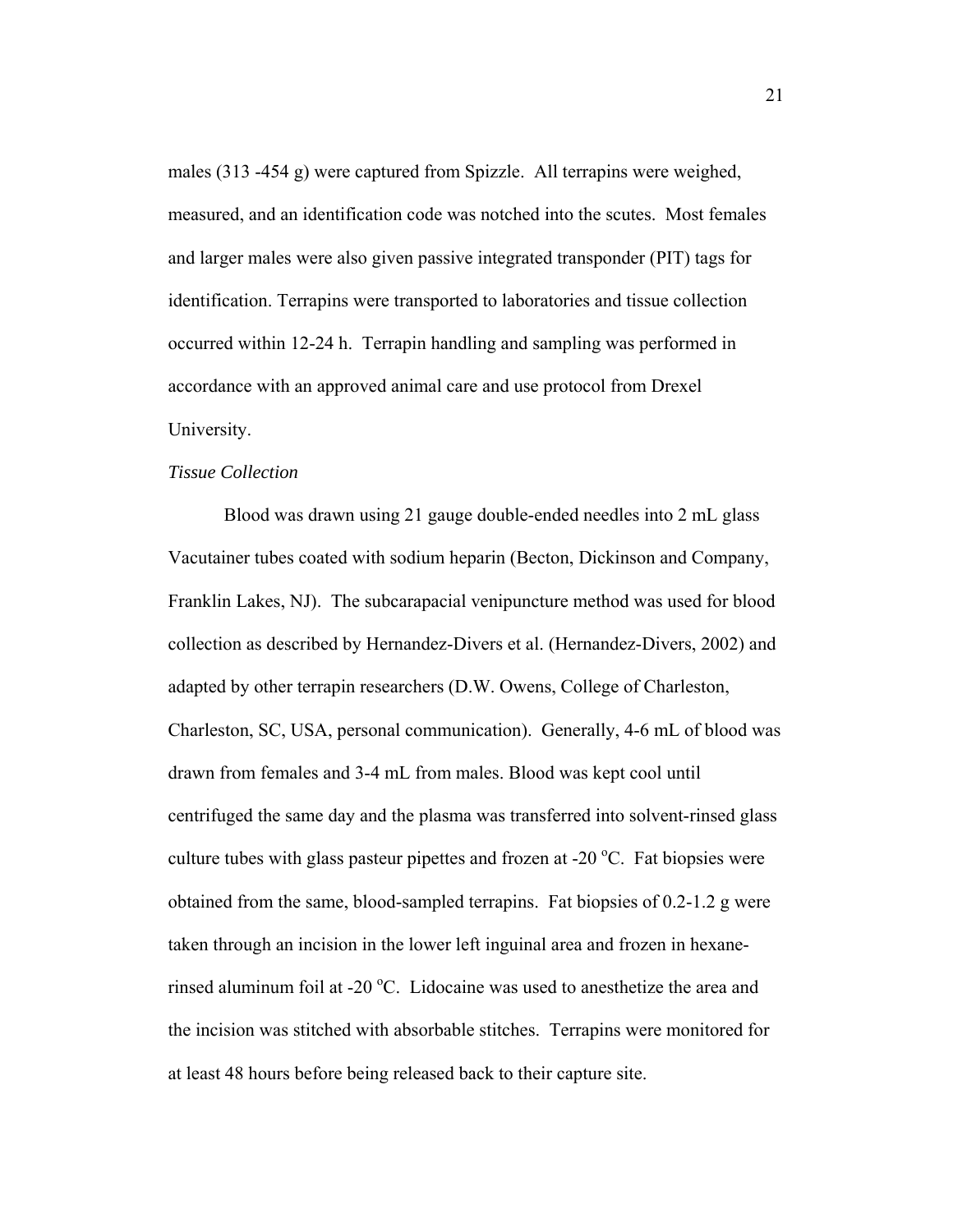Tissue samples were also collected from a female terrapin that drowned during the field season. The female was initially frozen and later necropsied. Fat from the lower left inguinal area, liver, ovary, three follicles and 11 shelled eggs in the oviducts were collected with hexane-rinsed stainless steel instruments and frozen in hexane-rinsed aluminum foil. Whole blood was collected with a plastic Vacutainer tube (Becton, Dickinson and Company, Franklin Lakes, NJ) and frozen. Nineteen blue mussels (*Mytilus edulis*), a prey item of terrapins, were also collected from Forsythe in September 2006. They were frozen upon collection and later thawed, shucked, and tissues were homogenized as a single pool using a handheld stainless steel homogenizer.

### *Calibration Solutions and Quality Control*

 Calibration solutions were prepared by combining National Institute of Standards and Technology (NIST) Standard Reference Materials (SRMs): 2261 Chlorinated Pesticides in Hexane, 2275 Chlorinated Pesticides in Hexane II, 2262 Chlorinated Biphenyl Congeners in 2,2,4-Trimethylpentane, 2274 PCB Congener Solution II, and solutions containing an additional 46 PCB congeners and 27 PBDE congeners and three isomers (alpha, beta and gamma) of HBCD. These were used to prepare seven calibration solutions at differing concentrations that were extracted and cleaned up alongside samples. Internal standard solutions were added to samples prior to extraction and contained <sup>13</sup>C-labeled PCB congeners (28, 52, 77, 126, 169, 118, 153, 180, 194, and 206), 6-F-PBDE 47, PBDE 104, 4'-F-PBDE 160, 4'-F-PBDE 208, <sup>13</sup>C-labeled PBDE 209, <sup>13</sup>C-labeled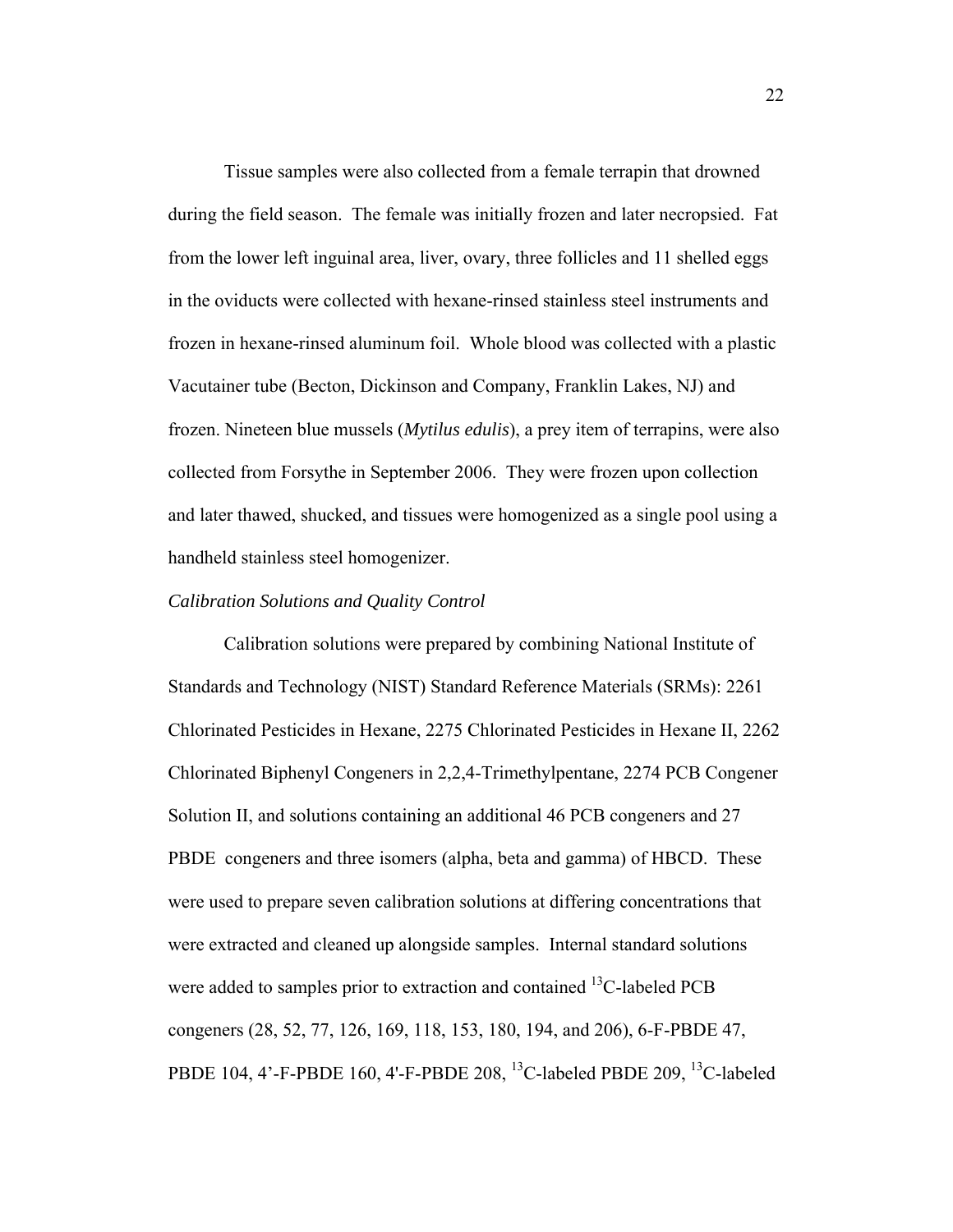pesticides (HCB, *trans*-chlordane, *trans*-nonachlor, oxychlordane, dieldrin, 4,4'- DDE, 4,4'-DDT), 4,4'-DDD- $d_8$ , <sup>13</sup>C-labeled α-HBCD and γ-HBCD, and <sup>13</sup>Clabeled methyl-triclosan.

 Two NIST SRMs were used as control samples. One replicate of SRM 1589a (PCBs, Pesticides, PBDEs, and Dioxins/Furans in Human Serum) in addition to one replicate of an in-house control material of pooled loggerhead plasma (Cc pool) were analyzed with the plasma samples. Two replicates of SRM 1946 (Lake Superior Fish Tissue) were analyzed with the fat samples. Laboratory procedural blanks and blanks made from each lot of blood collection supplies were also analyzed.

### *Sample analysis*

Plasma/blood samples ( $\approx 2$  g) were equilibrated with an ethanol internal standard solution in a glass vessel for 12-18 hours. Formic acid, dichloromethane (DCM) to hexane (1:4 v:v) and a stir bar were added, and samples were extracted using a CEM Discovery Focused Microwave (CEM Corp., Matthews, NC) and cleaned up as described in Keller et al. (2009). A single pass of plasma/blood extracts through an acidified silica column followed by an alumina column using an automated solid phase extraction system (Rapid Trace SPE workstation, Caliper Life Sciences, Hopkinton, MA) was not sufficient, so extracts were cleaned up again using both columns. Fat, egg, tissue and mussel samples were minced and mixed with anhydrous  $Na<sub>2</sub>SO<sub>4</sub>$ , transferred to 33 mL pressurized fluid extractor cells, spiked with an *iso*-octane internal standard solution, and extracted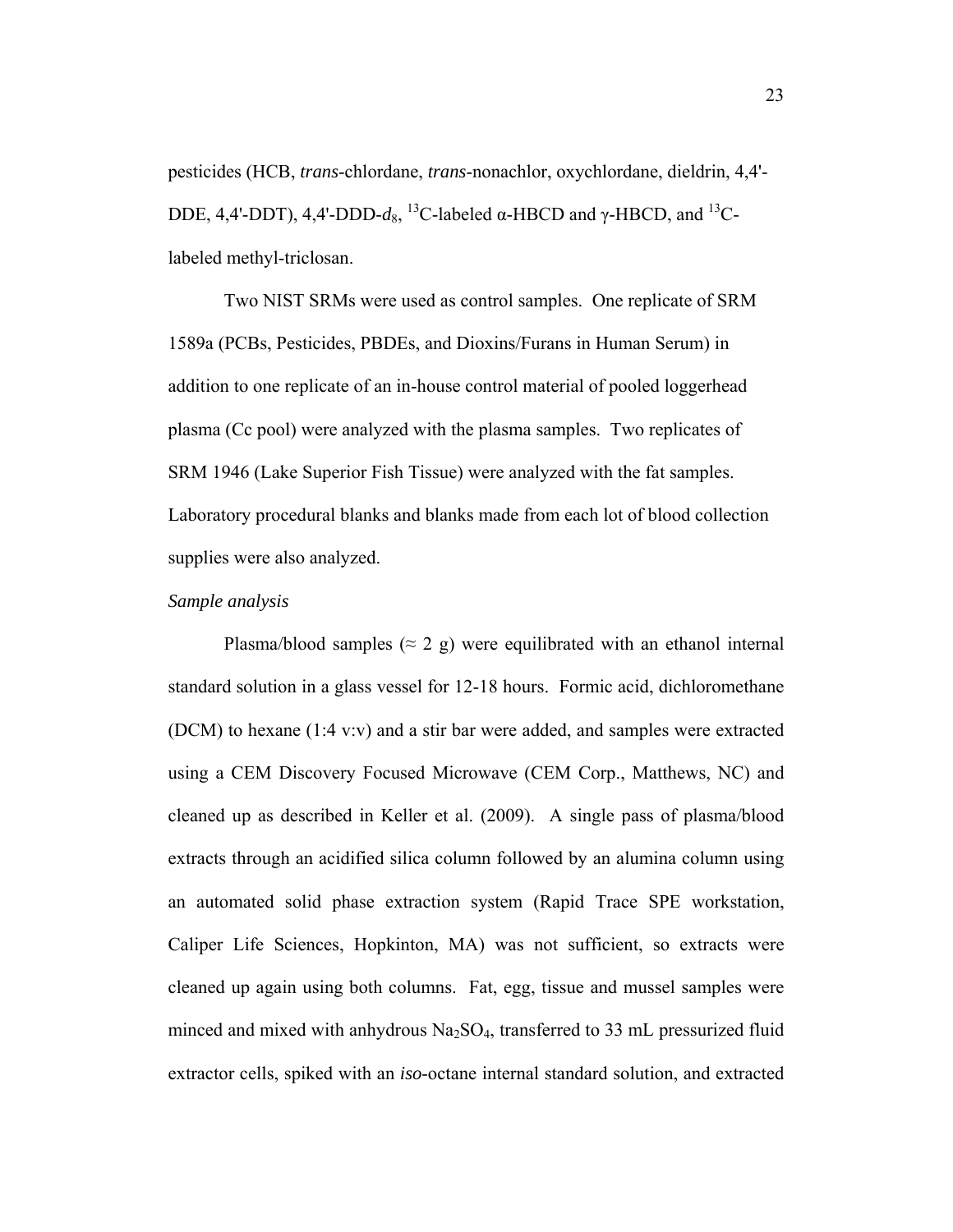with DCM using pressurized fluid extraction (Dionex Corporation, Sunnyvale, CA) according to Keller et al. (2004a). These extracts were cleaned up using size exclusion chromatography with two Phenogel columns connected in-line with each other (a 600 mm x 21.5 mm and a 300 mm x 21.5 mm, both 10 µm particle size with 100 Å diameter pores; Phenomenex, Torrance, CA) and also with alumina columns. Egg and follicle samples required further clean-up using acidified silica columns.

Lipid content was determined gravimetrically from initial extracts prior to any clean-up. Approximately 5% to 10% by weight of each extract was removed and transferred to a tarred aluminum weighing pan. The solvent was allowed to evaporate at room temperature for 4-12 h, and the dried lipid residue was reweighed to the nearest 0.00001 g for fat and 0.0001 mg for plasma/blood.

Final extract volumes were approximately 0.2 mL. The extracts were analyzed on a gas chromatogram mass spectrometer (GC/MS; Agilent Technologies 6890N/5973 inert, Palo Alto, CA) using two injections. The first injection (20 µL) used a programmable temperature vaporization (PTV) inlet with a 30 m capillary column (DB-5MS, Agilent) and electron impact ionization mode to measure PCBs, pesticides, and most PBDE congeners. The second injection (2 µL) used cool on-column injection onto a 10 m DB-5MS column and negative chemical ionization mode to measure all PBDE congeners. Inlet, oven, carrier gas, and MS parameters were similar to the 30 m injection described in Keller et al. (2009) and the 15 m injection described within Method 3 of Stapleton et al.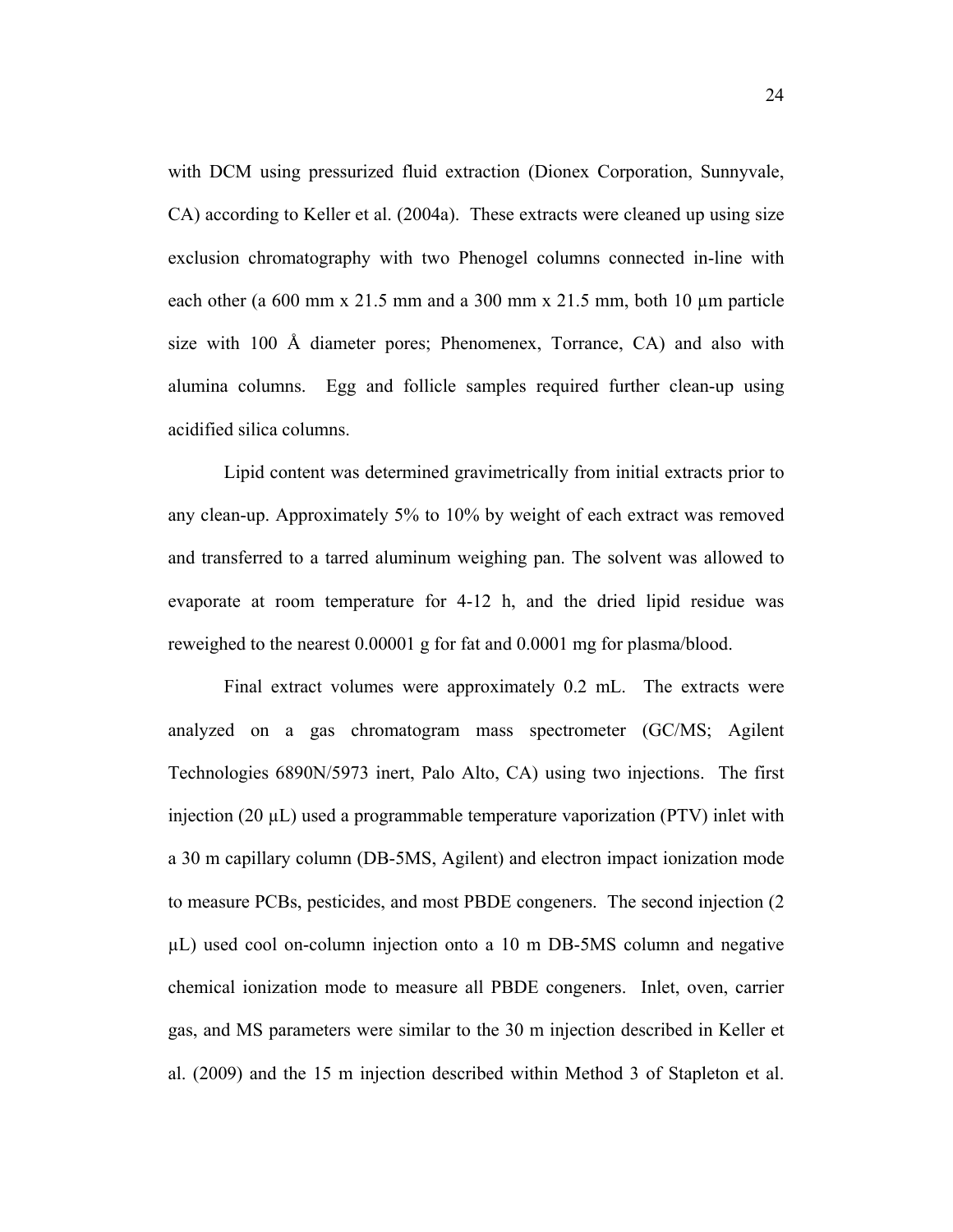(2007). The limit of detection (LOD) was determined by using the maximum ng in the lowest detectable calibration standard divided by the sample mass or the mean ng calculated in the procedural blanks plus three times the standard deviation all divided by the sample mass.

# *Statistical Analysis and Calculations*

All data were normally distributed, except 4,4'-DDE and oxychlordane in plasma, which were log-transformed. Before statistical hypothesis testing and descriptive statistics were performed, concentrations <LOD for ΣPBDEs, ΣPCBs and 4,4'-DDE were set to half LOD. The whole blood POP concentrations of the necropsied female were converted to plasma concentrations using previously reported linear regressions between these blood compartments for loggerhead sea turtles (Keller et al., 2004b; Carlson, 2006). The statistical program SAS version 8.1 (SAS Institute Inc., Cary, NC) was used to test correlations between fat and plasma concentrations, as well as ANOVAs and MANOVAs to examine site and sex differences with tissue (plasma and fat) as co-variables. Lipid normalized concentrations were used only for correlations. Pearson correlation coefficients were obtained for comparisons between fat and plasma concentrations of 4,4'DDE, ΣPCBs and ΣPBDEs. A Spearman rank correlation coefficient was obtained for oxychlordane because the data did not fit assumptions of normality. MANOVAs were used when the compound of interest was measured in both fat and plasma samples (oxychlordane, 4,4'-DDE, ΣPCBs and ΣPBDEs). ANOVAs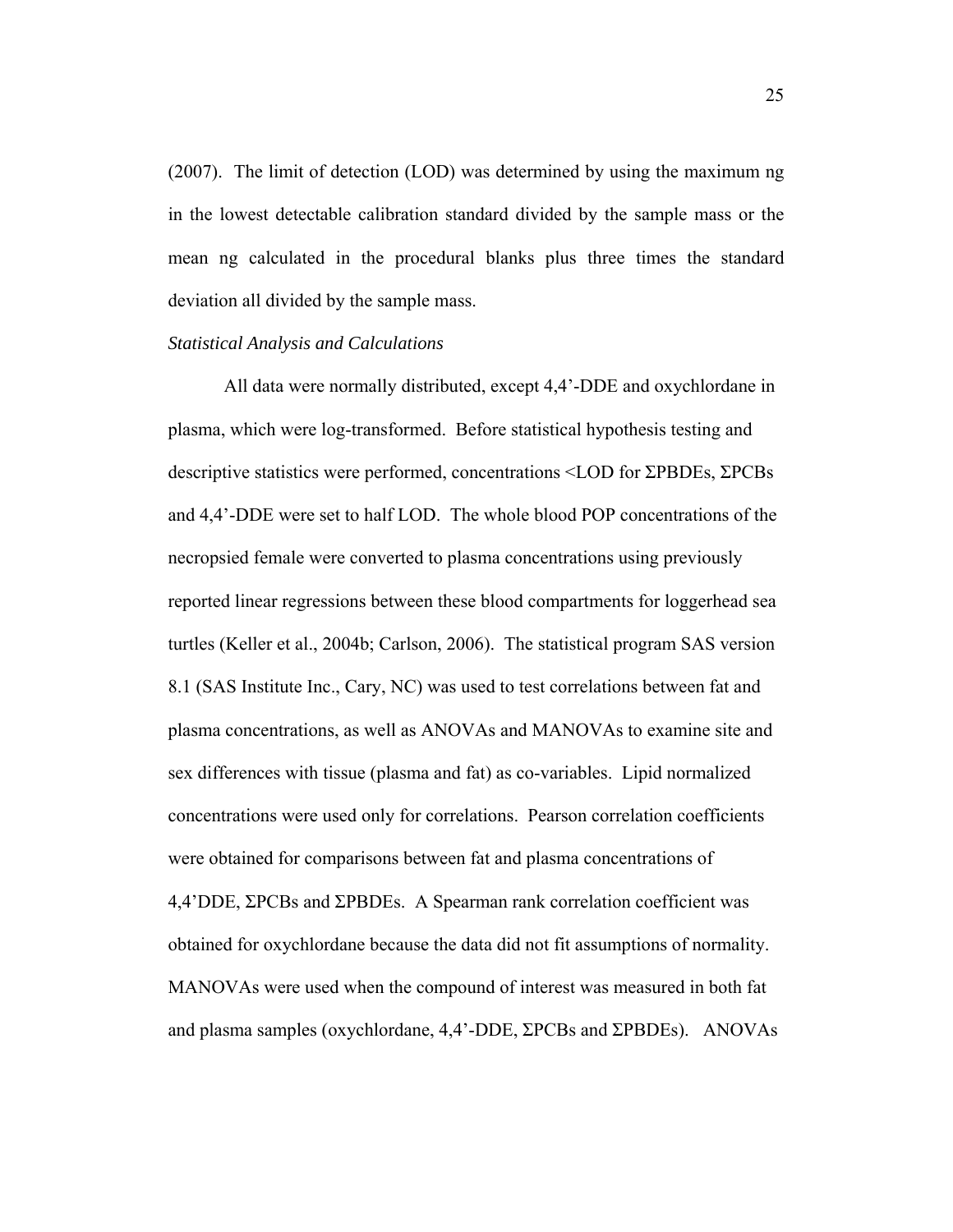were used for contaminants that were only detected in fat (HCB, dieldrin, 4,4'- DDD, 4,4'DDT, mirex and methyl-triclosan).

Principal component analyses (PCA) were performed to examine differences in the overall POP contaminant congener/compound patterns in the terrapin fat samples using MatLab (The Mathworks Inc., Natick, MA). Only compounds present in 80% or more of the samples (61 compounds) were chosen for the PCA, and concentrations of individual compounds were converted to percent of the sum POP concentrations, scaled and centered according to Swarthout et al. (2010).

Biomagnification factors (BMFs) were calculated as the ratio between the average lipid normalized concentration of the compound in terrapin fat and the lipid normalized concentration in the mussel tissue. BMFs were calculated using only fat values from terrapins captured at the Forsythe site because the mussels were only obtained from the Forsythe site. BMFs were calculated for the most abundant PCB congeners in fat (PCBs 99, 118, 138, and 153+132), PBDEs 47 and 153, and ΣPCBs, ΣPBDEs and 4,4'-DDE.

## **Results and Discussion**

*Quality Control*

 Concentrations measured in all three control materials were <10% different from certified values or past mean values for the majority of the compounds. The average percent difference for all reported values was 0.43%, 0.013% and 4.20% for SRM 1589a, Cc pool and SRM 1946, respectively.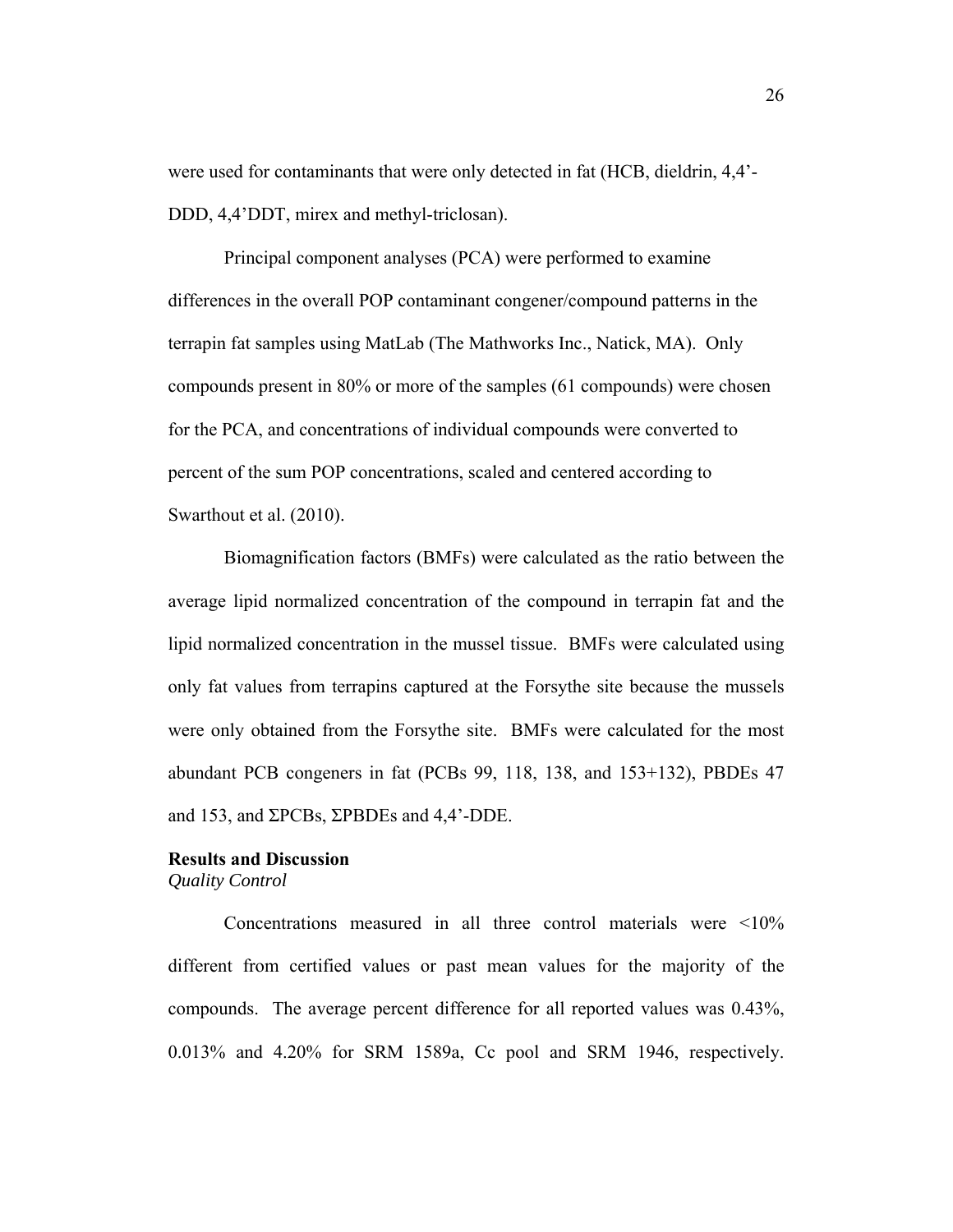Precision was assessed by comparing the two SRM 1946 replicates, which differed from each other by <5% for the majority of compounds.

# *Contaminant Concentrations*

 All compounds reported in Table 1 were detected in fat, including PBDE 209 although only in one sample. ΣPCBs, followed by 4,4'-DDE, oxychlordane, dieldrin and ΣPBDEs, were the predominant contaminants, which is similar to other reptiles (Swarthout et al., 2010). The presence of methyl-triclosan (a metabolite of triclosan, which is commonly found in antimicrobial soaps) in 14 of the 16 fat samples was noteworthy (Table 1). It was found in no other terrapin tissues analyzed, and no other study has attempted to measure it in any other reptile species. However, fish from Swiss lakes receiving effluent from waste water treatment plants (WWTP) had detectable levels of methyl-triclosan, 4.12 – 146 ng/g wet mass (Balmer et al., 2004). Terrapin methyl-triclosan levels ranged from <LOD to 5.25 ng/g wet mass (Table 1), yet the capture sites have no direct influence from a WWTP. Instead, all public sewage waste water is treated in Ocean County, NJ, and all effluent is pumped offshore into the Atlantic Ocean (www.ocua.com). Thus, the source of this compound leading to terrapin exposure is currently unknown.

 Fewer compounds were detected in plasma and at lower concentrations than fat biopsies (Table 2). Certain compounds were removed during the acidified silica clean-up step (mirex, dieldrin, aldrin, endrin, methyl-triclosan and endosulfans), so these could not be reported in plasma (or eggs). HCB, 4,4'-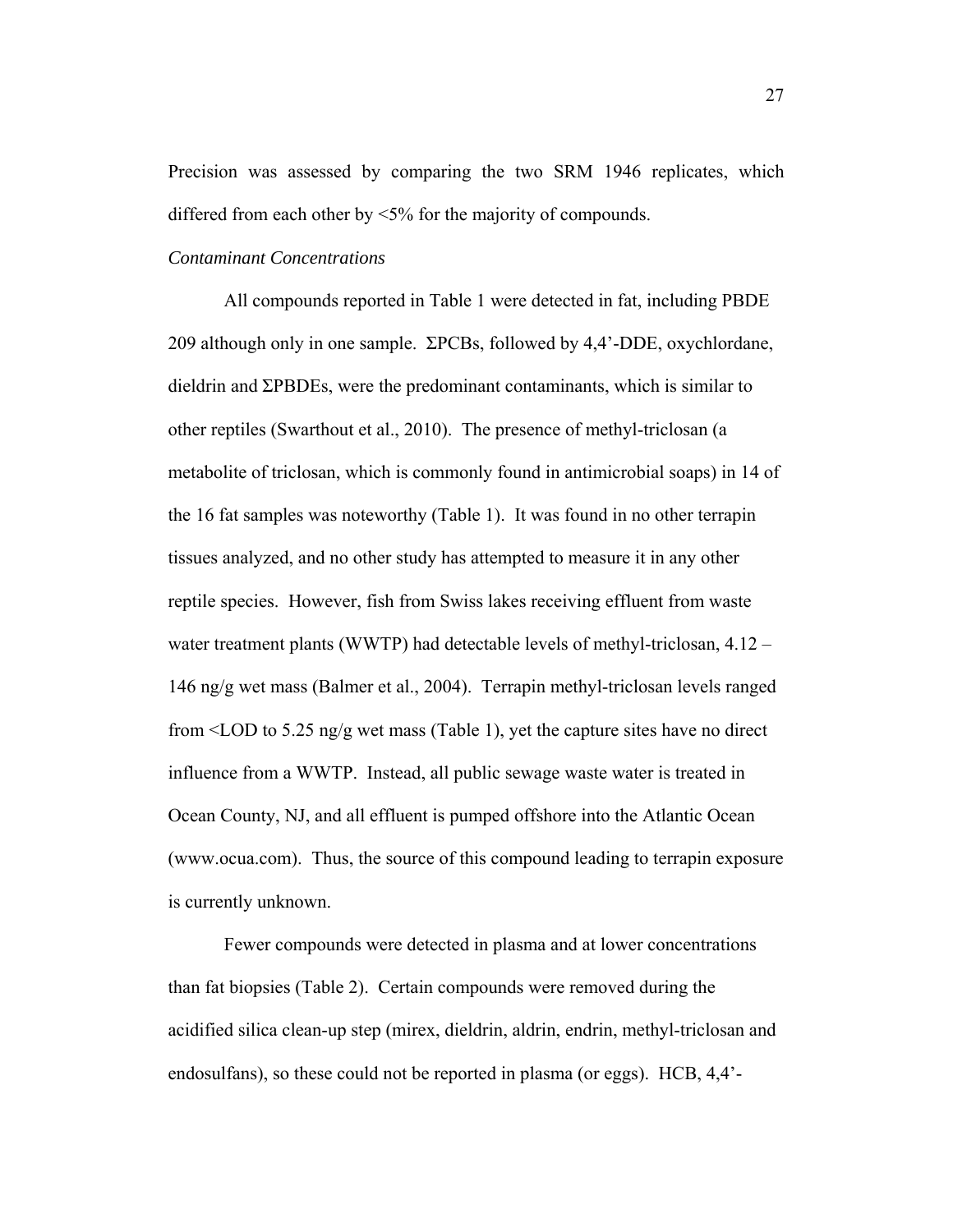DDD, 4,4'-DDT, and PBDEs 47, 99 and 209 were <LOD. Similar to fat, ΣPCBs, followed by 4,4'-DDE, oxychlordane and ΣPBDEs, were the predominant contaminants (Table 2).

Terrapin fat biopsy and plasma POP concentrations were similar, within the same magnitude, in comparison to most other published concentrations in other turtle and reptile species (Table 3). However, terrapin plasma concentrations were much lower than the ΣPCBs measured in snapping turtles from highly contaminated Great Lakes sites and were much lower than 4,4'-DDE concentrations measured in American alligators (*Alligator mississippiensis*) in Lake Apopka (Table 3). Adult female terrapin plasma ΣPCB concentrations were more than twice the mean concentration reported in loggerhead sea turtles (*Caretta caretta*) from North Carolina. These comparisons are important to assess the risk of the terrapin to these contaminants. The lower loggerhead concentrations were significantly correlated with health parameters, such as white blood cell (WBC) counts, blood urea nitrogen, aspartate aminotransferase activity and magnesium levels (Keller et al., 2004c). The higher snapping turtle concentrations at contaminated Great Lakes sites have been related to feminized morphology compared to reference sites (De Solla et al., 1998). The higher 4,4'- DDE concentrations in male alligators from Lake Apopka are thought to be linked to feminized reproductive morphology (Guillette et al., 1999). Because terrapins in Barnegat Bay have plasma concentrations higher or similar to loggerhead sea turtles, they may be experiencing certain health effects and future studies should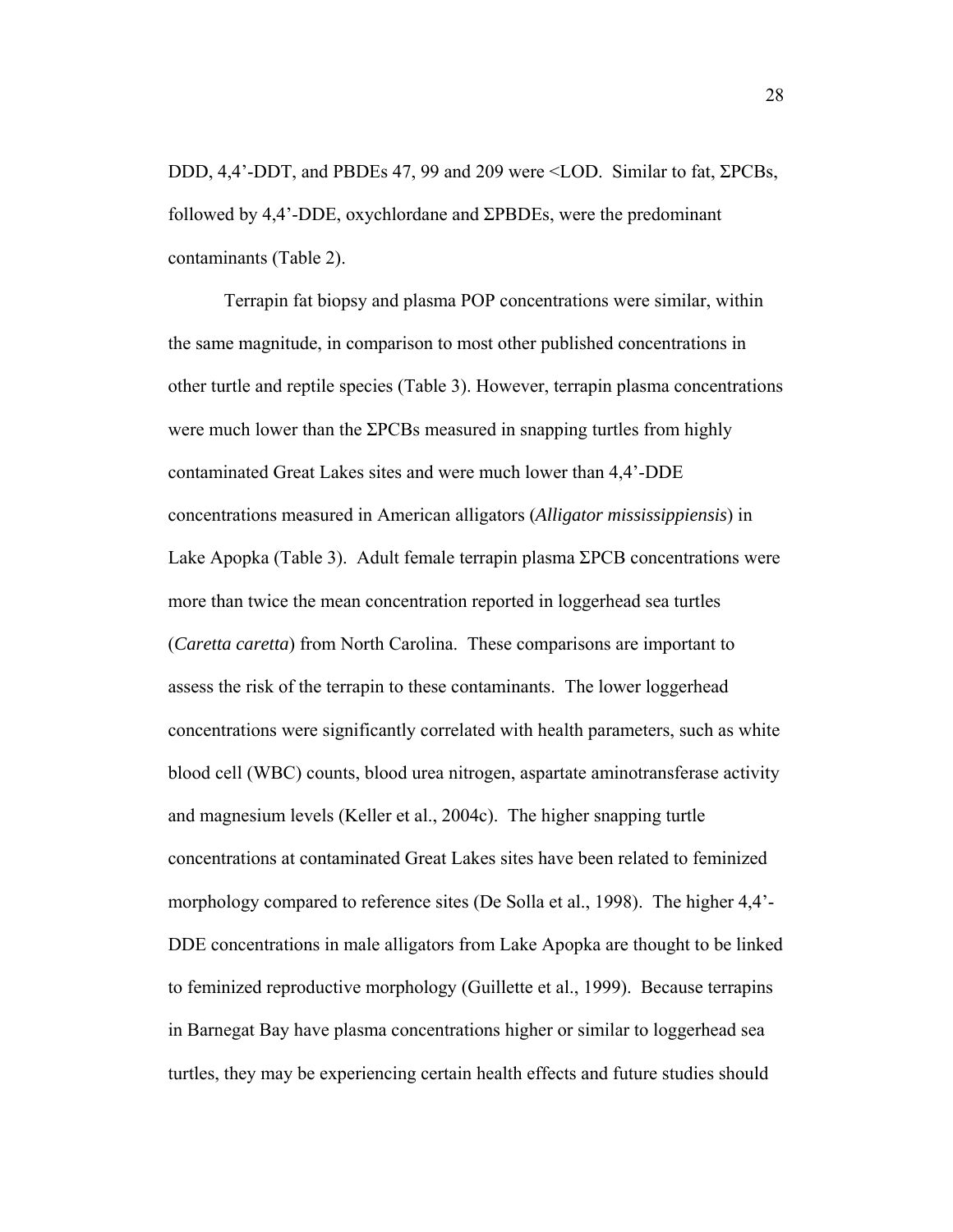examine their blood cell counts and plasma chemistries. They do not appear to be at risk for reproductive effects associated with their PCB, 4,4'-DDE and oxychlordane exposure, since terrapin plasma concentrations are much lower than those that have affected reproduction in snapping turtles and American alligators (Table 3).

### *Sex and Site Comparisons*

Generally, males had higher concentrations for the majority of the compounds measured in fat than females, regardless of site (Table 1). Conversely, females had higher concentrations for the majority of the compounds measured in plasma than males (Table 2). Fat concentrations of oxychlordane, 4,4'-DDE, ΣPCB and ΣPBDE in males were significantly higher than females, and females had significantly higher concentrations of these predominant compounds in their plasma compared to males (Table 4). The last finding was unexpected. Adult males of a species typically have greater concentrations of lipophilic biomagnifying organohalogen compounds than adult females, because females off-load a proportion of their contaminant burden during reproduction (Pagano et al., 1999; Kelly et al., 2008; Moss et al., 2009). In other turtle studies, males have higher mean plasma concentrations than females for oxychlordane, mirex, 4,4'-DDE, ΣPBDEs and ΣPCBs (Table 3; Kelly et al., 2008).

Hypotheses that may explain the higher POP concentrations in female plasma involve their reproductive cycle and/or sexual dimorphism. Terrapins were captured in September after the nesting season which concludes around mid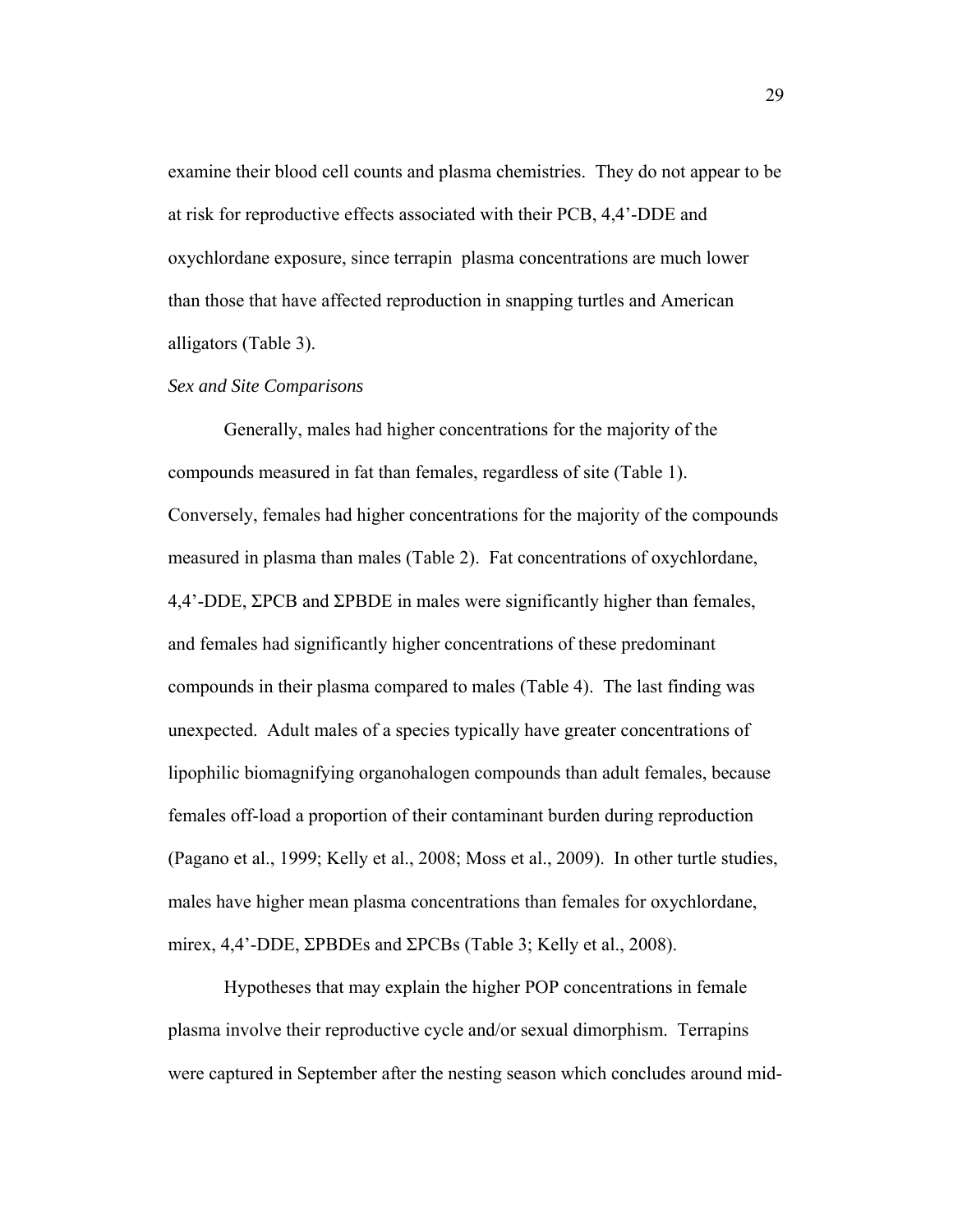July and just before they brumate in response to cooler water temperatures (Brennessel, 2006). Both sexes may have been feeding at this time, but females may require more food during this season because they are larger than males and they produce the next set of follicles before brumation (Lee, 2003). Because the females are larger than males, they eat larger and more prey (Brennessel, 2006). Larger prey may have accumulated more POPs due to longer life span and position in the food web, as seen for another biomagnifying contaminant, methylmercury (Blanvillain et al., 2007). For both reasons (eating more for follicle development and eating more and larger prey), the females are likely exposed to higher levels of biomagnifying contaminants in the short-term in September, which would become apparent first in the circulating blood. Additionally, lipid mobilization for yolking follicles could also raise the female plasma POP concentrations. A combination of all these sex differences may explain the elevated female POP plasma concentrations. In future studies, plasma concentrations from males and females should be collected and analyzed for POPs throughout the active season to determine whether the increased female plasma POP concentrations are in response to feeding in preparation for follicle development and/or if the elevation is due in general to the larger female size and prey selection.

As expected, the majority of the compounds measured in both fat biopsies and plasma samples were higher in Spizzle, the site closer to industrial contamination sources, compared to Forsythe (Tables 1  $\&$  2). Statistically, 4,4'-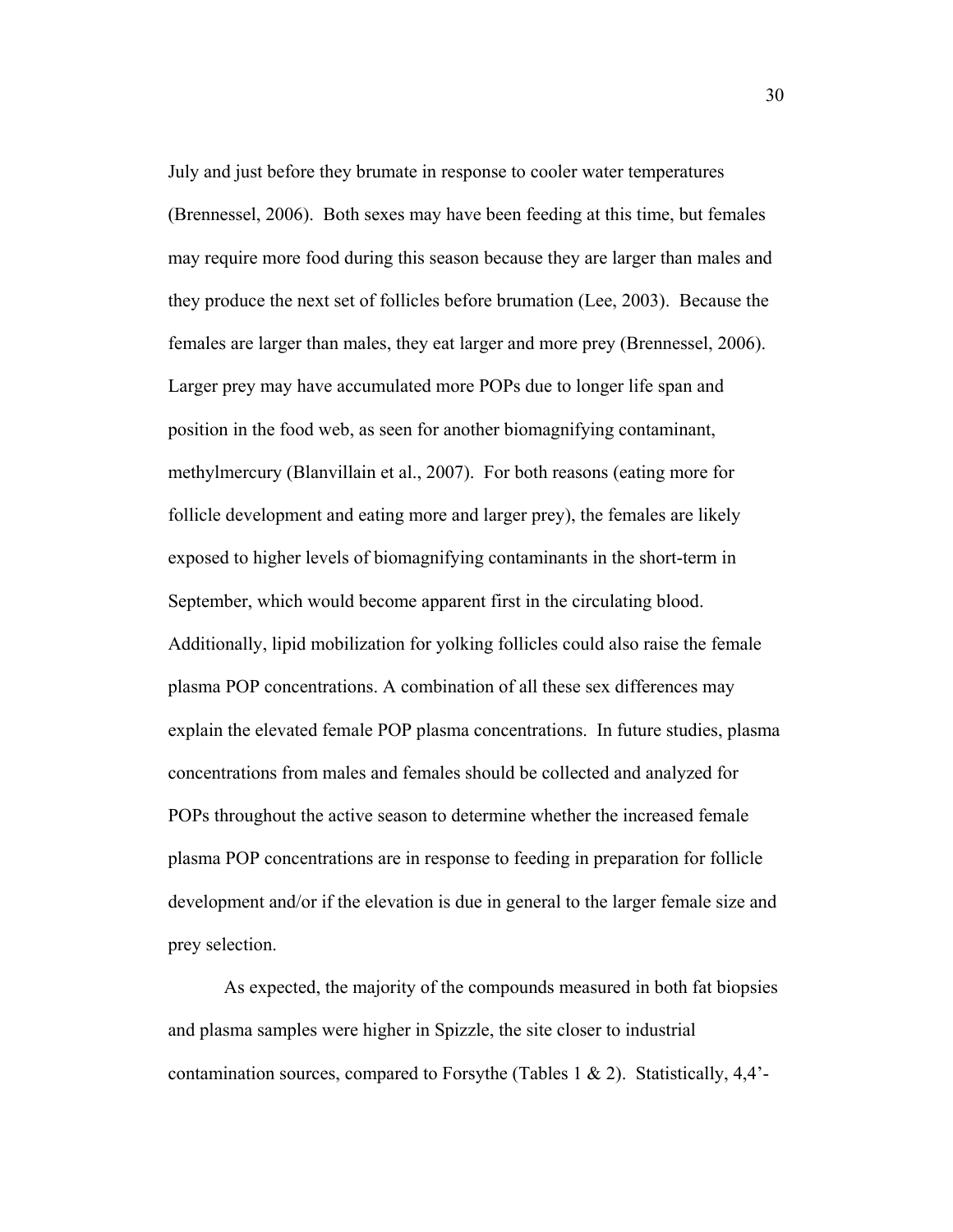DDE, 4,4'-DDD and 4,4'-DDT, ΣPCBs and ΣPBDEs were significantly different between sites (Table 4) . Spizzle was expected to have higher concentrations due to the influence of more industrial inputs in the northern portion of the bay such as high population and industrial density. Since terrapins show site fidelity and small home ranges as well as prey on sessile and slow moving prey items (mussels, snails, small crabs) their contamination levels should indicate the contamination of the area in which they are captured (Burger, 1977; Roosenburg, 1996; Gibbons et al., 2001; Mitro, 2003; Brennessel, 2006). Spatial differences in POP concentrations in another predator, the bottlenose dolphin (*Tursiops truncatus*), has been observed in another East coast bay, Biscayne Bay, near Miami, Florida. Dolphins captured closer to Miami in the more urban portion of the bay had higher concentrations than those in the further southern section of the bay (Litz et al., 2007). Both this previous study and the current study show that POP concentration gradients in estuarine predators are influenced by human abundance.

The sex \* site interaction term of the ANOVA was significant for mirex and 4,4'-DDD, while the sex \* site interaction term of the MANOVA was significant for ΣPCBs and ΣPBDEs, suggesting complex differences due to the inclusion of both sites and both sexes in the analyses (Table 4). The interaction term for mirex and 4,4'-DDD shows that Spizzle males had higher fat mirex and 4,4'-DDD concentrations than females, and Forsythe females had higher fat mirex and 4,4'-DDD concentrations than males (Table 1). Those results explain the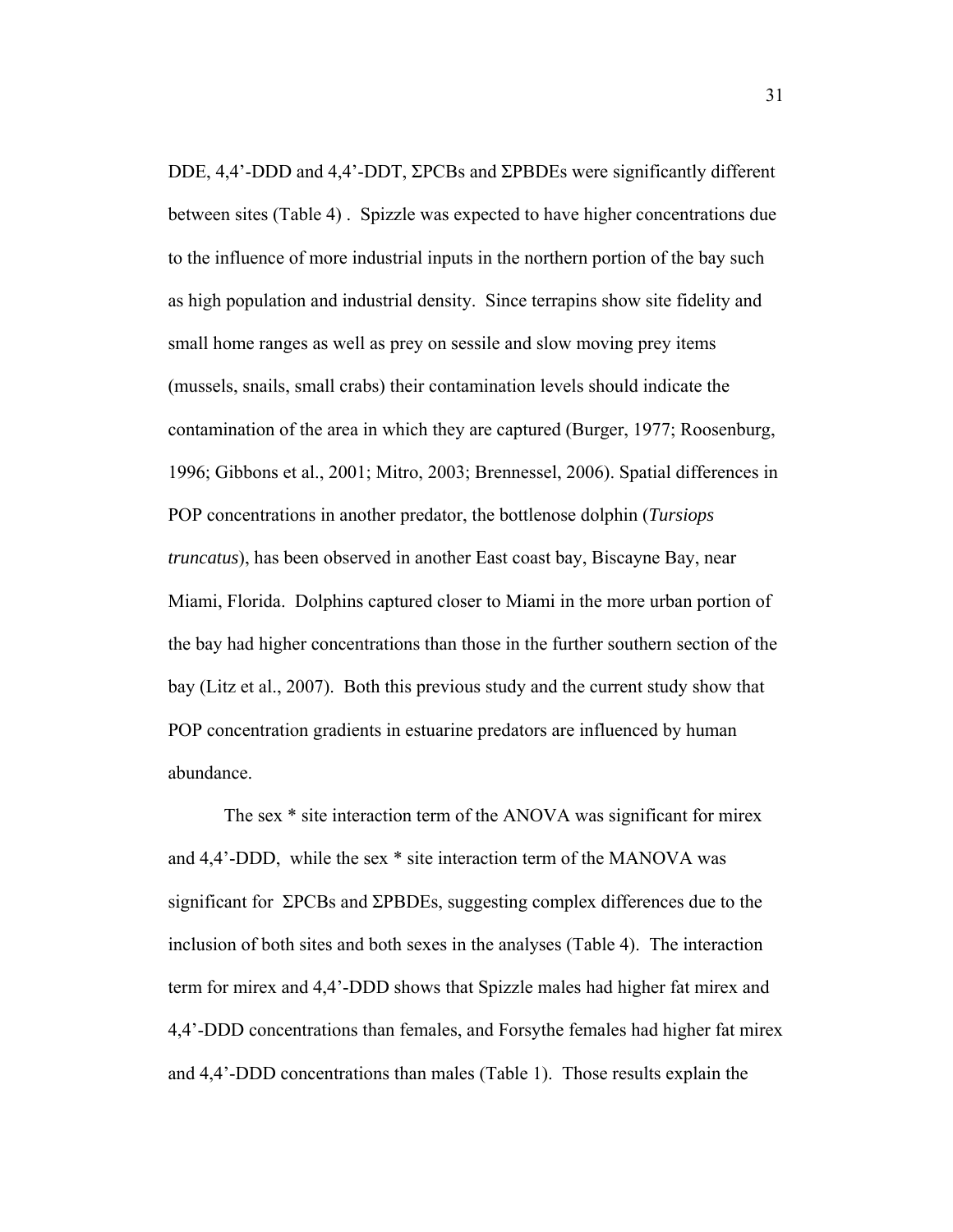interaction within the fat biopsies only. A close examination of the sex \* site interaction term for ΣPCBs and ΣPBDEs shows that the interaction is mostly explained by female plasma concentrations being greater then male plasma concentrations. Both of these values also had significant differences for sex and site. The biological significance interpreted from these results overall is that males had higher concentrations than females when both tissues were taken into account and Spizzle had higher concentrations than Forsythe, again when both tissues were taken into account as well as each tissue separately (Tables 1 and 2).

Turtles in general have been reported to be great indicators of chemical contamination in the environment (Meyers-Schone, 1994). In this study, significant differences in contaminants were found between two sites, 10 km apart which suggests that terrapin POP concentrations reflect the local POP contamination. On-going studies will further test the use of the terrapin as an indicator species with abiotic samples such as sediment analyses in corresponding capture sites. Because of the significant differences between male and female POP concentrations, in regards to the concentration level of a given contaminant, the data suggest sampling both sexes gives a more accurate range of contamination of a particular site. Terrapins are a suitable species for monitoring POP concentrations in Barnegat Bay based on the data reported in this study. *Contamination Patterns* 

A principal component analysis (PCA) showed that POP contaminant patterns in fat differed between sexes, but not sites (Figure 1). The first four PCs

32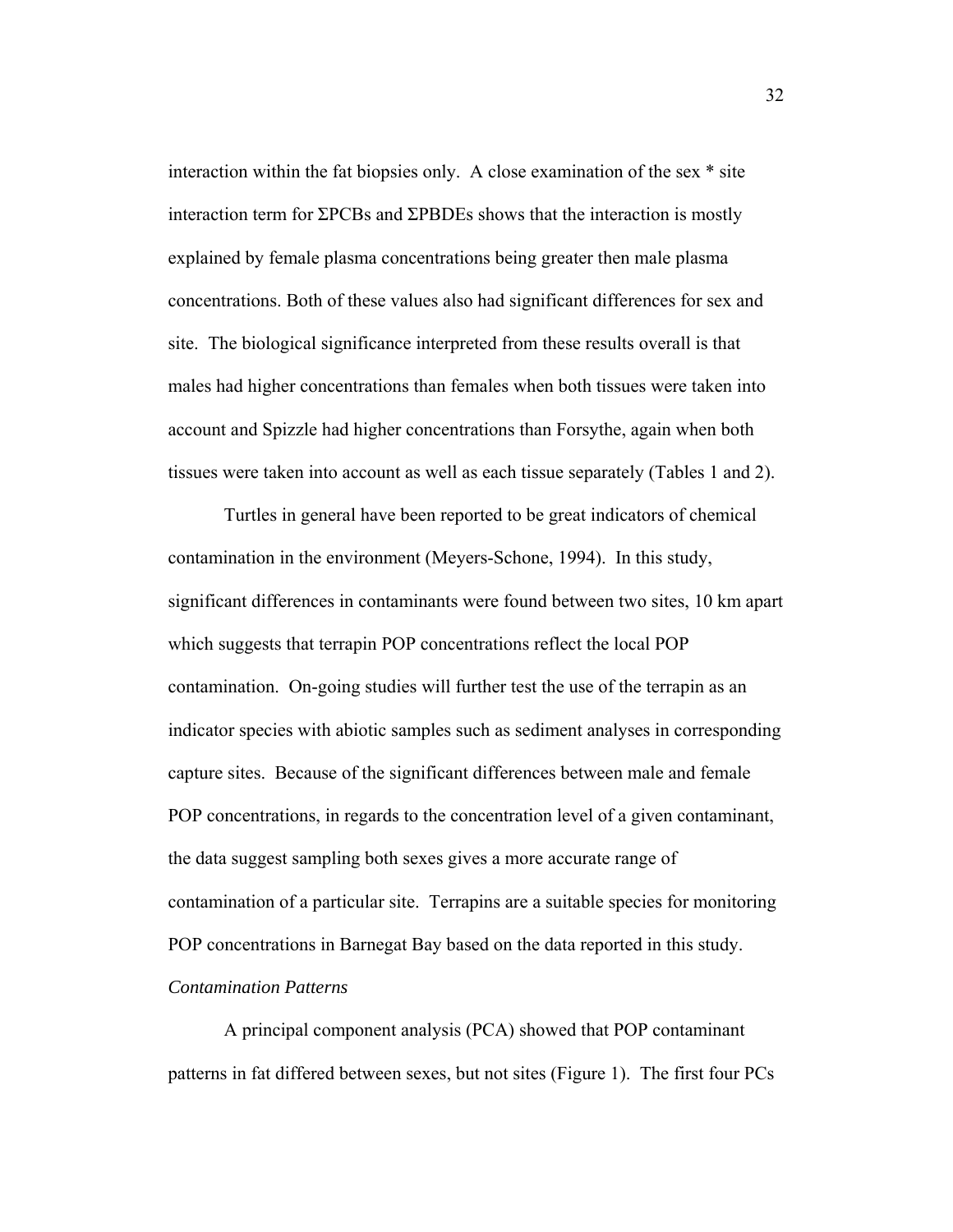accounted for 80% of the variance (PC1 =  $36\%$ , PC2 =  $23\%$ , PC3 =  $12\%$ , and  $PC4 = 9\%)$ . Sexes clustered separately when PC1 vs. PC 2 were plotted (data not shown) and when PC1 vs. PC4 were plotted (Figure 1). PC1 had high loadings for higher chlorinated PCBs and PC4 had high loadings for lower chlorinated PCBs, indicating that the sex-specific difference in POP pattern is driven by PCBs and not PBDEs or other pesticides. Lower chlorinated PCBs were more abundant in females, and higher chlorinated PCBs were more abundant in males (Figure 2). Similar results were reported in two freshwater turtle species from Tennessee where females of both species had higher proportions of lower chlorinated congeners, PCBs 99 and 118, and males had higher proportions of PCB 153+132 (Moss et al., 2009). Moss et al. [35] suggested that there may be differences in biotransformation between sexes or that females may be offloading certain congeners to eggs.

No discernable trend in PCB chlorination was observed between tissues. There were, however, more individual PCB congeners above 1% of the ΣPCBs in plasma than fat (Figure 2) and more individual congeners in females than males (data not shown). These data suggest that females may accumulate a broader suite of congeners than males.

The six most predominant congeners in descending order of abundance in fat and plasma, respectively, were PCBs 153+132 (39%), 118, 138, 180+193, 99, 183, and PCBs 153+132 (45%), 138, 99, 180+193, 118, 183. The top six congeners accounted for 74% and 78% of the ΣPCBs respectively for fat and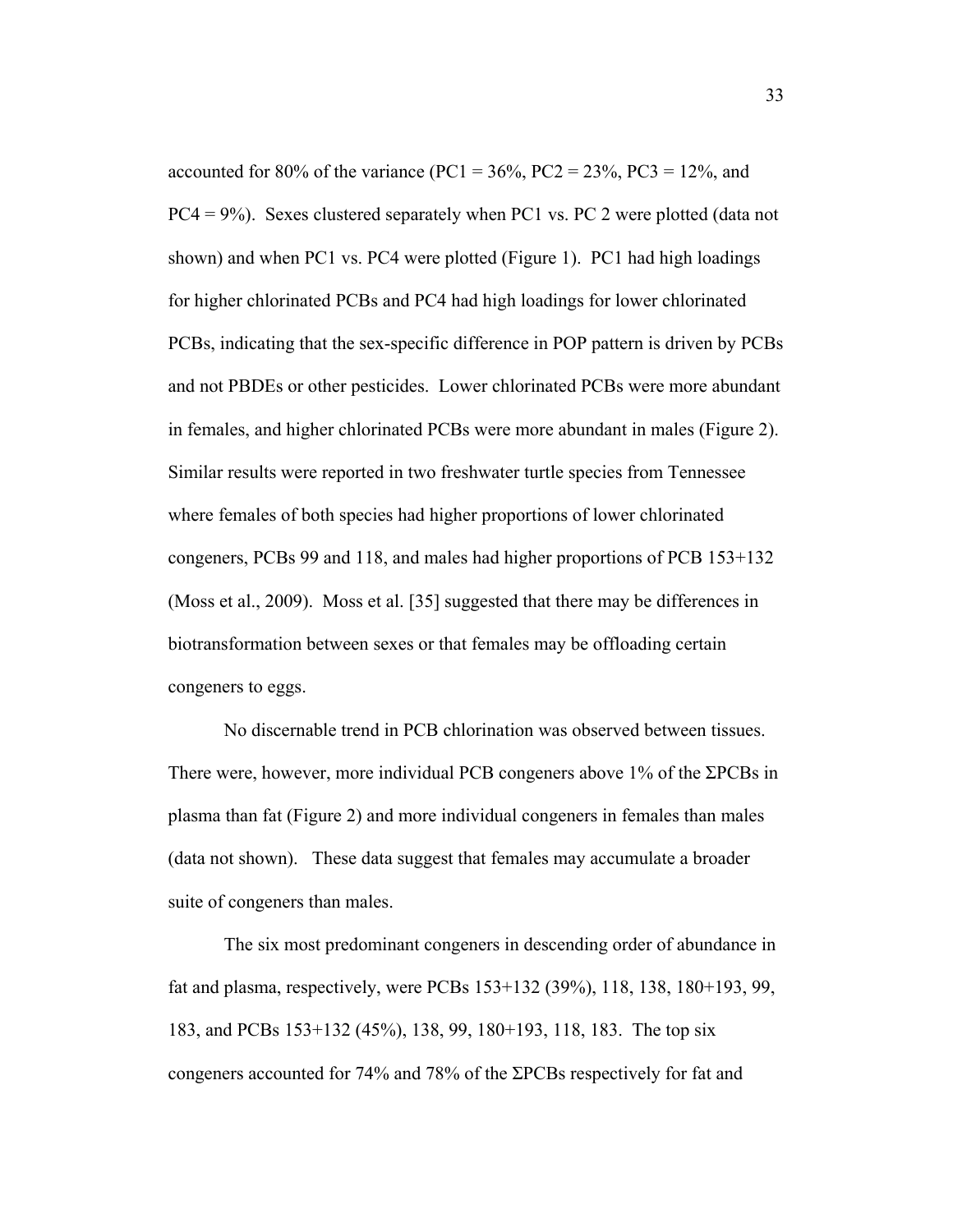plasma (Figure 2). These patterns in terrapin fat and plasma are similar to marine turtle species, such as loggerhead and Kemp's ridley sea turtles (*Lepidochelys kempii*) with two exceptions (Keller et al., 2004a). In both terrapin fat and plasma, PCB 183 is in the top six most predominant congeners, whereas in the two sea turtles species it is replaced by PCB 187. In addition, although PCB 153 is the most abundant congener in the blood of all three turtle species, terrapins have double the proportion in comparison. This trend of a higher proportion of PCB 153+132 was also reported in two fresh water turtle species (Moss et al., 2009).

The pattern of PBDEs in the terrapin (Figure 3) is atypical when compared to other wildlife samples (Hites, 2004). In both plasma and fat samples hexabrominated congeners (PBDEs 153 and 154) and PBDE 100 were more abundant than PBDE 47 and 99 (Figure 3). This atypical pattern cannot be explained by problems with the analytical methodology, because the PBDE concentrations measured in the human serum and fish tissue SRMs, which have typical patterns, were accurate. Terrapin plasma had only four detectable congeners with PBDE 154 accounting for 43% of the total followed by PBDEs 153, 100 and 183. Surprisingly, PBDEs 47 and 99 were not detected in any plasma sample (Table 2). The respective LODs for PBDE 47 and 99 were 47.4 and 53.1 pg/g wet mass. Similarly, atypical patterns of hexa-PBDEs occurring at proportions larger than expected have been reported in a few other turtle species. Common musk turtles (*Sternotherus odoratus*) and Cumberland sliders (*Trachemys scripta troostii*)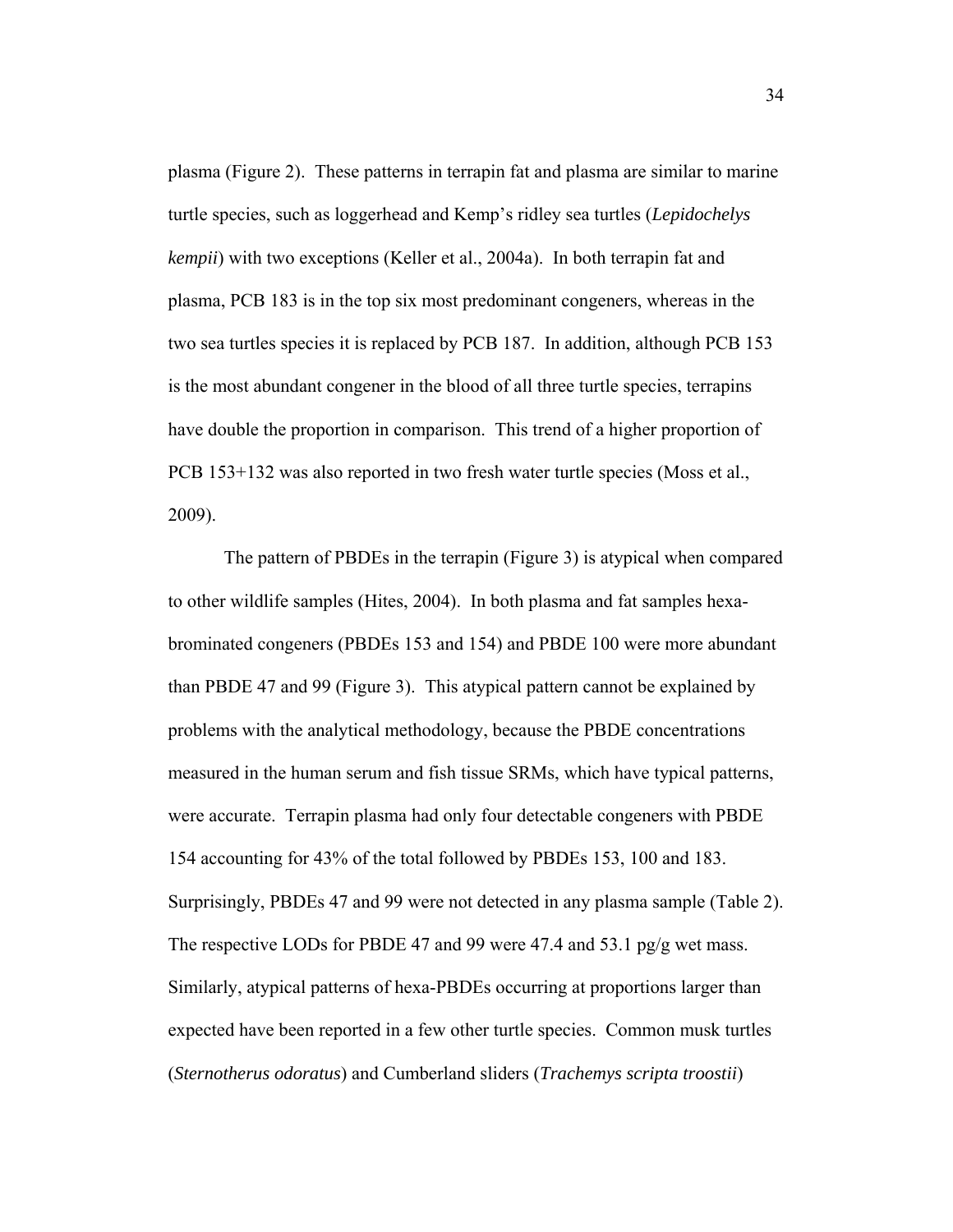sampled in Tennessee had plasma patterns with PBDE 100 as the predominant congener followed by PBDEs 153, 154, 47 and 99 (Moss et al., 2009). Loggerhead sea turtle plasma from North Carolina had PBDE 154 and 100 as the predominant congeners and PBDE 47 being the least predominant (Carlson, 2006). A similar observation was reported in loggerhead sea turtle eggs from North Carolina where PBDEs 154 was reported at a similar proportion as 47 followed by 100, 99 and 153 (Keller et al., 2005). Another interesting pattern in terrapin plasma is the presence of PBDE 183 in 8 of 16 turtles and was more abundant than PBDE 47 and 99 (Table 2). PBDE 183 does not typically predominate in biotic samples, but it has been observed in male Cumberland sliders and loggerhead sea turtle plasma, but at concentrations lower than PBDE 47 in most cases (Carlson, 2006; Moss et al., 2009).

Terrapin fat had similar PBDE patterns to terrapin plasma except there were more individual PBDE congeners detectable in the fat. Overall in fat, PBDE 153 was the most abundant, accounting for 30% of the total, followed by PBDEs 100, 154, 99, 183, 155 and 47. PBDE 183 was also the fourth most abundant congener and was detected in 14 out of 16 turtles (Table 1). There were not any discernable differences in PBDE bromination between terrapin tissues, sexes or sites. To our knowledge, this study is the first to report this atypical PBDE pattern in fat for turtles or any other reptile species, as well as being the first to report PBDE concentrations and profiles in a solely estuarine reptile. This atypical profile, while reported in a select few freshwater, marine and now a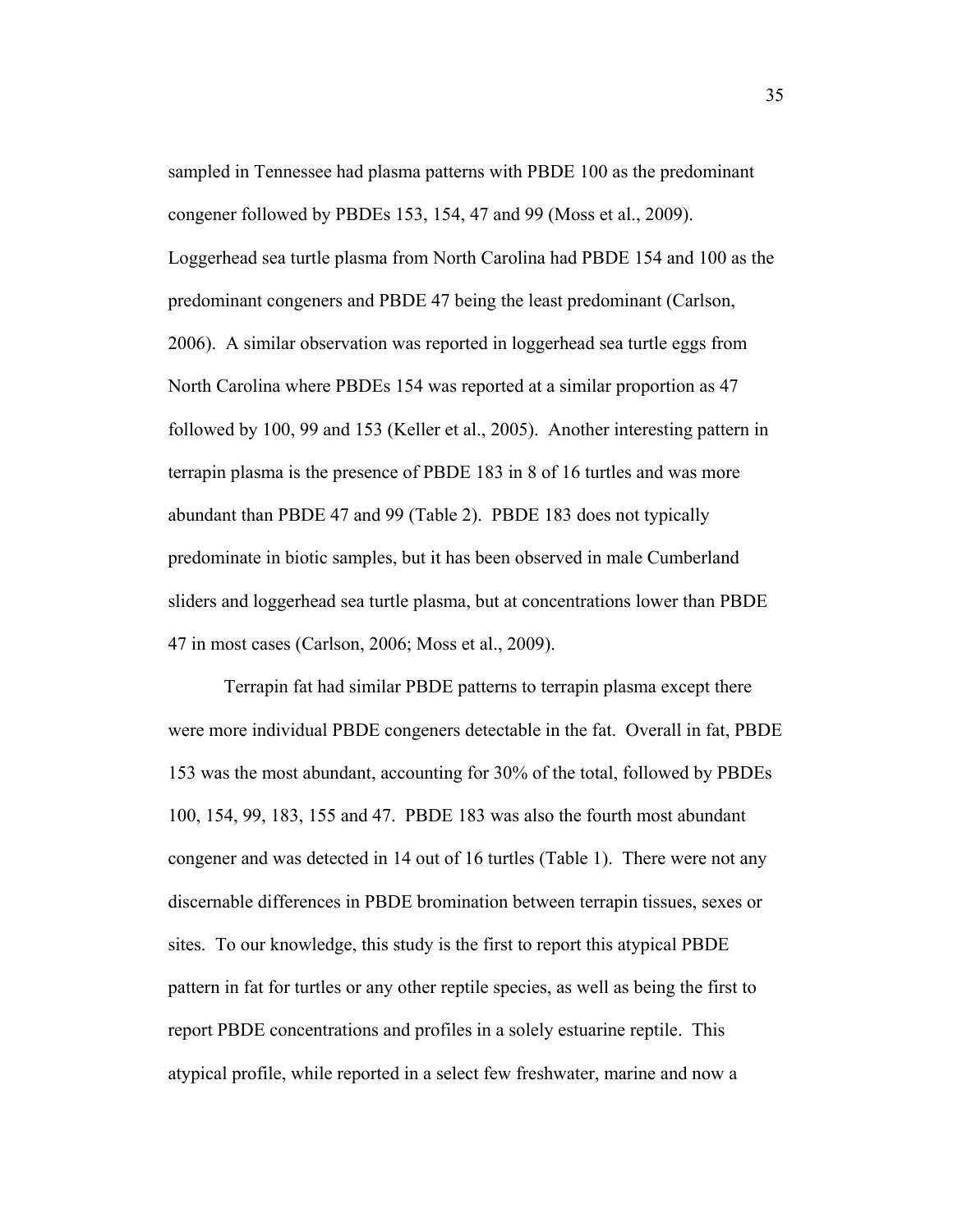strictly estuarine turtle species is not representative of all turtle species. The normal pattern observed in wildlife, with PBDE 47 and 99 being the predominant congeners, has been reported in the plasma of three marine turtle species from Australia, loggerhead samples from SC and FL, Kemp's ridley blood from the southeastern US and Gulf of Mexico and green turtle (*Chelonia mydas*) plasma from the Gulf of Mexico (Keller et al., 2005; Hermanussen et al., 2008; Swarthout et al., 2010). The reason for this atypical pattern is unknown but is assumed to be due to biotransformation or metabolism of certain PBDE congeners, and appears to be more related to capture location (northern latitudes in the U.S.) rather than species specific.

#### *Tissue Comparisons*

 Statistically significant correlations were observed between contaminant concentration in fat biopsies and those in plasma samples for oxychlordane, ΣPCBs and ΣPBDEs (Figure 4). ΣPBDEs had the strongest significant correlation r=0.945, p>0.0001 followed by  $\Sigma$ PCBs with r=0.935, p>0.0001. Oxychlordane had a weak correlation,  $r=0.521$  that was marginally significant,  $p=0.046$ . There was no significant correlation for 4,4'-DDE. These results are similar to those reported in loggerhead sea turtles, where significant correlations were observed for ΣPCBs, ΣDDTs (which was mainly 4,4'-DDE) and Σchlordanes (which included oxychlordane) (Keller et al., 2004a). It was surprising that terrapin tissue correlations were not significant for 4,4'-DDE based on the strong and significant correlation seen in loggerhead tissues. Due to the significant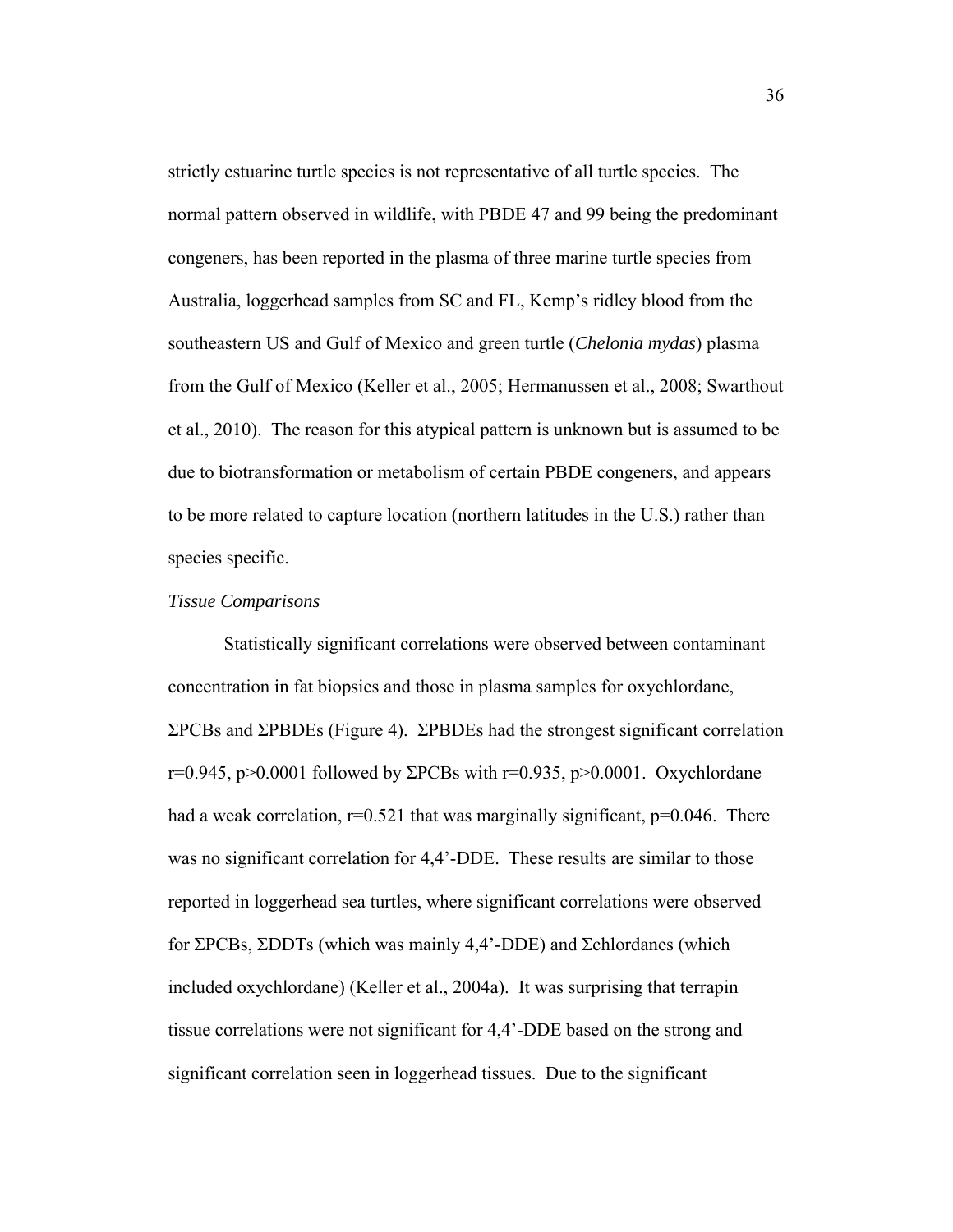correlations in terrapins for oxychlordane, ΣPCBs and ΣPBDEs, plasma can be viewed as a preferred matrix for monitoring organic contaminants in reptiles. Strong correlations between terrapin tissues suggest that plasma concentrations can predict the concentration of most POPs in the more long-term storage depots like fat. Blood collection is non-lethal and much less invasive than surgically removing fat biopsies. Blood sampling from live turtles also minimizes biases associated with opportunistic sampling of deceased specimens.

 POP concentrations measured in various tissues of the necropsied female are reported in Table 5. For all compounds reported, the concentrations on a wet mass basis were greatest in the fat followed by the follicles, eggs, liver then whole blood. This is comparable to the tissue distribution of PCBs reported in snapping turtles and loggerhead sea turtles. The distribution from greatest to least concentration of PCBs of two male snapping turtles was fat  $>$  testes  $>$  brain  $>$ liver > kidney > pancreas > lungs and the distribution in male and female loggerheads was liver > kidney > heart > lung > muscle (Bryan et al., 1987; Storelli and Marcotrigiano, 2000). In the terrapin tissues, POP concentrations followed the order of lipid content as expected, suggesting that POP partitioning is dependent on the amount of lipid (Table 5). The gravid female whole blood and fat concentrations were similar in magnitude to other terrapins sampled. There were no obvious differences in patterns of PCBs and pesticides between the gravid female tissues or compared to the other terrapins sampled. All tissues sampled had the atypical PBDE profile discussed in the previous section, except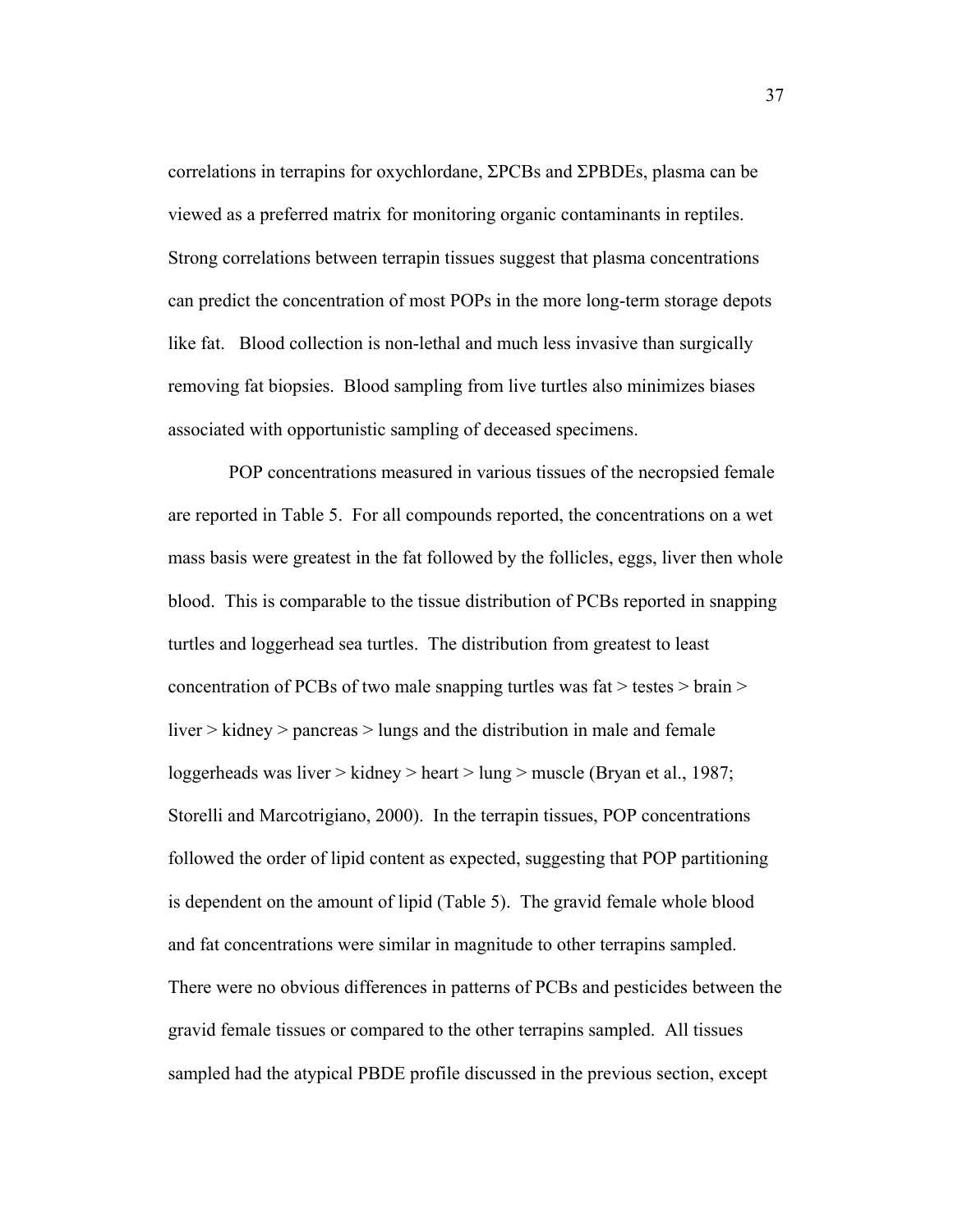PBDE 155 was more abundant in this female (fourth most predominant congener) than the other terrapin fat samples (Table 5; Figure 3).

 The entire clutch of terrapin eggs collected from the gravid female as well as the three follicles had detectable levels of compounds observed in other tissues of the gravid female (Table 5). POP concentrations for eggs and follicles were less than those in the fat but greater than those reported in the whole blood as was expected due to the respective lipid content of each tissue (Table 5). The egg and follicle PCB and PBDE patterns were also very similar to the other tissues, especially compared to the fat. The top 5 predominant PCB congeners were found in the same order in the fat, eggs and follicles and accounted for 70%, 73% and 70% of the ΣPCBs in each tissue, respectively. The atypical PBDE pattern was also observed in the eggs and follicles, similar to other tissues of this female.

 It is important to note the female died with the entire clutch inside the oviducts so the eggs had not been exposed to the outside environment. Thus this study provides data showing maternal transfer of not only PCBs, which have been suspected to maternally transfer in other turtle species (Pagano et al., 1999; Kelly et al., 2008), but also PBDEs and the other pesticides reported in Table 5. Since the entire clutch was collected and the location of each egg within each oviduct was noted, intra-clutch variability for POP concentrations could be determined. The concentrations were very similar among all 11 eggs. The small standard deviations and narrow ranges (Table 5) suggest that contaminants are evenly distributed to the follicles during egg development and concentrations do not

38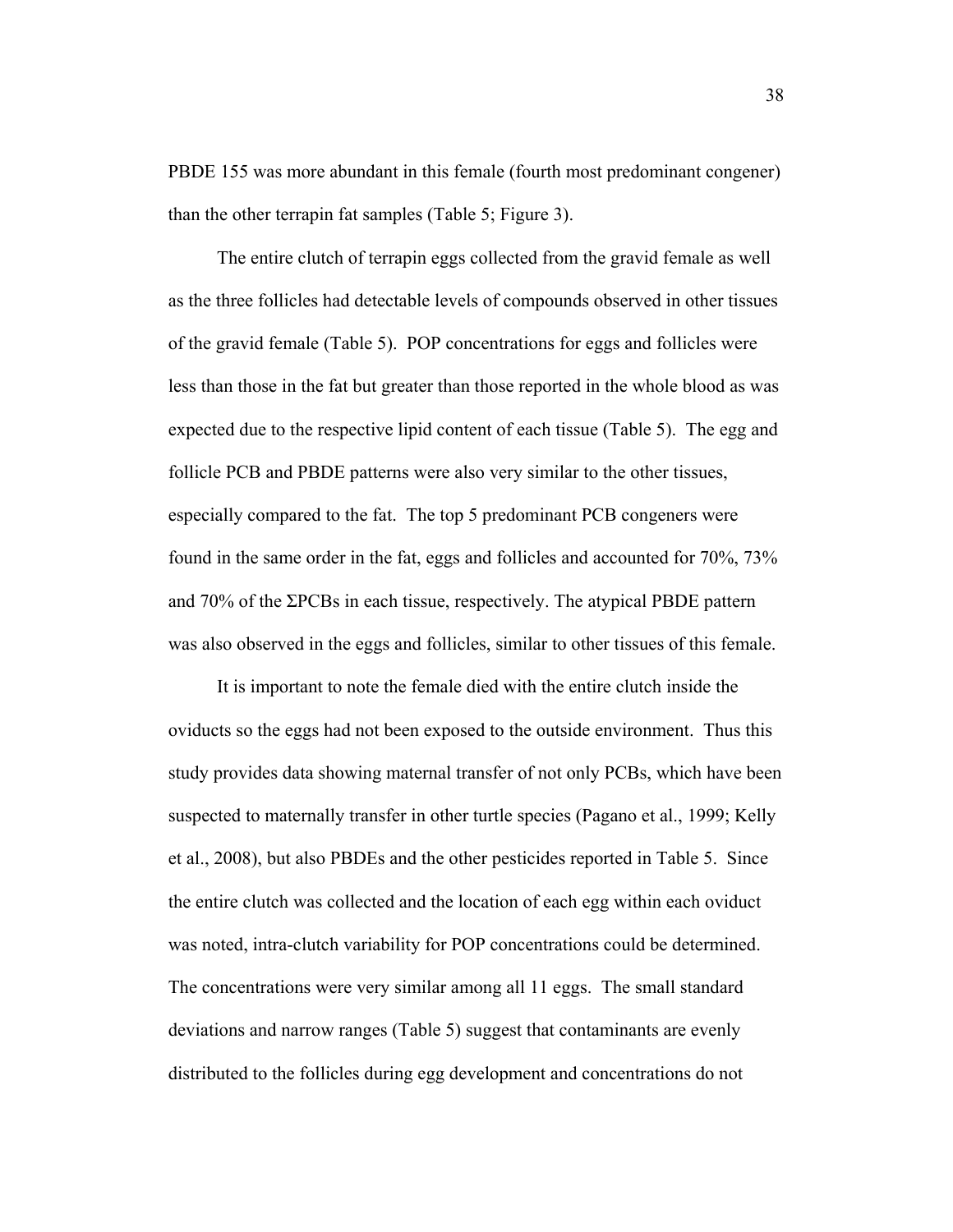depend upon the order of egg laying within a clutch. The relative standard deviations (RSDs) were <15% with the majority being <10%. Relatively even distribution of POPs within a single clutch has been reported in loggerhead sea turtles (Alava et al., 2006), however a study has shown that POP concentrations can depend on order of egg laying in snapping turtles (Bishop et al., 1995). The current study suggests that any single egg from a terrapin clutch would be representative of the entire clutch and the mother's contaminant burden. Since we sampled the clutch from only one individual female more data are needed to establish that intra-clutch variation is characteristically low for the diamondback terrapin.

 In a pool of 19 mussels (*Mytilus edulis*) collected in the less impacted Forsythe site all pesticides except the DDTs were <LOD (Table 5). PCBs were the most abundant compound class with PCB 153+132 being the most abundant congeners accounting for 22% of the ΣPCBs, followed by PCBs 187, 118, 149, 101 and 99. The top six congeners only accounted for 57% of the PCBs. This pattern differs from the terrapin tissues in that 18 more congeners contributed more than 1% of the ΣPCBs in mussels than terrapins. Most of these additional congeners were lower chlorinated, possibly suggesting terrapins are capable of eliminating or biotransforming these PCBs or that the PCB pattern may have been influenced by the digestive glands of the mussels. PCB metabolism has been reported for fish, bird and reptile species (Schlezinger et al., 2000). Only three PBDE congeners were detected in the mussels, PBDE 47, 153 and 209 (Table 5).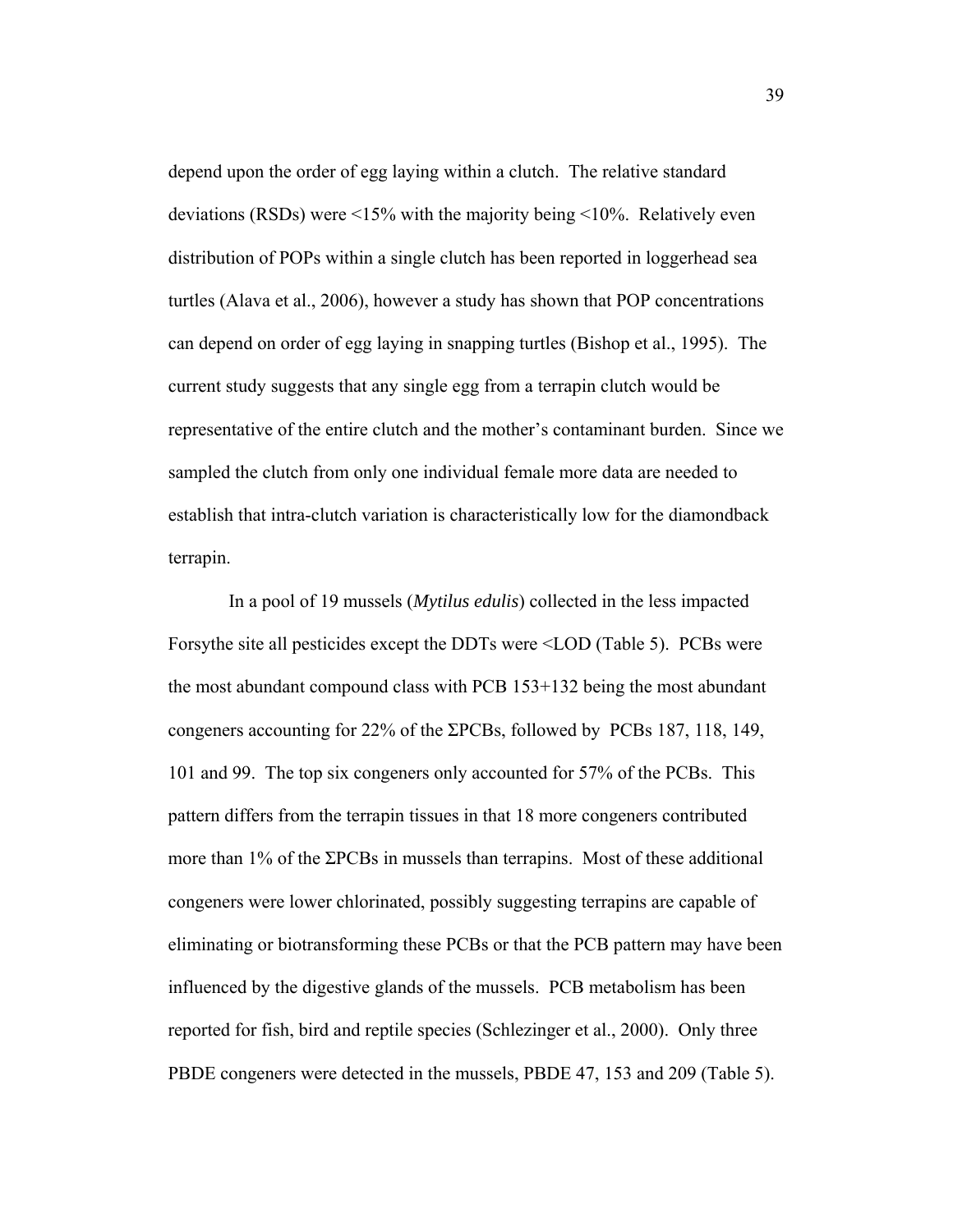PBDE 209 accounted for 45% of the total followed by PBDE 47 (37%) and PBDE 153 (18%). This congener pattern is similar to other mussel studies and wildlife patterns in which PBDE 47 is in greater proportion than hexa-PBDEs (Hites, 2004; Wang et al., 2009). The presence of PBDE 209 at such a high proportion compared to other wildlife species can be easily explained by the suspension feeding behavior of mussels and that this study used a homogenate of the entire mussel without the shell. PBDE 209 is known to associate with sediments at very high concentrations so the ingestion of sediments by mussels and inclusion of this material within the mussel digestive tract would result in a large concentration of PBDE 209 (van Leeuwen, 2008).

### *Biomagnification Factors*

 Biomagnification factors (BMFs) were calculated for compounds with concentrations reported in both mussel and fat tissue on a ng/g lipid basis (Table 6). All BMFs reported are greater than one, as expected based on their lipophilic nature (Table 6). One notable exception is PBDE 47, which had a BMF of only 0.33. Biomagnification of PCBs and PBDEs has been reported in a food web in Lake Michigan, and 4,4'-DDE in a food web in a high mountain lake in Spain (Stapleton and Baker, 2003; Catalan et al., 2004). BMFs and  $log K_{ow}$  have been reported to correlate up to a log  $K_{ow}$  of 7.36 for compounds in general, and up to  $log K<sub>ow</sub>$  of 8.18 for PCB congeners (Burreau et al., 2004). All compounds reported in Table 6 have  $log K_{ow}$  from 5.5 to 7.9; therefore, they were all expected to biomagnify from mussels to terrapin tissue (Table 6). The low BMF for PBDE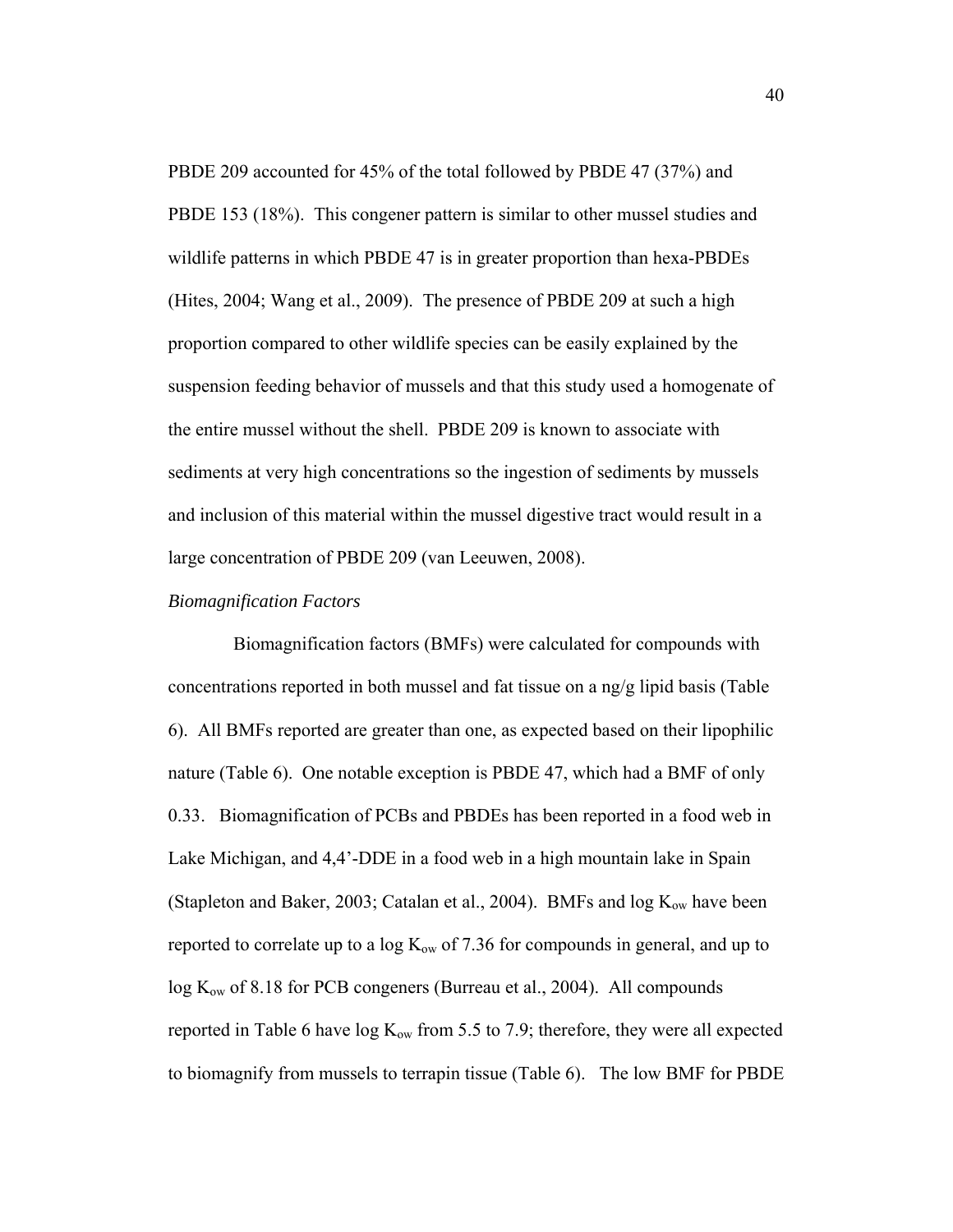47 is surprising, especially since this congener has been reported to have very high uptake efficiencies in rats (82%) and fish (>90%) (Burreau et al., 1997; Staskal et al., 2005). BMFs of PBDE 47 reported in other species such as salmon (BMF = 3.5-11) and gray seals (*Halichoerus grypus*) (BMF = 19) are much greater than one (De Wit, 2002). A BMF  $\leq$  1 for PBDE 47 in terrapins suggests elimination or biotransformation. Distribution of PBDE 47 to another tissue was ruled out by analyzing the other tissues of the gravid female (Table 5), all of which had a similar PBDE pattern. Debromination of PBDE 183 to PBDE 154 and PBDE 99 to 47 has been reported to occur in the intestinal tract of the common carp (*Cyprinus carpio*) (Stapleton et al., 2004a). Hydroxylated PBDEs (OH-PBDEs) have been reported in rats and fish, suggesting an additional mechanism of biotransformation of specific congeners (Malmberg et al., 2004; Valters et al., 2005). Future studies should assess the uptake of PBDE 47 into the terrapin and whether it is capable of debrominating or hydroxylating this congener. This is important because formation of OH-PBDEs may result in effects on thyroid hormone homeostasis (Marsh et al., 1998; Darnerud, 2008). An on-going study is attempting to correlate plasma thyroid hormone levels and PBDE concentrations in terrapins.

Even though PBDE 99 was not detected in the mussel sample, it was still found in lower than normal proportions in terrapins as compared to other wildlife patterns. It is possible that PBDE 99 may be going through a similar process as PBDE 47 in terrapins since it is expected to be found in other terrapin prey items.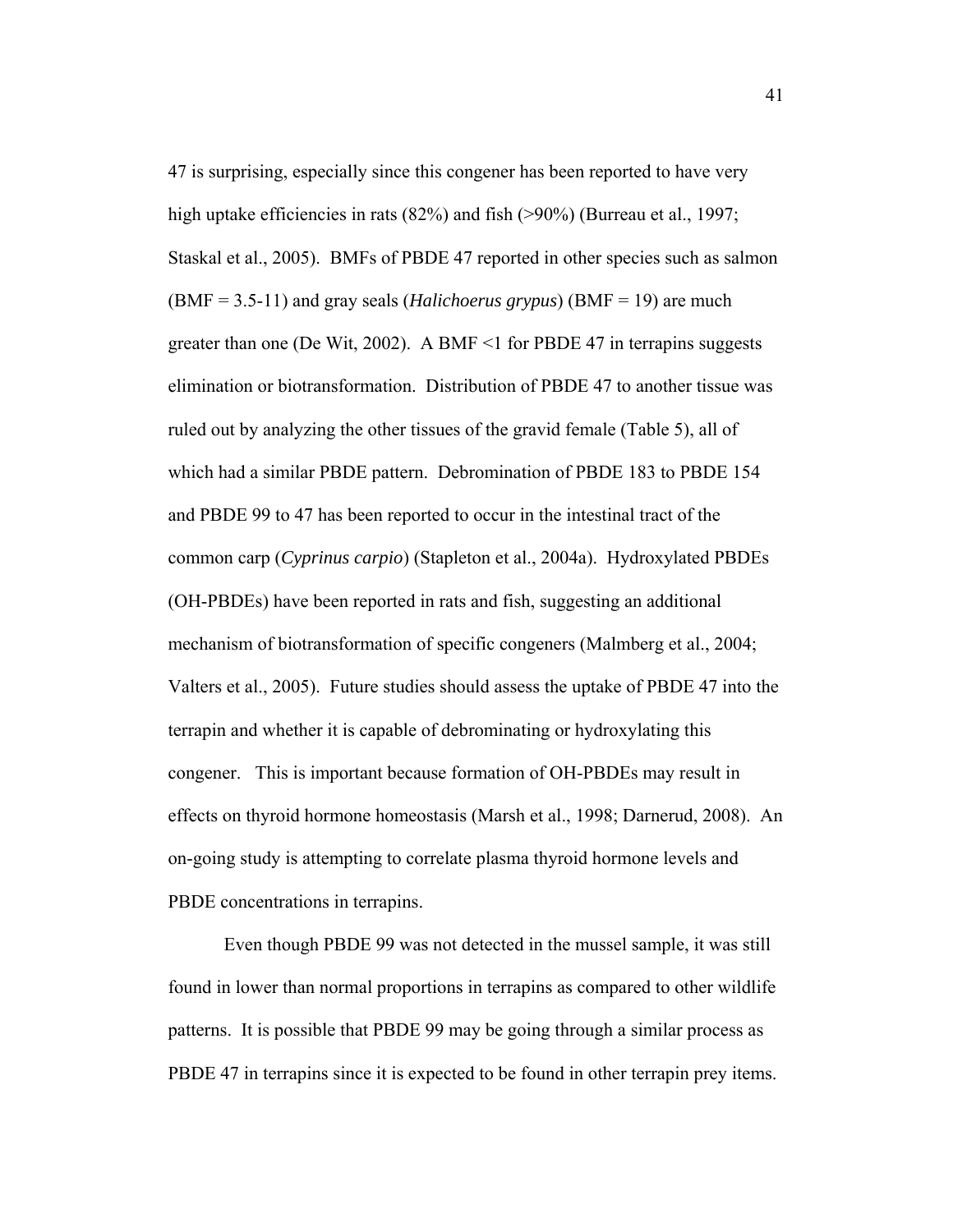This study confirmed that terrapins are good indicators of organic contamination in the estuarine ecosystem, as has been suggested previously (Kannan et al., 1998; Blanvillain et al., 2007). This study also provides data strongly suggestive of maternal transfer of POPs as well as useful methods for sampling terrapins in the most non-invasive or non-destructive ways. Collecting plasma is non-lethal, relatively easy to collect and represents the stored contaminant burden for the organism, at least for most POPs. Additionally, this study showed that a single egg from a nest may represent the mean POP contamination of the clutch as well as the adult female, which can reduce the impact of sampling on terrapin populations. The terrapins of Barnegat Bay have POP levels lower than certain impacted reptile populations, but higher than others that show significant correlations with health endpoints. Terrapins showed an atypical accumulation pattern for PBDEs compared to other wildlife. Future terrapin studies should focus on the reproductive and health effects of these contaminants at environmentally-relevant levels. Effects observed in terrapins can indicate possible threats to the estuarine ecosystem because of the biotic and abiotic relationships the model species shares with different habitats and species of the Bay.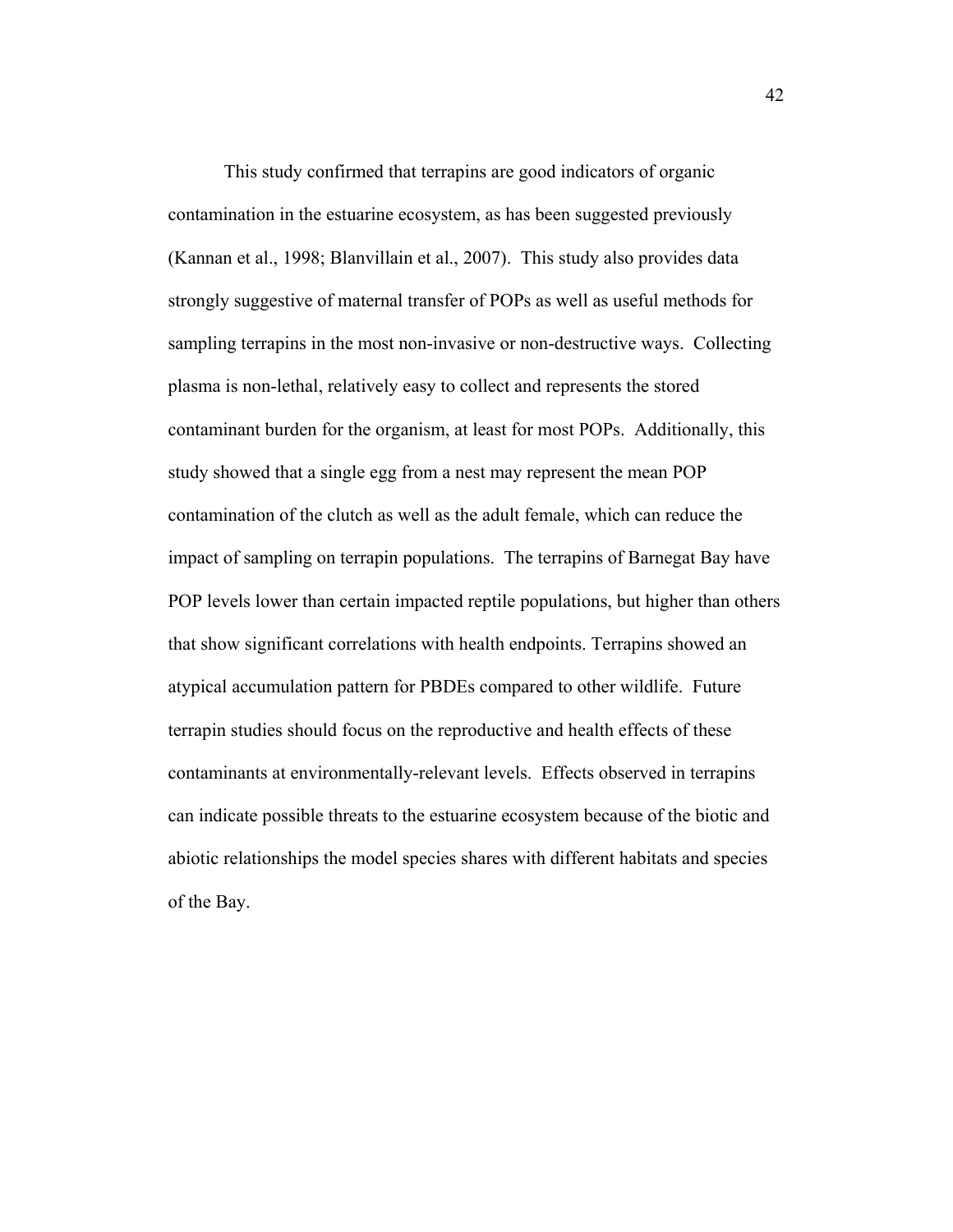|                 | Forsythe Female<br>$n=6$ |           |                                                                                                                                                                                                                                                                      | Forsythe Male<br>Spizzle Female<br>$n=3$<br>$n=5$ |          | Spizzle Male<br>$n=3$ |         | All Terrapins<br>$n = 17$ |              |           |                                          |              |
|-----------------|--------------------------|-----------|----------------------------------------------------------------------------------------------------------------------------------------------------------------------------------------------------------------------------------------------------------------------|---------------------------------------------------|----------|-----------------------|---------|---------------------------|--------------|-----------|------------------------------------------|--------------|
|                 | Mean                     | SD        | Mean                                                                                                                                                                                                                                                                 | - SD                                              | Mean     | SD                    | Mean    | SD                        | Mean (SD)    | Median    | Range                                    | n>LOD        |
| <b>HCB</b>      | 0.652                    | 0.424     | 0.916                                                                                                                                                                                                                                                                | 0.521                                             | 1.16     | 1.19                  | 1.17    | 0.584                     | 0.909(0.640) | 0.678     | $0.178 - 2.51$                           | 16           |
| Oxychlordane    | 70.7                     | 32.9      | 65.1                                                                                                                                                                                                                                                                 | 6.63                                              | 51.3     | 20.7                  | 112     | 48.4                      | 73.4 (34.1)  | 68.4      | 27.4-148                                 | 16           |
| Mirex           | 4.821                    | 2.86      | 4.35                                                                                                                                                                                                                                                                 | 2.87                                              | 4.36     | 2.12                  | 11.1    | 3.92                      | 5.79(3.73)   | 4.52      | 1.46-14.3                                | 16           |
| Me-triclosan    | 1.55                     | 1.86      | $5.25*$                                                                                                                                                                                                                                                              | <b>NA</b>                                         | $0.323*$ | NA.                   | $<$ LOD | <b>NA</b>                 | 2.04(2.29)   | 0.831     | $<$ LOD-5.25                             | 14           |
| Dieldrin        | 27.6                     | 11.7      | 38.8                                                                                                                                                                                                                                                                 | 16.0                                              | 27.4     | 4.91                  | 29.5    | 12.1                      | 29.6 (10.7)  | 25.8      | <lod-50.1< td=""><td>5</td></lod-50.1<>  | 5            |
| 4,4'-DDE        | 184                      | 56.1      | 166                                                                                                                                                                                                                                                                  | 59.3                                              | 233      | 32.2                  | 288     | 107                       | 208 (74.4)   | 199       | 27.4-148                                 | 16           |
| $4,4'$ -DDD     | 2.33                     | 1.47      | 2.33                                                                                                                                                                                                                                                                 | <b>NA</b>                                         | 2.62     | 1.23                  | 3.65    | 0.774                     | 2.70(1.25)   | 2.33      | <lod-5.10< td=""><td>13</td></lod-5.10<> | 13           |
| $4,4'$ -DDT     | 1.75                     | 0.627     | 1.73                                                                                                                                                                                                                                                                 | 1.33                                              | 2.77     | 0.766                 | 2.62    | 0.785                     | 2.13(0.895)  | 2.06      | <lod-3.65< td=""><td>15</td></lod-3.65<> | 15           |
| <b>PCB 99</b>   | 82.8                     | 42.7      | 61.6                                                                                                                                                                                                                                                                 | 17.9                                              | 110      | 24.6                  | 160     | 38.7                      | 100 (47.2)   | 91.9      | 31.7-198                                 | 15           |
| <b>PCB 118</b>  | 133                      | 69.4      | 135                                                                                                                                                                                                                                                                  | 81.9                                              | 157      | 25.2                  | 4.84    | 102                       | 177 (106)    | 165       | 32.8-411                                 | 16           |
| PCB 153+132     | 374                      | 191       | 15.5                                                                                                                                                                                                                                                                 | 244                                               | 407      | 104                   | 1477    | 467                       | 636 (485)    | 487       | 116-1780                                 | 16           |
| <b>PCB 138</b>  | 106                      | 54.4      | 87.1                                                                                                                                                                                                                                                                 | 42.0                                              | 122      | 20.4                  | 246     | 52.3                      | 131 (72.0)   | 131       | 28.0-294                                 | 16           |
| PCB 180+193     | 57.6                     | 27.9      | 111                                                                                                                                                                                                                                                                  | 39.9                                              | 56.9     | 12.5                  | 250     | 84.5                      | 107 (84.4)   | 75.6      | 19.7-318                                 | 16           |
| <b>ΣPCBs</b>    | 1050                     | 506       | 1330                                                                                                                                                                                                                                                                 | 780                                               | 1210     | 202                   | 3380    | 998                       | 1585 (1050)  | 1340      | 323-4070                                 | 16           |
| PBDE 47         | 1.07                     | 0.633     | 1.04                                                                                                                                                                                                                                                                 | 0.336                                             | 1.21     | 0.414                 | 1.31    | 0.145                     | 1.13(0.457)  | 1.18      | $0.300 - 1.86$                           | 14           |
| PBDE 99         | 1.60                     | 1.63      | 1.05                                                                                                                                                                                                                                                                 | 1.47                                              | 1.28     | 1.12                  | 1.23    | 0.914                     | 1.33(0.491)  | 1.19      | 0.874-2.83                               | 16           |
| <b>PBDE 100</b> | 3.44                     | 0.695     | 2.05                                                                                                                                                                                                                                                                 | 0.263                                             | 3.74     | 0.298                 | 3.66    | 0.150                     | 3.19(1.44)   | 3.41      | $0.773 - 5.11$                           | 16           |
| <b>PBDE 154</b> | 3.35                     | 2.08      | 1.43                                                                                                                                                                                                                                                                 | 1.57                                              | 3.67     | 0.804                 | 3.66    | 1.96                      | 2.99(1.85)   | 3.06      | 0.340-5.84                               | 16           |
| <b>PBDE 153</b> | 3.60                     | 2.35      | 4.72                                                                                                                                                                                                                                                                 | 3.50                                              | 1.28     | 1.61                  | 21.8    | 7.54                      | 7.30(8.01)   | 4.47      | 0.560-27.3                               | 16           |
| <b>PBDE 183</b> | 0.638                    | 0.239     | 1.38                                                                                                                                                                                                                                                                 | 0.649                                             | 1.22     | 1.03                  | 8.97    | 2.42                      | 2.76(3.55)   | 0.973     | 0.467-11.6                               | 14           |
| <b>PBDE 209</b> | $0.349*$                 | <b>NA</b> | <lod< td=""><td><math>&lt;</math>LOD</td><td><math>&lt;</math>LOD</td><td><math>&lt;</math>LOD</td><td><math>&lt;</math>LOD</td><td><math>&lt;</math>LOD</td><td><math>0.349*</math></td><td><b>NA</b></td><td><b>NA</b></td><td><math>\mathbf{1}</math></td></lod<> | $<$ LOD                                           | $<$ LOD  | $<$ LOD               | $<$ LOD | $<$ LOD                   | $0.349*$     | <b>NA</b> | <b>NA</b>                                | $\mathbf{1}$ |
| ΣPBDEs          | 15.9                     | 7.87      | 13.0                                                                                                                                                                                                                                                                 | 9.24                                              | 16.7     | 4.26                  | 43.6    | 12.0                      | 20.5(13.9)   | 17.8      | 4.80-50.7                                | 16           |
| % Lipid         | 67.2                     | 11.3      | 60.7                                                                                                                                                                                                                                                                 | 1.42                                              | 71.8     | 5.15                  | 58.9    | 7.34                      | 64.9 (8.77)  | 64.6      | 48.1-81.0                                | 16           |

Table 1. Summary of POP concentrations (ng/g wet mass) in fat biopsies from diamondback terrapins from Barnegat Bay, New Jersey. Only predominant PCB and PBDE congeners are listed.

\* measurement is only one sample, therefore no standard deviation

 $\angle$ LOD = below limit of detection

 $SD =$  standard deviation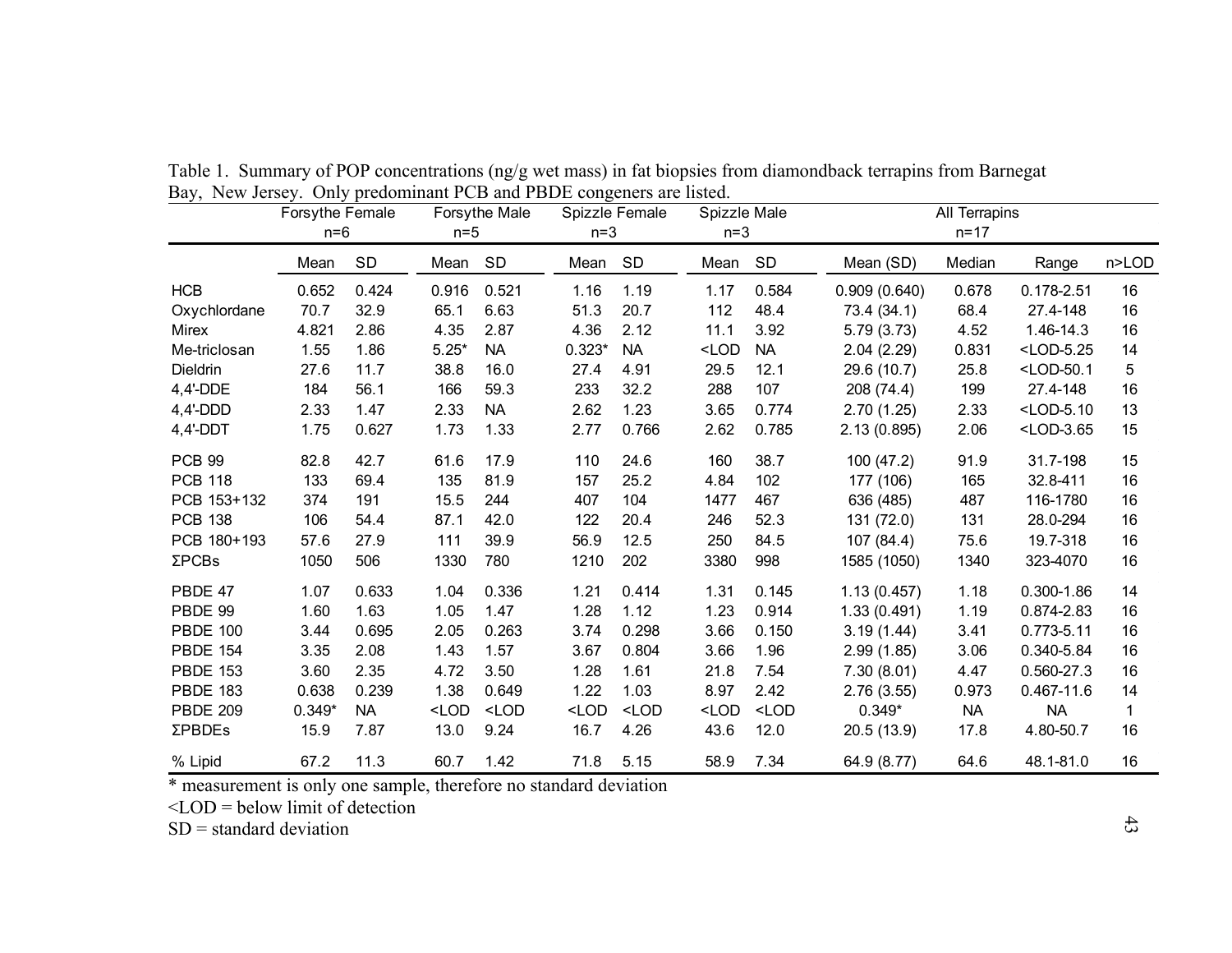|                          | Forsythe Female                                                                                                                                                                                                                                                                                                          |                                                                                                                                                                                                                                                                                              |                                                                                                                                                                                                                                                                  | Forsythe Male                                                                                                                                                                                                                                            | Spizzle Female                                                                                                                                                                                                               |                                                                                                                                                                                                  | Spizzle Male<br>$n=3$                                                                                                                                                |                                                                                                                                          |                                                                                        | All Terrapins                                                                   |                                            |             |
|--------------------------|--------------------------------------------------------------------------------------------------------------------------------------------------------------------------------------------------------------------------------------------------------------------------------------------------------------------------|----------------------------------------------------------------------------------------------------------------------------------------------------------------------------------------------------------------------------------------------------------------------------------------------|------------------------------------------------------------------------------------------------------------------------------------------------------------------------------------------------------------------------------------------------------------------|----------------------------------------------------------------------------------------------------------------------------------------------------------------------------------------------------------------------------------------------------------|------------------------------------------------------------------------------------------------------------------------------------------------------------------------------------------------------------------------------|--------------------------------------------------------------------------------------------------------------------------------------------------------------------------------------------------|----------------------------------------------------------------------------------------------------------------------------------------------------------------------|------------------------------------------------------------------------------------------------------------------------------------------|----------------------------------------------------------------------------------------|---------------------------------------------------------------------------------|--------------------------------------------|-------------|
|                          | $n=5$                                                                                                                                                                                                                                                                                                                    |                                                                                                                                                                                                                                                                                              | $n=5$                                                                                                                                                                                                                                                            |                                                                                                                                                                                                                                                          |                                                                                                                                                                                                                              | $n=3$                                                                                                                                                                                            |                                                                                                                                                                      |                                                                                                                                          | $n = 16$                                                                               |                                                                                 |                                            |             |
|                          | Mean                                                                                                                                                                                                                                                                                                                     | SD                                                                                                                                                                                                                                                                                           | Mean                                                                                                                                                                                                                                                             | SD                                                                                                                                                                                                                                                       | Mean                                                                                                                                                                                                                         | SD                                                                                                                                                                                               | Mean                                                                                                                                                                 | SD                                                                                                                                       | Mean (SD)                                                                              | Median                                                                          | Range                                      | n>LOD       |
| <b>HCB</b>               | $<$ LOD                                                                                                                                                                                                                                                                                                                  | $<$ LOD                                                                                                                                                                                                                                                                                      | $<$ LOD                                                                                                                                                                                                                                                          | $<$ LOD                                                                                                                                                                                                                                                  | <lod< td=""><td><math>&lt;</math>LOD</td><td><lod< td=""><td><math>&lt;</math>LOD</td><td><math>&lt;</math>LOD</td><td><math>&lt;</math>LOD</td><td><math>&lt;</math>LOD</td><td>0</td></lod<></td></lod<>                   | $<$ LOD                                                                                                                                                                                          | <lod< td=""><td><math>&lt;</math>LOD</td><td><math>&lt;</math>LOD</td><td><math>&lt;</math>LOD</td><td><math>&lt;</math>LOD</td><td>0</td></lod<>                    | $<$ LOD                                                                                                                                  | $<$ LOD                                                                                | $<$ LOD                                                                         | $<$ LOD                                    | 0           |
| oxychlordane             | 0.450                                                                                                                                                                                                                                                                                                                    | 0.269                                                                                                                                                                                                                                                                                        | $<$ LOD                                                                                                                                                                                                                                                          | $<$ LOD                                                                                                                                                                                                                                                  | 0.357                                                                                                                                                                                                                        | 0.142                                                                                                                                                                                            | $<$ LOD                                                                                                                                                              | $<$ LOD                                                                                                                                  | 0.419(0.223)                                                                           | 0.387                                                                           | <lod-0.827< td=""><td>6</td></lod-0.827<>  | 6           |
| 4,4'-DDE                 | 1.55                                                                                                                                                                                                                                                                                                                     | 1.68                                                                                                                                                                                                                                                                                         | 0.240                                                                                                                                                                                                                                                            | <b>NA</b>                                                                                                                                                                                                                                                | 3.43                                                                                                                                                                                                                         | 2.10                                                                                                                                                                                             | 1.26                                                                                                                                                                 | 1.84                                                                                                                                     | 1.84(1.87)                                                                             | 1.04                                                                            | <lod-5.66< td=""><td>12</td></lod-5.66<>   | 12          |
| <b>PCB 99</b>            | 1.36                                                                                                                                                                                                                                                                                                                     | 0.857                                                                                                                                                                                                                                                                                        | 0.175                                                                                                                                                                                                                                                            | 0.07                                                                                                                                                                                                                                                     | 1.89                                                                                                                                                                                                                         | 1.09                                                                                                                                                                                             | 0.566                                                                                                                                                                | 0.281                                                                                                                                    | 0.990(0.916)                                                                           | 0.697                                                                           | $<$ LOD-2.82                               | 15          |
| <b>PCB 118</b>           | 1.01                                                                                                                                                                                                                                                                                                                     | 0.835                                                                                                                                                                                                                                                                                        | 0.235                                                                                                                                                                                                                                                            | 0.08                                                                                                                                                                                                                                                     | 2.21                                                                                                                                                                                                                         | 0.466                                                                                                                                                                                            | 0.477                                                                                                                                                                | 0.301                                                                                                                                    | 0.847(0.831)                                                                           | 0.399                                                                           | $<$ LOD-2.54                               | 14          |
| PCB 153+132              | 4.37                                                                                                                                                                                                                                                                                                                     | 2.71                                                                                                                                                                                                                                                                                         | 2.08                                                                                                                                                                                                                                                             | 1.66                                                                                                                                                                                                                                                     | 6.83                                                                                                                                                                                                                         | 4.26                                                                                                                                                                                             | 4.62                                                                                                                                                                 | 2.95                                                                                                                                     | 4.16(3.03)                                                                             | 3.12                                                                            | 0.615-9.56                                 | 16          |
| <b>PCB 138</b>           | 1.33                                                                                                                                                                                                                                                                                                                     | 0.910                                                                                                                                                                                                                                                                                        | 0.217                                                                                                                                                                                                                                                            | 0.16                                                                                                                                                                                                                                                     | 2.25                                                                                                                                                                                                                         | 1.25                                                                                                                                                                                             | 0.861                                                                                                                                                                | 0.390                                                                                                                                    | 1.07(1.00)                                                                             | 0.767                                                                           | $0.031 - 3.11$                             | 16          |
| PCB 180+193              | 0.638                                                                                                                                                                                                                                                                                                                    | 0.355                                                                                                                                                                                                                                                                                        | 0.361                                                                                                                                                                                                                                                            | 0.32                                                                                                                                                                                                                                                     | 0.901                                                                                                                                                                                                                        | 0.521                                                                                                                                                                                            | 0.756                                                                                                                                                                | 0.452                                                                                                                                    | 0.623(0.408)                                                                           | 0.519                                                                           | 0.078-1.26                                 | 16          |
| <b>ΣPCBs</b>             | 12.4                                                                                                                                                                                                                                                                                                                     | 8.13                                                                                                                                                                                                                                                                                         | 3.82                                                                                                                                                                                                                                                             | 2.94                                                                                                                                                                                                                                                     | 18.5                                                                                                                                                                                                                         | 10.7                                                                                                                                                                                             | 9.58                                                                                                                                                                 | 5.21                                                                                                                                     | 10.3(8.24)                                                                             | 8.19                                                                            | 1.02-26.3                                  | 16          |
| PBDE 47                  | <lod< td=""><td><lod< td=""><td><lod< td=""><td><lod< td=""><td><lod< td=""><td><math>&lt;</math>LOD</td><td><lod< td=""><td><math>&lt;</math>LOD</td><td><math>&lt;</math>LOD</td><td><lod< td=""><td><lod< td=""><td>0</td></lod<></td></lod<></td></lod<></td></lod<></td></lod<></td></lod<></td></lod<></td></lod<> | <lod< td=""><td><lod< td=""><td><lod< td=""><td><lod< td=""><td><math>&lt;</math>LOD</td><td><lod< td=""><td><math>&lt;</math>LOD</td><td><math>&lt;</math>LOD</td><td><lod< td=""><td><lod< td=""><td>0</td></lod<></td></lod<></td></lod<></td></lod<></td></lod<></td></lod<></td></lod<> | <lod< td=""><td><lod< td=""><td><lod< td=""><td><math>&lt;</math>LOD</td><td><lod< td=""><td><math>&lt;</math>LOD</td><td><math>&lt;</math>LOD</td><td><lod< td=""><td><lod< td=""><td>0</td></lod<></td></lod<></td></lod<></td></lod<></td></lod<></td></lod<> | <lod< td=""><td><lod< td=""><td><math>&lt;</math>LOD</td><td><lod< td=""><td><math>&lt;</math>LOD</td><td><math>&lt;</math>LOD</td><td><lod< td=""><td><lod< td=""><td>0</td></lod<></td></lod<></td></lod<></td></lod<></td></lod<>                     | <lod< td=""><td><math>&lt;</math>LOD</td><td><lod< td=""><td><math>&lt;</math>LOD</td><td><math>&lt;</math>LOD</td><td><lod< td=""><td><lod< td=""><td>0</td></lod<></td></lod<></td></lod<></td></lod<>                     | $<$ LOD                                                                                                                                                                                          | <lod< td=""><td><math>&lt;</math>LOD</td><td><math>&lt;</math>LOD</td><td><lod< td=""><td><lod< td=""><td>0</td></lod<></td></lod<></td></lod<>                      | $<$ LOD                                                                                                                                  | $<$ LOD                                                                                | <lod< td=""><td><lod< td=""><td>0</td></lod<></td></lod<>                       | <lod< td=""><td>0</td></lod<>              | 0           |
| PBDE 99                  | $<$ LOD                                                                                                                                                                                                                                                                                                                  | $<$ LOD                                                                                                                                                                                                                                                                                      | $<$ LOD                                                                                                                                                                                                                                                          | <lod< td=""><td><lod< td=""><td><lod< td=""><td><lod< td=""><td><lod< td=""><td><math>&lt;</math>LOD</td><td><lod< td=""><td><math>&lt;</math>LOD</td><td><math>\mathbf 0</math></td></lod<></td></lod<></td></lod<></td></lod<></td></lod<></td></lod<> | <lod< td=""><td><lod< td=""><td><lod< td=""><td><lod< td=""><td><math>&lt;</math>LOD</td><td><lod< td=""><td><math>&lt;</math>LOD</td><td><math>\mathbf 0</math></td></lod<></td></lod<></td></lod<></td></lod<></td></lod<> | <lod< td=""><td><lod< td=""><td><lod< td=""><td><math>&lt;</math>LOD</td><td><lod< td=""><td><math>&lt;</math>LOD</td><td><math>\mathbf 0</math></td></lod<></td></lod<></td></lod<></td></lod<> | <lod< td=""><td><lod< td=""><td><math>&lt;</math>LOD</td><td><lod< td=""><td><math>&lt;</math>LOD</td><td><math>\mathbf 0</math></td></lod<></td></lod<></td></lod<> | <lod< td=""><td><math>&lt;</math>LOD</td><td><lod< td=""><td><math>&lt;</math>LOD</td><td><math>\mathbf 0</math></td></lod<></td></lod<> | $<$ LOD                                                                                | <lod< td=""><td><math>&lt;</math>LOD</td><td><math>\mathbf 0</math></td></lod<> | $<$ LOD                                    | $\mathbf 0$ |
| <b>PBDE 100</b>          | 0.086                                                                                                                                                                                                                                                                                                                    | 0.037                                                                                                                                                                                                                                                                                        | <lod< td=""><td><lod< td=""><td>0.129</td><td>0.016</td><td>0.100</td><td><b>NA</b></td><td>0.100(0.034)</td><td>0.108</td><td><lod-0.140< td=""><td>7</td></lod-0.140<></td></lod<></td></lod<>                                                                 | <lod< td=""><td>0.129</td><td>0.016</td><td>0.100</td><td><b>NA</b></td><td>0.100(0.034)</td><td>0.108</td><td><lod-0.140< td=""><td>7</td></lod-0.140<></td></lod<>                                                                                     | 0.129                                                                                                                                                                                                                        | 0.016                                                                                                                                                                                            | 0.100                                                                                                                                                                | <b>NA</b>                                                                                                                                | 0.100(0.034)                                                                           | 0.108                                                                           | <lod-0.140< td=""><td>7</td></lod-0.140<>  | 7           |
| <b>PBDE 154</b>          | 0.072                                                                                                                                                                                                                                                                                                                    | 0.047                                                                                                                                                                                                                                                                                        | 0.034                                                                                                                                                                                                                                                            | 0.01                                                                                                                                                                                                                                                     | 0.113                                                                                                                                                                                                                        | 0.060                                                                                                                                                                                            | 0.065                                                                                                                                                                | 0.040                                                                                                                                    | 0.071(0.047)                                                                           | 0.046                                                                           | <lod-0.149< td=""><td>14</td></lod-0.149<> | 14          |
| <b>PBDE 153</b>          | 0.039                                                                                                                                                                                                                                                                                                                    | 0.021                                                                                                                                                                                                                                                                                        | 0.031                                                                                                                                                                                                                                                            | 0.02                                                                                                                                                                                                                                                     | 0.056                                                                                                                                                                                                                        | 0.038                                                                                                                                                                                            | 0.061                                                                                                                                                                | 0.039                                                                                                                                    | 0.047(0.029)                                                                           | 0.048                                                                           | <lod-0.105< td=""><td>12</td></lod-0.105<> | 12          |
| <b>PBDE 183</b>          | 0.010                                                                                                                                                                                                                                                                                                                    | <lod< td=""><td>0.088</td><td><math>&lt;</math>LOD</td><td>0.015</td><td>0.003</td><td>0.053</td><td>0.008</td><td>0.038(0.028)</td><td>0.031</td><td><lod-0.088< td=""><td>8</td></lod-0.088<></td></lod<>                                                                                  | 0.088                                                                                                                                                                                                                                                            | $<$ LOD                                                                                                                                                                                                                                                  | 0.015                                                                                                                                                                                                                        | 0.003                                                                                                                                                                                            | 0.053                                                                                                                                                                | 0.008                                                                                                                                    | 0.038(0.028)                                                                           | 0.031                                                                           | <lod-0.088< td=""><td>8</td></lod-0.088<>  | 8           |
| <b>PBDE 209</b>          | $<$ LOD                                                                                                                                                                                                                                                                                                                  | $<$ LOD                                                                                                                                                                                                                                                                                      | $<$ LOD                                                                                                                                                                                                                                                          | $<$ LOD                                                                                                                                                                                                                                                  | $<$ LOD                                                                                                                                                                                                                      | $<$ LOD                                                                                                                                                                                          | $<$ LOD                                                                                                                                                              | <lod< td=""><td><lod< td=""><td><lod< td=""><td><math>&lt;</math>LOD</td><td>0</td></lod<></td></lod<></td></lod<>                       | <lod< td=""><td><lod< td=""><td><math>&lt;</math>LOD</td><td>0</td></lod<></td></lod<> | <lod< td=""><td><math>&lt;</math>LOD</td><td>0</td></lod<>                      | $<$ LOD                                    | 0           |
| <b>ΣPBDEs</b>            | 0.174                                                                                                                                                                                                                                                                                                                    | 0.124                                                                                                                                                                                                                                                                                        | 0.050                                                                                                                                                                                                                                                            | 0.075                                                                                                                                                                                                                                                    | 0.269                                                                                                                                                                                                                        | 0.172                                                                                                                                                                                            | 0.212                                                                                                                                                                | 0.142                                                                                                                                    | 0.160(0.138)                                                                           | 0.131                                                                           | <lod-0.377< td=""><td>14</td></lod-0.377<> | 14          |
| % Lipid<br>$\sim$ $\sim$ | 1.18                                                                                                                                                                                                                                                                                                                     | 0.383                                                                                                                                                                                                                                                                                        | 0.297                                                                                                                                                                                                                                                            | 0.057                                                                                                                                                                                                                                                    | 1.70                                                                                                                                                                                                                         | 0.699                                                                                                                                                                                            | 0.339                                                                                                                                                                | 0.158                                                                                                                                    | 0.855(0.657)                                                                           | 0.815                                                                           | $0.240 - 2.35$                             | 16          |

Table 2. Summary of POP concentrations (ng/g wet mass) in plasma from diamondback terrapins from Barnegat Bay, New Jersey. Only predominant PCB and PBDE congeners are listed.

 $\text{ = below limit of detection$ 

SD = standard deviation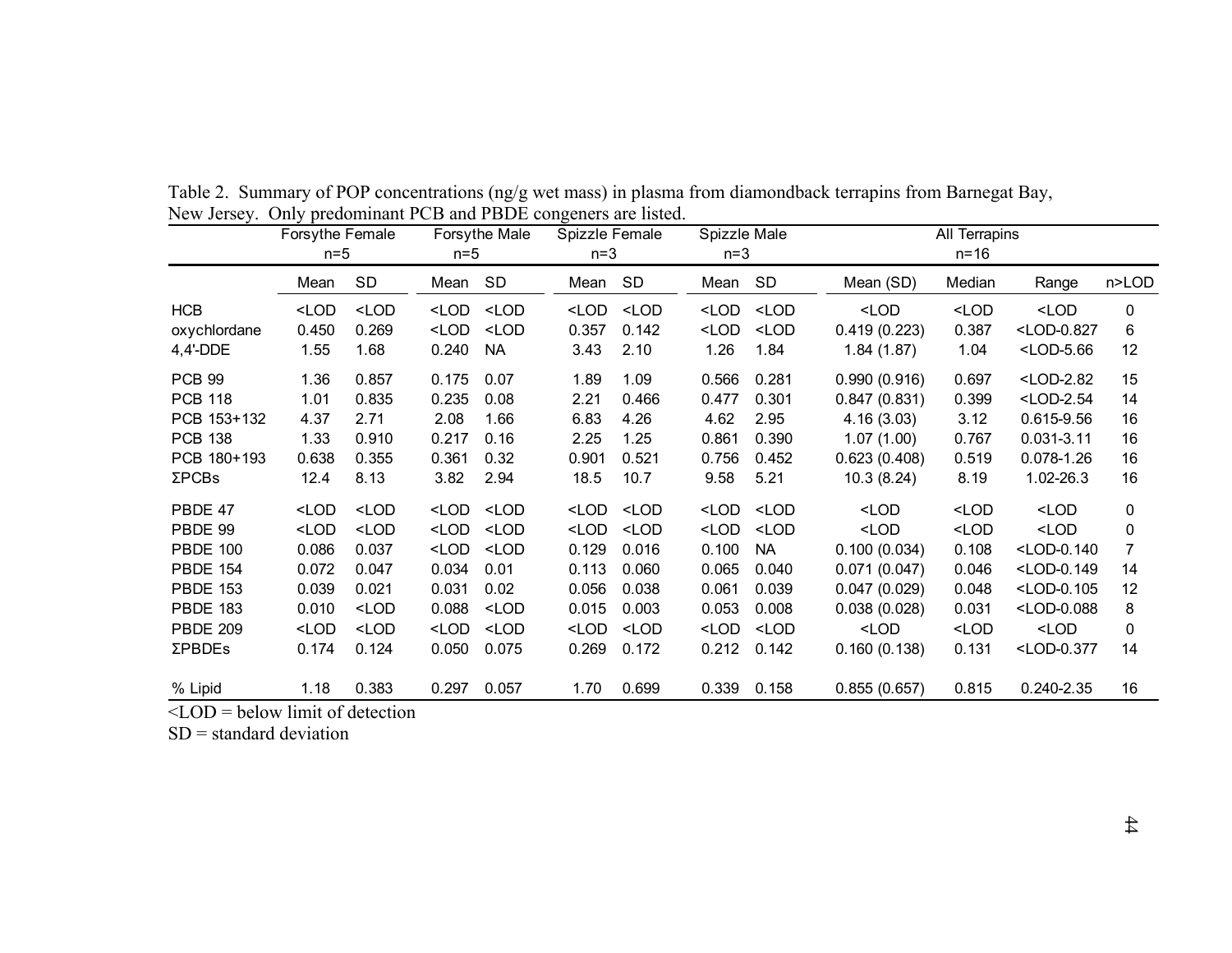| Table 3. Comparison of means of persistent organic pollutants in ng/g wet mass, unless otherwise indicated, reported in |  |  |  |  |  |
|-------------------------------------------------------------------------------------------------------------------------|--|--|--|--|--|
| blood and fat samples of reptiles.                                                                                      |  |  |  |  |  |

| <b>Species</b>            | <b>Tissue</b> | Sex Stage                | Year                | Location                                       | Oxychlordane            | 4.4'-DDE           | <b>Dieldrin</b>        | <b>Mirex</b>           |                  | <b>Sum PCBs Sum PBDEs</b> | n              | <b>Reference</b>         |
|---------------------------|---------------|--------------------------|---------------------|------------------------------------------------|-------------------------|--------------------|------------------------|------------------------|------------------|---------------------------|----------------|--------------------------|
| N.Diamondback terrapin    | plasma        | <b>AM</b>                | 2006                | Barnegat Bay, NJ                               | $\overline{\text{CDD}}$ | 1.00               | $\overline{\text{NR}}$ | $\overline{\text{NR}}$ | 5.98             | 0.111                     | 8              | Current Study            |
| N.Diamondback terrapin    | plasma        | AF                       | 2006                | Barnegat Bay, NJ                               | 0.419                   | 2.25               | <b>NR</b>              | <b>NR</b>              | 14.7             | 0.209                     | 8              | Current Study            |
| Common musk               | plasma        | AM                       | 2004                | Tennessee                                      | 0.322                   | 1.28               | 0.193                  | 0.101                  | 11.5             | 1.24                      | 5              | Moss et al., 2009        |
| Common musk               | plasma        | AF                       | 2004                | Tennessee                                      | 0.215                   | 0.738 <sup>d</sup> | 0.257                  | 0.081                  | 11               | 0.809                     | 5              | Moss et al., 2009        |
| <b>Cumberland slider</b>  | plasma        | AM                       | 2004                | Tennessee                                      | 0.131                   | 0.538              | 0.163                  | 0.107                  | 14.3             | 0.885                     | 5              | Moss et al., 2009        |
| Cumberland slider         | plasma        | AF                       | 2004                | Tennessee<br>Cootes Paradise,                  | 0.057                   | 0.576              | 0.162                  | 0.038                  | 6.57             | 0.46                      | 5              | Moss et al., 2009        |
| Snapping turtle           | plasma        | AM                       | 1995                | Lake Ontario <sup>a</sup><br>Lynde Creek, Lake | $\overline{7}$          | 10.1               | $\mathbf 0$            | 8.3                    | 414.8            | <b>NR</b>                 | 9              | De Solla et al,. 1998    |
| Snapping turtle           | plasma        | AM                       | 1995                | Ontario <sup>a</sup>                           | 2.4                     | 21.7               | 3.8                    | 10                     | 263.3            | N <sub>R</sub>            | $\overline{2}$ | De Solla et al,. 1998    |
| American Alligator        | serum         | <b>JM</b>                | 1995                | Lake Apopka, FL a,b                            | 0.39                    | 7.35               | 1.68                   | 0.28                   | 1.2 <sup>c</sup> | <b>NR</b>                 | 6              | Guillette et al,. 1999   |
| Loggerhead sea turtle     | plasma        | JM & JF                  | 1998-2006           | North Carolina                                 | 0.0308                  | 0.24               | <b>NR</b>              | <b>NR</b>              | 3.78             | 0.066                     | 45             | Carlson 2006             |
| Loggerhead sea turtle     | plasma        | JM & JF                  | 2003                | Southeast US                                   | <b>NR</b>               | <b>NR</b>          | <b>NR</b>              | <b>NR</b>              | 2.53             | 0.131                     | 29             | Keller et al., 2005      |
| Loggerhead sea turtle     | whole blood   | JM & JF                  | 2000-2001           | North Carolina <sup>a</sup>                    | 0.225                   | 0.649e             | 0.061                  | 0.045                  | 5.56             | <b>NR</b>                 | 48             | Keller et al., 2004b     |
| Kemp's Ridley sea turltle | whole blood   | JM & JF                  | 1999                | North Carolina <sup>9</sup>                    | 0.10                    | 0.765              | 0.083                  | 0.033                  | 4.54             | <b>NR</b>                 | 8              | Keller et al., 2004a     |
| Kemp's Ridley sea turitle | whole blood   | JM & JF                  | 2001                | Southeast US                                   | $1.22$ <sup>f</sup>     | 1.49 <sup>e</sup>  | 0.608                  | 0.0092                 | 10.7             | 0.148                     | 3              | Swarthout et al., 2010   |
| Kemp's Ridley sea turitle | whole blood   | JM & JF                  | 2001-2002           | <b>Gulf of Mexico</b>                          | $0.113$ <sup>f</sup>    | 0.686 <sup>e</sup> | 0.225                  | 0.0152                 | 4.27             | 0.23                      | 46             | Swarthout et al., 2010   |
| Green sea turtle          | whole blood   | JM & JF                  |                     | 2001-2002 Gulf of Mexico<br>Queensland         | $0.0112$ <sup>t</sup>   | 0.128 e            | <b>NR</b>              | 0.0147                 | 0.534            | 0.158                     | 9              | Swarthout et al., 2010   |
| Green sea turtle          |               | whole blood All Included | 2004-2008 Australia | Queensland                                     | <b>NR</b>               | <b>NR</b>          | <b>NR</b>              | <b>NR</b>              | <b>NR</b>        | 0.00444                   | 7 pooled       | Hermanussen et al., 2008 |
| Flatback sea turtle       | whole blood   | AF                       | 2004-2008 Australia | Queensland                                     | <b>NR</b>               | <b>NR</b>          | <b>NR</b>              | <b>NR</b>              | <b>NR</b>        | 0.00609                   | $\mathbf{1}$   | Hermanussen et al., 2008 |
| Hawksbill sea turtle      | whole blood   | JF                       | 2004-2008 Australia |                                                | <b>NR</b>               | <b>NR</b>          | <b>NR</b>              | <b>NR</b>              | <b>NR</b>        | 0.013                     | $\mathbf{1}$   | Hermanussen et al., 2008 |
| N.Diamondback terrapin    | fat           | AM                       | 2006                | Barnegat Bay, NJ                               | 85.3                    | 218                | 33.2                   | 7.23                   | 2210             | 26.1                      | $\overline{7}$ | <b>Current Study</b>     |
| N.Diamondback terrapin    | fat           | AF                       | 2006                | Barnegat Bay, NJ                               | 64.2                    | 200                | 27.5                   | 4.67                   | 1100             | 16.2                      | 9              | <b>Current Study</b>     |
| Loggerhead sea turtle     | fat           | JM & JF                  | 2000-2001           | North Carolina <sup>a</sup>                    | 35.2 <sup>9</sup>       | 64.4               | 9.28 <sup>9</sup>      | 11.5 <sup>9</sup>      | 256              | <b>NR</b>                 | 44             | Keller et al., 2004c     |
| Kemp's Ridley sea turitle | fat           | JM & JF                  | 1998-2000           | North Carolina                                 | 72.5 <sup>9</sup>       | 90.9               | 32.1 <sup>9</sup>      | 3.31 <sup>9</sup>      | 525              | <b>NR</b>                 | 10             | Keller et al., 2004a     |
|                           |               |                          |                     | Superfund Sites,                               |                         |                    |                        |                        |                  |                           |                |                          |
| Snapping turtle           | fat           | AF                       |                     | NY <sup>g</sup><br>Non-Superfund               | <b>NR</b>               | 36.8               | <b>NR</b>              | 1940                   | 180,000          | <b>NR</b>                 | 3              | Pagano et al., 1999      |
| Snapping turtle           | fat           | AF                       |                     | Sites, NY 9                                    | <b>NR</b>               | 301                | <b>NR</b>              | 13.4                   | 913              | N <sub>R</sub>            | 2              | Pagano et al., 1999      |

Abbreviations:  $A =$  adult,  $F =$  female,  $J =$  juvenile,  $\langle LOD =$  below limit of detection,  $M =$  male,  $NR =$  not reported.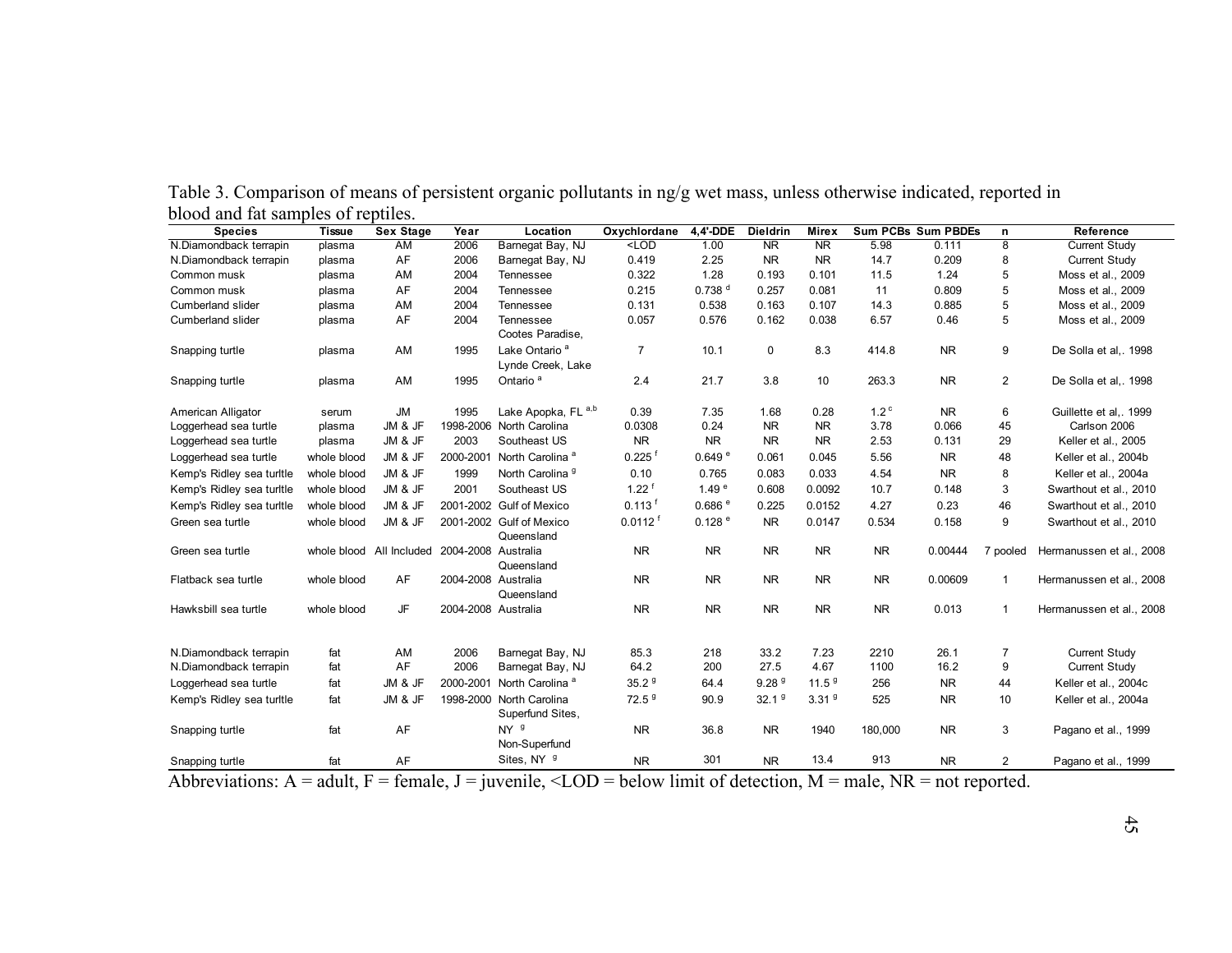<sup>a</sup> Sites where health effects were associated with reptile contaminant concentrations, including altered endocrine parameters, reproductive and developmental effects as well as correlations with blood cell counts or plasma chemistries.

 $<sup>b</sup>$  mean in ng mL<sup>-1</sup>.</sup>

c estimated values from a graph.

<sup>d</sup> Value excludes one turtle with unusually high concentrations of p,p'-DDE (29.9 ng g<sup>-1</sup>).

e Total DDTs were reported.

f Total chlordanes were reported.

<sup>g</sup> Mean values converted from lipid normalized values using mean lipid content.

|                 | <b>Statistical</b> |             | ັ      | ╯ື<br>Sex by Site  |
|-----------------|--------------------|-------------|--------|--------------------|
|                 | Test Used*         | <b>Site</b> | Sex    | <b>Interaction</b> |
| <b>HCB</b>      | <b>ANOVA</b>       | 0.2116      | 0.8634 | 0.8866             |
| Oxychlordane    | <b>MANOVA</b>      | 0.3100      | 0.0015 | 0.0807             |
| Mirex           | <b>ANOVA</b>       | 0.0651      | 0.0655 | 0.0380             |
| Me-triclosan    | <b>ANOVA</b>       | 0.3770      | 0.6726 | 0.5877             |
| <b>Dieldrin</b> | <b>ANOVA</b>       | 0.9776      | 0.7890 | 0.9598             |
| $4,4'$ -DDE     | <b>MANOVA</b>      | 0.0259      | 0.0007 | 0.4169             |
| $4,4'$ -DDD     | <b>ANOVA</b>       | 0.0106      | 0.1913 | 0.0276             |
| $4,4'$ -DDT     | <b>ANOVA</b>       | 0.0303      | 0.5792 | 0.8188             |
| <b>ΣPCBs</b>    | <b>MANOVA</b>      | 0.0190      | 0.0004 | 0.0271             |
| <b>ΣPBDEs</b>   | <b>MANOVA</b>      | 0.0199      | 0.0032 | 0.0172             |

Table 4. Summary of statistical tests performed and p-value results. Two sites compared, Forsythe (south) and Spizzle (north) and both sexes. Results in bold are significant,  $(p<0.05)$ .

\*MANOVAs included data from both plasma and fat biopsies. ANOVAs only include data from fat biopsies.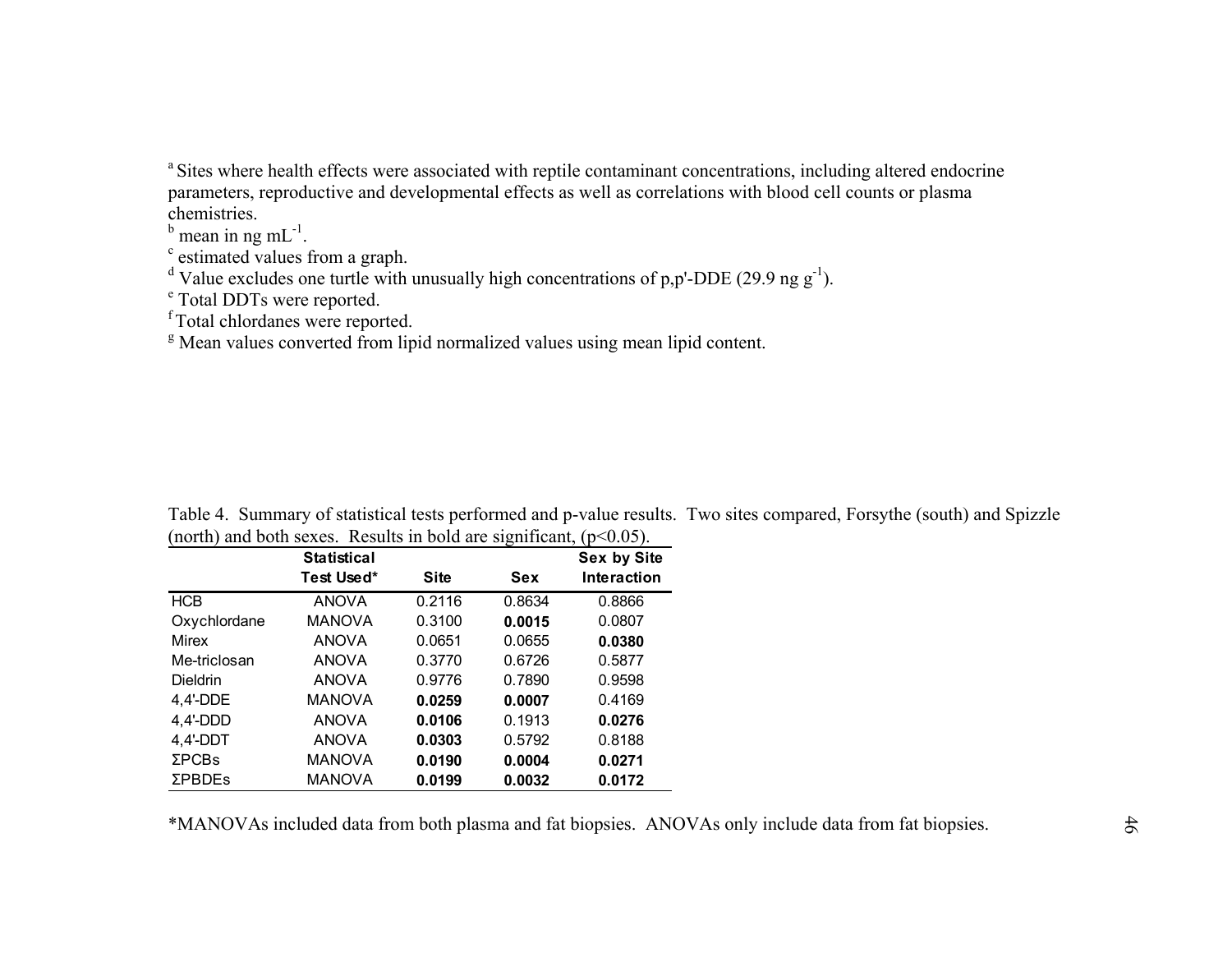|                 | <b>Whole Blood</b>                                    | Fat     | Liver   | Ovary   | Follicles $(n=3)$ |           |           | Eggs $(n=11)$ |                                                              | Mussels         |
|-----------------|-------------------------------------------------------|---------|---------|---------|-------------------|-----------|-----------|---------------|--------------------------------------------------------------|-----------------|
|                 | $n=1$                                                 | $n=1$   | $n=1$   | $n=1$   | Mean              | <b>SD</b> | Mean      | <b>SD</b>     | Range                                                        | n=1, pool of 19 |
| <b>HCB</b>      | $<$ LOD                                               | 0.178   | 0.059   | $<$ LOD | $<$ LOD           | $<$ LOD   | 0.044     | 0.007         | <lod-0.055< td=""><td><math>&lt;</math>LOD</td></lod-0.055<> | $<$ LOD         |
| Oxychlordane    | $<$ LOD                                               | 51.6    | 2.38    | 1.19    | 11.4              | 2.11      | 6.95      | 0.641         | $6.08 - 8.47$                                                | $<$ LOD         |
| Mirex           | <b>NR</b>                                             | 8.33    | 0.282   | 0.147   | 0.970             | 0.040     | 0.455     | 0.066         | 0.370-0.551                                                  | $<$ LOD         |
| Me-triclosan    | <b>NR</b>                                             | $<$ LOD | $<$ LOD | $<$ LOD | <b>NR</b>         | <b>NR</b> | <b>NR</b> | <b>NR</b>     | <b>NR</b>                                                    | $<$ LOD         |
| Dieldrin        | <b>NR</b>                                             | 16.8    | $<$ LOD | $<$ LOD | <b>NR</b>         | NR        | <b>NR</b> | <b>NR</b>     | <b>NR</b>                                                    | $<$ LOD         |
| 4,4'-DDE        | 0.485                                                 | 131     | 5.18    | 2.80    | 25.3              | 0.813     | 16.3      | 1.65          | 14.0-20.0                                                    | 1.35            |
| $4,4'$ -DDD     | <b>NR</b>                                             | 1.20    | 0.122   | $<$ LOD | 0.349             | 0.095     | 0.075     | 0.011         | 0.061-0.099                                                  | 0.568           |
| $4,4'$ -DDT     | <b>NR</b>                                             | 0.821   | $<$ LOD | $<$ LOD | 0.117             | 0.033     | 0.076     | 0.009         | 0.063-0.092                                                  | 0.045           |
| <b>PCB 99</b>   | 0.491                                                 | 99.4    | 3.85    | 2.07    | 22.9              | 0.963     | 14.3      | 1.31          | 12.8-17.1                                                    | 0.186           |
| <b>PCB 118</b>  | 0.625                                                 | 195     | 8.22    | 4.41    | 43.3              | 5.80      | 25.9      | 2.47          | 22.9-31.1                                                    | 0.231           |
| PCB 153+132     | 2.72                                                  | 597     | 23.5    | 12.3    | 104               | 12.3      | 58.9      | 5.85          | 52.4-69.7                                                    | 0.739           |
| <b>PCB 138</b>  | 0.887                                                 | 164     | 6.62    | 3.59    | 29.0              | 4.44      | 16.8      | 1.71          | 14.8-20.1                                                    | 0.084           |
| PCB 180+193     | 0.409                                                 | 96.8    | 3.43    | 1.89    | 13.0              | 1.17      | 6.86      | 0.717         | $6.02 - 8.07$                                                | 0.047           |
| ΣPCBs           | 7.11                                                  | 1672    | 67.3    | 34.3    | 291               | 25.4      | 171       | 16.9          | 152-203                                                      | 3.27            |
| PBDE 47         | $<$ LOD                                               | 0.610   | $<$ LOD | $<$ LOD | 0.075             | 0.006     | 0.049     | 0.013         | 0.031-0.076                                                  | 0.048           |
| PBDE 99         | $<$ LOD                                               | 1.11    | $<$ LOD | $<$ LOD | 0.212             | 0.115     | 0.090     | 0.011         | 0.398-0.514                                                  | $<$ LOD         |
| <b>PBDE 100</b> | $<$ LOD                                               | 5.11    | 0.179   | 0.100   | 0.751             | 0.101     | 0.445     | 0.037         | 0.071-0.106                                                  | $<$ LOD         |
| <b>PBDE 154</b> | 0.039                                                 | 5.32    | 0.186   | 0.112   | 0.764             | 0.040     | 0.346     | 0.029         | 0.314-0.399                                                  | $<$ LOD         |
| <b>PBDE 153</b> | 0.023                                                 | 6.87    | 0.235   | 0.129   | 0.893             | 0.078     | 0.414     | 0.046         | 0.357-0.511                                                  | 0.022           |
| <b>PBDE 183</b> | $<$ LOD                                               | 0.989   | $<$ LOD | $<$ LOD | 0.234             | 0.067     | 0.089     | 0.010         | 0.076-0.107                                                  | $<$ LOD         |
| <b>PBDE 209</b> | $<$ LOD                                               | $<$ LOD | $<$ LOD | $<$ LOD | $<$ LOD           | $<$ LOD   | 0.058     | <b>NA</b>     | <b>NA</b>                                                    | 0.058           |
| ΣΡΒDEs          | 0.062                                                 | 24.0    | 0.683   | 0.418   | 3.69              | 0.801     | 1.69      | 0.144         | 1.48-1.94                                                    | 0.128           |
| % Lipid         | 0.494<br>$\angle$ OD $-$ holom the limit of detection | 48.1    | 3.19    | 1.59    | 15.1              | 0.648     | 8.13      | 1.21          | 5.95-10.77                                                   | 0.979           |

Table 5. Persistent organic pollutants (ng/g wet mass) in tissue samples from a necropsied gravid female diamondback terrapin and a composite of blue mussels (*Mytilus edulis*).

 $\leq$ LOD = below the limit of detection

SD = standard deviation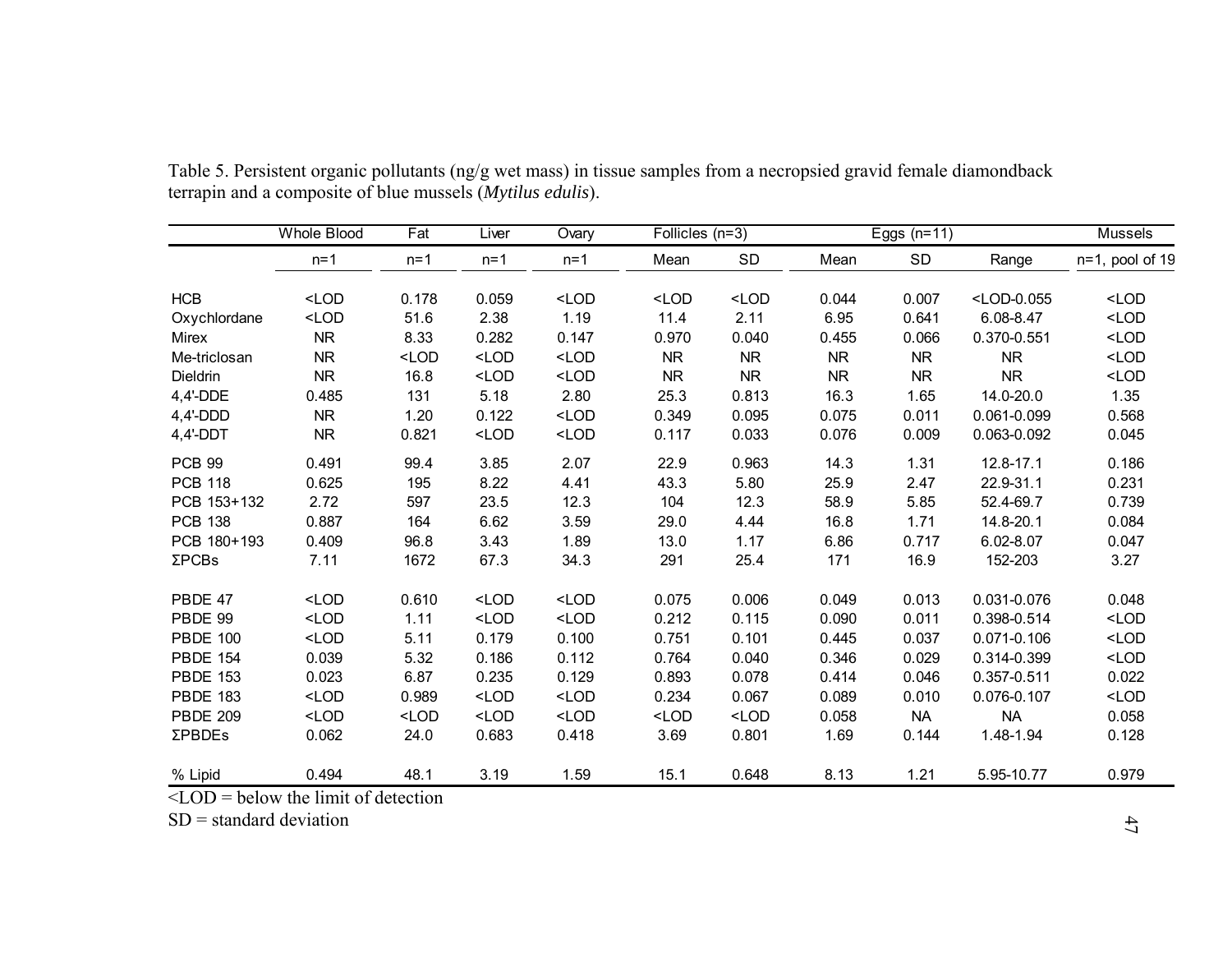|                 | Mean Fat   | Mussel                                                      |      |              |
|-----------------|------------|-------------------------------------------------------------|------|--------------|
|                 | Conc.      | Conc.                                                       |      |              |
| Compound        | ng/g lipid | ng/g lipid                                                  | BMF  | $log K_{ow}$ |
| <b>HCB</b>      | 1.12       | <lod< td=""><td></td><td>5.5</td></lod<>                    |      | 5.5          |
| oxychlordane    | 107        | <lod< td=""><td></td><td><math>6.1 - 6.4</math></td></lod<> |      | $6.1 - 6.4$  |
| Mirex           | 7.41       | <lod< td=""><td></td><td>6.89</td></lod<>                   |      | 6.89         |
| <b>Dieldrin</b> | 46.8       | <lod< td=""><td></td><td>5.48</td></lod<>                   |      | 5.48         |
| 4', 4-DDE       | 274        | 138                                                         | 1.98 | 5.69         |
| <b>PCB 99</b>   | 118        | 19.0                                                        | 6.20 | 6.39         |
| <b>PCB 118</b>  | 212        | 23.6                                                        | 9.0  | 6.74         |
| PCB 153+132     | 726        | 75.5                                                        | 9.6  | 6.9, 6.6     |
| <b>PCB 138</b>  | 157        | 8.59                                                        | 18.3 | 6.83         |
| PCB 180+193     | 128        | 4.80                                                        | 26.7 | $7.4 - 7.5$  |
| $\Sigma$ PCBs   | 1860       | 334                                                         | 5.56 | NA.          |
| PBDE 47         | 1.60       | 4.87                                                        | 0.33 | 6.81         |
| <b>PBDE 153</b> | 6.5        | 2.29                                                        | 2.86 | 7.9          |
| <b>ΣPBDEs</b>   | 23.3       | 13.1                                                        | 1.78 | NA.          |

Table 6. Biomagnification factors (BMF) for POPs in diamondback terrapin fat tissue and blue mussel (*M. edulis*) prey from Forsythe, Barnegat Bay, NJ.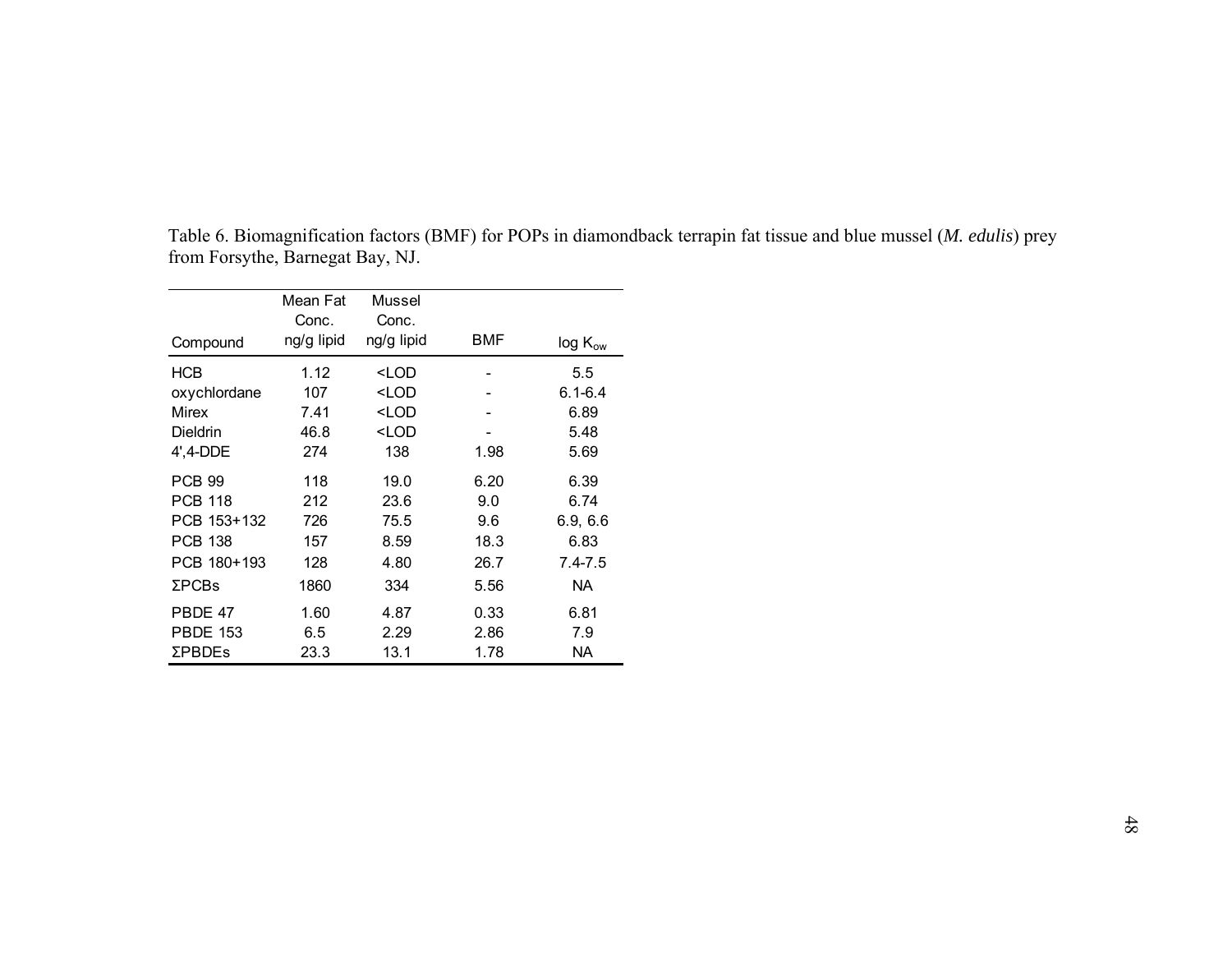

Figure 1. Principal component scores of POP patterns in fat biopsies from diamondback terrapins from Barnegat Bay, New Jersey. Loadings of principal component 1 (PC1) are large for PBDEs 47, 100, 155, 154 and higher chlorinated PCBs. PC4 loadings are large for lower chlorinated PCBs.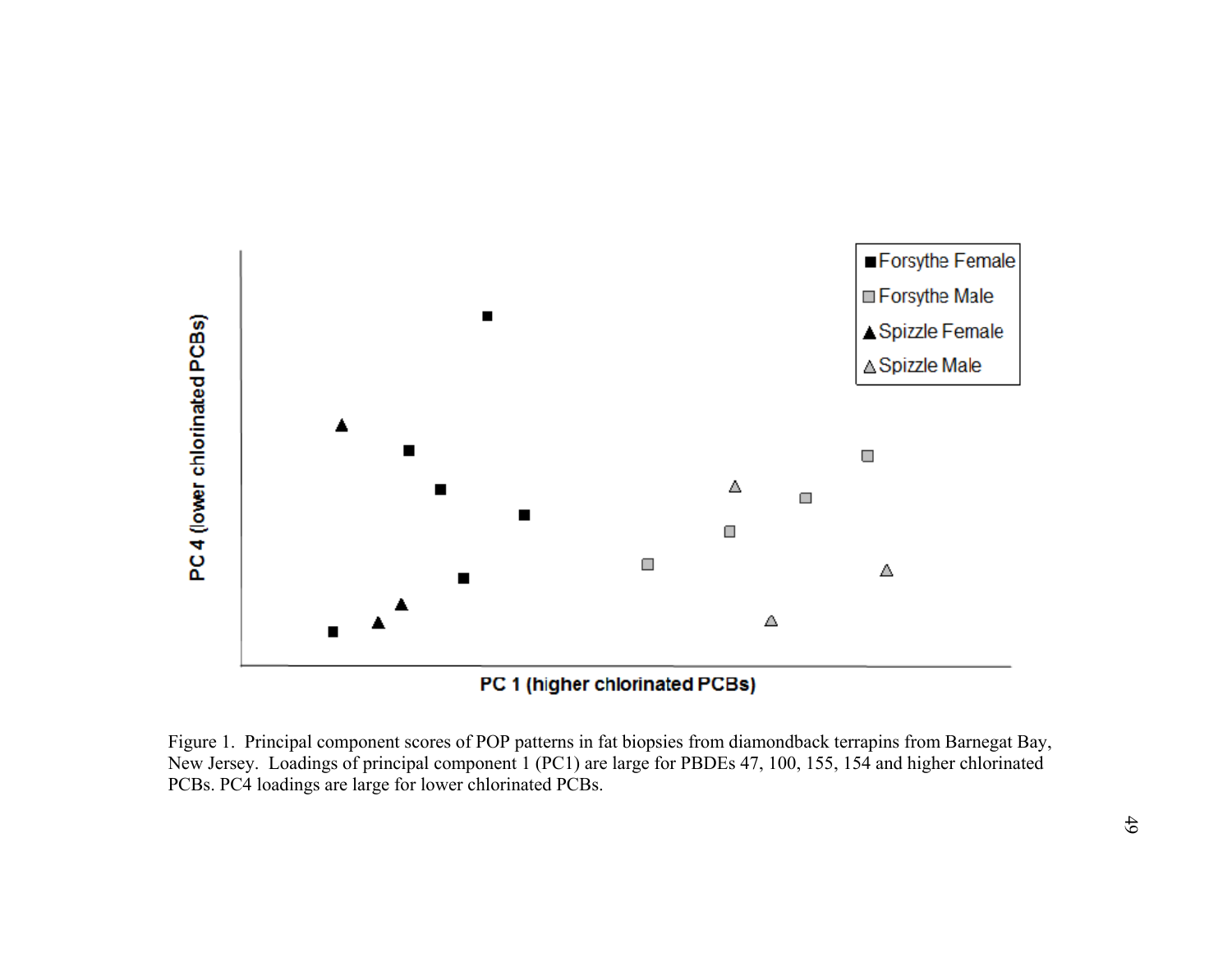

Figure 2. Diamondback terrapin PCB congener patterns in fat and plasma. Congeners listed are those above 1% of total PCBs and are present in all four categories (Forsythe, Spizzle, Female, Male). Error bars represent one standard deviation.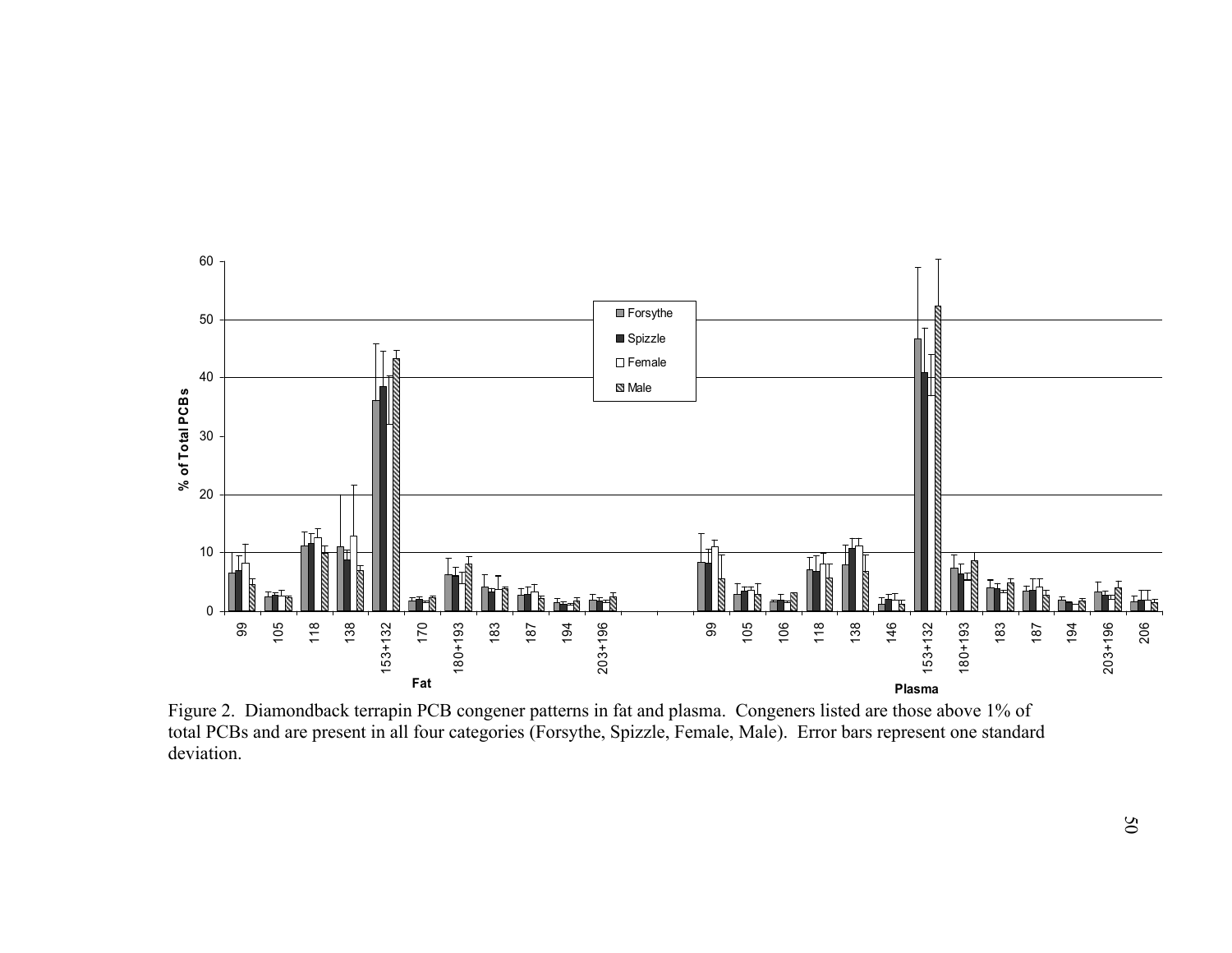

Figure 3. Diamondback terrapin PBDE congener patterns in fat and plasma. Congeners listed are those above 1% of total PBDEs and are present in all four categories (Forsythe, Spizzle, Female, Male). Error bars represent one standard deviation.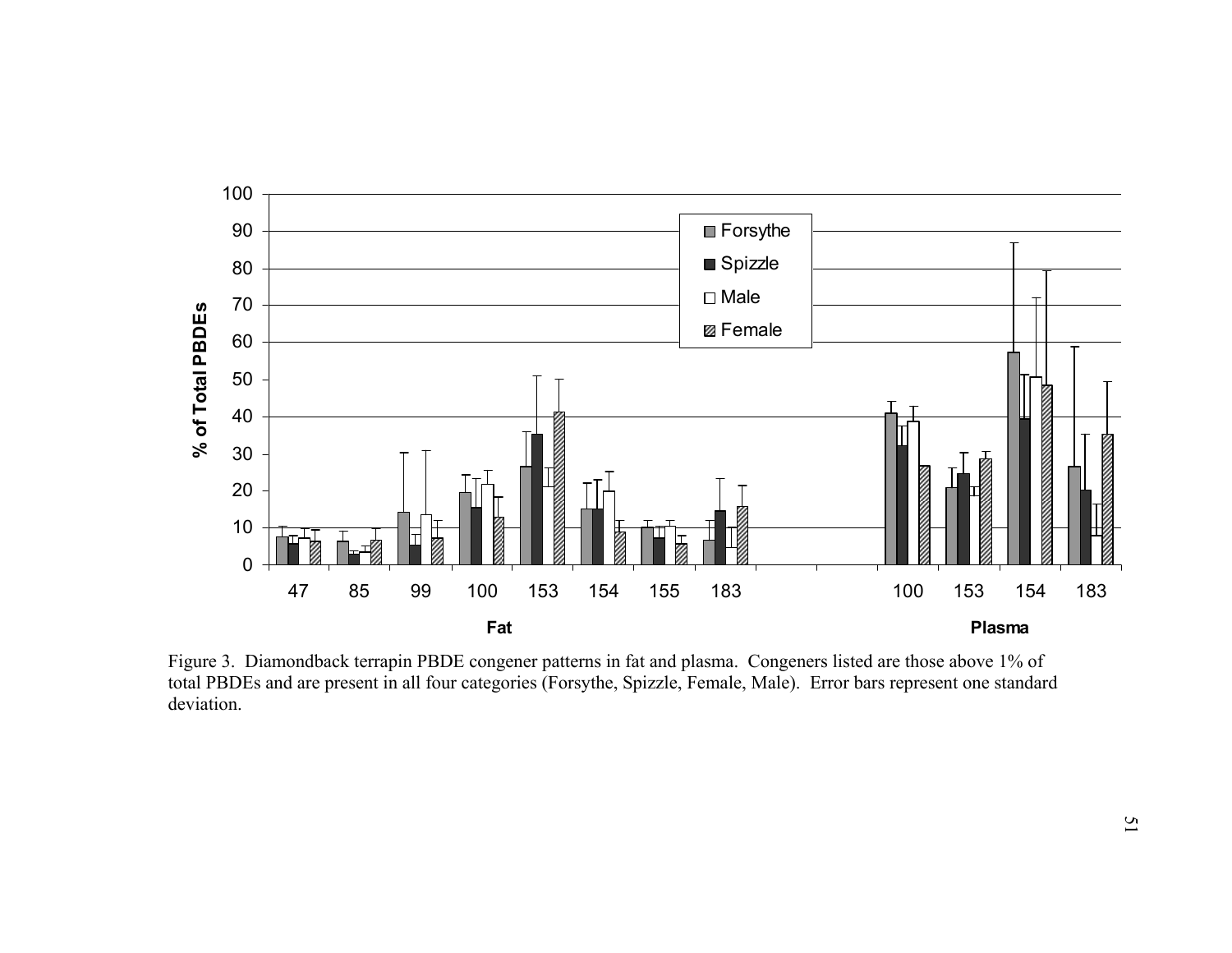

Figure 4. Figure 7. Relationships between fat biopsy and plasma concentrations of POPs in diamondback terrapins. Concentrations are lipid normalized. Linear regression statistics are given below, followed by either Pearson (4,4'- DDE, ΣPCBs and ΣPBDEs) or Spearman rank correlation (oxychlordane) statistics. For Oxychlordane and 4,4'-DDE equations the statistics were run using log-transformed values, however the figure depicts the non-transformed values to show the concentration values.

- (A) Oxychlordane  $y = 0.573 x + 0.371$ ,  $r^2 = 0.563$ ,  $p=0.0013$ ,  $r_s = 0.52143$ ,  $p=0.0462$ .
- (B) 4,4'-DDE  $y = 0.116 x + 0.504$ ,  $r^2=0.2126$ ,  $p=0.0722$ ,  $r_p=0.4611$ ,  $p=0.0722$ .
- (C) ΣPCBs  $y = 2.29$  x 3.70,  $r^2 = 0.8743$ ,  $p < 0.0001$ ,  $r_p = 0.93504$ ,  $p < 0.0001$ .
- (D)  $\Sigma$ PBDEs y = 1.14 x + 0.078, r<sup>2</sup>=0.8926, p<0.0001, r<sub>p</sub>=0.94479, p<0.0001.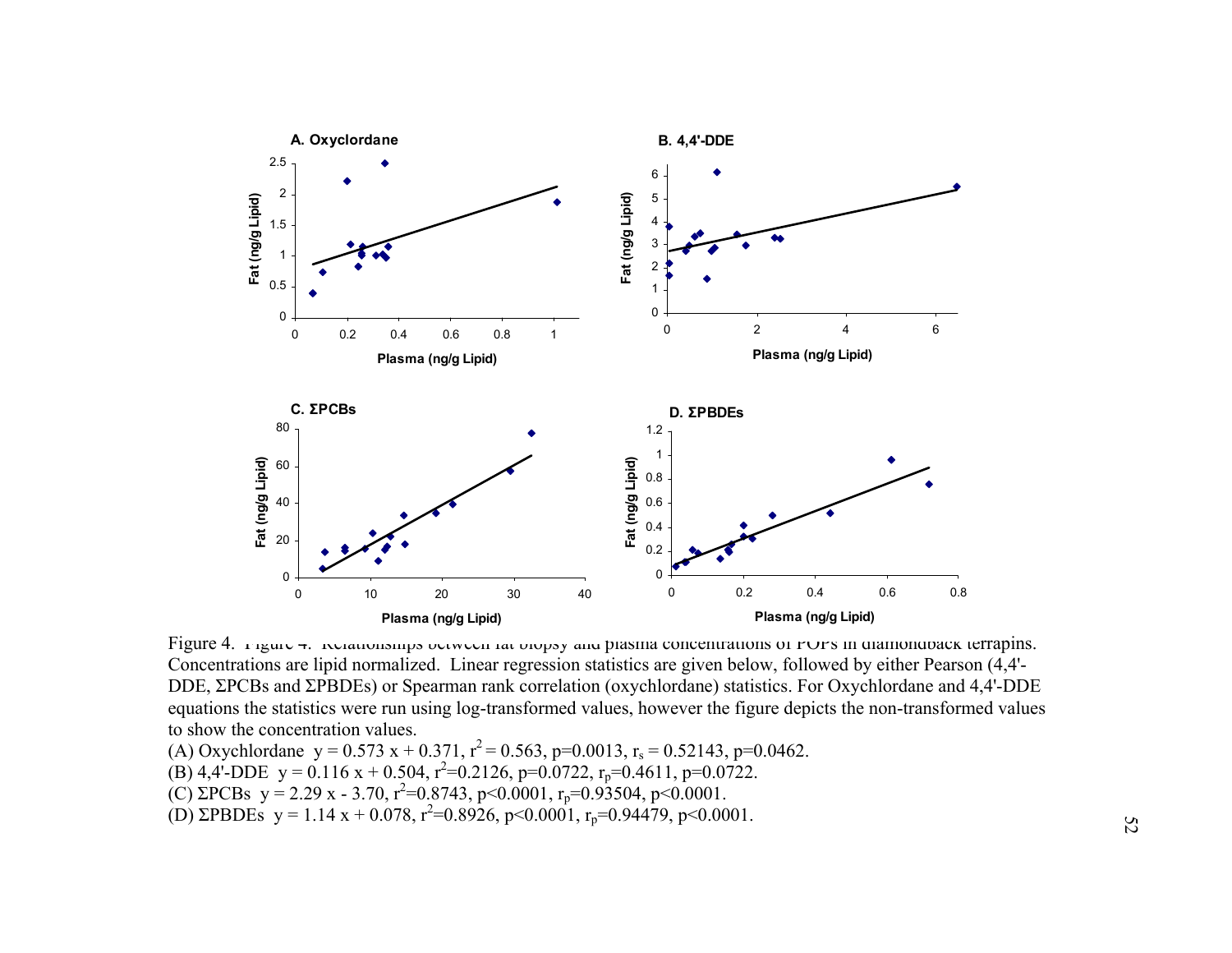# **CHAPTER 3: PERSISTENT ORGANIC POLLUTANTS IN GRAVID DIAMONDBACK TERRAPIN PLASMA, EGGS AND NESTING SEDIMENTS IN BARNEGAT BAY, NJ**

## **Abstract**

Persistent organic pollutants (POPs) were measured in diamondback terrapin tissues and nesting beach sediments to further characterize the occurrence and patterns of POP contamination in Barnegat Bay, New Jersey. Samples were extracted and analyzed using gas chromatography mass spectrometry. Maternal transfer of PCBs, PBDEs, and OCPs in the diamondback terrapin was validated by the presence of these contaminants in terrapin eggs that were collected directly after ovoposition. Contaminant concentrations in plasma, collected from each of the 15 females, were not significantly correlated with egg concentrations. The unexpected lack of correlation may be due to the fact that the majority of follicular development occurs in late summer and fall, and the contaminants from maternal diet at that time are the contaminants incorporated into the developing embryo. Therefore the plasma samples may not reflect the POPs associated with the diet of the terrapin at the time of follicular development. Significant differences were seen between two sampling sites within Barnegat Bay, providing validation that terrapins are suitable indicators of local POP contamination. Barnegat Bay nesting beach sediments did not show an obvious POP contamination gradient but did provide insight on the atypical PBDE pattern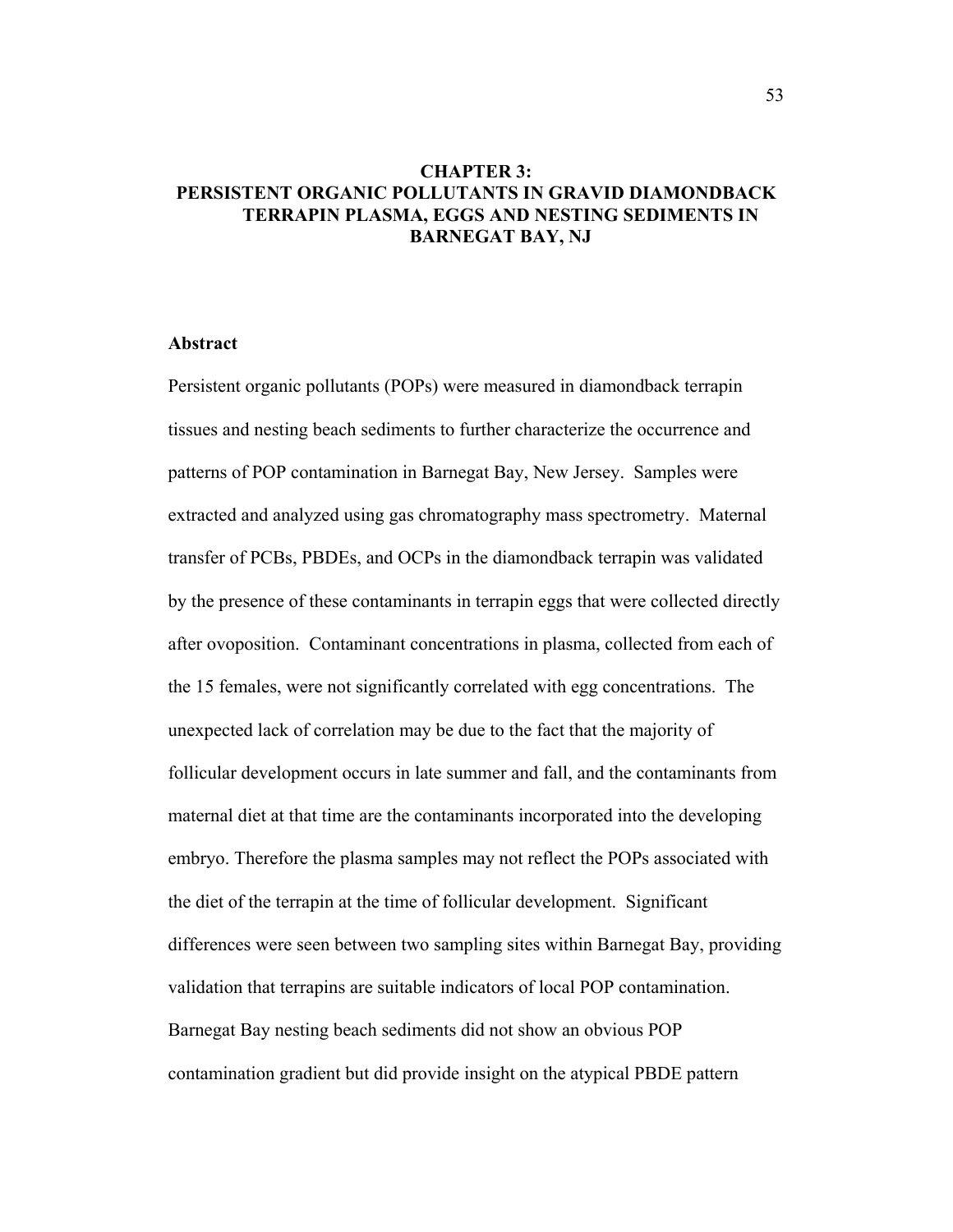previously and currently reported in terrapin tissues and now measured in Barnegat Bay sediments. Our data suggest that Toms River, located in the northern part of the Bay, may be a source of PBDE 209 contamination and that the atypical pattern in terrapins might reflect accumulation of breakdown products of deca-BDE.

## **Introduction**

Persistent organic pollutants (POPs) are anthropogenic chemicals that are resistant to degradation in the environment through chemical, biological and photolytic processes and are highly accumulative in wildlife and sediments throughout aquatic and terrestrial ecosystems (UNEP, 2009). All of the POPs discussed and reported in this paper are no longer produced or are restricted in production and use (UNEP, 2009). POPs, such as polychlorinated biphenyls (PCBs) and the chlorinated pesticides (OCPs), are called legacy compounds because even though they are no longer used they are still found in relatively high concentrations in wildlife and the environment. These compounds are monitored in the environment by sampling different compartments of a specific ecosystem such as sediment or wildlife. POPs accumulate in sediments due to their highly adsorptive physical properties (Jones and de Voogt, 1999). They attach to fine grained sediments and generally stay attached until they are redistributed to a place that has a higher affinity for the chemicals, such as lipids in organisms. Since POPs are lipophilic, they associate and accumulate in animal lipid stores (Jones and de Voogt, 1999). Once stored in animal tissues the contaminants may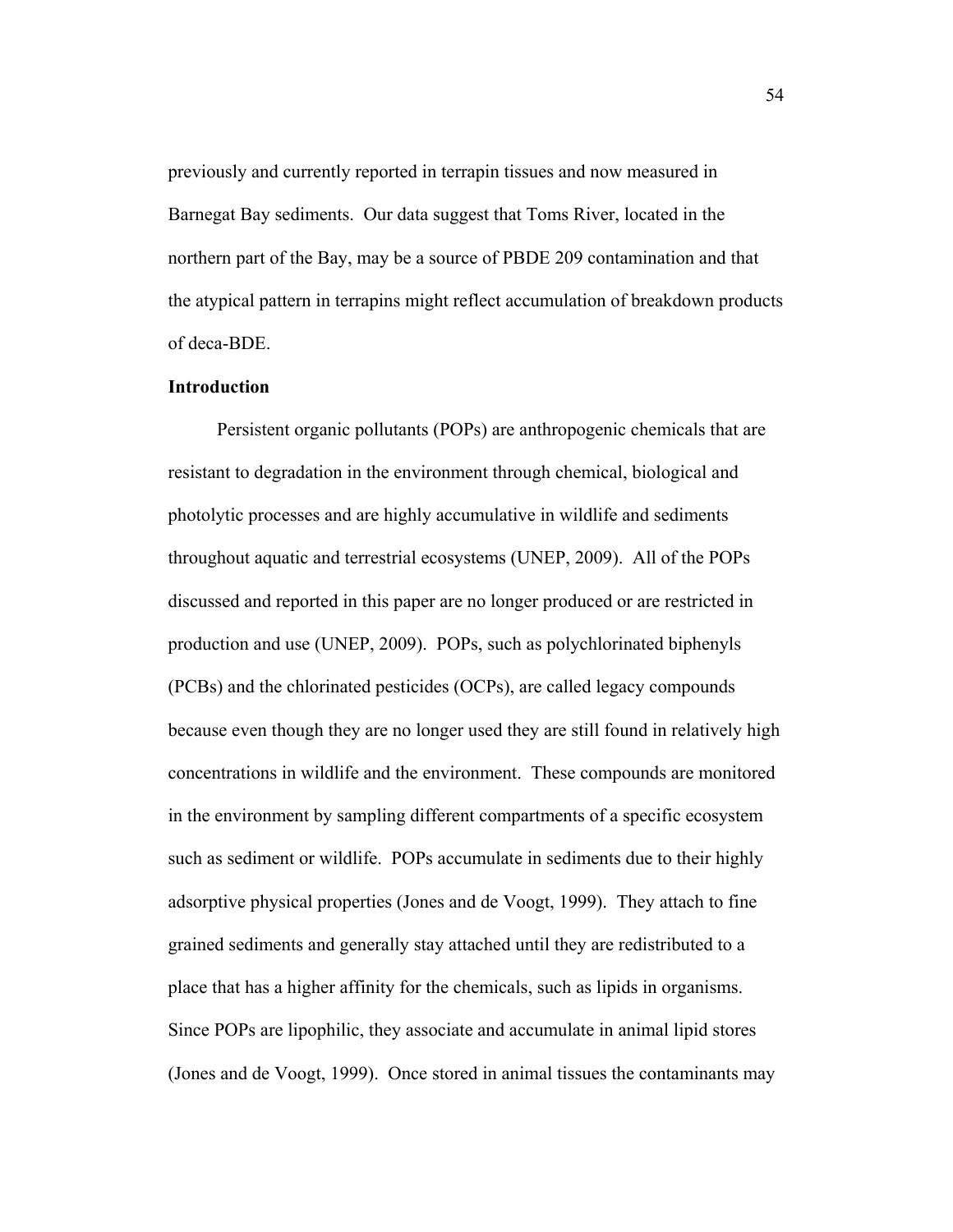be metabolized and redistributed within the body, causing toxic effects such as disrupted neurobehavioral development, reduced reproductive success, carcinogenicity and endocrine effects (Rattner et al., 2004; Kulkarni, 2005; De Solla et al., 2007; Darnerud, 2008).

 Contaminants in an ecosystem are often monitored using an indicator species, because they represent the local contamination of an area as well as give possible information about toxicological risks associated with contaminants at environmental concentrations. Diamondback terrapins have been reported to be suitable indicators of organic contamination (Kannan et al., 1998; Blanvillain et al., 2007; Basile et al., Submitted). Terrapin plasma is an effective and relatively non-invasive monitoring tool for assessing POPs (Basile et al., Submitted). Reptile eggs are also often used as a tool to monitor POPs in the environment. For example, snapping turtle eggs are often used to monitor POPs in the Great Lakes Region (Bishop et al., 1998). Egg POP concentrations represent the levels of maternal POP contamination. Maternal transfer of lipophilic contaminants occurs during vitellogenesis when lipids and proteins are transferred from the maternal blood into the developing follicle as yolk (Holliday et al., 2009). Hence, compounds found in the egg track those accumulated by adult females from their foraging environment as well as the metabolites formed by the females (Alava et al., 2006). Maternal transfer has been documented in snapping turtles where significant correlations were observed between maternal tissues and eggs for PCBs and some OCPs, such as DDE, mirex and HCB (Pagano et al., 1999; Kelly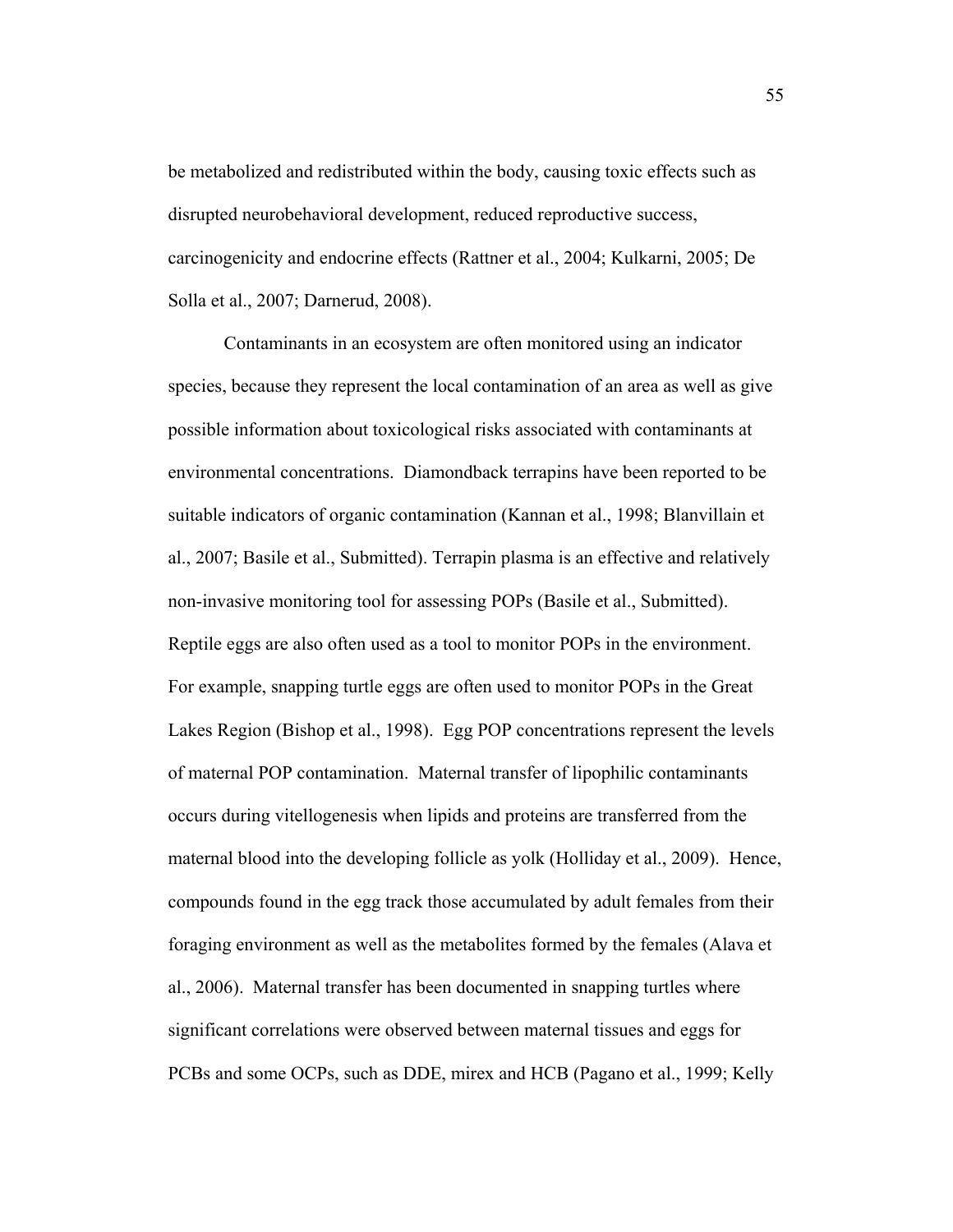et al., 2008). Maternal transfer of PCBs, PBDEs and other OCPs has been suggested in diamondback terrapins (Basile et al., Submitted).

 The primary objective of this study was to examine the POP concentrations in gravid female terrapins and their eggs to determine the occurrence and extent of maternal transfer of PCBs, PBDEs and OCPs in Barnegat Bay, New Jersey. Contamination profiles of known and suitable terrapin nesting beaches were also reported to determine if contamination of nesting sediments may serve as an important route of exposure to terrapins. The secondary objective of this study was to determine the spatial variation of POPs in terrapin tissue and nesting sediments along the shorelines of Barnegat Bay, NJ.

# **Materials and Methods**

#### *Study Site and Sample Collection*

 In June and July of 2008 15 female terrapins ranging from 605 g to 1438 g were captured on Great Bay Boulevard in Tuckerton, New Jersey. Great Bay Boulevard is 6.8 km in length and is the only road that travels through a peninsula of salt marsh in the southern most part of Barnegat Bay. Great Bay Boulevard is a site of high terrapin movement during the nesting season (Szerlag and McRobert, 2006). During high tide, females search for suitable nesting areas often on the shoulder of the road. The females were collected by hand from the road. Between five mL and eight mL of blood were drawn immediately after capture using the subcarapacial venipuncture method described elsewhere (Basile et al. Submitted). Terrapins were transported in individual five gallon buckets to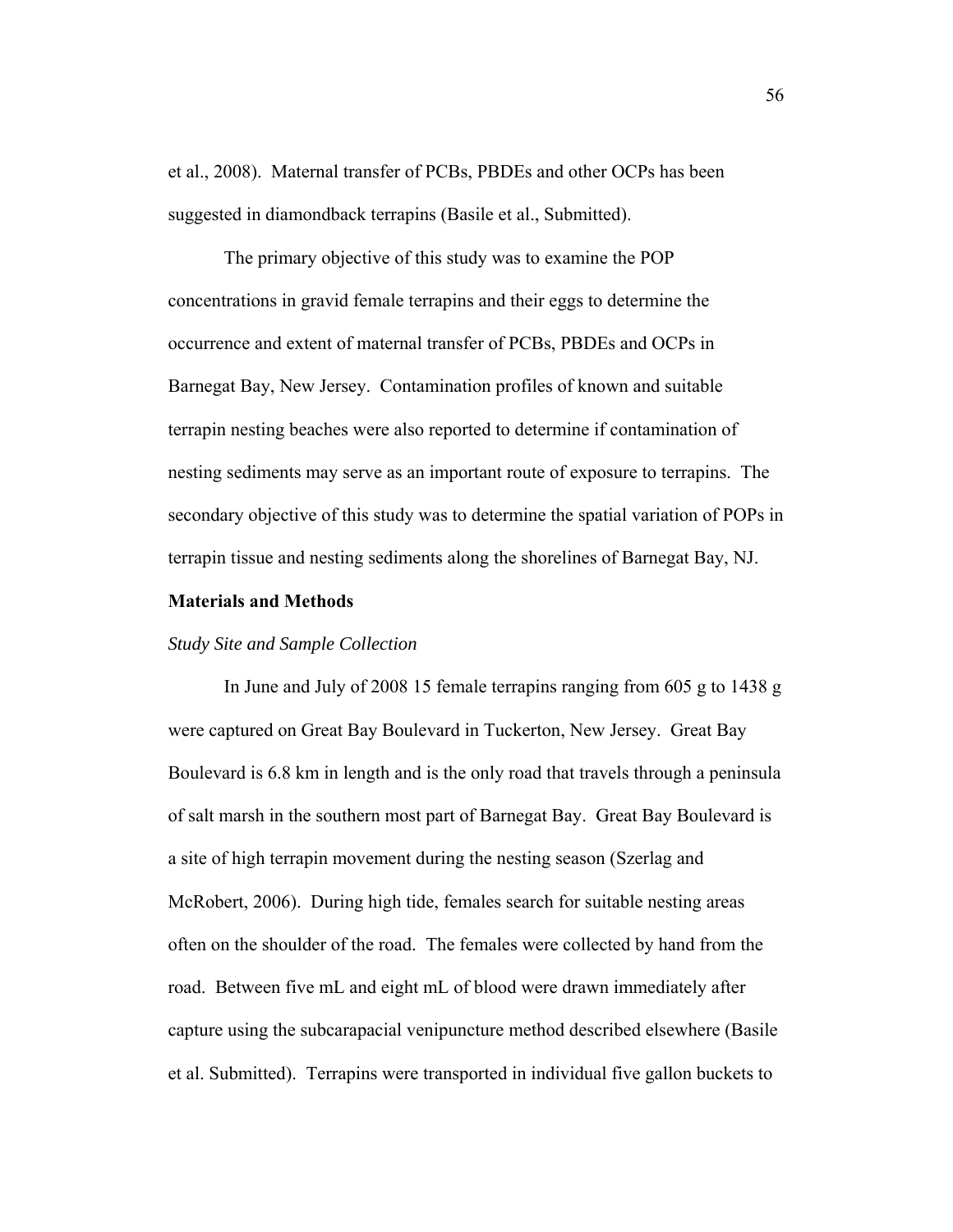a field station in Waretown, NJ, where they were processed and induced to lay eggs. Terrapins were processed by taking morphometric measurements, notching individual alphabetical scute codes to the carapace and implanting passive integrated transponder (PIT) tags. After processing, these females were induced via interperotineal injection of 10 -30 IU/kg Oxytocin as described elsewhere (Sheridan et al., In Review). One egg from each of the 10 clutches collected was placed in a hexane-rinsed glass jar with a Teflon-coated lid and was frozen at -80 <sup>o</sup>C to provide background concentrations in eggs from maternal transfer. An additional four eggs per clutch were used for an incubation study, and the remaining eggs were placed in a hatchery and were released back to the Bay after hatching. Females were returned to the Bay close to where they were collected within 48 h after capture.

Barnegat Bay nesting beach sediments were collected from known or suitable nesting habitats for terrapins. One sample of about 85 to 125 grams was collected from each site and was placed in a hexane rinsed glass jar with Tefloncoated lid and was frozen at -80 °C.

# *Calibration Solutions and Quality Control*

 Seven calibration solutions were prepared at differing concentrations that were extracted and cleaned up alongside samples. Internal standard solutions were added to samples prior to extraction. The compounds in the calibration solutions and internal standard solution are described in detail in Chapter 2.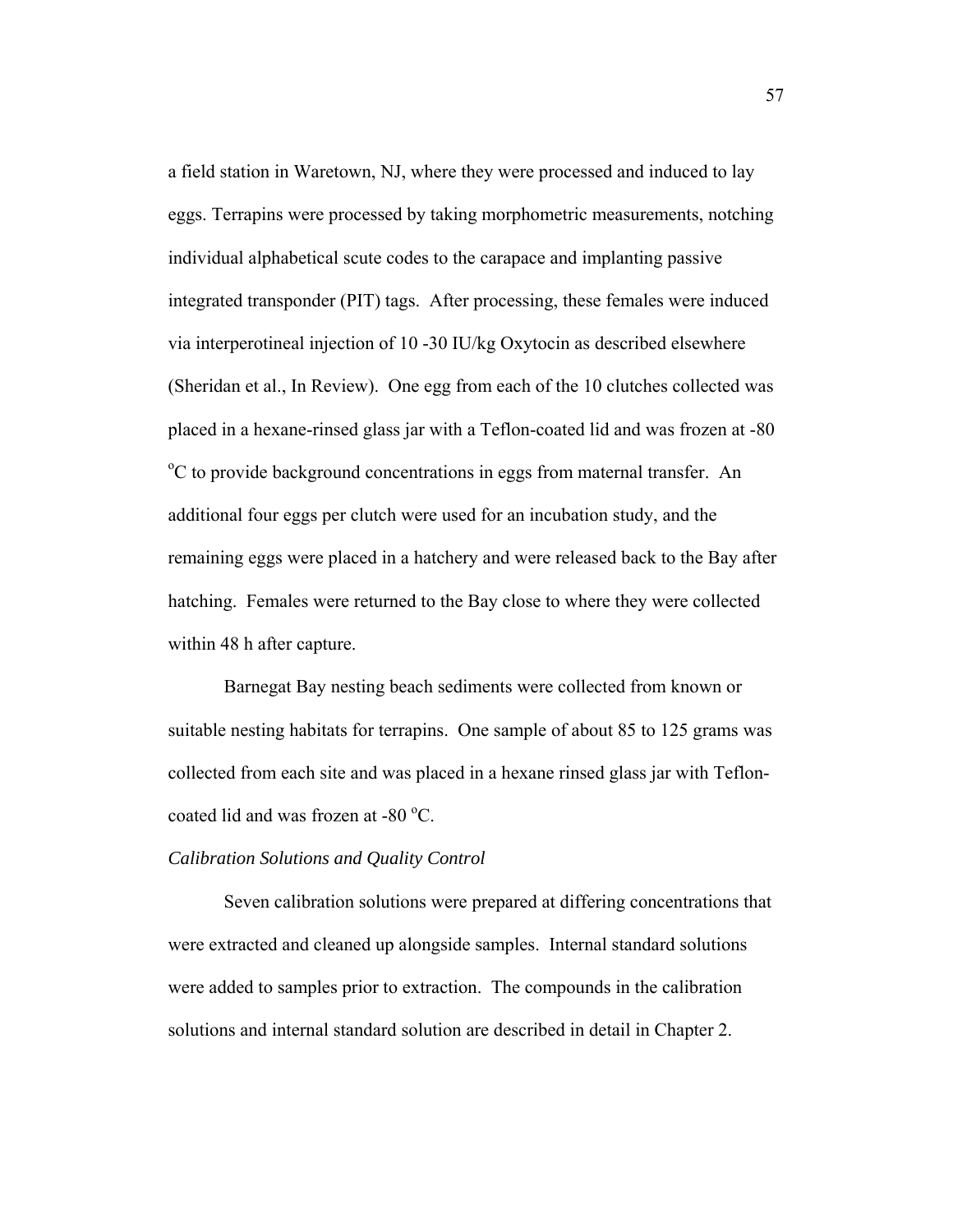Three NIST SRMs were used as control samples. Three replicates of SRM 1957 (Organic Contaminants in Non-Fortified Human Serum) in addition to one replicate of an in-house control material of pooled loggerhead sea turtle plasma (Cc pool) were analyzed alongside the plasma samples. Three replicates of SRM 1947 (Lake Michigan Fish Tissue) were analyzed alongside the egg samples in addition to one replicate of an in-house control material of pooled loggerhead eggs (Cc comp). Three replicates of NIST SRM 1941b (Organics in Marine Sediment) were analyzed alongside the sediment samples. Laboratory procedural blanks and field blanks made from each lot of blood collection supplies were also analyzed.

#### *Sample analysis*

 Plasma from the 15 live terrapins (between 2.7 g to 4.8 g) was extracted using focused microwave methods described in Chapter 2. A single pass of plasma extracts through an acidified silica column followed by an alumina column was sufficient. Eggs were mixed with diatomaceous earth, spiked with an internal standard solution of *iso*-octane, and extracted with DCM using pressurized fluid extraction (Dionex Corporation, Sunnyvale, CA) according to Keller et al. (2004a). These extracts were cleaned up using size exclusion chromatography with a 25 mm x 600 mm 10 um 100 Å PLGel column coupled to a 25 mm x 25 mm guard column (Polymer Laboratories) and also with acidified silica and alumina columns. Sediment samples were mixed with diatomaceous earth, spiked with an *iso*-octane internal standard solution, and extracted with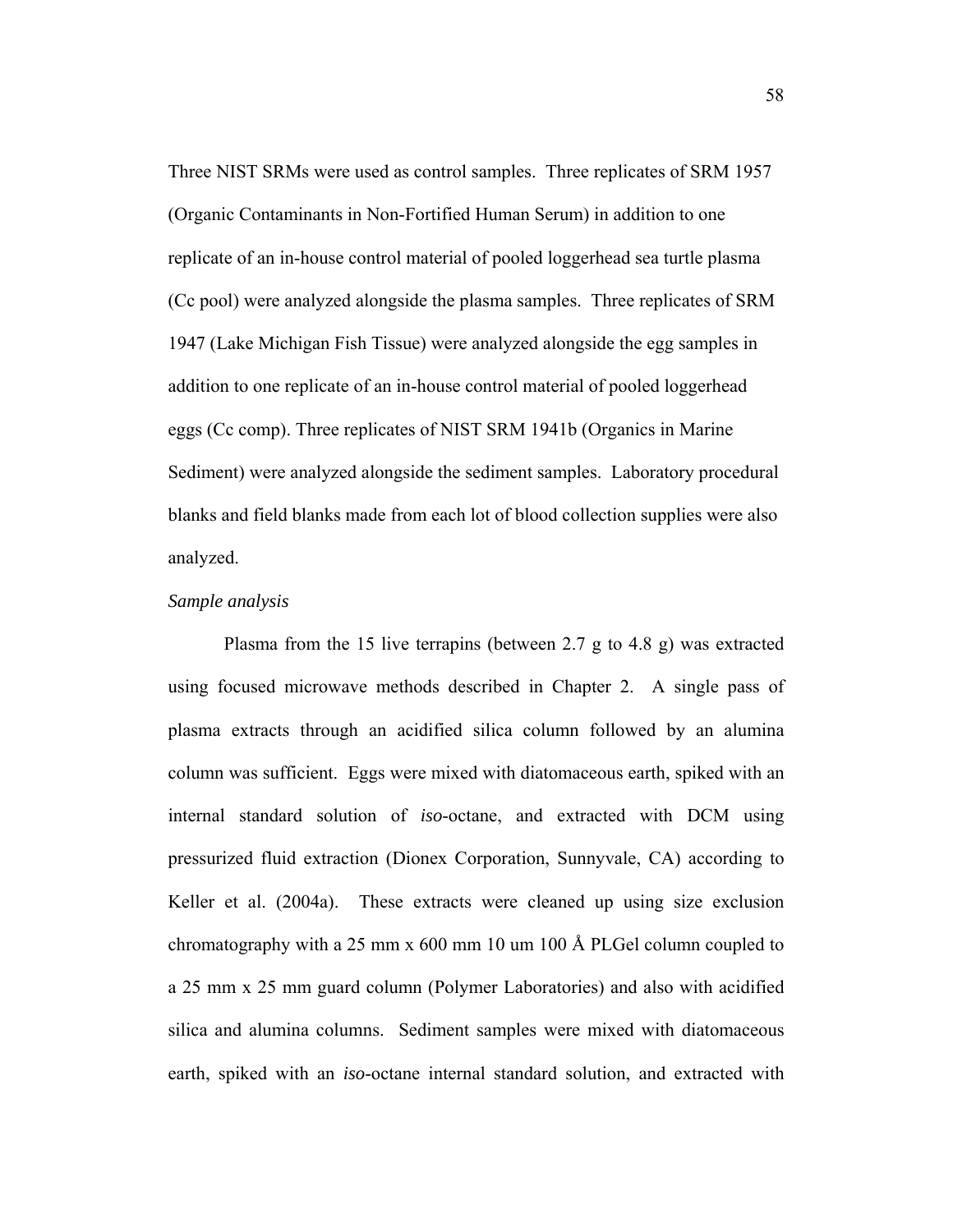DCM using pressurized fluid extraction (Dionex Corporation, Sunnyvale, CA) according to Keller et al. (2004a). These extracts were cleaned up using size exclusion chromatography as described in Chapter 2 and also with acidified silica columns. Percent moisture was calculated for each sediment sample by measuring the mass of xx-xx grams of sediment in an aluminum weighing pan then placing the sediments in a drying oven at  $120^{\circ}$ C and recording loss of mass (water) every 24 hours for three days.

 Lipid content was determined gravimetrically from initial extracts of plasma and eggs prior to any clean-up according to Keller et al. (2004a). Final extracts ( $\approx 0.2$  mL in volume) were injected twice on a gas chromatograph mass spectrometer (GC/MS; Agilent Technologies 6890N/5973 inert, Palo Alto, CA) and the limit of detection (LOD) was determined as described in Chapter 2. *Statistical Analysis and Calculations* 

 For descriptive statistics, values for non-detect samples were converted to half the limit of detection. All data were normally distributed. Before running statistics, concentrations <LOD for ΣPBDEs, ΣPCBs and 2, 4'-DDT, 4, 4'-DDE and 4, 4'-DDT were set to half LOD. The statistical program SAS version 8.1 (SAS Institute Inc., Cary, NC) was used to test correlations between plasma and egg concentrations and run One Way ANOVAs and Student-Newman-Keuls Test for site comparisons. Lipid normalized concentrations were used only for correlations.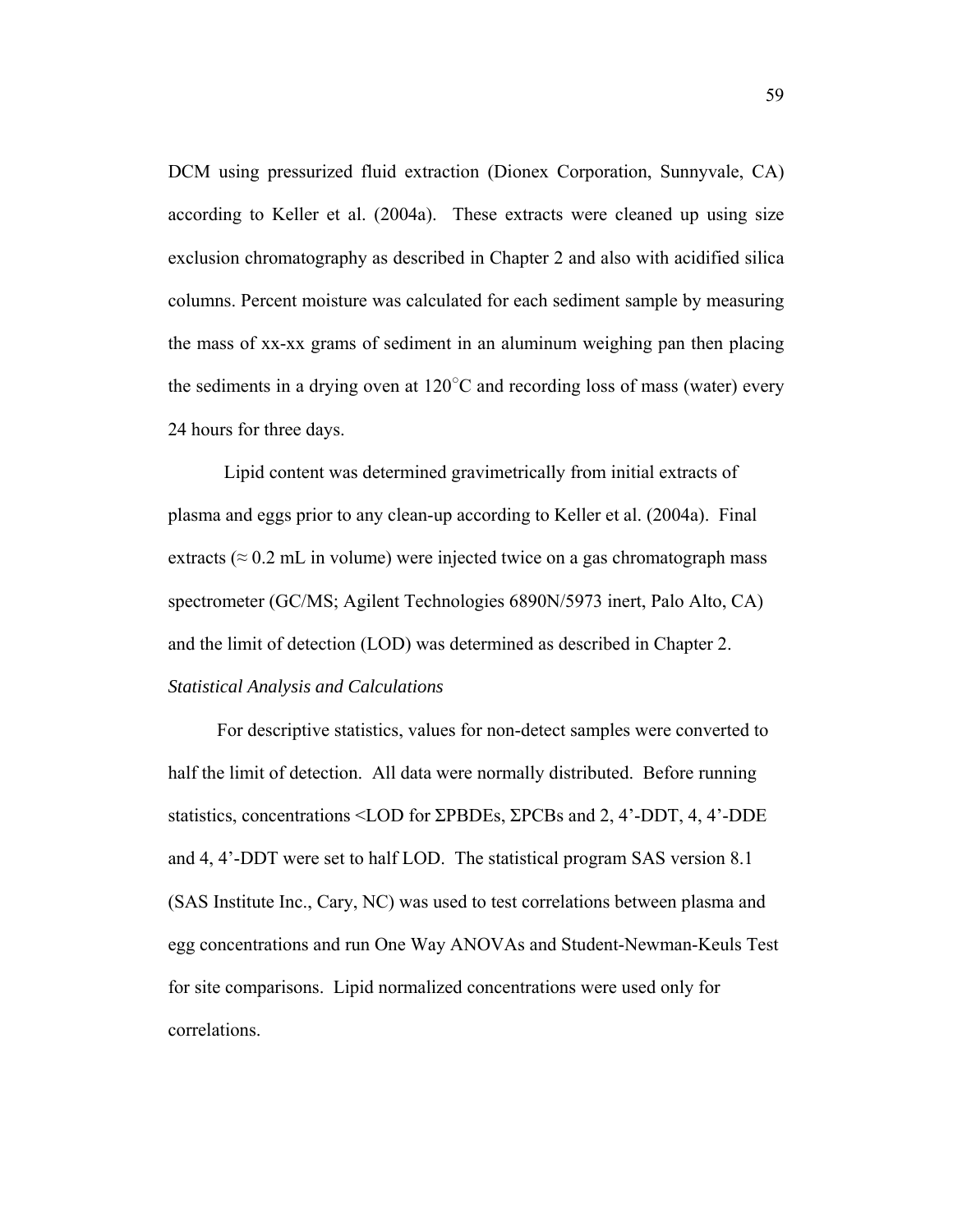# **Results and Discussion**

 Concentrations measured in all control materials were <10% different from certified values or past mean values for the majority of the compounds. The average percent differences for all reported values were -10.3 %, 4.7 %, -1.6 %, - 0.03 % and 4.1 % for SRM 1947, Cc Comp, SRM 1957, Cc Pool and SRM 1941b, respectively. Precision was assessed by comparing the relative standard deviations of three replicates each of SRM 1947, 1957 and 1941b and they were on average 2.5%, 11.6 % and 18.5% respectively.

# *Contaminant Concentrations and Patterns in Terrapin Plasma*

 In female terrapin plasma the predominant contaminants were ΣPCBs, followed by 4, 4'-DDE, oxychlordane and ΣPBDEs (Table 1). Only one other pesticide, mirex, was detected in the plasma samples (Table 1). The concentrations of the summed contaminant classes as well as the pesticides are similar to those measured previously in terrapins from Barnegat Bay (Basile et al., Submitted). The detection of these contaminants and their concentrations are also similar to other marine and freshwater turtle species (de Solla and Fernie, 2004; Keller et al., 2004a; Moss et al., 2009).

 The top five predominant PCB congeners accounted for 71.6% of the total PCBs. The most predominant congener was PCB153+132 (36%) followed by PCBs 118, 138, 180+193 and 99 (Figure 2). Similar patterns of PCB congeners, meaning same predominant congeners although not always in the same order, have been reported in female and male terrapin plasma as well as in the plasma of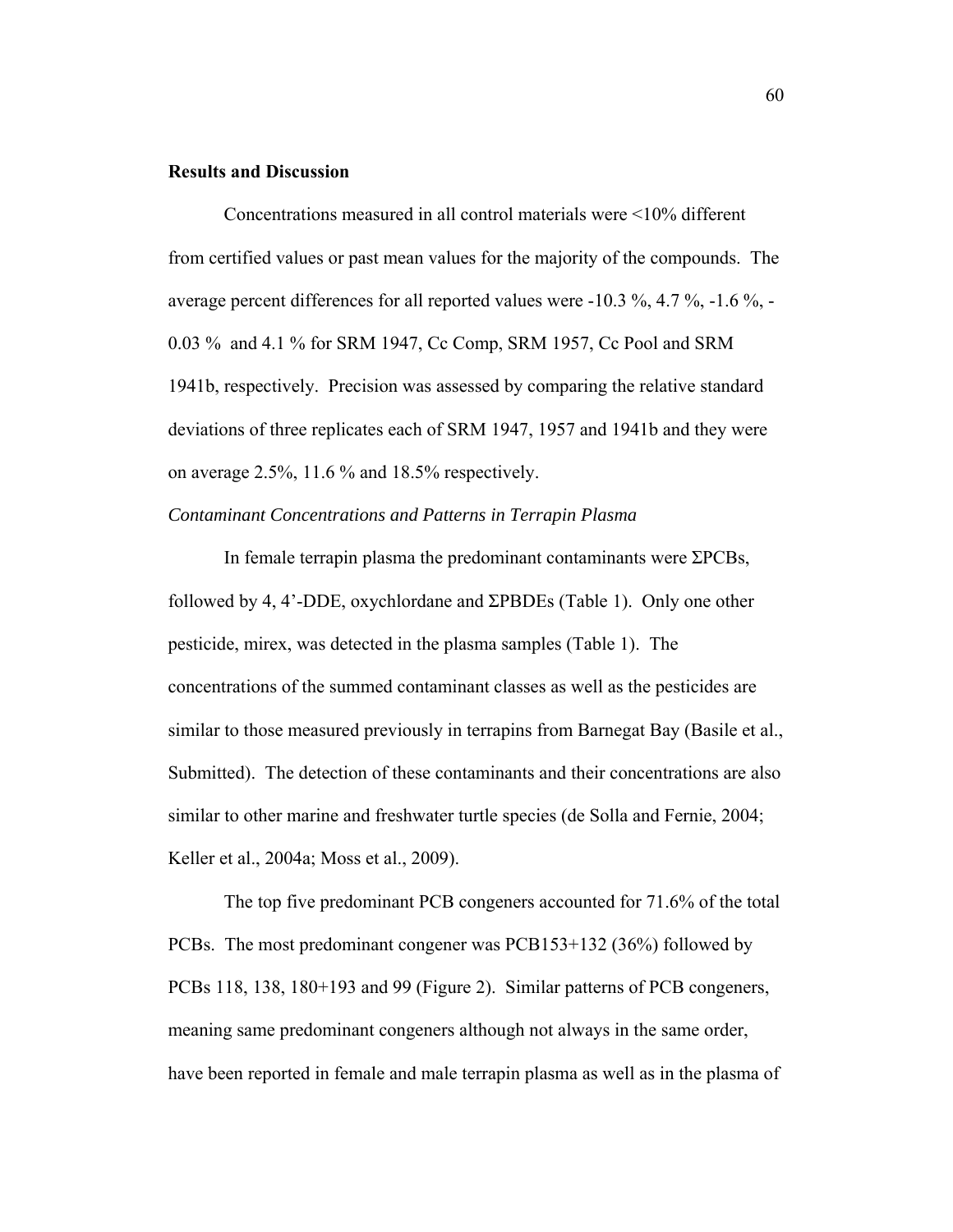other freshwater and marine turtle species (de Solla and Fernie, 2004; Keller et al., 2004a; Moss et al., 2009; Basile et al., Submitted).

 An atypical PBDE congener pattern was seen in the gravid female terrapin plasma. The top 4 predominant congeners that were detectable in at least half the samples were PBDE 154 (74%) followed by PBDE 100, 153, and 183. The top 4 congeners account for 98% of the total PBDEs (Figure 3). A similar atypical profile was seen in a previous terrapin study from Barnegat Bay (Basile et al., Submitted). The typical PBDE pattern seen in most other wildlife has PBDE 47 and 99 as the most predominant congeners followed by PBDEs 100, 153 and 154 (Hites, 2004). The atypical pattern of the hexa brominated compounds (153, 154) occurring in larger proportions compared to the tetra and penta-brominated compounds (47,99) has been reported in other freshwater and marine turtle species but is not specific to all turtle species (Keller et al., 2005; Hermanussen et al., 2008; Moss et al., 2009).

# *Contaminant Concentrations and Patterns in Terrapin Eggs*

 Eleven of the 15 terrapins captured laid their clutches. Clutch sizes ranged from 8 to 15 eggs with an average clutch size of 11 eggs. Similar contaminants were detected in terrapin eggs as compared to the plasma, but more pesticides were measured above the limit of detection in the eggs (Table 1). Higher concentrations and additional detections were expected in eggs due to the greater amount of lipid present than in plasma. The predominant contaminants were ΣPCBs, followed by 4, 4'-DDE, oxychlordane then ΣPBDEs. Also detectable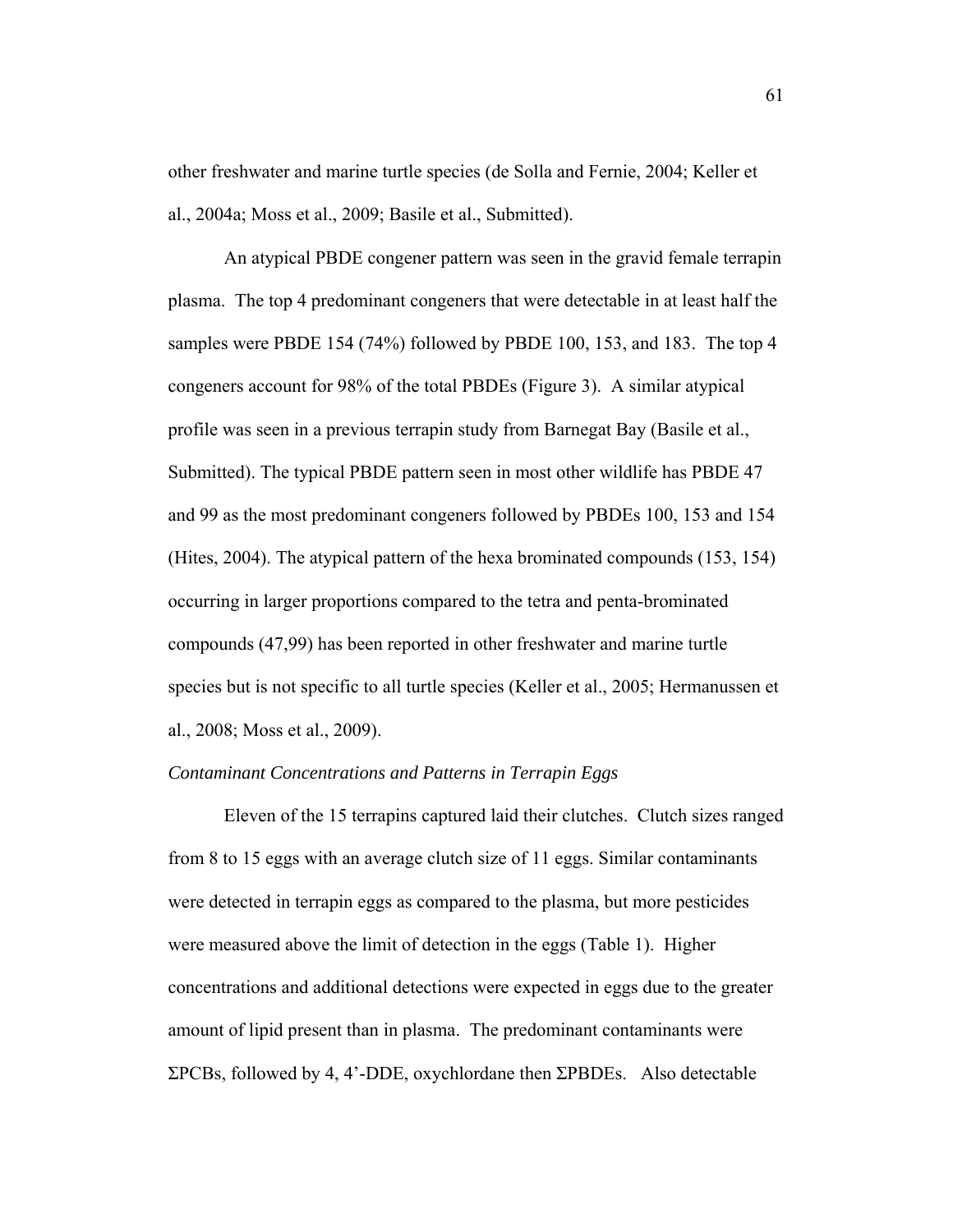were mirex, HCB and two other metabolites of DDT (Table 1). Similar compounds were detected in terrapin eggs from a previous study (Basile et al., Submitted). In our previous terrapin study the mean contaminant concentrations only represent one full clutch whereas in this study the measurements represent 10 clutches (one egg per clutch analyzed).

Terrapin egg POP concentrations are within similar ranges compared to other turtle species. When compared to snapping turtle eggs from two reference sites from Lake Erie, terrapins had almost double the concentration of  $\Sigma PCBs$  and 4, 4'-DDE but were in the same range for oxychlordane, mirex and HCB (de Solla and Fernie, 2004). Terrapin eggs were less contaminated in comparison to loggerhead sea turtle eggs collected from beaches in the southeastern United States (Alava et al., 2006). Loggerhead eggs had twice the ΣPCB concentration found in terrapin eggs from this study. Loggerhead eggs from North Carolina have three times the ΣPBDEs compared to terrapin eggs from this study (Keller et al., 2005). Loggerhead and leatherback sea turtle eggs from Florida however have similar ΣPBDE concentrations compared to these terrapin eggs (Keller et al., 2005).

 The top five predominant PCB congeners in terrapin eggs were PCB 153+132 (34%), followed by PCBs 118, 138, 99 and 180+193 (Figure 2). The top five congeners accounted for 67.8% of the total PCBs. This pattern is very similar to that seen in the terrapin plasma from this study except for plasma PCB 180+193 which was more predominant than PCB 99. Similarity was expected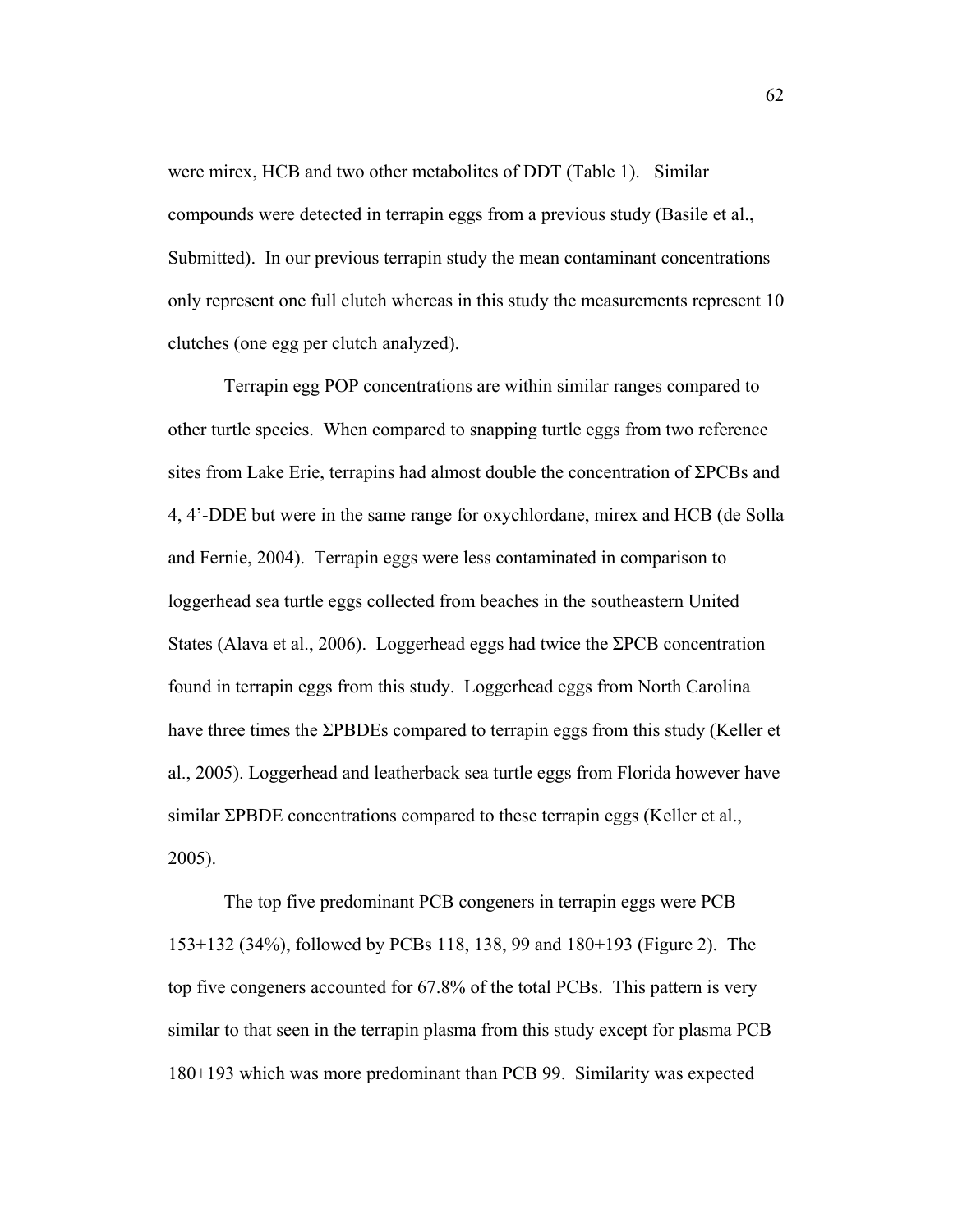because PCBs are assumed to maternally transfer, so the egg patterns should reflect those of maternal tissues. Other studies have observed maternal transfer of PCBs in turtles and the data suggest that there is not preferential transfer of higher or lower chlorinated PCBs from female to offspring (Dabrowska et al., 2006; Kelly et al., 2008).

 An atypical PBDE pattern was also seen in the eggs. The top five predominant congeners were, PBDE 153 (20%) followed by PBDE 154, 47, 155 and 99 (Figure 3). The top five congeners accounted for 80.7% of the total PBDEs. The predominance of the hexa-brominated congeners in this study were similar to the clutch measured in our previous terrapin study (Basile et al., Submitted). There are two major differences between this study and the previous study. First is the absence of PBDE 100 in the current study. It was the most predominant PBDE in the clutch from the previous study. Second is the detection of PBDE 47 in the current study and that it is the third most predominant congener. PBDE 47 was not detected in the clutch from the previous study. Both discrepancies likely have to do with the fact that the previous study only represents one clutch from a different sampling area whereas the current study represents 10 clutches from one single sampling area and shows more variation within the population.

## *Maternal Transport*

 We performed correlations to determine if egg POP concentrations can be predicted by female plasma concentrations. We did not find any significant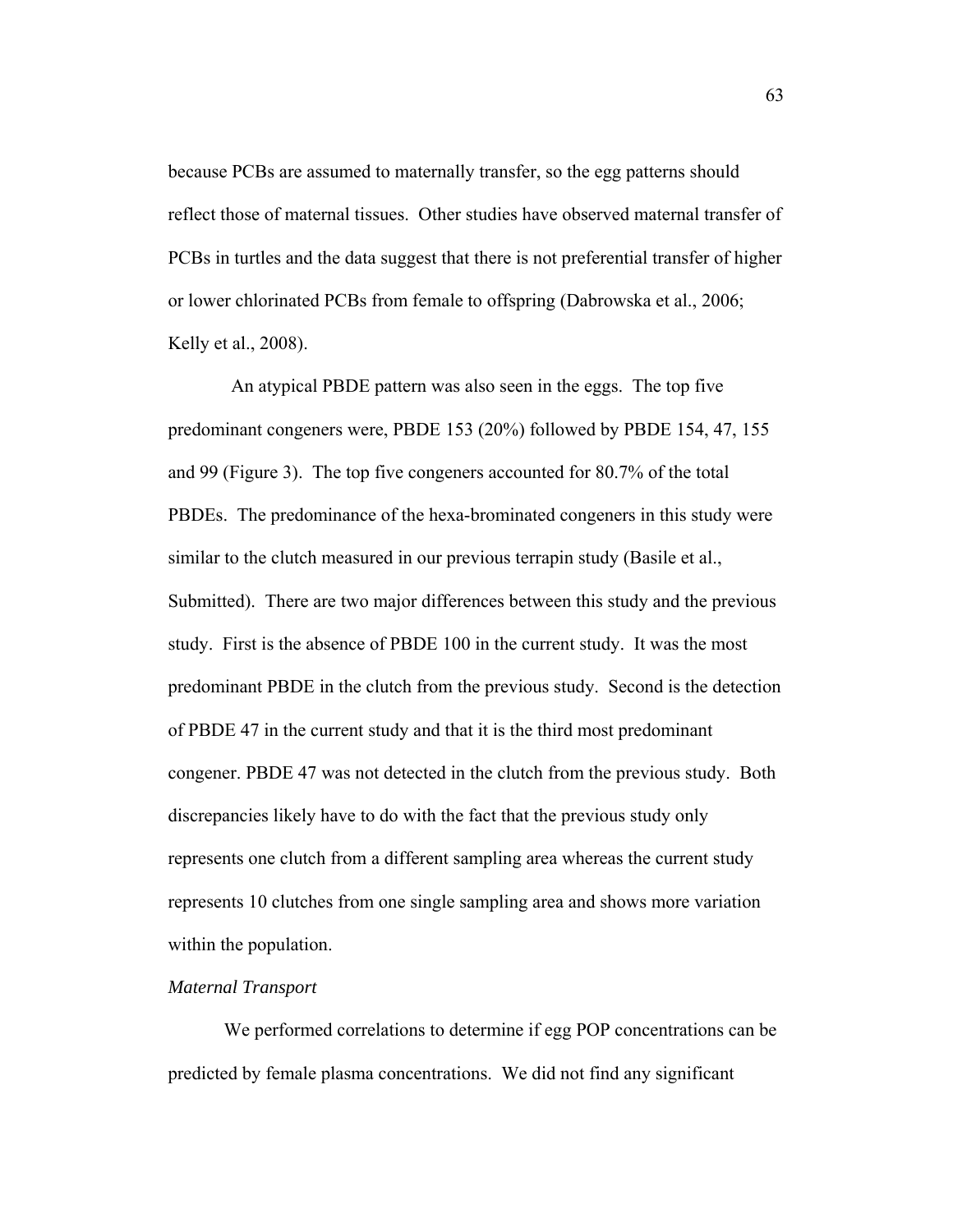relationships for POP concentrations between the gravid female plasma and her eggs. All correlation coefficients were less than 0.32. This was an unexpected result because maternal transport in terrapins has been validated through the presence of POPs in eggs that were both directly dissected from a female as well as taken directly after ovoposition (Basile et al., Submitted) and current study). In other reptile species significant positive correlations for total PBCs and OCPs were observed between female plasma and eggs in snapping turtles and American alligators (Rauschenberger et al., 2004; Dabrowska et al., 2006). There are also reptile studies where no significant correlations are seen between contaminant concentrations in female plasma and egg. Kelly *et al.* report female snapping turtles collected from a contaminated site had significantly correlated PCB concentrations but those collected from the reference sites did not (2008).

 There are two schools of thought when determining the source of lipophilic contaminants in eggs. First, contaminants in eggs are derived from contaminants stored in maternal somatic lipids, which are long-term storage depots. Second, contaminants are associated with the short-term storage lipids derived from diet recently consumed by the female circulating in her plasma. There are studies suggesting either one or a combination of both sources of POPs to the eggs (Bishop et al., 1994; Pagano et al., 1999; Rauschenberger et al., 2004; Dabrowska et al., 2006).

 The determination of whether terrapin egg POP concentrations are derived from maternal somatic lipid stores or the lipids of recent maternal diet can be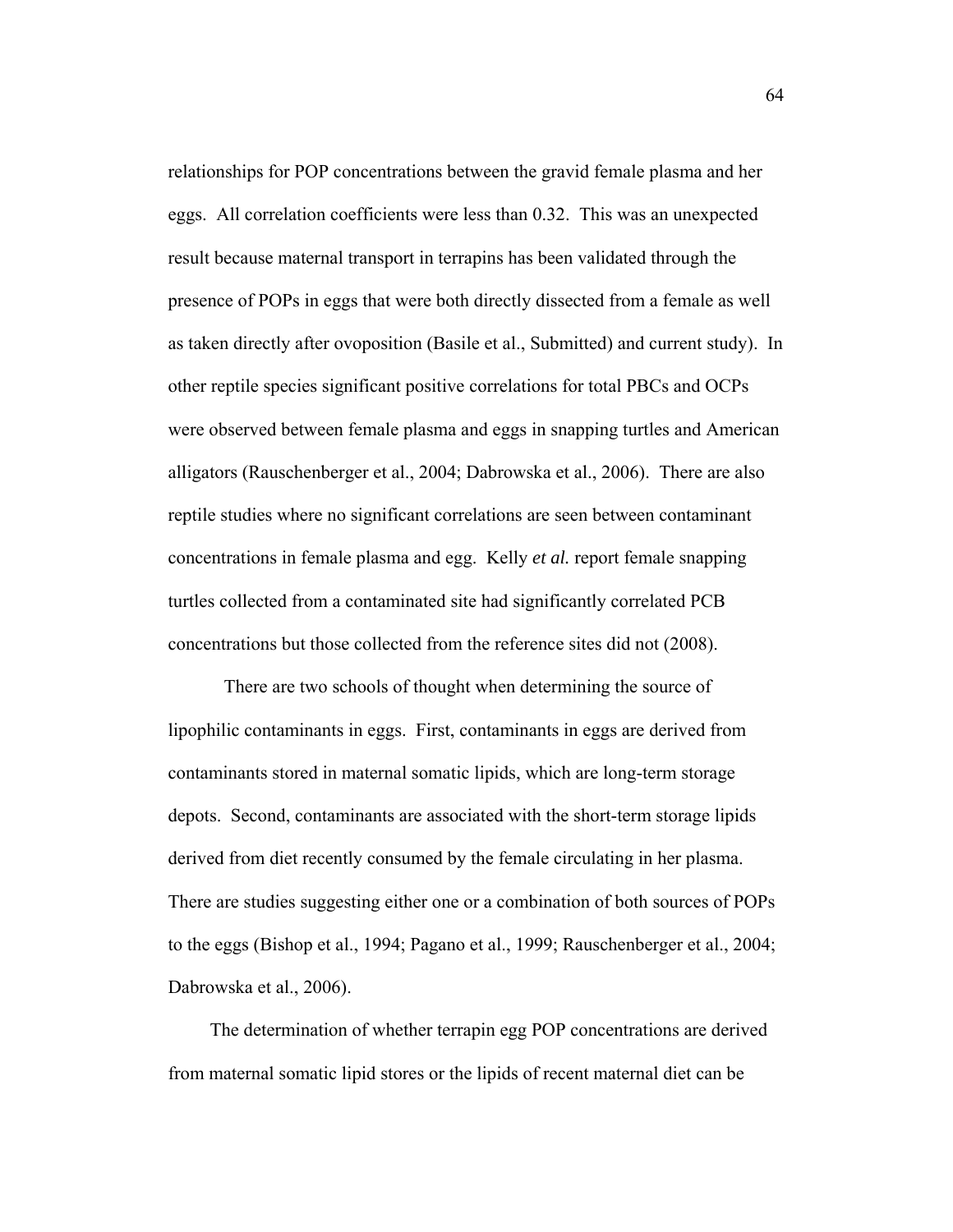examined by studying the reproductive cycle of the terrapin. Terrapins are reported to have a post-nuptial reproductive system where females conduct the majority of follicular development in the late summer and fall before brumation (Lee, 2003). In painted turtles, who exhibit similar seasons of follicular development, the energy input for the initial development of follicles comes from recently harvested food sources, whereas post-hibernation the energy input comes from lipid stores (Congdon and Gibbons, 1990). If terrapin energetic investments towards follicular development are similar to painted turtles then plasma samples collected directly before ovoposition may no longer reflect the diet of the terrapin in the previous late summer and fall when the majority of the follicular development occurred. In a chemical equilibrium model for estimating the maternal transfer of organochlorines in oviparous organisms, eggs receive contaminant concentrations that resemble maternal tissues rather than prey items because the dietary lipids rapidly adopt the same lipid based contamination as somatic lipids (Russell et al., 1999). In a previous terrapin study POP concentrations were significantly and positively correlated between plasma and fat (Basile et al., Submitted). If the dietary lipids terrapins consume theoretically are to rapidly assume the contaminant patterns in terrapin somatic tissue as suggested by the plasma fat correlations and the model introduced by Russell et al. then we would expect significant correlations between terrapin plasma and eggs (1999). Because we did not see these correlations we assume that in terrapins, dietary lipids may not assume the contaminant patterns in terrapin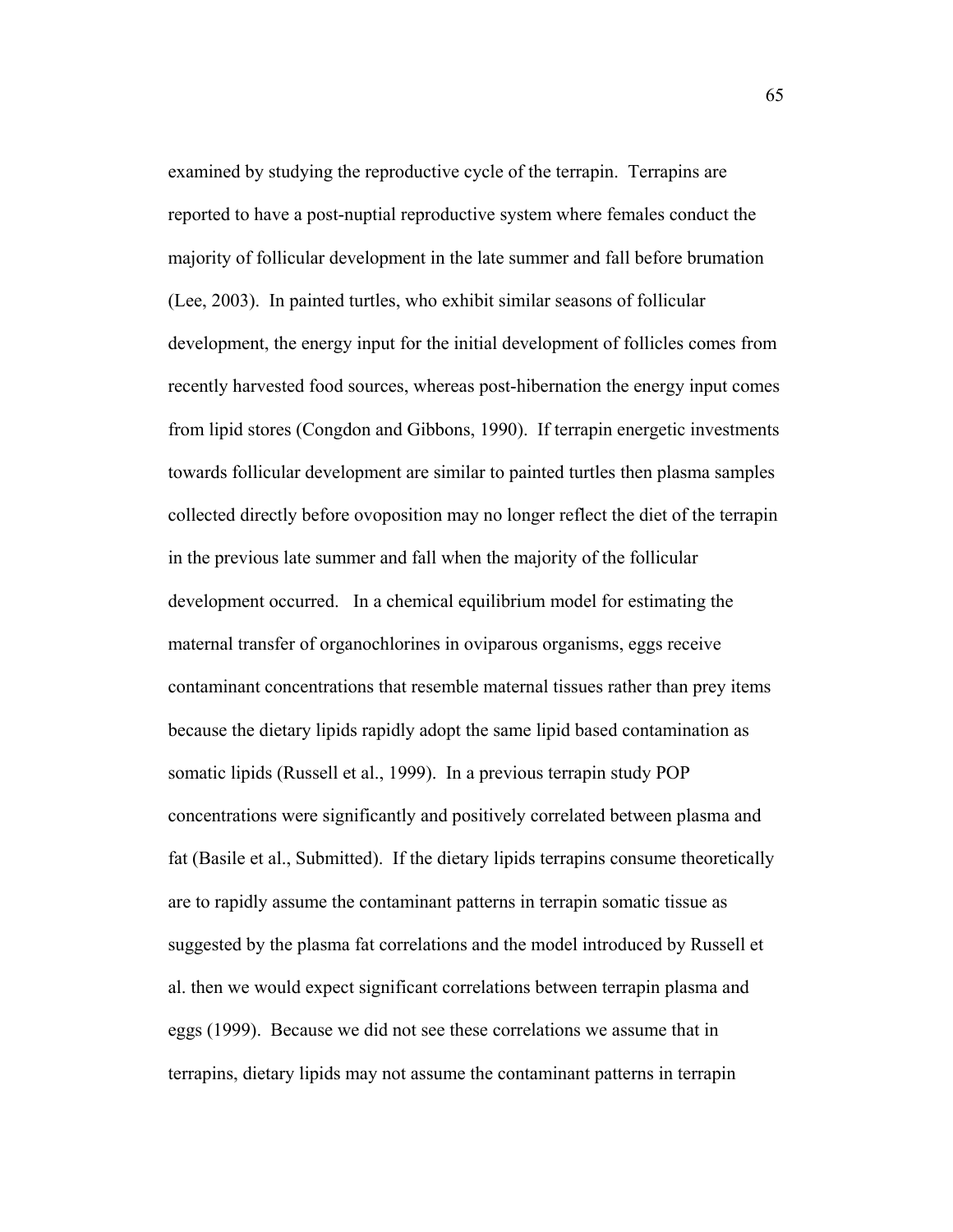somatic tissue as rapidly therefore the non-significant correlations seen between terrapin plasma and eggs is due to a time lag between follicle development and egg laying. We would then expect that collecting blood at the end of nesting season prior to brumation and comparing that to eggs laid in the spring would show significant correlations.

#### *Contaminant Concentrations and Patterns in Sediments*

 The predominant POPs found in nesting beach sediments in Barnegat Bay were PCBs, 4, 4'-DDE, PBDEs and 2, 4'-DDT (Table 2). PCB concentrations in Barnegat Bay nesting sediments which ranged from 0.175 to 65.5 ng/g dry mass were on the lower end of the range when compared to sediment samples from sites along the Delaware River Estuary in Pennsylvania and Delaware where total PCBs range from 30 to 216 ng/g dry weight and were similar to Great Lakes, Lakes Erie and Ontario, where total PCBs range from 23 to 63.6 ng/g dry weight (Table 2; Song et al., 2005; Ashley et al., 2007). Barnegat Bay PBDE concentrations which ranged from 0.399 to 7.65 ng/g dry mass were similar to those seen in Lake Erie and Ontario which ranged from 1.95 to 6.33 ng/g dry mass however they were much lower than those seen in sites from PA and DE which range from 0.73 to 21.7 ng/g dry mass (Table 2; Song et al., 2005; Ashley et al., 2007). The two pesticides that were detectable in Barnegat Bay sediment are also common in other sediment and wildlife (Table 2). Nesting beach sediment had greater concentrations of 4,4'-DDE and 2,4'-DDT when compared to sediment from Barnegat Inlet sampled in 1996, which had concentrations of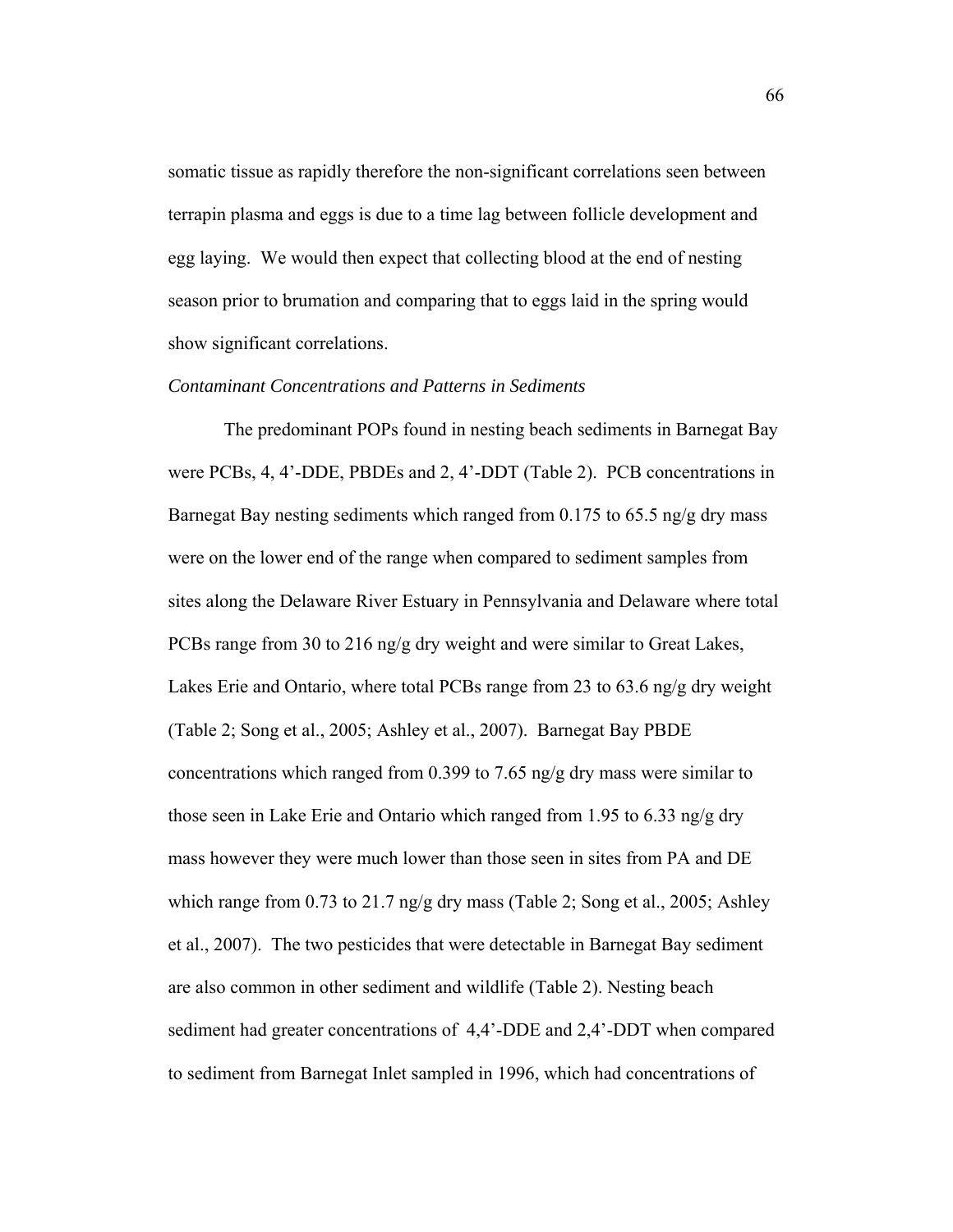1.31 and 0.32 ng/g dry weight of 4,4'-DDE and 2,4'-DDT respectively (Table 2; NCCOS, 2010). This increased concentration in nesting beach sediment may be due to several factors. One may be a temporal difference. POPs can accumulate over time with ongoing inputs of contamination. Second, the location of sampling may explain differences. In the current study, samples were collected from nesting beaches on the western coast of the bay whereas Barnegat Inlet is on the eastern coast and may be influenced by ocean water. Lastly, the type of sediment may account for differences. Because the inlet is in close contact with the ocean it is washed regularly by ocean water and is mostly sand where as the nesting beach sediment will most likely have greater concentrations of organic matter that is known to hold contaminants.

 It is important to note at this point that the nesting beach sediment samples collected for this study were collected from land that is occasionally washed with bay water and is more likely to receive precipitation and atmospheric deposition of contaminants, whereas most studies reporting contaminants in sediments acquire their sediment from the benthic environment, which is completely submerged under water and may be subject to differing routes of exposure. Differing routes of exposure may reflect different patterns of accumulation.

 The PCB congener pattern found in Barnegat Bay is predominated by PCBs 138 (37%), 95+121 and 105, 110 and 153+132 (Figure 4). The top five predominant congeners represent 61.7 % of the total PCB contamination. There were less individual PCB congeners found in sediments compared to terrapin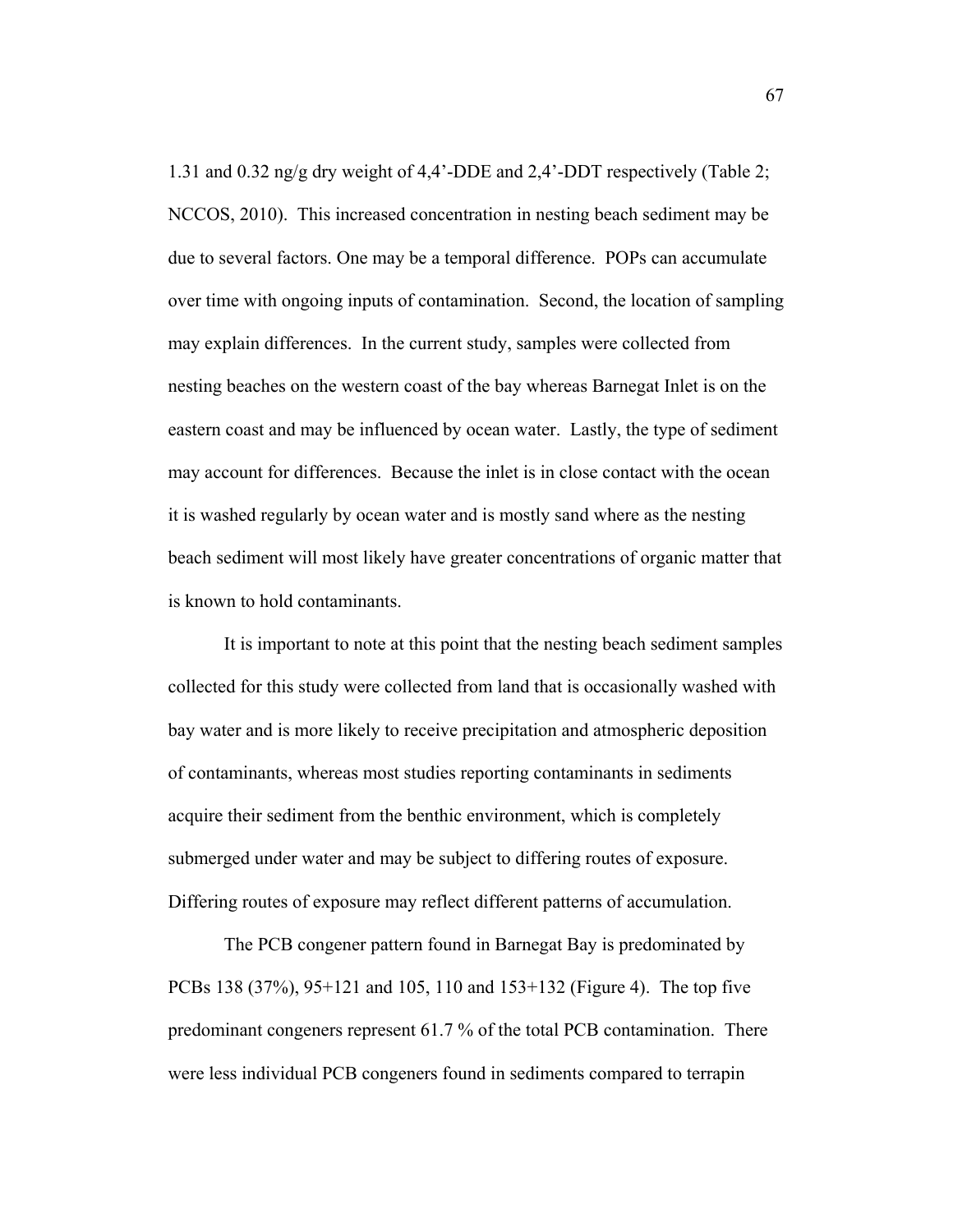plasma and eggs. Barnegat Bay nesting beach sediments seem to be predominated by moderately chlorinated congeners. The common congeners seen in Lake Erie and Ontario superficial sediments seem to be mostly lower and some middle chlorinated congeners (Song et al., 2005). In the NIST SRM 1944, marine sediment from the mouth of the Baltimore Harbor PCB pattern was dominated by mostly lower chlorinated compounds (May and Watters, 2004). In the NIST SRM 1941b, sediment collected from New York and New Jersey Waterway, PCB congener pattern was dominated by lower to mid chlorinated PCBs (Wise and Watters, 2008). The congeners Barnegat Bay had in common with the Great Lakes was PCBs 153, 180 and 187 and with the SRMs, PCBs 153 and 110 (May and Watters, 2004; Song et al., 2005; Wise and Watters, 2008). In general Barnegat Bay nesting beach sediments have both similar and dissimilar PCB congener patterns in comparison to other reported sediment samples. This is most likely due to the high variability often seen with sediment samples and the location, land versus submerged, in which the sediment was collected.

 Barnegat Bay nesting beach sediments had an atypical PBDE congener pattern similar to what was seen in terrapins from the current and previous study (Basile et al., Submitted). The top five predominant congeners were PBDE 209 (55.6%) followed by 138, 181, 156 and 154 (Figure 4). These five congeners accounted for 98.4% of the total PBDEs in sediments. Typically PBDE patterns in sediments are predominated by PBDE 209, then follow a similar pattern seen in wildlife where PBDEs 47 and 99 are in greater proportions in comparison to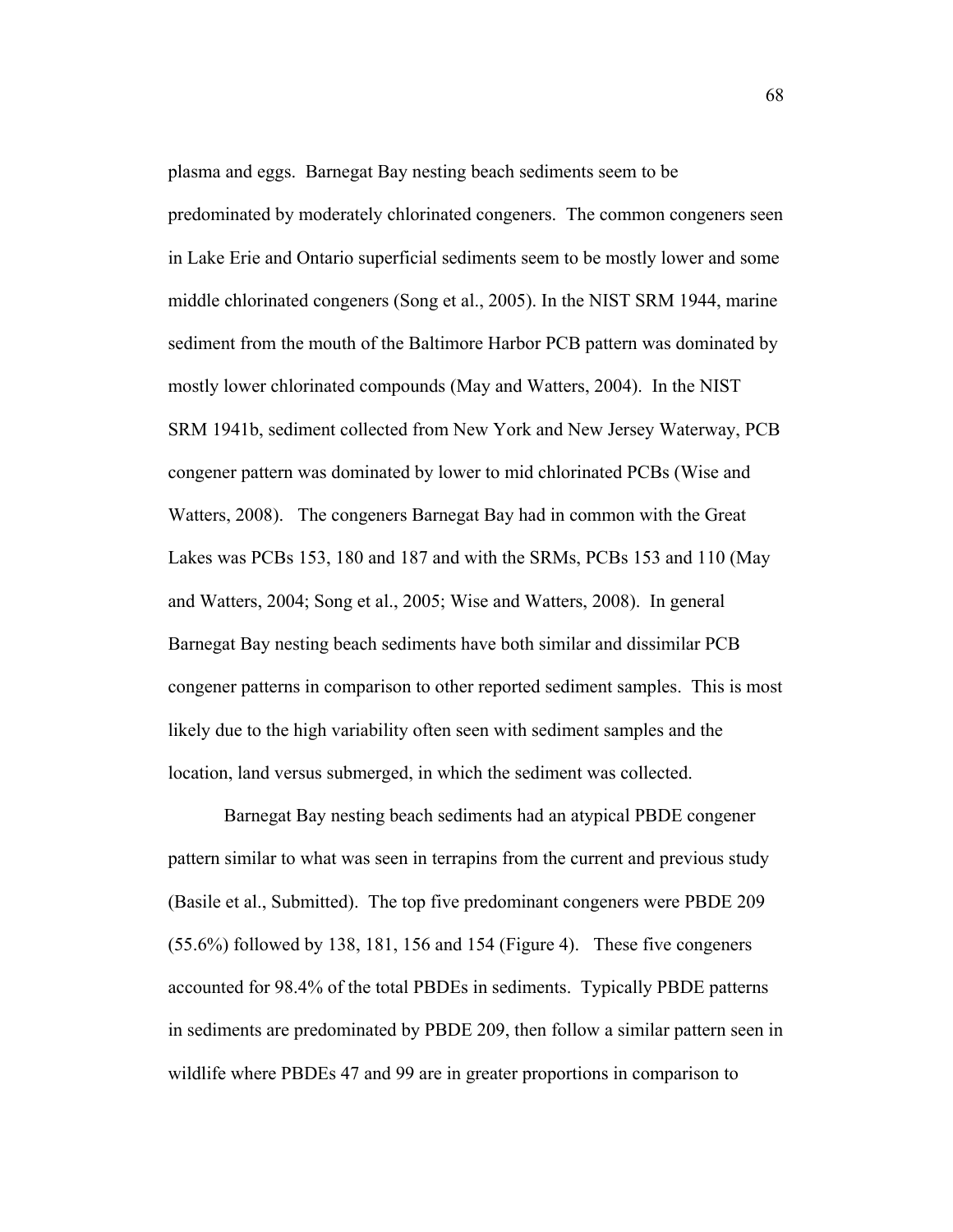PBDEs 100, 153 and 154 (Hites, 2004). The typical pattern was observed in sediments along the Delaware River Estuary and SRMs (Ashley et al., 2007). The origin of this atypical pattern in Barnegat Bay is unknown. The sediment congeners are not similar to congener compositions found in penta, or octatechnical mixtures (La Guardia et al., 2006). It is possible that the PBDE contamination of Barnegat Bay originated from deca-PBDE, and the unexpected congeners may be breakdown products of PBDE 209, which is the primary congener in deca-PBDE technical mixture. There is a fabric coating mill located in Ocean County and is specifically located within the Toms River watershed. Toms River is a tributary that has a large input of surface water into Barnegat Bay. They have reported the use and the associated waste which totals about 700 kilograms of deca-BDE in their facility from 2006 to 2008 (USEPA, 2006-2008). Although the waste is reported to be disposed of offsite the fact that it is used provides possible sources of deca-BDE through atmospheric transport and possible run off in and around the facility using the product. The breakdown products from deca-BDE are most likely from debromination. There are studies suggesting debromination of PBDE 209 can occur through anaerobic, photolytic, and microbial reductive pathways (Soderstrom et al., 2004; Gerecke et al., 2005; He et al., 2006). Debromination and hydroxylation of PBDE 209 has also been reported *in vivo* as well as in the plant soil system (Stapleton et al., 2004b; La Guardia et al., 2007; Huang et al., 2010).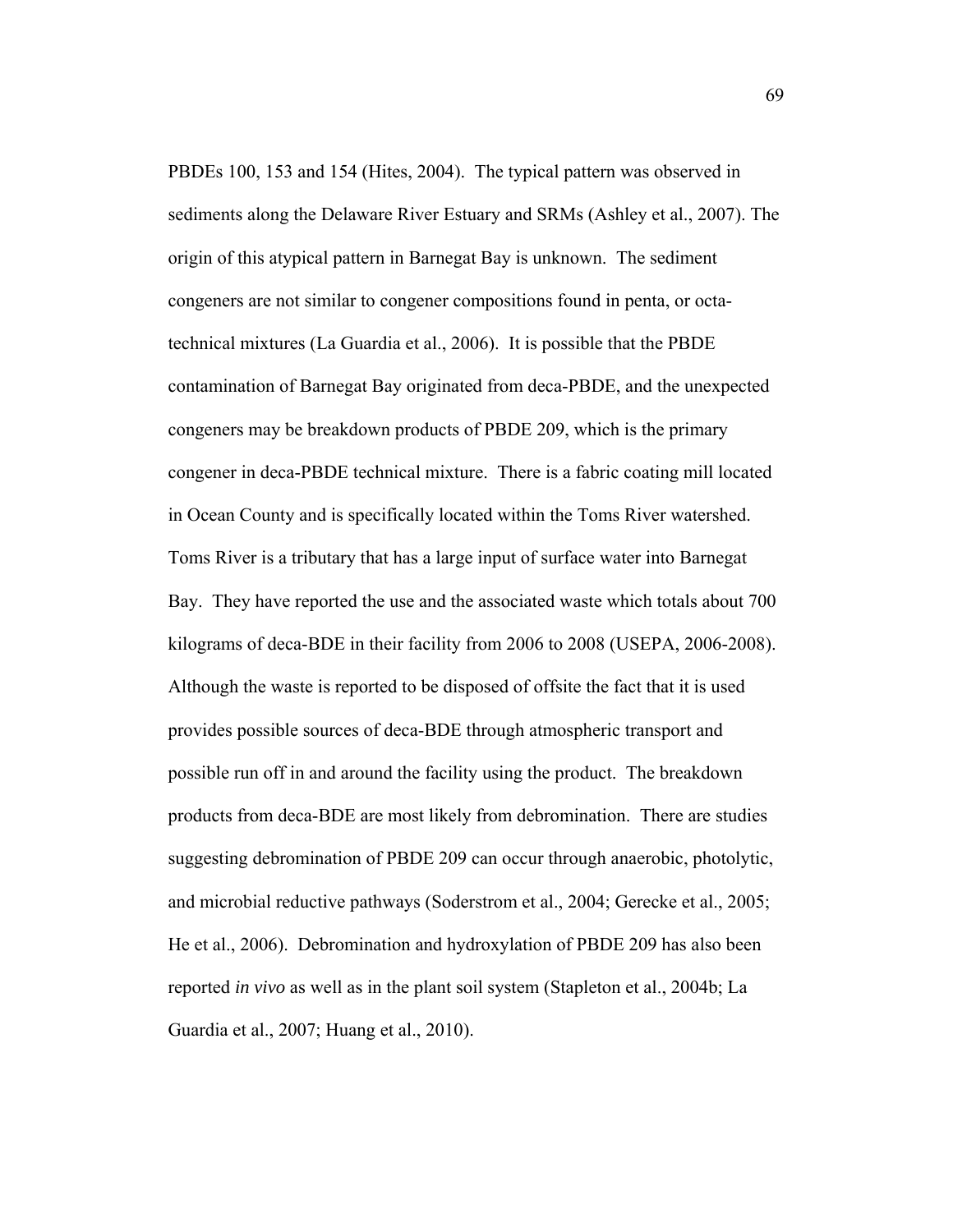#### *Geographic Comparisons: Tissues and Nesting Beaches*

 In a previous study we reported significant differences in POP concentrations in terrapin tissues between two sites (Forsythe National Wildlife Refuge and Spizzle Creek on Island Beach State Park) that were separated by10 km (Basile et al., Submitted). The current study expanded the geographical comparison to a third site within Barnegat Bay, Great Bay Boulevard, which is approximately 32 km south of the previously sampled sites (Figure 1). The female plasma concentrations combined from the two northern sites (Forsythe/Spizzle,  $n=8$ ) were significantly higher for  $\Sigma PCBs$  and 4, 4'-DDE compared to Great Bay Boulevard  $(n=15)$  (Figure 5). There was not a significant difference for *EPBDEs* or oxychlordane even though oxychlordane does appear to have greater concentrations in Forsythe/Spizzle terrapin plasma (Figure 5). These significant differences reinforce the idea that northern portions of Barnegat Bay are more contaminated with POPs than the southern portion. We expect higher concentrations in the northern sites due to greater industrial and human population density in the northern portion of the bay and its watershed. Because 70% of the inflow into the bay from its watershed enters the bay above Barnegat Inlet we expected a decreasing concentration gradient from north to south through the bay. Similar results were seen in Biscayne Bay, FL bottlenose dolphin tissue, another species that can be used to monitor POPs in the estuarine/marine environment (Irwin, 2005). Resident populations of dolphins from the more urbanized northern portion of the bay had greater POP concentrations compared to the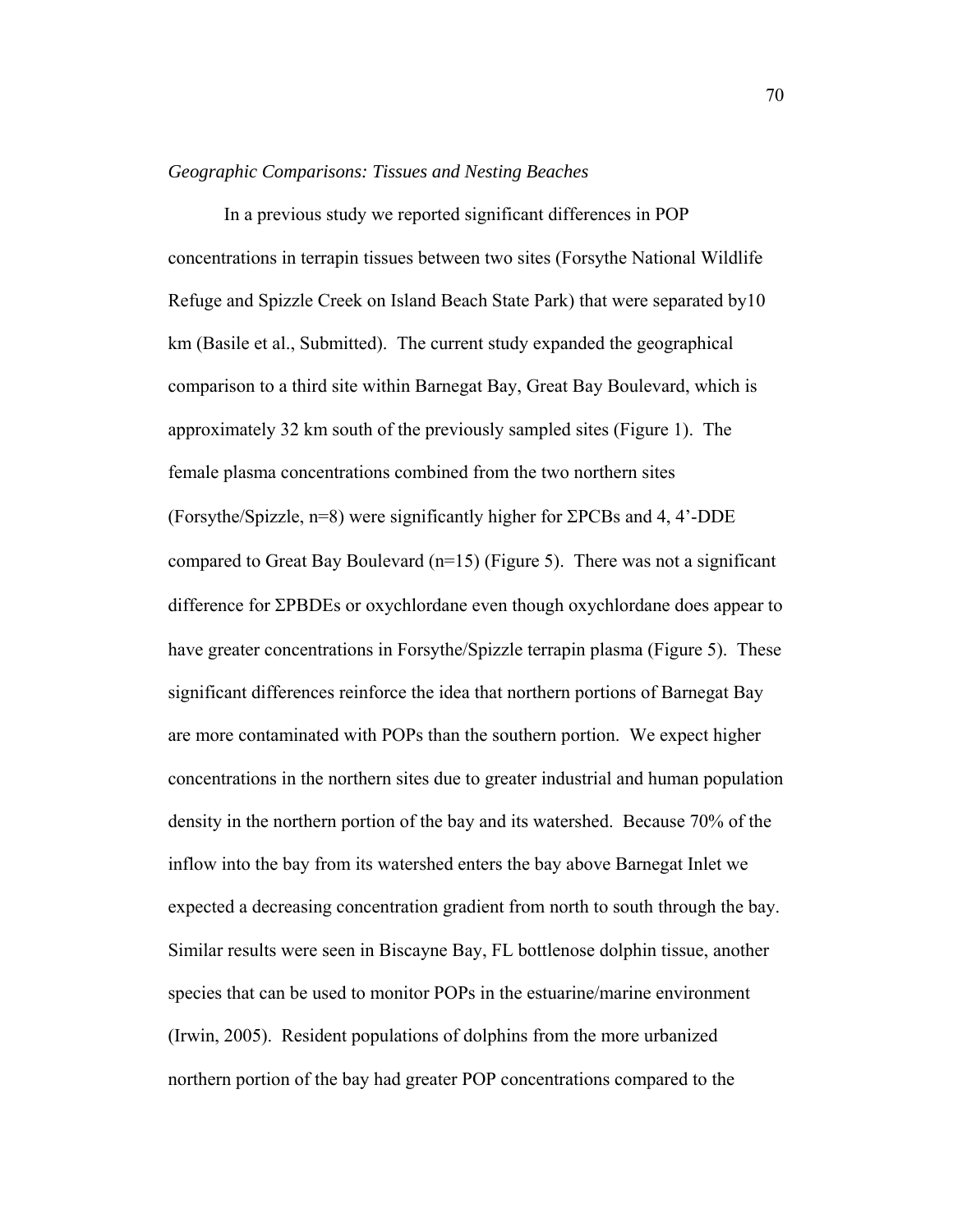resident dolphins from the rural southern portion of the bay (Litz et al., 2007). Similarly in terrapins, the individuals with the greatest POP concentrations were associated with the industrialized and more urbanized region of Barnegat Bay. There are confounding factors such as the season of sampling as well as the differing ages/size of animals and the difference of years in sampling that should be considered. We do not believe these factors had a large influence on the concentrations in POPs measured in their tissue because all females had similar ranges in mass between the two sampling years and sites. There may be an influence on season of capture. Females from the northern sites were captured in September while yolking and feeding whereas the females from the southern site were nesting and most likely fasting so we would expect the northern females to have slightly higher levels of circulating POPs in their plasma based on season of capture. However the females sampled in the southern site were captured in 2008 whereas the northern females were captured in 2006 so we might expect the southern females to have had a chance to accumulate more POPs.

Barnegat Bay nesting beach sediments showed no obvious spatial pattern in POP concentrations. The sites were chosen because they were either known or assumed suitable nesting beaches for terrapins . All were located on the western coast of the bay and represented the entire length of the bay (Figure 1.) We expected the same north-south contamination gradient in the nesting beach sediment as seen in terrapin tissues, but this was not observed. The results may be due to the inherent high variability often observed in sediments. Because of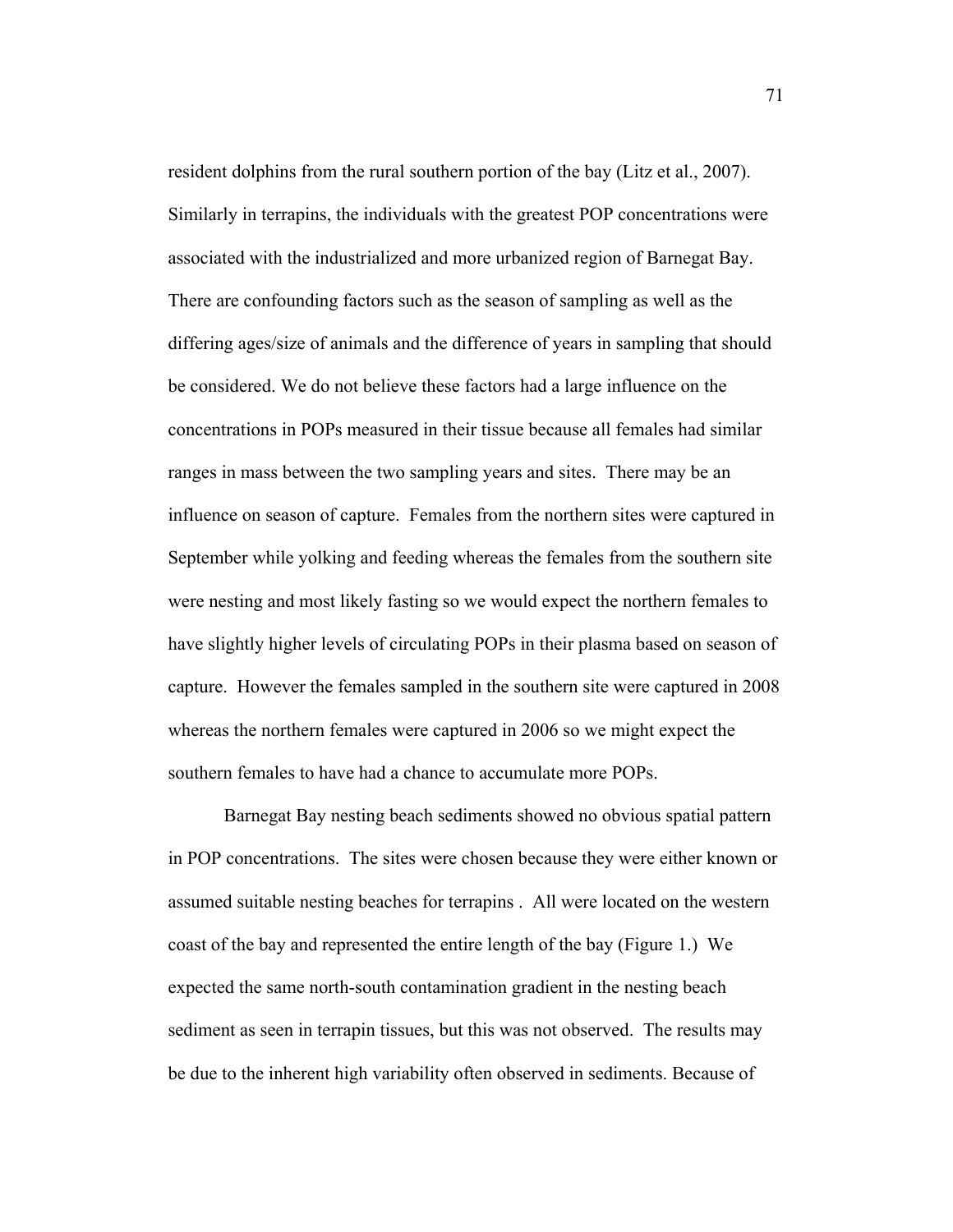time and funding constraints, only one sample was measured at each site. Standard sediment sampling protocols use multiple sediment samples taken from a site which are then homogenized before extraction. This helps account for the small scale spatial variability which tends to be large in sediments (Strobel and Schimmel, 1991; Collins, 1995; Heitmuller, 2001). Although no gradient was seen, some interesting findings came from this small sample set of sediments. From north to south, PBDE concentrations are low until directly south of Toms River and then they remain greater than those above Toms River (Figure 1). These data suggest there is an input of PBDEs into Barnegat Bay from that particular part of the watershed. As mentioned in the previous section there may be a direct influence of deca-BDE to the watershed from a facility in the Toms River watershed that uses deca-BDE in the production of their textiles (USEPA, 2006-2008). Additionally, one sampling site directly north of Great Bay Blvd. had high concentrations of all three classes of POPs (Figure 1). The sediment from this site was different from the others as it was taken from directly behind a bulkhead, which may have retained POPs in this site whereas the other sites could be better flushed during rain events and direct contact with the Bay water. The levels of POPs measured in nesting beach sediments from this study would be used better as a representation of the contamination patterns found in Barnegat Bay as a whole rather than each site specifically.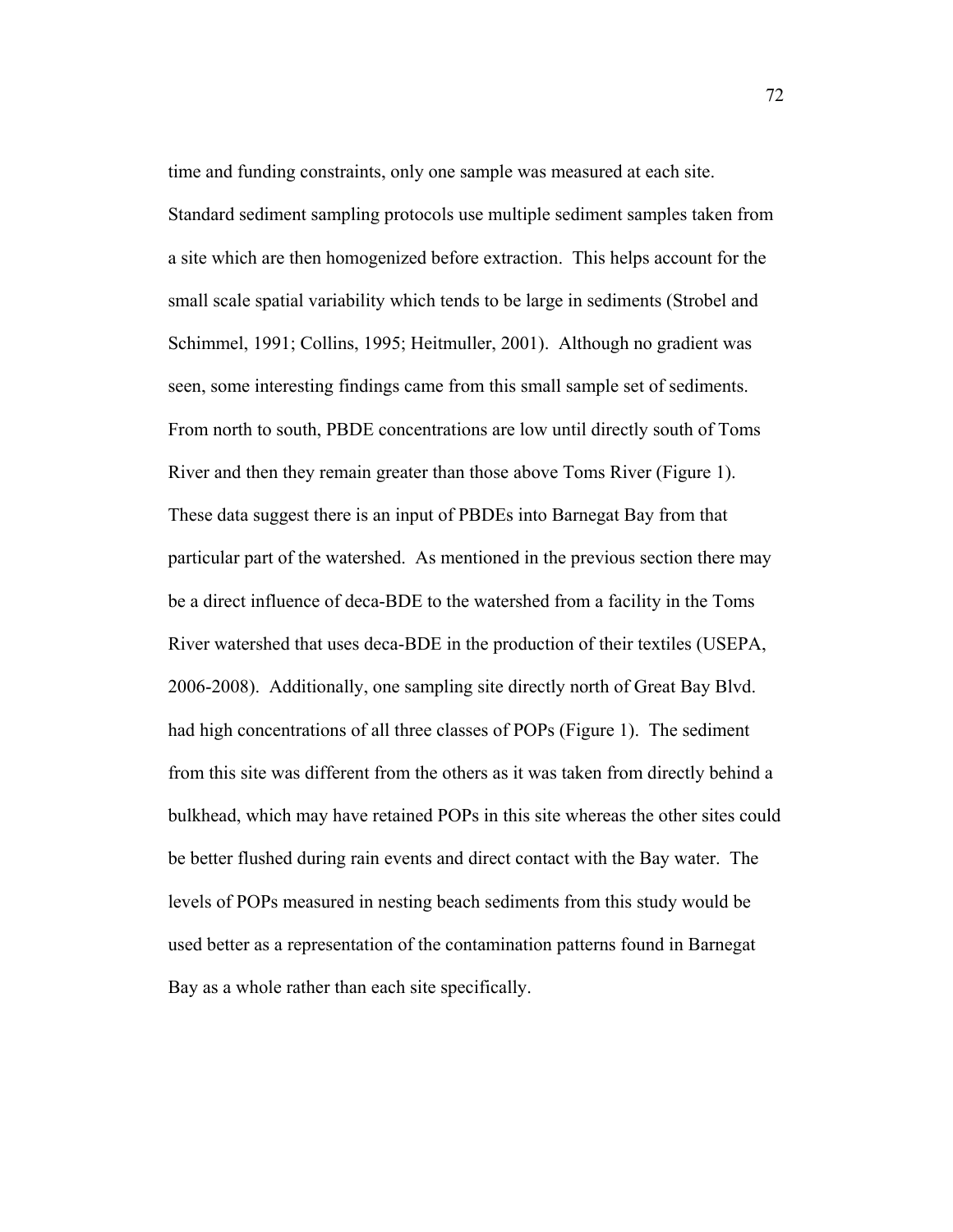# *Conclusions*

 Although no significant correlations were seen between maternal POP plasma concentrations and egg POP concentrations, maternal transport was demonstrated simply by the presence of POPs in eggs that had never touched sediments. Based on terrapin reproduction and energy investments in follicular development, a more descriptive picture of maternal transfer of POPs may be seen between eggs and maternal somatic tissues at the time of sampling. The examination of POP concentrations in terrapin nesting beach sediments showed an interesting contamination pattern for sum PBDEs, where PBDE concentrations were low in the northern sites sampled above Toms River but increased just below Toms River and stayed elevated in the rest of the southern sampling sites. The data suggest an input from the Toms River watershed. A textile coating plant that uses deca-PBDEs in Toms River watershed may explain the atypical PBDE pattern reported in terrapin tissues and sediments. The significant differences in POP contamination in terrapin plasma between sites further strengthens the suitability of using terrapins as indicators of local POP contamination in estuarine ecosystems.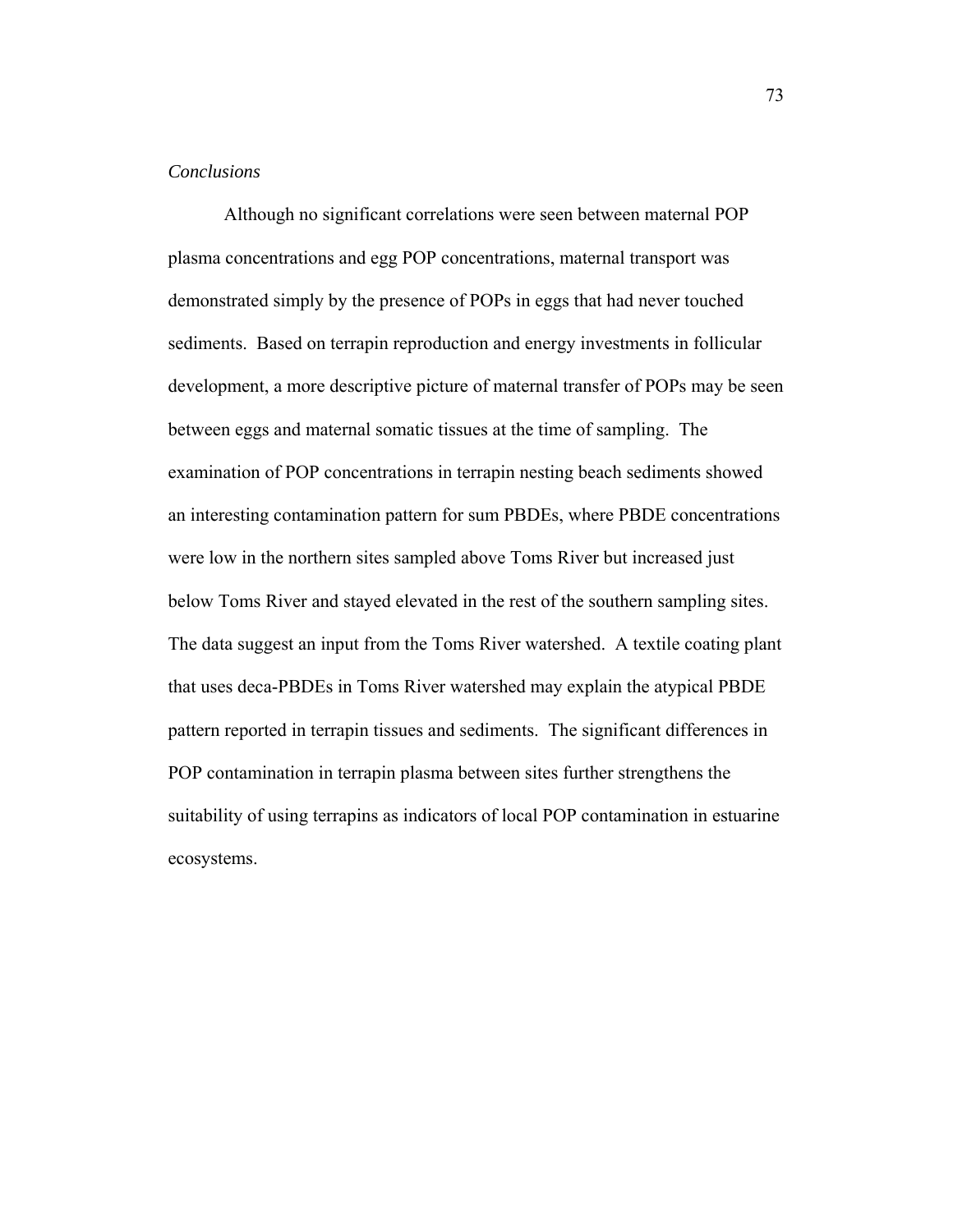| Table 1. Summary of persistent organic pollutant concentrations (ng/g wet mass) in plasma of 15 gravid female     |
|-------------------------------------------------------------------------------------------------------------------|
| terrapins and 10 terrapin eggs from Great Bay Blvd, Barnegat Bay, NJ. Only predominant contaminants and congeners |
| are listed.                                                                                                       |

| are iisteg.             |         |              |               |         |         |             |                       |         |         |         |         |           |  |
|-------------------------|---------|--------------|---------------|---------|---------|-------------|-----------------------|---------|---------|---------|---------|-----------|--|
| Terrapin Plasma ng/g wm |         |              |               |         |         |             | Terrapin Eggs ng/g wm |         |         |         |         |           |  |
|                         |         |              | $n=15$        |         |         |             |                       |         | $n=10$  |         |         |           |  |
| Compound                | Mean    | <b>Stdev</b> | <b>Median</b> | Min     | Max     | n>LOD       | Mean                  | Stdev   | Median  | Min     | Max     | n>LOD     |  |
| <b>HCB</b>              | $<$ LOD | $<$ LOD      | $<$ LOD       | $<$ LOD | $<$ LOD | $\mathbf 0$ | 0.050                 | 0.015   | 0.051   | 0.029   | 0.081   | 10        |  |
| Oxychlordane            | 0.153   | 0.078        | 0.146         | 0.046   | 0.270   | 15          | 3.68                  | 2.01    | 3.55    | 1.26    | 8.01    | 10        |  |
| Mirex                   | 0.068   | 0.085        | 0.003         | $<$ LOD | 0.246   | 7           | 0.232                 | 0.133   | 0.194   | 0.098   | 0.449   | 10        |  |
| 4,4'-DDE                | 0.397   | 0.210        | 0.423         | 0.137   | 0.755   | 15          | 8.17                  | 3.76    | 7.35    | 3.38    | 13.8    | 10        |  |
| $4,4'$ -DDD             | $<$ LOD | $<$ LOD      | $<$ LOD       | $<$ LOD | $<$ LOD | 0           | 0.060                 | 0.022   | 0.056   | 0.029   | 0.100   | 10        |  |
| $4,4'$ -DDT             | $<$ LOD | $<$ LOD      | $<$ LOD       | $<$ LOD | $<$ LOD | 0           | 0.018                 | 0.015   | 0.014   | $<$ LOD | 0.046   | 8         |  |
| PCB <sub>99</sub>       | 0.384   | 0.267        | 0.271         | 0.155   | 1.07    | 15          | 5.33                  | 2.13    | 5.30    | 2.34    | 8.63    | 10        |  |
| <b>PCB 118</b>          | 0.732   | 0.524        | 0.440         | 0.311   | 2.02    | 15          | 9.26                  | 4.45    | 8.01    | 3.12    | 18.6    | 10        |  |
| <b>PCB 138</b>          | 0.648   | 0.408        | 0.427         | 0.259   | 1.47    | 15          | 6.15                  | 2.80    | 5.96    | 2.37    | 11.8    | 10        |  |
| PCB 153+132             | 2.24    | 1.66         | 1.34          | 0.936   | 6.91    | 15          | 24.7                  | 12.8    | 21.1    | 11.0    | 54.9    | 10        |  |
| PCB 180+193             | 0.432   | 0.301        | 0.353         | 0.151   | 1.34    | 15          | 3.91                  | 2.65    | 2.80    | 1.60    | 10.6    | 10        |  |
| $\Sigma$ PCBs           | 6.23    | 4.38         | 3.70          | 2.53    | 17.7    | 15          | 72.4                  | 34.8    | 61.4    | 31.3    | 150     | 10        |  |
| PBDE 47                 | $<$ LOD | $<$ LOD      | $<$ LOD       | $<$ LOD | $<$ LOD | $\mathbf 0$ | 0.103                 | 0.124   | 0.064   | 0.042   | 0.453   | 10        |  |
| PBDE 99                 | $<$ LOD | $<$ LOD      | $<$ LOD       | $<$ LOD | $<$ LOD | 0           | 0.072                 | 0.040   | 0.065   | 0.024   | 0.162   | 10        |  |
| <b>PBDE 100</b>         | 0.016   | 0.020        | 0.013         | $<$ LOD | 0.061   | 8           | $<$ LOD               | $<$ LOD | $<$ LOD | $<$ LOD | $<$ LOD | $\pmb{0}$ |  |
| <b>PBDE 154</b>         | 0.051   | 0.034        | 0.036         | 0.019   | 0.125   | 15          | 0.104                 | 0.027   | 0.103   | 0.066   | 0.166   | 10        |  |
| <b>PBDE 153</b>         | 0.009   | 0.009        | 0.010         | $<$ LOD | 0.025   | 9           | 0.123                 | 0.073   | 0.100   | 0.047   | 0.309   | 10        |  |
| <b>PBDE 183</b>         | 0.012   | 0.025        | 0.003         | $<$ LOD | 0.089   | 2           | 0.049                 | 0.043   | 0.037   | $<$ LOD | 0.129   | 7         |  |
| <b>PBDE 209</b>         | $<$ LOD | $<$ LOD      | $<$ LOD       | $<$ LOD | $<$ LOD | 0           | $<$ LOD               | $<$ LOD | $<$ LOD | $<$ LOD | $<$ LOD | $\pmb{0}$ |  |
| ΣΡΒDEs                  | 0.088   | 0.082        | 0.056         | 0.019   | 0.300   | 15          | 0.608                 | 0.253   | 0.576   | 0.260   | 1.130   | 10        |  |
| % Lipid                 | 0.447   | 0.193        | 0.38798 0.186 |         | 0.815   | 15          | 6.05                  | 1.40    | 6.36    | 2.93    | 8.26    | 10        |  |

 $\leq$ LOD = below the limit of detection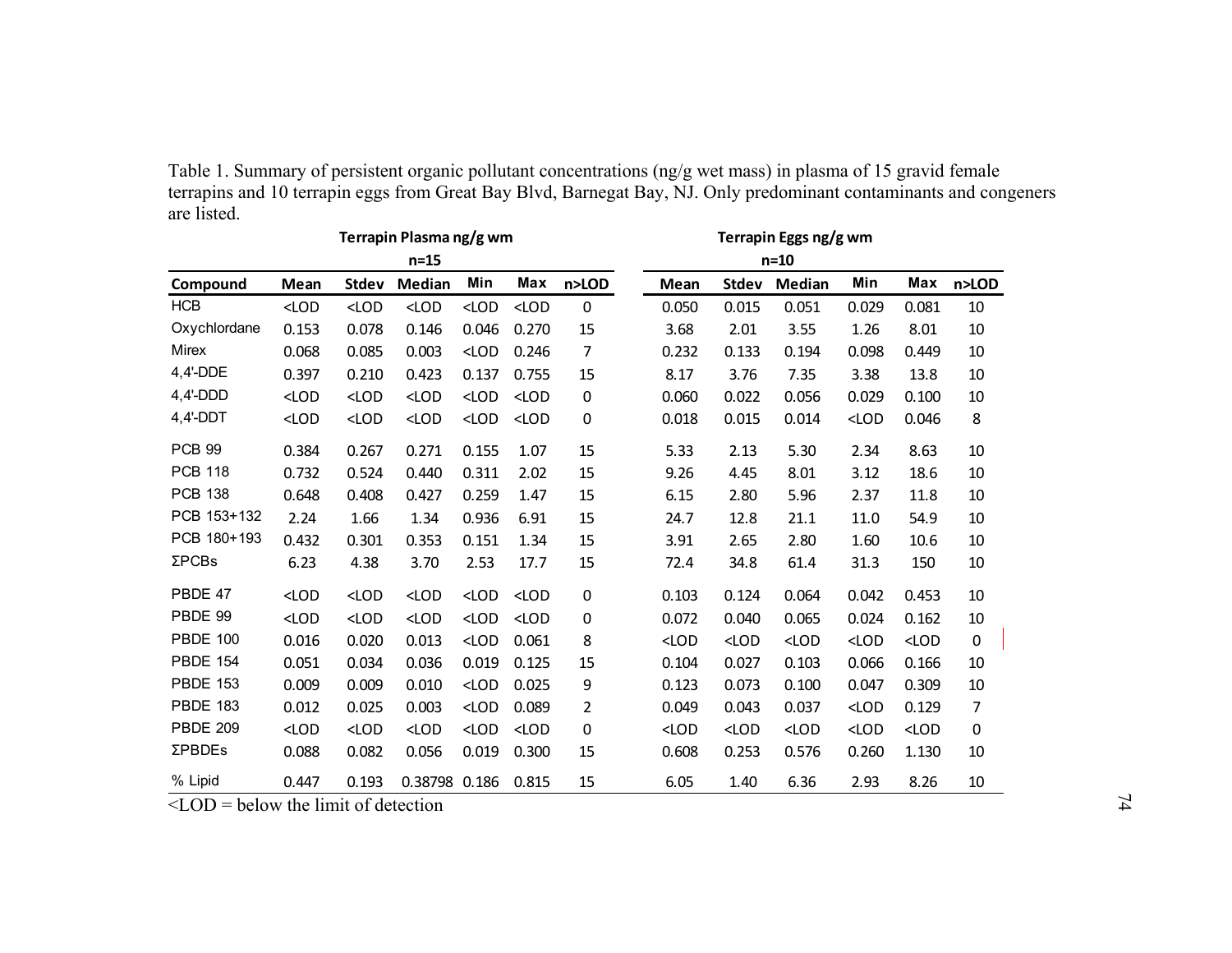|                         |       | $n = 10$     |               |                                             |       |       |
|-------------------------|-------|--------------|---------------|---------------------------------------------|-------|-------|
| Compound                | Mean  | <b>Stdev</b> | <b>Median</b> | Min                                         | Max   | n>LOD |
| $4,4'-DDE$              | 8.45  | 17.0         | 0.103         | <lod< td=""><td>53.9</td><td>4</td></lod<>  | 53.9  | 4     |
| $2,4'-DDT$              | 0.753 | 1.11         | 0.249         | <lod< td=""><td>3.54</td><td>5</td></lod<>  | 3.54  | 5     |
| $4,4'$ <sub>_</sub> DDT | 32.6  | 95.2         | 0.133         | <lod< td=""><td>303</td><td>3</td></lod<>   | 303   | 3     |
| <b>ΣDDTs</b>            | 55.9  | 156          | 0.952         | <lod< td=""><td>500</td><td>6</td></lod<>   | 500   | 6     |
| <b>PCB 110</b>          | 0.646 | 1.43         | 0.020         | <lod< td=""><td>4.63</td><td>4</td></lod<>  | 4.63  | 4     |
| <b>PCB 138</b>          | 0.787 | 1.40         | 0.264         | $<$ LOD                                     | 4.55  | 8     |
| <b>PCB 149</b>          | 0.645 | 1.55         | 0.019         | <lod< td=""><td>4.95</td><td>3</td></lod<>  | 4.95  | 3     |
| PCB 153+132             | 1.12  | 2.49         | 0.035         | <lod< td=""><td>7.77</td><td>3</td></lod<>  | 7.77  | 3     |
| PCB 180+193             | 0.785 | 1.72         | 0.029         | <lod< td=""><td>5.30</td><td>3</td></lod<>  | 5.30  | 3     |
| $\Sigma$ PCBs           | 9.5   | 20.7         | 0.40          | 0.174                                       | 65.5  | 10    |
| <b>PBDE 138</b>         | 0.250 | 0.117        | 0.281         | 0.115                                       | 0.409 | 10    |
| <b>PBDE 154</b>         | 0.186 | 0.275        | 0.023         | $<$ LOD                                     | 0.624 | 3     |
| <b>PBDE 156</b>         | 0.133 | 0.080        | 0.137         | <lod< td=""><td>0.231</td><td>9</td></lod<> | 0.231 | 9     |
| <b>PBDE 181</b>         | 0.106 | 0.048        | 0.120         | 0.049                                       | 0.179 | 10    |
| <b>PBDE 209</b>         | 1.99  | 2.16         | 1.14          | <lod< td=""><td>6.29</td><td>7</td></lod<>  | 6.29  | 7     |
| <b>ΣPBDEs</b>           | 2.66  | 2.49         | 1.46          | 0.399                                       | 7.65  | 10    |

**Terrapin Nesting Beach Sediment ng/g dry mass**

Table 2. Summary of persistent organic pollutant concentrations in sediment from 10 nesting beaches. Only

predominant contaminants and congeners are listed and concentrations are listed in ng/g dry mass.

 $\angle$ LOD = below the limit of detection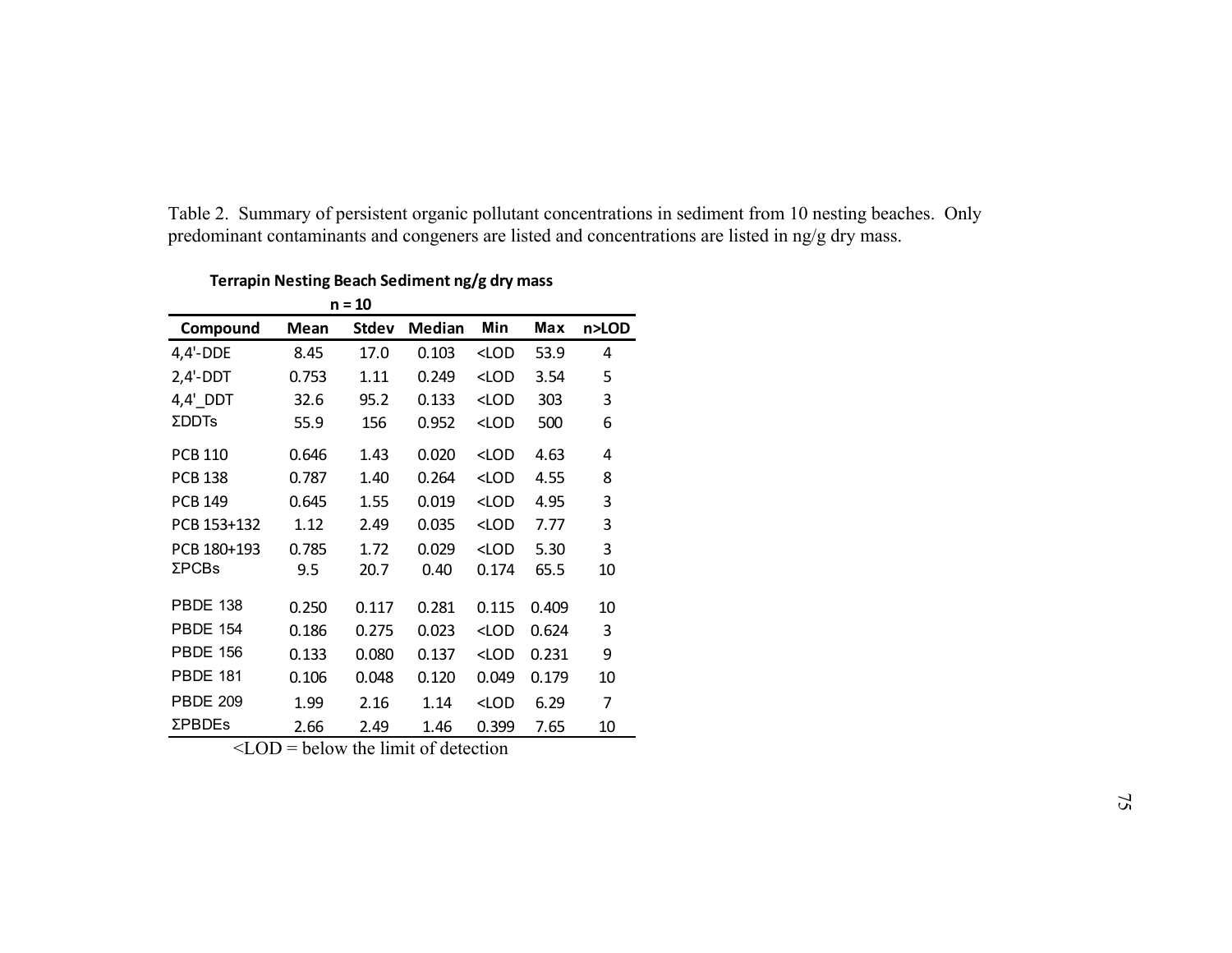

Figure 1. Map of ten nesting beach sediment persistent organic pollutant concentrations and three female plasma terrapin sampling sites in Barnegat Bay, NJ. POP concentration in ng/g dry mass. Terrapin sampling sites are labeled white, places of interest are labeled yellow.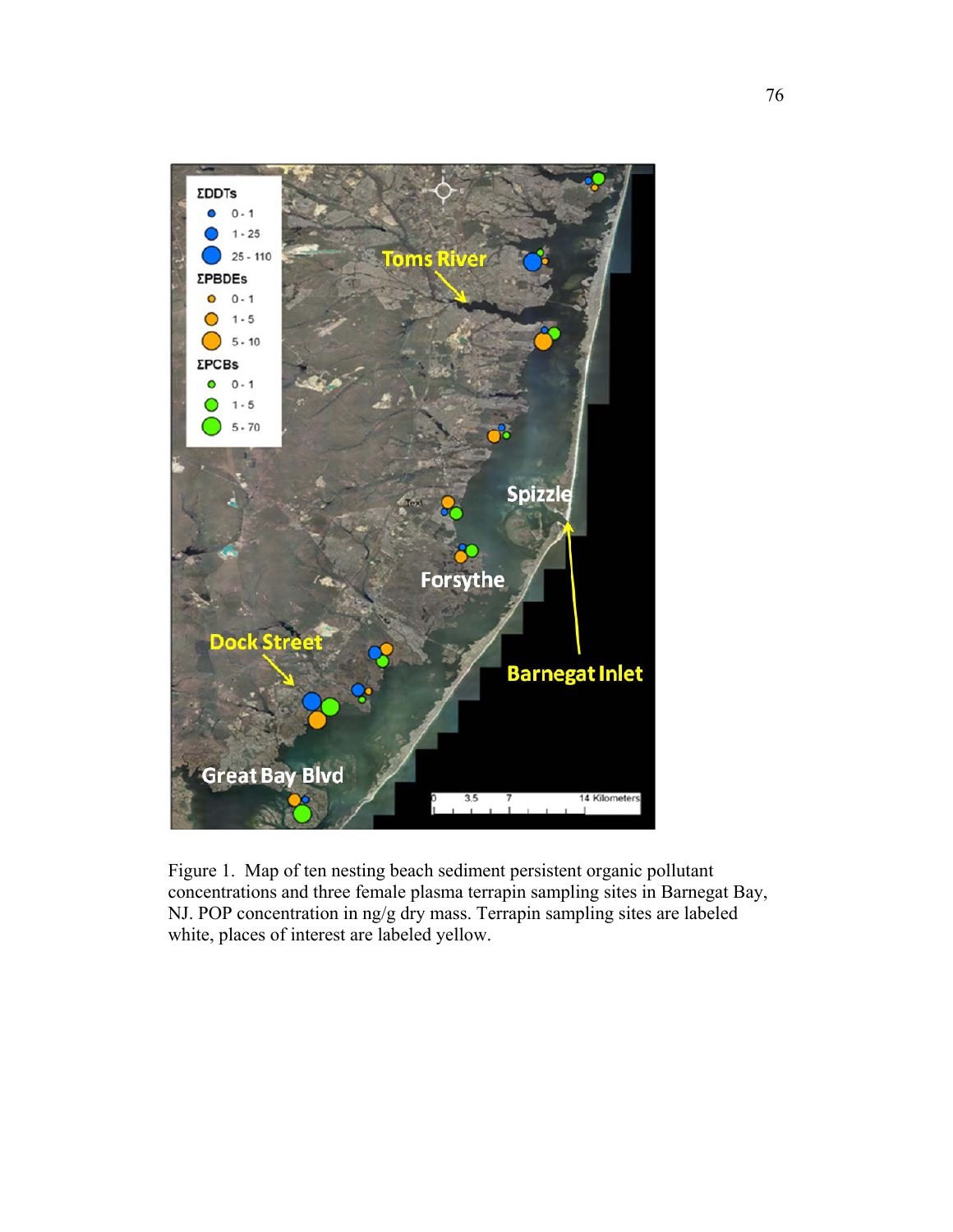

Figure 2. PCB congener patterns in gravid female terrapin plasma and eggs. Congeners listed are those above 1% of total PCBs. Error bars represent standard deviation.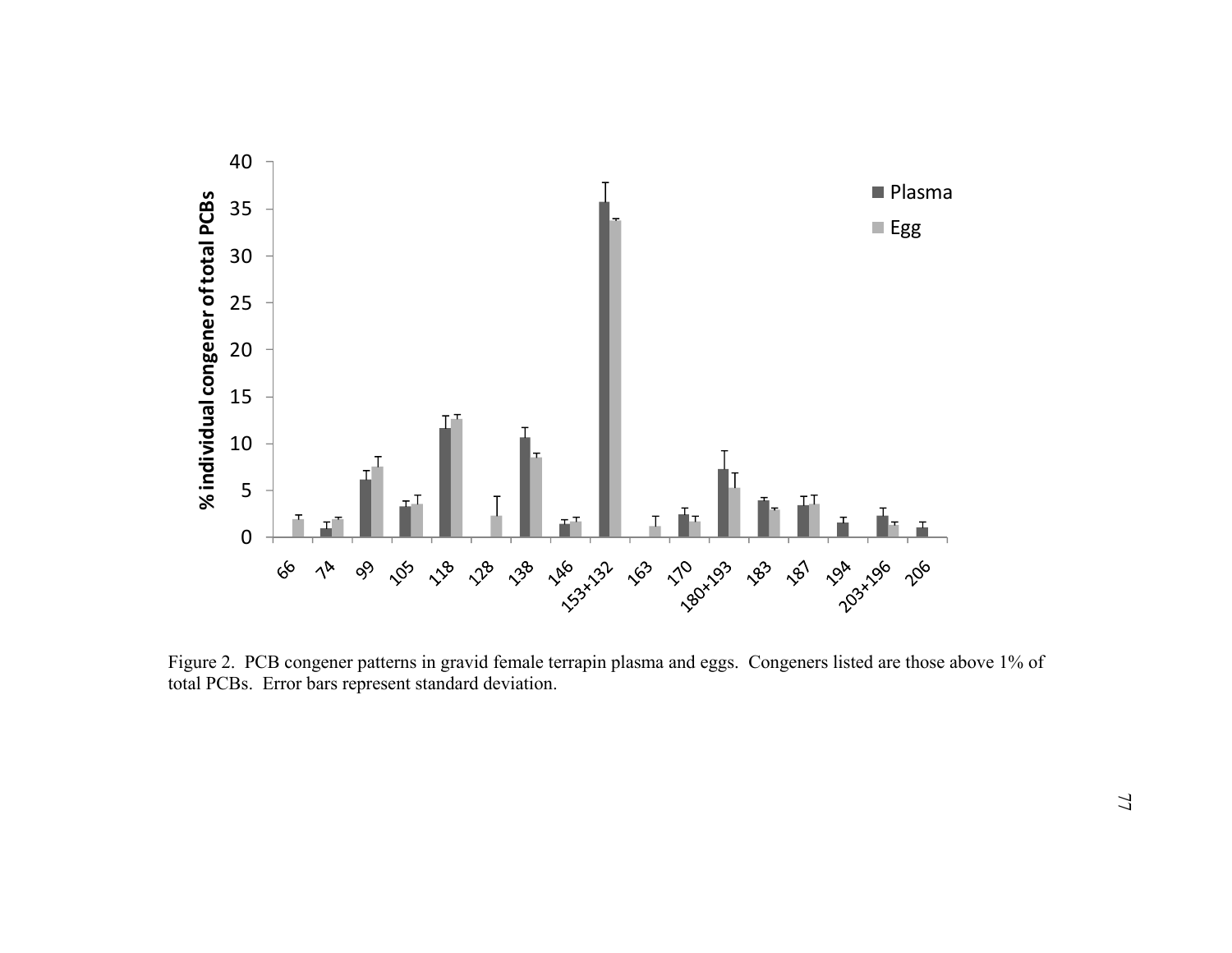

Figure 3 PBDE congener patterns in gravid female terrapin plasma and eggs. Congeners listed are those above 1% of total PBDEs. Error bars represent standard deviation.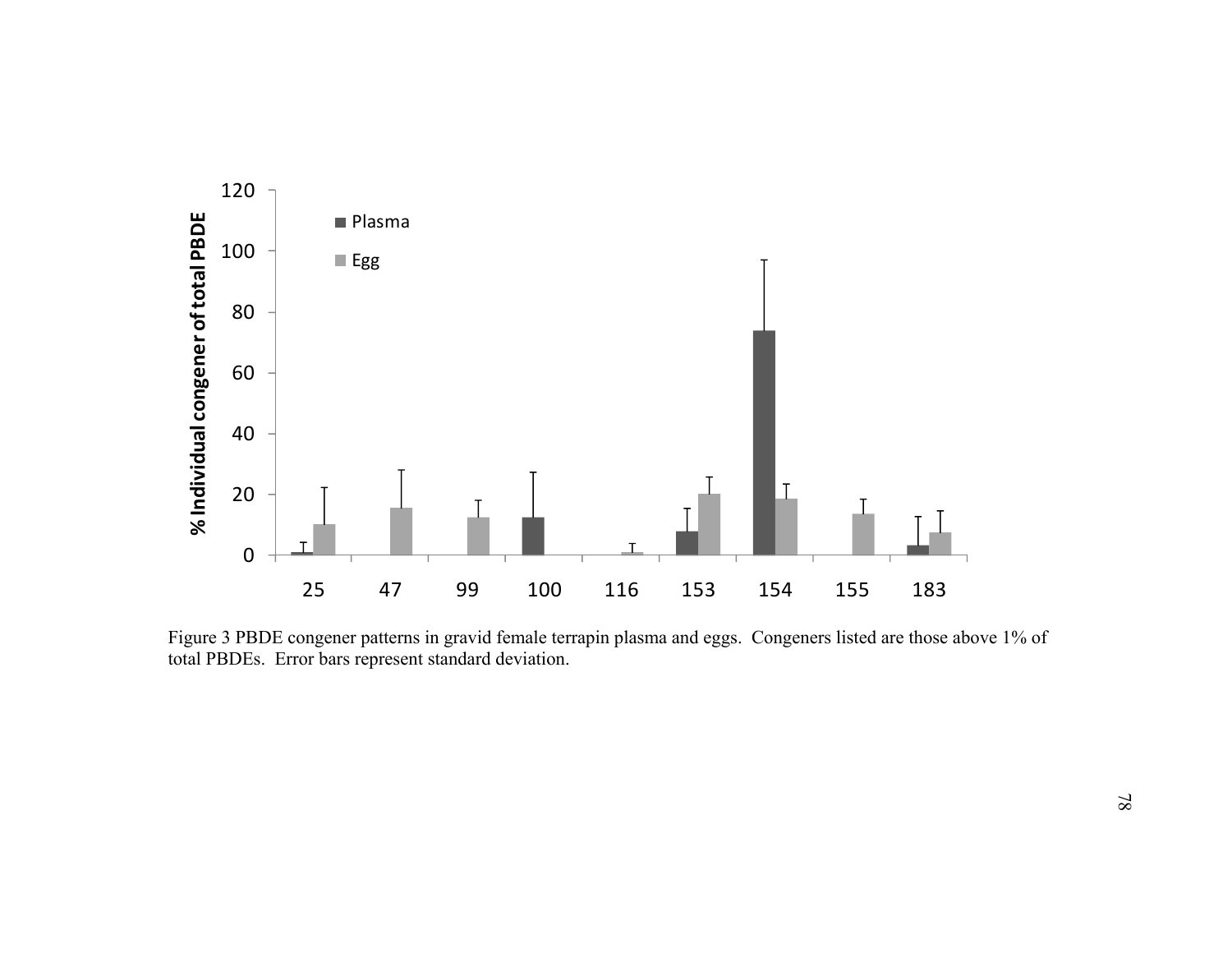

Figure 4. A and B. A) PCB and B) PBDE congener patterns in Barnegat Bay Nesting Sediments. Congeners listed are those above 1% of total and in at least 30% of the samples. Error bars represent standard deviation.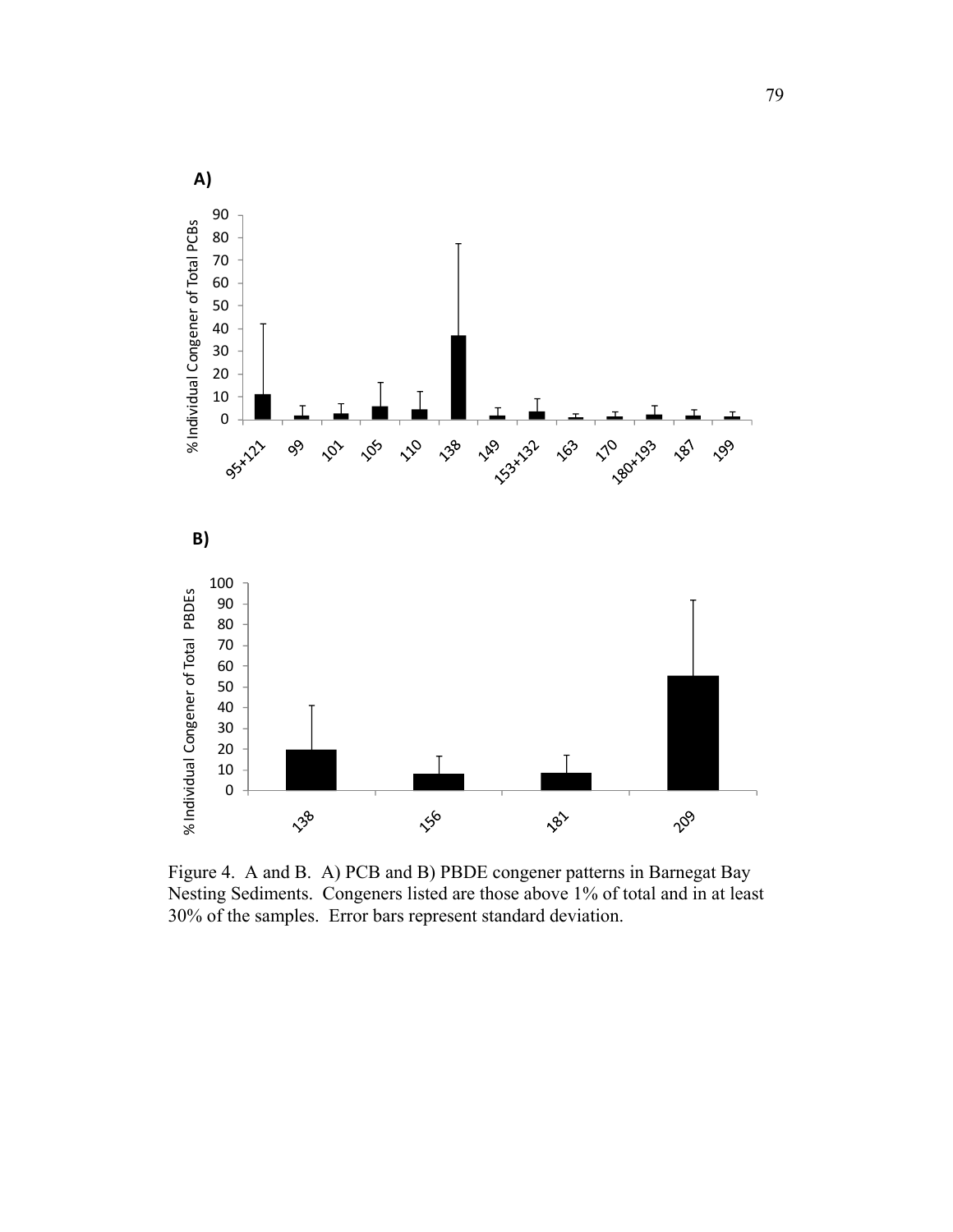

Figure 5. Persistent organic pollutant concentrations (ng/g wet mass) in female diamondback terrapin plasma from two regions of Barnegat Bay, NJ.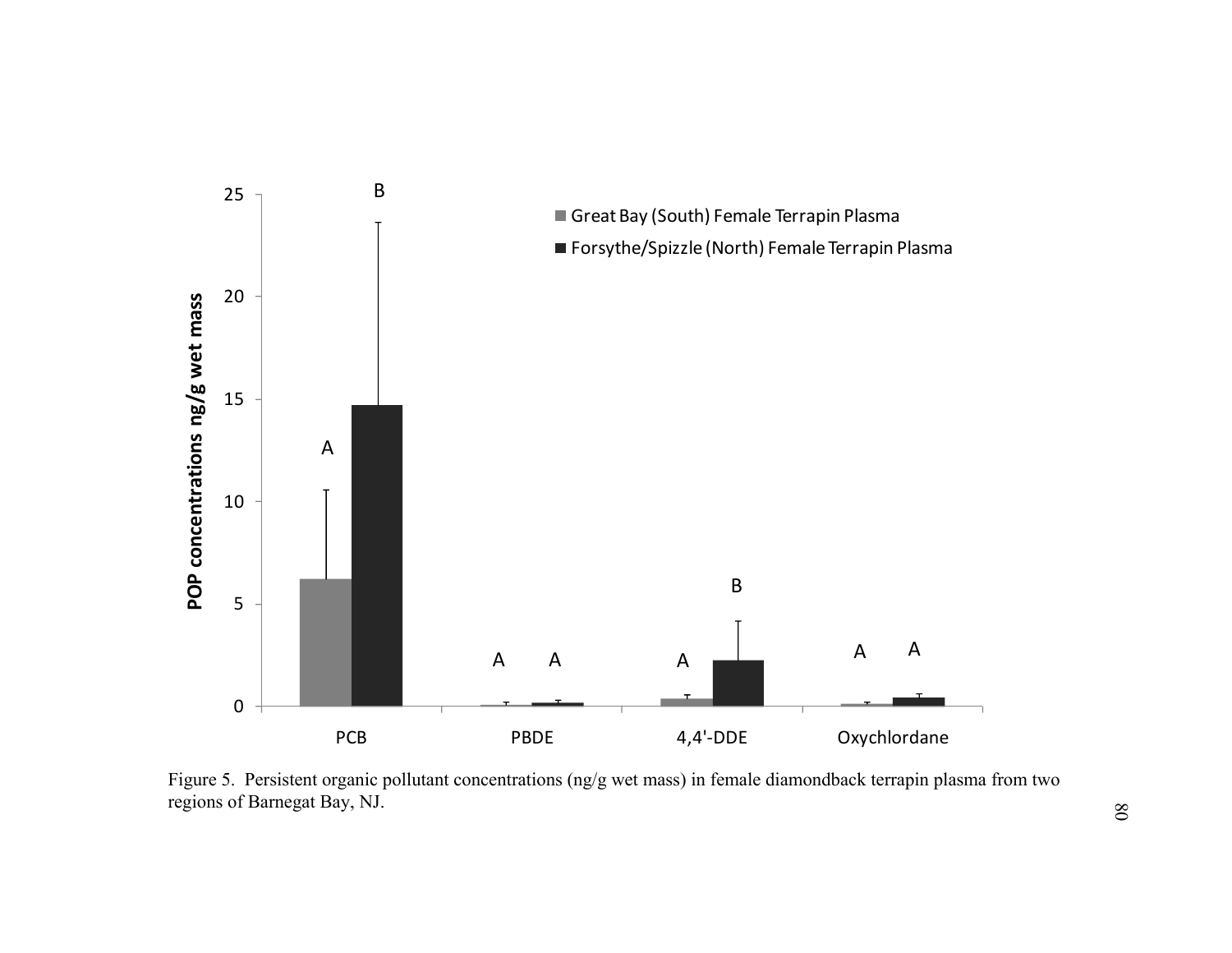# **CHAPTER 4: TRANSFER OF POLYBROMINATED DIPHENYL ETHERS (PBDEs) AND OTHER PERSISTENT ORGANIC POLLUTANTS (POPs) FROM NESTING SEDIMENTS TO DEVELOPING DIAMONDBACK TERRAPIN EGGS**

#### **Abstract**

Persistent organic pollutants (POPs) are ubiquitous in the environment and wildlife. The presence of POPs in eggs and hatchlings are generally attributed to maternal transfer of POPs during yolking and follicle development. Another less studied route of exposure to developing embryos is the sediment in which they are incubating. Diamondback terrapin eggs were incubated in treatment sediments prepared by spiking sand and dredged sediments collected from Barnegat Bay, NJ with a 1:10 ratio of DE-71 (penta-BDE technical mixture) and Saytex 102-E (deca-BDE technical mixture). Mean ΣPBDE concentrations measured for spiked sediments were 13.4  $\mu$ g/g and 14.6  $\mu$ g/g for spiked sand and spiked dredge, respectively. PBDE transfer ranging from 0.0001 to 1.7% was observed from spiked and non-spiked sand and dredged sediments to terrapin eggs. Our goal of determining which sediment type, sand or dredged sediment, would facilitate the greatest transfer was not attainable due to the lack of development in the dredged sediments. We did observe significantly greater transfer in developing terrapin eggs. There were no obvious fatal deformities or decreased developmental success of eggs/embryos in the spiked sand compared to the non-spiked sand.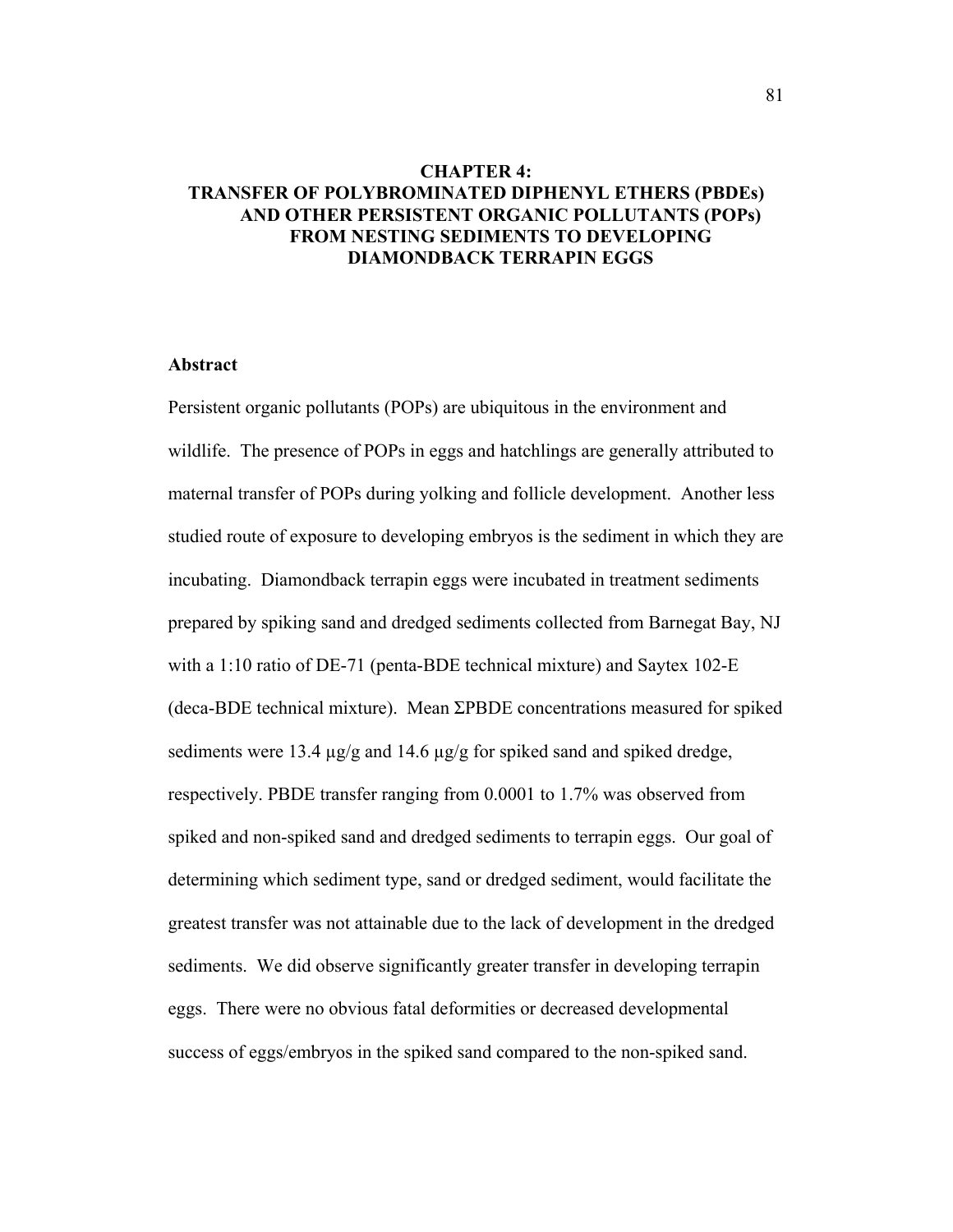There was however a higher occurrence of carapace vertebral and marginal scute anomalies in the PBDE spiked sand. Based on the transfer of PBDEs to the eggs incubated in non-spiked sand  $(0.256 - 3.14 \text{ ng/g})$ , which represents a somewhat underestimated potential of transfer in environmental conditions, and the PBDE concentrations measured in ten Barnegat Bay nesting beaches we can assume that PBDE transfer in natural nesting beaches is negligible at this site and that the major route of exposure to developing terrapin eggs is through maternal transfer. The transfer of other POPs was also measured. Polychlorinated biphenyls (PCBs), mirex, and metabolites of DDT showed transfer ranging from 0.0009 to 2.2% from sediment to developing embryos, with PCB 180+193 showing the greatest transfer of all POPs excluding PBDEs.

# **Introduction**

 Persistent organic pollutants (POPs) are ubiquitous in the environment. In context to a female diamondback terrapin, POPs are found in the tissues of the reptile, its prey items as well as its environment, including nesting beaches. POPs, like polychlorinated biphenyls (PCBs) and the chlorinated pesticides (OCPs), are commonly called legacy compounds because even though they are no longer used they are still found in relatively high concentrations in wildlife and the environment. Polybrominated diphenyl ethers (PBDEs), used as additive flame retardants in electrical components and upholstery are however still in production (Darnerud et al., 2001). Although they are restricted, one of the three most produced commercial mixtures, deca-BDE, is still in use in the United States.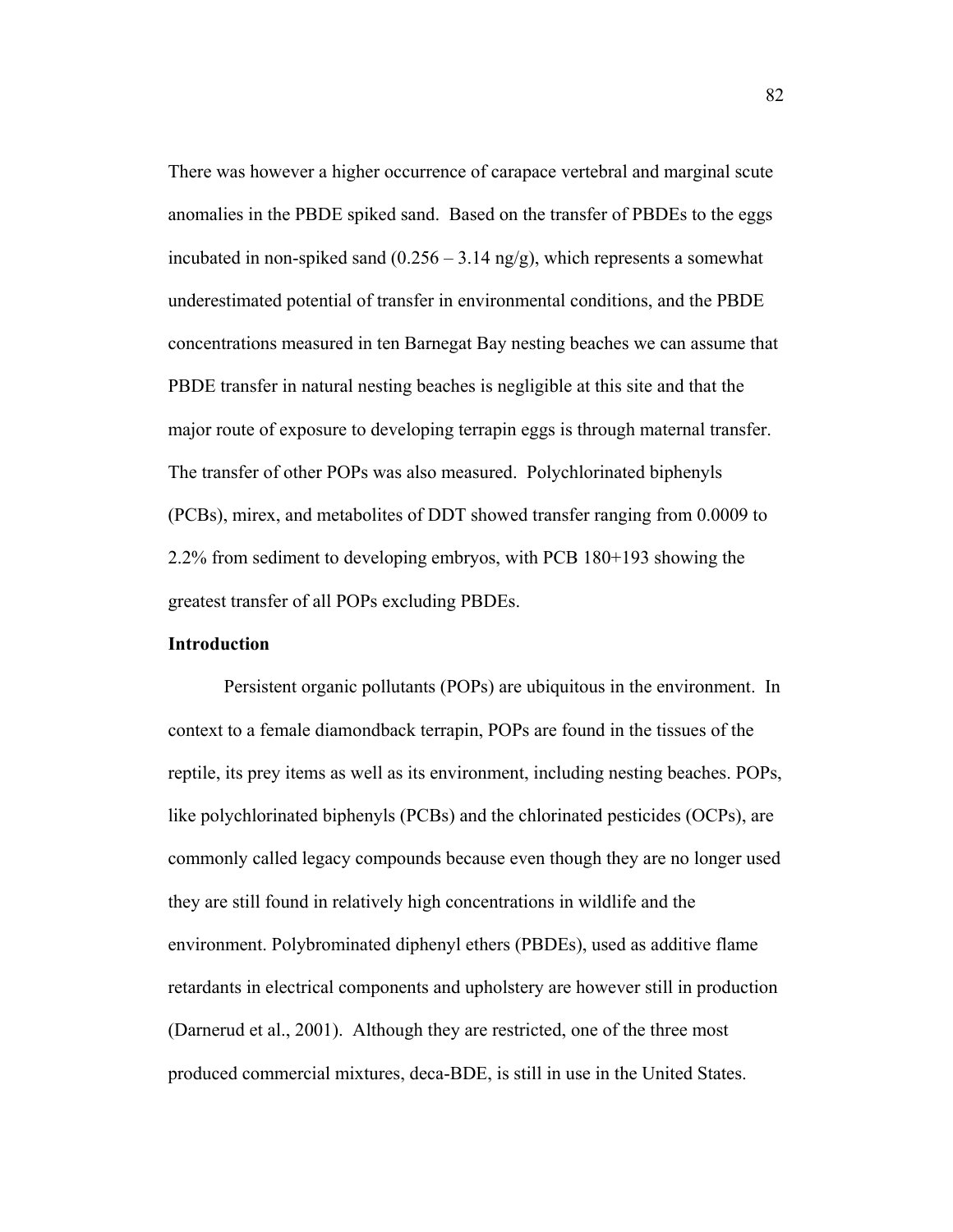Deca-BDE is 97% composed of PBDE 209 which is a congener that was originally thought to be relatively non-bioavailable (Darnerud et al., 2001; La Guardia et al., 2006). This however is a disputed topic because PBDE 209 has been measured in biological samples but more importantly is known to be unstable in the environment and can debrominate into lower brominated compounds that are more bioavailable and toxic to wildlife (Soderstrom et al., 2004; Stapleton et al., 2004b; Lee and He, 2010).

 The omnipresence of POPs suggests many possible exposure routes for these contaminants to enter terrapin tissues. The route of dietary exposure to POPs through bioaccumulation and biomagnification has been well established in aquatic and marine food webs (Borga et al., 2001; Stapleton and Baker, 2003; Burreau et al., 2006). The route to developing offspring has been attributed to maternal transfer through vitellogenesis, in reptiles (Holliday et al., 2008). Exposure to these contaminants at crucial points of early development can cause permanent damage to reproductive, endocrine and immune systems and neurobehavioral development (Guillette et al., 1995; Willingham and Crews, 1999; Kuriyama et al., 2005). Many of these effects are somewhat unnoticeable because they occur internally. Other effects such as decreased egg survival and increasing severity of deformities have been reported to occur at increasing concentrations of POPs (Bishop et al., 1991; Van Meter et al., 2006). The presence of POPs in the environment, specifically in soils and sediments available for terrapin nesting, has the potential to introduce more contamination to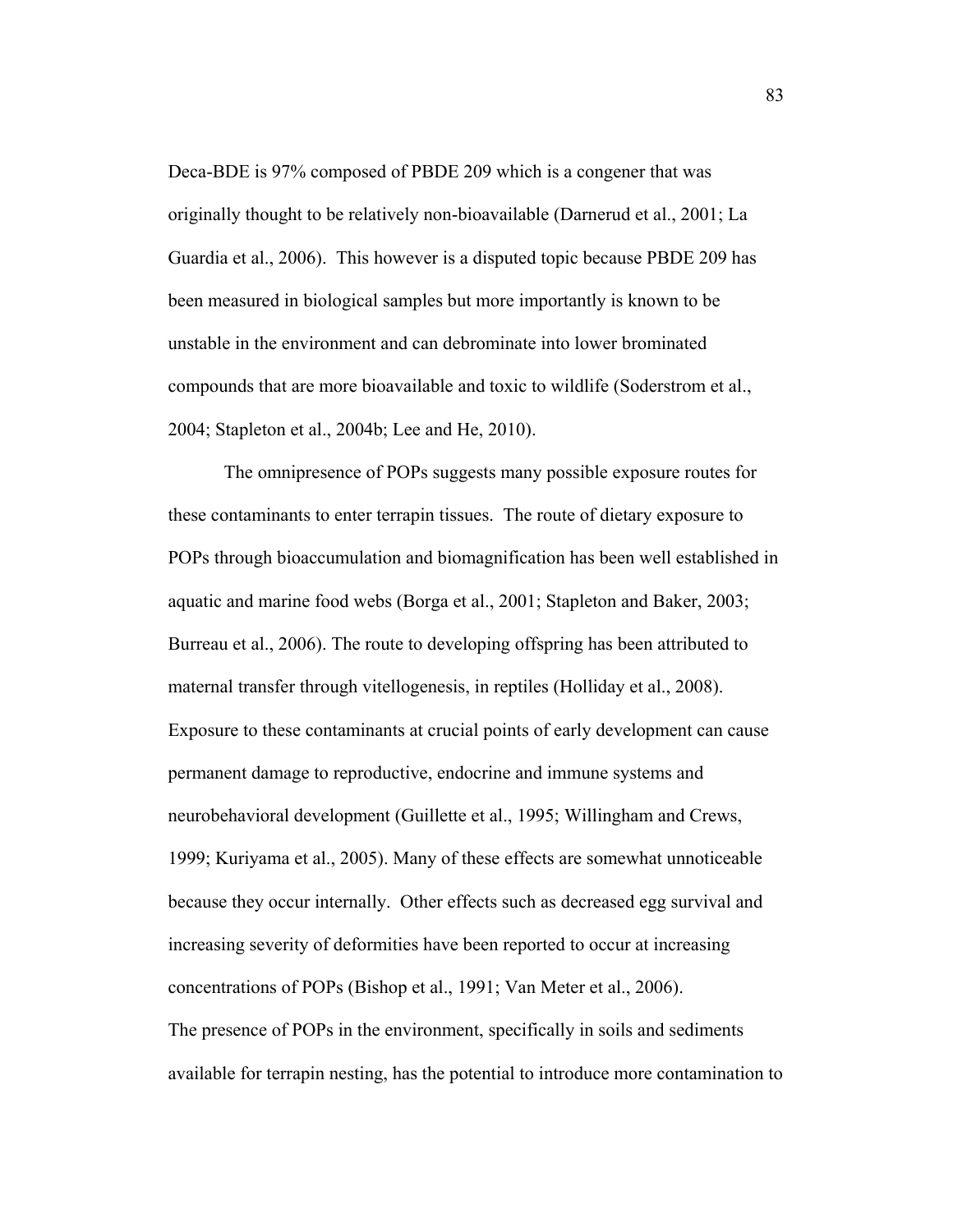developing eggs if they do indeed transfer into the egg during incubation. Organic contaminants are known to have high affinities for sediment particles because of their hydrophobicity. The strength of organic contaminant absorption to sediment particles is correlated to the amount of organic carbon associated with the sediment, its clay type and content, cation exchange capacity and pH (Knezovich et al., 1987). Dredged sediment in Barnegat Bay, New Jersey, which was sediment that originated from a submerged benthic environment, generally has finer particles and more clay and organic matter when compared to the sand commonly found on natural nesting beaches (Wnek et al., In Review). Because Barnegat Bay is so shallow, it is constantly dredged and in the past as well as currently the dredged sediment is placed on the shore making viable nesting areas for terrapins and other nesting species of the bay. Due to the characteristics of dredged sediment, higher concentrations of POPs may be available to developing eggs compared to eggs developing in natural sandy nesting sediments.

 The major goals for this study were to measure the amount of transfer of PBDEs from incubation sediments to developing terrapin eggs and to determine which sediment type, natural (sand) or dredged sediment facilitated the greatest transfer then compare results to the terrapins true nesting environment. Secondary goals included determining effects to the embryo due to transfer of PBDEs in the PBDE spiked sediments and measuring transfer of other POPs from incubation sediments to developing terrapin eggs.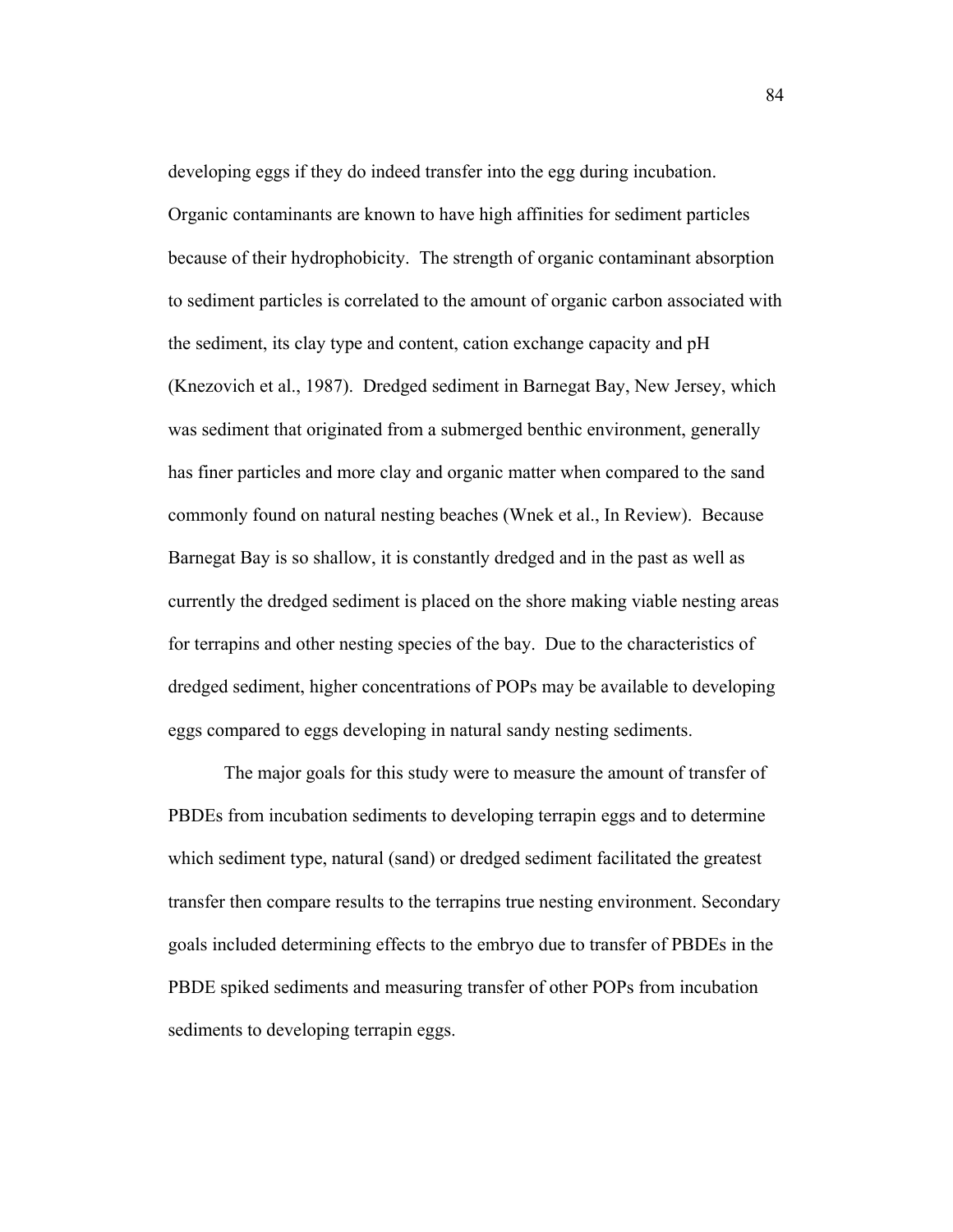# **Materials and Methods**

#### *Study Site and Sample Collection*

 In June and July of 2008, 15 female terrapins ranging from 605 to 1438 grams were captured on Great Bay Boulevard in Barnegat Bay, New Jersey. Females were collected by hand off of the road. Between five mL and eight mL of blood were drawn immediately after capture using the subcarapacial venipuncture method described elsewhere (Basile et al., in Prep). They were placed into their own five gallon bucket then transported back to our field station in Waretown, NJ where they were processed and induced to lay eggs. Terrapin processing included taking morphometric measurements, being given individual alphabetical scute codes and being implanted with a passive integrated transponder (PIT) tag. After processing, these females were induced via interperotineal injection of oxytocin as described elsewhere (Sheridan et al., In Review). Eleven of 15 terrapins laid their clutches. Clutch sizes ranged from 8 to 15 eggs with average clutch size of 11 eggs. All eggs were weighed and measured. One egg from 10 of these clutches was placed in a hexane-rinsed glass jar with a Teflon-coated lid and was frozen at -80  $^{\circ}$ C. An additional four eggs per clutch were used for the incubation study described here, and the remaining eggs were placed in a hatchery where they were released back to the bay after hatching. The eggs collected for the incubation study were transported back to Drexel University in Philadelphia, PA and were placed into incubation sediments.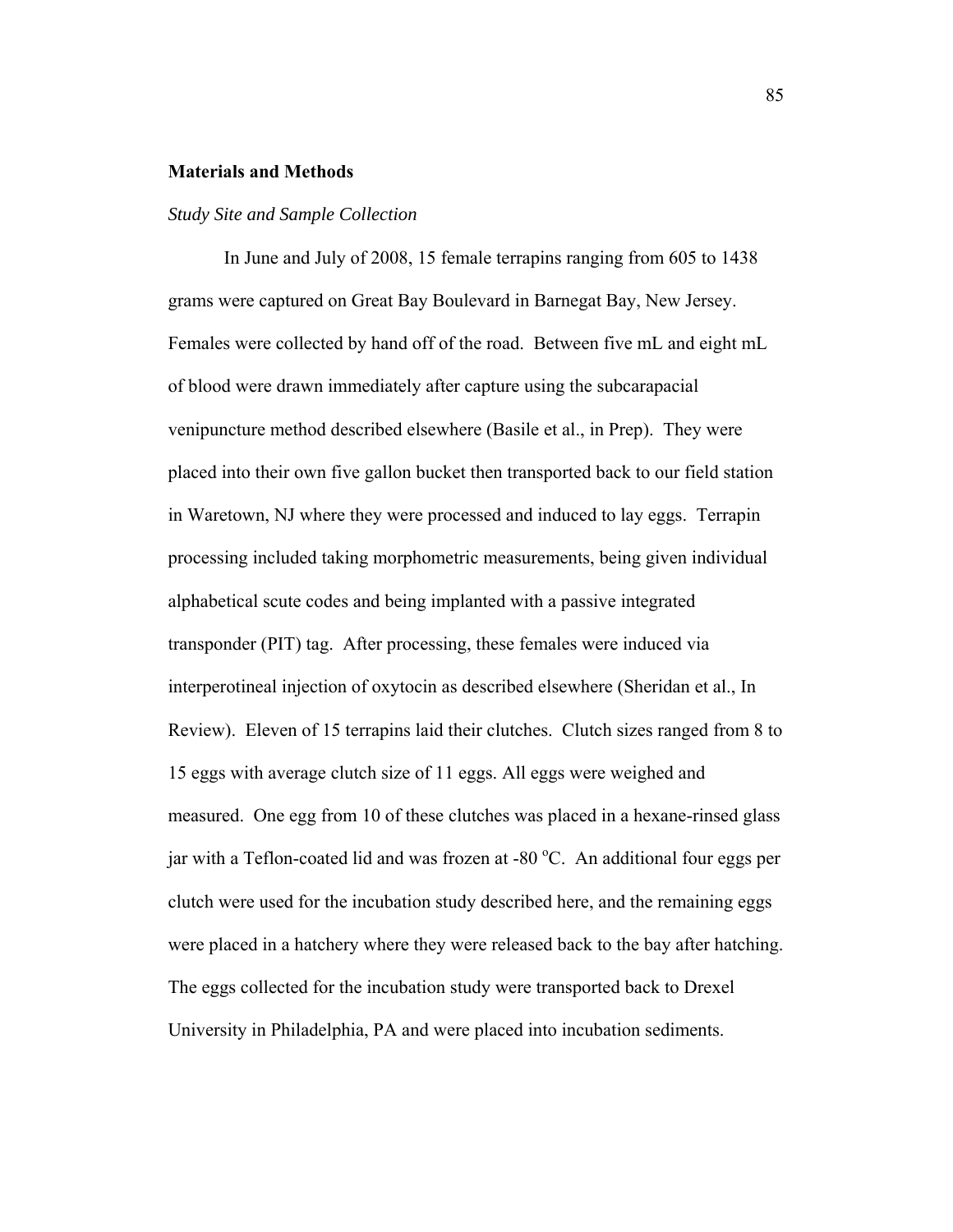Female were returned to the water closest to the place where they were picked up off the road no more than 48 hours after capture.

 The sediments used for this study were collected from nesting areas of terrapins in July of 2008. The sand "natural" sediment was collected from a nesting beach located on the Edwin B. Forsythe National Wildlife Refuge and the dredged sediment was collected from a pile of fresh dredge (less than 6 months old) that originated in the boat channel alongside of the field station in Waretown, NJ. Sediments were also collected from ten nesting beaches that spanned the west coast of Barnegat Bay for comparison to natural nesting beach contaminants and concentrations.

#### *Incubation Sediment Spiking Design*

 One of four eggs collected from each clutch was randomly placed in one of four incubation treatments; sand, dredge, PBDE spiked sand or PBDE spiked dredge. The spiking solution was prepared by mixing two commercial PBDE mixtures, DE-71 (Lot# I1-9570) and Saytex  $102E$  (Lot# I1-6247) purchased from Cambridge Isotope Laboratories Inc. at a 1:10 ratio respectively in hexane (90 ml), dichloromethane (2.5 ml) and toluene (372.5 ml). The ratio of spiking solution was based on the composition and concentrations of major PBDEs found in NIST SRM's 1941b and 1944, both marine sediment. To determine the  $n\frac{g}{g}$ of PBDE needed in the sediment to be able to measure transfer into eggs we used the average ΣPBDE concentration in a clutch of 11 terrapin eggs from a previous study, which was 1.7ng/g (Basile et al. In Progress). Because this was an average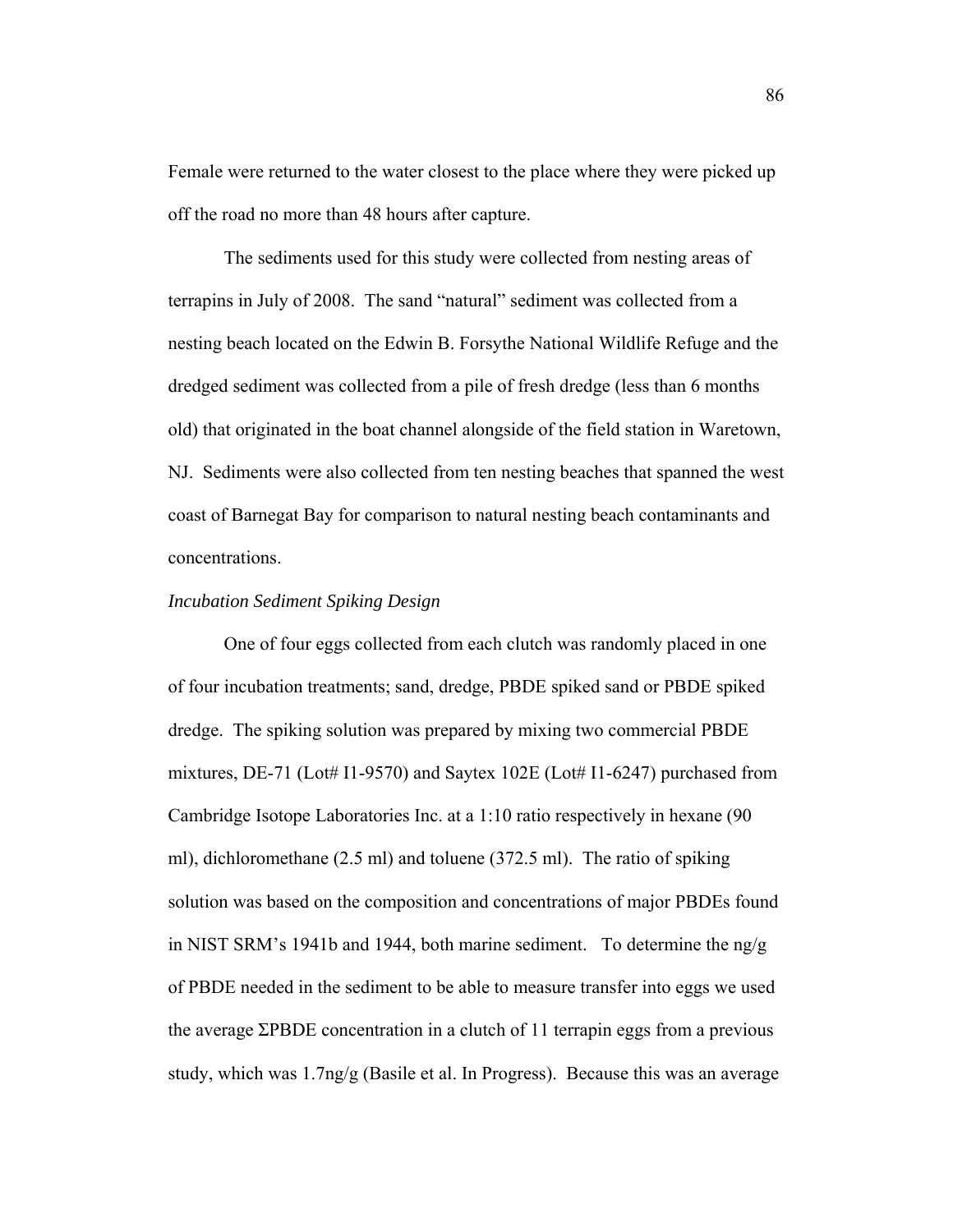we doubled the concentration to an estimated 3.4 ng/g to conservatively estimate the maximum PBDE concentration in terrapin eggs. We estimated that one gram of sediment will be available to transfer PBDEs to the egg which was considered a reasonable estimated mass of sediment touching and surrounding the egg while incubating. We expected less than 10% to transfer into the egg (Podreka et al., 1998). Due to the already low PBDE concentrations in terrapin eggs and the GCMS's limits of detection we needed to change the egg PBDE concentration substantially to detect a difference. We expected to be able to detect a difference if there is at least 8 ng PBDE greater than the original egg contents. All sediments were baked over night at about 165°C (Precision Gravity Convection Oven, model #18EG) before spiking. About 4700 grams of oven dried sand were spiked with 11.5 mg DE-71 and 92.6 mg Saytex 102E and about 4100 grams of oven dried dredged sediment were spiked with 11.6 mg of DE-71 and 90.0 mg Saytex 102E. The nominal concentration of the predominant PBDE congeners spiked into sand and dredge are listed in Table 1.

## *Sediment Spiking Procedure*

 The sediment preparation occurred in four steps after the sediment had been thoroughly dried in a convection oven. There was a total of 6 to 10 days from the time of initial spiking to the first and last set of eggs was incubated. The first step was putting eleven full 250 ml beakers of sand (2 cans) or dredge sediment (2 cans) in four one-gallon Teflon coated aluminum paint cans then adding one liter of hexane and 500 ml of acetone to each of the four paint cans.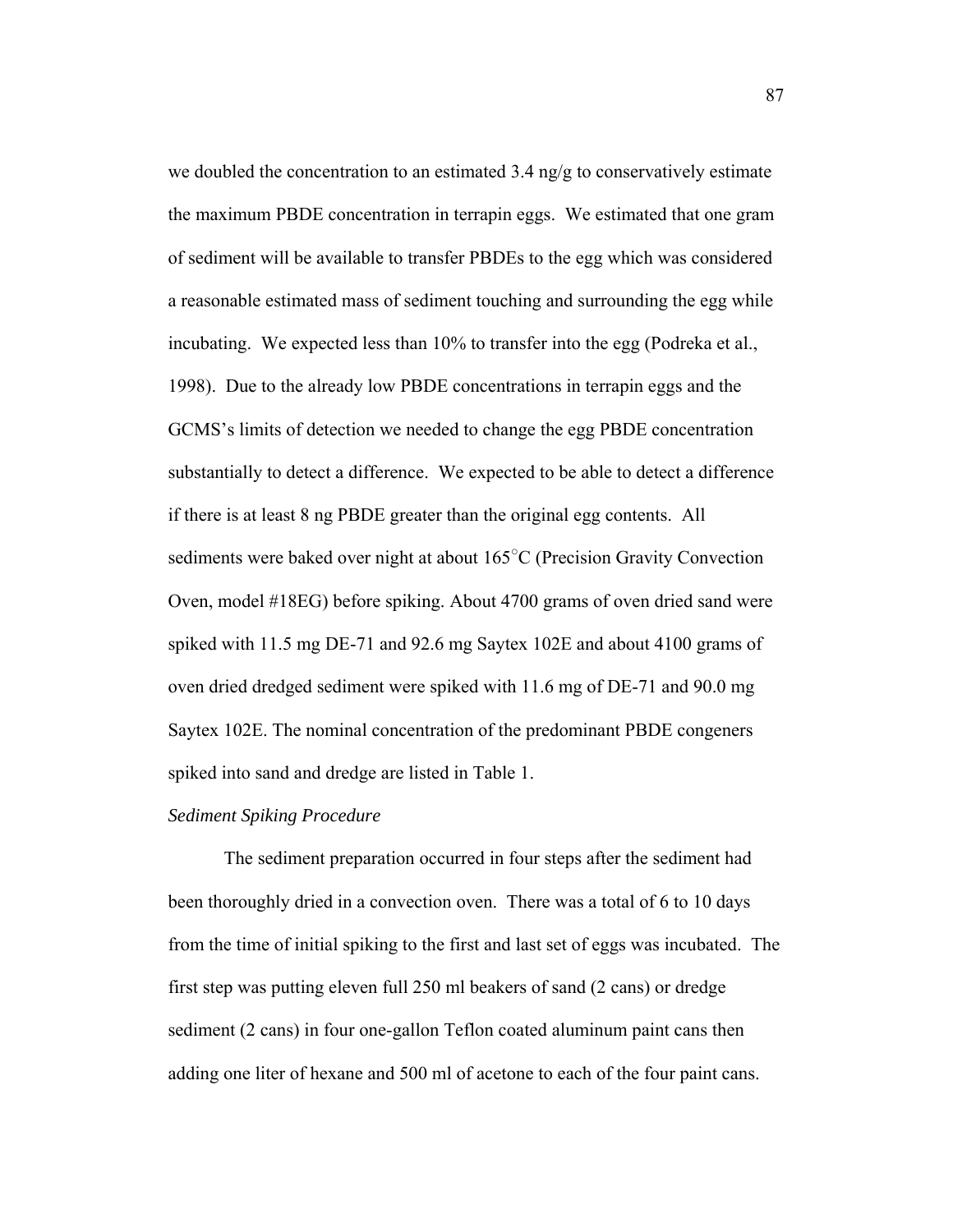These cans were then placed on a homemade mixing apparatus that allowed for constant tumbling of sediment and solvent for 45 minutes each. The second step was the addition of the spiking solution to one can each of sand and dredge. All four cans were tumbled for another 45 minutes. The third step was allowing the solvent to evaporate from the four paint cans in a fume hood. This was done over six days where the cans were capped and shook four times a day. The evaporation was measured by mass loss and by the sixth day evaporation had slowed to where another method to rid the sediment of the remaining solvent was needed. Step four was evaporation over one night in respective glass Pyrex dishes in the fume hood. Before first use of sediments for incubation there was 0.2, 0.2, 0.8 and 1.0% solvent left in sand, dredge, spiked sand and spiked dredge respectively. All cans were tumbled 45 minutes prior to placement in baking dishes. All sediment was then covered with aluminum foil for the remainder of the sediment /incubation preparation.

# *Incubation*

 Eggs were incubated singularly in 250 ml clean, hexane rinsed glass beakers. The egg was placed on top of sediment filled to the 100 ml mark then covered with sediment up to the 200 ml mark. The sediment was gently packed to make sure there were no empty pockets. The mass of the egg and sediment were recorded. The beakers were loosely covered with aluminum foil then placed in a Precision Low Temperature Incubator (model #815) set at 28<sup>°</sup>C. Temperature was chosen based on a study that reported 100% viability and hatchling success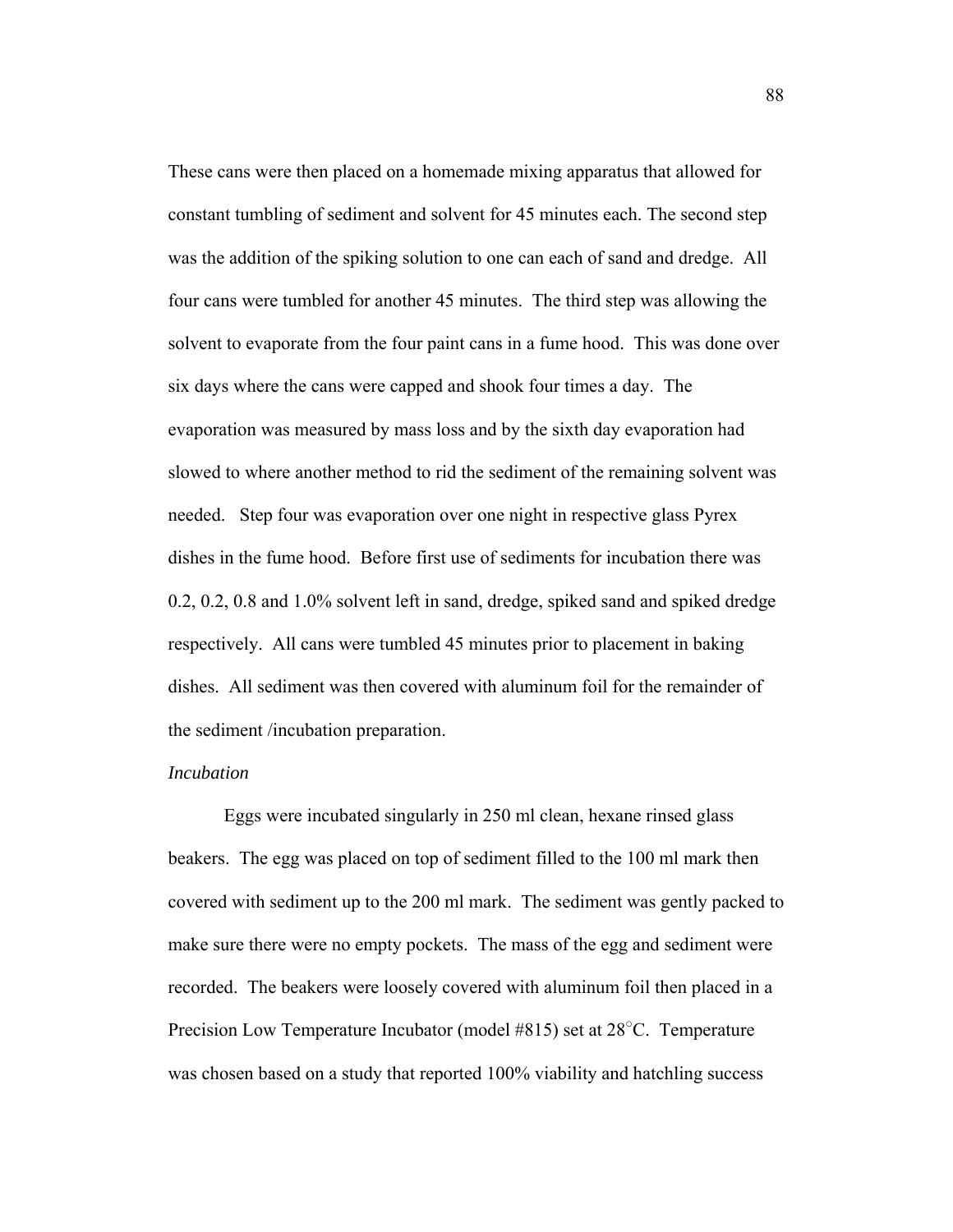for terrapins incubated artificially at this temperature (Giambanco, 2002). All sediments were gravimetrically prepared to have 4% moisture before incubation began and were checked throughout incubation and water was replaced gravimetrically as needed. The beakers were rotated to different shelves everyday of incubation and the temperature was monitored. At 50 days of incubation, about seven days before estimated hatching, the beakers were removed and the eggs were opened (Giambanco, 2002). Eggs were opened and contents were placed in hexane rinsed glass jars with Teflon lined lids. Live embryo/hatchlings were sacrificed by decapitation. All procedures were approved by a Drexel University Institutional Animal Care and Use Committee protocol (15968). Pictures with measurement scales were taken of each egg and its contents then all contents were frozen in their respective jars at -80 $\degree$ C. *Sample Analysis*

 The calibration solutions used in this study are described in Chapter 2. A new internal standard was used for eggs and sediments that contained <sup>13</sup>C-labeled PCB congeners (28, 52, 77, 126, 169, 118, 153, 180, 194 and 206), F-BDE47, BDE 104, F-BDE 160, 4'-F-PBDE 208, 13C labeled PBDE 209, 13C labeled (HCB, *trans*-chlordane, *trans*-nonachlor, oxychlordane, dieldrin, 4,4'-DDE, 4,4'-DDT), 4,4'-DDD- $d_8$ , <sup>13</sup>C-labeled alpha, beta, gamma HBCDs and <sup>13</sup>C-labeled methyltriclosan. The sediment internal standard solution also had more  ${}^{13}C$  labeled PBDE 209 added.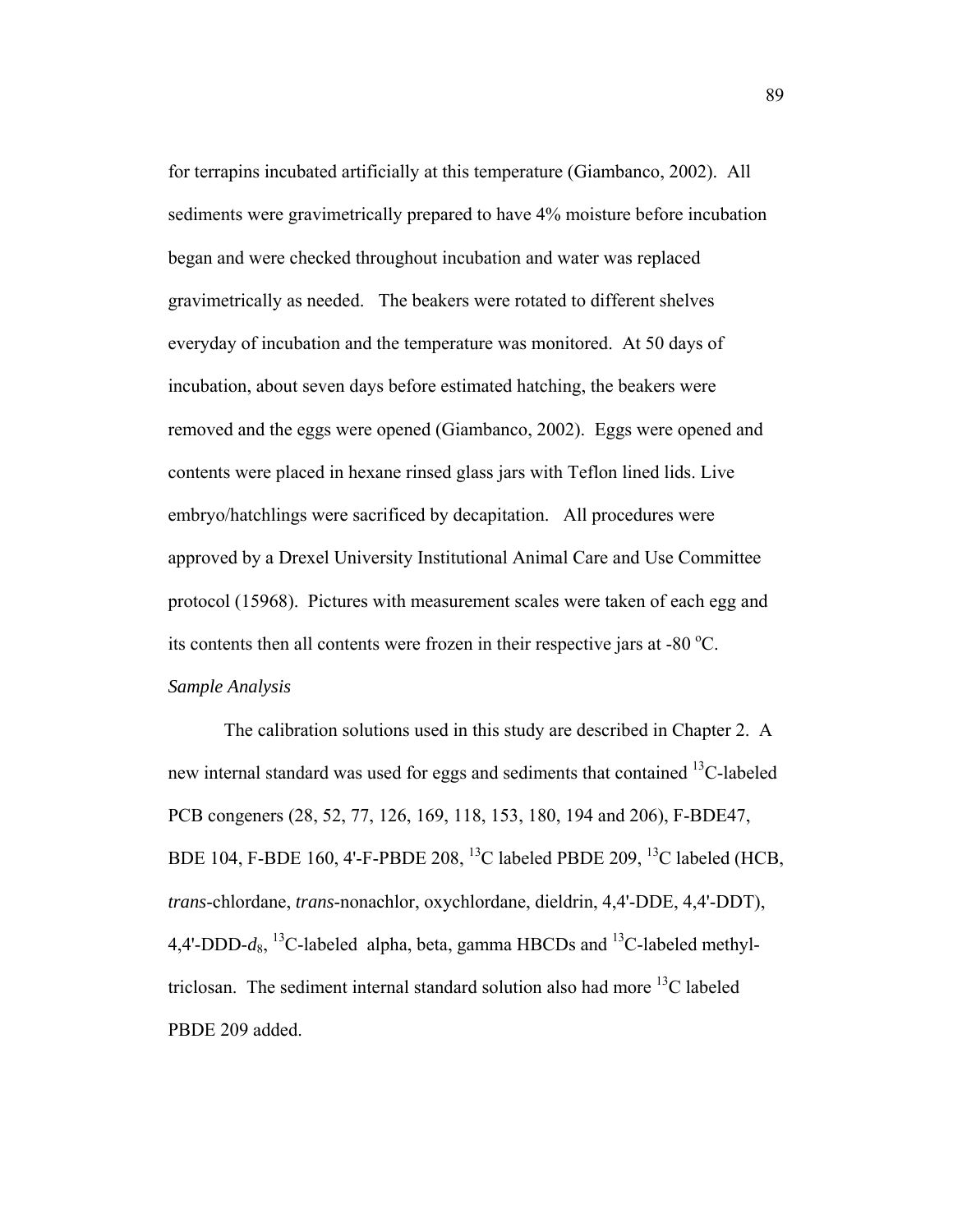Two NIST SRMs were used as control samples. Three replicates of SRM 1947 (Lake Michigan Fish Tissue) were analyzed with the egg samples in addition to one replicate of an in-house control material of pooled loggerhead eggs (Cc comp). Three replicates of NIST SRM 1941b (Organics in Marine Sediment) were analyzed with the sediment samples. Laboratory procedural blanks were also analyzed.

 The egg contents that had formed embryos were homogenized using a tissue homogenizer (Tissue Blender PRO 250). Homogenized and minced egg samples were mixed with diatomaceous earth, spiked with an *iso*-octane internal standard solution, and extracted with dichloromethane (DCM) using pressurized fluid extraction (Dionex Corporation, Sunnyvale, CA) according to (Keller et al., 2004a). These extracts were cleaned up using size exclusion chromatography as described in chapter 3 and also with acidified silica and alumina columns.

 Sub samples of pre and post-incubation spiked and non-spiked sediments as well as the 10 nesting beach sediments were analyzed for organic contaminants. Sediment samples were mixed with diatomaceous earth, spiked with an *iso*-octane internal standard solution, and extracted with DCM using pressurized fluid extraction (Dionex Corporation, Sunnyvale, CA) according to Keller et al. (2004a). These extracts were cleaned up using a 7.5 mm x 300 mm (10 µm diameter, 100 Å pore size) PLGel column (Polymer Labs, Amherst, CA) and also with acidified silica columns.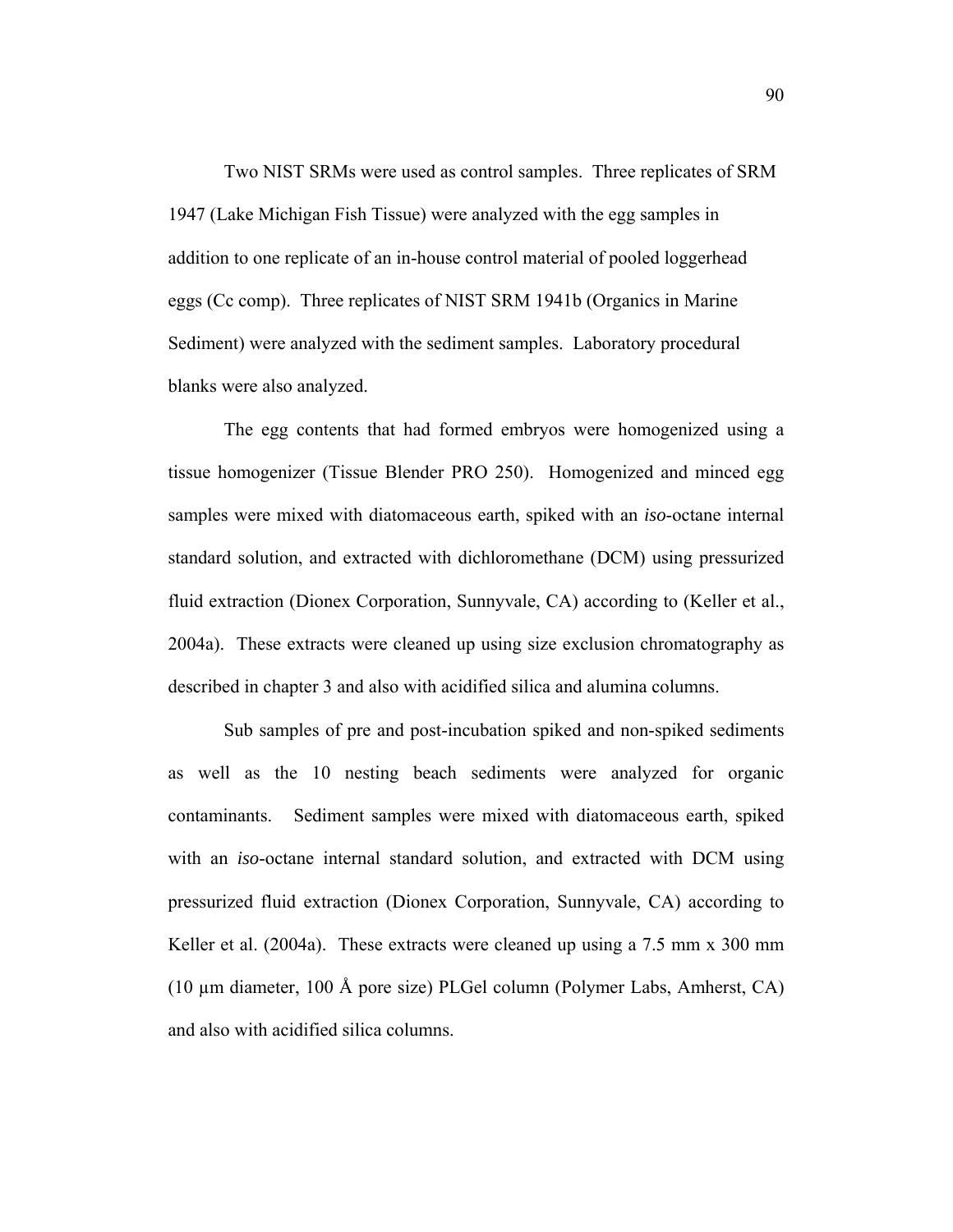Lipid content was determined gravimetrically from egg initial extracts prior to any clean-up according to (Keller et al., 2004a). Moisture content was determined for all sediments gravimetrically prior to extraction. A subsample of around five grams of sediment was placed in a tared aluminum weighing pan and mass was recorded. Sediments were then placed in a convection oven at  $120^{\circ}$ C then the mass was recorded once pans reached room temperature under fume hood at 24 and 48 hours.

Final extracts ( $\approx 0.2$  mL in volume) were injected twice on a gas chromatograph mass spectrometer (GC/MS; Agilent Technologies 6890N/5973 inert, Palo Alto, CA) and the limit of detection (LOD) was determined as described in Chapter 2.

#### *Calculations and Statistics*

 All values that were below the limit of detection (LOD) were converted to half the LOD for the use of statistics and descriptive statistics, but zeros were used when summing contaminant classes. The statistical program SAS version 8.1 (SAS Institute Inc., Cary, NC) was used to run One Way ANOVAs and Student-Newman-Keuls Test for treatment comparisons.

 Percent transfer of PBDEs, PCBs and OCPs was calculated using mass balance and control for certain factors when able (in spiked sediments only). For example, the spiked sand percent transfer was calculated by calculating the total nanograms of a compound in the egg contents post incubation and the beakers contents pre-incubation (sediment), then dividing the nanograms in the egg by the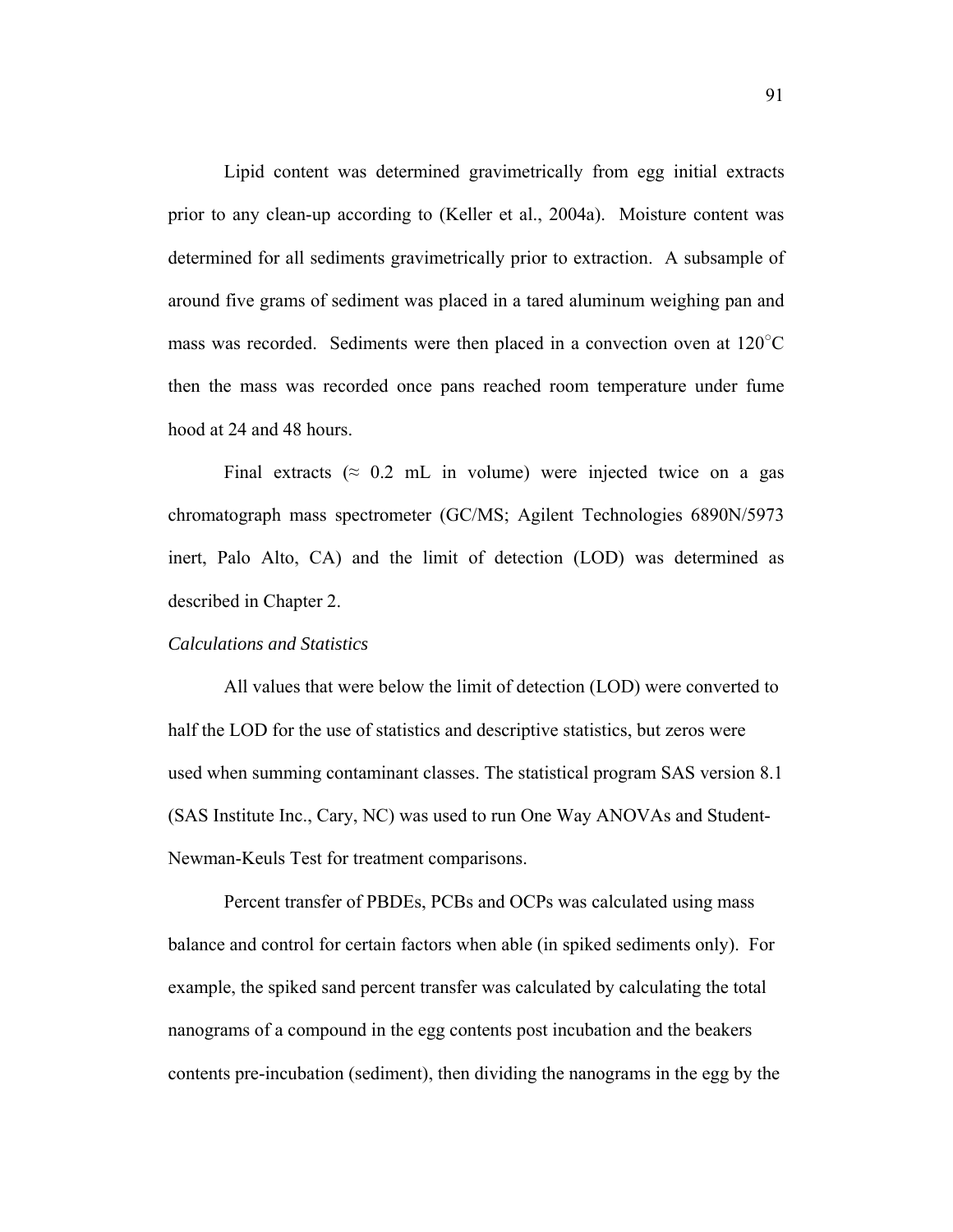nanograms in the sediment and multiplying by 100. To control for the background contamination in the sediments, the nanograms in the non-spiked sand treatment were subtracted from the spiked sand. To control for background contamination in the egg from maternal transfer and changes to concentrations due to metabolism in the developing embryo we subtracted the nanograms of a compound in the egg incubated in sand from the egg incubated in spiked sand.

# SPIKED



# **= % transfer of compounds from incubation sediments to egg**

## NON-SPIKED



**= % transfer of compounds from incubation sediments to egg**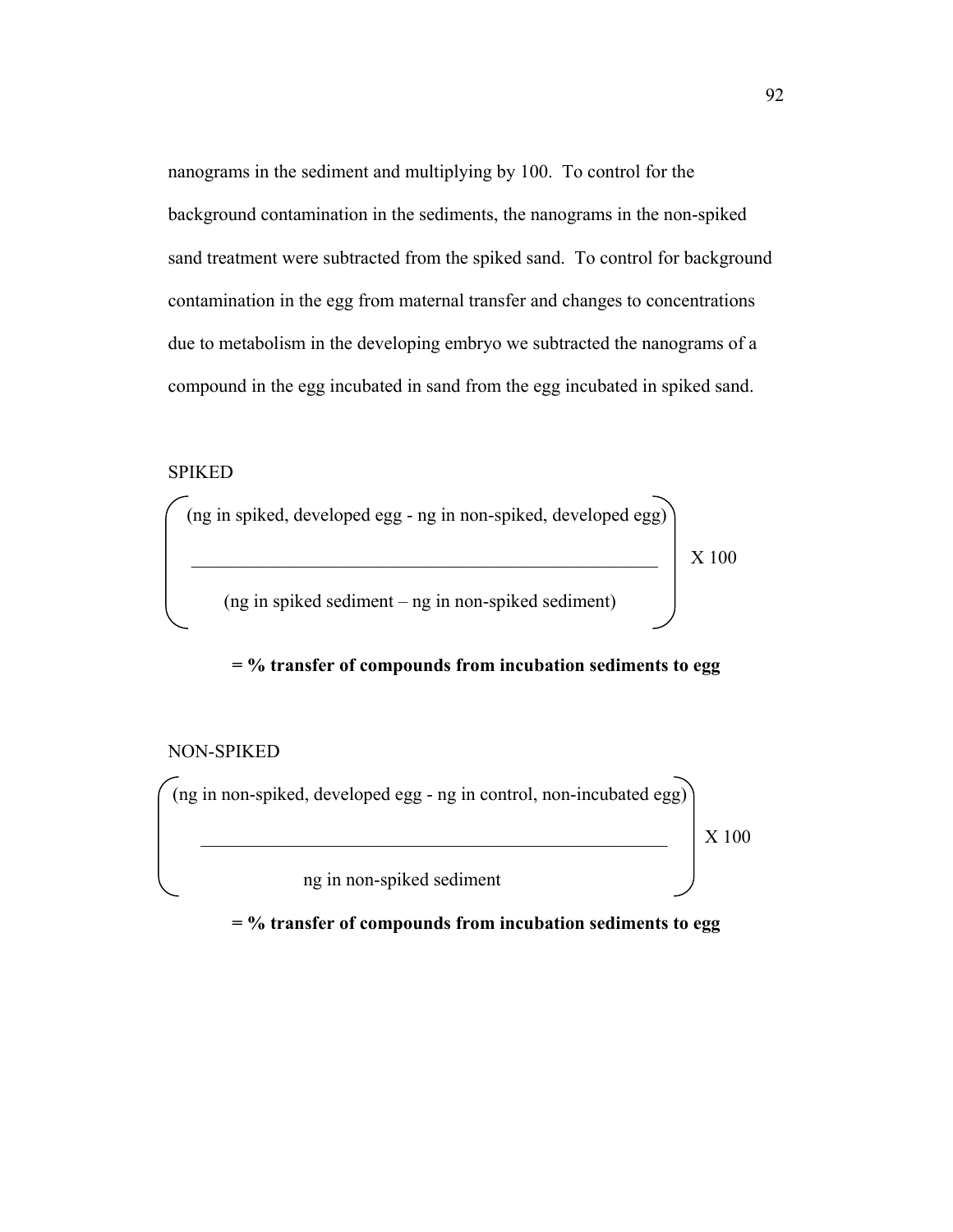#### **Results and Discussion**

 Concentrations measured in all control materials were <11% different from certified values or past mean values for the majority of the compounds. The average differences for all reported values were -10.3 %, 4.7 %, and 4.1% for SRM 1947, Cc Comp and SRM 1941b, respectively. Precision was assessed by comparing the relative standard deviations of three replicates each of SRM 1947 and 1941b which were, on average across all compounds, 2.5% and 14.2%, respectively.

# *Incubation Sediment Treatments*

 The spiked sand for incubation was spiked with 11.5 mg of DE-71 (penta-mixture) and 92.6 mg of Saytex 102E (deca-mixture) which should have given the sediment an overall total PBDE concentration of 22.2 µg/g (Table 1). The actual measured mean total PBDE concentration for spiked sand was 13.4  $\mu$ g/g with 11.5  $\mu$ g/g being PBDE 209 (Table 1). The spiked dredge for incubation was spiked with 11.6 mg DE-71 and 90.0 mg Saytex 102E that should have given the sediment an overall total PBDE concentration of 24.4 µg/g (Table 1). The actual measured total PBDE concentration for spiked dredge was 14.6 µg/g with 12.8 µg/g being PBDE 209 (Table 1). The non-spiked sand and dredge incubation sediments had average total PBDE concentrations of 0.475 and 0.378 ng/g dry mass, respectively, with PBDE 209 detected in one of nine sand samples at 0.631 ng/g dry mass and none in dredge sediment (Table 1). Overall PBDE concentrations measured in spiked sediments ranged between 11-71% (spiked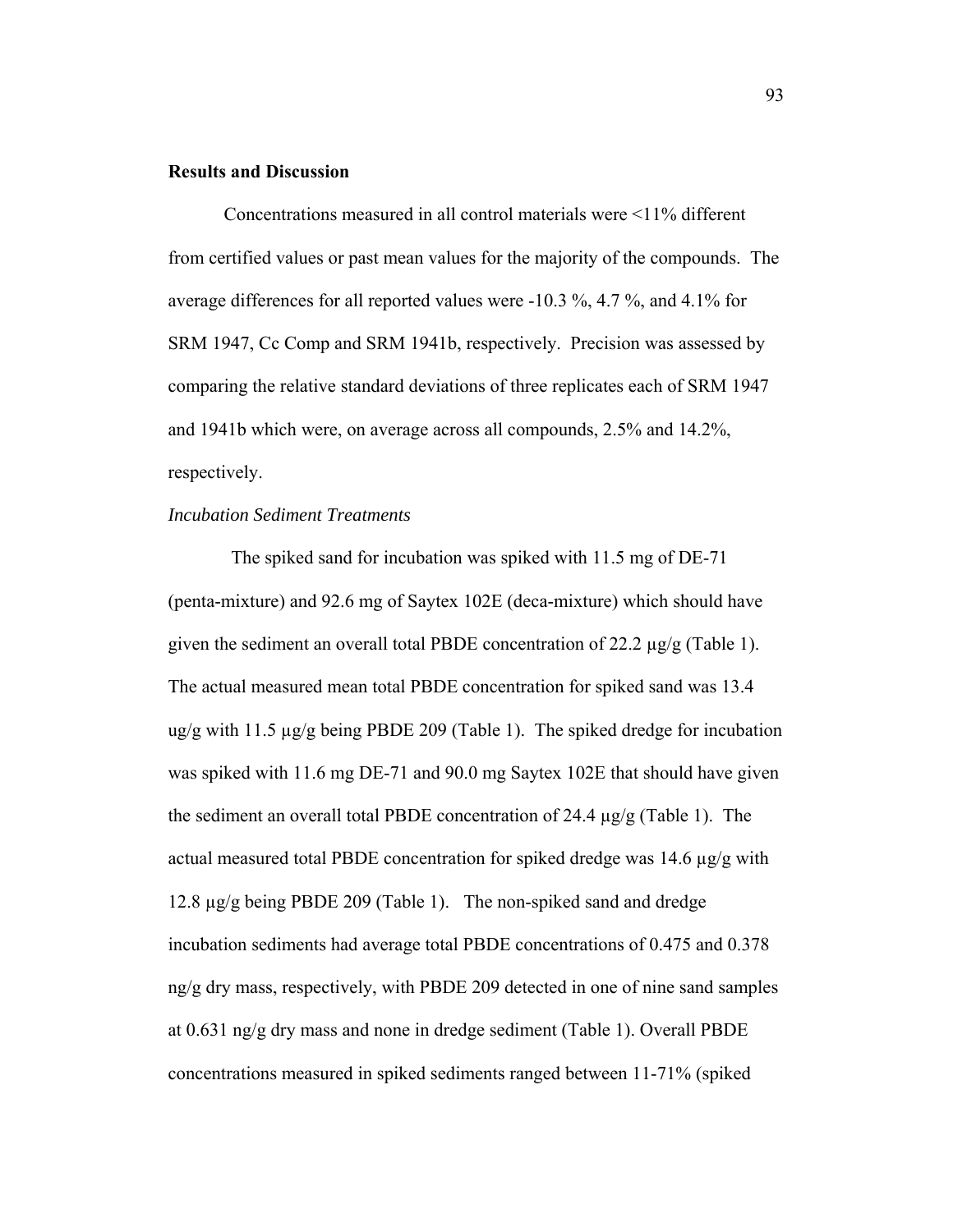sand) and 0-65% (spiked dredge) less than expected based on the amounts of PBDE spiking solution mixed into the sediments. This is most likely due to the volatilization of PBDEs that occurred in the solvent evaporation process when sediments were being prepared. The spiked sediments do however have at least 80 to 120 thousand times more total PBDEs than the non-spiked sediments so we expected to still be able to measure transfer rates of less than ten percent.

 The spiked sediments, both sand and dredge acquired the same PBDE pattern as the spiking solutions (Figure 1). The patterns in the non-spiked sediments differed from the spiked sediments. There were fewer congeners detected in the non-spiked sediments and the predominant congeners were dissimilar in comparison to spiked sediments (Figure 1). It is important to note that all sediments used for incubation were baked in an oven to remove all moisture before spiking. This altered the original background concentration and patterns of PBDEs prior to spiking. Because of the baking process during sediment preparation, un-manipulated (pre-baking) sediments were also analyzed for PBDE concentrations. Table 1 reports the pre-baking PBDE concentrations and in comparison to the non-spiked treatments the pre-baking concentrations are greater. We also analyzed natural sediments from nesting beaches throughout Barnegat Bay and report greater concentrations in nesting beach sediment, 2.66 ng/g dry mass total PBDEs, in comparison to non-spiked treatments (Figure 2). It is apparent that the non-spiked treatment sediments underestimate the actual concentrations of PBDEs available to an egg in the wild (Figure 2).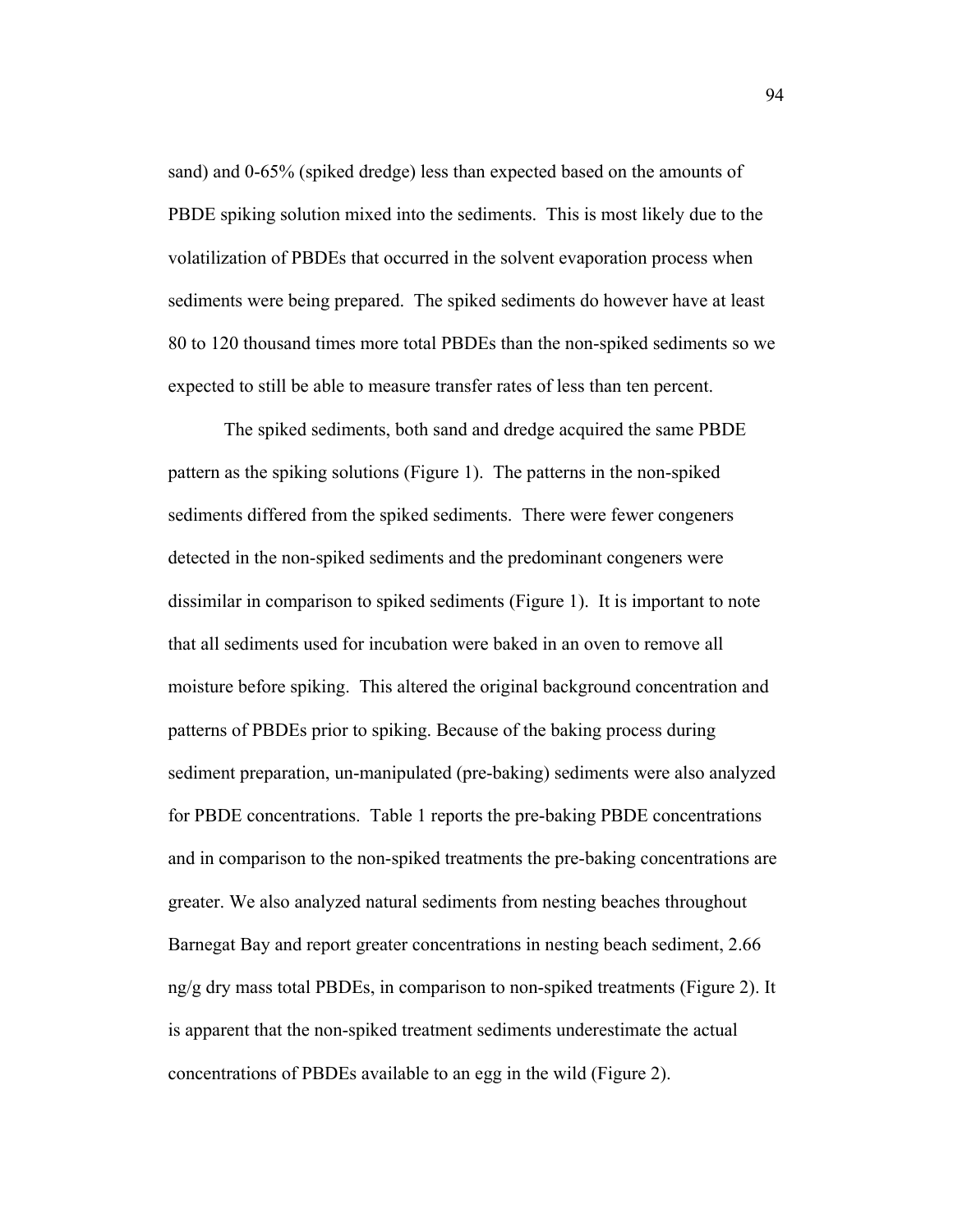In regards to the known low vapor pressures of PBDEs which allow them to volatilize and travel in air we had to acknowledge that property in our experimental design. We therefore analyzed incubation sediments pre-incubation and post-incubation (Table 1). In some cases there were greater PBDE concentrations in treatment sediments post-incubation which indicated cross contamination during incubation (Table 1). This may be considered a confounding variable that would underestimate the percent transfer calculated in this experiment, however we do not suspect that it had a great effect. In other cases there was a decrease in PBDE concentration post incubation (Table 1). We expected to see a decrease attributable to either uptake of PBDEs by the egg or more likely volatilization. The differences between pre and post concentrations were relatively small suggesting there was little volatilization during the 50 day incubation period (Table 1). When we examine the pre-incubation sediments more closely we can gather more data about the volatility of PBDEs. The incubation sediment preparation procedure continued over ten days (day zero being when PBDEs added to sediment and day 10 when last group of eggs where placed into sediments) and eggs were placed in their respective sediments during three separate days of that 10 day period, therefore we collected pre-incubation sediments that represent each of the three days eggs were placed into sediment (day six, nine and ten). There was large variability between sediment PBDE concentrations on day six and day ten which appears to be due to dry sediments sitting underneath a fume hood (Appendix 1). The longer the sediments sat in the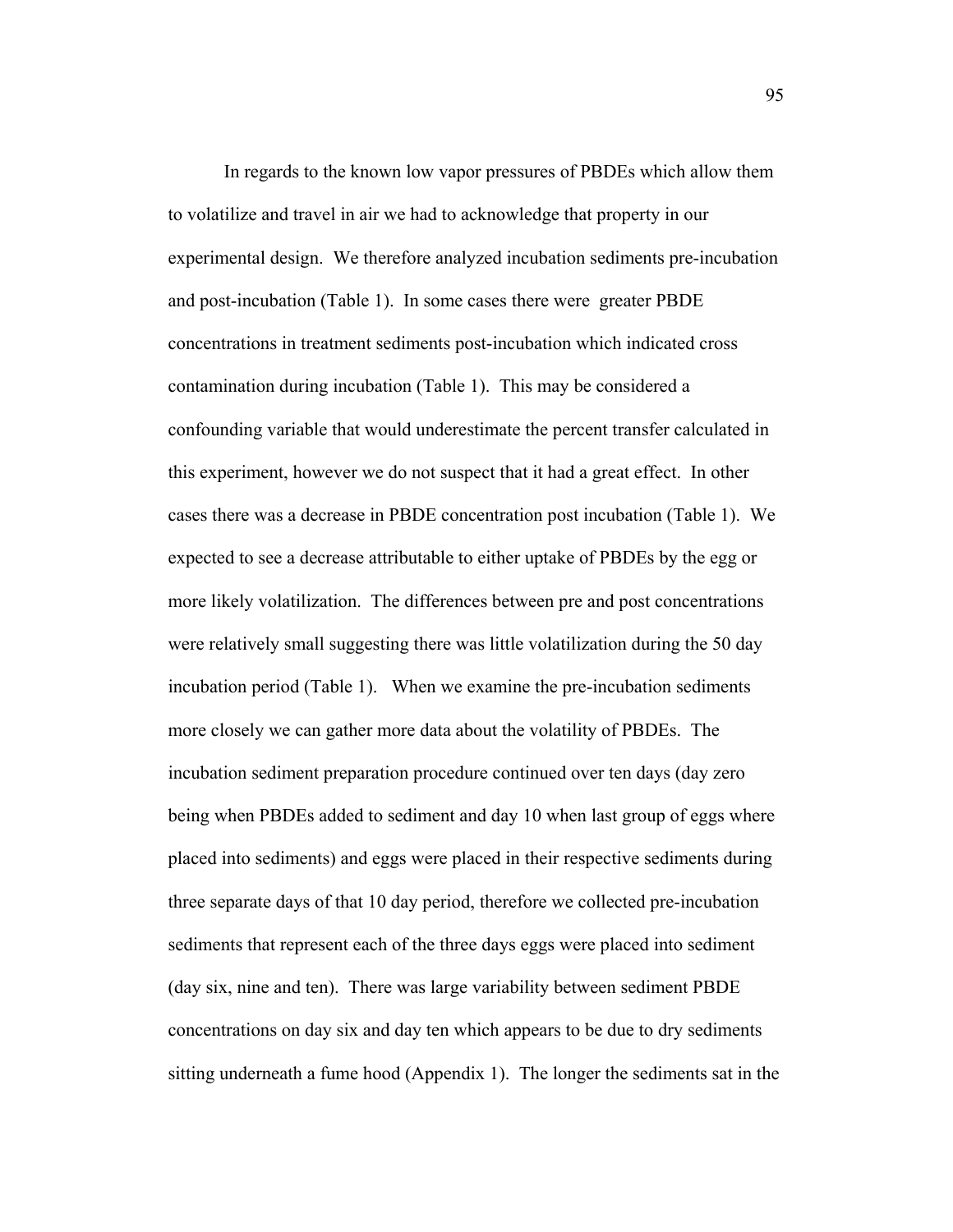hood the lower the concentrations became. The rate of loss of PBDEs from sediments was not consistent. For example, the rate of loss from day six to day nine was less that the rate of loss measured between days nine and ten (Appendix 1). Volatilization or loss of PBDEs from incubation sediments during that ten day period was much greater, 50-98% than the 50 day incubation period, under 5% (Appendix 1 and Table 1). It appears that moist sediment retains PBDEs better at warmer temperatures over a longer period of time than dry sediment at cooler temperatures over a shorter period of time.

 What we can suggest in future experiments that spiked sediments should be placed in separate incubators that are equipped with air scrubbers so the air coming out of the incubator does not contaminate other incubators in the room. We can also suggest that sediment preparation time and procedures be taken into account when using PBDEs. If PBDEs are left in dry sediment, even at cooler temperatures there can be a relatively rapid loss of the compounds. A better containment method for spiked sediments should be considered to decrease loss of compounds and contamination of other materials.

#### *Egg Incubation*

 Out of the 40 eggs incubated, 20 were incubated in sand treatments and 20 were incubated in dredge treatments. There was no development in any dredged sediments, non-spiked or spiked. This was due to the negative water potential of the dredged sediment determined after the experiment. All eggs were desiccated in the dredge sediment (Figure 3E). Even though the net movement of water was

96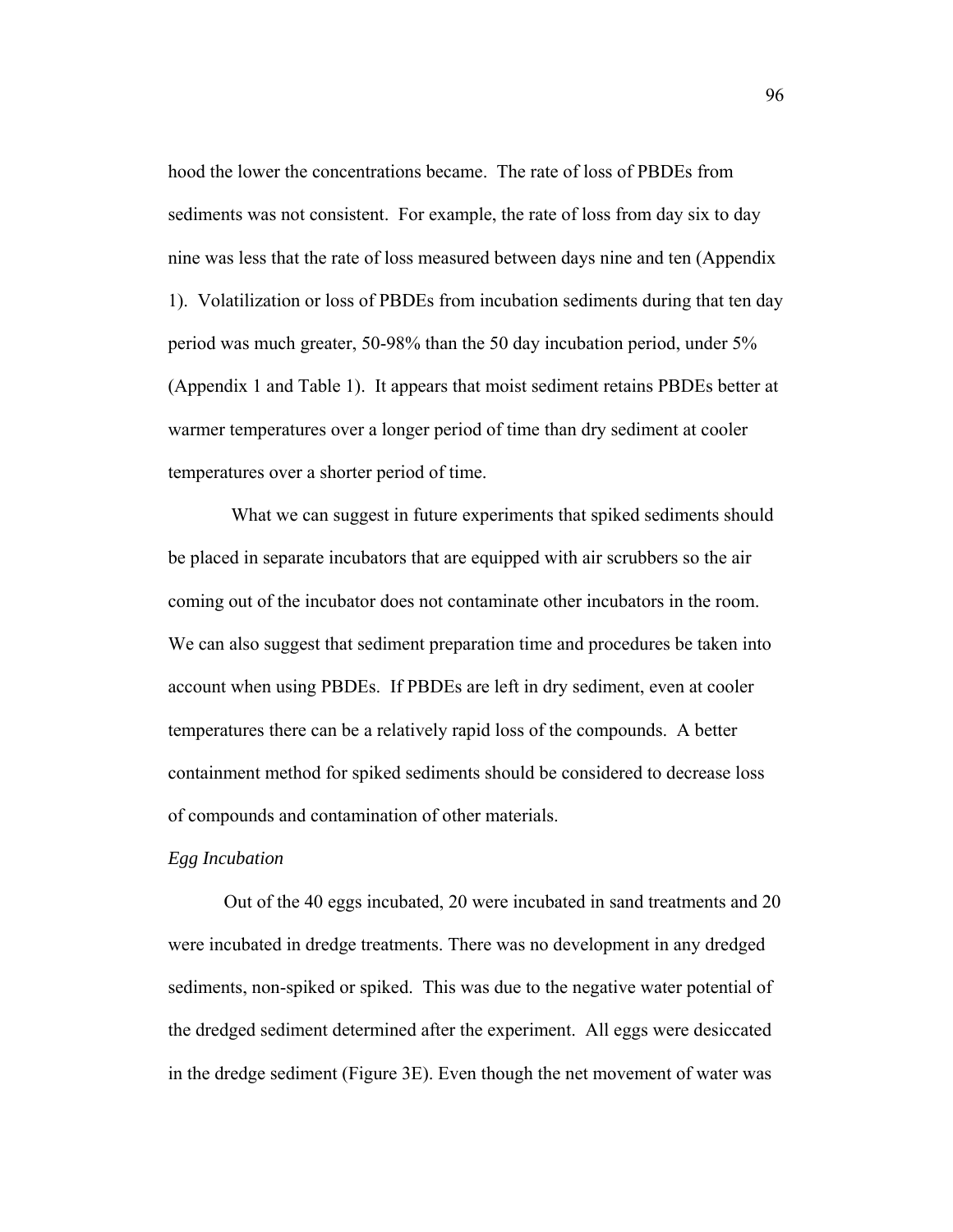from the egg into the incubating sediment there was still a transfer of PBDEs into the egg contents (Table 2). The sand and spiked sand sediments yielded 15 fully formed live embryo/hatchlings, 2 partially formed embryos and 3 embryos that showed signs of early development (Table 3, Figure 3A-D). We expected to see fully formed embryos/hatchlings because incubation was stopped about seven days before the predicted hatch date, based on temperature of incubation, date of ovoposition and start of incubation. Although incubation in both sand and spiked sand produced a similar number of fully formed individuals there appeared to be more occurrences of scute anomalies in the spiked sand embryos, where seven of the 10 had an anomaly of some kind (Table 3). Anomalies were recorded and the occurrence of a split nuchal scute or the odd number and pattern or placement of scutes on the carapace (examples: Figure 3A&B).

The ΣPBDE concentrations in the eggs incubated in spiked treatments (both sand and dredge) were significantly greater than the eggs incubated in nonspiked treatments indicating PBDEs did transfer from sediment into the eggs (Table 2). The eggs incubated in the spiked sand, those that actually developed, showed significantly greater ΣPBDE concentrations than the eggs that did not develop in the spiked dredge indicating greater transfer of PBDEs with live developing embryos (Table 2). No significant differences were observed in ΣPBDE concentration between the eggs incubated in the non-spiked treatments (both sand and dredge) and the control eggs (Table 2).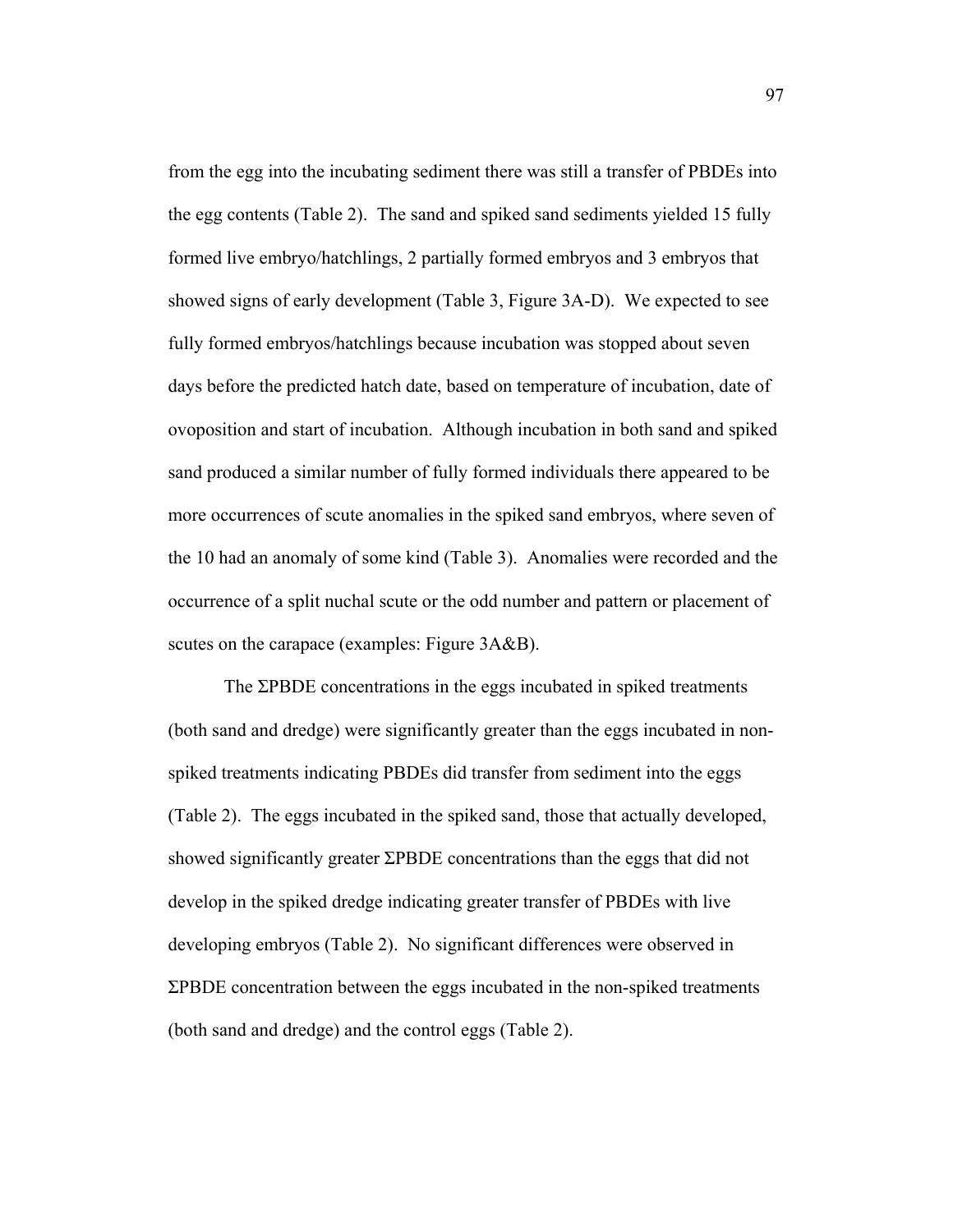## *Percent Transfer*

 The percent transfer reported in this study represents the uptake and transfer of compounds from incubation sediments into the egg contents. Because all egg contents were homogenized (minus the egg shell) for contaminant analysis we cannot predict if the compounds were partitioned in the embryo itself or the membranes and other contents. The reported values will predict the amount of compounds that are available to the embryo because it has passed through the egg shell. Equally important, the amount of sediment that touched the eggs or was capable of releasing contaminants for transfer into the egg is unknown, but is likely smaller than the total mass of sediment in each beaker. For this reason and because the mass of contaminants in the sediment of the entire beaker was used as the denominator, the percent transfer is likely underestimated and would always be dependent upon the mass of sediment used in the experiment. This is an important consideration if the current results are ever compared to another transfer study.

 The compounds listed in Table 4 are those that showed detectable transfer into the eggs from treatment sediments. Lower brominated PBDEs like 47 and 66 consistently showed the greatest percent transfer in the spiked sediments (Table 4). Spiked sand percent transfer ranged from 0.0001% (PBDE 209) to 0.7883% (PBDE 47) and spiked dredge ranged from 0.0003% (PBDE 209) to 1.58% (PBDE 66) (Table 4). It was not surprising that the lower brominated compounds have the highest percent transfer, because PBDE 47 has been reported to be the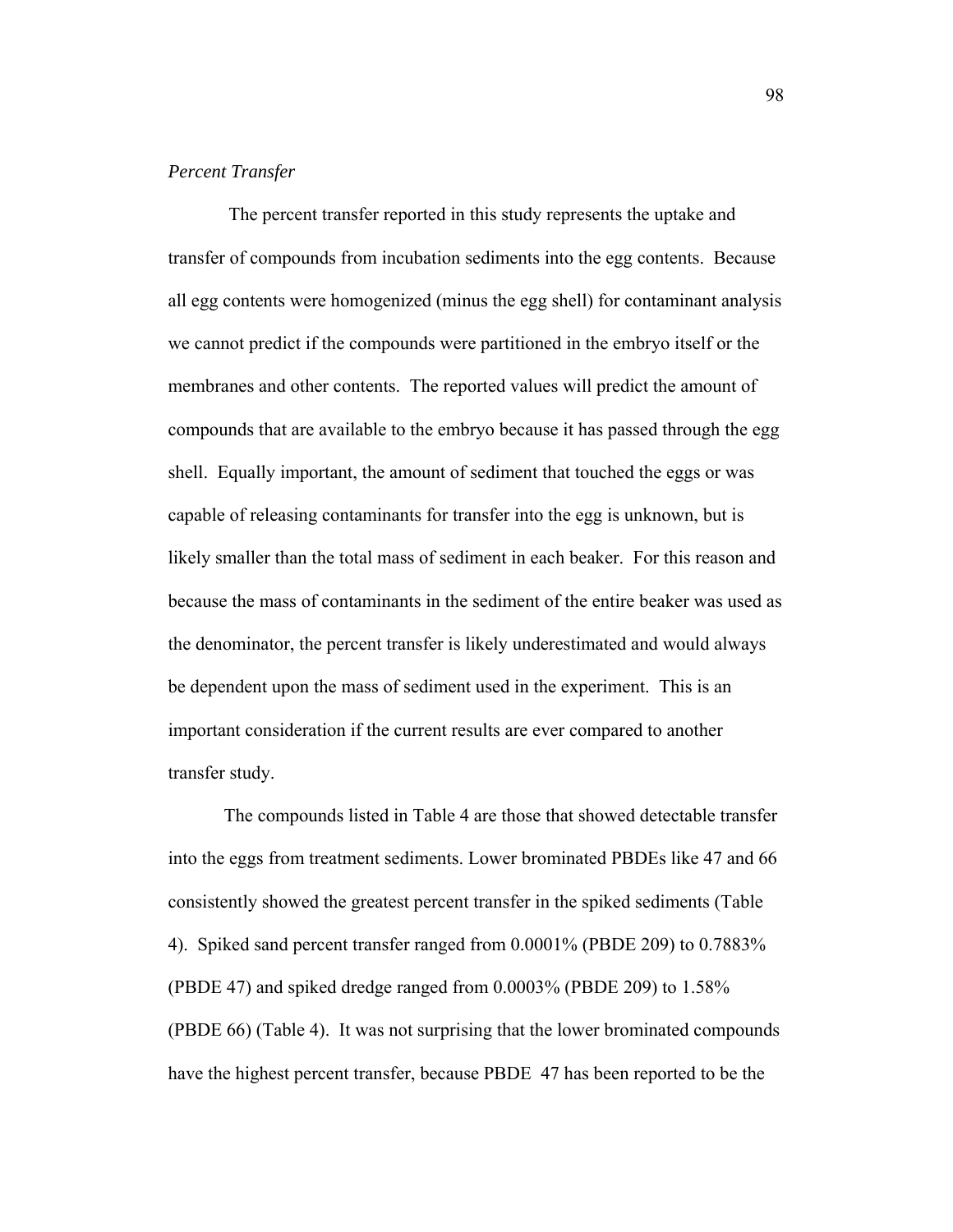most bioavailable congener where as PBDE 209 is a very large and bulky and does not travel through biological barriers as easily (de Wit, 2002). In the nonspiked sediments percent transfer for only one PBDE congener, PBDE 154, could be calculated (Table 4). This was because there were no other congeners detected in both the non-spiked sediments and the eggs (Table 1 and 2). The percent transfer for PBDE 154 was much greater from the non-spiked sediments in comparison to the spiked sediments, suggesting that either transfer is concentration dependent, the adsorption of PBDE 154 to non-spiked sediments differs from that to the spiked treatments, or biological processes differed between the spiked vs. non-spiked to result in greater transfer in the non-spiked. This congener also happens to be one of the most predominant congeners found in Barnegat Bay terrapin tissues and eggs (Chapters 2 and 3).

 One of our major goals of this study was to determine the difference in transfer of PBDEs from sand nesting sediments and the dredged sediments. Unfortunately, due to the lack of development in the dredged sediment treatments we are not able to make any hypotheses as to which sediment type facilitates the greatest transfer. We can however make a hypothesis that developing eggs (those is sand treatments) facilitate a higher percent transfer for the majority of the compounds in Table 4 compared to non-developing eggs (those in dredge treatments). The greater transfer in developing eggs can be attributed to the ability of PBDEs and other POPs to pass through the shell during gas exchange. Because PBDEs, like other organic contaminants volatilize, they become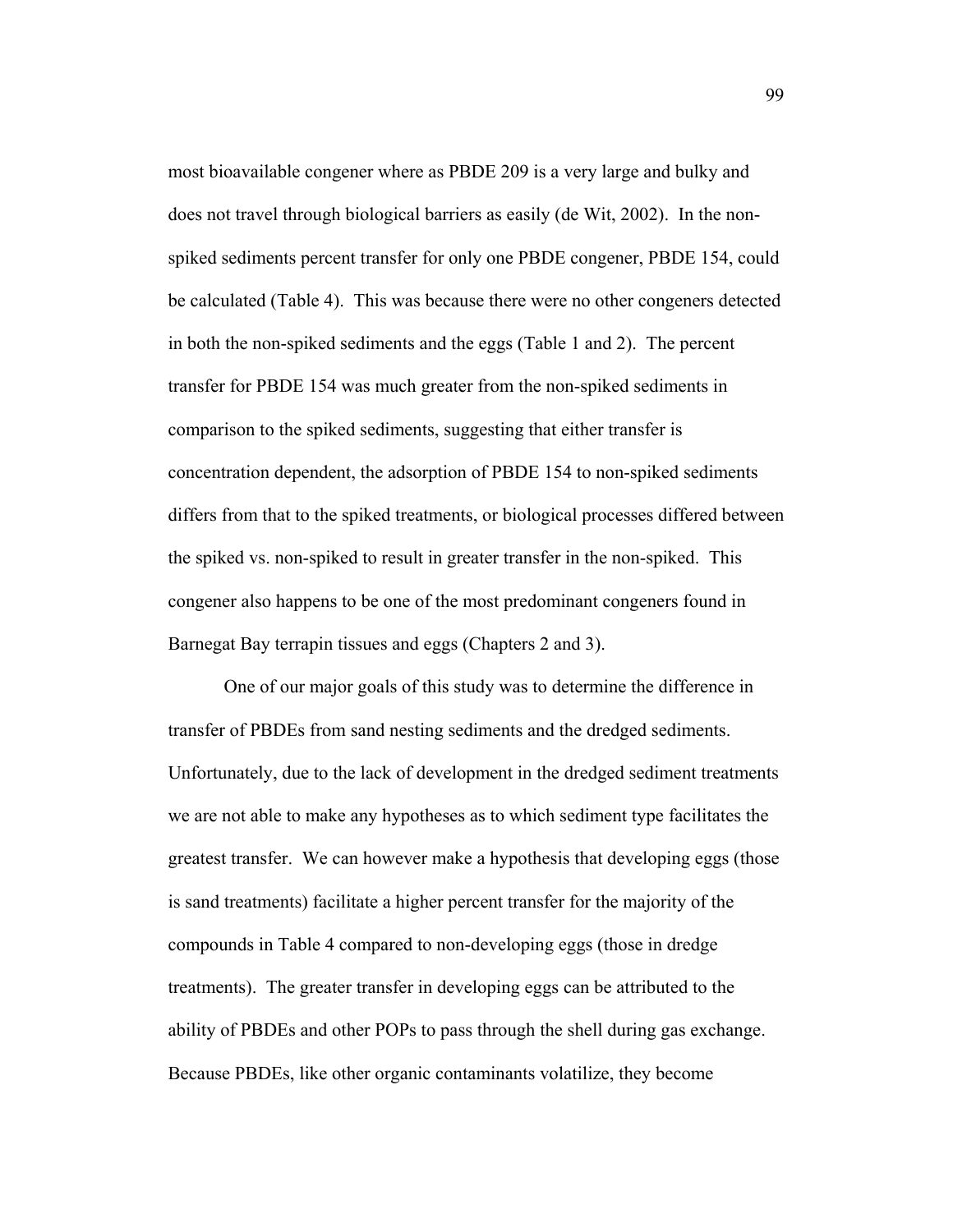available in vapor form to diffuse through the shell and pores similar to the oxygen and carbon dioxide being exchanged during development. This hypothesis was also suggested in a study where organochlorine pesticide (OCP) transfer was measured from mixed natural and artificial nesting material to bullsnake (*Pituophis melanoleucus*) eggs (Canas and Anderson, 2002). We can also compare the ability of PBDEs and other POPs to transfer from sand into developing eggs to other uptake and transfer studies. Additionally, the lack of development in the dredge sediment still allowed transfer, suggesting that there are passive transfer mechanisms in addition to active ones that were at work in the developing sand-incubated eggs. This proposed hypothesis (higher transfer from more biological activity) is confounded by the differences in organic matter and clay content between the two sediment types. Both sediment characteristics and biological activity differed between the sand and dredge treatments, so both could contribute to the differences seen in percent transfer.

 Although other POPs and OCPs were not the main focus of this study we were able measure % transfer of the compounds listed in Table 4. These were compounds that were detectable in the majority of sediments samples. The two PCB congeners 180+193 and 206 had greater transfer in sand treatments where there were developing embryos (Table 4). The lower chlorinated congeners had greater percent transfer; similar to what was observed in the spiked PBDE treatments. The PCB congeners (180+193) with the greatest transfer also happen to be a predominant congener in terrapin tissues (Chapters 2 and 3). Percent

100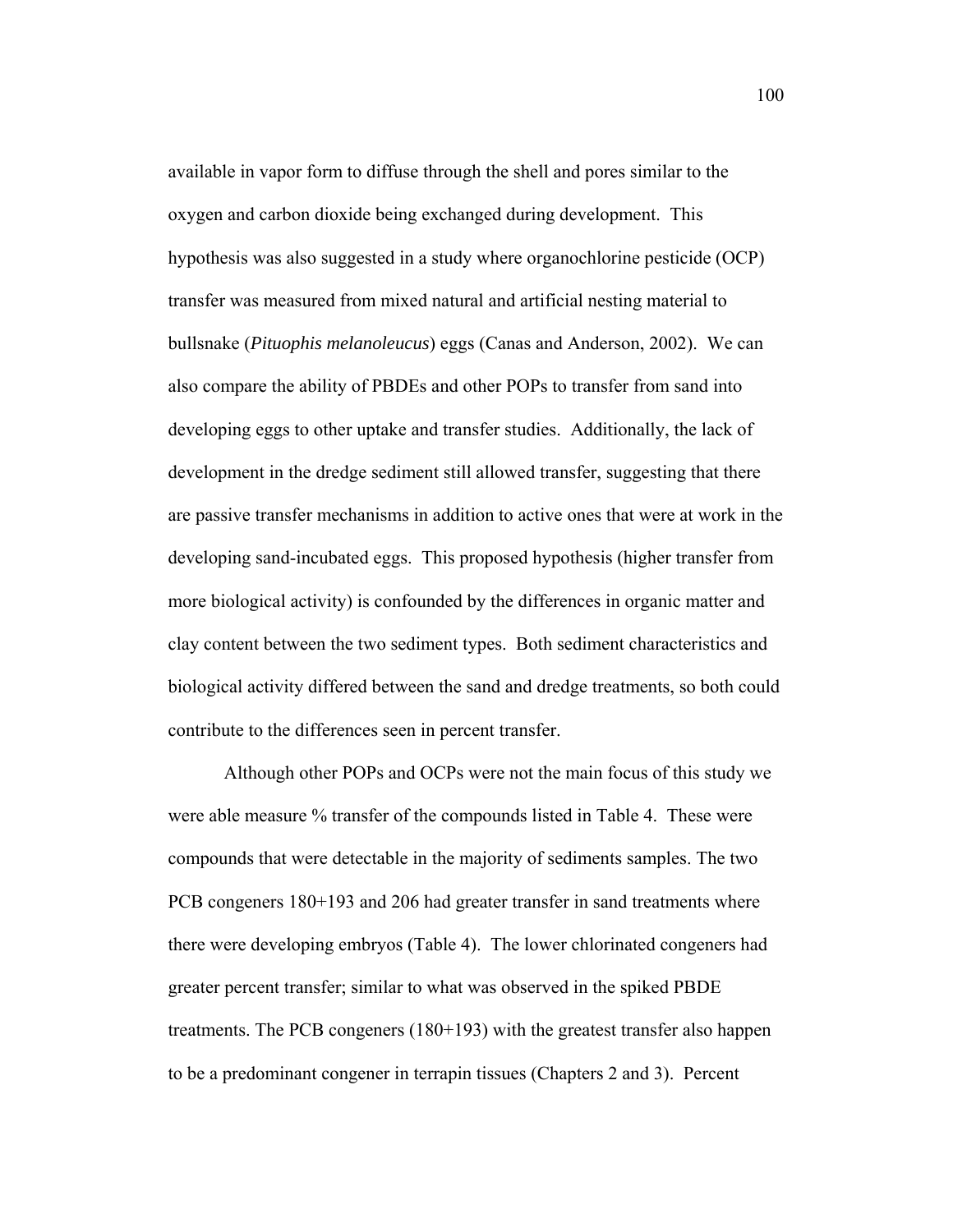transfer for mirex and DDT metabolites were also reported in Table 4. Mirex unexpectedly had greater transfer in dredge sediment whereas the most environmentally relevant DDT metabolite in animal tissues, 4,4'-DDE, had greater transfer in the sand treatment where there were developing embryos (Table 4). It is possible that the mirex transferred through the egg shell during development was chemically modified by the developing embryo therefore making the compounds "disappear" from the analysis of the egg which in turn produced a lower percent transfer than what was seen in sediment with no developing embryos. The percent transfer calculation from spiked sediments should have controlled for the effects of biotransformation as well as background contamination from maternal transfer by subtracting the concentrations from the non-spiked treatment eggs, where as in the non-spiked treatments we were not able to subtract the effect of biotransformation, only background contamination from maternal transfer through the non-incubated control egg.

 Many studies of POP transfer/uptake through egg shells or into developing embryos is conducted by either topical application of compounds directly to egg shell or injecting the compounds into egg air cells. For example, 34% of 4,4'- DDE painted onto a green sea turtle (*Chelonia mydas*) egg was absorbed into the egg but only 8% made it into the embryo (Podreka et al., 1998). In another study 90% and 96% of PCB 126 and TCDD respectively passed through the red eared slider turtle shells after topical application but only 1.7% and 0.8% of original dose made it into the embryo (Gale et al., 2002). In a study where a penta-PBDE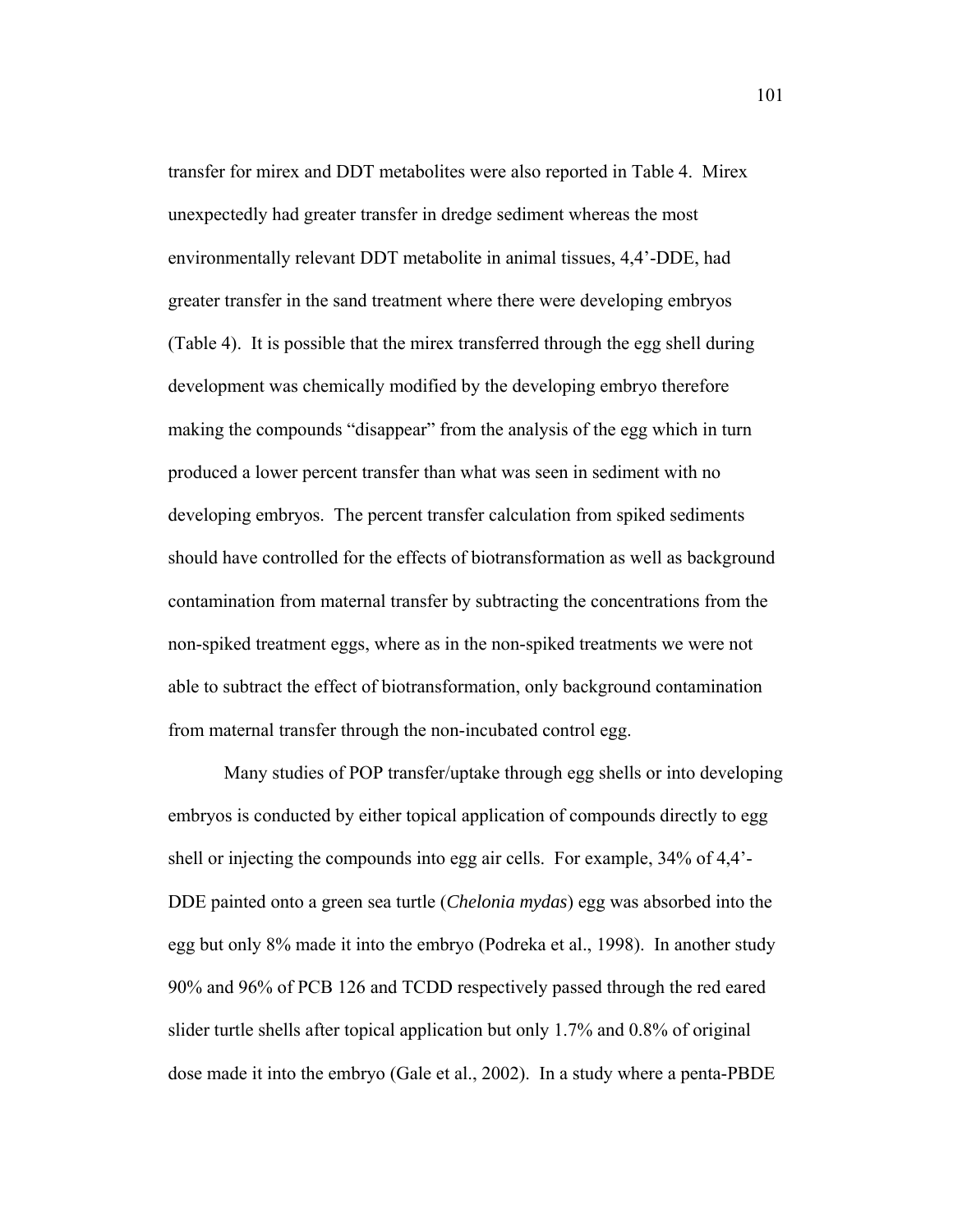mixture was injected into the air cells of American Kestrel (*Falco sparverius*) and chicken (*Gallus gallus*) eggs, 18% and 29% of the original dose was represented in the egg contents respectively (McKernan et al., 2009). These three studies deal with direct application of the contaminant which may elicit a toxic effect that they are looking to quantify but it does not represent the true potential for the uptake of contaminants in the wild. To date this is the only study to measure transfer of PBDEs and other POPs from completely natural nesting sediments into reptile eggs. There is a study where the nest material, a mixture of Spanish moss and vermiculite facilitated transfer ranging from 0.5% (Dieldrin) to 19% (Lindane) with no detectable transfer of 4,4'-DDE into bullsnake eggs (Canas and Anderson, 2002). This study does suggest there is potential for OCPs to transfer from nest material but it is still not completely natural and this study does not include PCBs and PBDEs. The current study, although it has much lower percentages of transfer, shows what may occur in the natural nesting environment of the terrapin and that PBDEs and other POPs will transfer through the eggshell into egg contents.

#### *Consequences of Contaminant Transfer to Developing Terrapins*

We did not find any obvious delays in development in the embryos incubated in the spiked sand compared to the non-spiked sand. The occurrence of partially formed and early development embryos seemed to be more related to the clutch the eggs came from rather than the treatment they were incubated in. We did notice a higher occurrence of carapace vertebral and marginal scute anomalies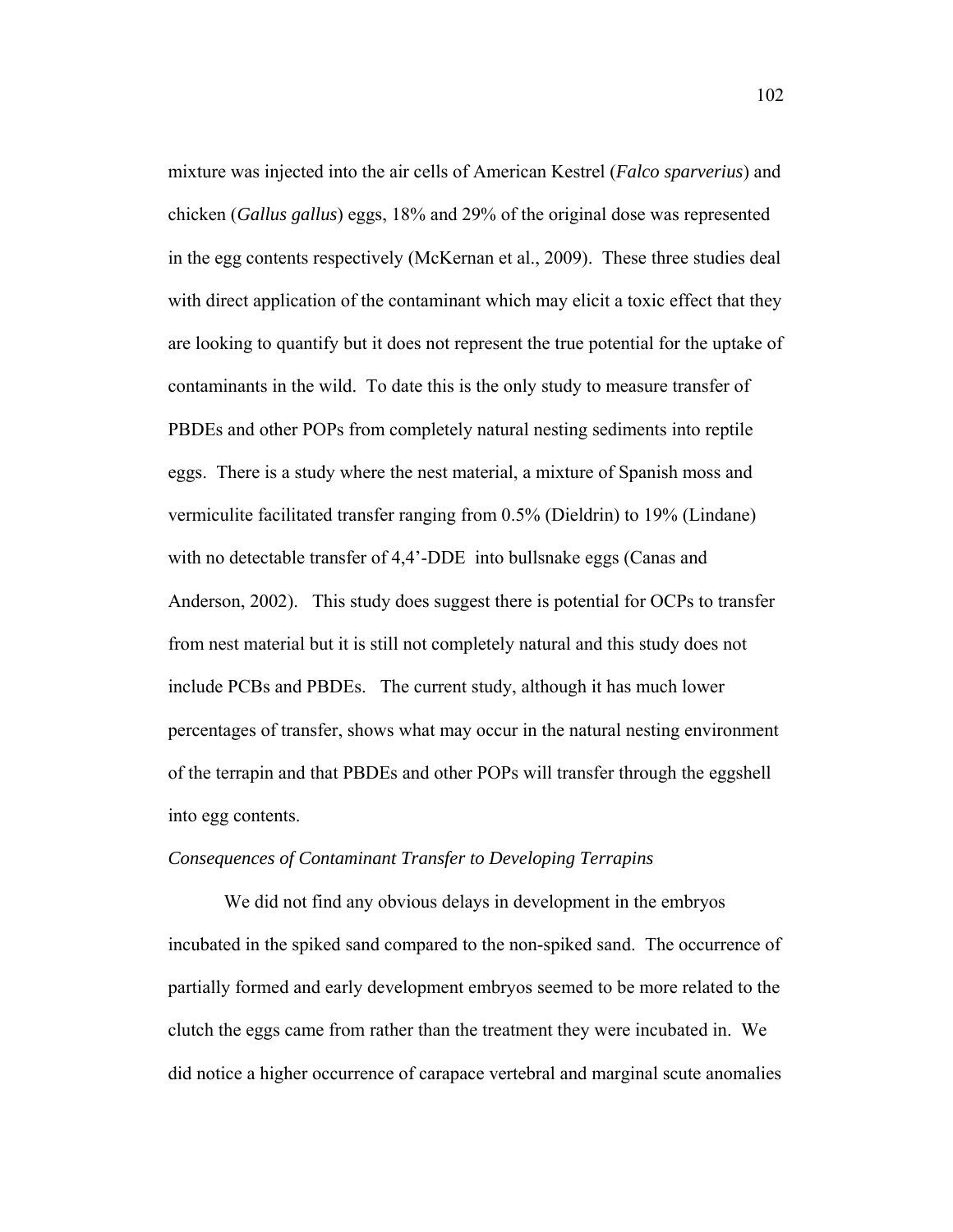in the spiked sand treatments, which on average had concentrations about 150 times greater than the maximum control egg, when compared to the sand treatments (Table 3, Figure 3A and 3B). There were no correlations between the ΣPBDE concentrations and carapace length or final egg mass (post incubation but before opening). There were also no significant differences in egg or embryo mass, or carapace and plastron length between those incubated in sand versus the spiked sand (Figure 4). Although there were no outward signs of delays in development or deformities we cannot disregard the internal effects that may have occurred due to the high PBDE concentrations in the spiked sand embryos. PBDEs have been reported to cause endocrine disruption and developmental neurotoxicity including learning and memory into adulthood (Eriksson et al., 1999; Timme-Laragy et al., 2006; Darnerud, 2008). These internal effects are often more sensitive than external effects like deformities, and neurobehavioral effects have been reported to be the most sensitive endpoint in regard to PBDE toxicity (Chapter 5). In killifish (*Fundulus heteroclitus*) embryos exposed to DE-71, 0-7 days post fertilization, experienced hypoactivity and the elimination of normal fright response causing higher predation rates low doses, in the 0.001 and 0.01 ug/L exposure groups (Timme-Laragy et al., 2006). In the current study, terrapin PBDE concentrations incubated in spiked sand  $(96.5-318 \text{ ng/g})$  and sand  $(0.256 - 3.14 \text{ ng/g})$  are within and above the range of concentrations that caused the neurobehavioral effects in killifish (Table 3).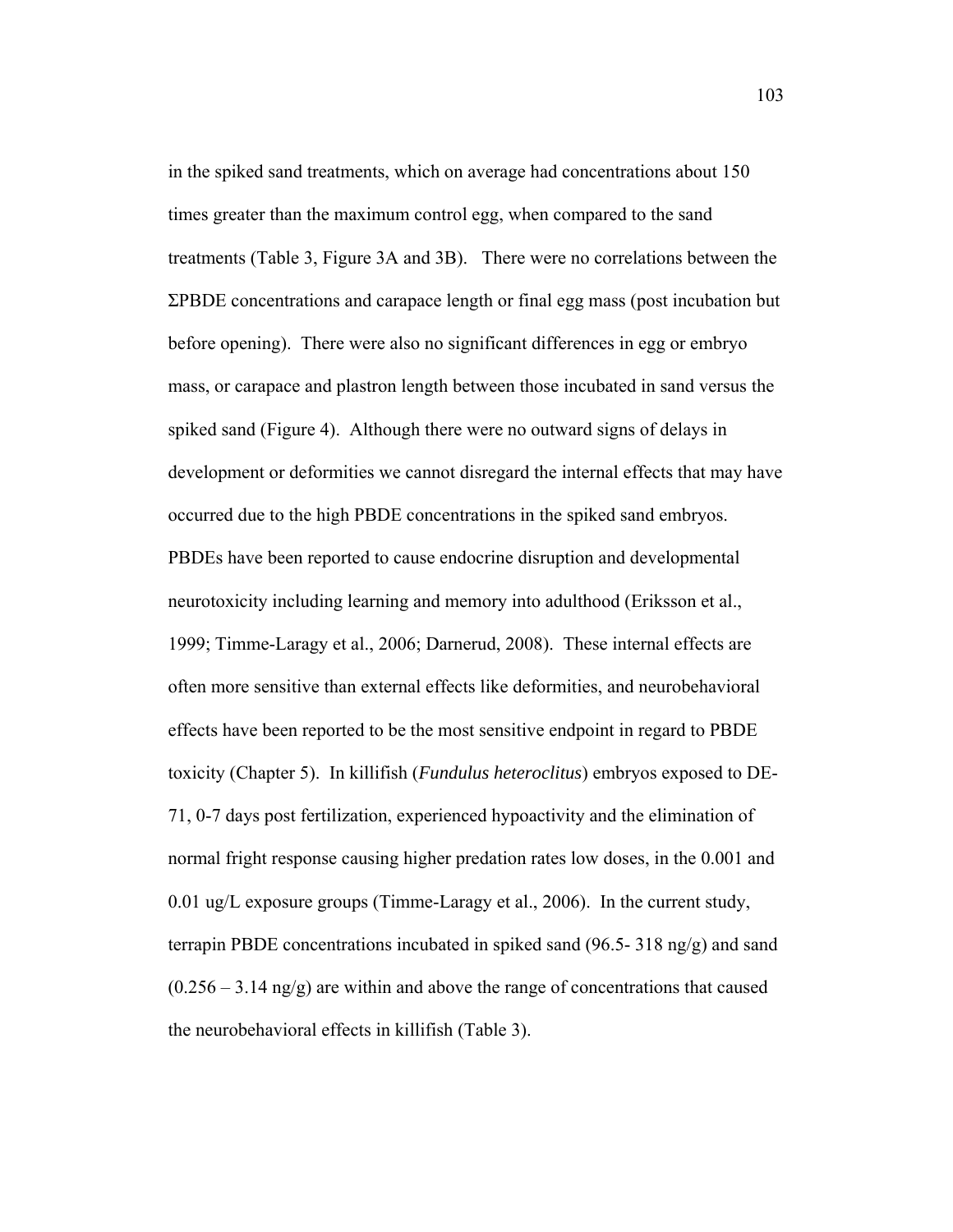It is important to note that as discussed above, the levels of PBDEs in the non-spiked incubation treatments were underestimated due to three factors; (1) the assumptions of the mass balanced percent transfer calculations, (2) cross contamination of PBDEs during incubations and (3) to a baking step in the sediment preparation process (Figure 2). In comparison to pre-baked and natural nesting beach sediments, eggs incubating in a natural environment may be exposed to greater PBDE concentrations thereby elevating the actual level of PBDEs available to the developing embryo. By taking the percent transfer calculated through the transfer study we can estimate how much contamination that an egg incubating in nesting beach sediment may accumulate. PBDE 154 is the only congener that is detected in both the nesting beach sediments  $(0.186 \text{ ng/g})$ dry mass) and the control eggs (0.104 ng/g wet mass). If there is a 1.67 percent transfer of PBDE 154 from non-spiked sand to the egg we may expect an additional 0.03 ng/g of PBDE 154 to be available to the incubating egg. This is obviously a small amount, an amount that may not be large enough to elicit a toxic effect based on the amount transferred alone. Although we did measure transfer of PBDEs in incubation sediments, the different PBDE profiles seen in non-spiked sediments in comparison to eggs incubated in those sediments, and low PBDE concentrations indicates that PBDE transfer from nesting sediments can be negligible compared to the major route of exposure to a developing embryo which would be maternal transfer. The data reported in this study suggest that terrapins and other land nesting species in Barnegat Bay may not accumulate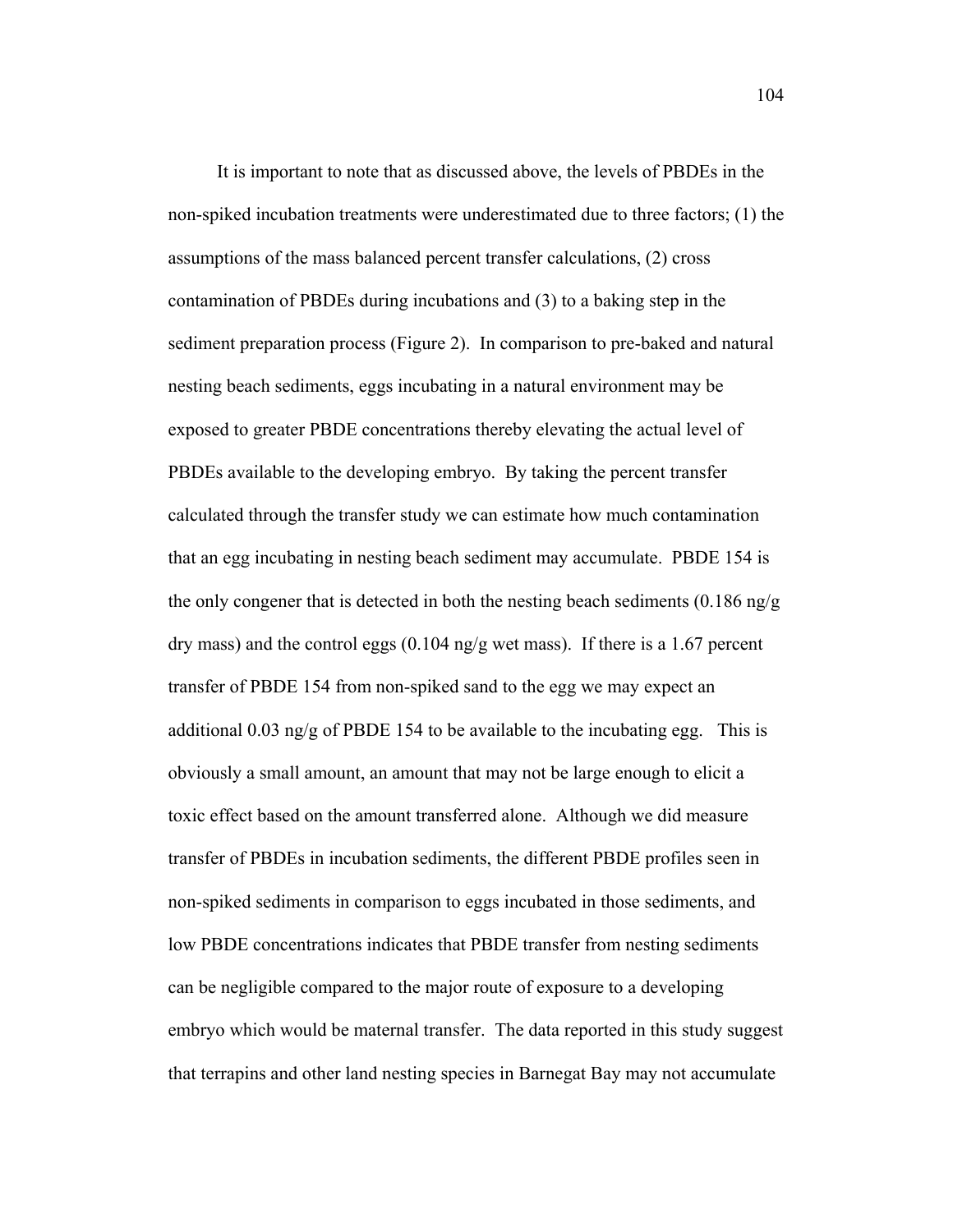a substantial amount of PBDEs or other POPs through sandy nesting sediments but terrapins in other more contaminated areas may be at risk.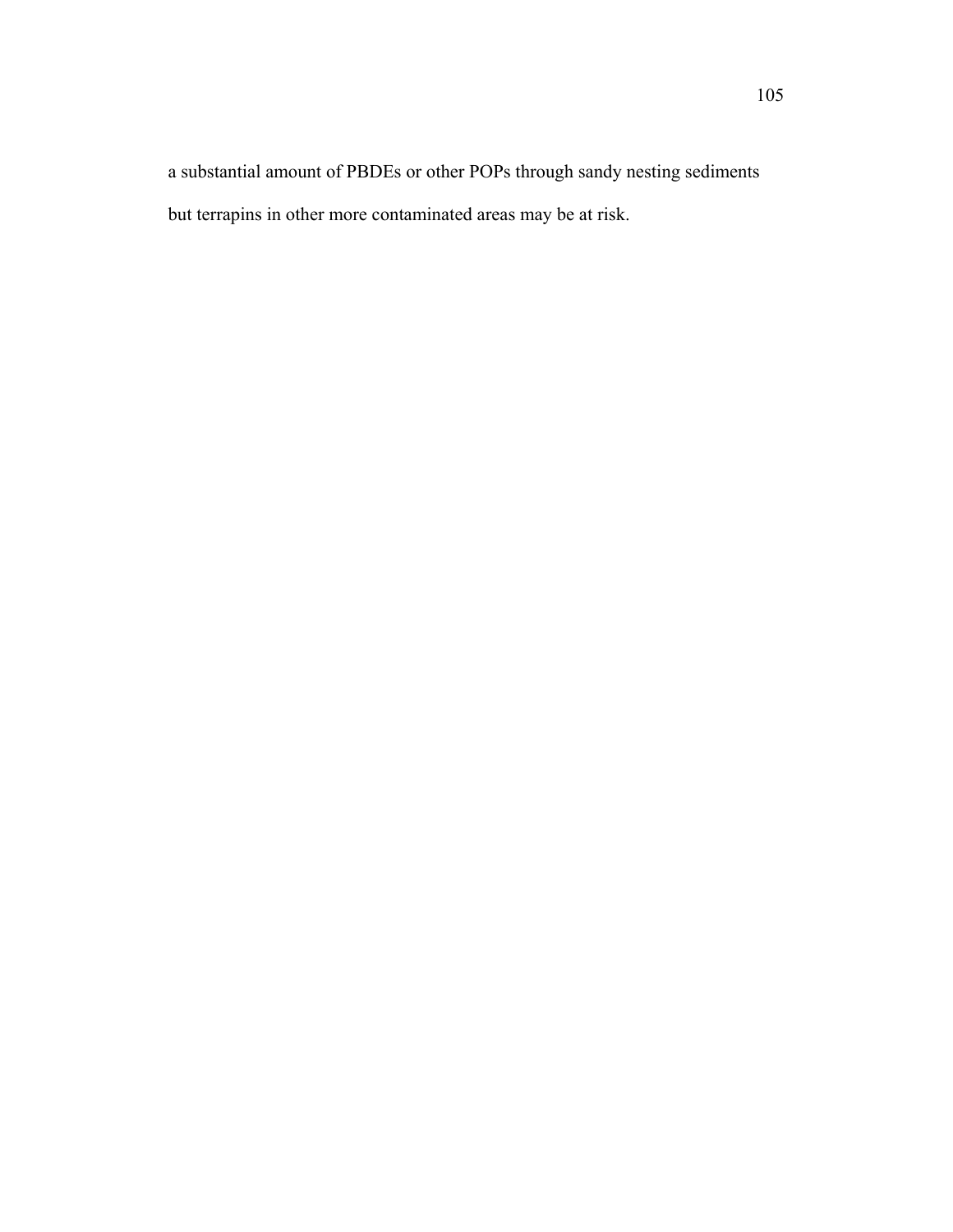Table 1. Summary of PBDE concentrations in incubation sediments both before and after incubation as well as the estimated concentration of the spiked sediments based on the composition spiking solution prepared for incubation sediments and the actual mass of spiking solution that was added to sediments. For congeners that have no samples detected above the limit of detection the descriptive statistics represent the mean, standard deviation and range of half the limit of detection for that compound. Concentrations for pre-baking sediments are also included as well as the calculated % difference between the pre-incubation sediments to post-incubation sediments.

|        | <b>SPIKING SOLUTION</b> |                          |                          | <b>PRE-INCUBATION SEDIMENT</b> |                        |                |                          |                 |                   |                    |                  |                   |                    |                 |              |
|--------|-------------------------|--------------------------|--------------------------|--------------------------------|------------------------|----------------|--------------------------|-----------------|-------------------|--------------------|------------------|-------------------|--------------------|-----------------|--------------|
|        |                         |                          |                          |                                | Spiked Sand (ng/g) n=9 |                | Spiked Dredge (ng/g) n=3 |                 | Sand $(ng/g)$ n=9 |                    |                  | Dredge (ng/g) n=3 |                    |                 |              |
|        |                         |                          | <b>Expected Conc.</b>    |                                |                        |                |                          |                 |                   |                    |                  |                   |                    |                 |              |
|        | % Congner in            | <b>Expected Conc. in</b> | in Spiked                |                                |                        |                |                          |                 |                   |                    |                  |                   |                    |                 |              |
|        | <b>Spiking Solution</b> | Spiked Sand (ng/g)       | Dredge (ng/g)            | Mean (stdev)                   | Range                  | n>LOD          | Mean (stdev)             | Range           |                   | n>LOD Mean (stdev) | Range            |                   | n>LOD Mean (stdev) | Range           | n>LOD        |
| 47     | 3.72                    | 826                      | 906                      | 456 (189)                      | 186 - 664              | 9              | 490 (362)                | 238 - 905       | 3                 | 0.043(0.002)       | $0.038 - 0.046$  | $\Omega$          | 0.044(0.001)       | $0.044 - 0.045$ | 0            |
| 66     | 0.04                    | 9.78                     | 10.7                     | 3.50(1.82)                     | $1.51 - 5.67$          | 9              | 3.24(1.76)               | $1.97 - 5.25$   | 3                 | 0.012(0.001)       | $0.009 - 0.013$  | $\Omega$          | 0.012(0.001)       | $0.012 - 0.013$ | 0            |
| 85*    | 0.35                    | 77.54                    | 85.04                    | 19.1 (10.9)                    | $6.57 - 33.3$          | 9              | 17 (9.92)                | $9.57 - 28.3$   | з                 | 0.155(0.021)       | $0.102 - 0.168$  | $\Omega$          | 0.163(0.004)       | $0.160 - 0.167$ | 0            |
| 99     | 4.71                    | 1046                     | 1148                     | 594 (292)                      | 215 - 919              | 9              | 638 (531)                | 238 - 1248      | 3                 | 0.092(0.015)       | $0.052 - 0.101$  | $\Omega$          | 0.097(0.002)       | $0.096 - 0.100$ | 0            |
| 100    | 1.05                    | 233                      | 256                      | 214 (79.2)                     | $93.9 - 294$           | 9              | 223 (136)                | $120 - 377$     | 3                 | 0.186(0.078)       | $0.093 - 0.330$  | 8                 | 0.220(0.068)       | $0.159 - 0.293$ | $\mathbf{1}$ |
| 138    | 0.102                   | 22.7                     | 24.9                     | 2.75(1.57)                     | $1.02 - 4.83$          | 9              | 2.15(0.946)              | $1.42 - 3.22$   | з                 | 0.117(0.009)       | $0.097 - 0.128$  |                   | 0.108(0.016)       | $0.090 - 0.120$ | 3            |
| 153    | 0.355                   | 78.9                     | 86.5                     | 26.8(13.1)                     | $10.7 - 42.6$          | 9              | 23.9(14.0)               | $15.1 - 40.0$   |                   | 0.035(0.003)       | $0.026 - 0.037$  |                   | 0.036(0.001)       | $0.035 - 0.037$ | 0            |
| 154    | 0.274                   | 60.9                     | 66.8                     | 27.9(13.3)                     | $10.9 - 42.6$          | 9              | 25.2(13.7)               | $15.5 - 40.8$   | 3                 | 0.106(0.050)       | $0.068 - 0.194$  | $\overline{a}$    | 0.097(0.043)       | $0.070 - 0.147$ | $\mathbf{1}$ |
| 156    | $\Omega$                | 0                        | 0                        | 0.206(0.178)                   | $0.020 - 0.410$        | $\overline{2}$ | 0.152(0.230)             | $0.017 - 0.417$ |                   | 0.137(0.324)       | $0.052 - 0.154$  |                   | 0.149(0.003)       | $0.147 - 0.153$ | 0            |
| 181    | 0.076                   | 16.9                     | 18.5                     | 0.206(0.262)                   | $0.019 - 0.840$        | 3              | 0.126(0.011)             | $0.118 - 0.139$ | $\overline{2}$    | 0.049(0.003)       | $0.043 - 0.051$  |                   | 0.050(0.001)       | $0.049 - 0.051$ | 0            |
| 209    | 85.8                    | 19072                    | 20917                    | 11501 (4924)                   | 5386 - 17197           | 9              | 12847 (7817)             | 7437 - 21810    | 3                 | 0.350(0.106)       | $0.289 - 0.631$  | -1                | 0.314(0.007)       | $0.309 - 0.322$ | 0            |
| ΣΡΒDEs | 100                     | 22218                    | 24367                    | 13373 (5564)                   | 6461 - 19820           | 9              | 14639 (8984)             | 8436 - 24942    |                   | 0.475(0.263)       | $0.209 - 0.931$  |                   | 0.378(0.158)       | $0.274 - 0.560$ | 3            |
|        |                         |                          |                          | POST INCUBATION SEDIMENT       |                        |                |                          |                 |                   |                    |                  |                   |                    |                 |              |
|        |                         |                          |                          | $n=3$                          |                        |                | $n=3$                    |                 |                   | $n=3$              |                  |                   | $n=3$              |                 |              |
| 47     | $\qquad \qquad -$       | $\overline{\phantom{0}}$ | $\overline{\phantom{a}}$ | 434 (226)                      | $175 - 595$            | 3              | 541 (291)                | 346-875         | 3                 | 0.142(0.169)       | $0.041 - 0.337$  | -1                | 0.042(0.001)       | $0.041 - 0.043$ | 0            |
| 66     |                         |                          | -                        | 3.43(2.13)                     | $1.02 - 5.07$          | 3              | 4.26(2.49)               | $2.05 - 6.96$   | 3                 | 1.02(1.74)         | $0.011 - 3.02$   | 1                 | 0.012(0.001)       | $0.011 - 0.012$ | 0            |
| 85*    |                         |                          | -                        | 20.4(12.6)                     | $6.07 - 29.6$          | 3              | 21.3(14.3)               | $11.1 - 37.7$   | з                 | 0.152(0.029)       | $0.124 - 0.182$  |                   | 0.154(0.003)       | $0.151 - 0.157$ | 0            |
| 99     |                         |                          | -                        | 585 (324)                      | $213 - 810$            | 3              | 712 (454)                | 435 - 1235      | 3                 | 0.127(0.088)       | $0.064 - 0.227$  |                   | 0.092(0.002)       | $0.090 - 0.094$ | 0            |
| 100    |                         |                          | -                        | 194 (92.4)                     | $87.9 - 256$           | 3              | 261 (122)                | 171 - 400       | з                 | 0.157(0.038)       | $0.114 - 0.182$  | -2                | 0.188(0.057)       | $0.133 - 0.248$ | 3            |
| 138    |                         |                          | -                        | 2.55(1.35)                     | $1.037 - 3.65$         | 3              | 2.91(2.06)               | $1.50 - 5.27$   |                   | 0.135(0.045)       | $0.0945 - 0.183$ |                   | 0.101(0.015)       | $0.089 - 0.117$ | 3            |
| 153    |                         |                          | -                        | 25.7(13.0)                     | $10.9 - 35.2$          | 3              | 30.2(18.6)               | $19.3 - 51.6$   | 3                 | 0.035(0.004)       | $0.032 - 0.040$  | $\Omega$          | 0.034(0.001)       | $0.033 - 0.035$ | 3            |
| 154    |                         |                          |                          | 27.2(13.8)                     | $11.3 - 36.4$          | 3              | 32.4(19.1)               | $20.0 - 51.6$   | з                 | 0.274(0.316)       | $0.080 - 0.639$  |                   | 0.096(0.049)       | $0.066 - 0.153$ | $\mathbf{1}$ |
| 156    |                         |                          | -                        | 0.273(0.220)                   | $0.018 - 0.407$        | 0              | 0.131(0.193)             | $0.019 - 0.355$ | 0                 | 0.109(0.076)       | $0.023 - 0.166$  |                   | 0.141(0.003)       | $0.138 - 0.144$ | 3            |
| 181    |                         |                          | -                        | 0.095(0.067)                   | $0.017 - 0.136$        | 0              | 0.190(0.080)             | $0.118 - 0.276$ | 2                 | 0.052(0.005)       | $0.046 - 0.055$  |                   | 0.047(0.001)       | $0.046 - 0.048$ | 3            |
| 209    |                         |                          | $\overline{\phantom{a}}$ | 11600 (5530)                   | 5190 - 15200           | 3              | 14500 (7890)             | 8510 - 23500    | 3                 | 0.347(0.055)       | $0.291 - 0.400$  | $\Omega$          | 0.297(0.007)       | $0.291 - 0.304$ | 0            |
| ΣPBDEs |                         |                          | -                        | 13628 (5950)                   | 6810 - 17800           | 3              | 16500 (8900)             | 9930 - 26700    | з                 | 3.22(4.65)         | $0.182 - 8.57$   |                   | 0.359(0.096)       | $0.272 - 0.462$ | 3            |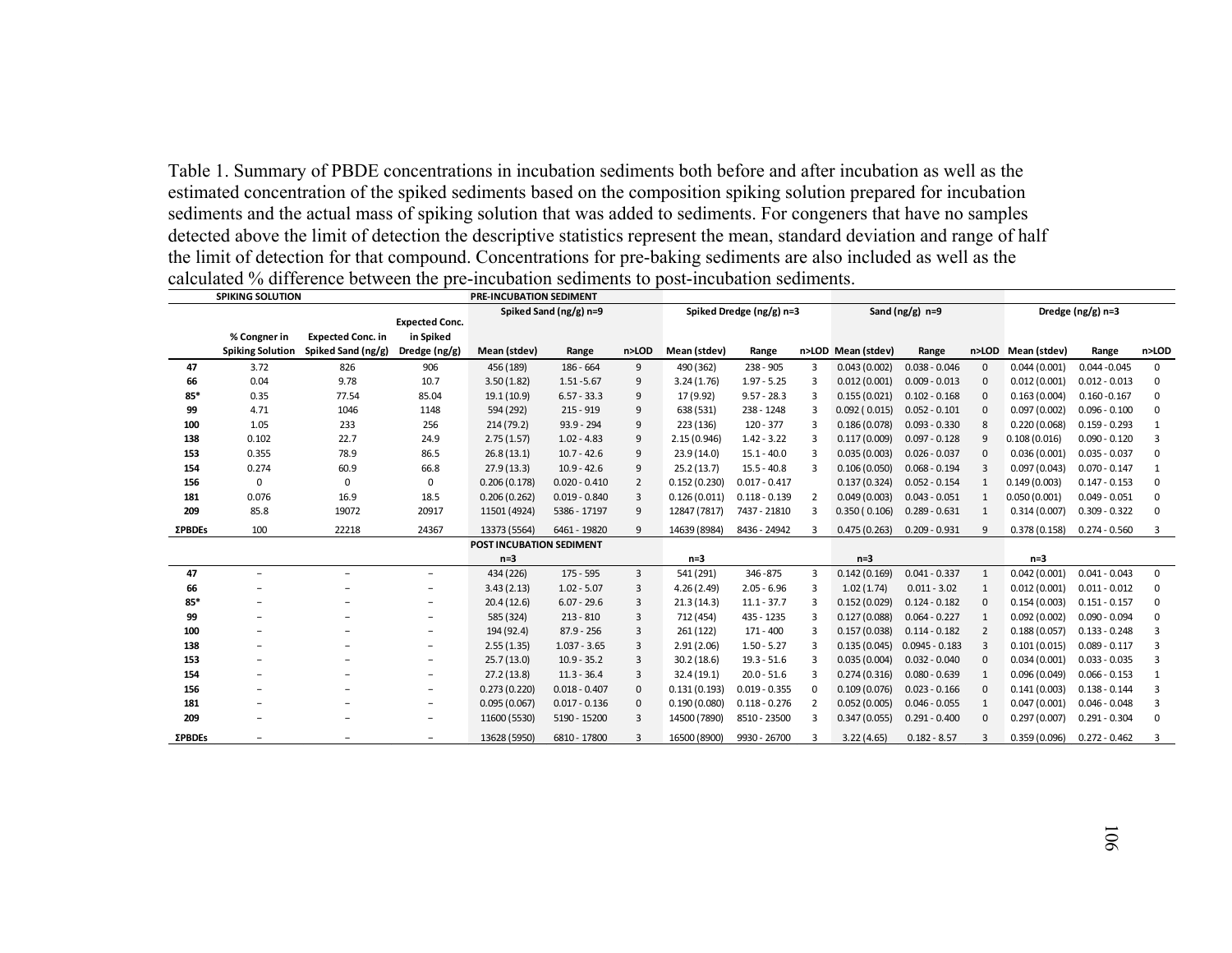|               | <b>PRE-BAKING SEDIMENT</b> |              |                     |                | % Difference Pre-incubation to Post-Incubation |                      |         |               |  |  |  |  |
|---------------|----------------------------|--------------|---------------------|----------------|------------------------------------------------|----------------------|---------|---------------|--|--|--|--|
|               | Sand $(ng/g)$ n=3          |              | Dredge $(ng/g)$ n=3 |                |                                                |                      |         |               |  |  |  |  |
|               | Mean (stdev)               | n>LOD        | Mean (stdev)        | n>LOD          | Spiked Sand                                    | <b>Spiked Dredge</b> | Sand    | <b>Dredge</b> |  |  |  |  |
| 47            | < 0.237                    | $\Omega$     | < 0.083             | $\Omega$       | 5.28                                           | $-10.2$              |         |               |  |  |  |  |
| 66            | < 0.056                    | $\mathbf{0}$ | < 0.020             | 0              | 1.91                                           | $-31.2$              |         |               |  |  |  |  |
| 85*           | < 0.329                    | $\mathbf{0}$ | < 0.220             | 0              | $-7.00$                                        | $-24.9$              |         |               |  |  |  |  |
| 99            | < 0.323                    | $\mathbf{0}$ | < 0.113             | $\Omega$       | 1.52                                           | $-11.6$              |         |               |  |  |  |  |
| 100           | < 0.576                    | $\mathbf{0}$ | 0<0.202             | $\Omega$       | 9.06                                           | $-17.2$              | 32.2    | 14.8          |  |  |  |  |
| 138           | 0.322(0.035)               | 3            | 0.109(0.002)        | $\mathbf{1}$   | 7.17                                           | $-35.3$              | $-15.4$ | 6.85          |  |  |  |  |
| 153           | < 0.162                    | $\mathbf{0}$ | < 0.057             | 0              | 3.84                                           | $-26.4$              |         |               |  |  |  |  |
| 154           | 1.02(0.600)                | 3            | 0.294(0.350)        | $\overline{2}$ | 2.58                                           | $-28.6$              | $-275$  | $-3.77$       |  |  |  |  |
| 156           | 0.173(0.008)               | 3            | 0.060(0.006)        | $\overline{2}$ |                                                |                      |         |               |  |  |  |  |
| 181           | 0.138(0.016)               | 3            | 0.050(0.004)        | 3              |                                                | $-87.9$              | $-279$  |               |  |  |  |  |
| 209           | < 0.690                    | 0            | 0.671(0.575)        | $\overline{2}$ | $-0.46$                                        | $-13.1$              |         |               |  |  |  |  |
| <b>ΣPBDEs</b> | 1.65(0.564)                | 3            | 1.11(0.233)         | 3              | $-1.91$                                        | $-13.0$              | $-3641$ | 4.97          |  |  |  |  |

Table 1. Continued.

\* includes PBDE 155 because co-elutes on column where it was measured.

 $\leq$ LOD = below the limit of detection

% difference is ( - ) means more of that congener present in post incubation sediments.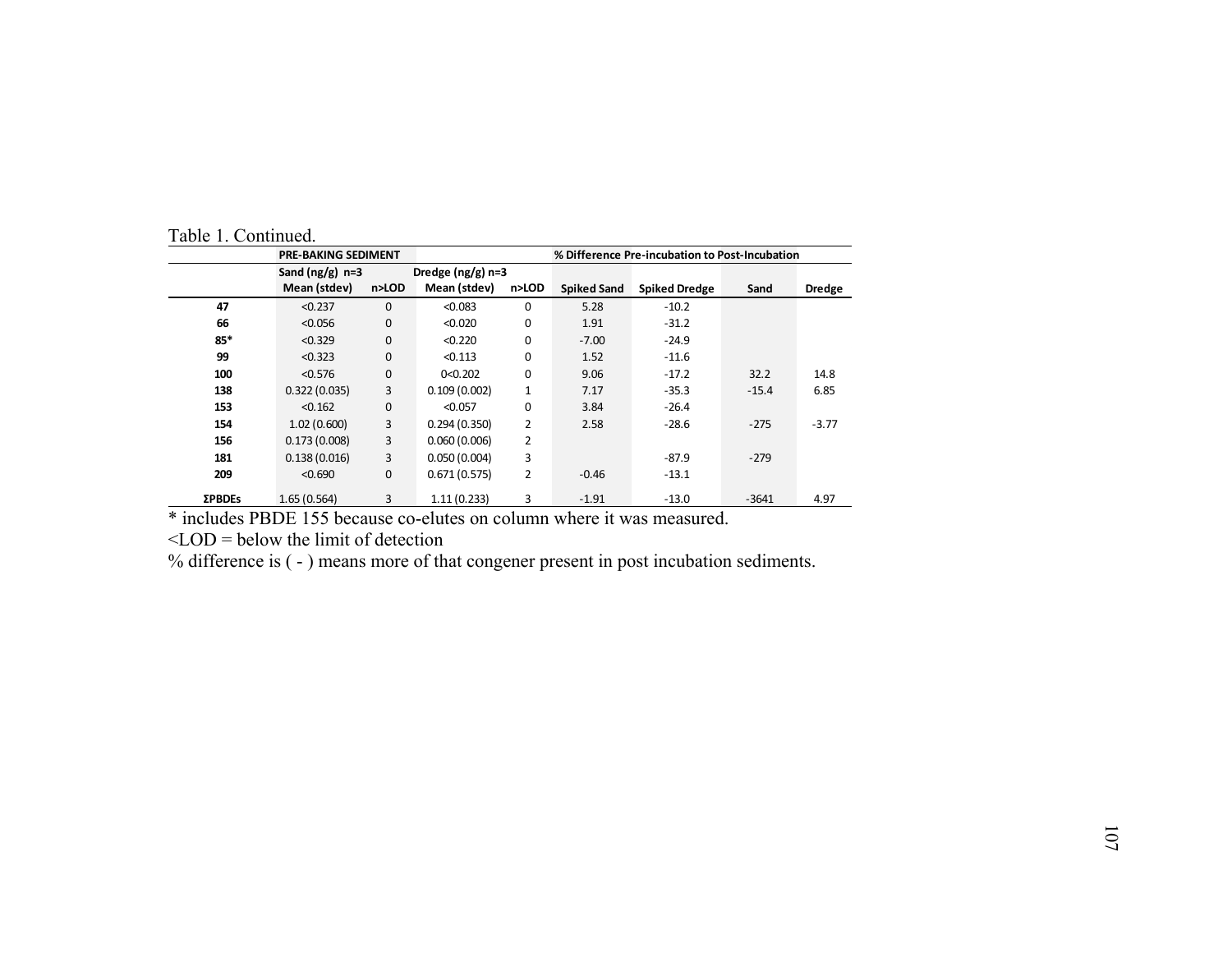|                 | <b>Eggs from Spiked Sand</b> |              |       |         | <b>Eggs from Spiked Dredge</b> |       | <b>Eggs from Sand</b> |              |       |          | <b>Eggs from Dredge</b> |       | <b>Control Eggs</b> |              |       |
|-----------------|------------------------------|--------------|-------|---------|--------------------------------|-------|-----------------------|--------------|-------|----------|-------------------------|-------|---------------------|--------------|-------|
|                 | $n = 9$                      |              |       | $n = 7$ |                                |       | $n = 9$               |              |       | $n = 7$  |                         |       | $n = 10$            |              |       |
|                 | Mean                         | <b>Stdev</b> | n>LOD | Mean    | <b>Stdev</b>                   | n>LOD | Mean                  | <b>Stdev</b> | n>LOD | Mean     | <b>Stdev</b>            | n>LOD | Mean                | <b>Stdev</b> | n>LOD |
| PBDE 47         | 117                          | 56.1         | 9     | 10.2    | 4.08                           |       | 0.303                 | 0.516        | 9     | 0.195    | 0.126                   |       | 0.103               | 0.124        | 10    |
| <b>PBDE 66</b>  | 0.534                        | 0.331        | 8     | 1.38    | 3.51                           |       | 0.003                 | 0.002        | Ŧ     | 0.006    | 0.006                   |       | 0.003               | 0.002        | 4     |
| <b>PBDE 85</b>  | 1.25                         | 0.560        | 9     | 0.192   | 0.088                          | 6     | 0.076                 | 0.057        | 0     | 0.124    | 0.109                   | 0     | 0.046               | 0.008        | 0     |
| PBDE 99         | 35.5                         | 15.1         | 9     | 3.03    | 1.34                           |       | 0.135                 | 0.157        | 9     | 0.175    | 0.156                   |       | 0.072               | 0.040        | 10    |
| <b>PBDE 100</b> | 14.0                         | 5.89         | 9     | 0.991   | 0.644                          |       | 0.006                 | 0.004        | 0     | 0.009    | 0.008                   | 0     | 0.003               | 0.001        | 0     |
| <b>PBDE 153</b> | 0.634                        | 0.220        | 9     | 0.31    | 0.195                          |       | 0.169                 | 0.101        | 9     | 0.314    | 0.255                   |       | 0.123               | 0.073        | 10    |
| <b>PBDE 154</b> | 0.777                        | 0.429        | 9     | 0.143   | 0.061                          |       | 0.167                 | 0.132        | 8     | 0.267    | 0.190                   |       | 0.104               | 0.027        | 10    |
| <b>PBDE 209</b> | 1.78                         | 3.35         |       | 4.76    | 2.88                           |       | 0.169                 | 0.113        |       | 0.244    | 0.215                   | 0     | 0.091               | 0.016        | 0     |
| <b>SPBDEs</b>   | 175 A                        | 78.7         | 9     | 22.3 B  | 7.56                           |       | 1.17 $C$              | 0.943        | 9     | 1.46 $C$ | 1.02                    |       | $0.608$ C           | 0.253        | 10    |

Table 2. Summary of PBDE concentrations in the egg contents from all four incubation treatments as well as the frozen control egg (representing background contamination). The letters in bold next to the ΣPBDE values are showing the treatments that were statistically different from each other.

 $\angle$ LOD = below limit of detection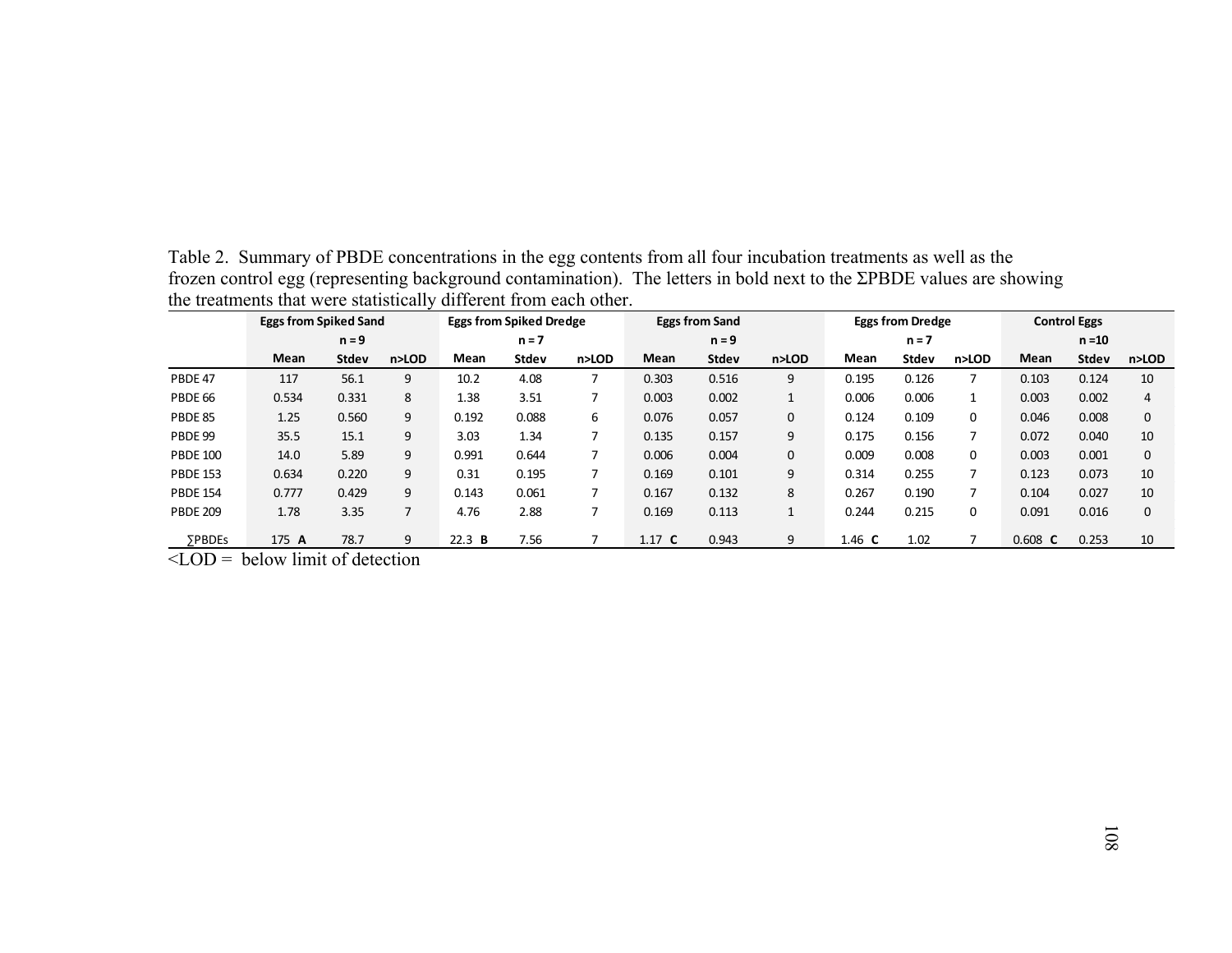Table 3. Summary of egg content/ embryo descriptions in all four incubation treatments (n=10 eggs per treatment; one egg from 10 clutches).  $\overline{\phantom{0}}$ 

|                               | Spiked Sand | Sand | Spiked Dredge | Dredge |
|-------------------------------|-------------|------|---------------|--------|
| <b>Fully Formed</b>           |             |      |               |        |
| Partially Formed <sup>a</sup> |             |      |               |        |
| Signs of early development    |             |      |               |        |
| No development                |             |      | 10            |        |
| Scute Anomalies <sup>b</sup>  |             |      |               |        |

<sup>a</sup> Partially formed include embryos with arrested development and have at least head development with eyespots. <sup>b</sup> Scute anomalies were assessed in only the fully formed embryos and include occurrence of split nuchal, odd number and/or pattern of scutes.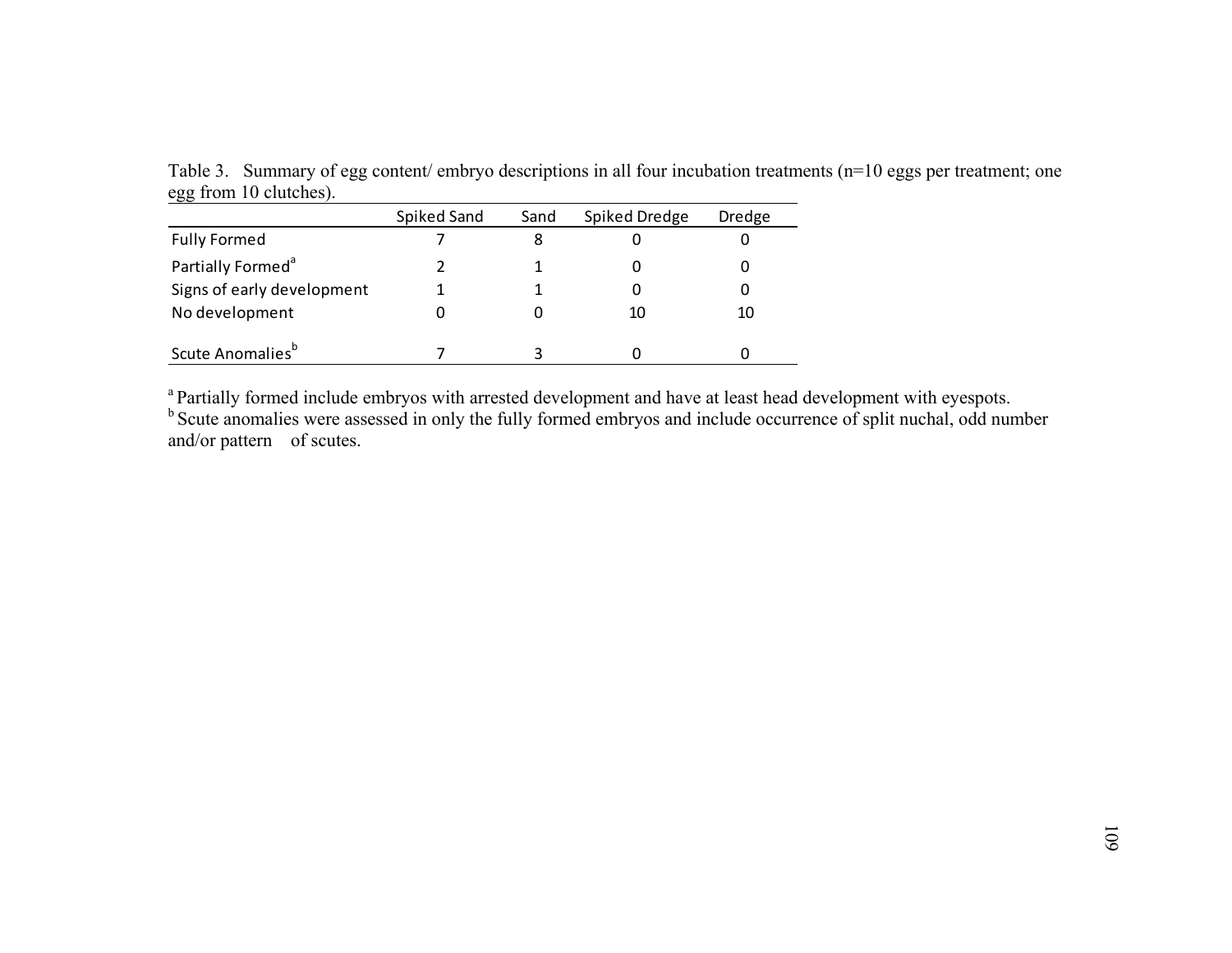Table 4. Mean percent transfer of total PBDEs from incubating sediments into eggs. The sample sizes listed in the table are the number of samples analyzed in each treatment. Spiked sand and sand percent transfer represent transfer into egg with developing embryos. Compounds with no reported value are those that were not detected in both the sediment and egg of that treatment.

|                 | Spiked Sand, n=9 |              |        | Spiked Dredge, n=3 |        | Sand, n=9    | Dredge, n=3 |              |  |
|-----------------|------------------|--------------|--------|--------------------|--------|--------------|-------------|--------------|--|
|                 | Avg              | <b>Stdev</b> | Avg    | <b>Stdev</b>       | Avg    | <b>Stdev</b> | Avg         | <b>Stdev</b> |  |
| PBDE 47         | 0.7883           | 0.3941       | 0.0240 | 0.0181             |        |              |             |              |  |
| PBDE 66         | 0.4605           | 0.3587       | 1.5783 | 2.7151             |        |              |             |              |  |
| <b>PBDE 100</b> | 0.1978           | 0.0883       | 0.0048 | 0.0043             |        |              |             |              |  |
| PBDE 99         | 0.2052           | 0.1185       | 0.0063 | 0.0051             |        |              |             |              |  |
| PBDE 85+155     | 0.2341           | 0.1426       | 0.0016 | 0.0065             |        |              |             |              |  |
| <b>PBDE 154</b> | 0.0765           | 0.0528       | 0.0063 | 0.0136             | 1.666  | 7.033        | 1.078       | 1.047        |  |
| <b>PBDE 153</b> | 0.0617           | 0.0377       | 0.0014 | 0.0043             |        |              |             |              |  |
| <b>PBDE 206</b> | 0.0001           | 0.0013       |        |                    |        |              |             |              |  |
| <b>PBDE 209</b> | 0.0006           | 0.0014       | 0.0003 | 0.0003             |        |              |             |              |  |
| PCB 180+193     |                  |              | 0.4774 | 1.4748             | 2.223  | 7.959        | 0.3015      | 0.2566       |  |
| <b>PCB 206</b>  | 0.4944           | 2.5269       |        |                    | 0.4467 | 1.490        | 0.0863      | 0.0840       |  |
| Mirex           |                  |              |        |                    | 0.1182 | 0.2512       | 0.5662      | 0.5444       |  |
| $2,4'-DDE$      |                  |              | 0.4810 | 0.8386             | 0.0054 | 0.0473       | 0.0569      | 0.0976       |  |
| $4,4'-DDE$      |                  |              |        |                    | 0.9297 | 7.182        | 0.2806      | 0.3204       |  |
| $2,4'-DDD$      |                  |              |        |                    | 0.0138 | 0.0414       | 0.6638      | 1.150        |  |
| $4,4'-DDD$      | 0.0154           | 0.0434       | 0.0661 | 0.0865             | 0.0051 | 0.0237       | 0.0053      | 0.0039       |  |
| $2,4'-DDT$      | 0.0023           | 0.0209       | 0.0019 | 0.0427             | 0.0282 | 0.0847       | 0.0192      | 0.0182       |  |
| $4,4'-DDT$      |                  |              | 0.0045 | 0.0546             | 0.0609 | 0.1872       | 0.0009      | 0.0072       |  |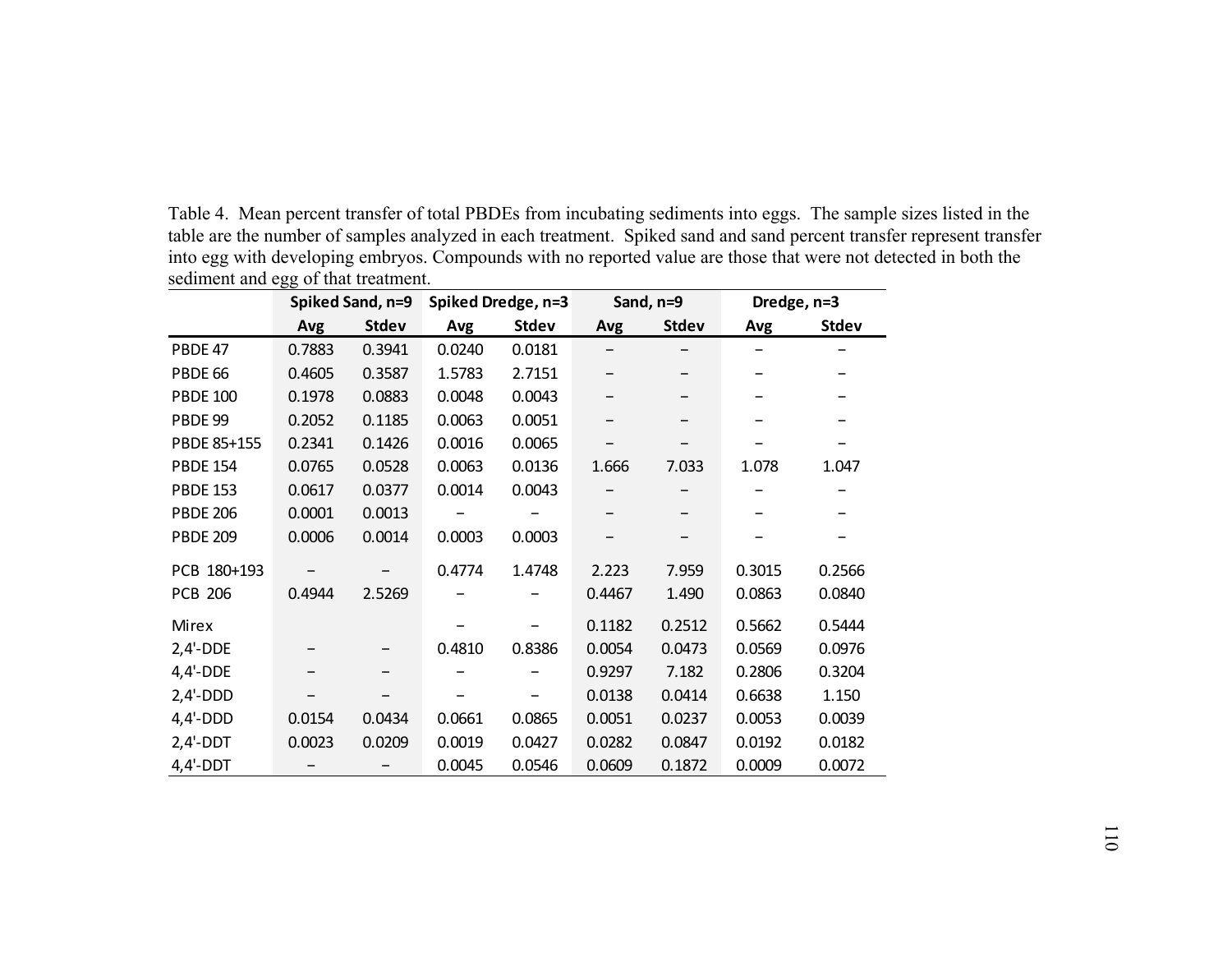

Figure 1. Mean PBDE congener composition in treatment sediments compared to natural un-manipulated sediments and the spiking solutions used to spike the sediments. Percents represent portion of the sum of all PBDE congeners detectable. Other refers to those that were detectable but not specified in figure.

\* PBDE 47 and 99 only detected in one of ten beaches. This bar is an average of all ten nesting beach sediment samples.

<sup>a</sup> Sediments manipulated and used as incubation treatments.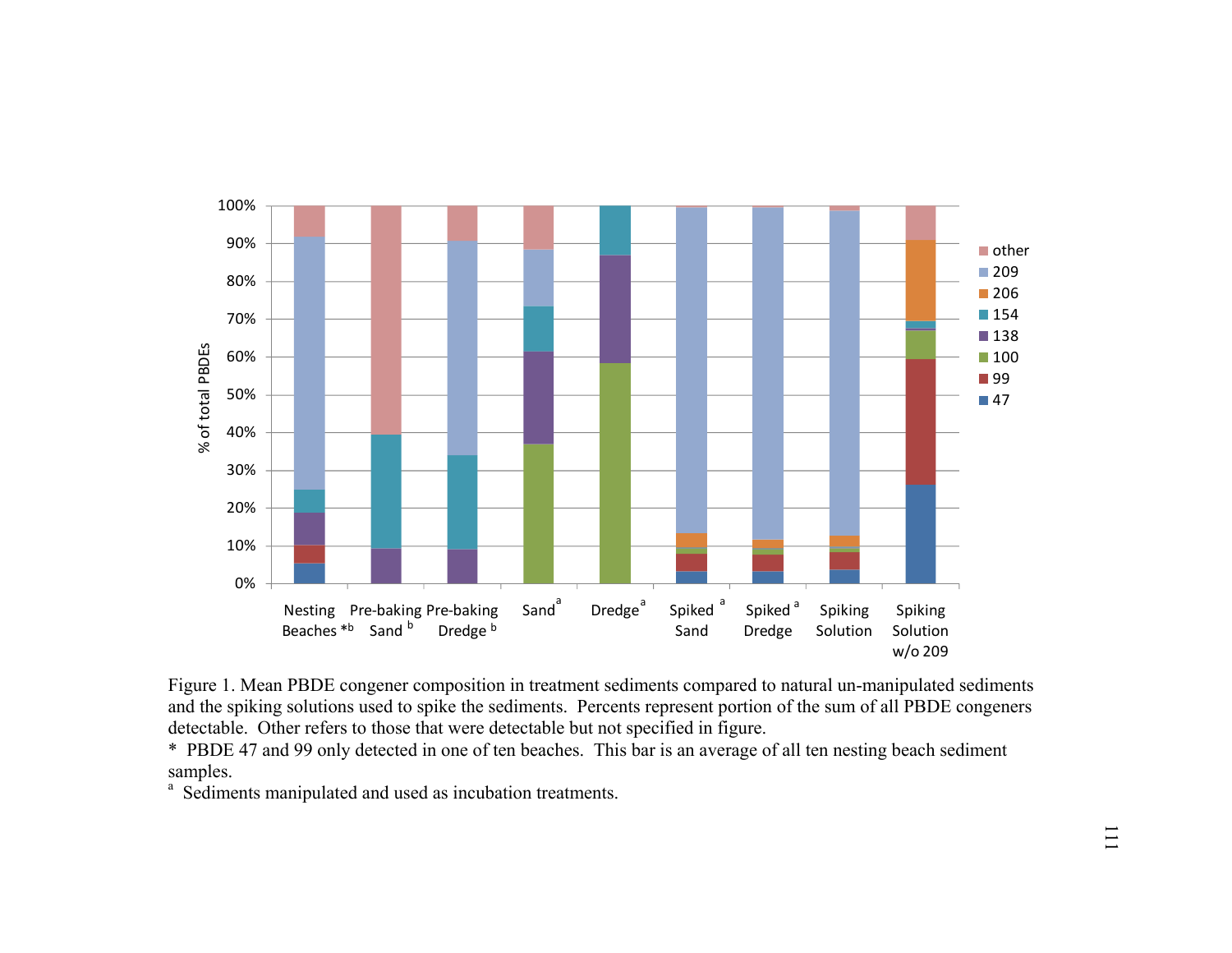<sup>b</sup> Natural un-manipulated sediments.

"other" = non-predominant congeners included in sum.

Spiked sediments: PBDEs 17,25,33+28, 75, 49+71, 66, 119, 85+155, 153, 183, 191, 190, 203, (156, 181 –Spiked sand only).

Sand: PBDEs 17, 156, 181

Nesting Beaches and Pre-baked sediments: PBDEs 156, 181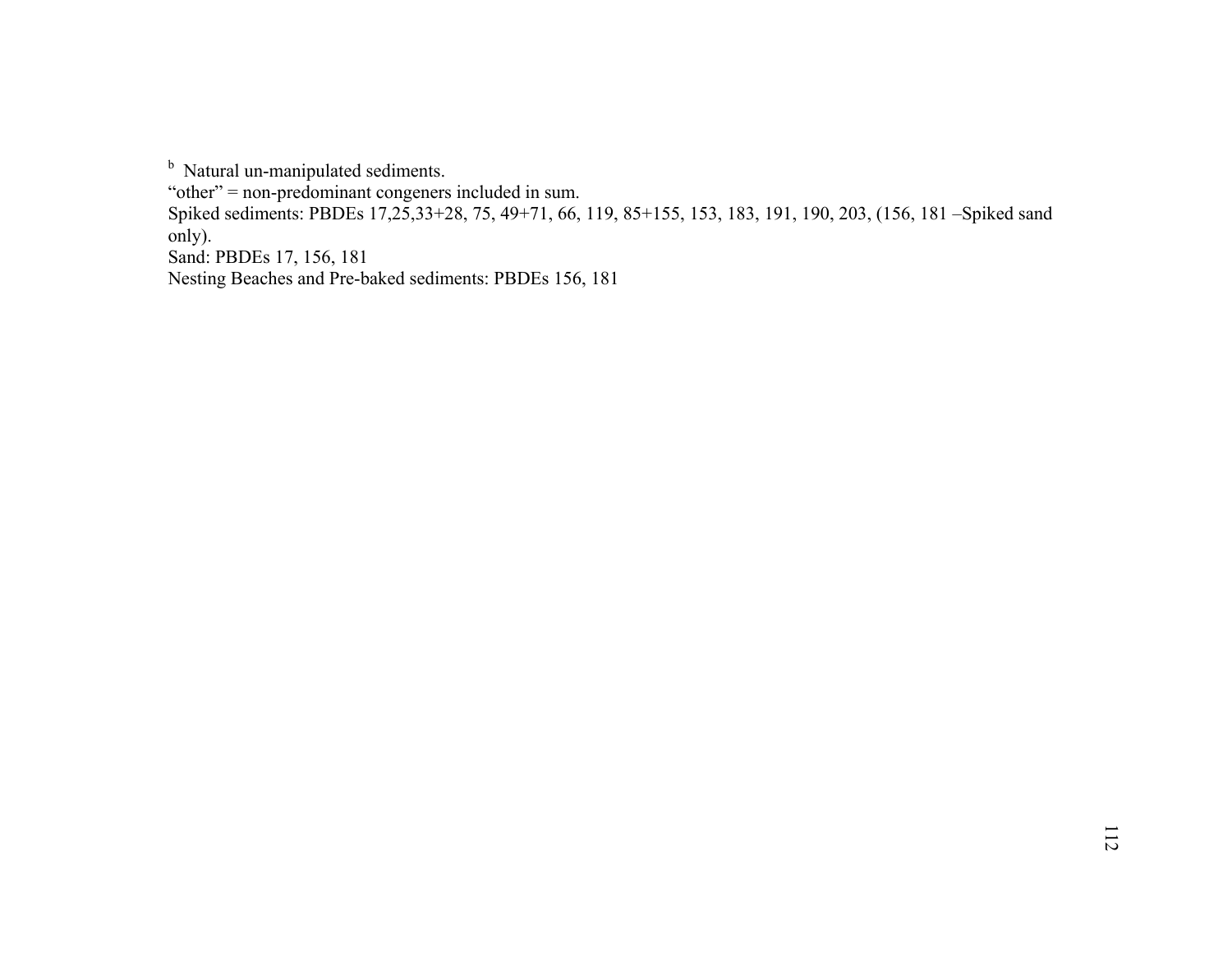

Figure 2. Concentrations of the ΣPBDEs in the natural un-manipulated sediments (black bars) and the treatment sediments (gray bars). Error bars represent standard deviation.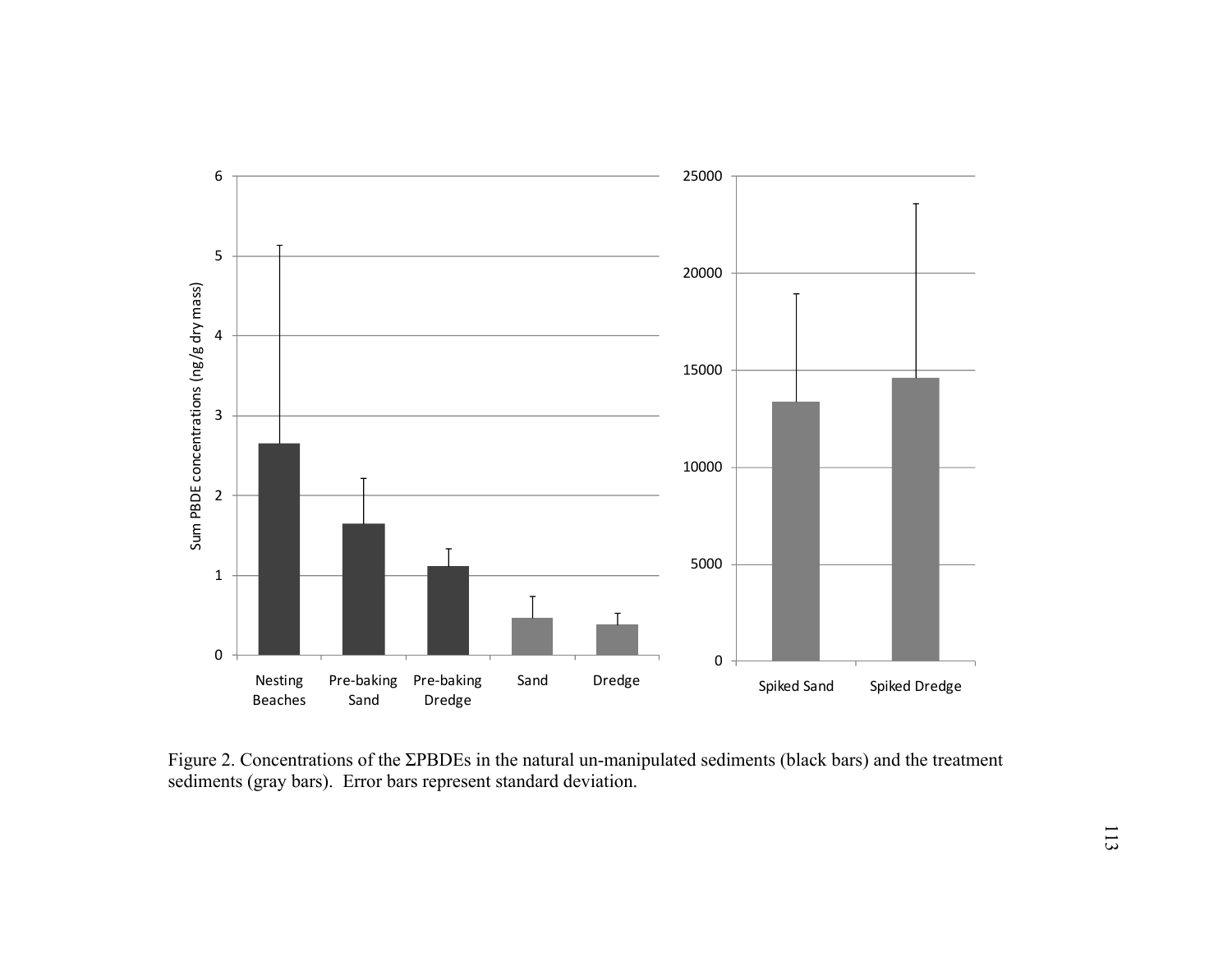

Figure 3. Pictures of egg contents from incubation study. A.) Fully formed embryo/ hatchling incubated in sand and normal nuchal scute. B.) Fully formed embryo incubated in spiked sand with vertebral scute anomalies and split nuchal. C.) Deformed embryo, incubated in spiked sand. D.) Egg with signs of initial development, incubated in spiked sand. E.) Desiccated egg and its contents, incubated in dredge material.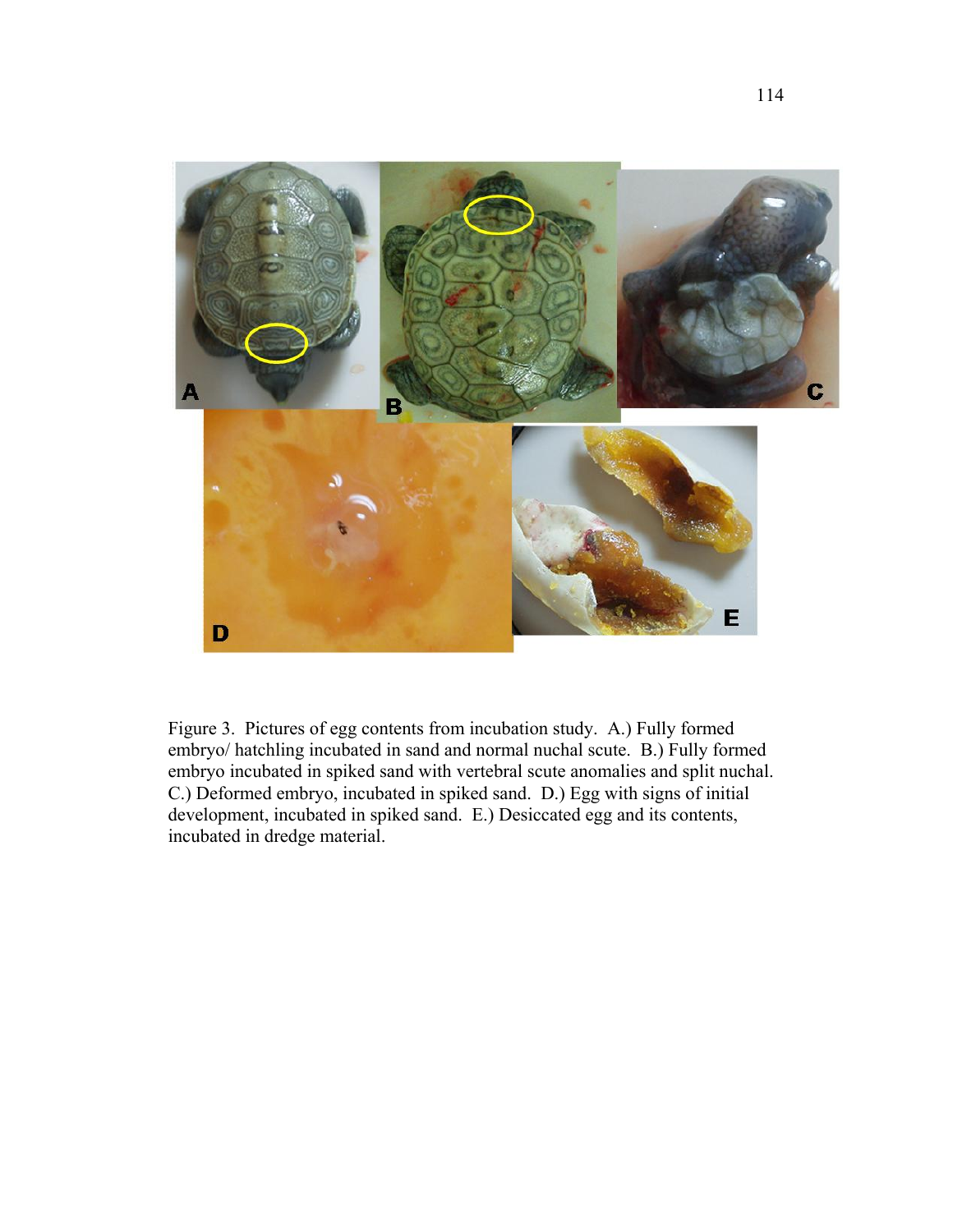

Figure 4. Summary of egg and live embryo morphometrics incubated in the two sand treatments. Error bars represent standard deviation from the mean.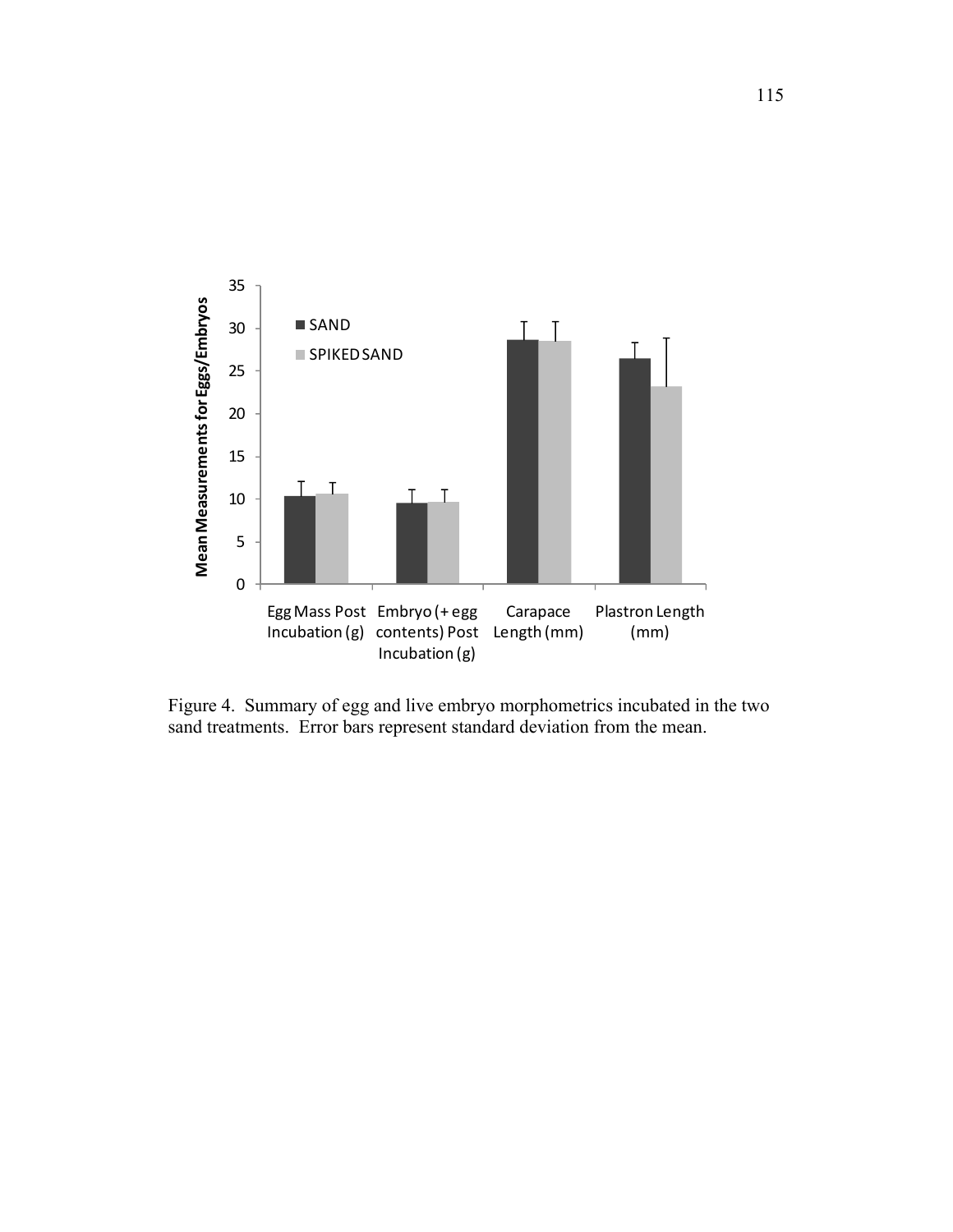# **CHAPTER 5: EXAMINATION OF ENDOCRINE DISRUPTION, IMMUNOTOXICITY AND NEUROTOXICITY BY PERSISTENT ORGANIC POLLUTANTS AT ENVIRONMENTAL CONCENTRATIONS IN DIAMONDBACK TERRAPINS OF BARNEGAT BAY, NJ**

## **Abstract**

Persistent organic pollutants (POPs) have been known to cause toxic effects on sensitive physiological systems for decades. In this study 15 adult female terrapin plasma samples, ten non-incubated terrapin eggs and 54 terrapin hatchlings were used to examine the associations between environmentally relevant concentrations of persistent organic pollutants (POPs) and three indicators of health. Significant negative correlations were seen between female terrapin ΣPCB ( $r_p$  = -0.6667, *p*= 0.031), ΣTCDD-like PCBs ( $r_p$  = -0.6223, *p*= 0.031) and ΣPBDE ( $r_p$  = -0.6097, *p*= 0.016) concentrations and total circulating plasma thyroxine (T4) levels suggesting endocrine disruption. Positive significant correlations were seen between plasma lysozyme activity and female terrapin plasma mirex ( $r_s = 0.6034$ ,  $p= 0.017$ ), ΣPCB ( $r_s = 0.5139$ ,  $p= 0.050$ ), ΣTCDD-like PCBs ( $r_s = 0.6142$ ,  $p=$ 0.015) and  $\Sigma$ PBDE ( $r_p$  0.5603,  $p=0.030$ ) concentrations suggesting immunoenhancement. Terrapin egg concentrations of PBDE 47 were significantly correlated with longer righting responses of hatchlings ( $r_p = 0.5861$ ,  $p=0.045$ ) suggesting neurobehavioral toxicity. This data suggests that the terrapin population of Barnegat Bay, NJ may be at risk for sublethal toxic effects that might lead to decreased survival and fitness due to the levels of POPs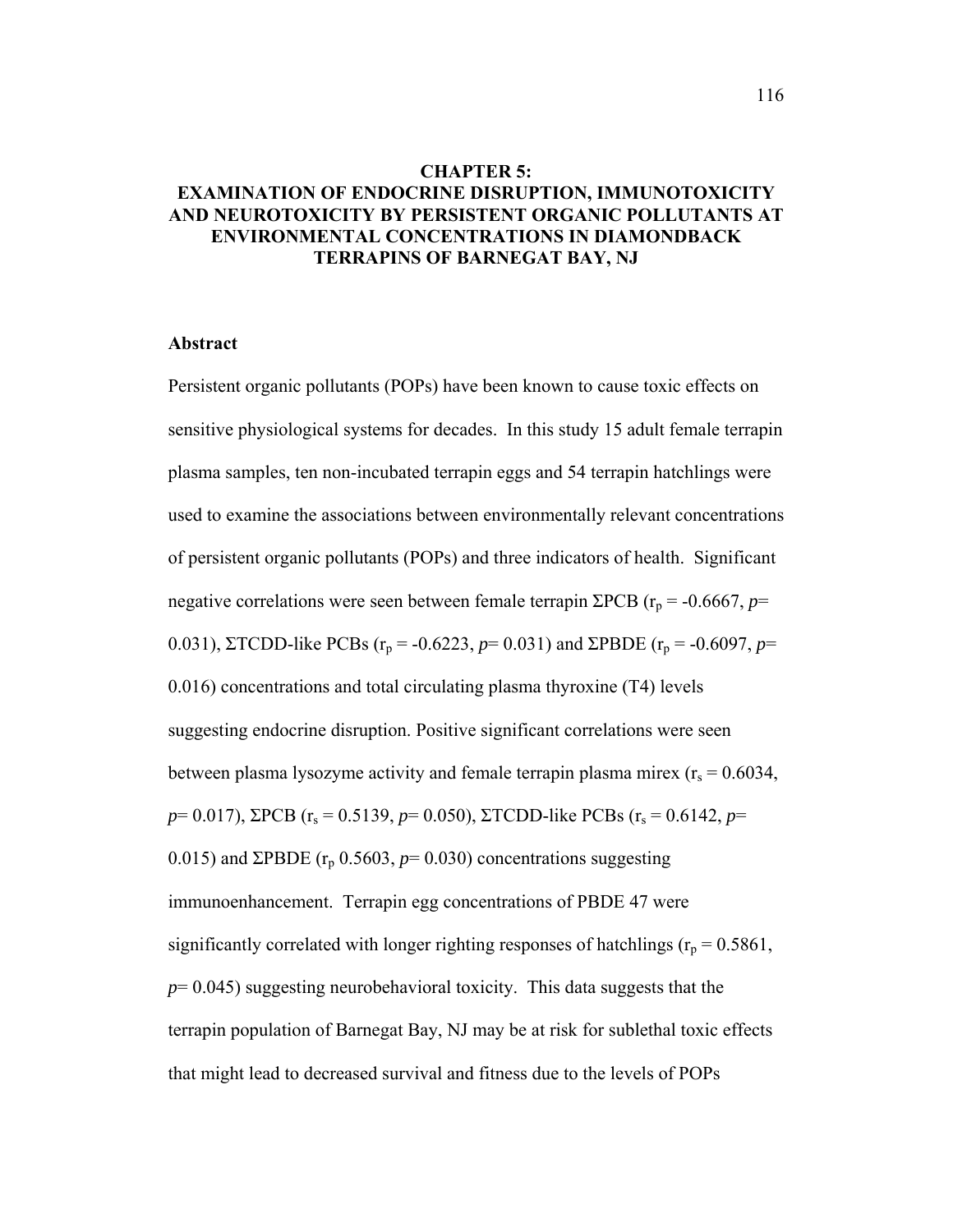accumulated in their tissues. Because we are seeing associations between terrapin POP concentrations and certain health indicators, terrapins may be useful bioindicators for endocrine disruption and immunotoxicity caused by environmental concentrations of POPs in the estuarine environment in respect to other species and humans.

#### **Introduction**

 Persistent organic pollutants (POPs) are often referred to as ubiquitous. They are found in many compartments of the terrestrial and aquatic environments, including wildlife inhabiting those environments. Because biomagnification and bioaccumulation in fatty tissues are characteristic of POPs, the toxicity of these chemicals in wildlife becomes a concern. Reproductive effects, carcinogenicity, immunotoxicity, neurotoxicity and endocrine disruption are all possible toxic health endpoints to animals and humans exposed to POPs (Eriksson et al., 1999; Jones and de Voogt, 1999; Eriksson et al., 2006). In this study we focused on toxicity endpoints that span endocrine disruption, immunotoxicity and neurotoxicity of POPs in the diamondback terrapin (*Malaclemys terrapin*). The diamondback terrapin is mid-sized, long lived, strictly estuarine reptile that can be found in estuaries along the east coast from Rhode Island to the Gulf of Mexico. Because terrapins are habitat generalists with a long life span, a wide geographic distribution, that exist in a variety of habitats, have a high trophic position and exhibit site fidelity they are excellent species to use as bioindicators (Blanvillain et al., 2007). They have been suggested as good bioindicators of POP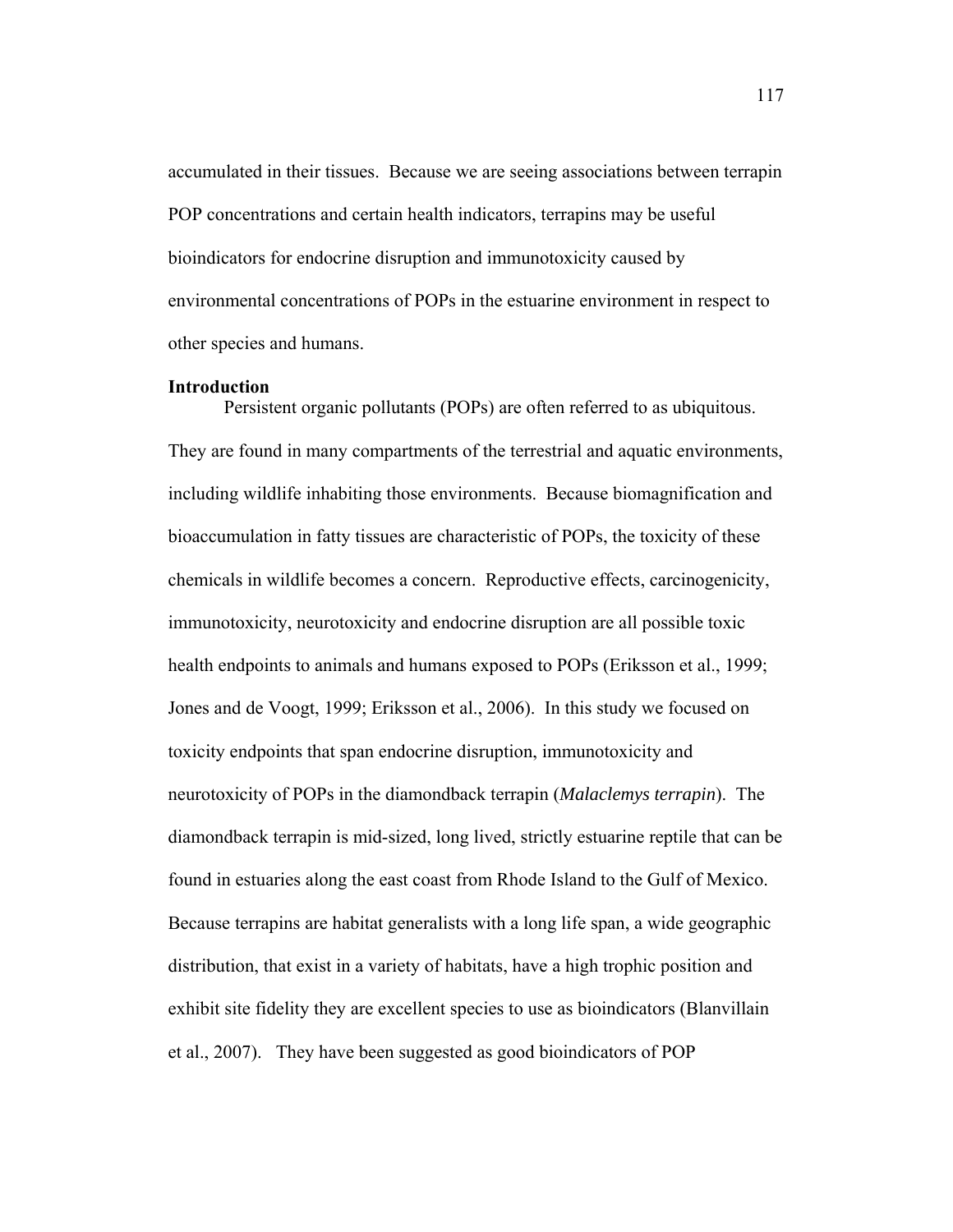contamination of Barnegat Bay in previous chapters (Chapters 2-4). In this chapter however they will be evaluated as bioindicators of toxic health endpoints associated with their environmentally relevant levels of POP exposure.

#### *Endocrine Disruption*

 In mammals thyroid hormones are responsible for regulating the metabolic rate of all cells, sexual maturation and temperature regulation. They also regulate cell growth and tissue differentiation including the development of the brain and the central nervous system (Thibodeau and Patton, 2003; Neave, 2008). In amphibians an important function of thyroid hormones is metamorphosis. In reptiles, the thyroid hormone system is responsible for growth in both embryonic and post-embryonic stages, the hatching process and reproduction. It may also aid in metabolism and growth when animals are at or close to preferred temperatures (Hulbert and Williams, 1988). The proper functioning of thyroid hormone homeostasis can be monitored by measuring the levels of thyroid hormones in the plasma of the test species. Disruptions in the levels of total and free circulating hormones can indicate disruption and have previously been linked to concentrations of POPs (Brown et al., 2004). We expect to see significant and negative correlations between POP and thyroxine (T4) concentrations in the terrapins, because POPs, especially polybrominated diphenyl ethers (PBDEs), are known to alter thyroid hormones in mammals, birds and fish (Hallgren and Darnerud, 2002; Brown et al., 2004; Fernie et al., 2005; Kuriyama et al., 2007).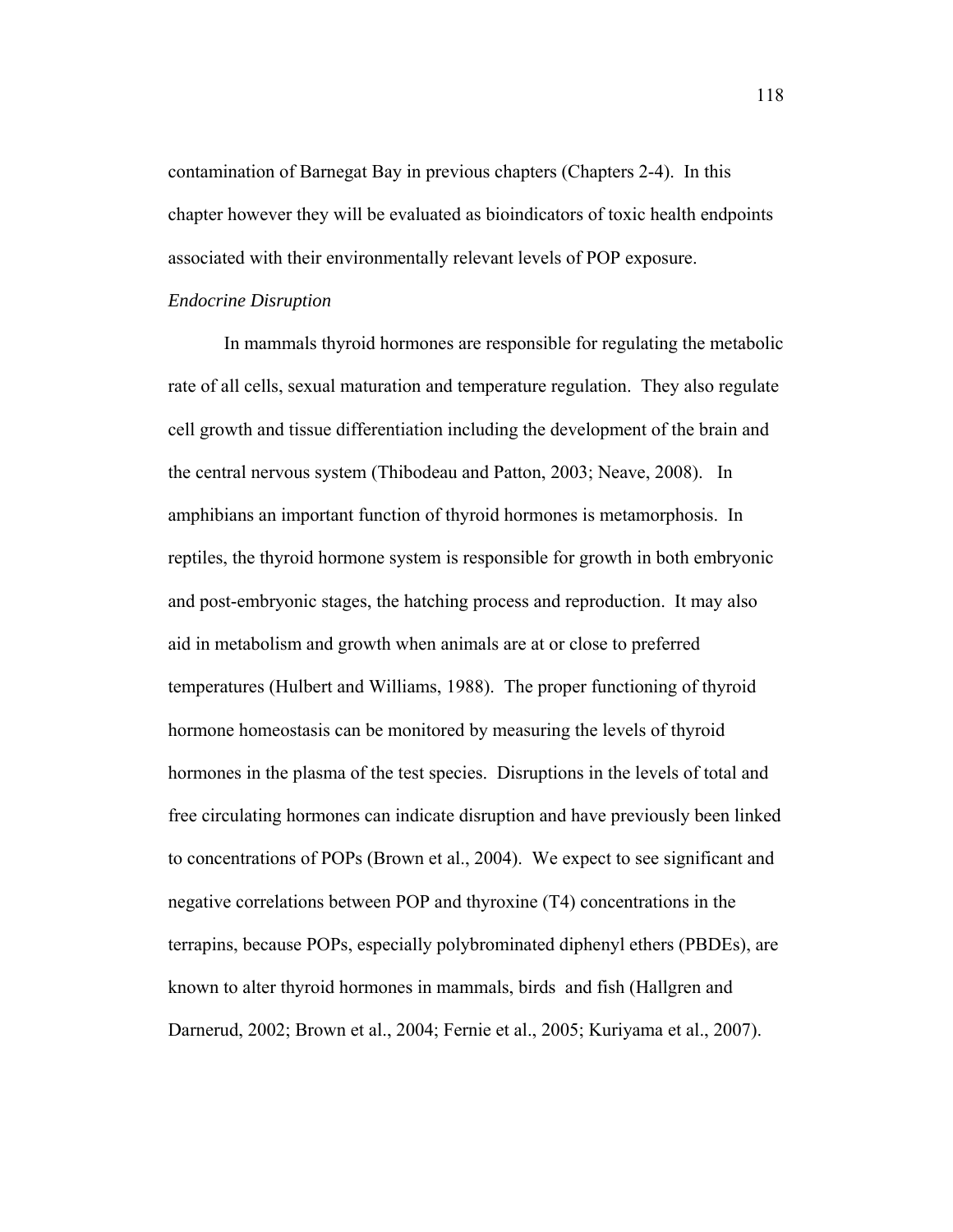#### *Immunotoxicity*

 The reptilian immune system is very similar to all vertebrate immune systems. It is capable of fighting bacterial, viral, fungal and parasitic infections as well as fighting tumor cells (Keller et al., 2006b). Reptiles have a more complex and developed immune system in comparison to fish and amphibians and share similarities to higher vertebrates like birds and mammals (Keller et al., 2006b). The reptilian immune system is comprised of the adaptive immune system and the innate immune system which has both cell-mediated and humoral immune responses (Keller et al., 2006b). The innate immune system is often thought to be primitive, but it has evolved alongside adaptive responses, and is actually considered the most important aspect of immunity because without the proper function and occurrence of innate immune cells and responses, the adaptive immune system would not be triggered and would be ineffectual (Beutler, 2004). For the purpose of this study we focused on the innate immune system. We chose to measure lysozyme activity as an indicator of immune function in terrapins, because it has consistently correlated with environmental contaminants (PCBs, mercury) in other reptilian species and because it does not require captivity or lethal sampling (Keller et al., 2004b; Blanvillain, 2005; Keller et al., 2006b; Day et al., 2007). Lysozyme activity is also believed to be extremely important in reptile immunity. Biologically, circulating lysozyme is responsible for pro-inflammatory responses as well as having ant-bacterial properties (Mock and Peters, 1990; Burton et al., 2002). We expect to see decreased lysozyme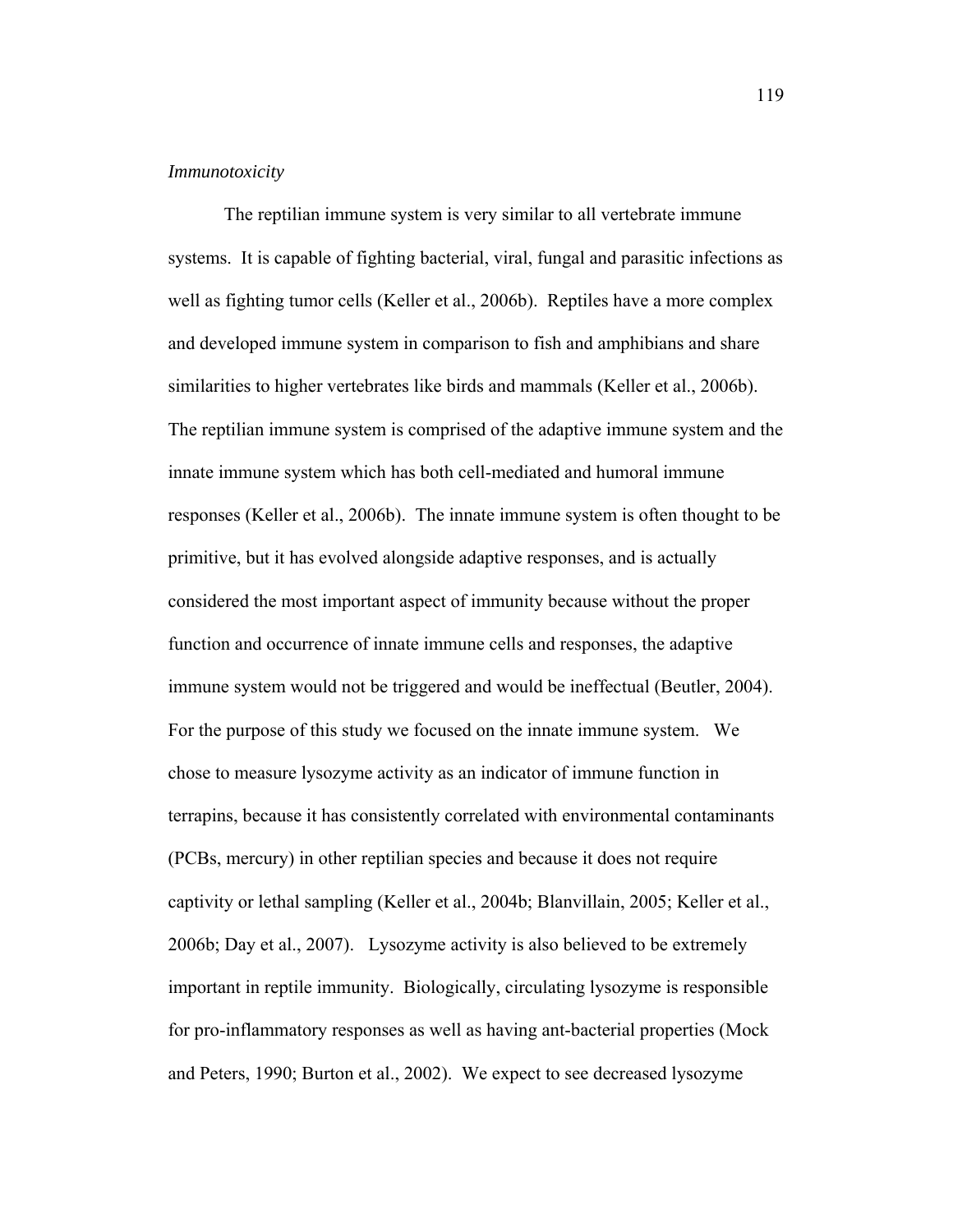activity with increased POP concentrations for two reasons. The first reason is because decreases in lysozyme activity have been reported in correlation to environmental POP and heavy metal concentrations (Keller et al., 2004b; Blanvillain, 2005). The second reason is that immune system has been previously reported to be sensitive to POPs, more sensitive than other physiological responses or biomarkers, so we expect to see a response at the low concentrations in terrapins from Barnegat Bay (Dickerson et al., 1994).

#### *Neurotoxicity*

 Neurotoxicity can be measured through many different tests and many different stages of development and growth. We measured neurotoxicity, by specifically looking for disruptions in neurobehavioral development. The righting response in turtles is a common behavioral test generally used to measure the effects of different stressors (Steyermark and Spotila, 2001). There is an ecological significance for a hatchling to right itself. If hatchlings are not able to right after emerging from the nest they may become subject to higher rates of predation, desiccation and overheating (Steyermark and Spotila, 2001). Righting response has also been used to measure neurobehavioral responses (Hays, 2005). In this study we are using the response as a tool to compare the environmentally relevant POP concentrations in a clutch to the ability of the hatchling to right itself. We are interpreting a prolonged response as suggestive of a disruption in neurobehavioral development based on data reported in other studies evaluating righting response in relation to contaminants (Burger et al., 1998; Van Meter et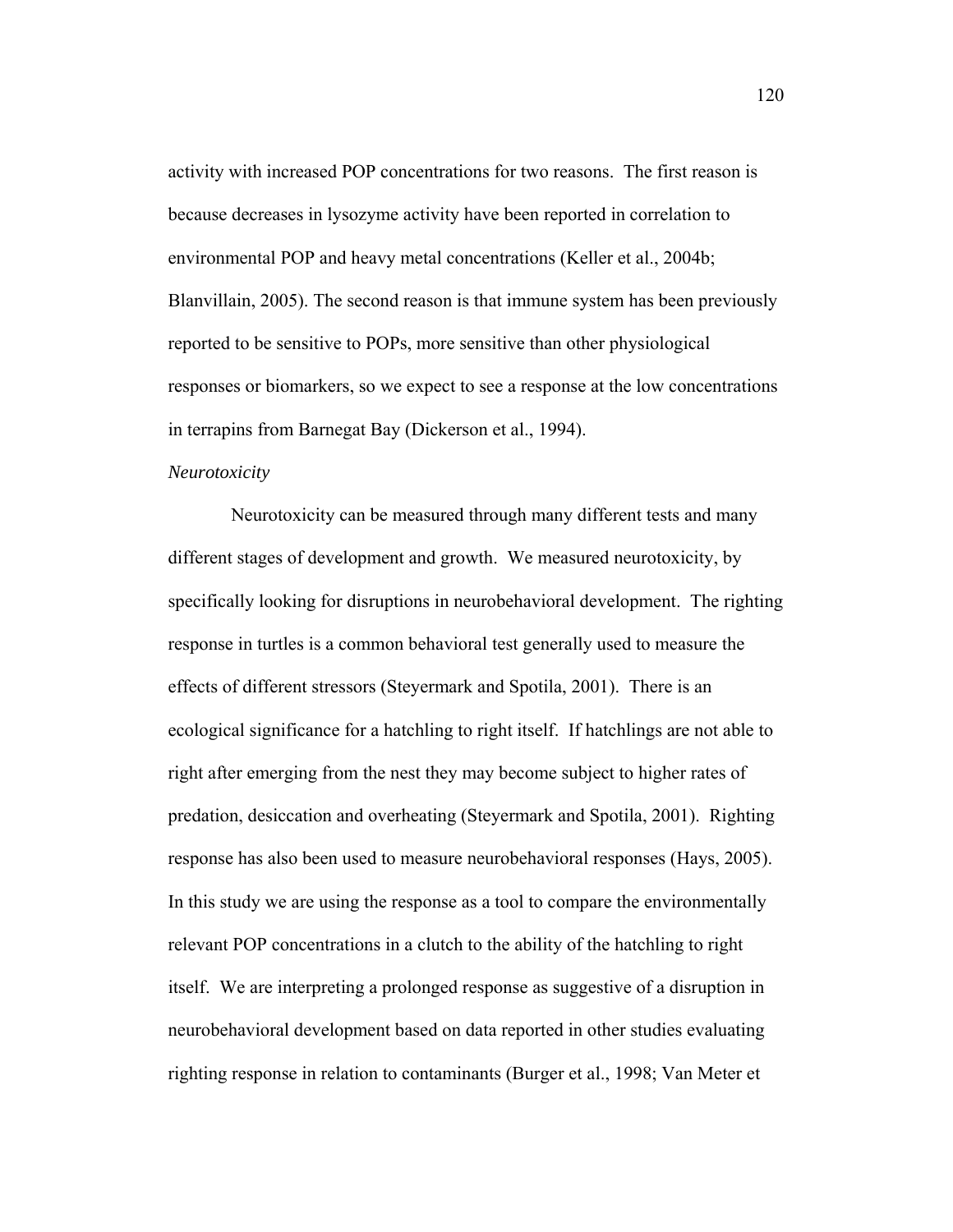al., 2006). We chose to assess neurobehavioral toxicity in terrapins because neurotoxicity has been reported to be the most sensitive toxic endpoint for PBDEs with lowest observed effects seen at concentrations of 0.001 µg/1 of DE-71 which is a penta-BDE technical mixture (Timme-Laragy et al., 2006). In killifish low doses of DE-71 caused altered activity, fright response and predation rates and learning ability (Timme-Laragy et al., 2006). In mice PBDE 47, 99, 153 and 209 has been reported to cause disruptions in neurobehavioral development such as permanent aberrations in spontaneous behavior and learning and memory functions that worsen with age (Eriksson et al., 1998; Viberg et al., 2003; Johansson et al., 2008).

 The main objective of this study was to examine associations between measures of endocrine, immune and neurodevelopmental health at environmentally relevant levels of POPs in diamondback terrapins. Secondarily, the resulting information from these associations may provide information on suitable biomarkers of endocrine and immune disruption by POPs through taking a non-lethal blood sample from a model estuarine vertebrate. This may expand the use of the diamondback terrapin as not only an indicator of POP contamination in Barnegat Bay but also as an indicator of toxic health endpoints associated with those environmental POPs concentrations.

121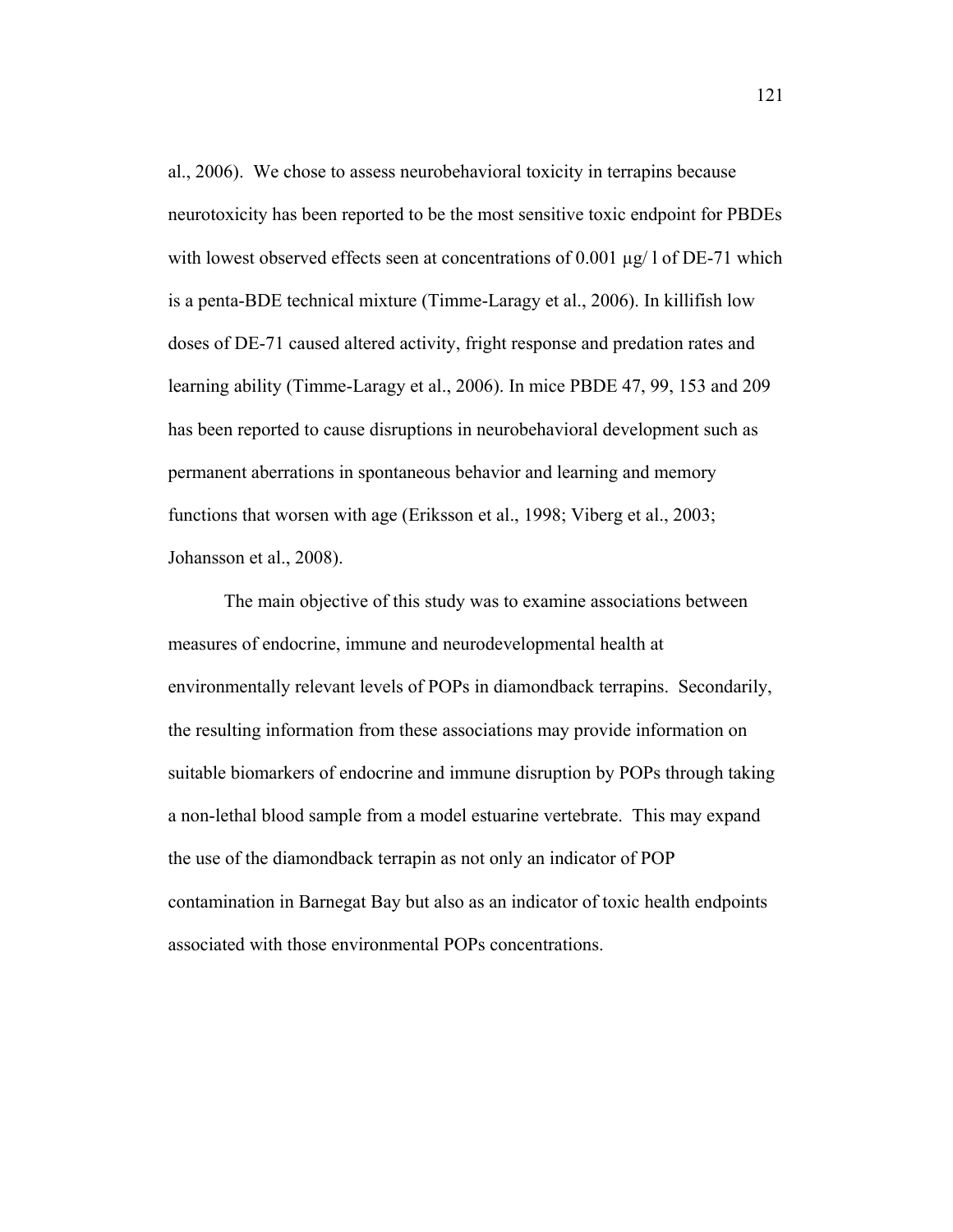#### **Materials and Methods**

*Study Site and Sample Collection*

 In June and July of 2008 15 female terrapins ranging from 605 g to 1438 g were captured on Great Bay Boulevard in Barnegat Bay, New Jersey. Great Bay Boulevard is the only road that travels through a peninsula of salt marsh in the southern most part of Barnegat Bay. This two way road stretches about 6.8 km, provides direct access to the bay on either side of the road, and is a site of high terrapin movement during the nesting season. During high tide, females search for suitable nesting areas often on the shoulder of the road. The females were collected by hand from the road. Between five mL and eight mL of blood were drawn immediately after capture using the subcarapacial venipuncture method described elsewhere (Basile et al. in prep). Plasma was separated within 2-6 hours after collection by centrifugation and was frozen in culture tubes at -80  $^{\circ}$ C. Two sub samples of plasma, 0.2 mL for thyroid hormone analysis and 0.5 mL for lysozyme assay, were aliquoted into 1 mL plastic tubes and frozen at -80 °C until shipped. Terrapins were transported in individual five gallon buckets to the field station in Waretown, NJ, where they were processed and induced. Terrapin processing included taking morphometric measurements, applying individual alphabetical scute codes and implanting passive integrated transponder (PIT) tags. After processing, these females were induced via interperotineal injection of Oxytocin as described elsewhere in (Sheridan et al., In Review). Eleven of the 15 terrapins laid their clutches. Clutch sizes ranged from 8 to 15 eggs with an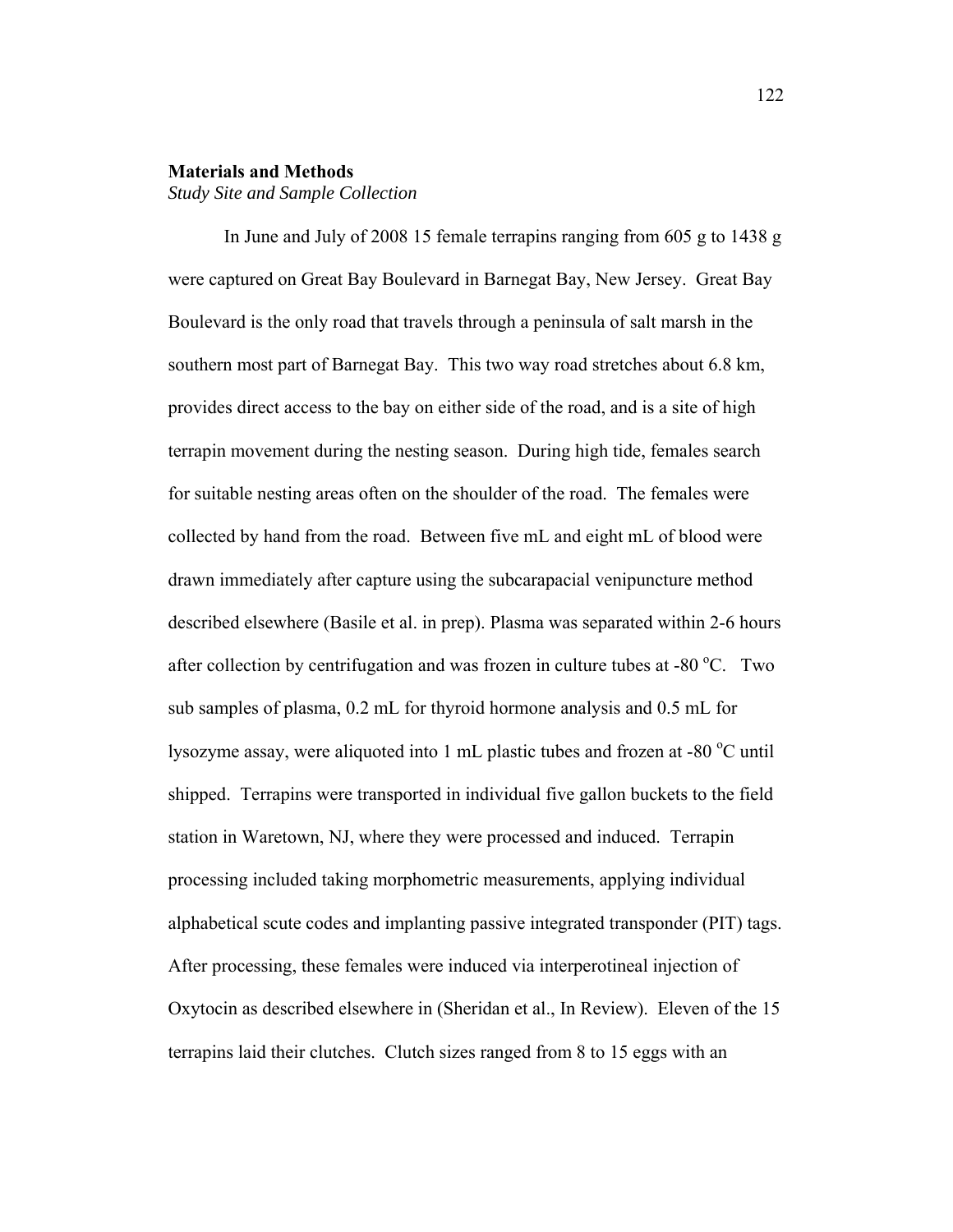average clutch size of 11 eggs. All eggs were weighed and measured. One egg from 10 of these clutches was placed in a hexane-rinsed glass jar with a Tefloncoated lid and was frozen at -80 °C. An additional four eggs per clutch were used for an incubation study, and the remaining eggs were placed in a hatchery where they were released back to the bay after hatching. Females were returned to the bay close to where they were collected no more than 48 h after capture. *Thyroid Hormone Analysis* 

 Sub samples of plasma were sent to Texas A&M University in College Station, Texas and analyses were run by Duncan MacKenzie and Paul Licht. Thyroid hormone analysis was done by using Coat-A-Count Total T4 and Coat-A-Count Total T3 kits (Siemens, Los Angeles, CA), both of which quantify hormone concentration in diluted samples utilizing an antibody-coated tube method. The radio immuno-assay kits were donated by Dr. Scott Jaques, Director, Endocrine Analysis Laboratory, Texas Veterinary Medical Diagnostic Laboratory, College Station, TX.

## *Lysozyme Assay*

 Sub samples of plasma were sent to the Medical University of South Carolina and analyses were conducted by Margie Penden-Adams. Lysozyme activity was assessed using a standard turbidity assay described by Demers and Bayne (1997) with the slight modifications described in Day et al (2007). Briefly, hen egg lysozyme (HEL) was used as the standard curve in a 96-well plate assay. Terrapin plasma (25 μL/well) and lyophilized *Micrococcus lysodeikticus* were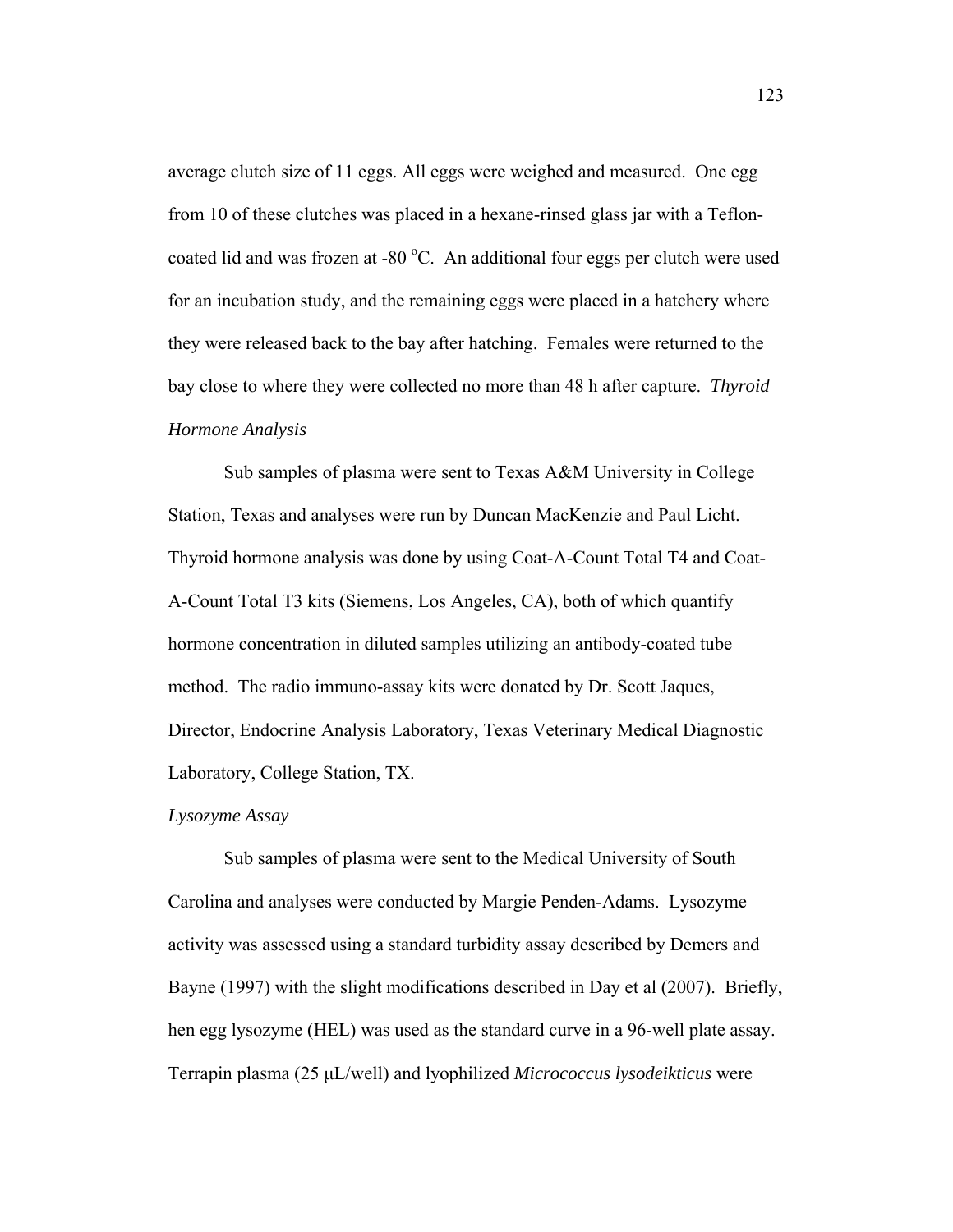added to wells in quadruplicate. Wells containing only plasma and buffer served as blanks. Absorbance at 450 nm measured with a spectrophotometer (SpectraCount; Packard, Meridian, CT) at five, ten, fifteen and twenty-five minutes and was subtracted from absorbance measured immediately (T0), and after correcting for the blank well absorbance which compensates for hemolysis or color variation in the samples. The resultant absorbance was converted to HEL concentration (micrograms per microliter) via linear regression of the standard curve.

## *Righting Response*

 The righting responses of 54 hatchlings were recorded. Claire Sheridan of Drexel University conducted these tests. The hatchlings were from a hatchery located at the field station in Waretown, New Jersey. They were from the same clutches used for the incubation experiments (Chapter 4) however were not in any way in contact with the experiment. Once the nest began to hatch the whole nest was uncovered and the hatchlings were placed in their own containers and kept organized by clutch. The righting response was tested after the yolk sac was completely resorbed within 4 to 5 days. No unnecessary handling of the hatchlings, including taking weights and measurements, was conducted until after the test was conducted. Hatchlings were allowed to acclimate to the container in which the test was to take place for 30-45 minutes. The testing environment was kept as quiet and controlled as possible. The test involved placing the hatchling on its carapace and timing how long it took for the terrapin to turn back over. If the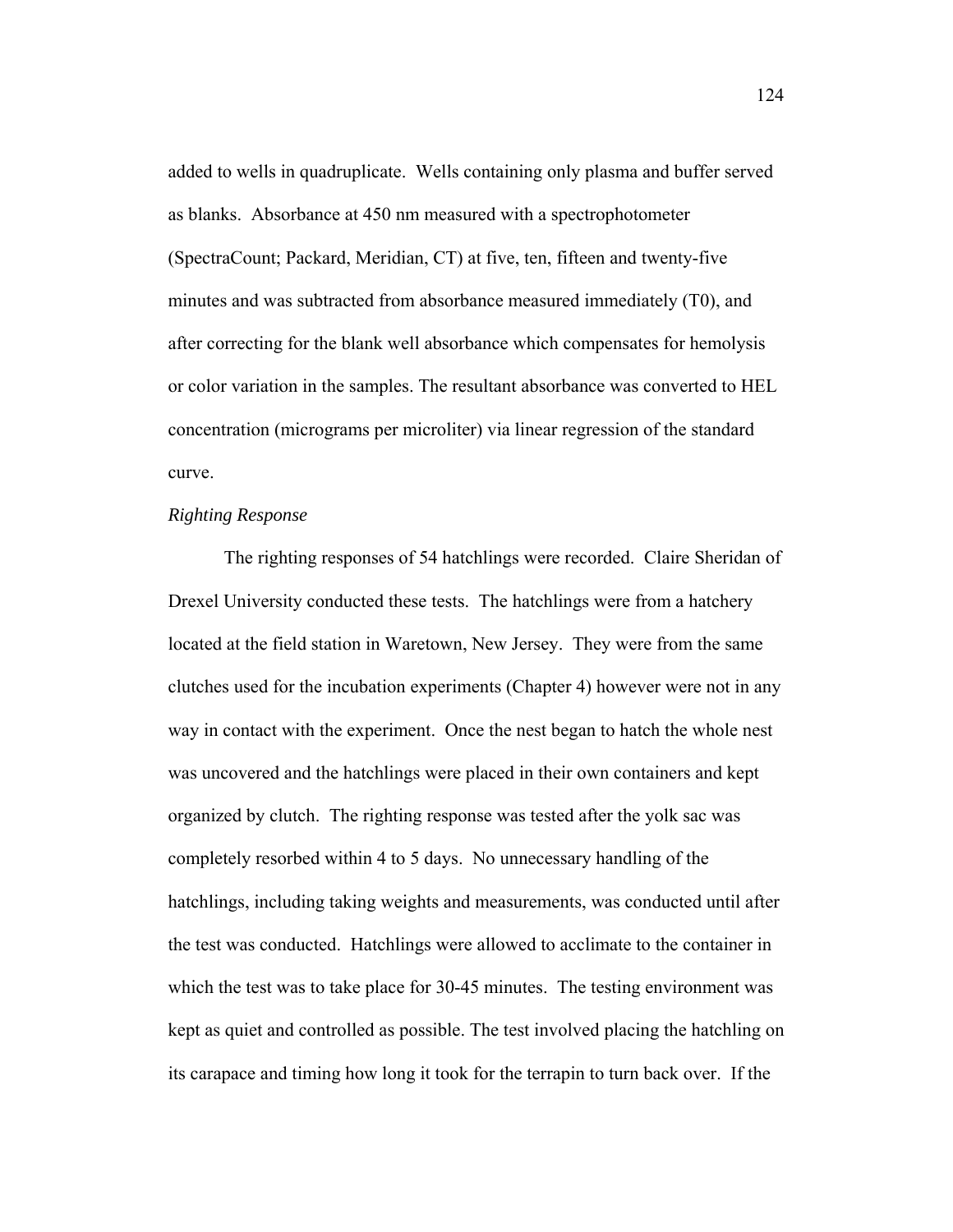hatchling had not initiated effort to flip back at five minutes the response was recorded as a fail and the hatchling was assigned 300 seconds for the response time.

#### *Calibration Solutions and Quality Control*

 Seven calibration solutions were prepared at differing concentrations that were extracted and cleaned up alongside samples. Internal standard solutions were added to samples prior to extraction. The compounds in the calibration solutions and internal standard solution are described in detail in Chapter 2. Three NIST SRMs were used as control samples. Three replicates of SRM 1957 (Organic Contaminants in Non-Fortified Human Serum) in addition to one replicate of an in-house control material of pooled loggerhead sea turtle plasma (Cc pool) were analyzed alongside the plasma samples. Three replicates of SRM 1947 (Lake Michigan Fish Tissue) were analyzed alongside the egg samples in addition to one replicate of an in-house control material of pooled loggerhead eggs (Cc comp). Laboratory procedural blanks and field blanks made from each lot of blood collection supplies were also analyzed.

## *Sample analysis*

 Plasma from the 15 live terrapins (between 2.7 g to 4.8 g) was extracted using focused microwave methods described in Chapter 2. A single pass of plasma extracts through an acidified silica column followed by an alumina column was sufficient. Eggs were mixed with diatomaceous earth, spiked with an internal standard solution of *iso*-octane, and extracted with DCM using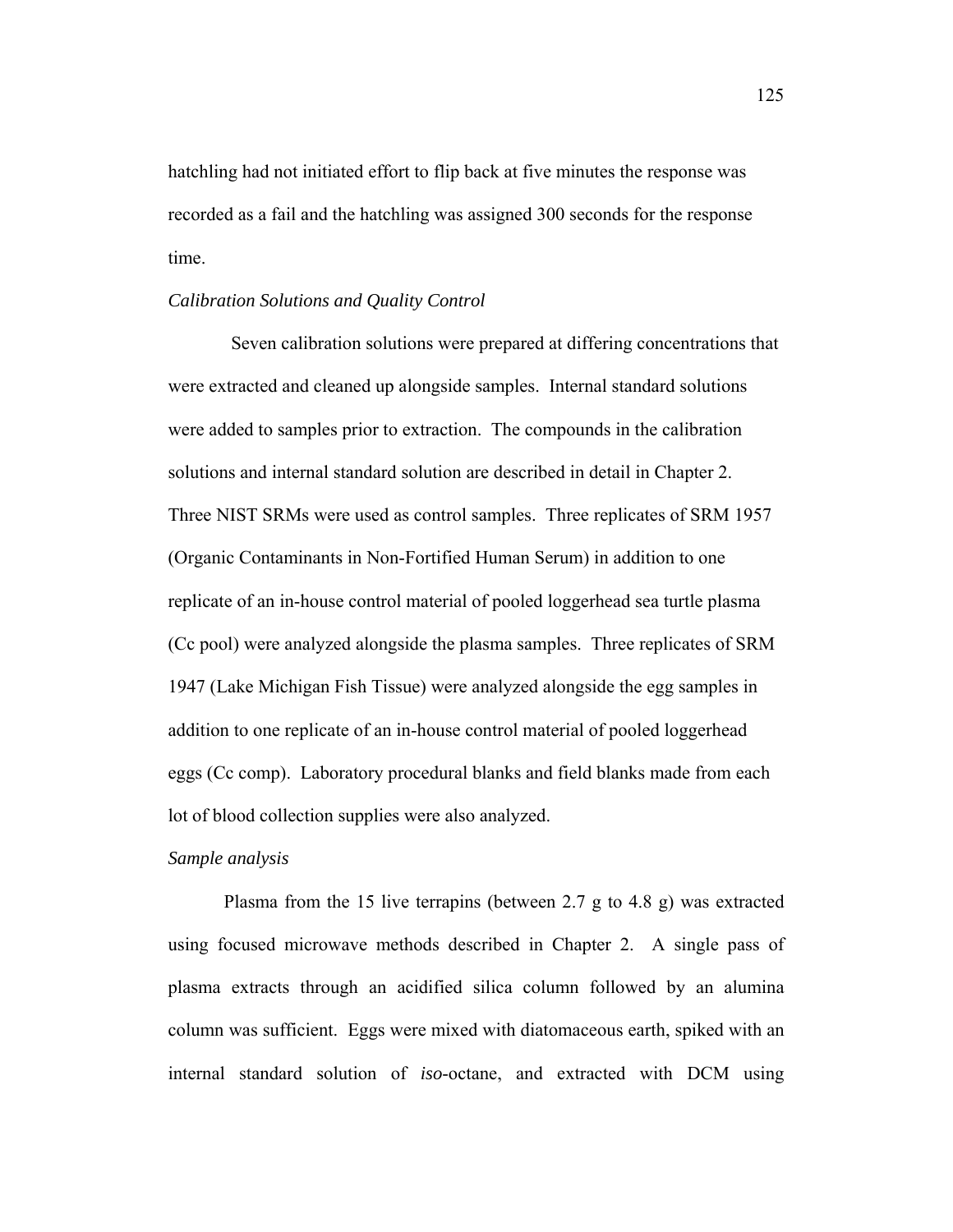pressurized fluid extraction (Dionex Corporation, Sunnyvale, CA) according to Keller et al. (2004). These extracts were cleaned up using size exclusion chromatography with a 25 mm x 600 mm 10 um 100 Å PLGel column coupled to a 25 mm x 25 mm guard column (Polymer Laboratories) and also with acidified silica and alumina columns.

 Lipid content was determined gravimetrically from initial extracts of plasma and eggs prior to any clean-up according to Keller et al. (2004). Final extracts ( $\approx 0.2$  mL in volume) were injected twice on a gas chromatograph mass spectrometer (GC/MS; Agilent Technologies 6890N/5973 inert, Palo Alto, CA) and the limit of detection (LOD) was determined as described in Chapter 2. *Statistical Analysis and Calculations* 

 For descriptive statistics and hypothesis testing statistics, all values below LOD were substituted with half the LOD, except zero was used when summing contaminant classes. All data were normally distributed. The statistical program SAS version 8.1 (SAS Institute Inc., Cary, NC) was used to test correlations between plasma POP concentrations and T4 plasma concentrations and lysozyme activity as well as between egg POP concentrations and righting response times in hatchlings. The average righting response for each clutch was correlated with the POP concentration that represented that clutch. Body condition index (BCI) was calculated as weight/ (straight line carapace length)<sup>3</sup> x 100,000 as described in Bjorndal et al (2000) for green sea turtles.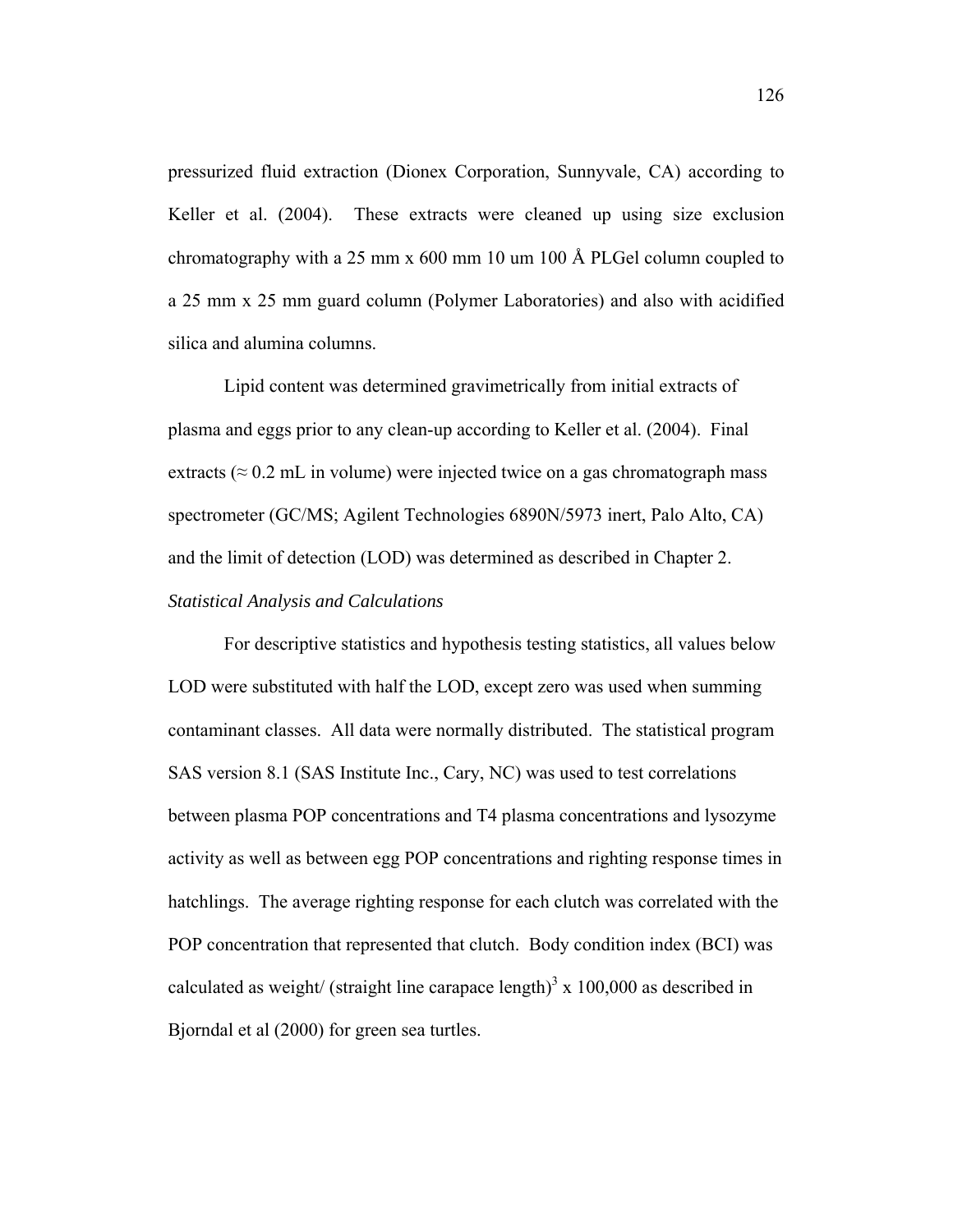## **Results and Discussion**

 Terrapin plasma concentrations of all POPs reported in Table 1 and all eggs reported Table 2 have been reported and described thoroughly in previous terrapin studies (Chapters 1-3). Diamondback terrapin tissues, both plasma and eggs discussed in this current study, and fat, plasma and eggs discussed in previous studies show relatively moderate POP concentrations when compared to other turtle species (De Solla et al., 1998; Keller et al., 2004a; Moss et al., 2009; Basile et al., in Prep). We have determined that the environment of Barnegat Bay is not largely contaminated based on the lower to moderate POP levels measured in the terrapins and nesting beach sediments (Chapter 2). The congeners reported in Table 1 were either predominant congeners found in terrapin tissue or those that have been reported in other publications as possible endocrine disruptors such as PCB105, 153 and 156 and PBDE 100 (Vanbirgelen et al., 1995; Rudel et al., 2003). The ΣTCDD-like PCBs include PCBs 105, 118, 156 and157 and have been reported to have 2,3,7,8, tetrachlorodibenzo-p-dioxin (TCDD) like effects which include endocrine toxicity and immunotoxicity (Ahlborg et al., 1994). Congeners reported in Table 2 were congeners that are either predominant in terrapin eggs or those that have been shown to cause neurotoxicity like PBDEs 47, 99 and 153 (Eriksson et al., 1998; Viberg et al., 2003).

# *Plasma Thyroid Hormone Concentrations*

 Plasma concentrations of triiodothyronine (T3) and thyroxine (T4) were measured in 15 adult, nesting females. Due to very low concentrations and large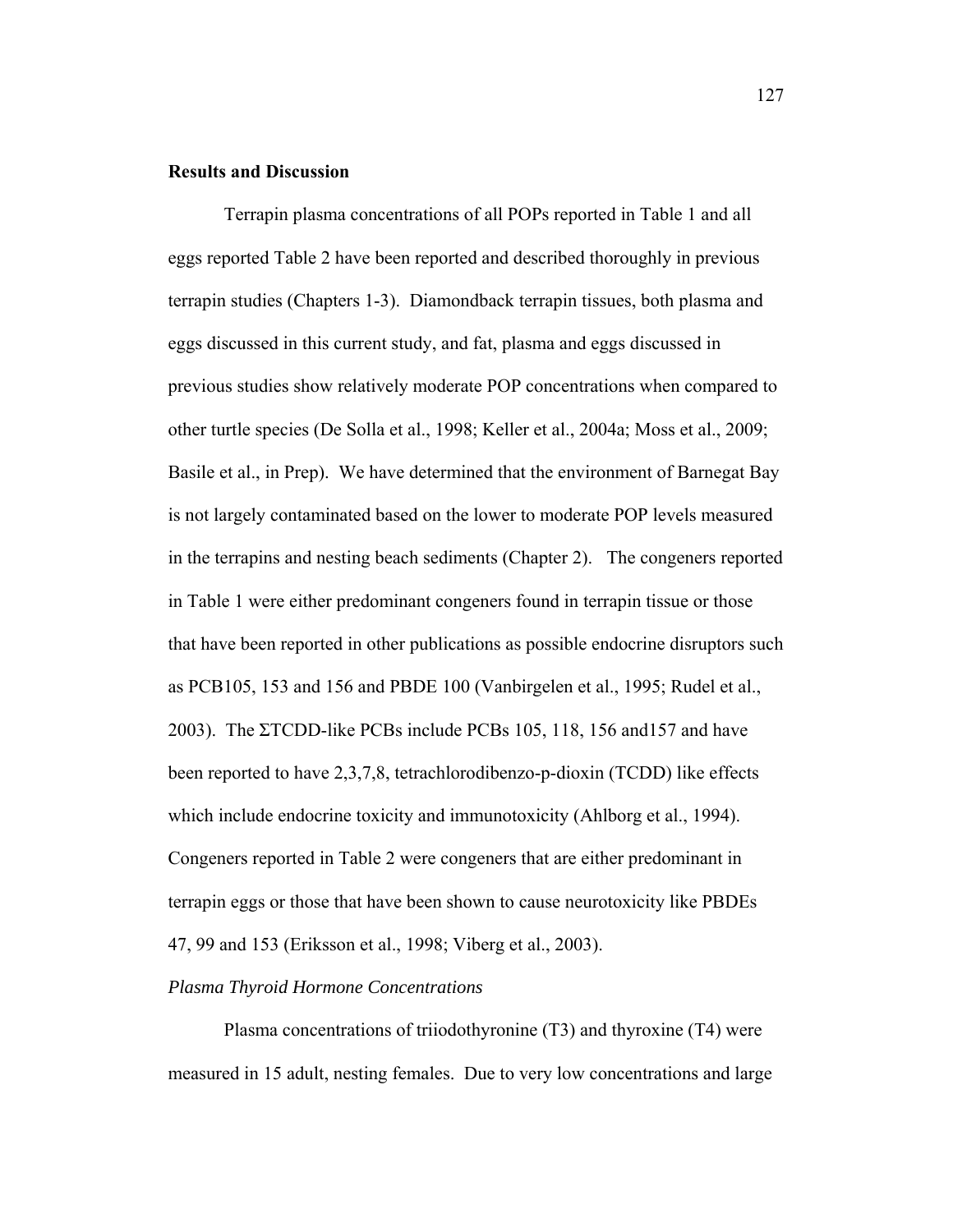variability of T3 measured in only six of the turtles (mean 1.28 ng/mL, stdev 4.63 ng/mL) we did not statistically analyze those data (Table 3). The low concentrations of T3 were not surprising because detectable levels of T3 are rarely measured in turtles (MacKenzie, 2008). Plasma T4 concentrations ranged from 19.1 to 39.9 ng/ mL with an average concentration of 31.0 ng/mL and a standard deviation of 6.39 ng/mL (Table 3). Due to the slightly higher than expected levels of T4 in terrapin plasma, assay validations are currently being conducted to make sure there was not interference in the assay. Significant negative correlations were seen between female terrapin ΣPCB, ΣTCDD-like PCBs and ΣPBDE concentrations and total circulating thyroxine (T4) levels in the female plasma (Table 1, Figure 1). All individual PCB and PBDE congeners listed in Table 1 also had significant negative correlations to female plasma T4 levels. The strongest correlations were observed with PBDEs and the strongest was PBDE 100 (Table 1). At this point the correlations and conclusions in this chapter based on the T4 levels need to be understood as preliminary results until validation is complete.

 The mechanism of PBDE and PCB (both parent compound and metabolite) induced thyroid hormone disruption is unknown but there are three commonly accepted hypotheses. First, the contaminants may induce enzymatic effects such as increased induction of uridine diphosphate glucuronyltransferase (UDPGT) that would cause increased biliary excretion of T4. Second, the contaminants may have a direct effect on the morphology of the thyroid follicles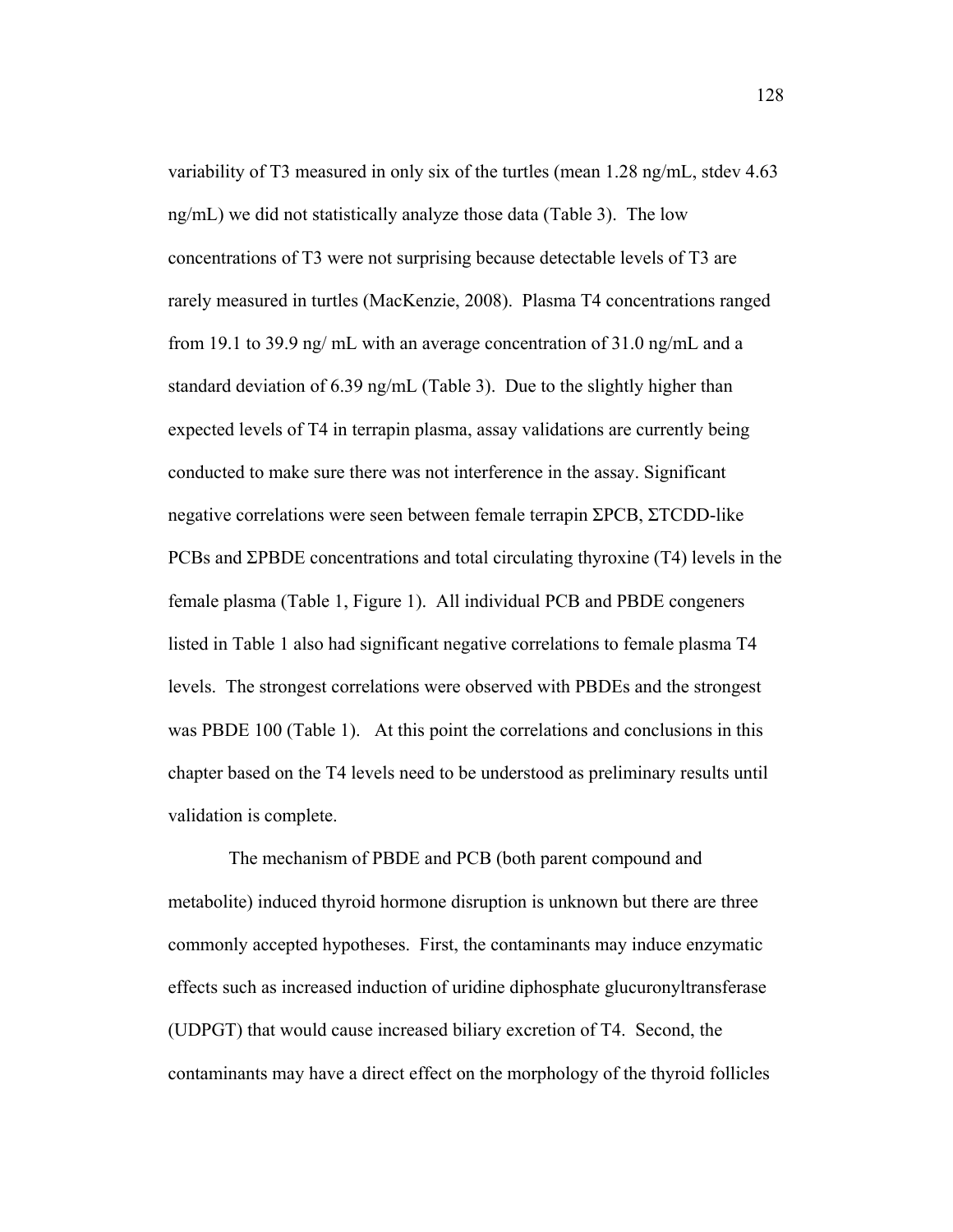thereby reducing the amount of T4 released. And third, hydroxylated metabolites of the contaminants may out compete T4 in binding to the thyroid hormone transporter protein transthyretin (TTR), thereby displacing T4 and allowing it to be more accessible for elimination (Kodavanti, 2005). The third hypothesis may be the most biologically significant and threatening. This is because other than decreasing the transport of T4 to the target organs the transporter protein TTR is now transporting toxic POPs to the target organ where they can elicit a toxic effect (Kodavanti, 2005). This example of endocrine disruption by a contaminant that in turn may also cause a neurotoxic effect demonstrates that chemicals labeled as endocrine disruptors are also likely to disrupt the immune system and elicit neurotoxicity. There is a strong and complex relationship between the endocrine and immune systems as well as complex interactions along the neroendocrine-immune axis (Keller et al., 2006b). In this study the significant negative correlations between plasma POP concentrations and plasma T4 concentrations seen in wild terrapins may indicate that terrapin populations may be at risk for decreased survival and fitness as well as effects from disruptions in immunity and neurotoxicity.

### *Plasma Lysozyme Activity*

 Terrapin lysozyme activity in plasma of adult females is reported in Table 3. The activity was measured at four different time points with the 15 minute time point chosen as the optimum time for the assay. Positive significant correlations were seen between plasma lysozyme activity and female terrapin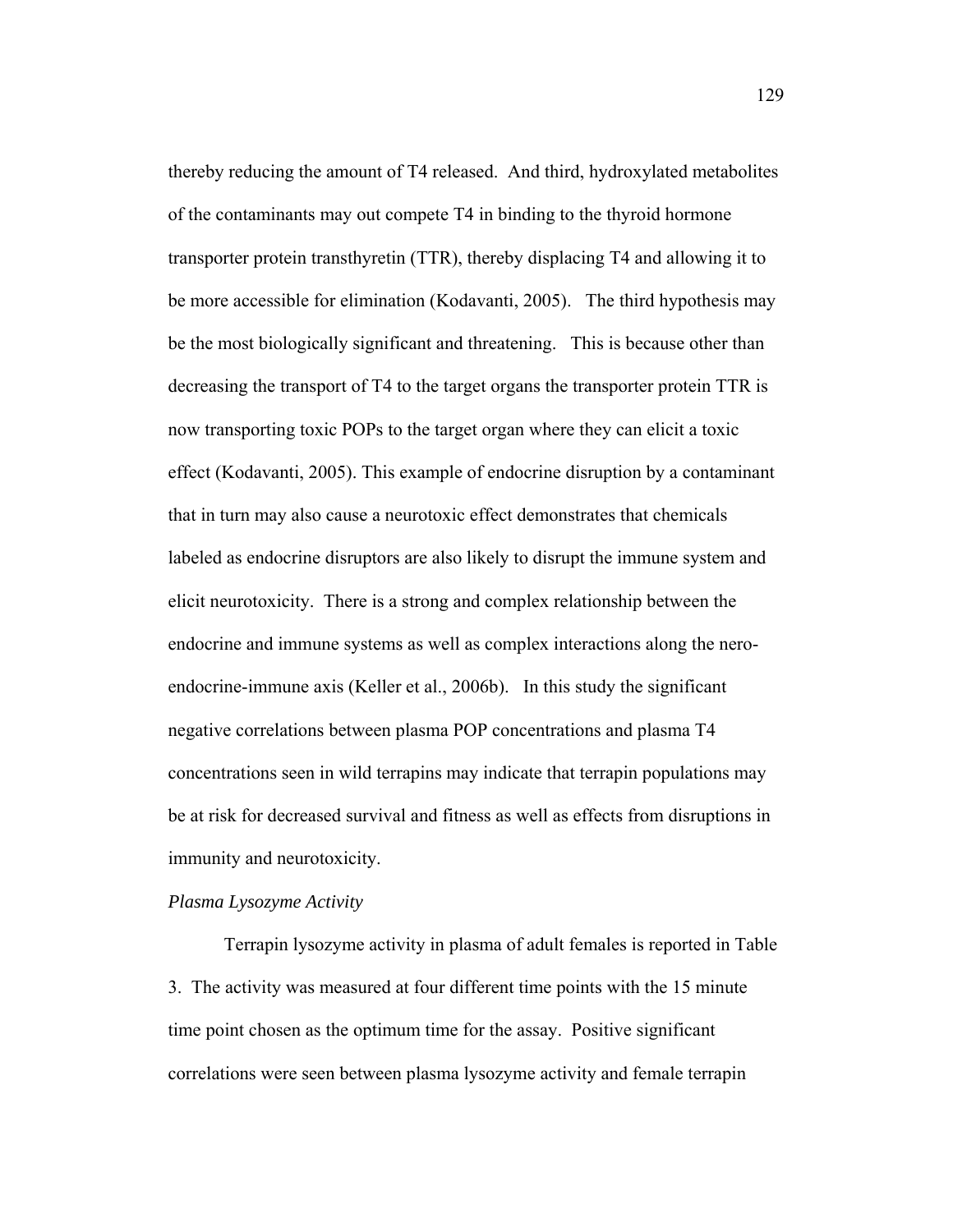plasma mirex, ΣPCB, ΣTCDD-like PCBs and ΣPBDE concentrations (Table 1, Figure 2). All other PCB and PBDE congeners reported in Table 1 except for PCB 180+193 and PBDE 100 also had significant positive correlations. The strongest correlation reported in Table 1 was with ΣTCDD-like PCBs followed by mirex.

 We expected to see negative correlations between POP concentrations and lysozyme activity that would indicate immunosupression, rather we saw positive correlations suggestive of immunoenhancement (Table 1, Figure 2). Other studies looking at environmental contaminants and lysozyme activity generally report a decrease in activity. In diamondback terrapins in South Carolina, a significant decrease in lysozyme activity correlated with increases of total mercury concentrations in red blood cells (Blanvillain, 2005). In free ranging wild loggerhead sea turtles, lysozyme activity was significantly and negatively correlated with whole blood 4,4'- DDE and sum chlordanes (Keller et al., 2006a) and a positive correlation with mercury (Day et al., 2007).

Although our data are suggestive of immunoenhancement by POPs this may not be an advantageous effect. Disruption in the normal functioning of the innate immune system may be a very sensitive health endpoint for some reptiles such as alligators. In the American alligator, data suggests that the innate immune system components found in their serum is the main component responsible for keeping away infection (Merchant et al., 2003). Because they live in a wet environment and are often subject to boat injuries as well as intra-specific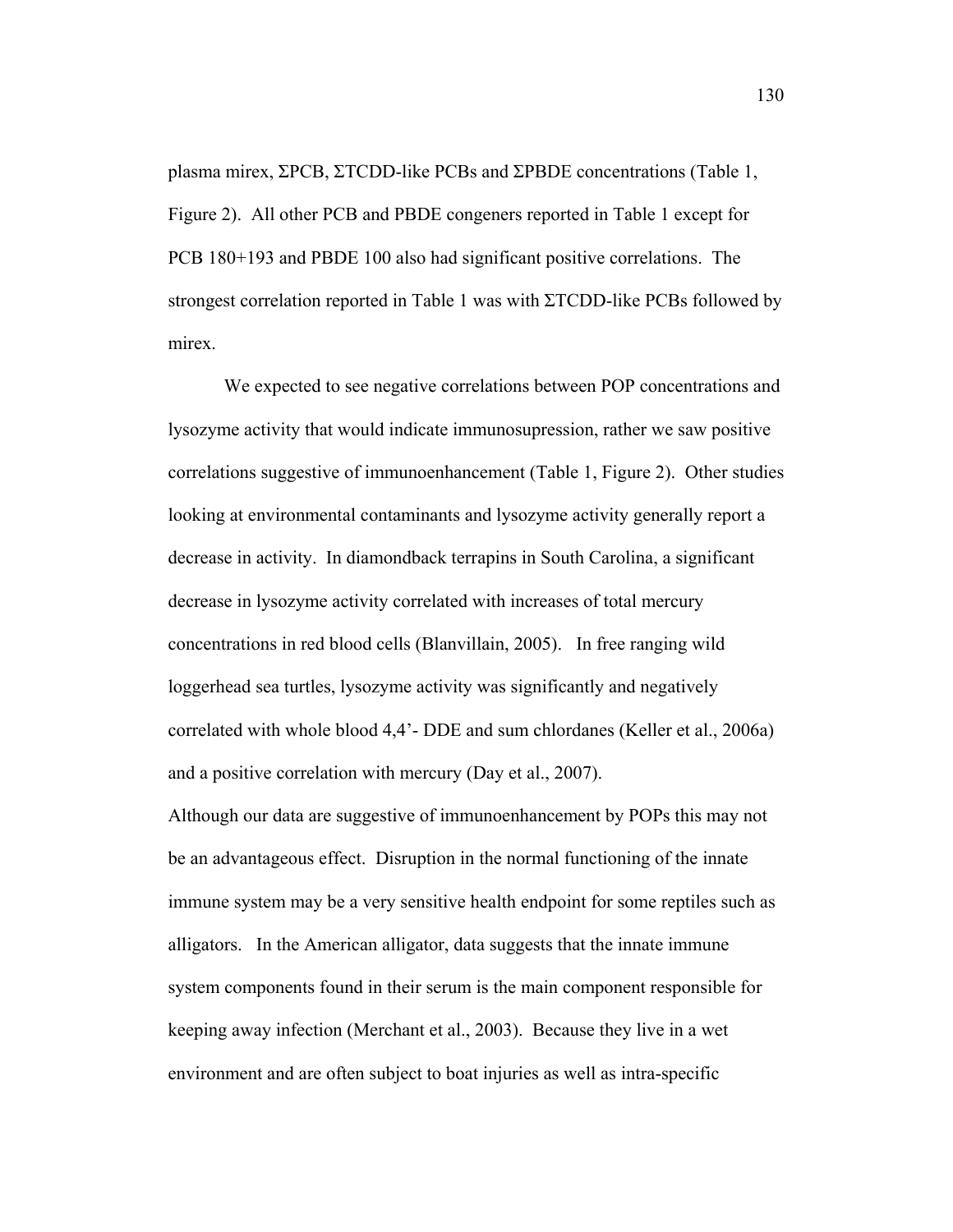competition that may cause injury, they often have open wounds. The antibacterial properties in their blood are extremely important for their health in the ecosystem in which they live. Terrapins live in similar ecosystems and are subject to threats such as high levels of boat traffic and collisions that may cause similar injuries, therefore the normal functioning of their innate immune system is just as important.

 A speculative mechanism for immunoenhancement by endocrine disrupting, specifically estrogenic POPs, was proposed by Keller et al. (2006b). They suggested that the combination of three following factors may enhance immune functions at low level chronic exposure to estrogenic POPs. These factors are (1) the reported estrogenic and antiandrogenic activity of certain POPs, (2) the fact that the female of a species generally exhibits a stronger immune response that is caused by sex steroids and (3) that slightly higher than background estrogen levels may lead to enhanced immune functions (Keller et al., 2006b). A second hypothesis for immunoenhancement in terrapins at these environmentally relevant and low concentrations of POPs has to do with a possible hormetic dose-response which has been reported in other toxological studies (Calabrese and Baldwin, 2003). Hormetic dose-responses are defined as enhancement or suppression at a low concentration of an immune-disrupting chemical (in this studies context) with the opposite reaction at higher concentrations.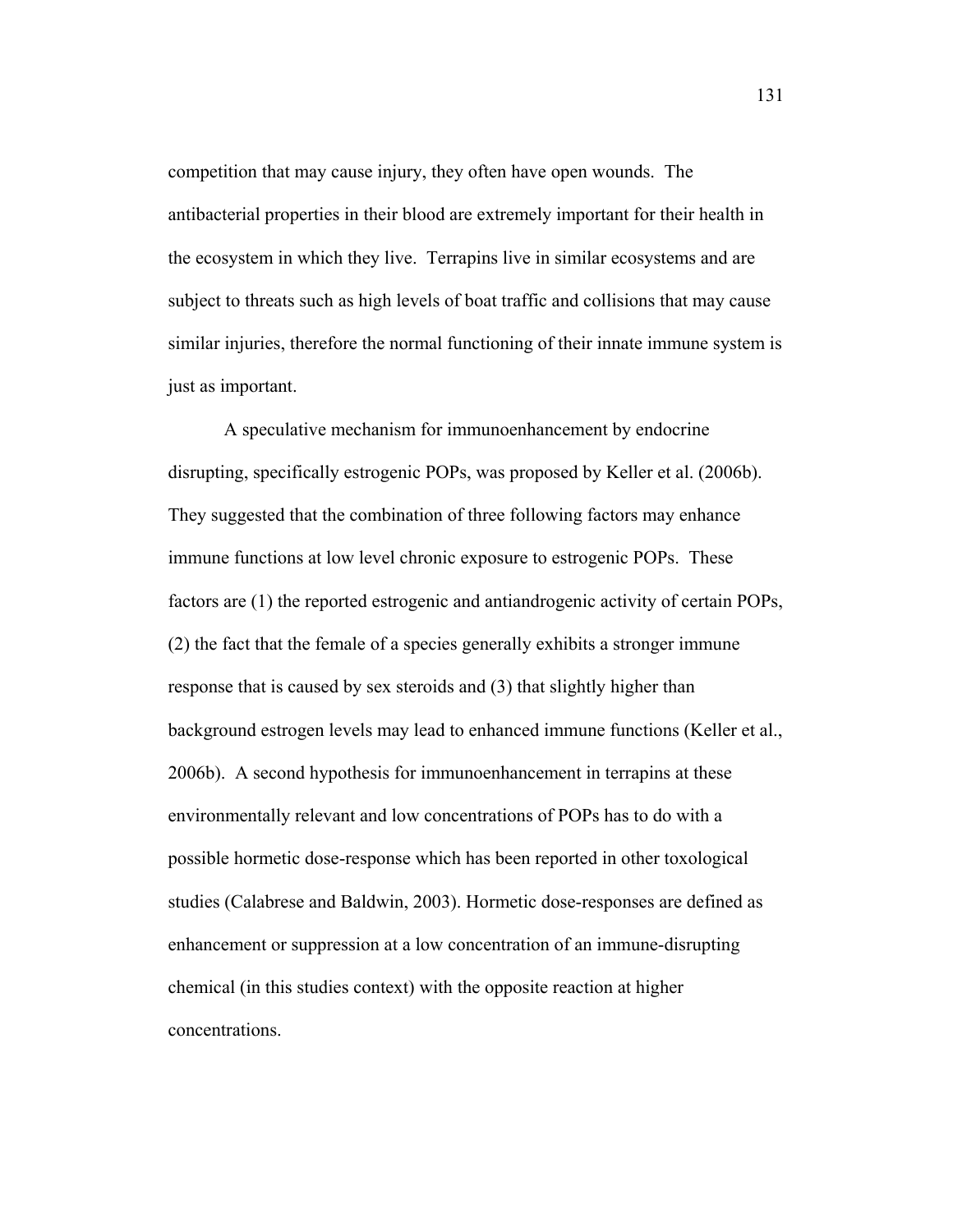Even though terrapins seem to be experiencing immunoenhancement it is important to remember that any disruption in the normal functioning of a biological system may cause adverse effects. For example, auto-immune diseases and hypersensitivity are examples of immunoenhancement (Keller et al., 2006a). *Righting Response* 

 The righting response of 54 hatchlings total, from 10 clutches, were recorded. The average time to right for all ten clutches ranged from 8.43 to 273 seconds. The shortest individual hatchling time to right was one second and the maximum time to right was >300 seconds. Out of all the compounds reported in Table 2 there was only one significant correlation. Terrapin egg concentrations of PBDE 47 were significantly and positively correlated with righting response (Figure 3). PBDE 99 had a strong correlation coefficient but was not significant at  $p = 0.086$  (Table 2). The direction of these correlations was expected, indicating that it took the terrapins a longer time to right themselves with increased egg POP concentrations. Similar inverse relationships (longer time to right at greater contaminant concentrations) between righting response and PCB and PAH concentrations have been reported in snapping turtle hatchlings and mercury in red-eared sliders (Burger et al., 1998; Van Meter et al., 2006).

 Although we did not see significant correlations for PCBs or any pesticides the significant correlation between PBDE 47 and righting response is intriguing. This is because PBDEs have been reported to disrupt neurobehavioral development in other species. For example, decreased spontaneous motor activity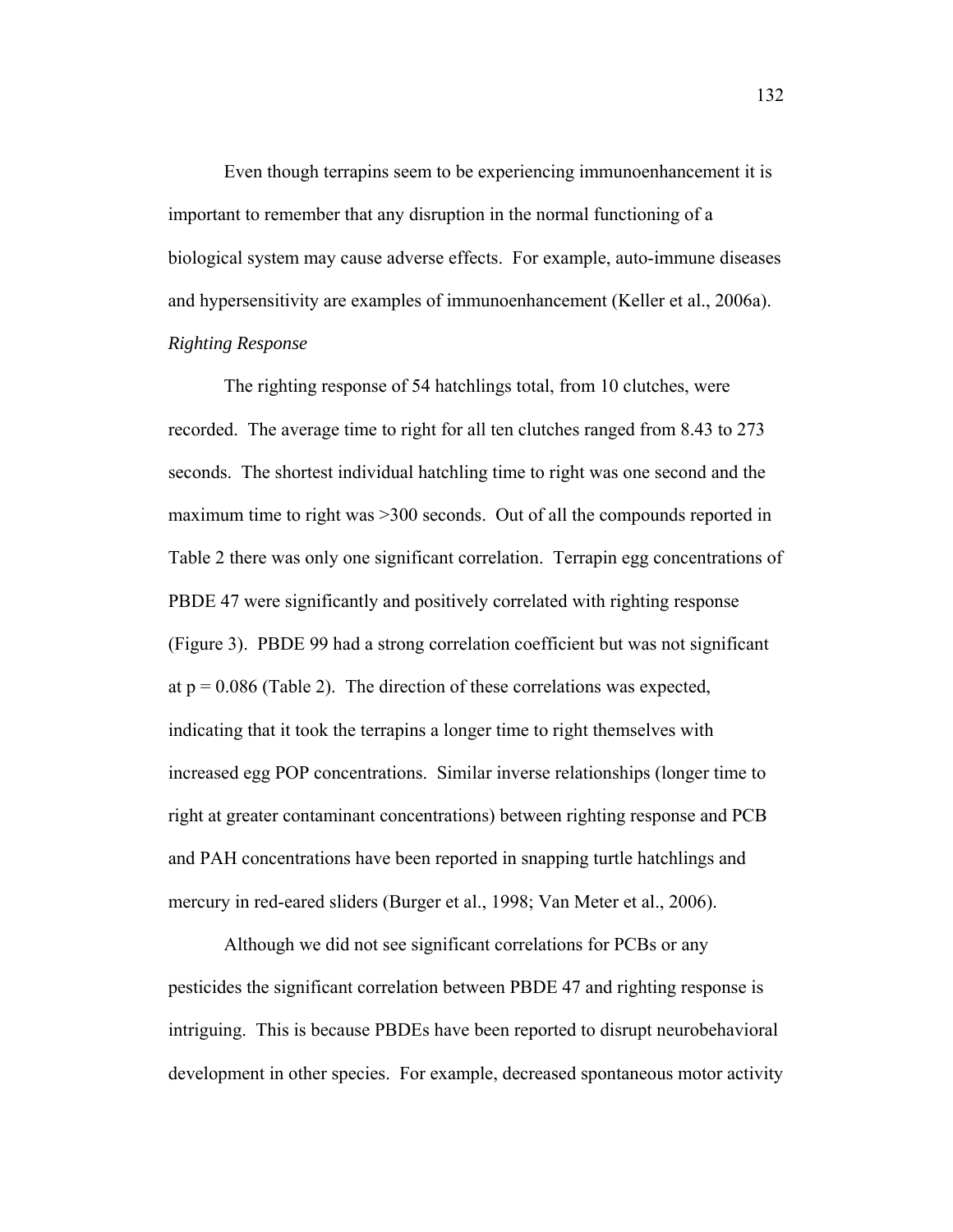and learning and memory function has been reported in mice as well as hypoactivity and the elimination of normal fright response causing higher predation rates in killifish (Eriksson et al., 1999; Timme-Laragy et al., 2006). Based on the significant correlation between PBDE 47 and righting response, hatchling terrapins may be at increased risk for predation, desiccation and overheating at higher concentrations of PBDEs.

 From this study an interesting connection can be made between the effect of PBDEs on neurotoxicity and endocrine disruption. PBDEs at environmental levels showed disruption in thyroid hormones, specifically a decrease in terrapin plasma T4 levels as well as a decreased righting response indicating a disruption in neurobehavioral development in hatchling terrapins. One of the three possible mechanisms of thyroid hormone disruption discussed was the disruption in the transport of T4 to a target organ by TTR which is known to play an important role of transporting thyroid hormones through the blood brain barrier (Kodavanti, 2005). If PBDEs are crossing the blood brain barrier through transport by TTR they may be eliciting a neurotoxic effect.

### *Limitations*

 We tried to account for the limitations that accompany correlative studies which are twofold. First, in context to the thyroid hormones and lysozyme activity, is confounding factors, such as sex, body condition and hormones that can skew the true biological significance of the test. Because all plasma samples were collected from adult gravid females who were collected while trying to nest

133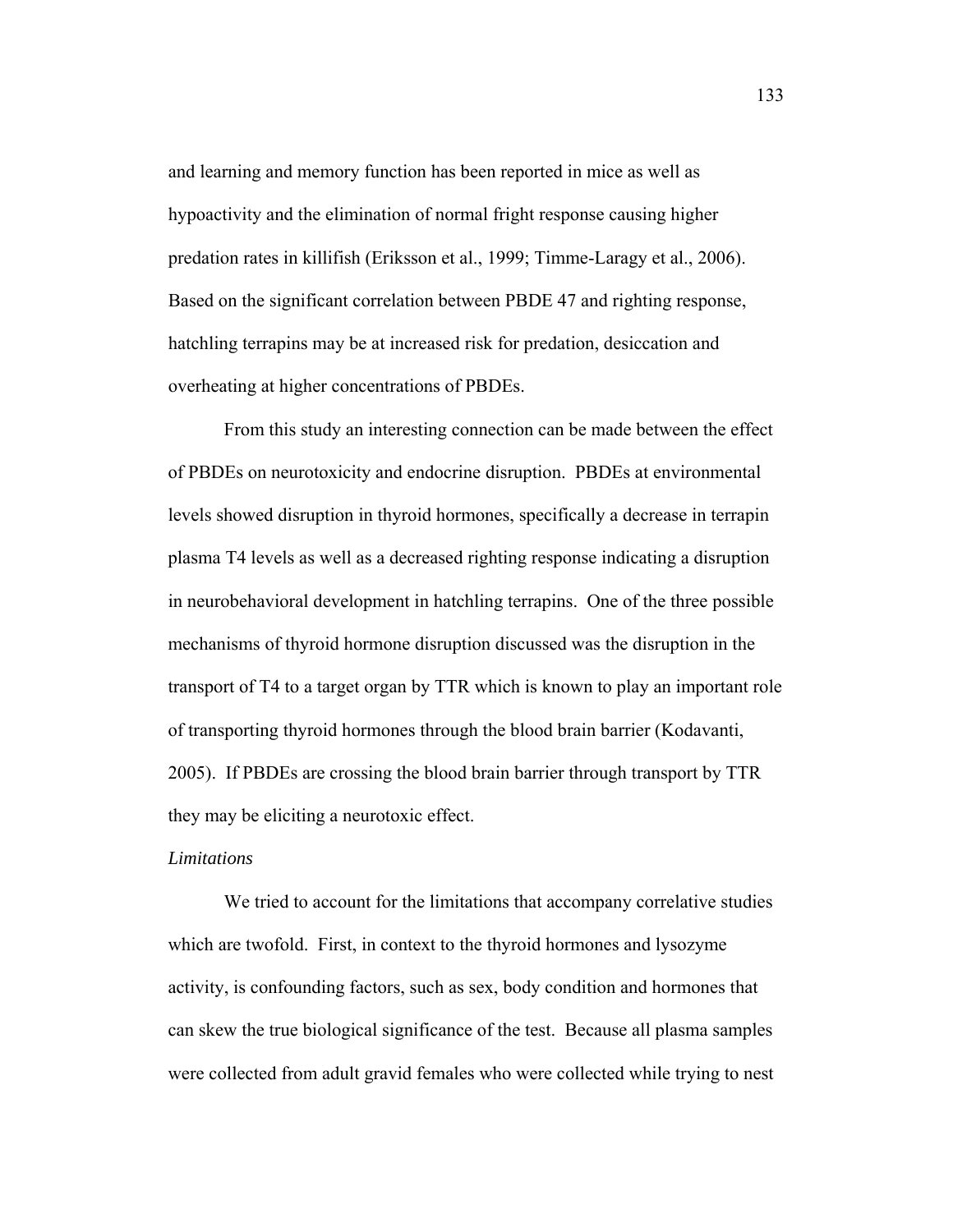and whose blood was collected immediately upon capture, we are relatively confident that sex and stress hormones can be ruled out as confounding factors. As for body condition, all terrapins outwardly appeared healthy with no signs of emaciation or injury and there were no significant correlations between plasma T4 concentrations and BCI (Table 1). There were however significant positive correlations between plasma lysozyme activity and body condition index (Table 1). This data suggests that lysozyme activity increases with "healthier" turtles. In context to the righting response, confounding factors such as testing temperature, egg size, egg incubation temperature, and clutch identity may cause amongindividual variation in righting response (Steyermark and Spotila, 2001). These factors were tested in juvenile snapping turtles and only testing temperature and clutch identity affected righting response (Steyermark and Spotila, 2001). For the terrapin study the testing environment was kept as controlled as possible for temperature, light and noise so we feel confident that there was not an influence of differing testing temperatures or other testing environment stressor. This study extends the finding of clutch identity to chemical exposure among clutches, and suggests that PBDE 47 may be one reason why Steyermark and Spotila (2001) saw differences across clutches.

 The second set of limitations is caused by the use of multiple individual correlations and the probability of certain outcomes that may not be biologically significant. By chance we would expect five percent of the correlations in Tables 1 and 2 to be significant. However, 52% of the correlations were significant in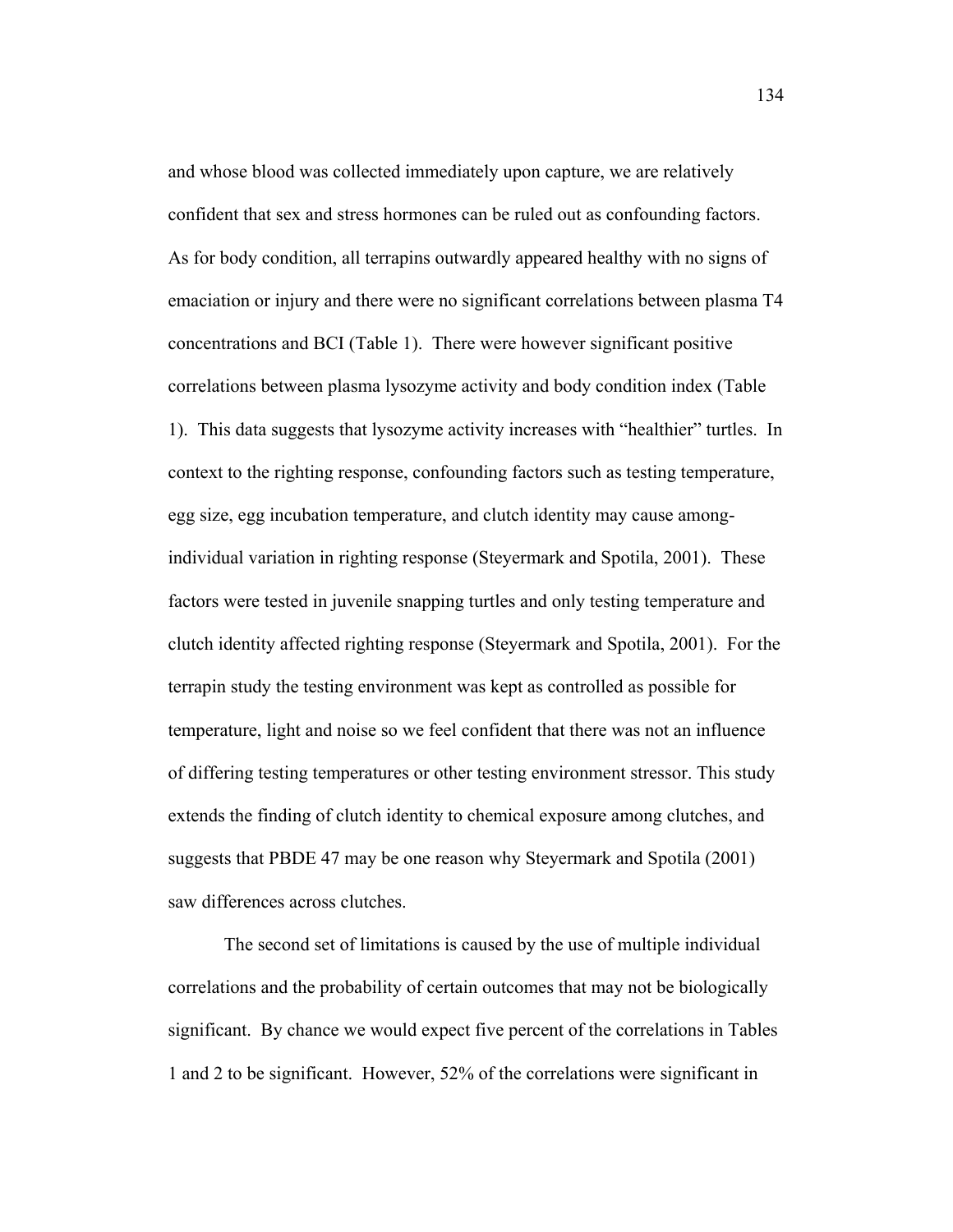Tables 1 and 2. We would also expect half of those significant correlations to be positive and the other half negative again based on probability. All significant correlations in Table 1 were negative for T4 and positive for lysozyme activity. A third set of limitations is caused by co-correlations between individual compounds and compound classes. In this study there were significant correlations between compound classes, the strongest between PCBs and PBDEs in plasma. This may indicate that a significant correlation seen in one compound, for example 4,4'-DDE may actually be driven by another compound such as a PCB. In an environmental study there is no way to control for this type of confounding factor. These results then may be considered preliminary but are still important because we observe a relationship between POPs and the health endpoint response. Further controlled tests can be conducted to provide more data supporting the hypotheses that environmental concentrations of reported POPs are causing disruption in the immune, endocrine and neurobehavioral systems.

# *Conclusions*

 In this study we have provided data suggesting that terrapins may be at risk for immune and endocrine disruption (preliminary, awaiting data validation) at environmentally relevant concentrations of mirex, PCBs and PBDEs as well as neurotoxicity (PBDEs only). The connection we observed between significant correlations with PBDEs to both endocrine disruption and neurotoxicity endpoints strengthens the idea that a chemical that disrupts one physiological system has the potential to affect others based on the complex interactions along the neuro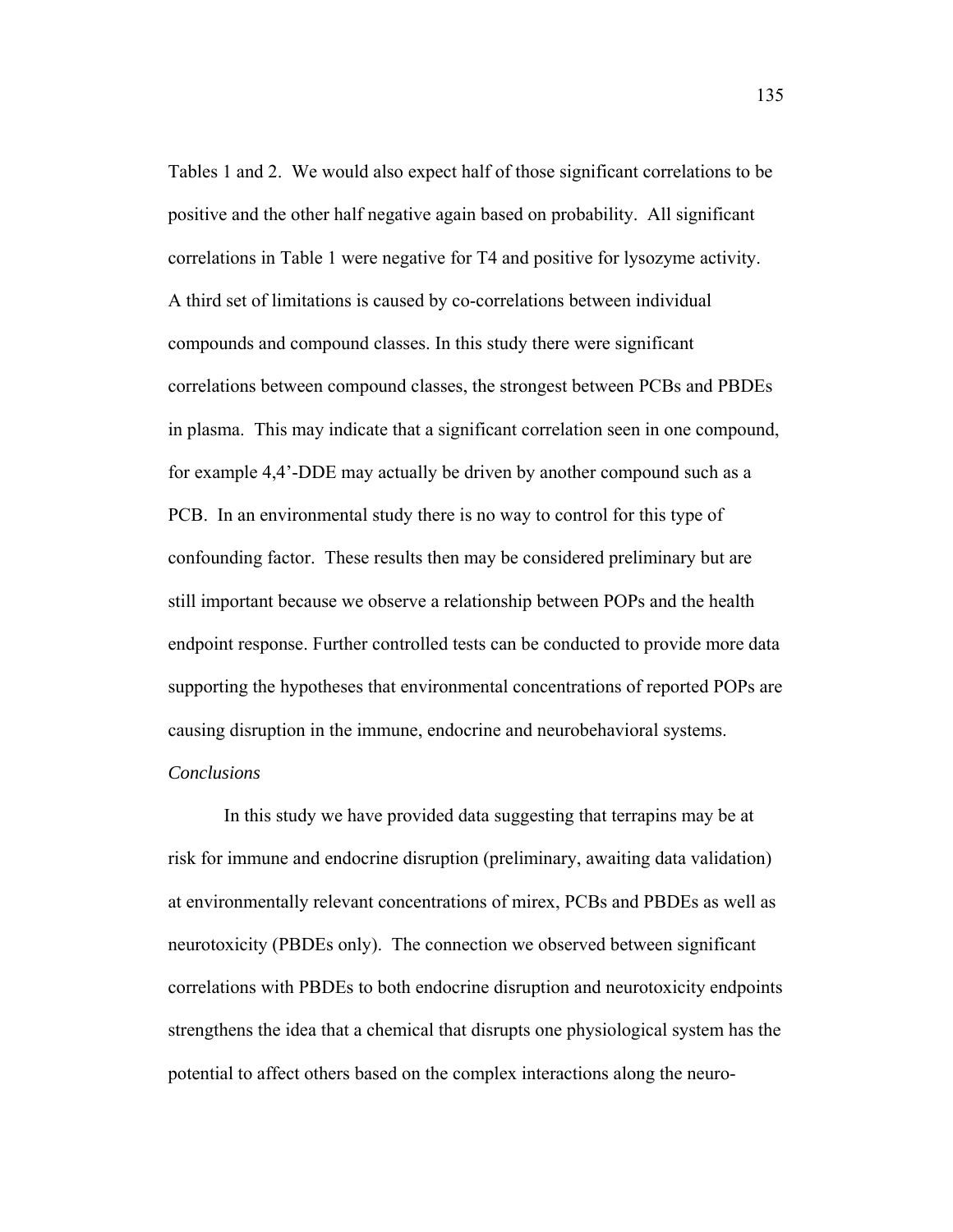endocrine-immune axis. Another consideration must also be realized when introducing the idea of complex interactions. In wildlife studies, organisms will inevitably have been exposed to many different chemicals and unless you are sampling a site with a known source of pollution you cannot control for the amount of exposure to a specific contaminant in your study organism. Therefore the correlations observed between individual contaminants and congeners may also be due to synergistic, additive or antagonistic effects. Synergistic effects of mixtures of contaminants have often been reported to have a more pronounced effect than an individual compound (Bergeron et al., 1994; Burton et al., 2002).

 The diamondback terrapin has previously been reported to be indicator for monitoring POPs in the estuarine ecosystem (Kannan et al., 1998; Keller et al., 2006b; Blanvillain et al., 2007; Basile et al., in Prep). Because we are seeing associations between terrapin POP concentration and certain health indicators they may also be useful as bioindicators for endocrine disruption and immunotoxicity within the estuarine environment in respect to other species and humans. Further studies would however be necessary for validation for the use of terrapins for bioindicators of these health effects. In the current study only one measure of each health endpoint system was analyzed. In addition to controlled cause and effect laboratory experiments validation can be achieved through more comprehensive testing of each of the systems discussed. To validate the hypothesis that terrapins are at risk for POP induced immunotoxicity a set of tests called the Comprehensive Screening Set as suggested by Keller et al. (2006b)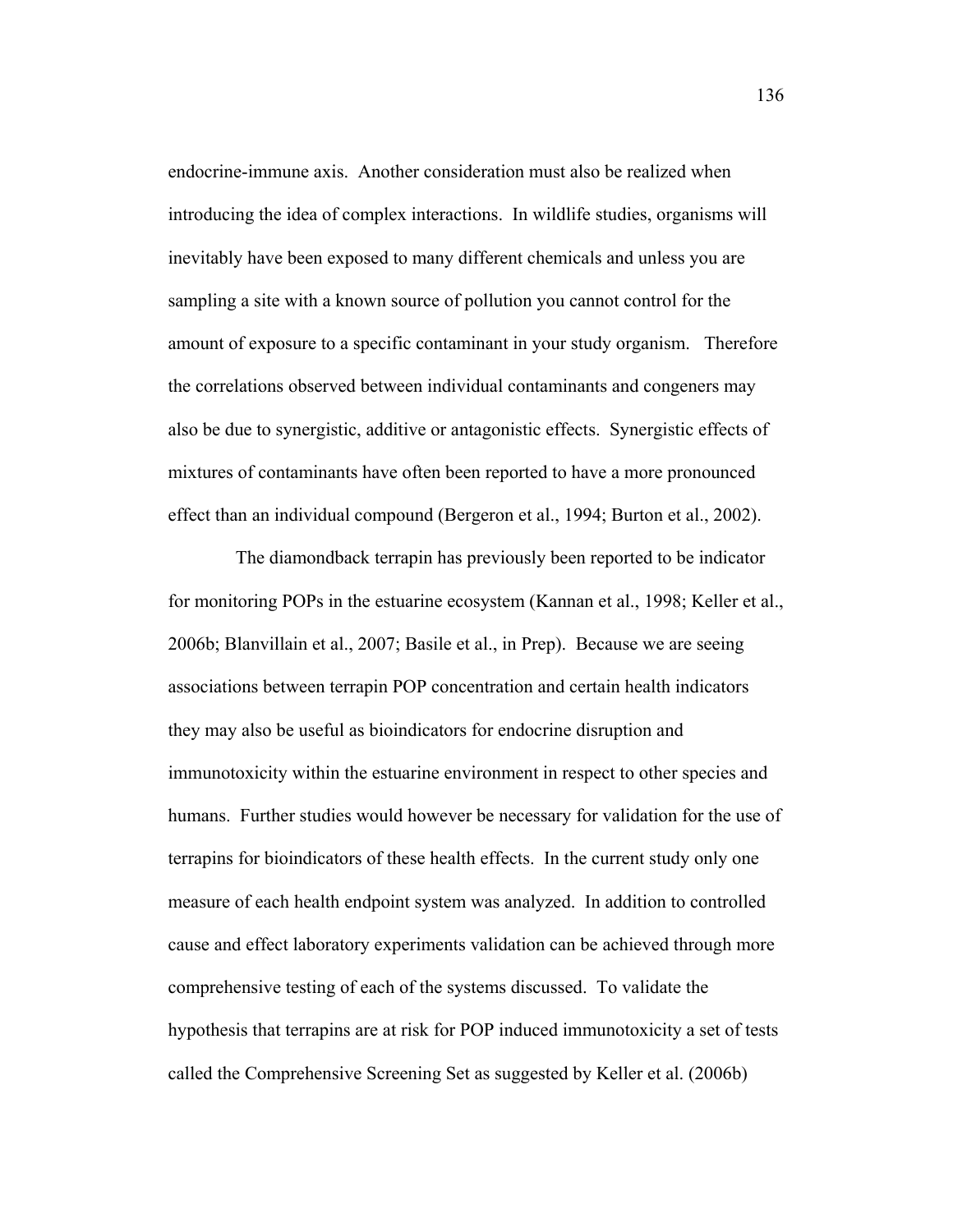could be used. This set of tests includes measuring lysozyme activity but also includes tests that measure cell mediated immunity, humoral immunity and integrated immunity, all of which can be accomplished using wild animals that can be re-released. Validation of endocrine disruption can be accomplished by testing other aspects of the endocrine system such as POP induced effect on sex hormones and stress hormones. The neurobehavioral exam protocol suggested by Chrisman et al. for use in assessing neurologic abnormalities in sea turtles that may cause detrimental effects in wild turtles can be adapted to terrapin behavior and used to validate POP induced neurotoxicity (1997).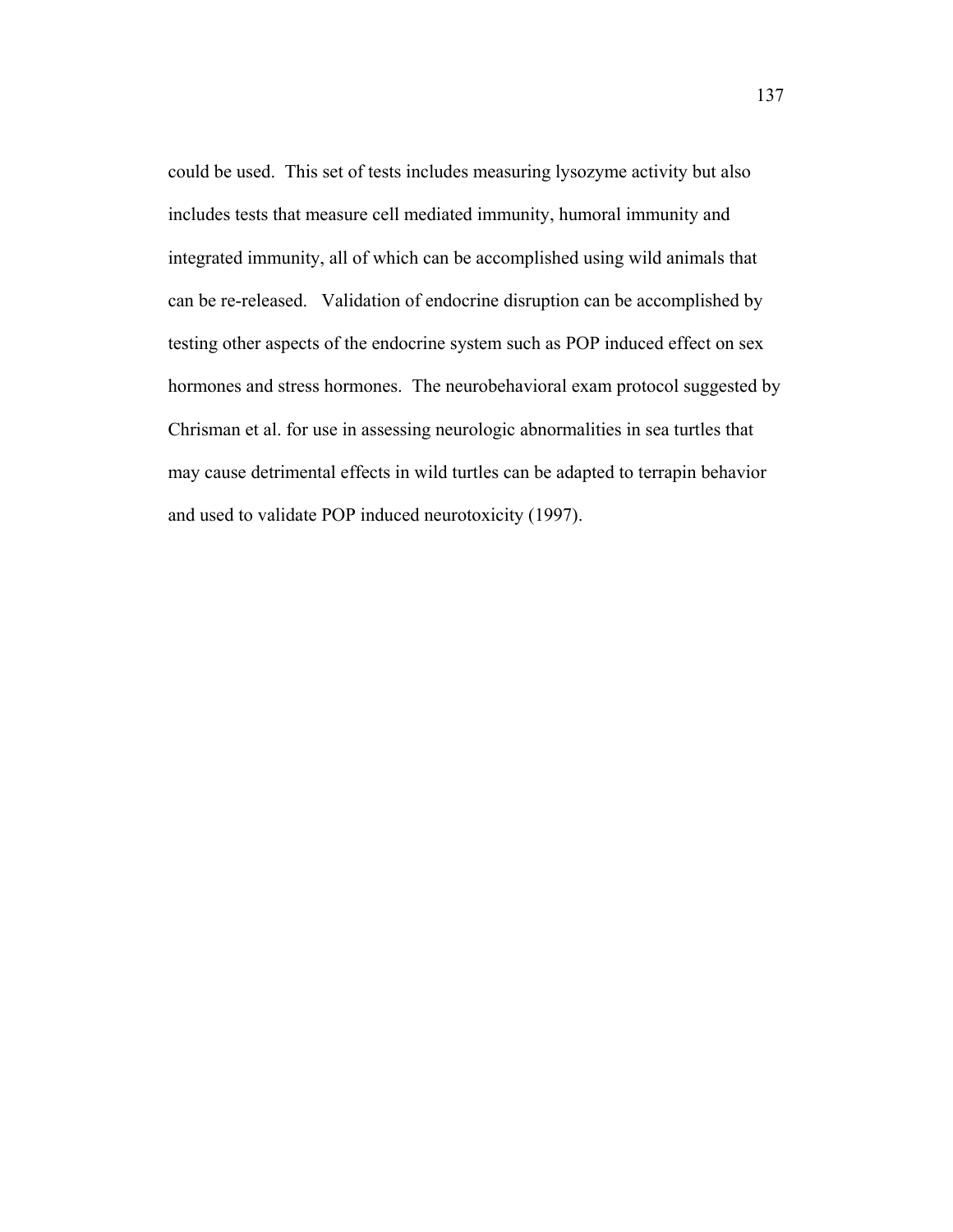| Terrapin Plasma (ng/g wm)        |                |                |                |                                 |                                           |                                            |                                    |                                |
|----------------------------------|----------------|----------------|----------------|---------------------------------|-------------------------------------------|--------------------------------------------|------------------------------------|--------------------------------|
| $n=15$                           |                |                |                | <b>Correlation Coefficients</b> |                                           |                                            |                                    |                                |
| Compound                         | Mean           | <b>Stdev</b>   | n>LOD          | Plasma T4<br>Conc.              | Lysozyme<br>Activiy @<br>5 <sub>min</sub> | Lysozyme<br>Activiy @<br>10 <sub>min</sub> | Lysozyme<br>Activiy $(a)$<br>15min | Lysozyme<br>Activiy @<br>25min |
| Oxychlordane                     | 0.153          | 0.078          | 15             | $-0.3132$                       | 0.3327                                    | 0.3266                                     | 0.2811                             | 0.3103                         |
| Mirex                            | 0.068          | 0.085          | $\overline{7}$ | 0.0376                          | $0.7785*$                                 | 0.4759                                     | $0.6034*$                          | 0.4352                         |
| $4,4'-DDE$<br>$\Sigma$ DDTs      | 0.397<br>0.425 | 0.210<br>0.224 | 15<br>15       | $-0.1497$<br>$-0.0713$          | 0.3080<br>0.3024                          | 0.1966<br>0.2306                           | 0.2775<br>0.3151                   | 0.2527<br>0.2385               |
| <b>PCB 99</b>                    | 0.384          | 0.267          | 15             | $-0.3127*$                      | $0.6318*$                                 | $0.6045*$                                  | $0.5927*$                          | $0.5964*$                      |
| <b>PCB 105</b>                   | 0.212          | 0.158          | 15             | $-0.5970*$                      | <b>NR</b>                                 | <b>NR</b>                                  | NR                                 | <b>NR</b>                      |
| <b>PCB 118</b>                   | 0.732          | 0.524          | 15             | $-0.6640*$                      | $0.5741*$                                 | 0.5594*                                    | $0.5443*$                          | 0.4930                         |
| <b>PCB 138</b>                   | 0.648          | 0.408          | 15             | $-0.5821*$                      | $0.5454*$                                 | 0.5008                                     | $0.5515*$                          | 0.4456                         |
| PCB 153+132                      | 2.24           | 1.66           | 15             | $-0.6606*$                      | $0.6311*$                                 | $0.6050*$                                  | $0.5779*$                          | 0.4972                         |
| <b>PCB 156</b>                   | 0.055          | 0.037          | 15             | $-0.6613*$                      | NR                                        | NR                                         | <b>NR</b>                          | <b>NR</b>                      |
| PCB 180+193                      | 0.432          | 0.301          | 15             | $-0.6005*$                      | $0.6396*$                                 | 0.2431                                     | 0.2256                             | 0.4340                         |
| $\Sigma$ PCBs<br>ΣTCDD-like PCBs | 6.23<br>1.02   | 4.38<br>0.738  | 15<br>15       | $-0.6667*$<br>$-0.6223*$        | $0.6279*$<br>$0.5861*$                    | $0.5851*$<br>$0.5703*$                     | $0.5139*$<br>$0.6142*$             | 0.4831<br>0.4951               |
| <b>PBDE 100</b>                  | 0.016          | 0.020          | 8              | $-0.7001*$                      | 0.4736                                    | 0.4332                                     | 0.4239                             | 0.3472                         |
| <b>PBDE 154</b>                  | 0.051          | 0.034          | 15             | $-0.5180*$                      | $0.5544*$                                 | $0.5025*$                                  | $0.5028*$                          | 0.4613                         |
| <b>PBDE 153</b>                  | 0.009          | 0.009          | 9              | $-0.6924*$                      | $0.5028*$                                 | $0.5407*$                                  | $0.5481*$                          | $0.52059*$                     |
| ΣPBDEs                           | 0.088          | 0.082          | 15             | $-0.6097*$                      | $0.6253*$                                 | $0.5705*$                                  | $0.5603*$                          | 0.4865                         |
| % Lipid                          | 0.447          | 0.193          | 15             | $-0.1150$                       | 0.4146                                    | 0.3342                                     | 0.4261                             | 0.4042                         |
| <b>BCI</b>                       | 17.0           | 1.44           | 15             | 0.0610                          | $0.6258*$                                 | $0.6281*$                                  | $0.6302*$                          | $0.5205*$                      |
| Mass                             | 979            | 222            | 15             | $-0.3536$                       | 0.2206                                    | 0.1448                                     | 0.1164                             | 0.2103                         |
| ${\rm CL}$                       | 175            | 14.2           | 15             | $-0.2905$                       | $-0.1878$                                 | $-0.2625$                                  | $-0.3363$                          | $-0.3376$                      |

Table 1. Summary of persistent organic pollutant concentrations in terrapin plasma and their associated Pearson Correlation Coefficients for two different health parameters. Asterisks denote significant coefficients at p< 0.05. Coefficients in bold are Spearman Correlation coefficients.

ΣTCCD-like PCBs include PCB 105+118+156+157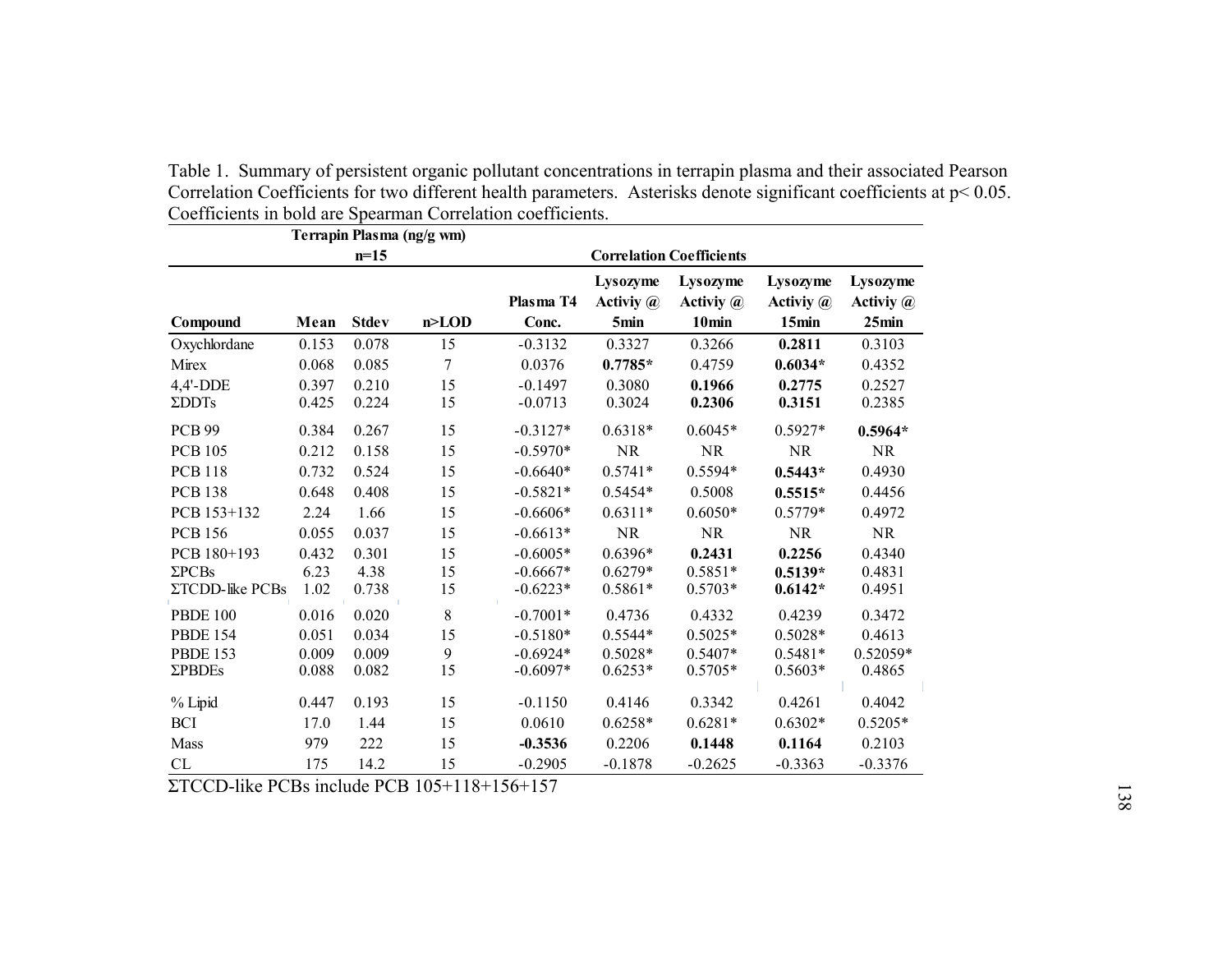|                   | Egg ng/g wm |              |           |                 |  |
|-------------------|-------------|--------------|-----------|-----------------|--|
|                   |             | $n=10$       |           | Coefficient     |  |
|                   |             |              |           | <b>Righting</b> |  |
| Compound          | Mean        | <b>Stdev</b> | $n >$ LOD | <b>Response</b> |  |
| Oxychlordane      | 3.68        | 2.01         | 10        | $-0.2362$       |  |
| Mirex             | 0.232       | 0.133        | 10        | $-0.3031$       |  |
| 4,4'-DDE          | 8.17        | 3.76         | 10        | $-0.2322$       |  |
| ΣDDT <sub>S</sub> | 8.26        | 3.76         | 10        | $-0.2274$       |  |
| <b>PCB 99</b>     | 5.33        | 2.13         | 10        | $-0.2261$       |  |
| <b>PCB 118</b>    | 9.26        | 4.45         | 10        | $-0.2115$       |  |
| <b>PCB 138</b>    | 6.15        | 2.80         | 10        | $-0.2000$       |  |
| PCB 153+132       | 24.7        | 12.8         | 10        | $-0.1030$       |  |
| PCB 180+193       | 3.91        | 2.65         | 10        | $-0.1602$       |  |
| $\Sigma$ PCBs     | 72.4        | 34.8         | 10        | $-0.1915$       |  |
| ΣTCDD-like PCBs   | 12.7        | 6.17         | 10        | $-0.5467$       |  |
| PBDE 47           | 0.103       | 0.124        | 10        | $0.6419*$       |  |
| PBDE 99           | 0.072       | 0.040        | 10        | 0.5686          |  |
| <b>PBDE 154</b>   | 0.104       | 0.027        | 10        | $-0.1563$       |  |
| <b>PBDE 153</b>   | 0.123       | 0.073        | 10        | $-0.2107$       |  |
| <b>ΣPBDEs</b>     | 0.608       | 0.253        | 10        | 0.1515          |  |
| % Lipid           | 6.05        | 1.40         | 10        | $-0.0709$       |  |
| Egg Mass          | 8.03        | 1.40         | 10        | $-0.0330$       |  |

Table 2. Summary of persistent organic pollutant concentrations in terrapin eggs and their associated Pearson Correlation Coefficients for righting response. Asterisks denote significant coefficients at p< 0.05.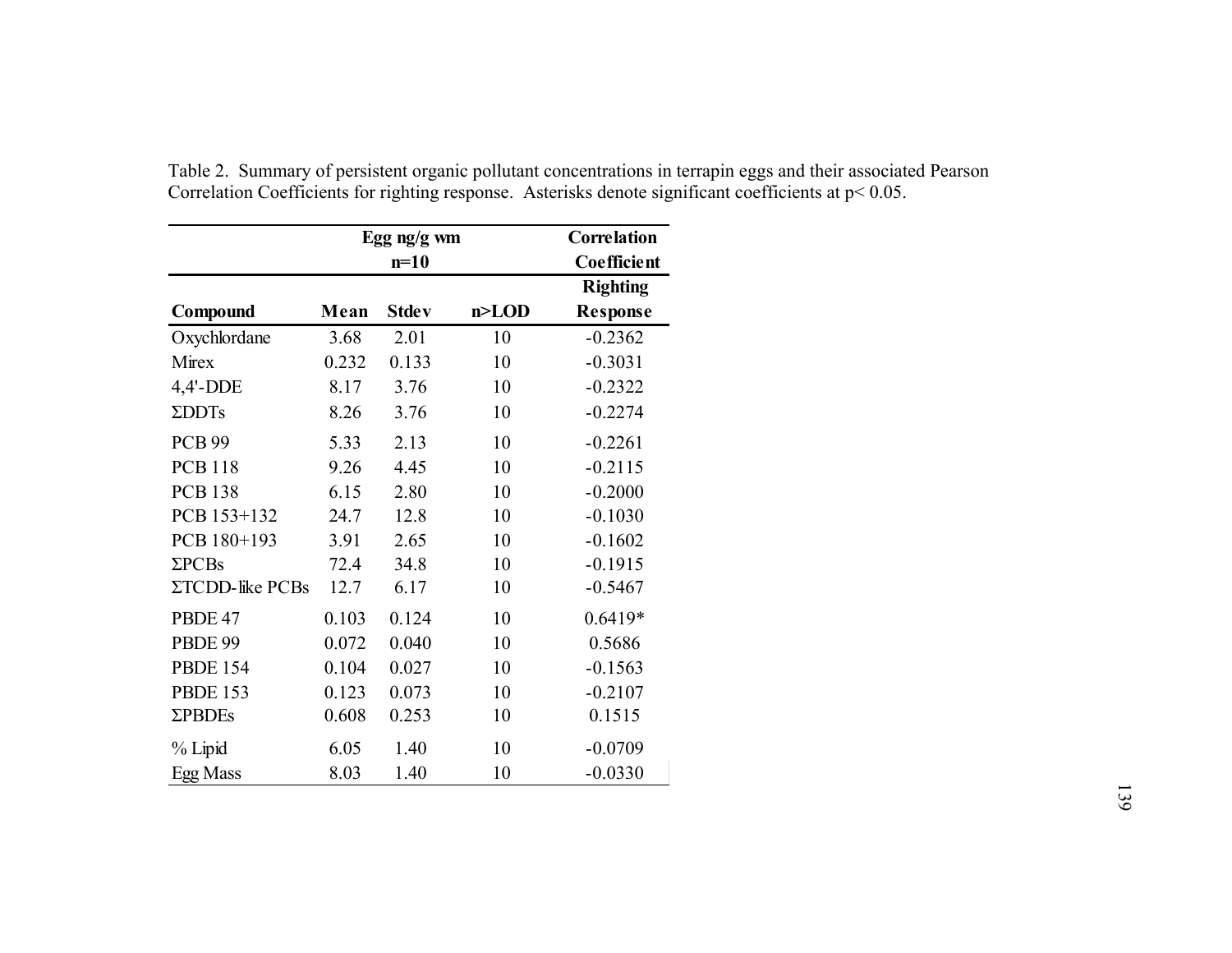|               |                  |                 | Lysozyme                    | Lysozyme                                                       | Lysozyme                    | Lysozyme                    |
|---------------|------------------|-----------------|-----------------------------|----------------------------------------------------------------|-----------------------------|-----------------------------|
|               | Plasma T3        | Plasma T4 Conc. |                             | Activiy @ 5min Activiy @ 10min Activiy @ 15min Activiy @ 25min |                             |                             |
| <b>Turtle</b> | Conc. $(ng/mL)$  | (ng/mL)         | $(\mu g \text{ HEL}/\mu l)$ | $(\mu g \text{ HEL}/\mu l)$                                    | $(\mu g \text{ HEL}/\mu l)$ | $(\mu g \text{ HEL}/\mu l)$ |
| 18837         | $\overline{0}$   | 31.9            | 1.58                        | 1.50                                                           | 1.43                        | 1.47                        |
| 18846         | $\boldsymbol{0}$ | 36.5            | 1.58                        | 1.64                                                           | 1.81                        | 1.51                        |
| 18864         | 0.01             | 35.5            | 2.59                        | 2.21                                                           | 2.40                        | 2.34                        |
| 18875         | $\boldsymbol{0}$ | 19.1            | 2.08                        | 1.99                                                           | 2.08                        | 1.86                        |
| 18883         | 0.06             | 29.8            | 3.39                        | 3.32                                                           | 3.61                        | 3.58                        |
| 18892         | 18               | 27.0            | 1.47                        | 1.68                                                           | 1.95                        | 1.72                        |
| 18893         | $\overline{0}$   | 38.9            | 1.98                        | 1.81                                                           | 2.08                        | 1.79                        |
| 18916         | 0.03             | 33.8            | 1.37                        | 1.72                                                           | 2.20                        | 2.18                        |
| 18926         | $\boldsymbol{0}$ | 21.7            | 4.20                        | 3.99                                                           | 3.85                        | 3.42                        |
| 18934         | $\boldsymbol{0}$ | 27.5            | 2.69                        | 1.95                                                           | 2.23                        | 1.96                        |
| 18936         | $\boldsymbol{0}$ | 22.3            | 2.18                        | 2.04                                                           | 2.20                        | 2.14                        |
| 18939         | $\boldsymbol{0}$ | 39.9            | 1.47                        | 1.37                                                           | 1.46                        | 1.37                        |
| 18941         |                  | 33.0            | 1.98                        | 2.21                                                           | 2.37                        | 2.32                        |
| 18944         | 0.04             | 31.3            | 2.59                        | 2.61                                                           | 2.35                        | 2.42                        |
| 18941B        | $\boldsymbol{0}$ | 36.8            | 1.37                        | 1.24                                                           | 1.46                        | 0.98                        |
| Mean          | 1.28             | 31.0            | 2.17                        | 2.09                                                           | 2.23                        | 2.07                        |
| Stdev         | 4.63             | 6.39            | 0.813                       | 0.739                                                          | 0.693                       | 0.707                       |
| Median        | $\boldsymbol{0}$ | 31.9            | 1.98                        | 1.95                                                           | 2.20                        | 1.96                        |
| Min           | $\overline{0}$   | 19.1            | 1.37                        | 1.24                                                           | 1.43                        | 0.976                       |
| Max           | 18.0             | 39.9            | 4.20                        | 3.99                                                           | 3.85                        | 3.58                        |

Table 3. Summary of plasma thyroid hormone levels and plasma lysozyme activity in female diamondback terrapins of Barnegat Bay, New Jersey.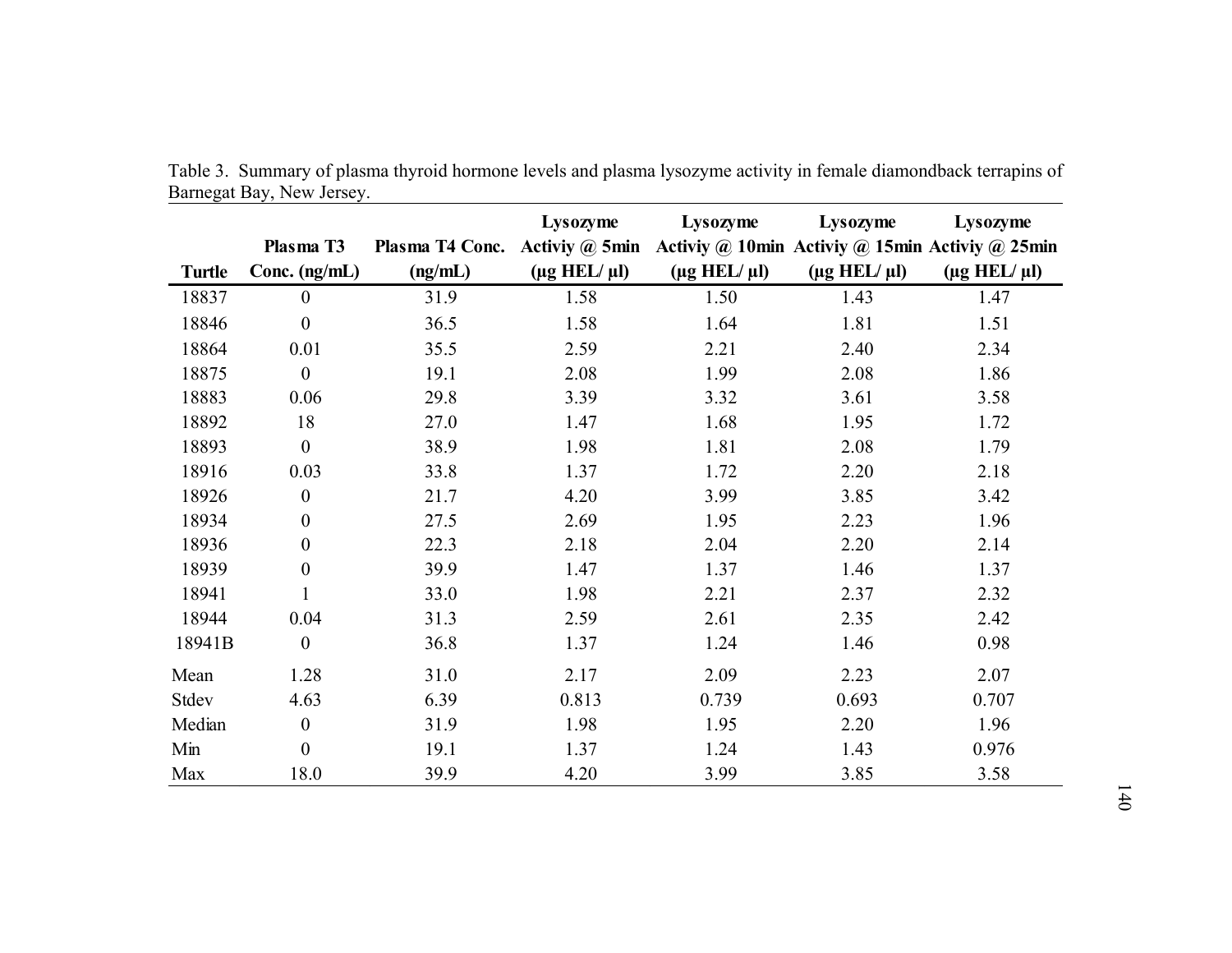

Figure 1. Representation of the statistically significant correlations between female terrapin plasma POP concentrations and T4 plasma concentrations in terrapins in Barnegat Bay, NJ. Pearson correlation coefficients  $(r_p)$  with associated p-value are given.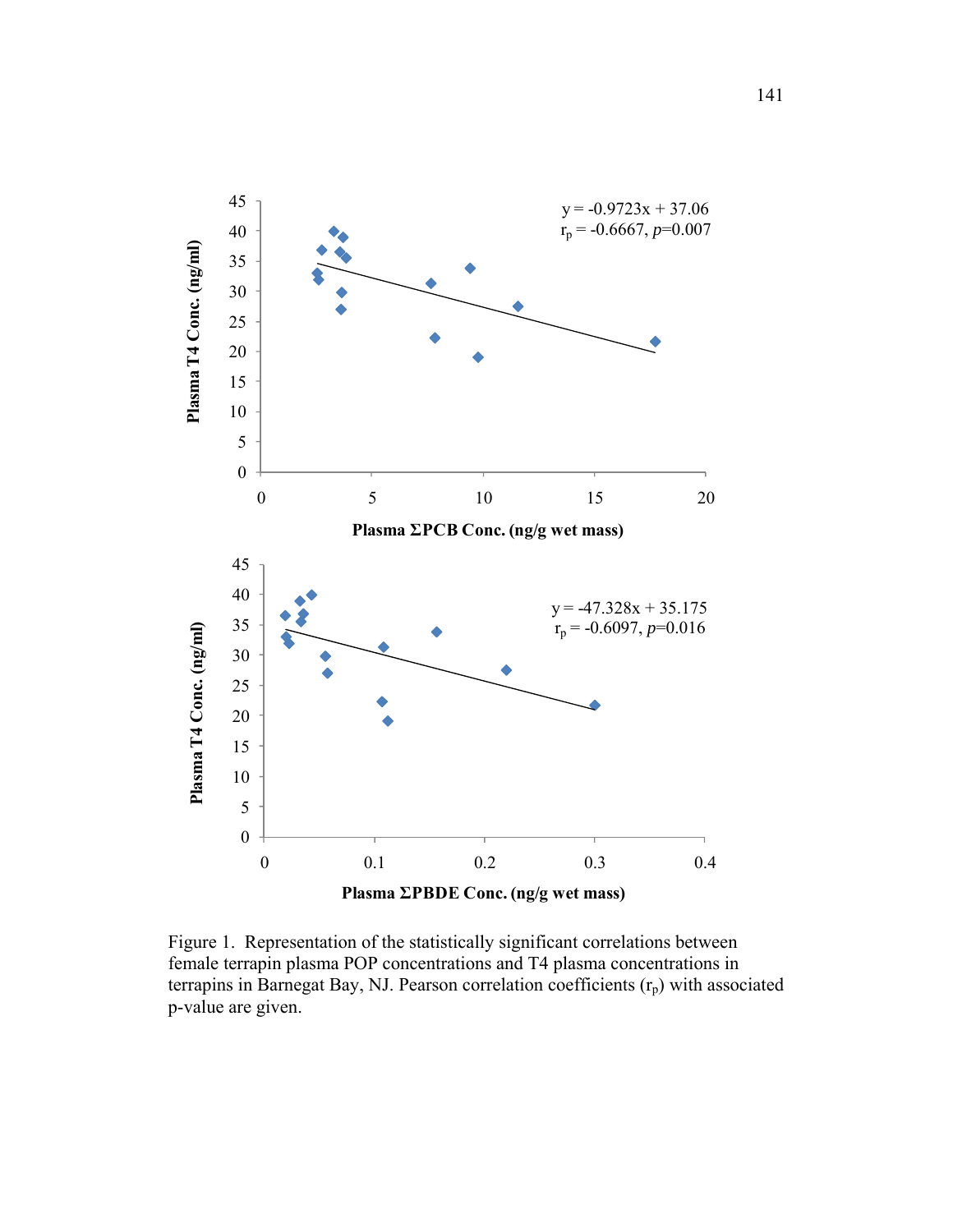

Figure 2. Representation of the statistically significant correlations between female terrapin plasma POP concentrations and lysozyme activity in terrapins in Barnegat Bay, NJ. Pearson correlation coefficients  $(r_p)$  with associated p-value are given.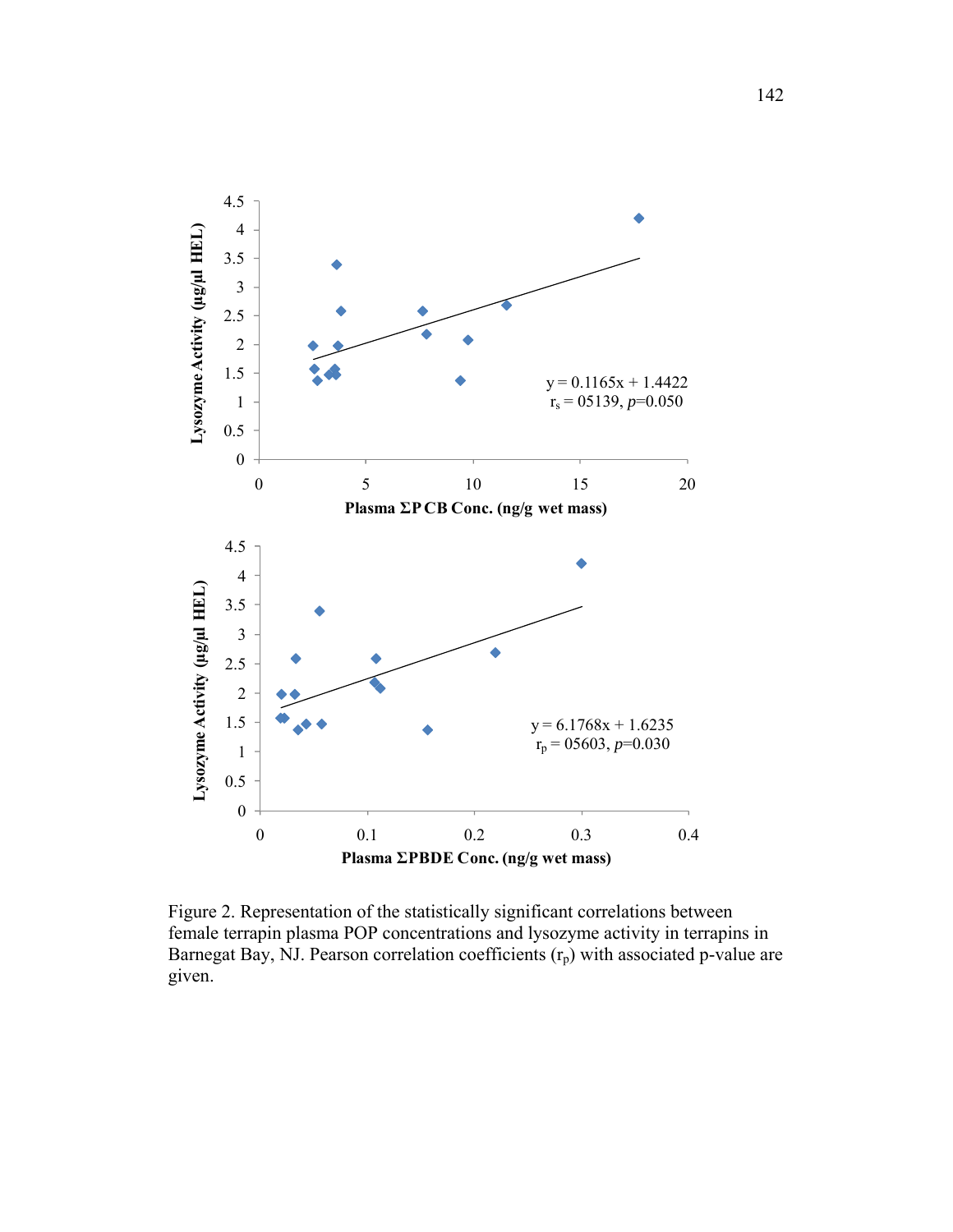

Figure 3. Representation of the statistically significant correlations between terrapin egg PBDE 47 concentrations and righting response in Barnegat Bay, NJ. Pearson correlation coefficients  $(r_p)$  with associated p-value are given.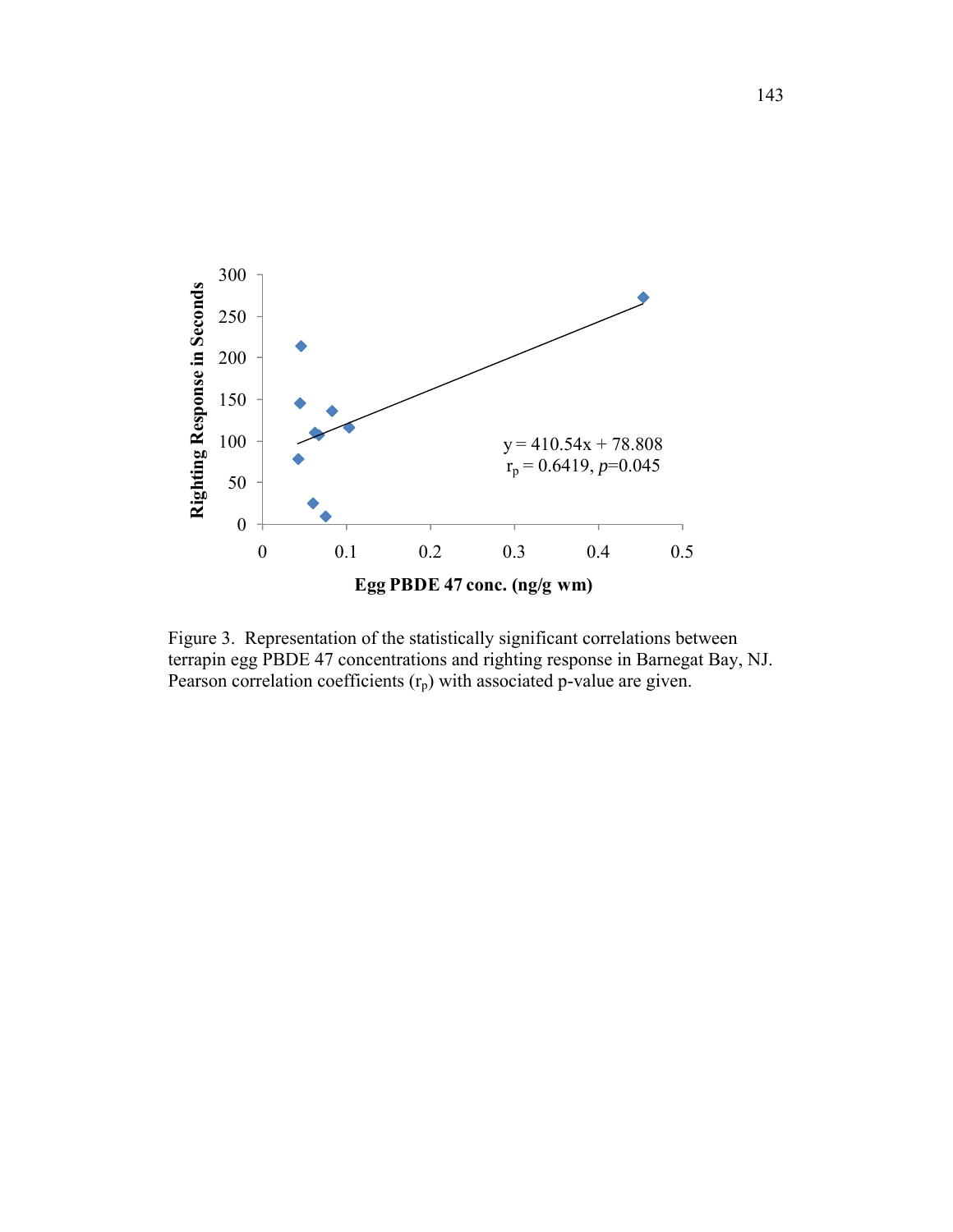## **CHAPTER 6: CONCLUSIONS, FUTURE CONSIDERATIONS AND MANAGEMENT SUGGESTIONS**

### **CONCLUSIONS**

**CHAPTER 2:** *Diamondback Terrapins as Indicator Species of Persistent* 

*Organic Pollutants: Using Barnegat Bay, New Jersey as a Case Study* 

- 1.Diamondback terrapins are good bioindicators of organic contamination in estuarine environments and are indicators of local contamination.
- 2.Collecting plasma is non-lethal, relatively easy to collect and represents the stored contamination burden.
- 3.A single terrapin egg from a nest represents the POP contamination of the clutch, which can reduce the impact of sampling on terrapin populations.
- 4.The terrapin population of Barnegat Bay has levels of organic contaminants on order with other wildlife species.
- 5.Barnegat Bay terrapins exhibit an atypical PBDE contamination pattern in their tissues and eggs.
- 6.Terrapins may be capable of biotransformation and/or metabolism of PBDE 47 and PBDE 99.

**CHAPTER 3:** *Persistent Organic Pollutants in Gravid Diamondback Terrapin Plasma, Eggs and Nesting Sediments in Barnegat Bay, NJ*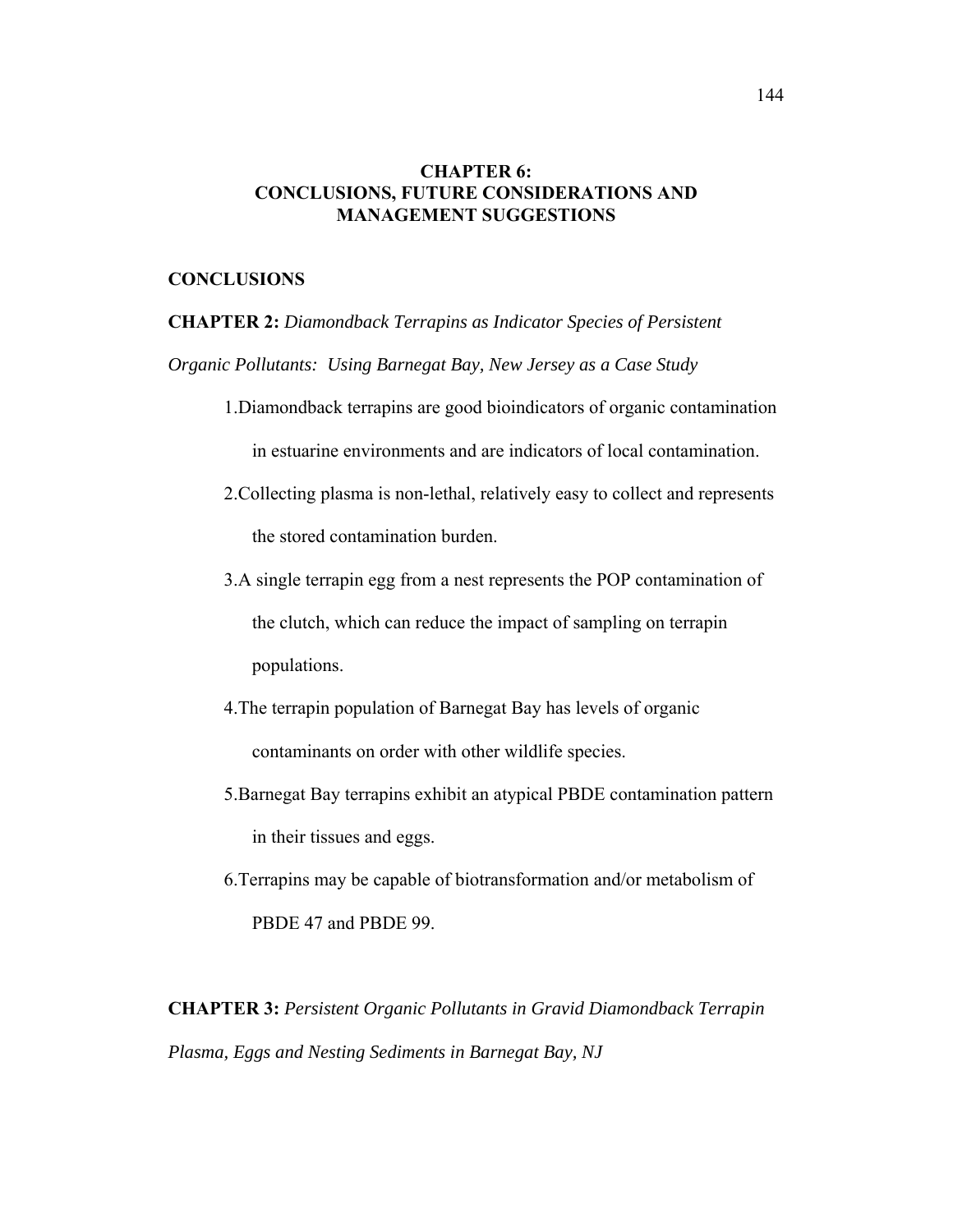- 1.Maternal transport was demonstrated simply by the presence of POPs in eggs that had never touched sediments.
- 2.No significant correlations were observed between female terrapin plasma POP concentrations and her eggs.
- 3.There is a spatial variation of POP concentrations in Barnegat Bay terrapin tissues where northern sampling sites in general are more contaminated than southern sampling sites.
- 4.Interesting contamination pattern for sum PBDEs, where PBDE concentrations were low in the northern sites sampled above Toms River but increased just below Toms River and stayed elevated in the rest of the southern sampling sites. Possible deca-PBDE contamination from textile coating plant in Toms River watershed.

**CHAPTER 4:** *Transfer of Polybrominated Diphenyl Ethers (PBDEs) and Other Persistent Organic Pollutants (POPs) from Nesting Sediments to Developing Diamondback Terrapin Eggs* 

1.There is low but measureable transfer of PBDEs (0.0001 to 1.7%), PCBs (0.302 to 2.22%), mirex (0.118 to 0.566%) and DTT metabolites (0.0009 to 0.930%) from natural sandy nesting sediments into eggs with developing terrapin embryos. The percent transfer does not reflect the amount transferred into the embryo, only what has passed through the egg shell.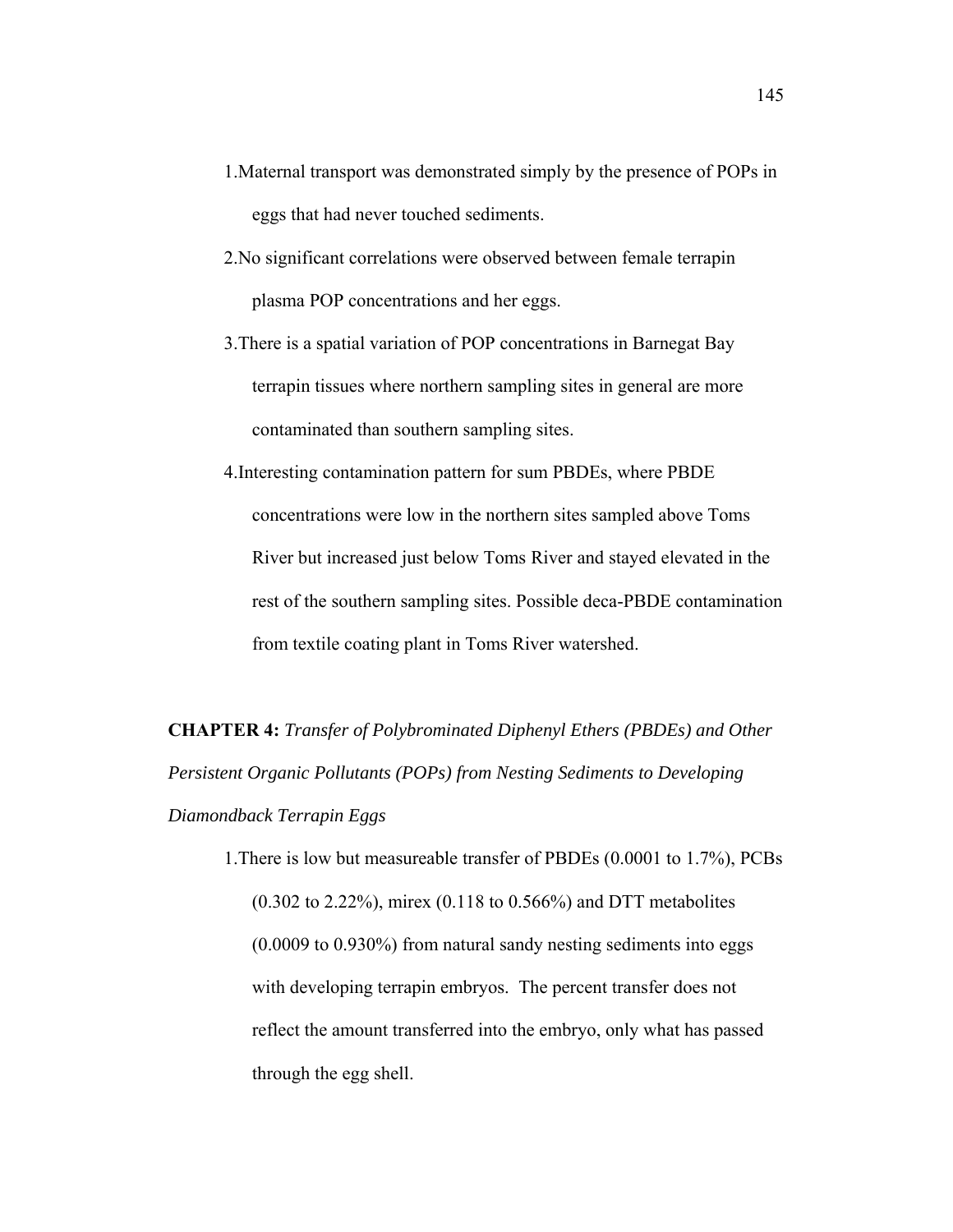- 2.Lower brominated PBDEs had greater transfer as was expected based on the higher bioavailability reported for those compounds in the literature. Lower chlorinated PCBs also had greater transfer.
- 3.The percent transfer calculated using a mass balanced equation may underestimate full potential for a contaminant to pass through the egg shell in natural nesting environments.
- 4.A developing egg facilitates a greater percent transfer then nondeveloping eggs, most likely due to ability of POPs to volatilize and pass through egg shell along with oxygen and carbon dioxide during gas exchange.
- 5.Measured percent transfer of PBDEs and other POPs in natural and nonspiked sediment was determined to be unsubstantial and that maternal transfer is the greatest source of POPs to developing embryos.
- 6.Although percent transfer of POPs was determined to be unsubstantial there is a risk for eggs developing in highly contaminated sediment. As little as a three percent transfer may increase the eggs internal concentration enough to cause toxic effects.
- 7.This experiment provided valuable information about the volatility of PBDEs from sediments.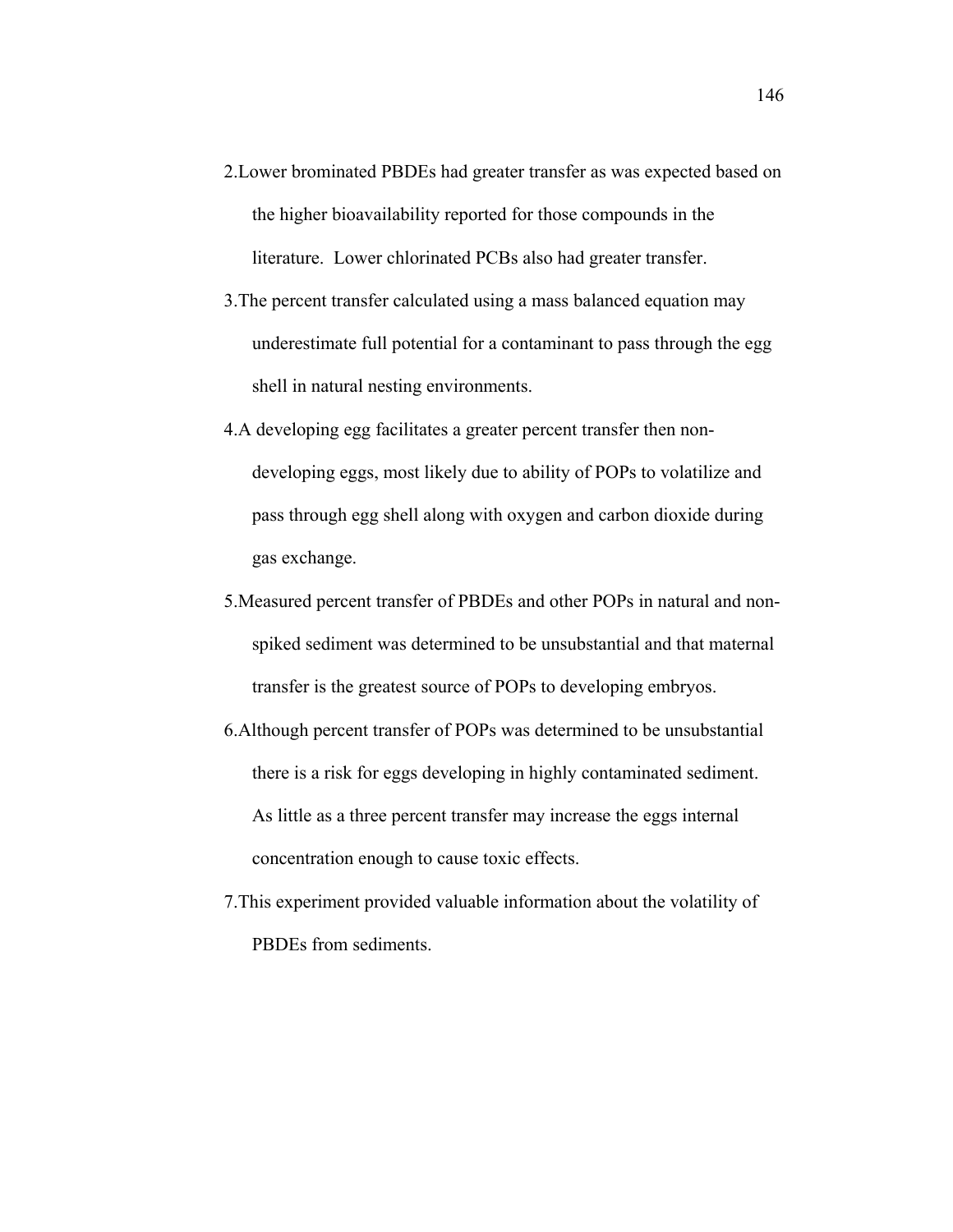**CHAPTER 5:** *Examination of Endocrine Disruption, Immunotoxicity and Neurotoxicity by Persistent Organic Pollutants at Environmental Concentrations in Diamondback Terrapins of Barnegat Bay, NJ.* 

- 1.Significant negative correlations between gravid female terrapin plasma POP concentrations and plasma T4 suggest the terrapin population in Barnegat Bay may be at risk for decreased survival and fitness from endocrine disruption at low POP concentrations.
- 2.Significant positive correlations between gravid female terrapin plasma POP concentrations and plasma lysozyme activity suggest that the terrapin population of Barnegat Bay may be experiencing immunoenhancement at low concentrations of POPs..
- 3.A significant positive correlation between terrapin egg PBDE 47 concentrations and righting response suggests that developing terrapin embryos may be experiencing disruptions in neurobehavioral development therefore putting hatchling terrapins at risk for predation, desiccation and overheating as well as behavioral and memory deficits.
- 4.Terrapins may be useful as bioindicators for endocrine disruption and immunotoxicity within the estuarine environment in respect to other species and humans.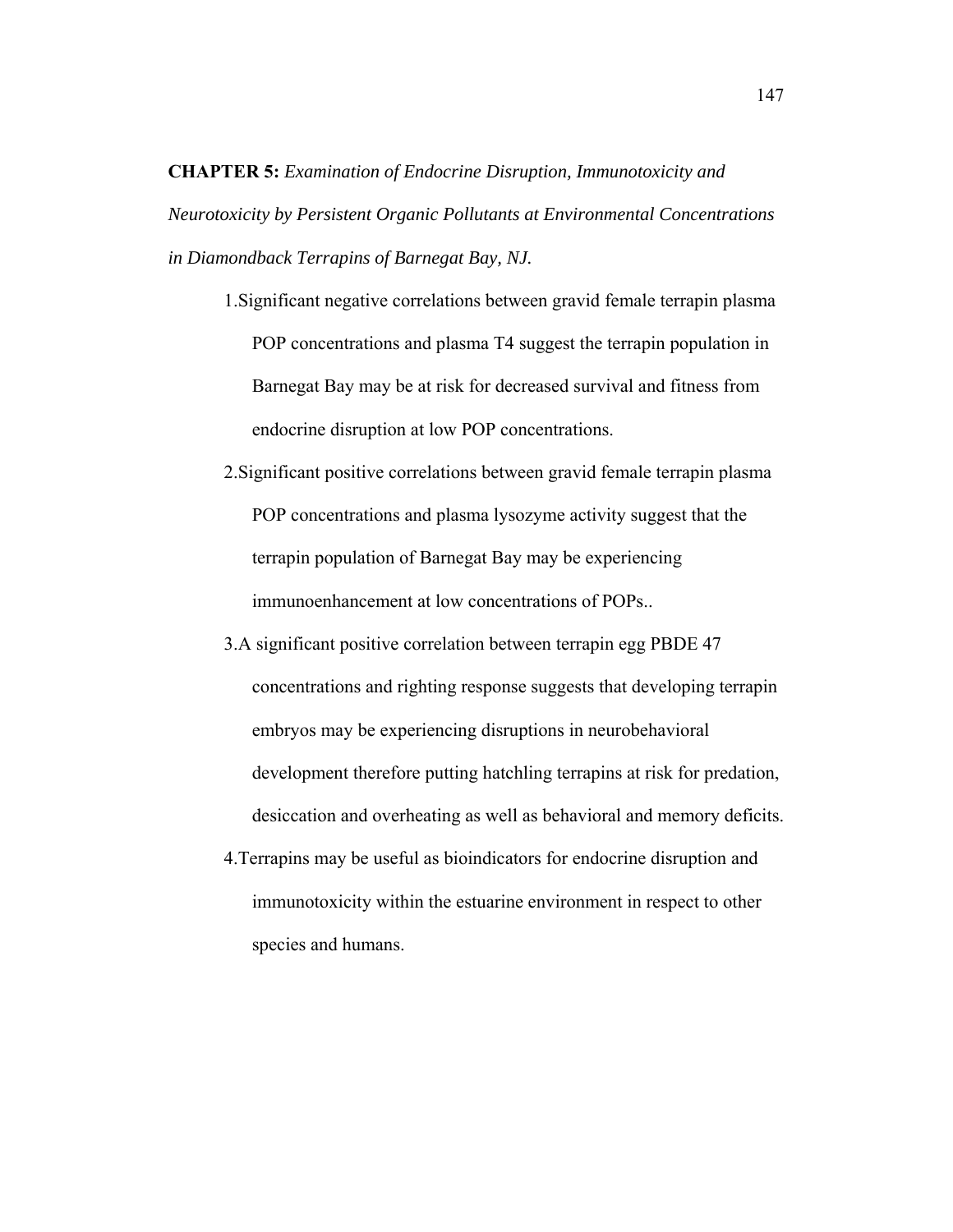## **FUTURE CONSIDERATIONS**:

### *Biomagnification and Metabolism/Biotransformation of PBDEs*

The biomagnification factor calculated for PBDE 47 for terrapins and blue mussels, a possible terrapin prey item, was less than one. We expected to see a BMF of greater than one based on the general bioavailability of PBDE 47 in wildlife samples, its octanol water partition coefficient and what has been reported in the literature. We suggested that the BMF calculated is suggestive of a possible biotransformation or metabolism of PBDE 47. Although a BMF was not calculated for PBDE 99 (not detected in prey) we suggest that the same may occur for PBDE 99 because it is measured in lower than expected levels in terrapins tissues similarly to PBDE 47. A more in depth examination of preferred terrapin diet species as well as their POP concentrations in Barnegat Bay should be considered. To assess how terrapins biotransform these compounds exposure studied would be needed.

### *Maternal Transport*

 Although we have data validating the occurrence of maternal transport of POPs from maternal tissues to offspring we did not observe significant correlations between POPs measured in maternal plasma and egg contents which was unexpected. We suggest that collecting plasma, a short term storage depot for POPs, at the time of ovoposition may not reflect the POPs associated with the lipids at the time of yolking. A more in depth examination of the seasonal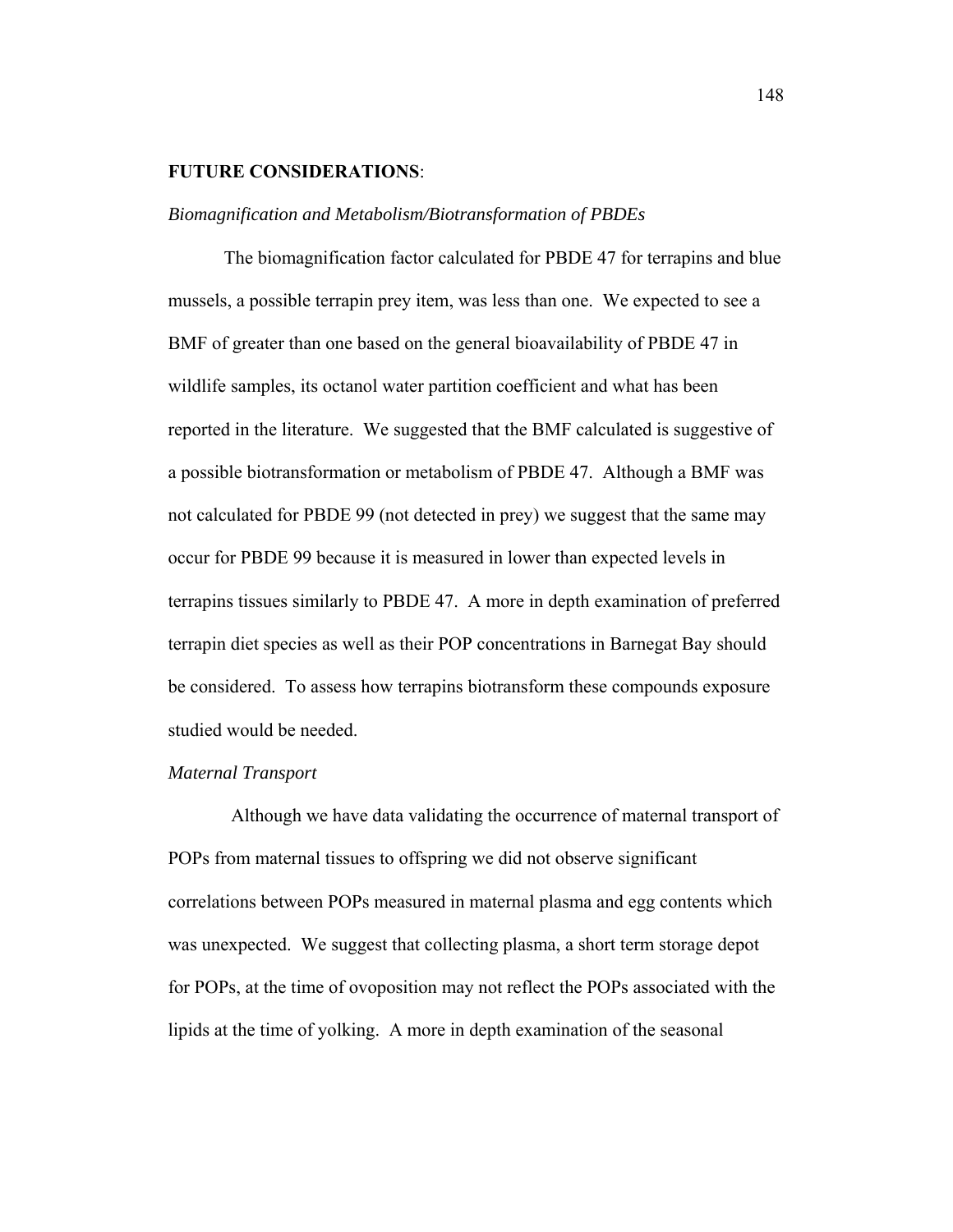variation of POP patterns in terrapin plasma based on diet and reproduction should be considered.

### *Spiking and Transfer Studies*

 The methods used for the transfer study ultimately provided the data we anticipated however we can suggest some changes in methodology that may allow for less confounding factors. For example, we did not anticipate there to be cross contamination within the incubator. Therefore in future experiments PBDE spiked sediments should be placed in a separate incubator equipped with air scrubbers as to not contaminate the air in going into the other incubator. During sediment preparation steps we may have altered the background POP contamination patterns and levels due to baking sediments to get rid of water at a high temperature (165 $\degree$ C). In the future lower temperatures should be used to dry sand. One last consideration must be mentioned when doing a spiking experiment. The actual concentration post spiking should always be measured. We found that during the sediment preparation after spiking, nearly 40% of the original dose of PBDEs had evaporated along with the solvent or had just volatilized. If we had not calculated the actual sediment concentrations the calculations would have been extremely underestimated.

## *Health Endpoints*

Although we observed associations between POP concentrations in terrapin plasma and hatchlings with certain health endpoints we only used one test each to measure three physiological systems. Because the data in this dissertation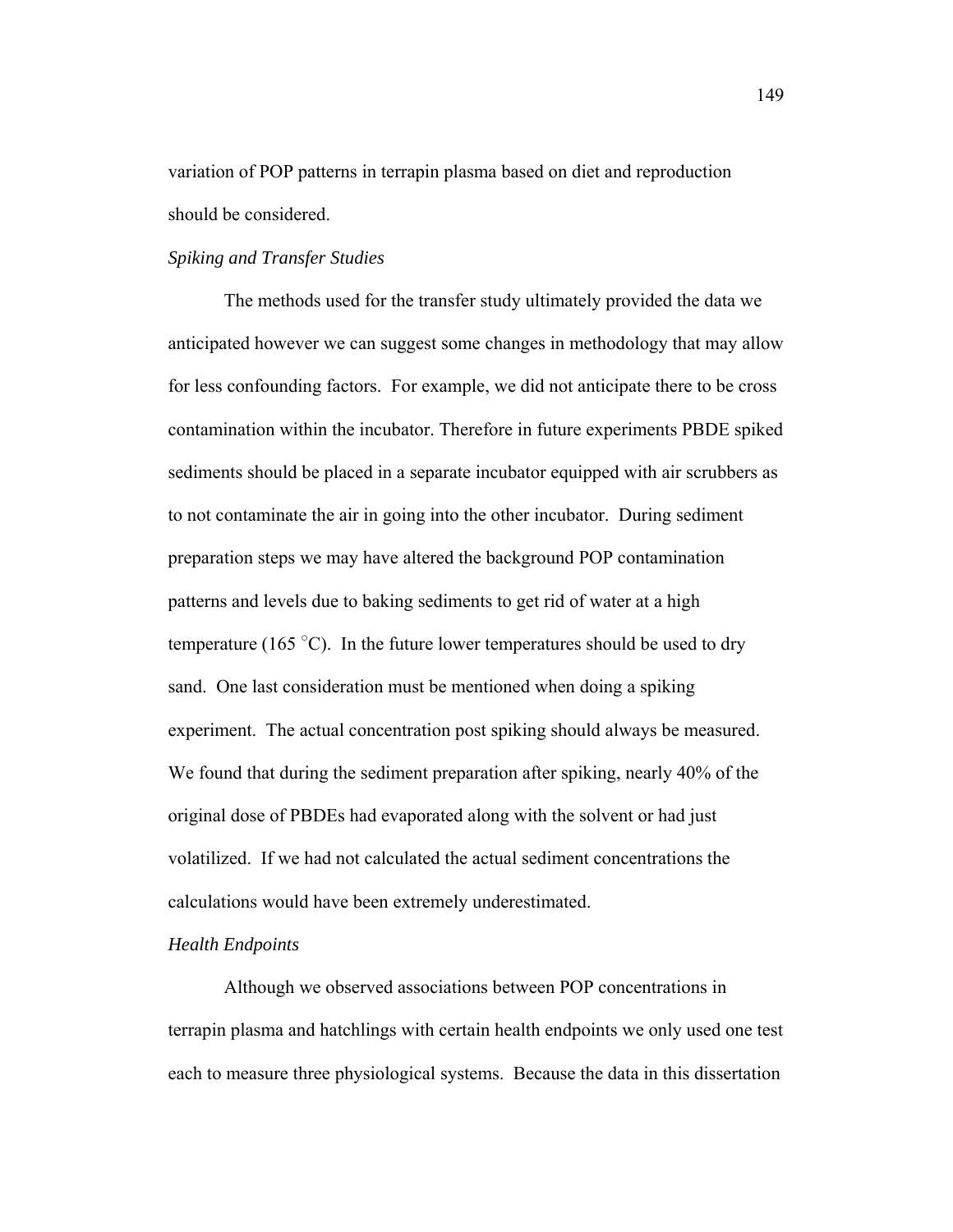suggest terrapins may be experiencing POP induced effects associated with their immune systems, endocrine systems and neurobehavioral development it would be beneficial to a management plan (as discussed below) to incorporate a larger suite of tests to measure effects in each of the three systems. The tests are briefly mentioned in Chapter 5.

 To provide a more comprehensive measure of immune function in terrapins more than one aspect of immunity should be assessed. Keller et al. suggests a suite of twelve tests called the Comprehensive Screening Set, specifically adapted for reptiles that measures innate, cell mediated, humoral and integrated immunity (2006b). All of these tests can be conducted in wild animals non- lethally and do not require captivity, recapture or compromising or altering their immune systems to obtain the results. This set of tests was complied by adapting a two tier testing scheme used by the National Toxicology Program for testing in lab rodents and the three tier testing scheme for wildlife risk assessment in fish, birds and mammals (Luster et al., 1988; Weeks et al., 1992).

To provide a more comprehensive measure of endocrine disruption more than just thyroid hormones can be considered. Endocrine disrupting chemicals can elicit a toxic effect through both direct (agonistic or antagonistic) and indirect (influencing hormone metabolism) interactions with hormone receptors (Lintelmann et al., 2003). Many POPs have been implicated in alteration of sexhormones or have been reported to mimic sex hormones. For example PCBs have been reported to act as environmental estrogens in the red eared slider (Bergeron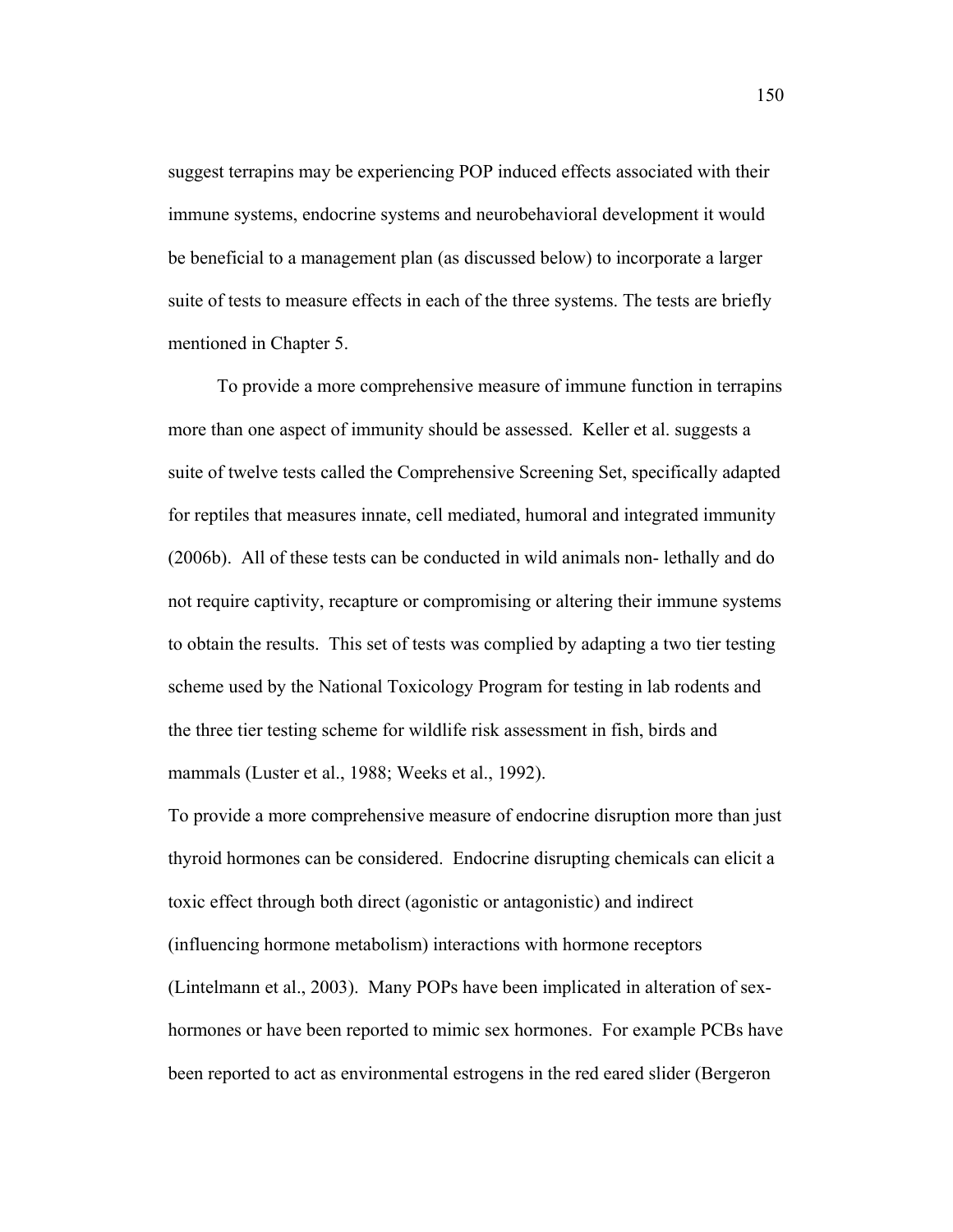et al., 1994). Because the endocrine system as a whole can be very diverse it is often easier to study a certain subset, like thyroid hormones, especially if the contaminant in question is known to cause thyroid hormone disruption. Neurotoxicity encompasses a broad system of physiological systems. In this dissertation only neurobehavioral development was assessed. To complete this assessment we used hatchling terrapins which only told us about possible disruptions in development. In addition to developmental tests for neurotoxicity in hatchlings, adult or sub adult terrapins should be examined to determine if the effects were permanent or if they are even noticeable at an advanced age after they have had time to accumulate higher levels of compounds. Chrisman et al. has adapted a neurologic exam for sea turtles used originally to assess cats and dogs that complies a checklist of about 40 different tests and observations in live turtles (1997). This suite of tests can be easily adapted for terrapins.

### **MANAGEMENT**

 The Barnegat Bay- Little Egg Harbor estuary like all other estuaries is an extremely highly productive and important habitat. It is home to many environmentally sensitive habitats such as waterfowl nesting grounds, salt marshes, submerged aquatic vegetation beds, finfish nurseries and shellfish beds (BBEP et al., 2002). In 1995, under an amendment to the Clean Water Act, the Environmental Protection Agency (EPA) enlisted Barnegat Bay into the National Estuary Program where grant money is provided to manage estuaries threatened

151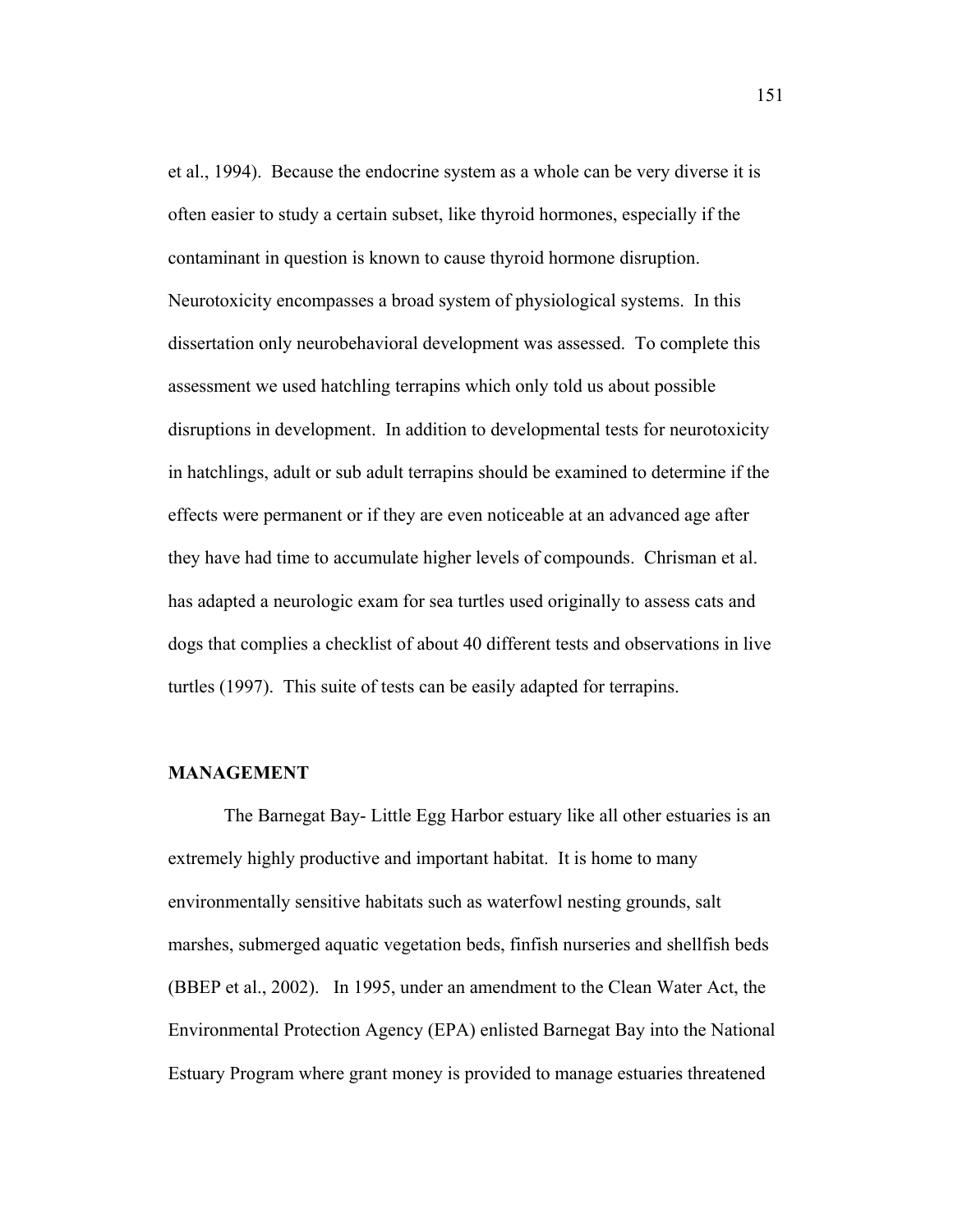by pollution, land development and overuse. The primary management issues in Barnegat Bay include nutrients, conventional pollutants (basically those which are treated or found in waste water), pathogens, human population growth, habitat loss/ alteration, species loss/ decline, fisheries loss/decline, introduced/pest species, freshwater inflow and drinking water problems (USEPA, 2010). Because of the impaired state of the Bay there has been an extensive characterization report prepared as well as a monitoring program plan. The highest priority problem in Barnegat Bay that receives the most focus publically and scientifically is nutrient and organic loading to the Bay since it is classified as a moderately eutrophic system (BBNEP, 2001).

 Although eutrophication is a serious problem that must be attended to, there are other issues that may have the potential to affect estuarine species population and community structures just as severely. The EPA describes nonpoint source pollution as being the most important issue when addressing the issues surrounding water quality and the health of the living resources of the Bay (USEPA, 2010). Currently, the most extensive monitoring of biotic reactions to environmental stress occurs in the freshwater tributaries in the Barnegat Bay watershed. The New Jersey Department of Environmental Protection (NJDEP) initiated a biomonitoring program in 1992 called the Ambient Biomonitoring Network (AMNET). The goal of this program was to evaluate the biological integrity of aquatic invertebrate communities in freshwater streams and tributaries (BBNEP, 2001). This is a statewide network that collects data on five metrics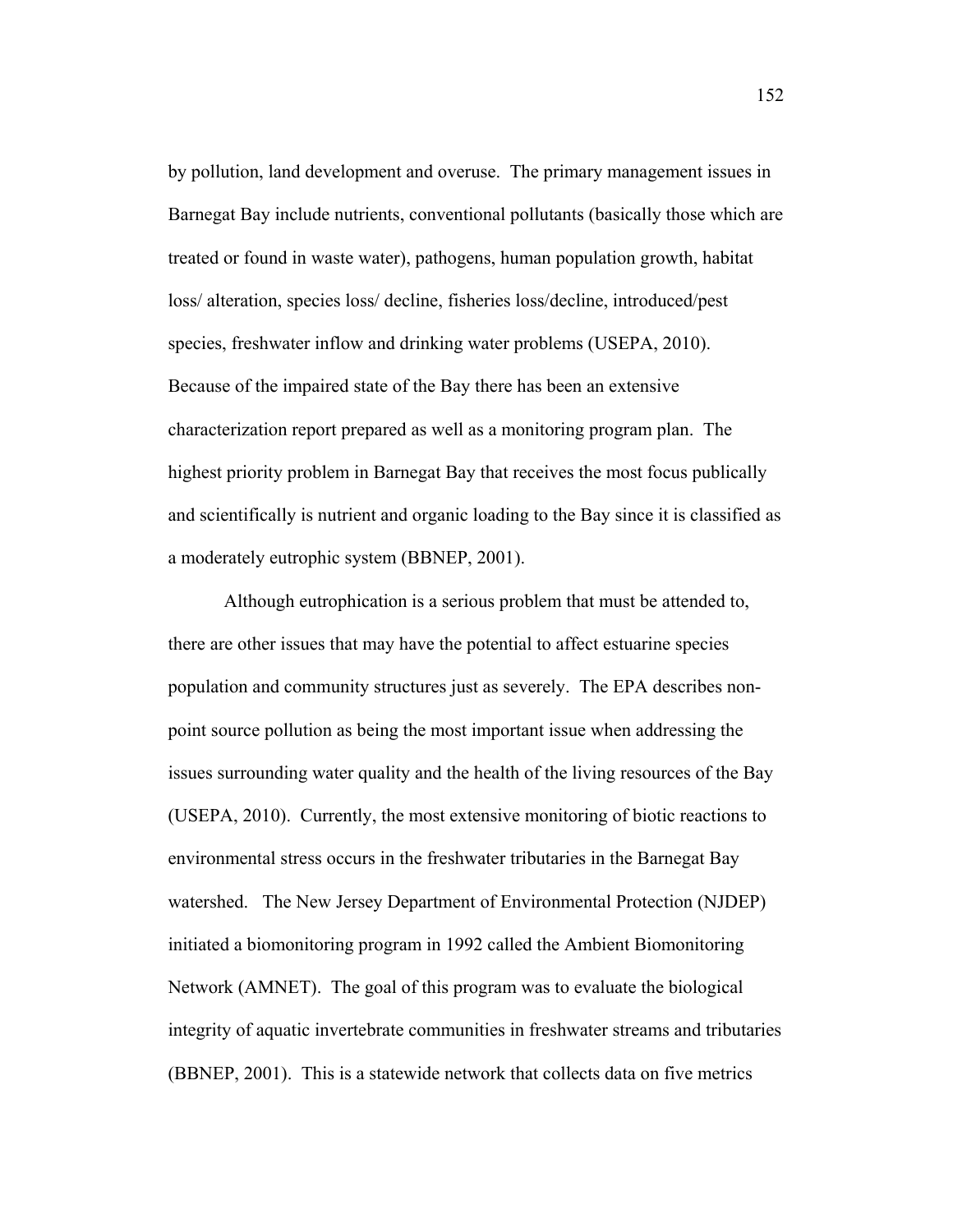that together will assess the condition of the benthic macro invertebrate communities every five years. There are 61 sites monitored within the Barnegat Bay watershed. The metrics collected within a site are compared to a statewide reference database and then are given a community impairment score. Only one of the five metrics, species richness, may be indicative of environmental stress caused by toxic contaminants. The reason that benthic macro invertebrates are used for biomonitoring is because they are sensitive to minor changes in water quality and therefore are useful in indicating a wide range of environmental disturbances. In the context of persistent organic pollutants, unless there is a sudden point source of contamination, this type of biotic index may not indicate any risk of environmental stress with regards to POPs concentrations in the sediments or biota. This is because benthic macro invertebrates, although they are sensitive organisms, they are short lived. POPs are chemicals that cause environmental stress in wildlife through accumulated low level chronic exposure that would only be noticed in a longer lived higher tropic level species. AMNET in cooperation with a surface water quality monitoring network conducted by the United States Geological Survey (USGS) is the basis for state water quality inventory that is reported to the United States Environmental Protection Agency (USEPA). These two monitoring networks are also the foundation for statewide water quality planning and management decisions. These programs are effective in monitoring water quality parameters of the freshwater that enters the Bay such as nutrient loading but exclude information on persistent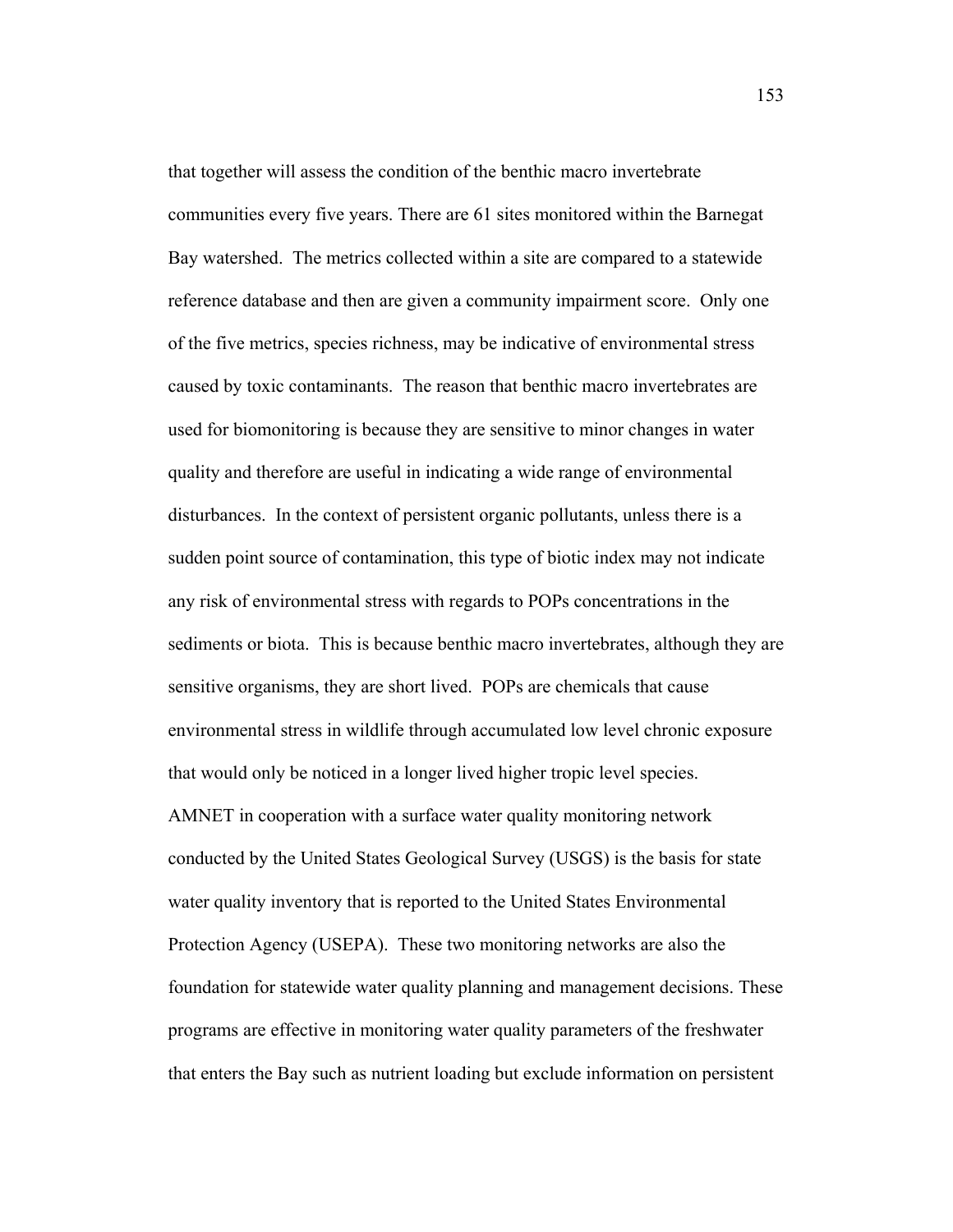organic pollutants. The freshwater entering the Bay from tributaries is where the contaminant loads originate whether through one or a combination of non-point and point sources such as atmospheric deposition, groundwater pollutant transfer, suburban and construction run-off, industrial waste water discharge, marinas and dredged material. The Barnegat Bay National Estuary Program Characterization Report has addressed the issue of organic contaminants (which includes POPs) as being poorly characterized and that their effects in organisms has not been addressed (BBNEP, 2001). Perhaps a third monitoring program should be included in water quality planning and management decisions, one that addresses contaminants in the Bay and the risks to Bay organisms and human health.

 Utilizing an indicator species that is capable of monitoring the accumulation of contaminants through low level chronic exposure, as well as monitoring certain health biomarkers, would address the characterization of contaminants entering the Bay as well as the effects and possible health risks to wildlife species inhabiting the sensitive estuarine environments and human health. In this dissertation data have been provided suggesting that the diamondback terrapin is a useful indicator species of persistent organic pollutants in the estuarine ecosystem and that endocrine disruption, immunotoxicity and neurotoxicity associated with these contaminants may be able to be monitored through the terrapin. By simply collecting non-lethal terrapin plasma samples from individuals representing specific sampling locations throughout the bay we can characterize the contamination pattern and levels both locally and throughout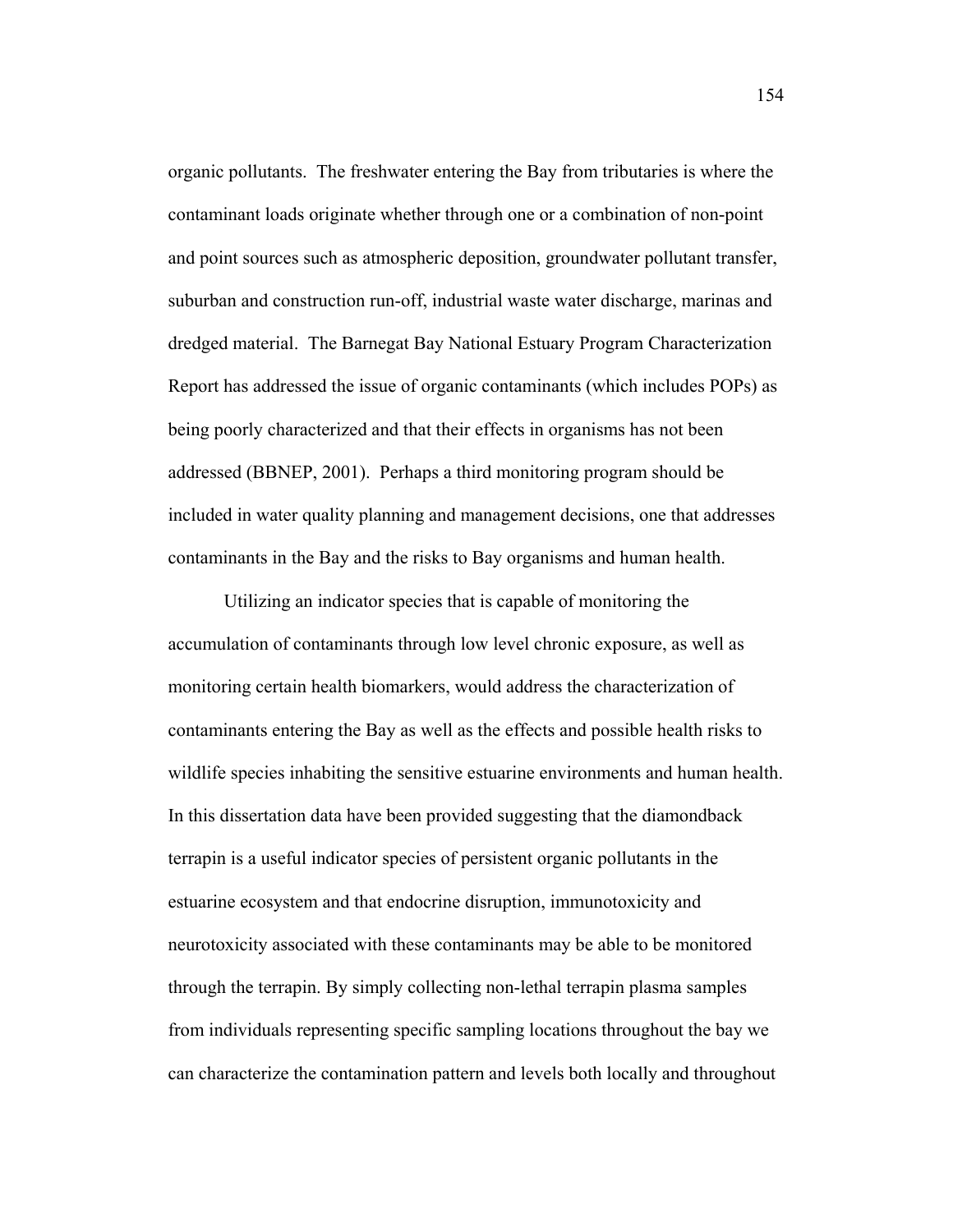the Bay. We may also be able use terrapin plasma to indicate risks of endocrine and immune disruption and neurotoxicity based on the environmental contaminant levels collected which can indicate similar health endpoints that may cause effects in other species such as endangered and threatened species as well as humans.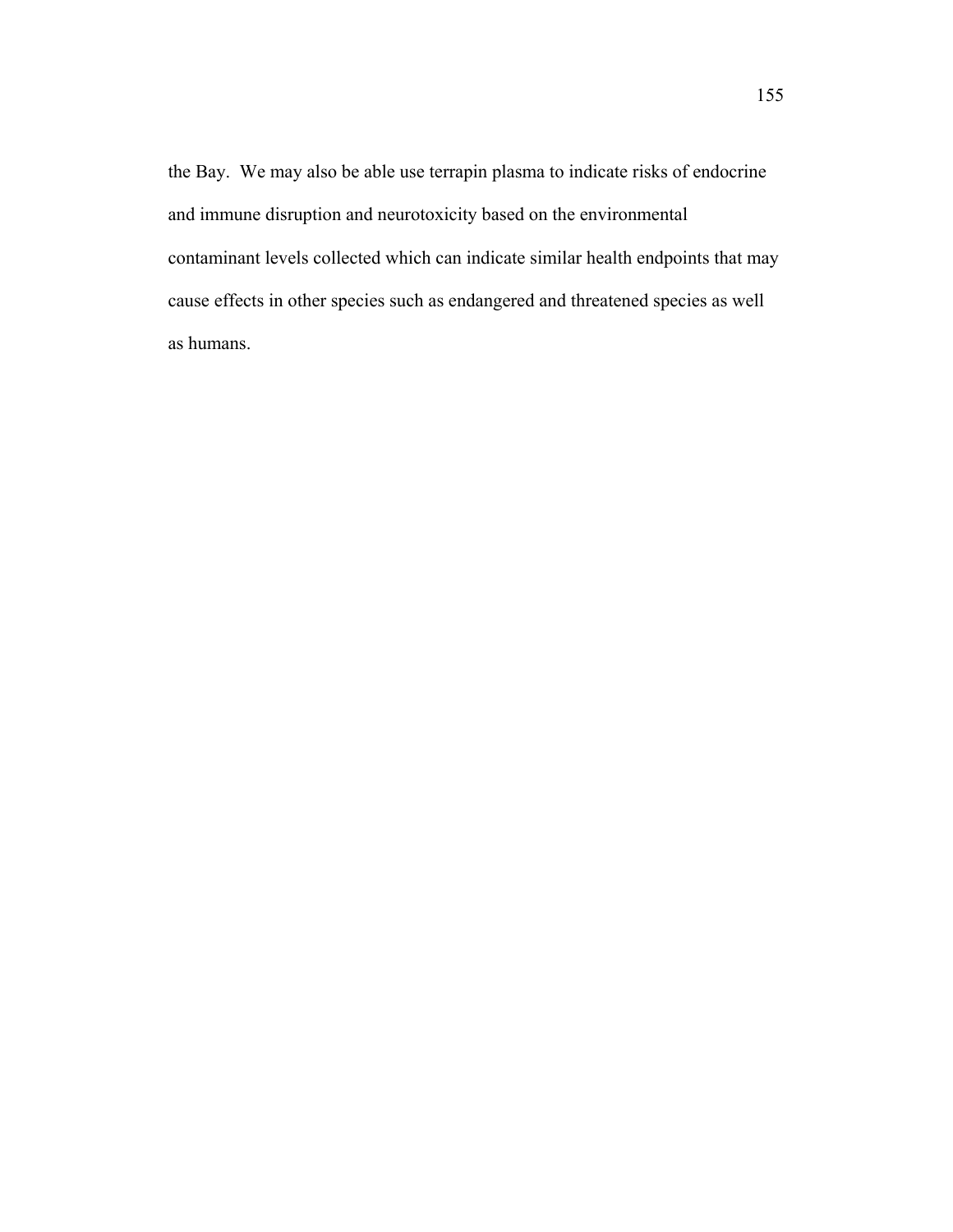#### **REFERENCES**

- Alava, J.J., Keller, J.M., Kucklick, J.R., Wyneken, J., Crowder, L., Scott, G.I., 2006. Loggerhead sea turtle (*Caretta caretta*) egg yolk concentrations of persistent organic pollutants and lipid increase during the last stage of embryonic development. Sci. Total Environ. 367, 170-181.
- Ahlborg, U.G., Becking, G.C., Birnbaum, L.S., Brouwer, A., Derks, H., Feeley, M., Golor, G., Hanberg, A., Larsen, J.C., Liem, A.K.D., Safe, S.H., Schlatter, C., Waern, F., Younes, M., Yrjanheikki, E., 1994. Toxic equivalency factors for dioxin-like pcbs - report on a who-eceh and ipcs consultation, december 1993. Chemosphere 28, 1049-1067.
- Ashley, J.T.F., Libero, D., Halscheid, E., Zaoudeh, L., Stapleton, H.M., 2007. Polybrominated Diphenyl Ethers (PBDEs) in American Eels from the Delaware River, USA. Patrick Center for Environmental Research, Academy of Natural Sciences and the Department of Envirnmental Protection, Philadelphia, p. 23.
- ATSDR, 1994. Toxilogical profile for chlordane. Agency for Toxic Substances and Disease Registry, Atlanta, p. 262.
- ATSDR, 1995. Toxilogical profile for mirex and chlordecone. Agency for Toxic Substances and Disease Registry, Atlanta, p. 362.
- ATSDR, 2000. Toxilogical profile for polychlorinated biphenyls (PCBs). Agency for Toxic Substances and Disease Registry, Atlanta, p. 948.
- ATSDR, 2002a. Toxilogical profile for Aldrin/Dieldrin. Agency for Toxic Substances and Disease Registry, Atlanta, p. 354.
- ATSDR, 2002b. Toxilogical profile for DDT, DDE and DDD. Agency for Toxic Substances and Disease Registry, Atlanta, p. 497.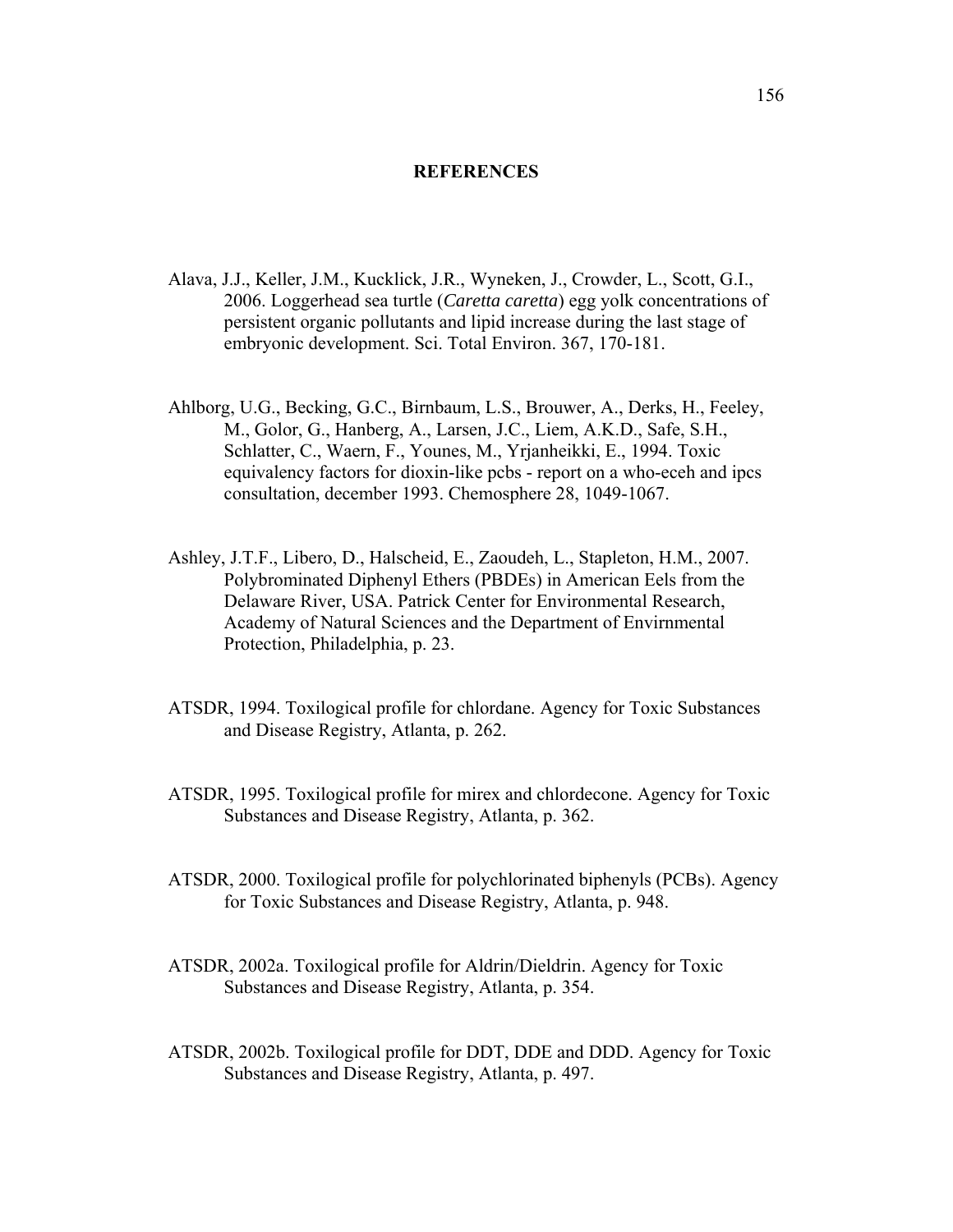- ATSDR, 2002c. Toxilogical profile for hexachlorobenzene. Agency for Toxic Substances and Disease Registry, Atlanta, p. 403.
- ATSDR, 2004. Toxilogical profile for polybrominated biphenyls and polybrominated diphenyl ethers. Agency for Toxic Substances and Disease Registry, Atlanta, p. 619.
- Balmer, M.E., Poiger, T., Droz, C., Romanin, K., Bergqvist, P.A., Muller, M.D., Buser, H.R., 2004. Occurrence of methyl triclosan, a transformation product of the bactericide triclosan, in fish from various lakes in Switzerland. Environ. Sci. Technol. 38, 390-395.
- Bargar, T.A., Scott, G.I., Cobb, G.P., 2001. Uptake and distribution of three PCB congeners and endosulfan by developing white leghorn chicken embryos (*Gallus domesticus*). Archives of Environmental Contamination and Toxicology 41, 508-514.
- Basile, E.R., Avery, H.W., Bien, W.F., Keller, J.M., Submitted. Diamondback terrapins as indicator species of persistent organic pollutants: Using Barnegat Bay, New Jersey as a case study.
- BBEP, USEPA, NJDEP, 2002. Final Comprehensive Conservation and Management Plan. Barnegat Bay Estuary Program, Toms River.
- BBNEP, 2001. Characterization Report. Barnegat Bay National Estuary Program Toms River.
- Basile, E.R., Avery, H.W., Bien, W.F., Keller, J.M., in Prep. Diamondback terrapins as indicator species of persistent organic pollutants: Using Barnegat Bay, New Jersey as a case study.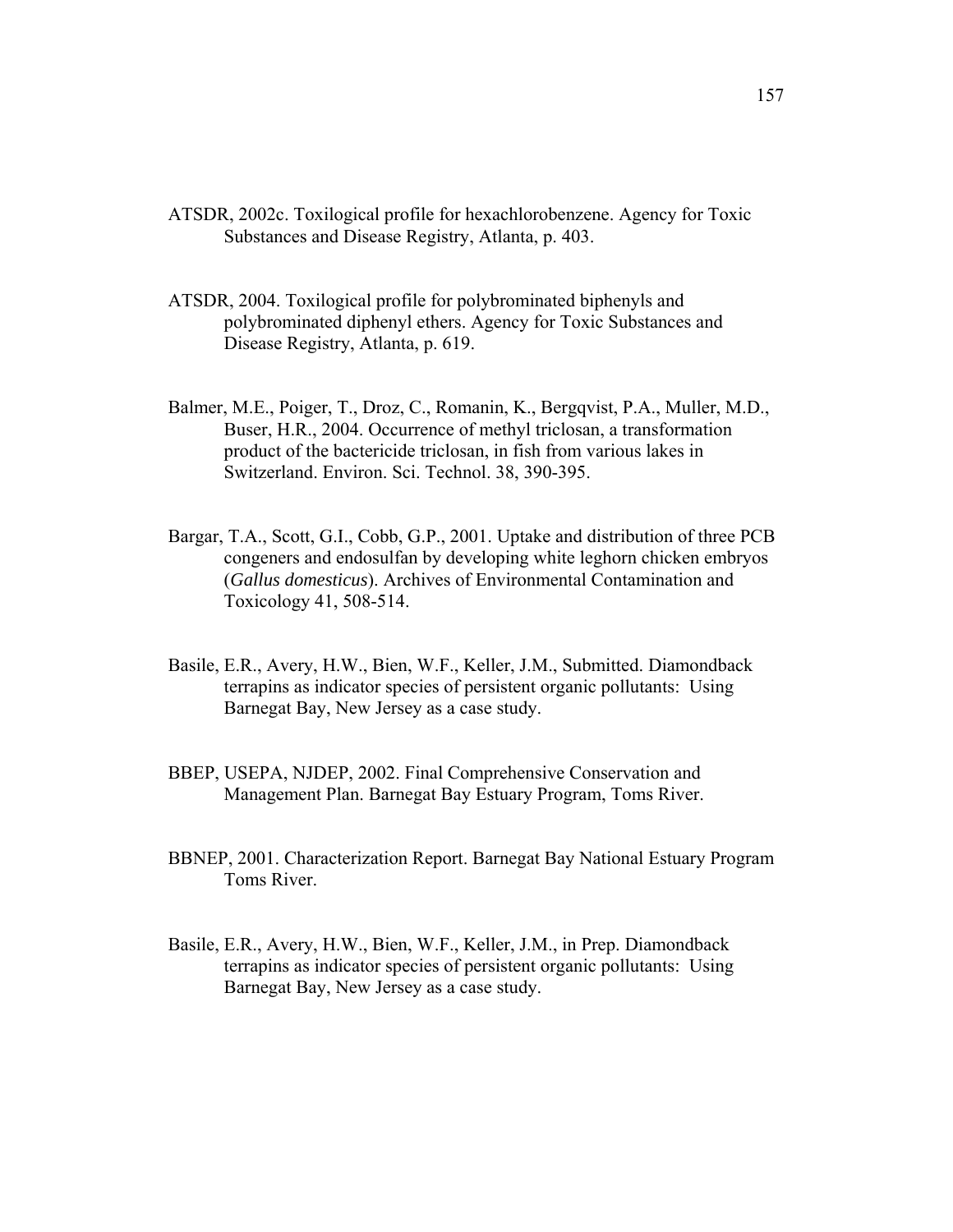- Bergeron, J.M., D. Crews, McLachlan, J.A., 1994. Turtle sex determination as a biomarker of environmental contamination. Environ. Health Perspect. 102, 780-781.
- Beutler, B., 2004. Innate immunity: an overview. Molecular Immunology 40, 845-859.
- Bidleman, T.F., 1988. Atmospheric processes Wet and dry deposition of organic-compounds are controlled by their vapor particle partitioning. Environ. Sci. Technol. 22, 361-367.
- Bishop, C.A., P. Ng, K.E. Pettit, S.W. Kennedy, J.J. Stegeman, R.J. Norstrom, Brooks, R.J., 1998. Environmental contamination and developmental abnormalities in eggs and hatchlings of the common snapping turtle (*Chelydra serpentina serpentina*) from Great Lakes- St Lawrence River basin (1989-91). Environmental Pollution 101, 143-156.
- Bishop, C.A., P. Ng, R.J. Norstrom, R.J. Brooks, Pettit, K.E., 1996. Temporal and Geographic Variation of Organochlorine Residues in Eggs of the Common Snapping Turtle (*Chelydra serpentina serpentina*) (1981-1991) and Comparisons to Trends in the Herring Gull (*Larus arrgentatus*) in the Great Lakes Basin in Ontario, Canada. Archives of Environmental Contamination and Toxicology 31, 512-524.
- Bishop, C.A., Lean, D.R.S., Brooks, R.J., Carey, J.H., Ng, P., 1995. Chlorinated hydrocarbons in early-life stages of the common snapping turtle (*Chelydra-serpentina serpentina*) from a coastal wetland on lake-Ontario, Canada. Environ. Toxicol. Chem. 14, 421-426.
- Bishop, C.A., Brown, G.P., Brooks, R.J., Lean, D.R.S., Carey, J.H., 1994. Organochlorine contaminant concentrations in eggs and their relationship to body-size, and clutch characteristics of the female common snapping turtle (*Chelydra-serpentina serpentina*) in Lake-Ontario, Canada. Archives of Environmental Contamination and Toxicology 27, 82-87.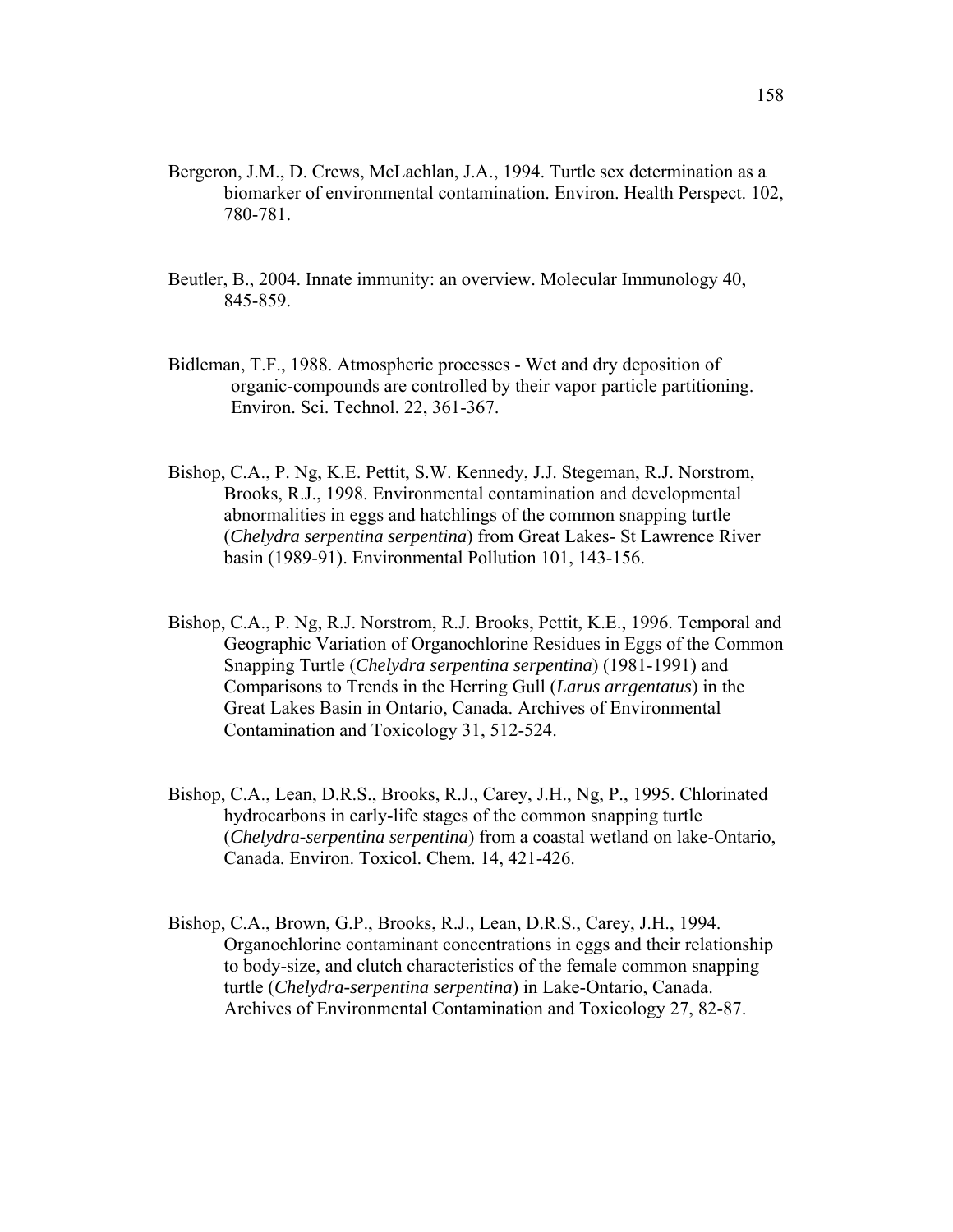- Bishop, C.A., Brooks, R.J., Carey, J.H., Ng, P., Norstrom, R.J., Lean, D.R.S., 1991. The case for a cause-effect linkage between environmental contamination and development in eggs of the common snapping turtle (*Chelydra-s serpentina*) from Ontario, Canada. Journal of Toxicology and Environmental Health 33, 521-547.
- Bjorndal, K.A., Bolten, A.B., Chaloupka, M.Y., 2000. Green turtle somatic growth model: Evidence for density dependence. Ecological Applications 10, 269-282.
- Blanvillain, G., J.A. Schwenter, R. Day, D. Point, S.J. Chrisotopher, W.A. Roumillat, Owens, D.W., 2007. Diamondback terrapins, *Malaclemys terrapin*, as a sentinel species for monitoring mercurey pollution of estuarine systems in South Carolina and Georgia USA. Environ. Sci. Technol. 26, 1441-1450.
- Blanvillain, G., 2005. Using diamondback terrapin (*Malaclemys terrapin*) as sentinel species for mercury monitoring in estuaries along the southeast coast of the US. Marine Biology. College of Charleston, Charleston, p. 146.
- Borga, K., Gabrielsen, G.W., Skaare, J.U., 2001. Biomagnification of organochlorines along a Barents Sea food chain. Environmental Pollution 113, 187-198.
- Brennessel, B., 2006. Daimonds in the Marsh: A Natural History of the Diamondback Terrapin. University Press of New England, Lebanon.
- BrorstromLunden, E., 1996. Atmospheric deposition of persistent organic compounds to the sea surface. Journal of Sea Research 35, 81-90.
- Brown, S.B., Adams, B.A., Cyr, D.G., Eales, J.G., 2004. Contaminant effects on the teleost fish thyroid. Environ. Toxicol. Chem. 23, 1680-1701.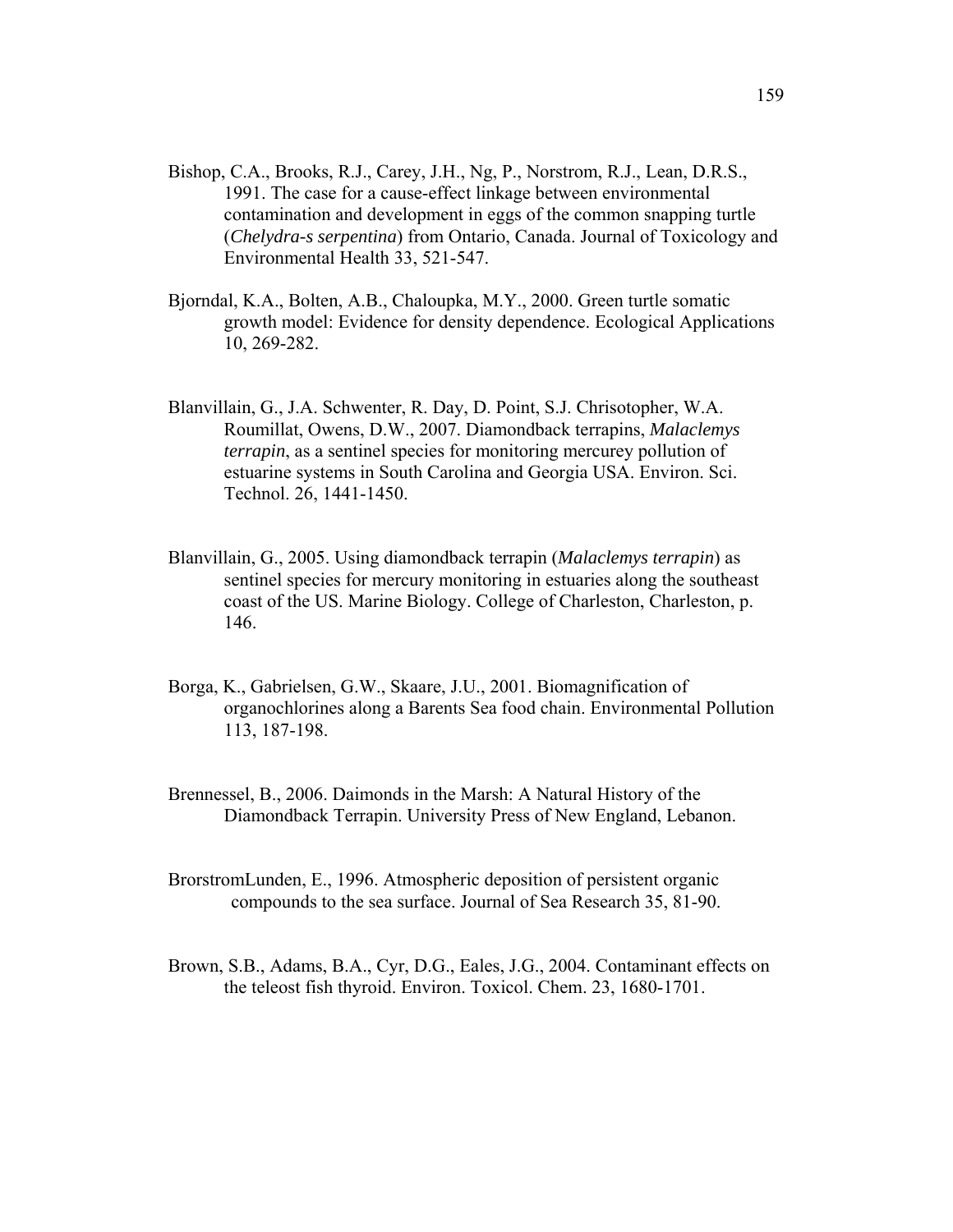- Bryan, A.M., Olafsson, P.G., Stone, W.B., 1987. Disposition of low and high environmental concentrations of PCBs in snapping turtle tissues. Bull. Environ. Contam. Toxicol. 38, 1000-1005.
- Burger, J., 1977. Determinants of hatchling sucess in diamondback terrapin, *Malaclemys terrapin*. American Midland Naturalist 97, 444-464.
- Burger, J., Carruth-Hinchey, C., Ondroff, E., McMahon, M., Gibbons, J.W., Gochfeld, M., 1998. Effects of lead on behavior, growth, and survival of hatchling slider turtles. Journal of Toxicology and Environmental Health-Part a-Current Issues 55, 495-502.
- Burreau, S., Zebuhr, Y., Broman, D., Ishaq, R., 2006. Biomagnification of PBDEs and PCBs in food webs from the Baltic Sea and the northern Atlantic ocean. Sci. Total Environ. 366, 659-672.
- Burreau, S., Axelman, J., Broman, D., Jakobsson, E., 1997. Dietary uptake in pike (*Esox lucius*) of some polychlorinated biphenyls, polychlorinated naphthalenes and polybrominated diphenyl ethers administered in natural diet. Environ. Toxicol. Chem. 16, 2508-2513.
- Burreau, S., Zebuhr, Y., Broman, D., Ishaq, R., 2004. Biomagnification of polychlorinated biphenyls (PCBs) and polybrominated diphenyl ethers (PBDEs) studied in pike (*Esox lucius*), perch (*Perca fluviatilis*) and roach (*Rutilus rutilus*) from the Baltic Sea. Chemosphere 55, 1043-1052.
- Burton, J.E., Dorociak, I.R., Schwedler, T.E., Rice, C.D., 2002. Circulating lysozyme and hepatic CYP1A activities during a chronic dietary exposure to tributyltin (TBT) and 3,3 ',4,4 ',5-pentachlorobiphenyl (PCB-126) mixtures in channel catfish, Ictalurus punctatus. J. Toxicol. Env. Health Pt A 65, 589-602.
- Calabrese, E.J., Baldwin, L.A., 2003. The hormetic dose-response model is more common than the threshold model in toxicology. Toxicol. Sci. 71, 246- 250.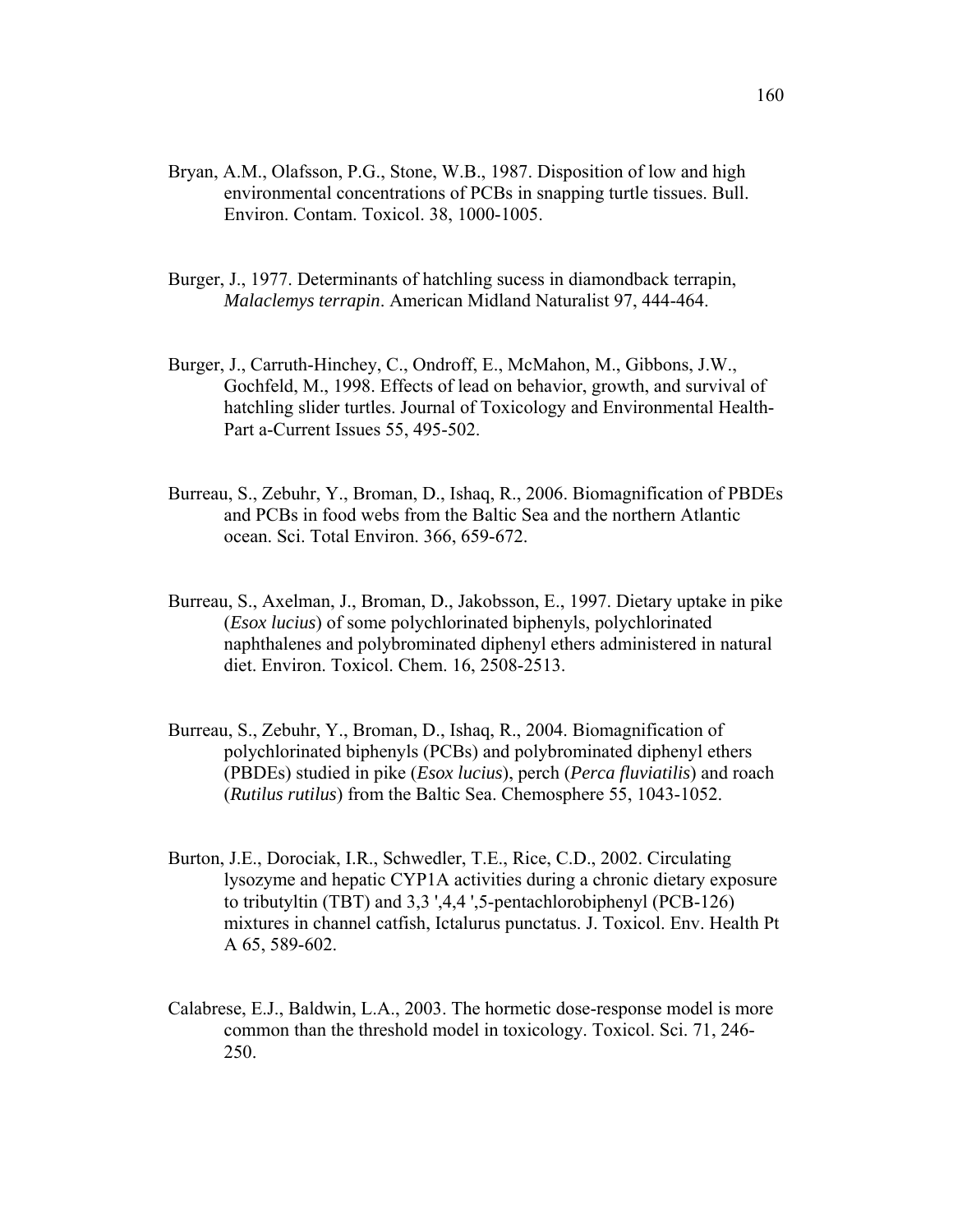- Canas, J.E., Anderson, T.A., 2002. Organochlorine contaminants in eggs: the influence of contaminated nest material. Chemosphere 47, 585-589.
- Carlson, B.K.R., 2006. Assesment of organohalogen contaminants in benthic juvenile loggerhead sea turltes, *Caretta caretta*, from coastal North Carolina, including method development, blood compartment partitioning, and temporal trend analysis with emphasis on polybrominated diphenyl ethers. College of Charleston, Charleston, p. 182.
- Catalan, J., Ventura, M., Vives, I., Grimalt, J.O., 2004. The roles of food and water in the bioaccumulation of organochlorine compounds in high mountain lake fish. Environ. Sci. Technol. 38, 4269-4275.
- Chrisman, C.L., Walsh, M., Meeks, J.C., Zurawka, H., LaRock, R., Herbst, L., Schumacher, J., 1997. Neurologic examination of sea turtles. Journal of the American Veterinary Medical Association 211, 1043.
- Collins, G., 1995. Environmental monitoring and assessment program (EMAP) methods format guidance. United States Environmental Protection Agency, Cincinnnati, p. 112.
- Congdon, J.D., Gibbons, J.W., 1990. Turtle Eggs: Thier Ecology and evolution. Life History and Ecology of the Slider Turtle. Smithsonian Institution, Wasington DC, pp. 109-123.
- Covaci, A., Gheorghe, A., Voorspoels, S., Maervoet, J., Steen Redeker, E., Blust, R., Schepens, P., 2005. Polybrominated diphenyl ethers, polychlorinated biphenyls and organochlorine pesticides in sediment cores from the Western Scheldt river (Belgium): analytical aspects and depth profiles. Environment International 31, 367-375.
- Dabrowska, H., Fisher, S.W., Estenik, J., Kidekhel, R., Stromberg, P., 2006. Polychlorinated biphenyl concentrations, congener profiles, and ratios in the fat tissue, eggs, and plasma of snapping turtles (*Chelydra s. serpentina*) from the Ohio Basin of Lake Erie, USA. Archives of Environmental Contamination and Toxicology 51, 270-286.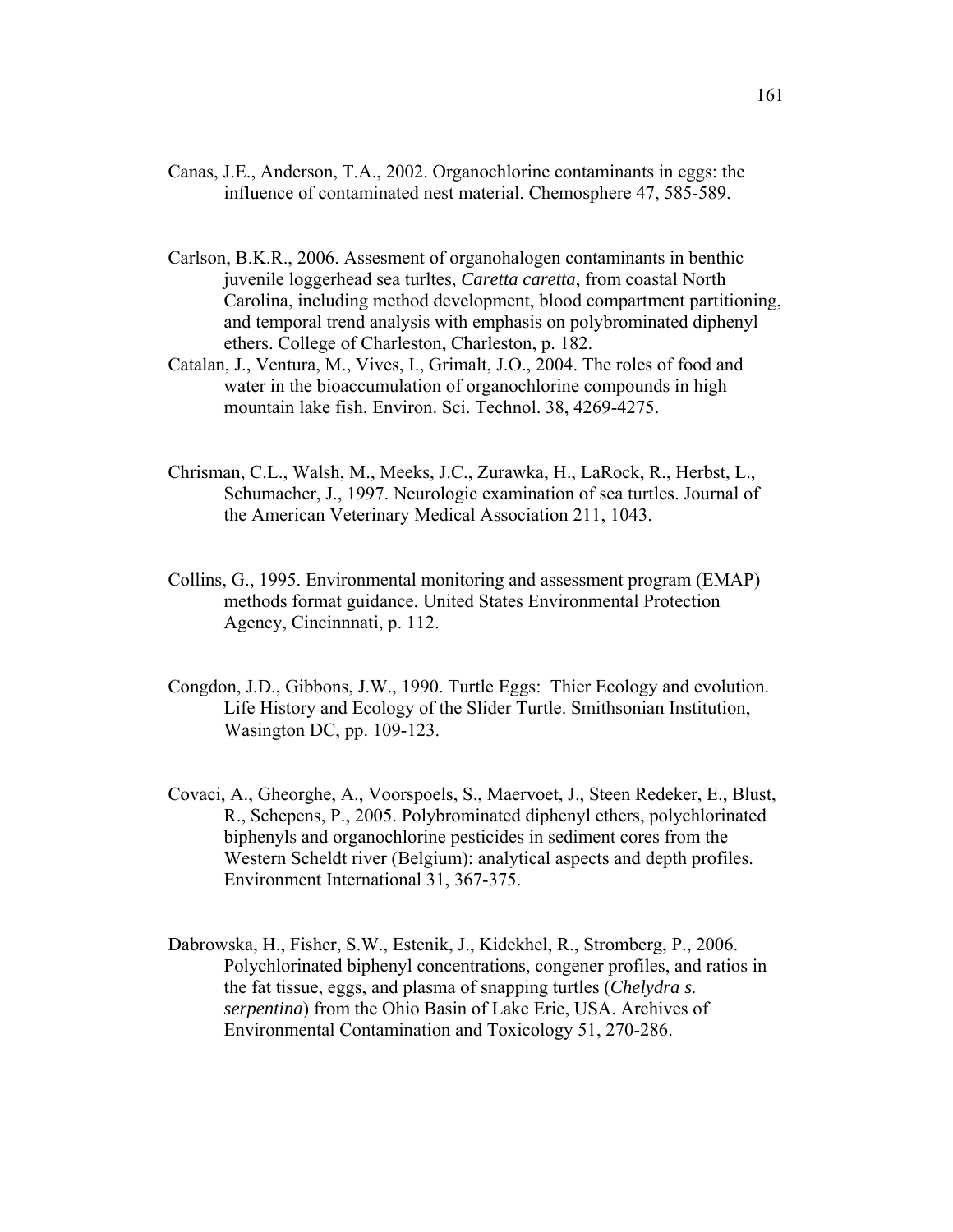- Darnerud, P.O., 2008. Brominated flame retardants as possible endocrine disrupters. International Journal of Andrology 31, 152-160.
- Darnerud, P.O., Eriksen, G.S., Johannesson, T., Larsen, P.B., Viluksela, M., 2001. Polybrominated diphenyl ethers: Occurrence, dietary exposure, and toxicology. Environ. Health Perspect. 109, 49-68.
- Day, R.D., Segars, A.L., Arendt, M.D., Lee, A.M., Peden-Adams, M.M., 2007. Relationship of blood mercury levels to health parameters in the loggerhead sea turtle (Caretta caretta). Environ. Health Perspect. 115, 1421-1428.
- Demers, N.E., Bayne, C.J., 1997. The immediate effects of stress on hormones and plasma lysozyme in rainbow trout. Dev. Comp. Immunol. 21, 363- 373.
- de Solla, S.R., Fernie, K.J., Letcher, R.J., Chu, S.G., Drouillard, K.G., Shahmiri, S., 2007. Snapping turtles (*Chelydra serpentina*) as bioindicators in Canadian areas of concern in the Great Lakes basin. 1. Polybrominated diphenyl ethers, polychlorinated biphenyls, and organochlorine pesticides in eggs. Environ. Sci. Technol. 41, 7252-7259.
- de Solla, S.R., Fernie, K.J., 2004. Characterization of contaminants in snapping turtles (*Chelydra serpentina*) from Canadian Lake Erie Areas of Concern: St. Clair River, Detroit River, and Wheatley Harbour. Environmental Pollution 132, 101-112.
- de Solla, S.R., Bishop, C.A., Van der Kraak, G., Brooks, R.J., 1998. Impact of organochlorine contamination on levels of sex hormones and external morphology of common snapping turtles (*Chelydra serpentina serpentina*) in Ontario, Canada. Environ. Health Perspect. 106, 253-260.
- de Wit, C.A., 2002. An overview of brominated flame retardants in the environment. Chemosphere 46, 583-624.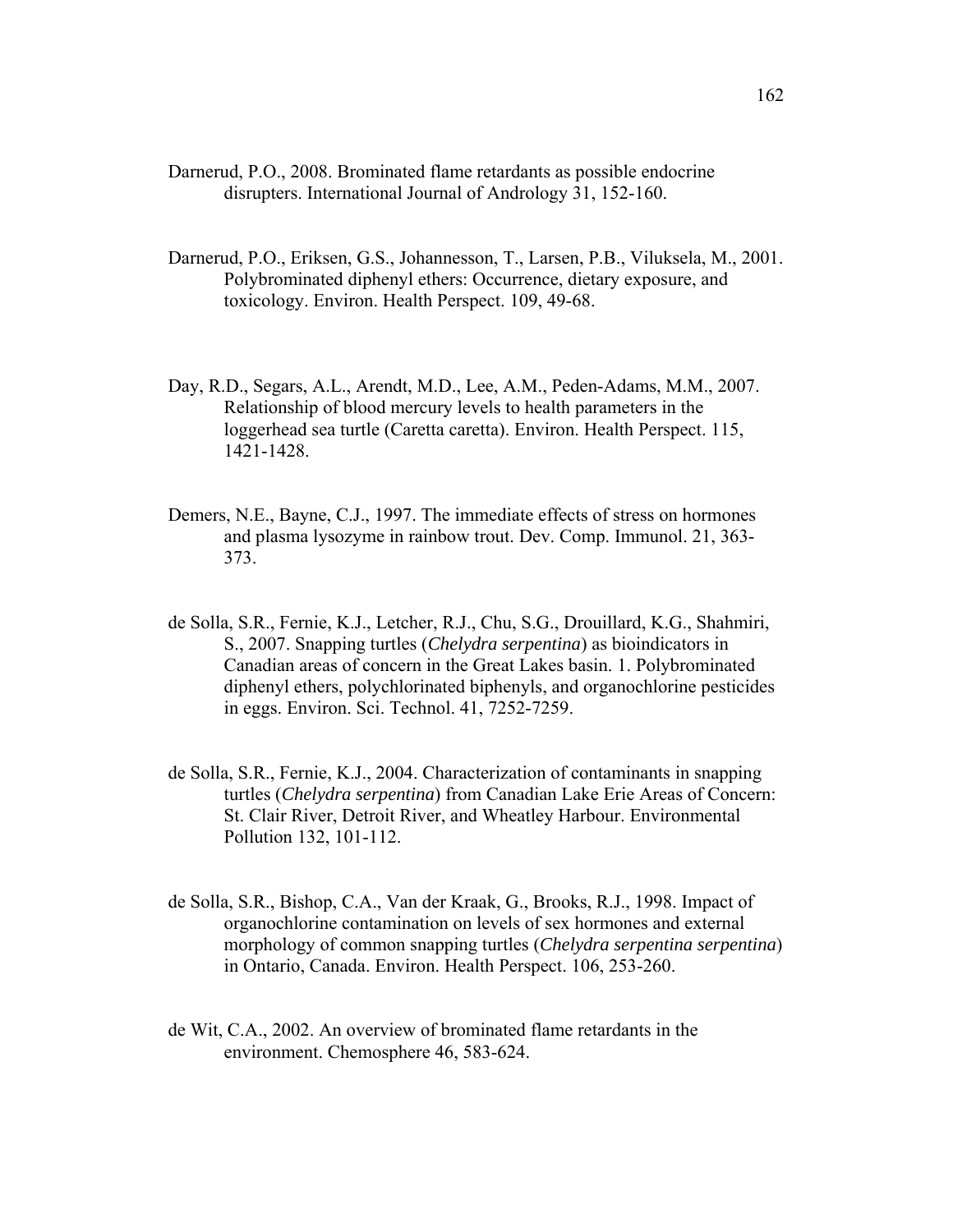- Dickerson, R.L., Hooper, M.J., Gard, N.W., Cobb, G.P., Kendall, R.J., 1994. Toxicological foundations of ecological risk assessment - Biomarker development and interpretation based on laboratory and wildlife species. Environ. Health Perspect. 102, 65-69.
- Eriksson, P., Fischer, C., Fredriksson, A., 2006. Polybrominated diphenyl ethers, a group of brominated flame retardants, can interact with polychlorinated biphenyls in enhancing developmental neurobehavioral defects. Toxicol. Sci. 94, 302-309.
- Eriksson, P., Henrik, V., Jakobsson, E., Orn, U., Fredriksson, A., 1999. PBDE, 2,2'4,4',5-Pentabromodiphenyl ether casues permanent neurotoxic effects during a definesd period of neonatal brain development. Organohalogen Compounds 40, 333-336.
- Eriksson, P., Jakobsson, E., Fredriksson, A., 1998. Developmental neurotoxicity of brominated flame retardants, polyborminated diphenyl ethers and tetrabromo-bis-phenol A. Organohalogen Compounds 35, 375-377.
- Fernie, K.J., Shutt, J.L., Mayne, G., Hoffman, D., Letcher, R.J., Drouillard, K.G., Ritchie, I.J., 2005. Exposure to polybrominated diphenyl ethers (PBDEs): Changes in thyroid, vitamin A, glutathione homeostasis, and oxidative stress in American kestrels (*Falco sparverius*). Toxicol. Sci. 88, 375-383.
- Fernie, K.J., Mayne, G., Shutt, J.L., Pekarik, C., Grasman, K.A., Letcher, R.J., Drouillard, K., 2005. Evidence of immunomodulation in nestling American kestrels (*Falco sparverius*) exposed to environmentally relevant PBDEs. Environmental Pollution 138, 485-493.
- Fernie, K.J., Shutt, J.L., Letcher, R.J., Ritchie, J.I., Sullivan, K., Bird, D.M., 2008. Changes in reproductive courtship behaviors of adult American kestrels (*Falco sparverius*) exposed to environmentally relevant levels of the polybrominated diphenyl ether mixture, DE-71. Toxicol. Sci. 102, 171- 178.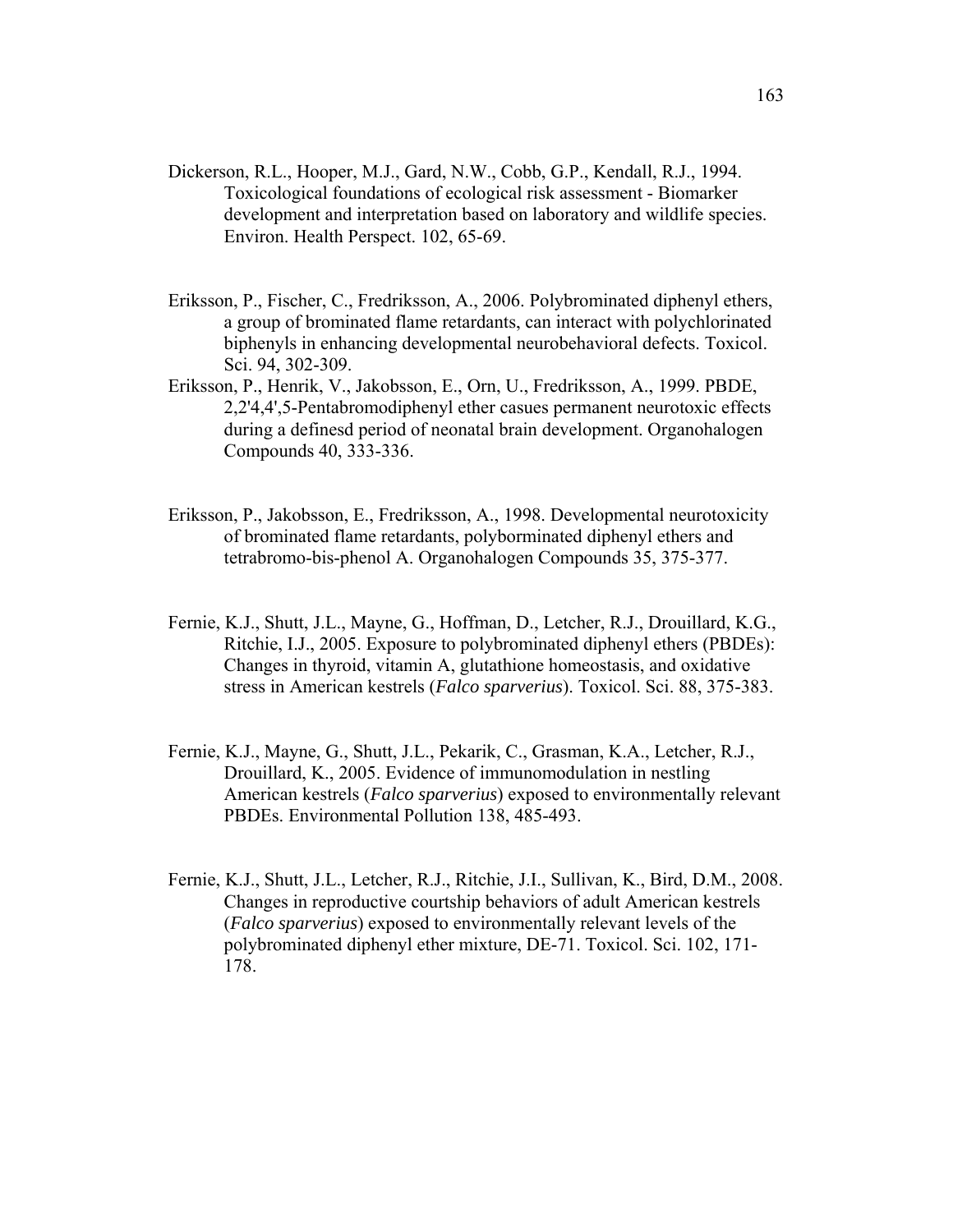- Fowles, J.R., Fairbrother, A., Baechersteppan, L., Kerkvliet, N.I., 1994. Immunological and endocrine effects of the flame-retardant pentabromodiphenyl ether (DE-71) in c57bl/6j mice. Toxicology 86, 49- 61.
- Gale, R.W., Bergeron, J.M., Willingham, E.J., Crews, D., 2002. Turtle sex determination assay: Mass balance and responses to 2,3,7,8 tetrachlorodibenzo-p-dioxin and 3,3 ',4,4 ',5-pentachlorobiphenyl. Environ. Toxicol. Chem. 21, 2477-2482.
- George, C.J., Bennett, G.F., Simoneaux, D., George, W.J., 1988. Polychlorinatedbiphenyls - A toxicological review. Journal of Hazardous Materials 18, 113-144.
- Gerecke, A.C., Hartmann, P.C., Heeb, N.V., Kohler, H.P.E., Giger, W., Schmid, P., Zennegg, M., Kohler, M., 2005. Anaerobic degradation of decabromodiphenyl ether. Environ. Sci. Technol. 39, 1078-1083.
- Giambanco, M.R., 2002. Comparison of viability rates, hatchling survivorship, and sex ratios of laboratory and field incubated nests of the estuarine emydid turtle *Malaclemys terrapin*. Hofstra University, Hempstead, NY.
- Gibbons, J.W., Lovich J.E., Tucker A.D., FitzSimmons N.N., J.L., G., 2001. Demographic and ecological factors affecting conservation and management of the diamondback terrapin (*Malaclemys terrapin*). Chelonian Conservation and Biology 4, 66-74.
- Guillette, L.J., Brock, J.W., Rooney, A.A., Woodward, A.R., 1999. Serum concentrations of various environmental contaminants and their relationship to sex steroid concentrations and phallus size in juvenile American alligators. Archives of Environmental Contamination and Toxicology 36, 447-455.
- Guillette, L.J., Crain, D.A., Rooney, A.A., Pickford, D.B., 1995. Organization versus activation - the role of endocrine-disrupting contaminants (EDCs) during embryonic-development in wildlife. Environ. Health Perspect. 103, 157-164.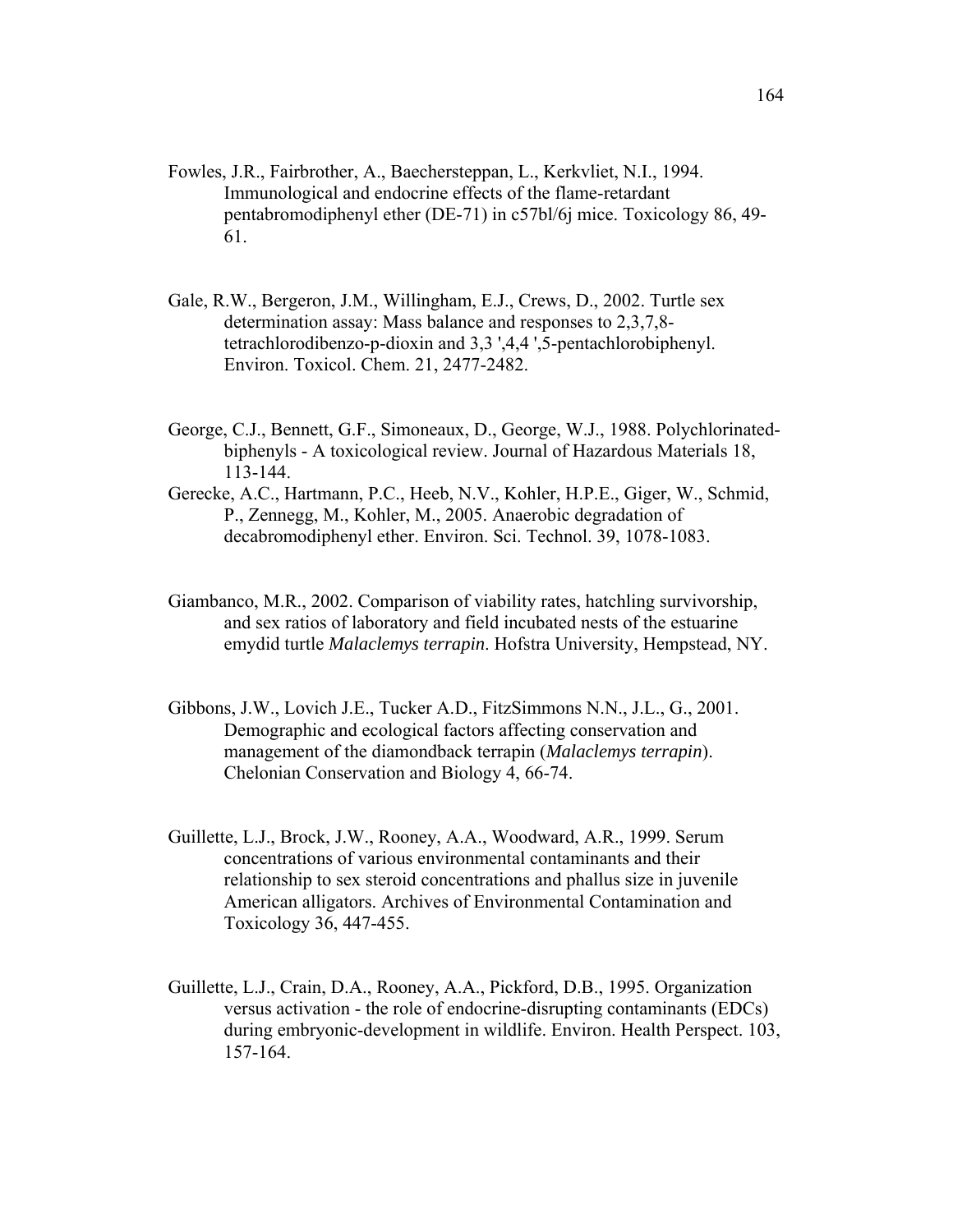- Hale, R.C., Alaee, M., Manchester-Neesvig, J.B., Stapleton, H.M., Ikonomou, M.G., 2003. Polybrominated diphenyl ether flame retardants in the North American environment. Environment International 29, 771-779.
- Hallgren, S., Darnerud, P.O., 2002. Polybrominated diphenyl ethers (PBDEs), polychlorinated biphenyls (PCBs) and chlorinated paraffins (CPs) in rats testing interactions and mechanisms for thyroid hormone effects. Toxicology 177, 227-243.
- Hays, K.A., 2005. Assessment of individual and population level endpoints in red-eared slider turtles (*Trachemys scripta*) from a metal contaminated superfund site. Biology. Oklahoma State University, Stillwater, p. 131.
- He, J.Z., Robrock, K.R., Alvarez-Cohen, L., 2006. Microbial reductive debromination of polybrominated diphenyl ethers (PBDEs). Environ. Sci. Technol. 40, 4429-4434.
- Heitmuller, T., 2001. National coastal assessment quality assurance project plan 2001-2004. Unites States Environmental Protection Agency and Unites States Geological Survey, Gulf Breeze, p. 202.
- Hermanussen, S., Matthews, V., Paepke, O., Limpus, C.J., Gaus, C., 2008. Flame retardants (PBDEs) in marine turtles, dugongs and seafood from Queensland, Australia. Mar. Pollut. Bull. 57, 409-418.
- Hernandez-Divers, S.M., S.J. Hernandez-Divers and J. Wyneken 2002. Angiographic, anatomic and clinical technique descriptions of a subcarapacial venipuncture site for chelonians. Journal of Herpotological Medicine and Surgery 12, 32-37.
- Hites, R.A., 2004. Polybrominated diphenyl ethers in the environment and in people: A meta-analysis of concentrations. Environ. Sci. Technol. 38, 945- 956.
- Holliday, D.K., Elskus, A.A., Roosenburg, W.M., 2009. Impacts of multiple stressors on growth and metabolic rate of Malaclemys terrapin. Environ. Toxicol. Chem. 28, 338-345.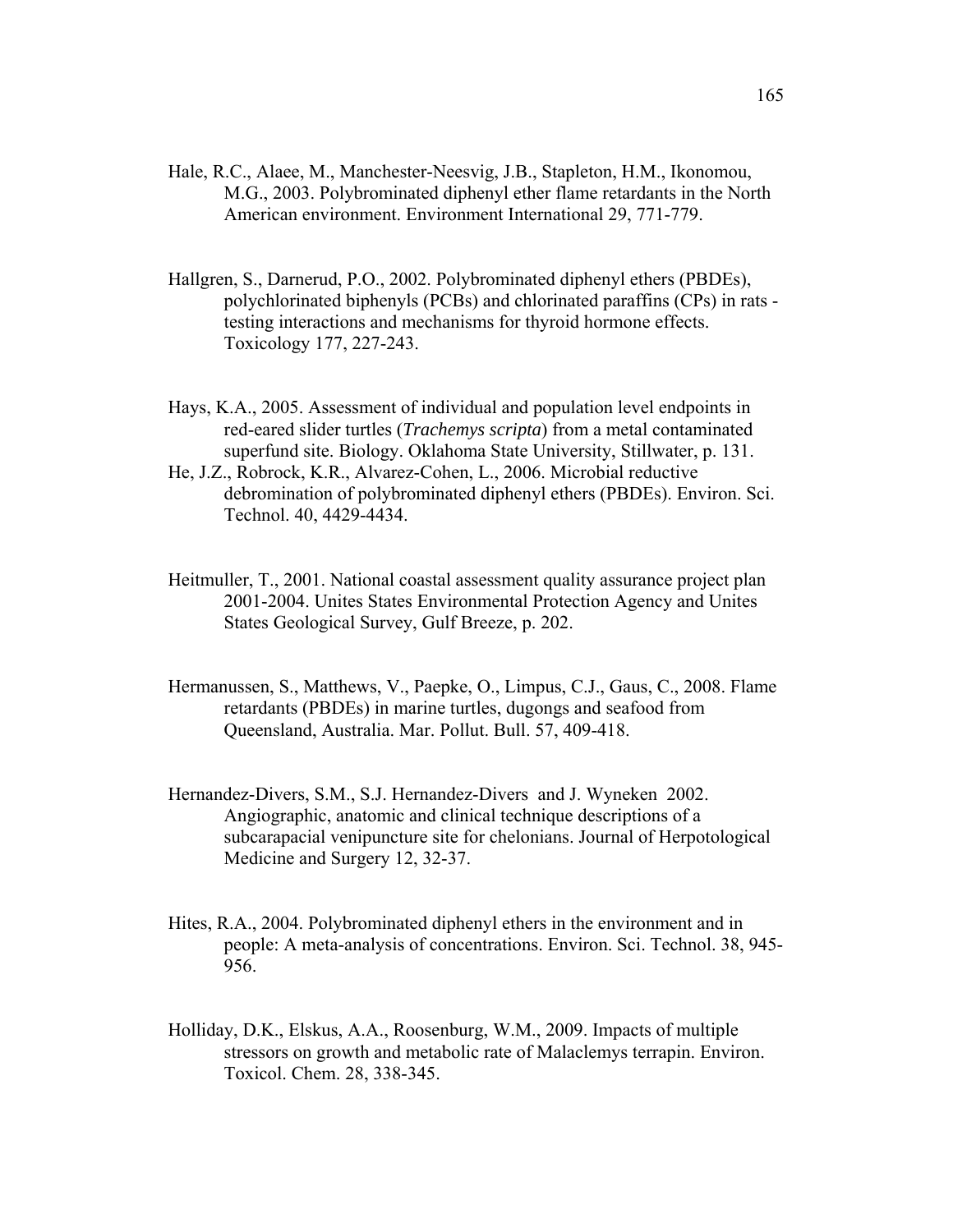- Holliday, D.K., Roosenburg, W.M., Elskus, A.A., 2008. Spatial variation in polycyclic aromatic hydrocarbon concentrations in eggs of diamondback terrapins, *Malaclemys terrapin*, from the Patuxent River, Maryland. Bull. Environ. Contam. Toxicol. 80, 119-122.
- Huang, H.L., Zhang, S.Z., Christie, P., Wang, S., Xie, M., 2010. Behavior of Decabromodiphenyl Ether (BDE-209) in the Soil-Plant System: Uptake, Translocation, and Metabolism in Plants and Dissipation in Soil. Environ. Sci. Technol. 44, 663-667.
- Hulbert, A.J., Williams, C.A., 1988. Thyroid-function in a lizard, a tortoise and a crocodile, compared with mammals. Comp. Biochem. Physiol. A-Physiol. 90, 41-48.
- Irwin, L.J., 2005. Marine Toxins: Adverse health effects and biomonitoring with resident coastal dolphins. Aquatic Mammals 31, 195-225.
- Johansson, N., Viberg, H., Fredriksson, A., Eriksson, P., 2008. Neonatal exposure to deca-brominated diphenyl ether (PBDE 209) causes dose-response changes in spontaneous behaviour and cholinergic susceptibility in adult mice. Neurotoxicology 29, 911-919.
- Jones, K.C., de Voogt, P., 1999. Persistent organic pollutants (POPs): State of the science. Environmental Pollution 100, 209-221.
- Kannan, K., Nakata, H., Stafford, R., Masson, G.R., Tanabe, S., Giesy, J.P., 1998. Bioaccumulation and toxic potential of extremely hydrophobic polychlorinated biphenyl congeners in biota collected at a superfund site contaminated with Aroclor 1268. Environ. Sci. Technol. 32, 1214-1221.
- Katsoyiannis, A., Samara, C., 2005. Persistent organic pollutants (POPS) in the conventional activated sludge treatment process: fate and mass balance. Environmental Research 97, 245-257.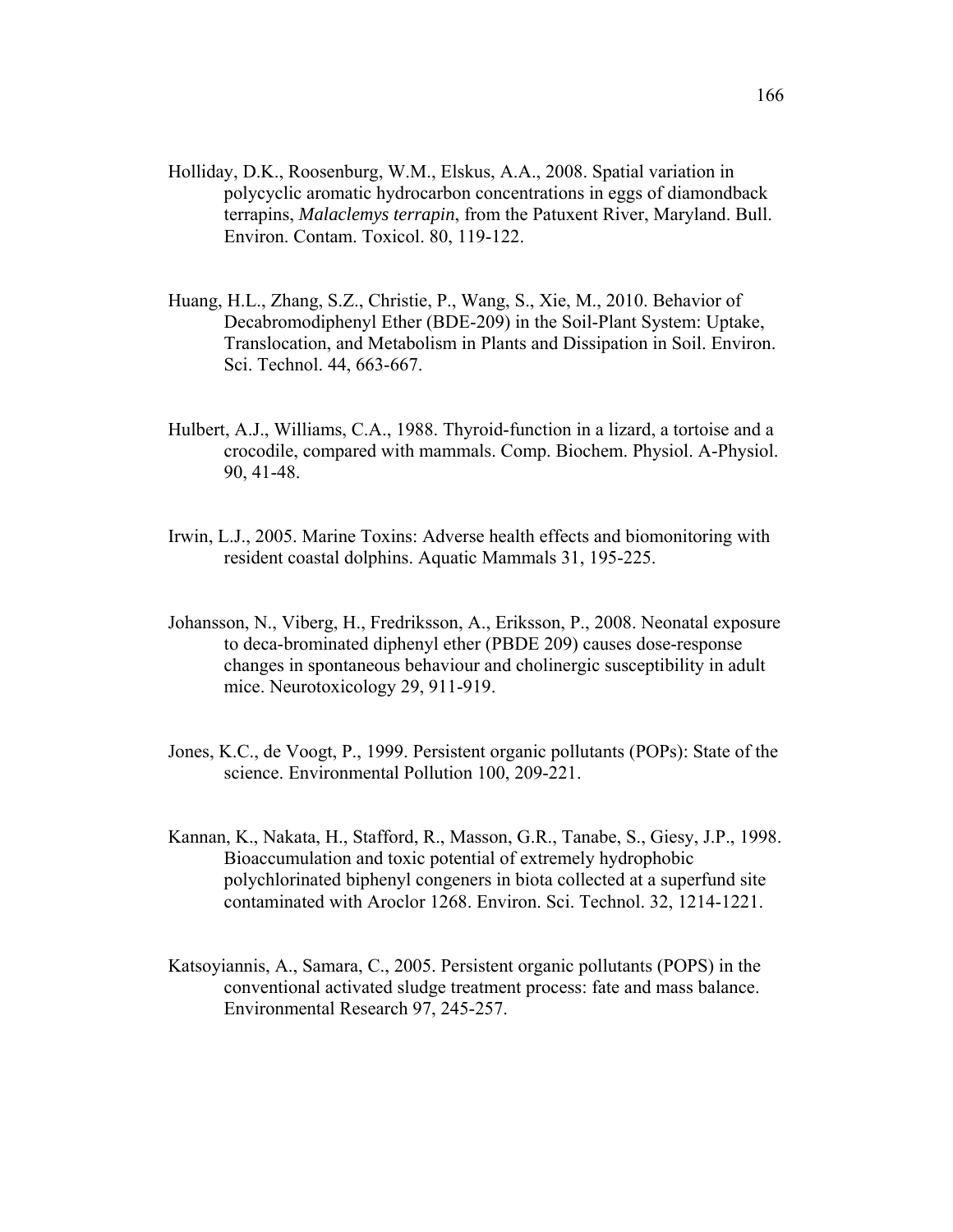- Keller, J.M., Kucklick, J.R., Harms, C.A., McClellan-Green, P.D., 2004a. Organochlorine contaminants in sea turtles: Correlations between whole blood and fat. Environ. Toxicol. Chem. 23, 726-738.
- Keller, J.M., Kucklick, J.R., McClellan-Green, P.D., 2004b. Organochlorine contaminants in loggerhead sea turtle blood: Extraction techniques and distribution among plasma and red blood cells. Archives of Environmental Contamination and Toxicology 46, 254-264.
- Keller, J.M., Kucklick, J.R., Stamper, M.A., Harms, C.A., McClellan-Green, P.D., 2004c. Associations between organochlorine contaminant concentrations and clinical health parameters in loggerhead sea turtles from North Carolina, USA. Environ. Health Perspect. 112, 1074-1079.
- Keller, J.M., J.J. Alava, K. Aleska, B. Young, Kucklick, J.R., 2005. Spatial trends of polybrominated diphenyl ethers (PBDEs) in loggerhead sea turtle eggs and plasma. Organohalogen Compounds 67, 610-611.
- Keller, J.M., McClellan-Green, P.D., Kucklick, J.R., Keil, D.E., Peden-Adams, M.M., 2006a. Effects of organochlorine contaminants on loggerhead sea turtle immunity: Comparison of a correlative field study and in vitro exposure experiments. Environ. Health Perspect. 114, 70-76.
- Keller, J.M., Peden-Adams, M.M., Aguirre, A.A., 2006b. Immunotoxicology and Implications for Reptilian Health. In: Gardner, S.C. (Ed.). Toxicology of Reptiles. CRC Press, Boca Raton.
- Keller, J.M., R.F Swarthout, B.K.R. Carlson, J. Yordy, A. Guichard, M.M. Schantz, Kucklick`, J.R., 2009. Comparison of five extraction methods for measuring PCBs, PBDEs, organochlorine pesticieds, and lipid content in serum. Analytical Bioanylitical Chemistry 393, 747-760.
- Kelly, S.M., Eisenreich, K.M., Baker, J.E., Rowe, C.L., 2008. Accumulation and Maternal Transfer of Polychlorinated Biphenyls in Snapping Turtles of the Upper Hudson River, New York, USA. Environ. Toxicol. Chem. 27, 2565-2574.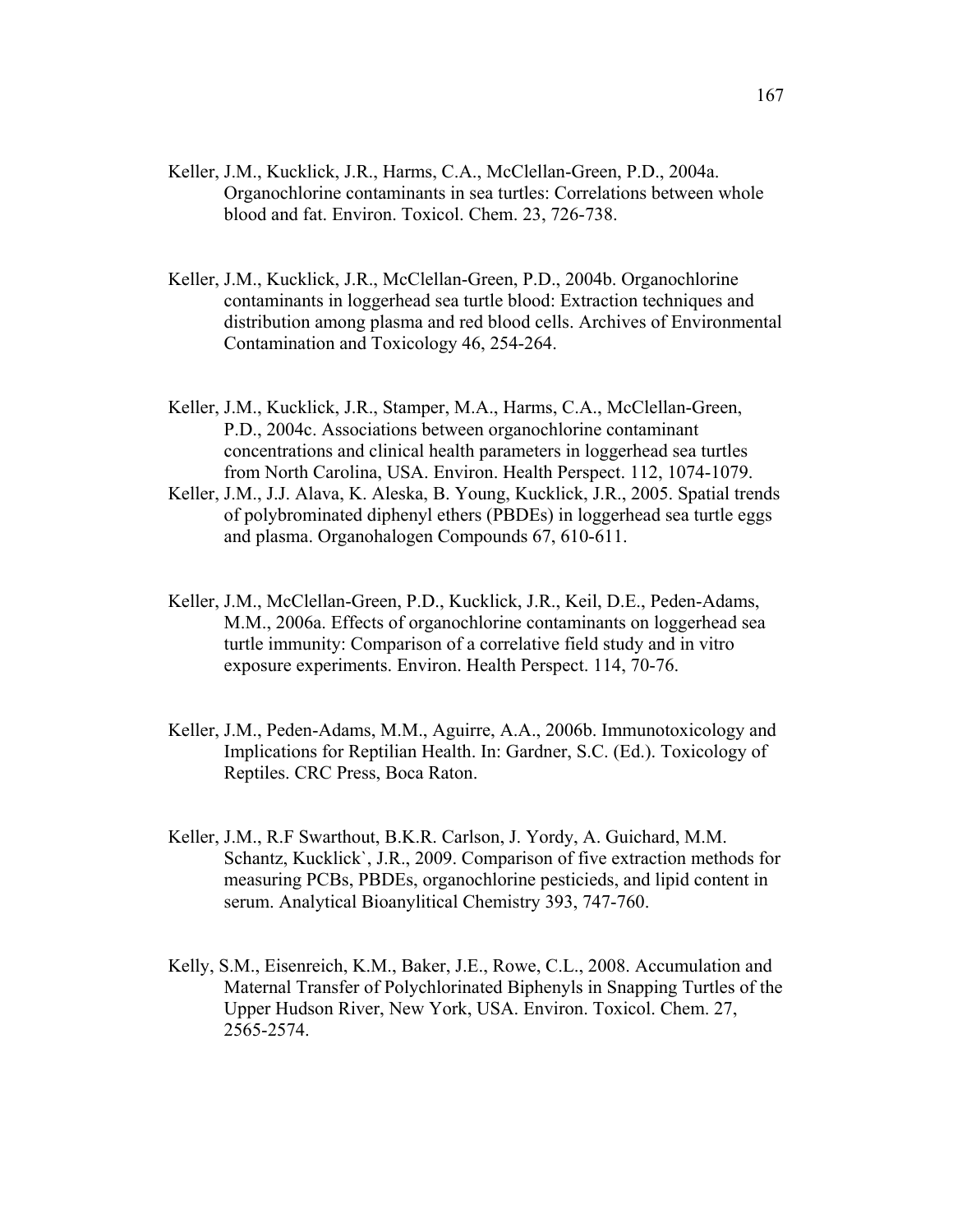- Klosterhaus, S., Stapleton, H.M., Konstantinov, A., Grieg, D., 2008. Alternative borminated flame retardants in San Fransisco Bay wildlife and sediments. SETAC 29th Anual North American Meeting, Tampa.
- Knezovich, J.P., Harrison, F.L., Wilhelm, R.G., 1987. The bioavailability of sediment-sorbed organic chemicals: A review. Water Air Soil Pollut. 32, 233-245.
- Kodavanti, P.R.S., 2005. Neurotoxicity of persisten organic pollutants: Possible mode(s) of action and further considerations. Dose-Response 3, 273-305.
- Kulkarni, P., 2005. Polyhalogenated Organic Pollutants in Amphibians. Biomedical Sciences and Veterinary Public Health. Sweedish University of Agricultural Sciences, Uppsala, p. 50.
- Kuriyama, S.N., Talsness, C.E., Grote, K., Chahoud, I., 2005. Developmental exposure to low-dose PBDE-99: Effects on male fertility and neurobehavior in rat offspring. Environ. Health Perspect. 113, 149-154.
- Kuriyama, S.N., Wanner, A., Fidalgo-Neto, A.A., Talsness, C.E., Koerner, W., Chahoud, I., 2007. Developmental exposure to low-dose PBDE-99: Tissue distribution and thyroid hormone levels. Toxicology 242, 80-90.
- La Guardia, M.J., Hale, R.C., Harvey, E., 2006. Detailed polybrominated diphenyl ether (PBDE) congener composition of the widely used penta-, octa-, and deca-PBDE technical flame-retardant mixtures. Environ. Sci. Technol. 40, 6247-6254.
- La Guardia, M.J., Hale, R.C., Harvey, E., 2007. Evidence of debromination of decabromodiphenyl ether (BDE-209) in biota from a wastewater receiving stream. Environ. Sci. Technol. 41, 6663-6670.
- Lallas, P.L., 2001. The Stockholm Convention on persistent organic pollutants. American Journal of International Law 95, 692-708.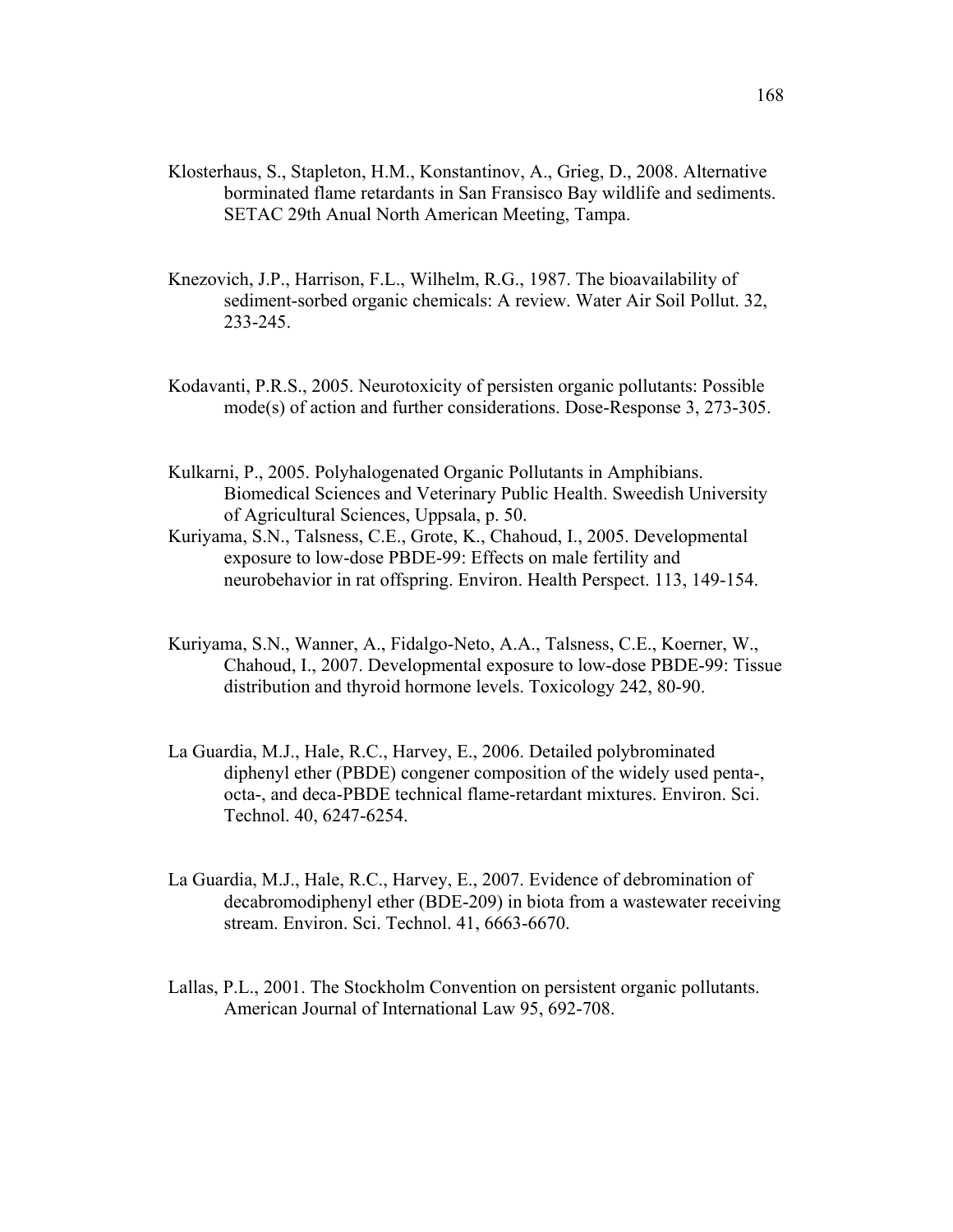- Lee, A.M., 2003. Title Reproductive biology and seasonal testosterone patterns of the diamondback terrapin, Malaclemys terrapin, in the estuaries of Charleston, South Carolina. College of Charleston, Charleston.
- Lignell, S., Aune, M., Darnerud, P.O., Cnattingius, S., Glynn, A., 2009. Persistent organochlorine and organobromine compounds in mother's milk from Sweden 1996-2006: Compound-specific temporal trends. Environmental Research 109, 760-767.
- Lintelmann, J., Katayama, A., Kurihara, N., Shore, L., Wenzel, A., 2003. Endocrine disruptors in the environment - (IUPAC Technical Report). Pure Appl. Chem. 75, 631-681.
- Litz, J.A., Garrison, L.P., Fieber, L.A., Martinez, A., Contillo, J.P., Kucklick, J.R., 2007. Fine-scale spatial variation of persistent organic pollutants in Bottlenose dolphins (*Tursiops truncatus*) in Biscayne Bay, Florida. Environ. Sci. Technol. 41, 7222-7228.
- Luster, M.I., Munson, A.E., Thomas, P.T., Holsapple, M.P., Fenters, J.D., White, K.L., Lauer, L.D., Germolec, D.R., Rosenthal, G.J., Dean, J.H., 1988. Development of a testing battery to assess chemical-induced immunotoxicity - National Toxicology Programs guidelines for immunotoxicity evaluation in mice. Fundamental and Applied Toxicology 10, 2-19.
- MacKenzie, D., 2008. Thryoid hormones in turtle plasma. In: Basile, E.R. (Ed.), College Station, TX, USA.
- Malmberg, T., M. Athanasiadou, G. Marsh, I. Brandt, Bergman, A., 2004. Hydroxylated PBDE metabolites in rat blood after exposure to a mixture of PBDE congeners. Organohalogen Compounds 66, 3836-3841.
- Malmvarn, A., Zebuhr, Y., Kautsky, L., Bergman, A., Asplund, L., 2008. Hydroxylated and methoxylated polybrominated diphenyl ethers and polybrominated dibenzo-p-dioxins in red alga and cyanobacteria living in the Baltic Sea. Chemosphere 72, 910-916.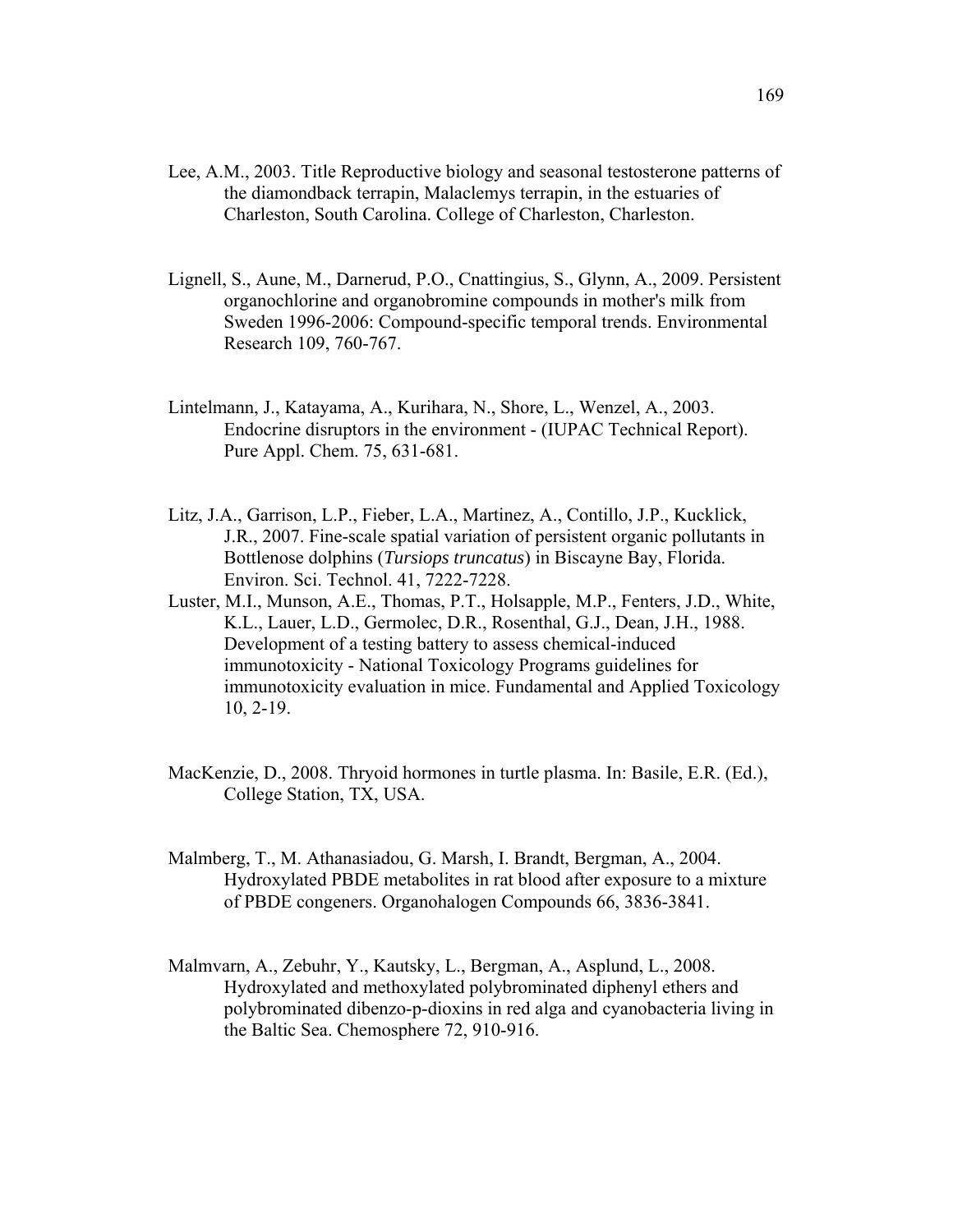- Marsh, G., A. , Bergman, L., Bladh, M.G., E.Jakobsson, 1998. Synthesis of phydroxybromodiphenyl ehters and binding to the thyroid receptor. Organohalogen Compounds 37, 305-308.
- May, W.E., Watters, R.L., 2004. Certificate of analysis: Standard refrence material 1941b - Organics in Marine Sediment. National Istitute for Standards and Technology, Gatierhsburg, p. 14.
- McKernan, M.A., Rattner, B.A., Hale, R.C., Ottinger, M.A., 2009. Toxicity of polybrominated diphenyl ethers (DE-71) in chicken (*Gallus gallus*), mallard (*Anas platyrhynchos*), and american kestrel (*Falco sparverius*) embryos and hatchlings. Environ. Toxicol. Chem. 28, 1007-1017.
- Merchant, M.E., Roche, C., Elsey, R.M., Prudhomme, J., 2003. Antibacterial properties of serum from the American alligator (*Alligator mississippiensis*). Comparative Biochemistry and Physiology B-Biochemistry & Molecular Biology 136, 505-513.
- Meyers-Schone, L.a.B.T.W., 1994. Turtles as monitors of chemical contaminants in the environment. Reviews of environmental contamination and toxicology 135, 93-153.
- Mitro, M.G., 2003. Demography and viability analyses of a diamondback terrapin population. Canadian Journal of Zoology-Revue Canadienne De Zoologie 81, 716-726.
- Mock, A., Peters, G., 1990. Lysozyme activity in rainbow-trout, oncorhynchusmykiss (*walbaum*), stressed by handling, transport and water-pollution. J. Fish Biol. 37, 873-885.
- Mohrman, C.F., 2009. A review of the rangewide regulations pertaining to diamondback terrapins (*Malaclemys terrapin*). Grand Bay National Estuarine Research Reserve, Moss Point, MS, USA, p. 14.
- Moss, S., Keller, J.M., Richards, S., Wilson, T.P., 2009. Concentrations of persistant organic pollutants in plasma from two species of turtle from the Tennessee River Gorge. Chemosphere 76, 194-204.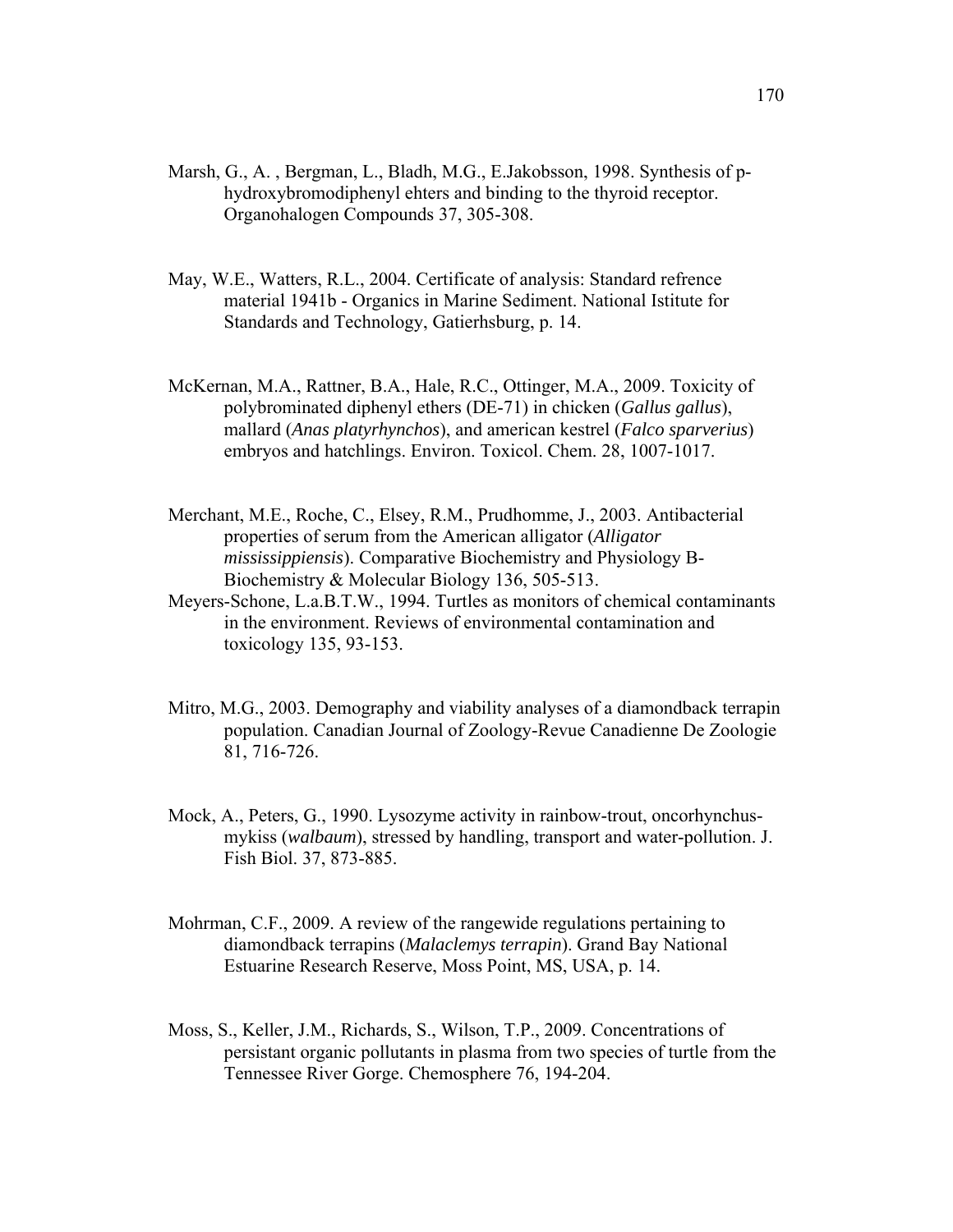- NCCOS, 2010. Mussel Watch Program. National Centers for Coastal Ocean Science, Silver Spring.
- Neave, N., 2008. Hormones and Behavior: A psychological Approach. Cambridge University Press, Cambridge.
- Pagano, J.J., Rosenbaum, P.A., Roberts, R.N., Sumner, G.M., Williamson, L.V., 1999. Assessment of maternal contaminant burden by analysis of snapping turtle eggs. Journal of Great Lakes Research 25, 950-961.
- Podreka, S., Georges, A., Maher, B., Limpus, C.J., 1998. The environmental contaminant DDE fails to influence the outcome of sexual differentiation in the marine turtle Chelonia mydas. Environ. Health Perspect. 106, 185- 188.
- Programme, U.N.E., 2009. The Nine New POPs: An in troduction to the nine chemicals added to the Stockholm Convention by the Conference of the Parties at its fourth meeting. Stocholm Convention on Persistent Organic Pollutants, Geneva.
- Rattner, B.A., McGowan, P.C., Golden, N.H., Hatfield, J.S., Toschik, P.C., Lukei, R.F., Hale, R.C., Schmitz-Afonso, I., Rice, C.P., 2004. Contaminant exposure and reproductive success of ospreys (*Pandion haliaetus*) nesting in Chesapeake Bay regions of concern. Archives of Environmental Contamination and Toxicology 47, 126-140.
- Rauschenberger, R.H., Sepulveda, M.S., Wiebe, J.J., Szabo, N.J., Gross, T.S., 2004. Predicting maternal body burdens of organochlorine pesticides from eggs and evidence of maternal transfer in Alligator mississippiensis. Environ. Toxicol. Chem. 23, 2906-2915.
- Roosenburg, W.M., 1996. Maternal condition and nest site choice: An alternative for the maintenance of environmental sex determination? Am. Zool. 36, 157-168.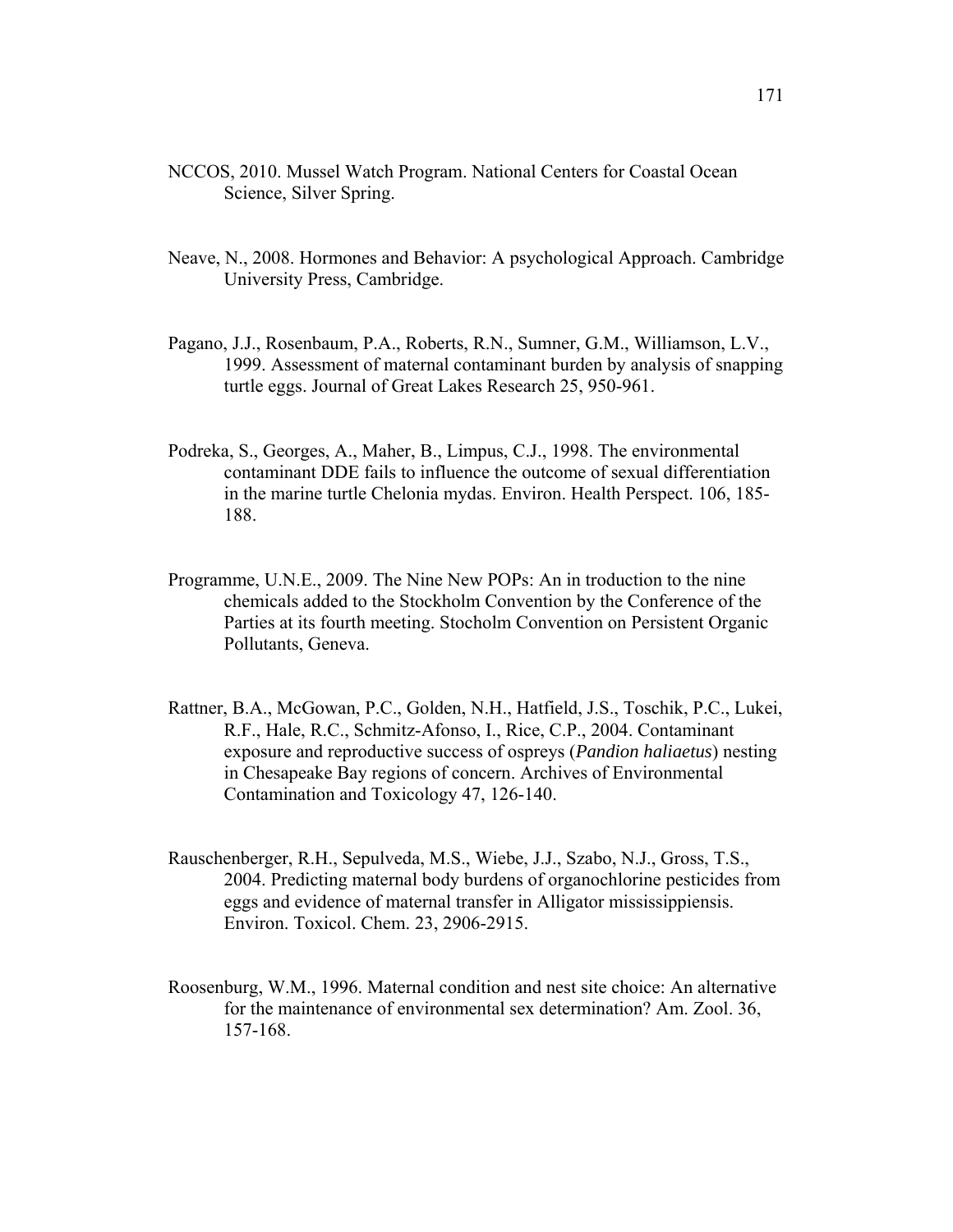- Roosenburg, W.M., Kelley, K., 1990. Effect of incubation-temperature on sexual development and growth in turtles. Am. Zool. 30, A56-A56.
- Rudel, R.A., Camann, D.E., Spengler, J.D., Korn, L.R., Brody, J.G., 2003. Phthalates, alkylphenols, pesticides, polybrominated diphenyl ethers, and other endocrine-disrupting compounds in indoor air and dust. Environ. Sci. Technol. 37, 4543-4553.
- Russell, R.W., Gobas, F., Haffner, G.D., 1999. Maternal transfer and in ovo exposure of organochlorines in oviparous organisms: A model and field verification. Environ. Sci. Technol. 33, 416-420.
- Schlezinger, J.J., Keller, J., Verbrugge, L.A., Stegeman, J.J., 2000. 3,3 ',4,4 ' tetrachlorobiphenyl oxidation in fish, bird and reptile species: relationship to cytochrome P450 1A inactivation and reactive oxygen production. Comparative Biochemistry and Physiology C-Toxicology & Pharmacology 125, 273-286.
- Sheridan, C.M., Spotila, J.R., Roosenburg, W.M., Bien, W.F., Avery, H.W., In Review. Sex ratio and inter-population variation of multiple paternity in the diamondback terrapin (*Malaclemys terrapin*). Molecular Ecology.
- Soderstrom, G., Sellstrom, U., De Wit, C.A., Tysklind, M., 2004. Photolytic debromination of decabromodiphenyl ether (BDE 209). Environ. Sci. Technol. 38, 127-132.
- Song, W.L., Ford, J.C., Li, A., Sturchio, N.C., Rockne, K.J., Buckley, D.R., Mills, W.J., 2005. Polybrominated diphenyl ethers in the sediments of the Great Lakes. 3. Lakes Ontario and Erie. Environ. Sci. Technol. 39, 5600-5605.
- Stapleton, H.M., J.M. Keller, M.M. Schantz, J.R. Kucklick, S.D. Leigh, Wise, S.A., 2007. Determination of polybrominated diphenyl ethers in environmental standrad reference materials. Analytical Bioanylitical Chemistry 387, 2365-2379.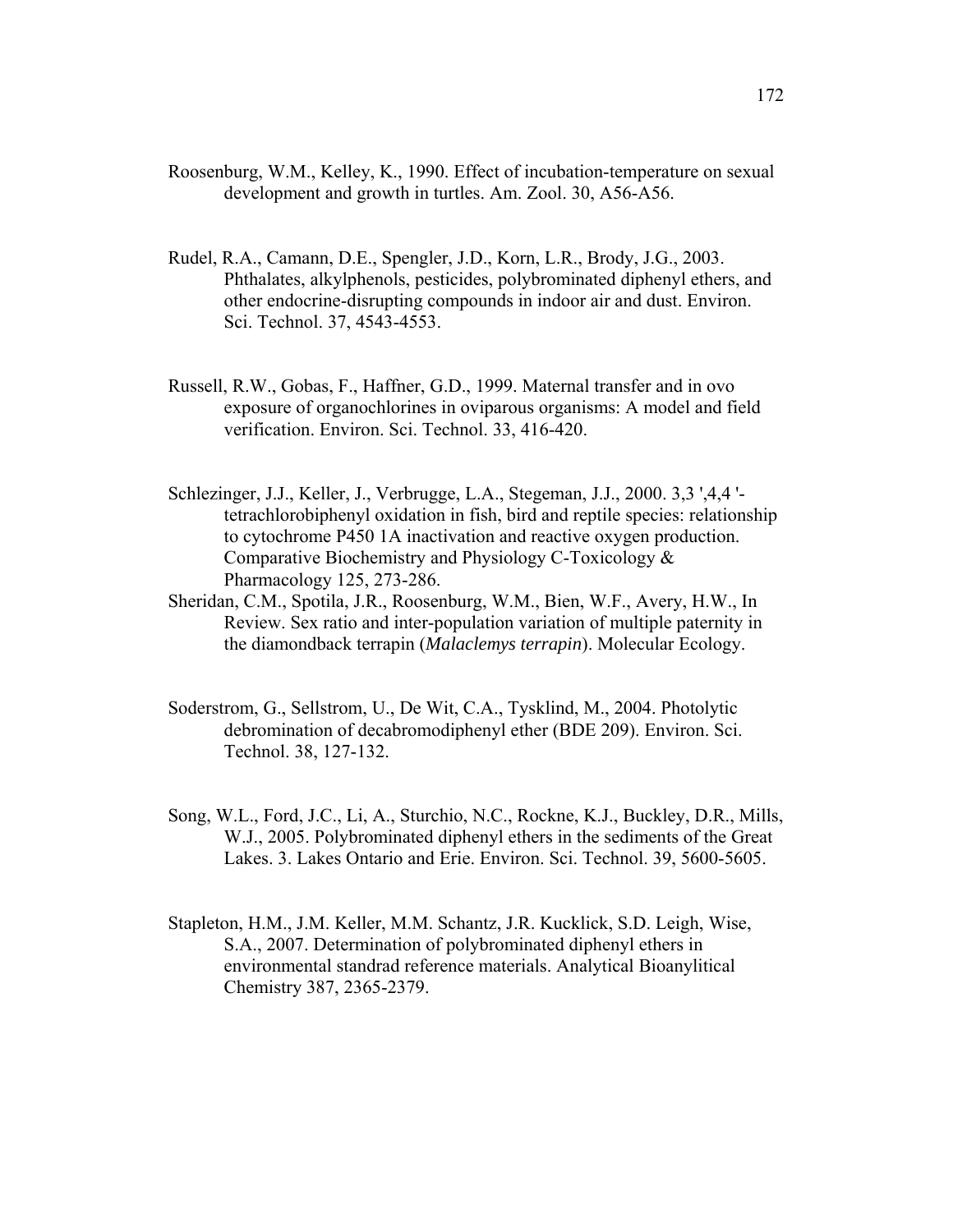- Stapleton, H.M., Letcher, R.J., Baker, J.E., 2004a. Debromination of polybrominated diphenyl ether congeners BDE 99 and BDE 183 in the intestinal tract of the common carp (*Cyprinus carpio*). Environ. Sci. Technol. 38, 1054-1061.
- Stapleton, H.M., Alaee, M., Letcher, R.J., Baker, J.E., 2004b. Debromination of the flame retardant decabromodiphenyl ether by juvenile carp (*Cyprinus carpio*) following dietary exposure. Environ. Sci. Technol. 38, 112-119.
- Stapleton, H.M., Baker, J.E., 2003. Comparing Polybrominated Diphenyl Ethers and Polychlorinated Biphenyl Bioaccumulation in a Food Web in Grand Traverse Bay, Lake Michigan. Archives of Environmental Contamination and Toxicology 45, 227-234.
- Staskal, D.F., Diliberto, J.J., DeVito, M.J., Birnbaum, L.S., 2005. Toxicokinetics of BDE 47 in female mice: Effect of dose, route of exposure, and time. Toxicol. Sci. 83, 215-223.
- Steyermark, A.C., Spotila, J.R., 2001. Body temperature and maternal identity affect snapping turtle (*Chelydra serpentina*) righting response. Copeia, 1050-1057.
- Storelli, M.M., Marcotrigiano, G.O., 2000. Chlorobiphenyls, HCB, and organochlorine pesticides in some tissues of Caretta caretta (*Linnaeus*) specimens beached along the Adriatic Sea, Italy. Bull. Environ. Contam. Toxicol. 64, 481-488.
- Strobel, C.J., Schimmel, S.C., 1991. Environmental monitoring and assessment program near cosatal component 1991 Virginian Province effort. United States Environmental Protection Agency, Narragansett, p. 138.
- Swarthout, R.F., J. M. Keller, M. Peden-Adams, A. M. Landry, P. A. Fair, Kucklick, J.R., 2010. Organohalogen contaminants in blood of Kemp's ridley (*Lepidochelys kempii*) and green sea turtles (*Chelonia mydas*) from the Gulf of Mexico. Chemosphere 78, 731-741.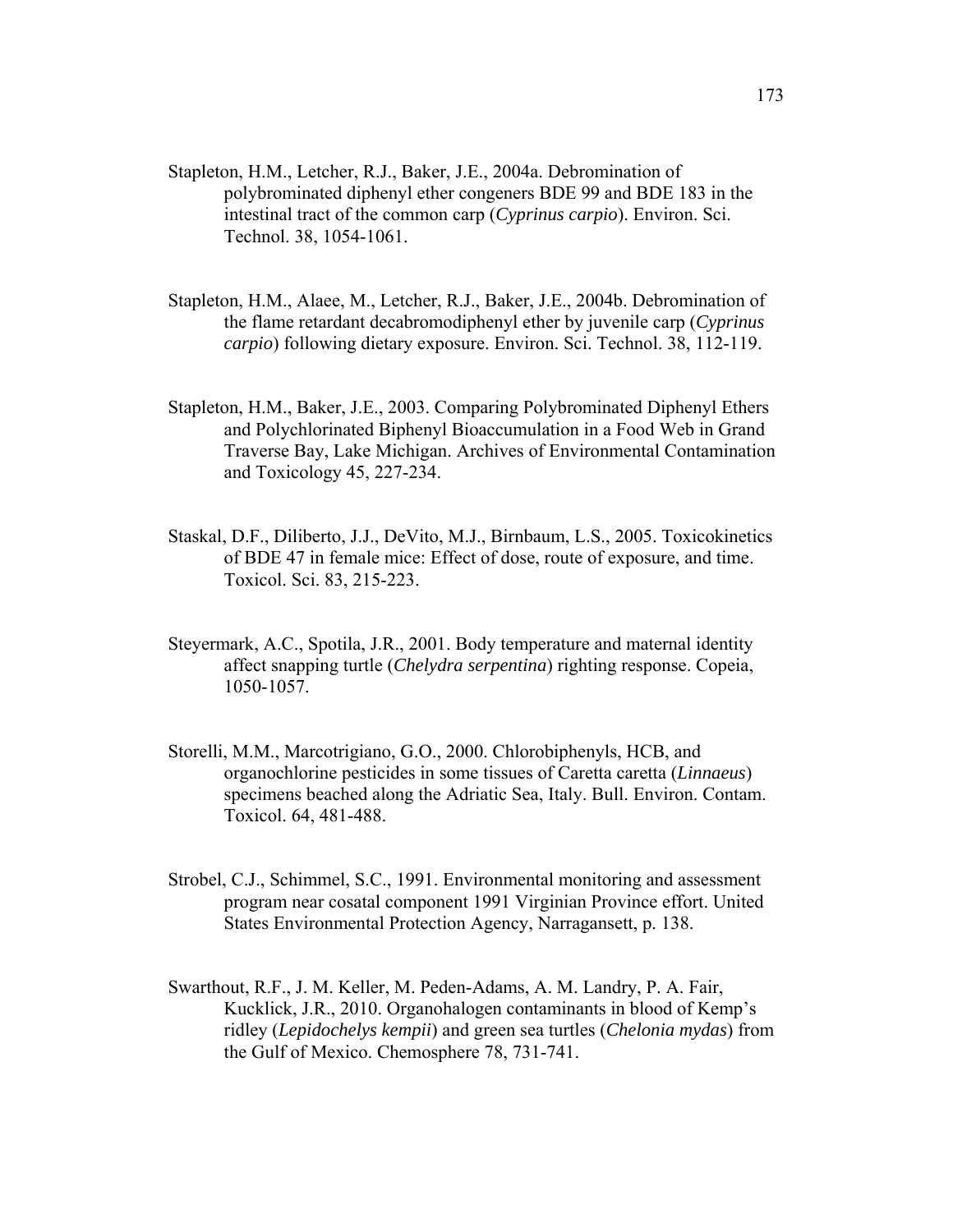- Szerlag, S., McRobert, S.P., 2006. Road occurrence and mortality of the northern diamondback terrapin. Applied Herpetology 3, 27-37.
- Thibodeau, G.A., Patton, K.T., 2003. Anatomy and Phyisiology 5th ed. Mosby, St Louis.
- Timme-Laragy, A.R., Levin, E.D., Di Giulio, R.T., 2006. Developmental and behavioral effects of embryonic exposure to the polybrominated diphenylether mixture DE-71 in the killifish (*Fundulus heteroclitus*). Chemosphere 62, 1097-1104.
- UNEP, 2009. The Nine New POPs: An in troduction to the nine chemicals added to the Stockholm Convention by the Conference of the Parties at its fourth meeting. United Nations Environemtnal Programme Geneva.
- USEPA, 2006-2008. Toxics Release Inventrot (TRI) Program. United States Environmental Protection Agency.
- USEPA, 2010. National Estuary Program, Barnegat Bay Program Profile. http://www.epa.gov/owow/estuaries/programs/barn.html.
- Valters, K., Li, H.X., Alaee, M., D'Sa, I., Marsh, G., Bergman, A., Letcher, R.J., 2005. Polybrominated diphenyl ethers and hydroxylated and methoxylated brominated and chlorinated analogues in the plasma of fish from the Detroit River. Environ. Sci. Technol. 39, 5612-5619.
- van Leeuwen, S.P.J., Jacob de Boer, 2008. Brominated flame retardants in fish and shellfish - levels and contribution of fish consumption to dietary exposure of Dutch citizens to HBCD. Molecular Nutrition and Food Research 52, 194-203.
- Van Meter, R.J., Spotila, J.R., Avery, H.W., 2006. Polycyclic aromatic hydrocarbons affect survival and development of common snapping turtle (*Chelydra serpentina*) embryos and hatchlings. Environmental Pollution 142, 466-475.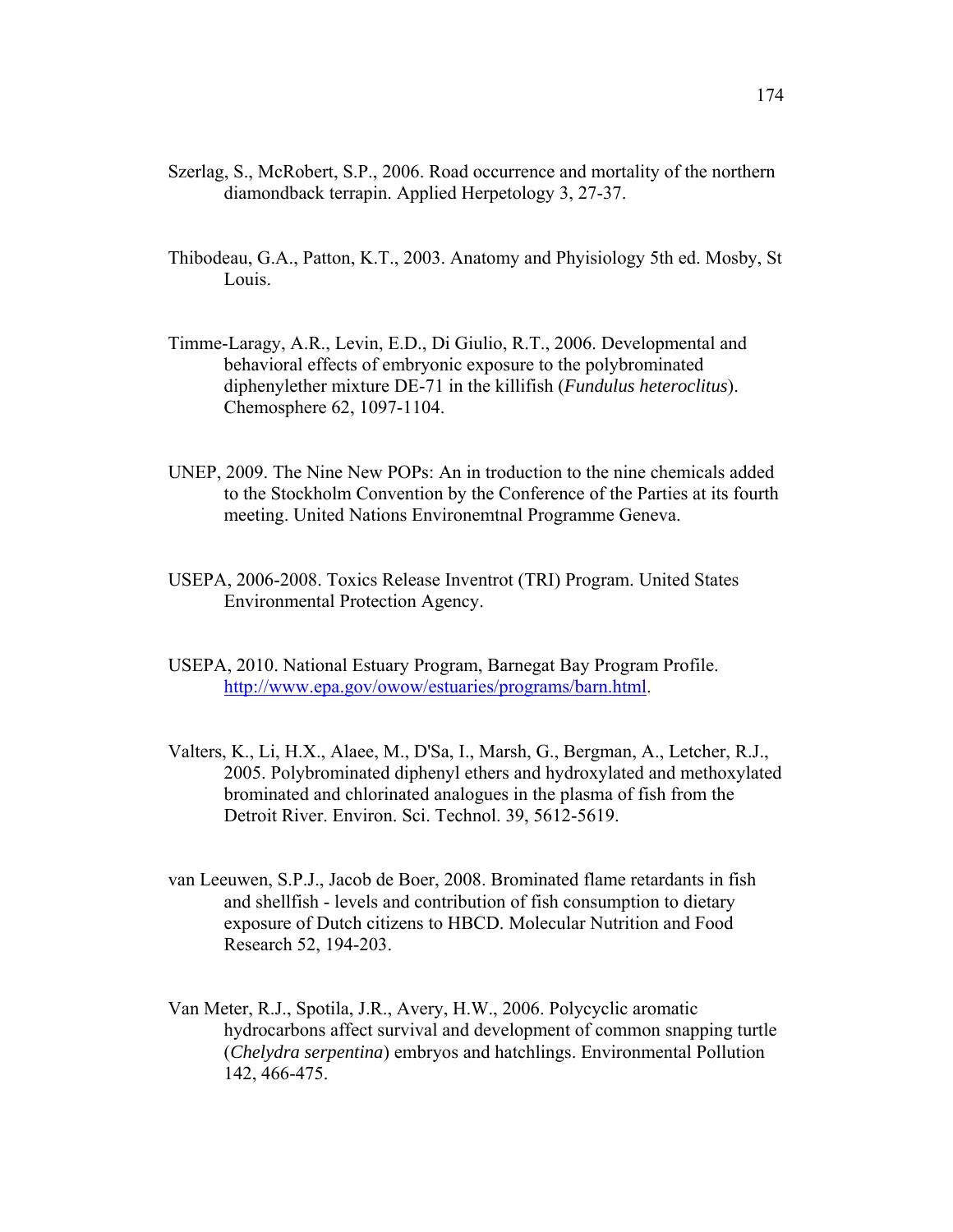- Vanbirgelen, A., Smit, E.A., Kampen, I.M., Groeneveld, C.N., Fase, K.M., Vanderkolk, J., Poiger, H., Vandenberg, M., Koeman, J.H., Brouwer, A., 1995. Subchronic effects of 2,3,7,8-TCDD or PCBs on thyroid-hormone metabolism - Use in risk assessment. European Journal of Pharmacology-Environmental Toxicology and Pharmacology Section 293, 77-85.
- Viberg, H., Fredriksson, A., Eriksson, P., 2003. Neonatal exposure to polybrominated diphenyl ether (PBDE 153) disrupts spontaneous behaviour, impairs learning and memory, and decreases hippocampal cholinergic receptors in adult mice. Toxicology and Applied Pharmacology 192, 95-106.
- Voorspoels, S., Covaci, A., Maervoet, J., De Meester, I., Schepens, P., 2004. Levels and profiles of PCBs and OCPs in marine benthic species from the Belgian North Sea and the Western Scheldt Estuary. Mar. Pollut. Bull. 49, 393-404.
- Wang, Z., Ma, X.D., Lin, Z.S., Na, G.S., Yao, Z.W., 2009. Congener specific distributions of polybrominated diphenyl ethers (PBDEs) in sediment and mussel (*Mytilus edulis*) of the Bo Sea, China. Chemosphere 74, 896-901.
- Weeks, B.A., Anderson, D.P., Dufour, A., Fairbrother, A., Goven, A.J., Lahvis, G.P., G., P., 1992. Immunological biomarkers to assess environmental stress Biomarkers: Biochemical, Physiological and Histological Markers of Anthropogenic Stress. Lewis Publishers, Boca Raton.
- Willingham, E., Crews, D., 1999. Sex reversal effects of environmentally relevant xenobiotic concentrations on the red-eared slider turtle, a species with temperature-dependent sex determination. Gen. Comp. Endocrinol. 113, 429-435.
- Wise, S.A., Watters, R.L., 2008. Certificate of analysis: Standard refrence material 1944- New York/New Jersey Waterway Sediment. National Institute of Standards and Technology, Gaithersburg, p. 18.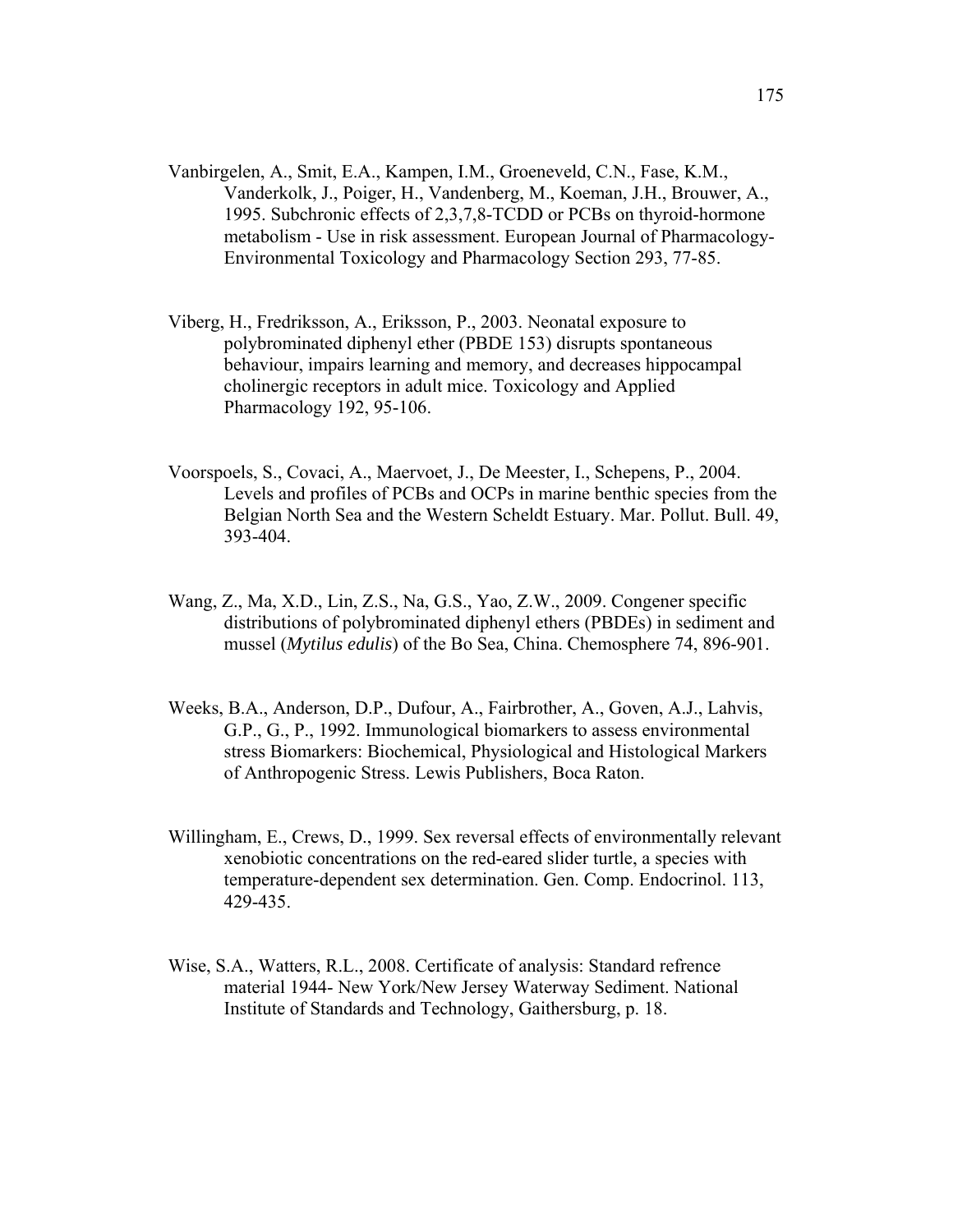Wnek, J.P, Bien, W.F and Avery, H.W., In Review. Effects of soil texture and microenvironmental factors on the hatching success of Northern Diamondback terrapins (*Malaclemys t. terrapin*). Drexel University.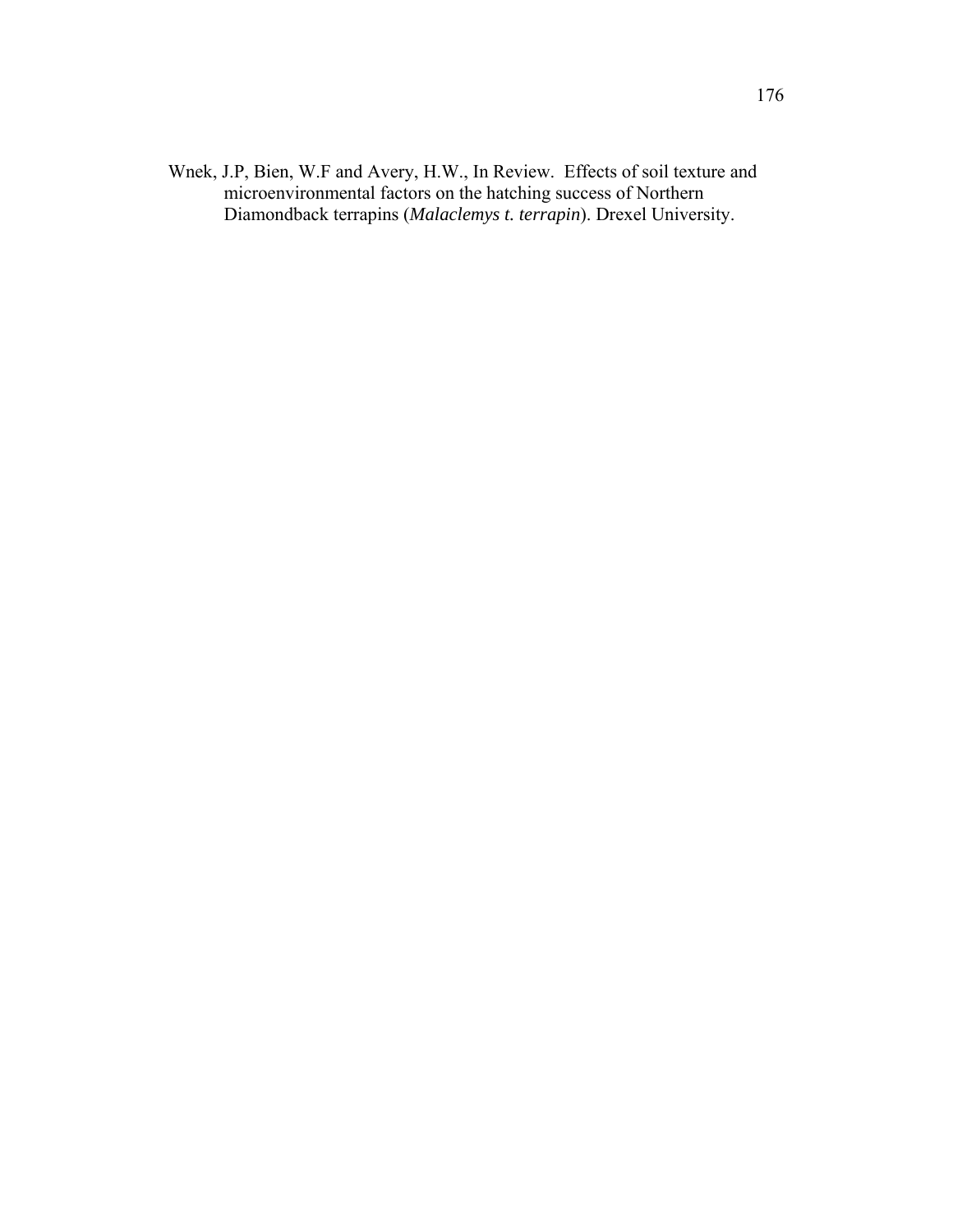## **Appendix 1**

 Raw data for pre and post incubation PBDE concentrations in spiked sediments. Percent difference between day six and day ten sediment concentrations are also reported. A negative % difference denotes loss of PBDEs from day six to day 10.

|                  | PRE Incubation Sediments ng/g dry mass |         |         | POST Incubation sediments ng/g dry mass |         |         |                    |         |         | % Difference between day 6 and |         |         |                    |                                    |
|------------------|----------------------------------------|---------|---------|-----------------------------------------|---------|---------|--------------------|---------|---------|--------------------------------|---------|---------|--------------------|------------------------------------|
|                  |                                        |         |         |                                         |         |         |                    |         |         |                                |         |         |                    | day 10 for Pre-Incubation Sediment |
| <b>Treatment</b> | <b>SPIKED SAND</b>                     |         |         | <b>SPIKED DREDGE</b>                    |         |         | <b>SPIKED SAND</b> |         |         | <b>SPIKED DREDGE</b>           |         |         | <b>SPIKED SAND</b> | <b>SPIKED DREDGE</b>               |
| Day              | 6                                      | 9       | 10      | 6                                       | 9       | 10      | 6                  | 9       | 10      | 6                              | 9       | 10      |                    |                                    |
| 30               | < 0.108                                | < 0.120 | < 0.120 | < 0.114                                 | < 0.124 | < 0.105 | < 0.107            | < 0.111 | < 0.114 | < 0.097                        | < 0.124 | < 0.117 | N/A                | N/A                                |
| 17               | < 1.03                                 | 1.60    | 0.734   | < 1.08                                  | 0.966   | 0.387   | < 1.02             | 2.00    | 0.354   | < 0.920                        | 1.18    | 0.457   | 59.4               | 20.7                               |
| 25               | 2.17                                   | < 1.58  | < 0.611 | < 1.64                                  | 0.659   | < 0.535 | 1.65               | < 1.60  | < 0.582 | 1.83                           | < 0.633 | < 0.600 | 21.1               | 178                                |
| $33 + 28$        | 4.26                                   | 3.70    | 1.33    | 4.36                                    | 2.00    | 0.960   | 3.06               | 3.00    | 0.600   | 4.92                           | 2.42    | 2.03    | $-0.776$           | 27.9                               |
| 75               | < 0.657                                | < 0.666 | 0.707   | < 0.691                                 | < 0.156 | 0.753   | < 0.649            | < 0.674 | 0.619   | < 0.587                        | 0.426   | 2.13    | $-71.5$            | 239                                |
| $49 + 71$        | < 0.386                                | < 0.392 | 5.28    | 12.5                                    | < 0.046 | 3.43    | < 0.382            | 13.3    | 2.48    | < 0.346                        | 7.61    | 4.74    | 96.9               | $-22.2$                            |
| 47               | 664                                    | 612     | 354     | 905                                     | 328     | 238     | 531                | 595     | 175     | 875                            | 401     | 346     | $-5.28$            | 10.2                               |
| 66               | 5.47                                   | 5.28    | 1.91    | 5.25                                    | 2.51    | 1.97    | 5.07               | 4.20    | 1.02    | 6.96                           | 3.77    | 2.05    | $-1.91$            | 31.2                               |
| 100              | 294                                    | 279     | 177     | 377                                     | 171     | 120     | 238                | 256     | 87.9    | 400                            | 212     | 171     | $-9.06$            | 17.2                               |
| 119              | 1.57                                   | < 1.09  | 1.95    | < 1.13                                  | 0.613   | 0.629   | < 1.06             | < 1.10  | 0.844   | < 0.962                        | 0.808   | 2.19    | $-71.7$            | 142                                |
| 99               | 919                                    | 871     | 406     | 1250                                    | 383     | 283     | 731                | 810     | 213     | 1240                           | 465     | 435     | $-1.52$            | 11.6                               |
| 116              | < 0.348                                | < 0.353 | < 0.489 | < 0.366                                 | < 0.508 | < 0.428 | < 0.344            | < 0.357 | 801     | < 0.311                        | < 0.507 | < 0.480 | N/A                | N/A                                |
| $85 + 155$       | 33.3                                   | 31.1    | 10.6    | 28.3                                    | 13.2    | 9.57    | 25.6               | 29.6    | 6.07    | 37.7                           | 15.0    | 11.1    | 7.00               | 24.9                               |
| 154              | 43.4                                   | 40.9    | 17.9    | 40.8                                    | 19.3    | 15.5    | 33.8               | 36.4    | 11.3    | 54.4                           | 22.9    | 20.0    | $-2.58$            | 28.6                               |
| 153              | 42.6                                   | 39.2    | 16.4    | 40.0                                    | 16.5    | 15.1    | 31.1               | 35.2    | 10.9    | 51.6                           | 19.6    | 19.3    | $-3.84$            | 26.4                               |
| 138              | 4.83                                   | 4.12    | 1.54    | 3.22                                    | 1.80    | 1.42    | 3.65               | 2.96    | 1.04    | 5.27                           | 1.95    | 1.50    | $-7.17$            | 35.3                               |
| 156              | < 0.793                                | < 0.804 | 0.115   | < 0.835                                 | < 0.041 | < 0.034 | < 0.784            | < 0.813 | < 0.037 | < 0.709                        | < 0.041 | < 0.039 | N/A                | N/A                                |
| 183              | 12.4                                   | 9.64    | 0.544   | 19.6                                    | 0.650   | 0.465   | 9.99               | 10.2    | 0.363   | 13.1                           | 0.842   | 0.548   | 35.1               | $-30.2$                            |
| 191              | 0.712                                  | 0.771   | 0.351   | 2.45                                    | 0.130   | 0.142   | 1.16               | < 0.259 | 0.315   | 0.444                          | 0.132   | 0.314   | $-26.7$            | $-67.3$                            |
| 181              | 0.840                                  | < 0.268 | 0.201   | 0.000                                   | 0.122   | 0.118   | < 0.262            | < 0.271 | < 0.035 | < 0.237                        | 0.175   | 0.276   | N/A                | 87.9                               |
| 190              | 1.36                                   | < 0.185 | 0.000   | 0.000                                   | 0.229   | < 0.033 | < 0.180            | < 0.187 | 0.264   | 1.58                           | 0.332   | < 0.037 | $-81.5$            | 733                                |
| 203              | 2.53                                   | 2.04    | 0.951   | 3.46                                    | 0.768   | 0.567   | 2.16               | 2.02    | 0.812   | 1.82                           | 1.02    | 0.768   | 21.8               | $-24.6$                            |
| 205              | < 0.233                                | < 0.237 | < 0.023 | < 0.246                                 | < 0.024 | < 0.020 | < 0.231            | < 0.240 | < 0.021 | < 0.209                        | < 0.023 | < 0.022 | N/A                | N/A                                |
| 206              | 590                                    | 604     | 299     | 442                                     | 302     | 307     | 412                | 775     | 304     | 512                            | 276     | 406     | $-2.80$            | 13.7                               |
| 209              | 17200                                  | 16600   | 7720    | 21800.00                                | 9300    | 7440    | 14300              | 15100   | 5190    | 23500                          | 11600   | 8510    | 0.462              | 13.1                               |
| <b>SPBDEs</b>    | 19800                                  | 19100   | 9020    | 24900                                   | 10500   | 8440    | 16300              | 17800   | 6810    | 26700                          | 13100   | 9930    | 1.91               | 13.0                               |

N/A = not applicable because not measured on one of days.